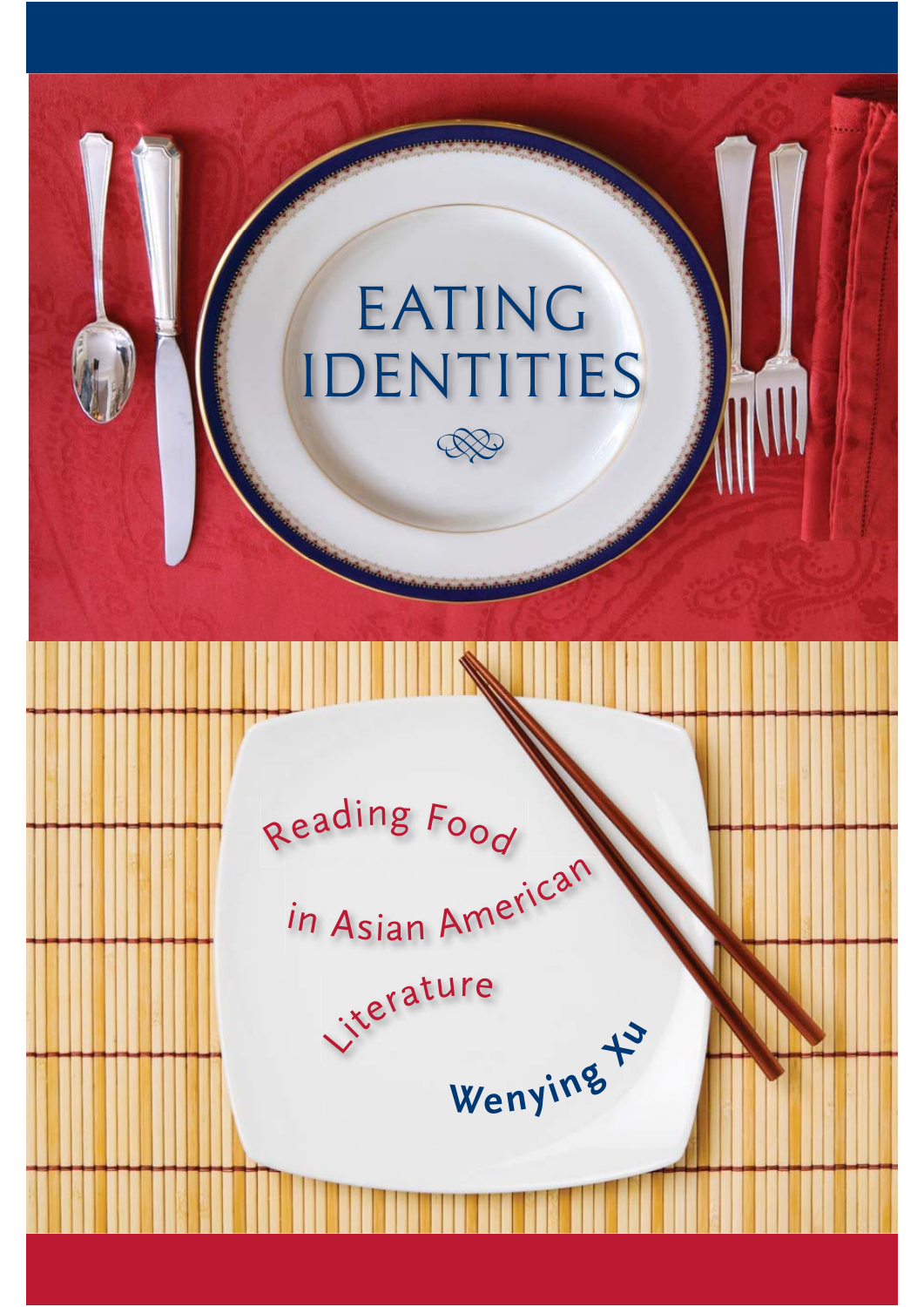**Eating Identities**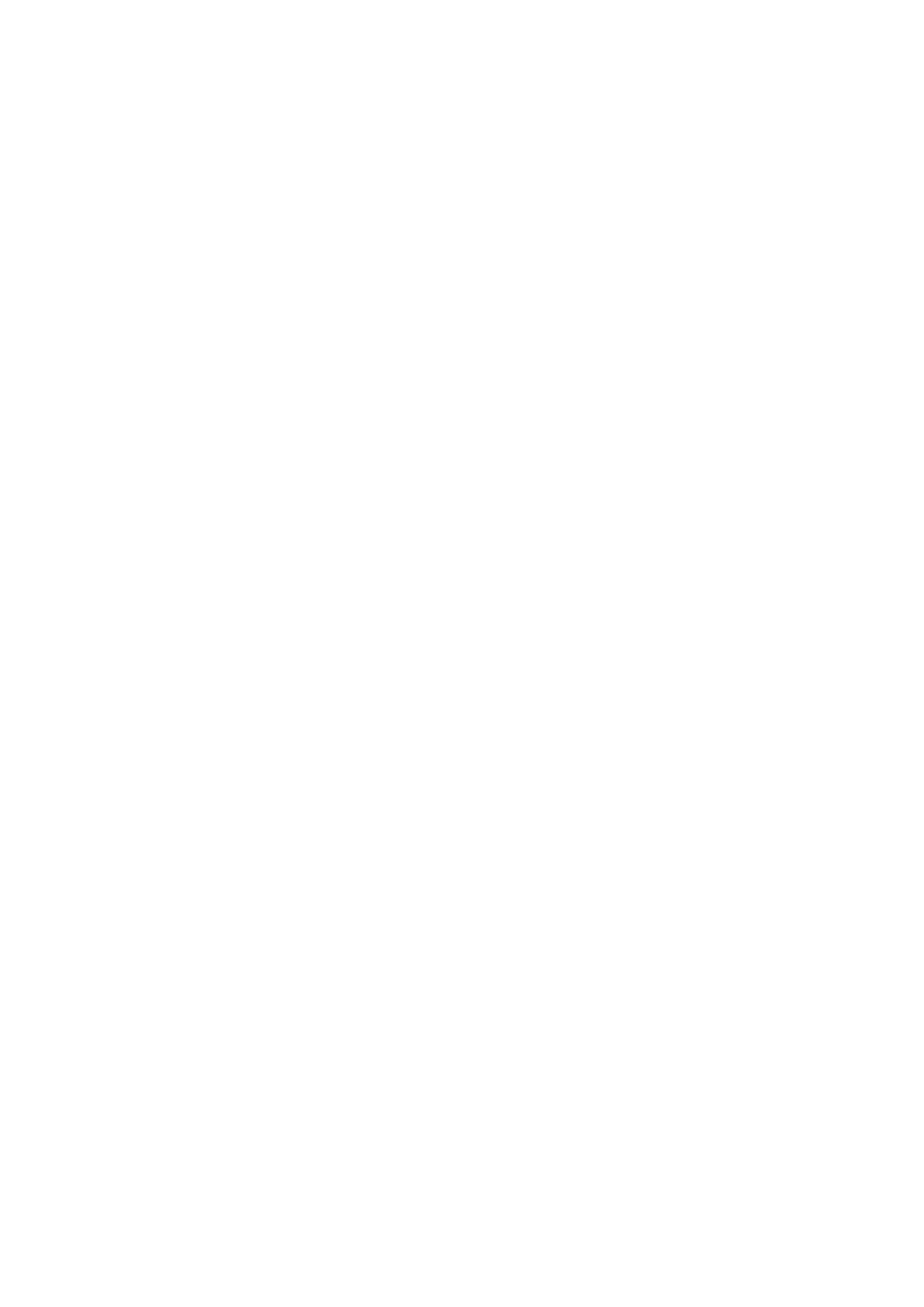# **Eating Identities**



Reading Food in Asian American Literature

**Wenying Xu**



University of Hawai'i Press Honolulu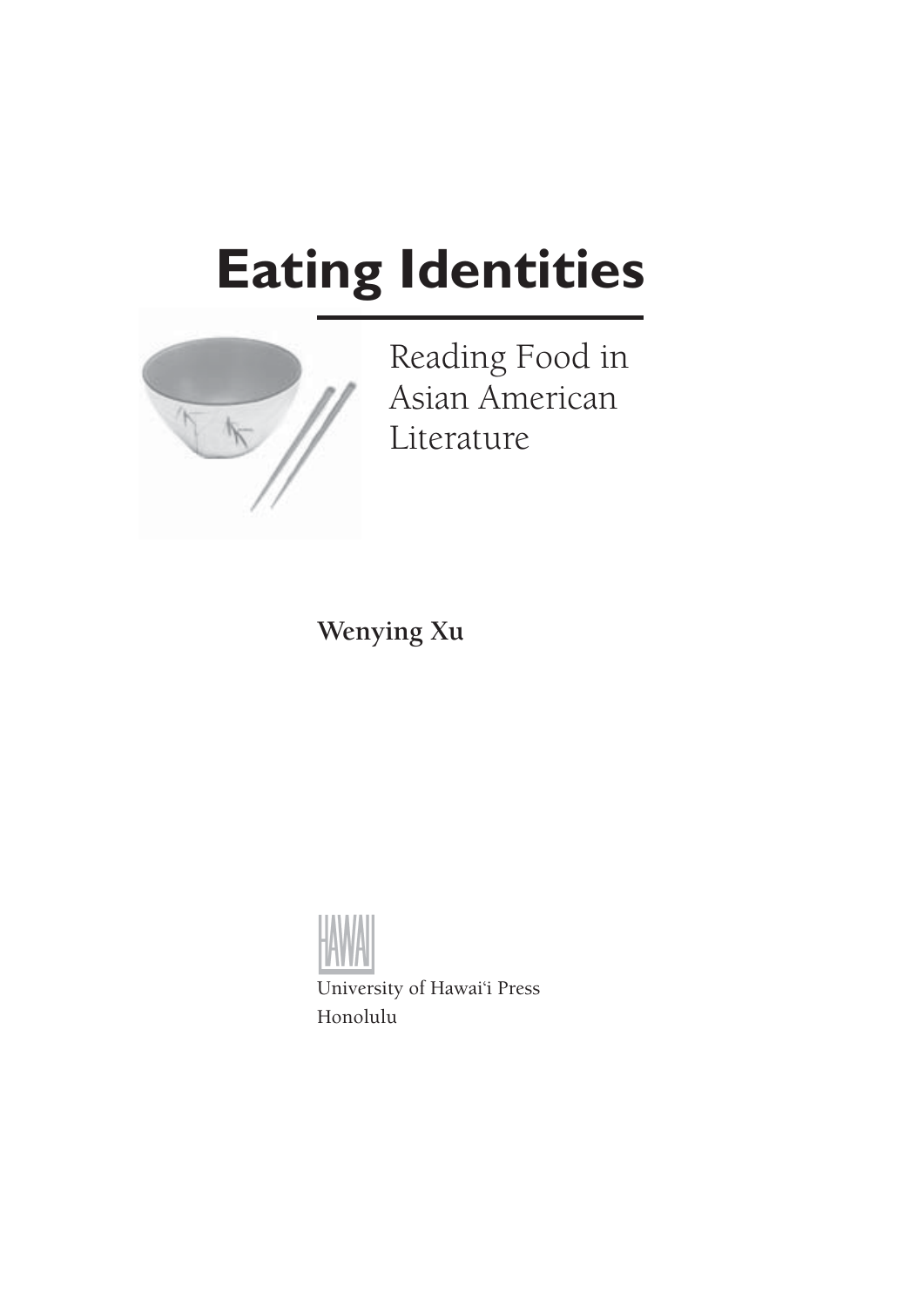© 2008 University of Hawai'i Press All rights reserved

#### **Library of Congress Cataloging-in-Publication Data**

Library of Congress Cataloging-in-Publication Data Xu, Wenying. Eating identities : reading food in Asian American literature / Wenying Xu. p. cm. Includes bibliographical references and index. ISBN 978-0-8248-3195-0 (pbk. : alk. paper) 1. American literature—Asian American authors—History and criticism. 2. Gastronomy in literature. 3. Food habits in literature. 4. Dinners and dining in literature. 5. Cookery in literature. 6. Asian Americans—Intellectual life. 7. Asian Americans in literature. 8. Food habits—Social aspects. I. Title. PS153.A84X8 2008 810.9'3559—dc22 2007035581

An electronic version of this book is freely available, thanks to the support of libraries working with Knowledge Unlatched. KU is a collaborative initiative designed to make high-quality books open access for the public good. The open-access ISBN for this book is 9780824878436 (PDF). More information about the initiative and links to the open-access version can be found at www.knowledgeunlatched.org.



The open access version of this book is licensed under Creative Commons Attribution-NonCommercial-NoDerivatives 4.0 International (CC NG ND BY-NC-ND 4.0), which means that the work may be freely downloaded

and shared for non-commercial purposes, provided credit is given to the author. Derivative works and commercial uses require permission from the publisher. For details, see https://creativecommons.org/licenses/by-nc-nd/4.0/.

Designed by Paul Herr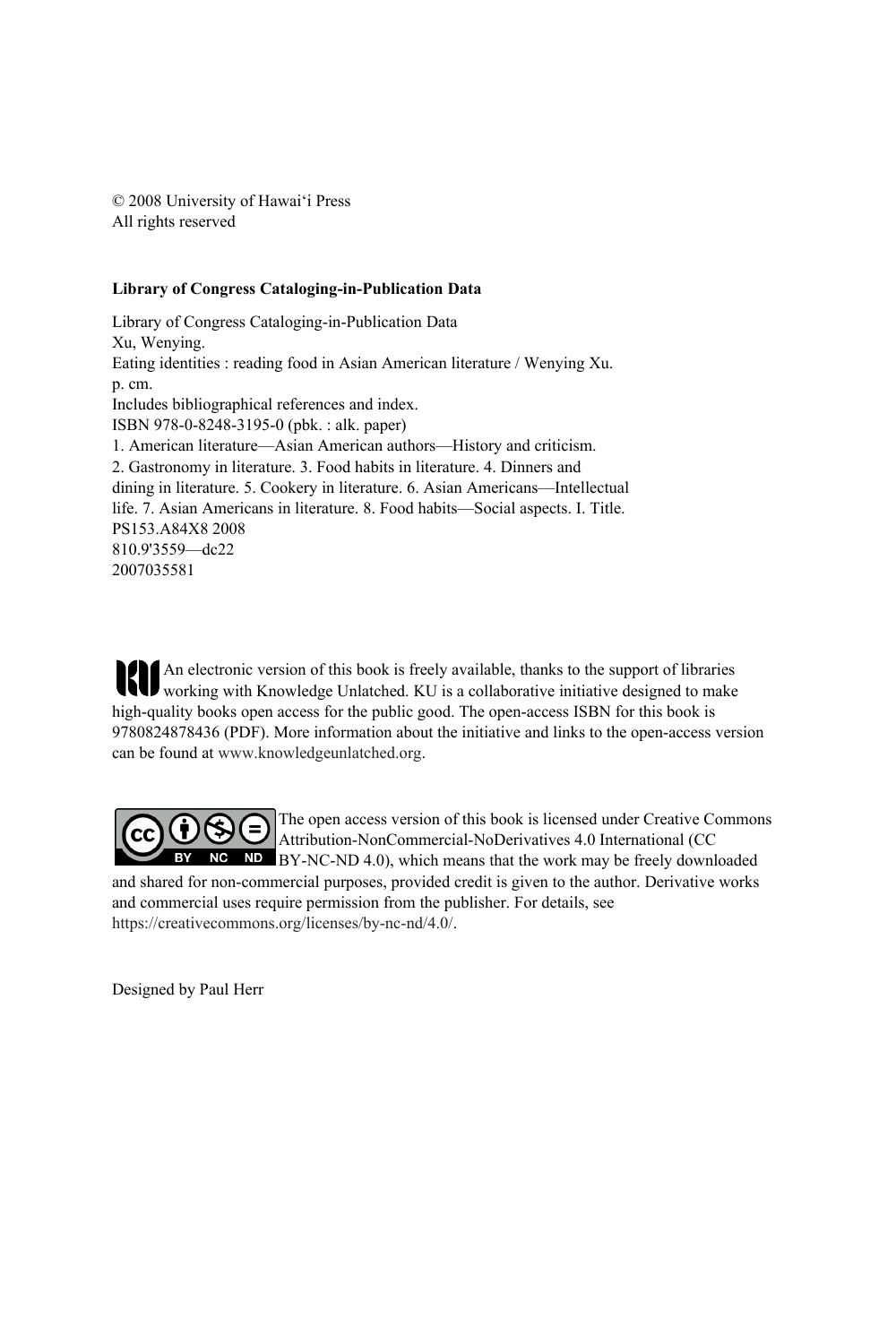*To Henry and Alan, who love my cooking*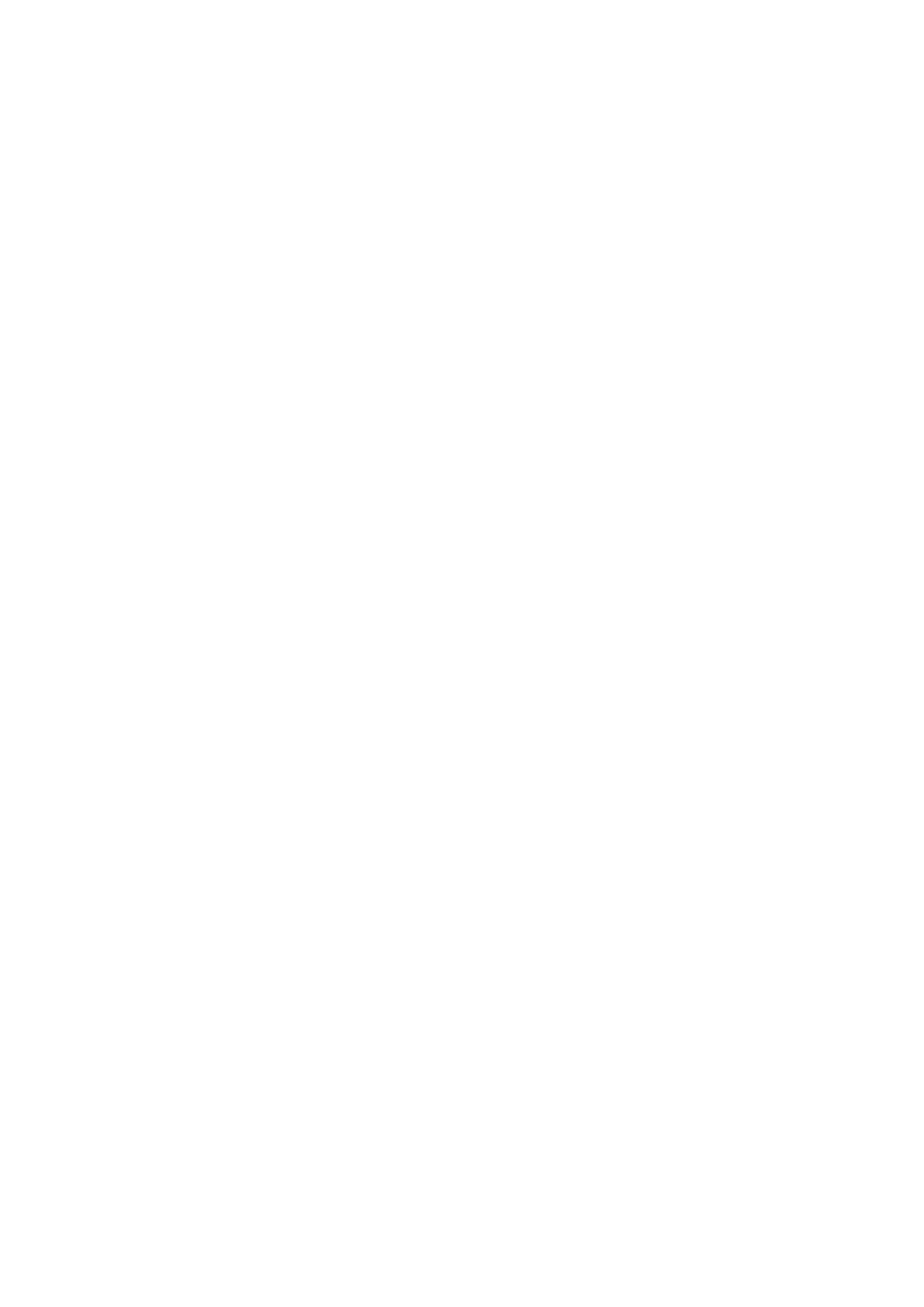### **Contents**

|          | Acknowledgments                                                                                                         | ix          |
|----------|-------------------------------------------------------------------------------------------------------------------------|-------------|
|          | Introduction                                                                                                            | $\mathbf 1$ |
|          | 1. Enjoyment and Ethnic Identity in No-No Boy and Obasan                                                                | 18          |
|          | 2. Masculinity, Food, and Appetite in Frank Chin's Donald Duk<br>and "The Eat and Run Midnight People"                  | 37          |
|          | 3. Class and Cuisine in David Wong Louie's The Barbarians<br>Are Coming                                                 | 62          |
| 4.       | Diaspora, Transcendentalism, and Ethnic Gastronomy in<br>the Works of Li-Young Lee                                      | 94          |
|          | 5. Sexuality, Colonialism, and Ethnicity in Monique Truong's<br>The Book of Salt and Mei Ng's Eating Chinese Food Naked | 127         |
| Epilogue |                                                                                                                         | 162         |
|          | <b>Notes</b>                                                                                                            | 171         |
|          | Bibliography<br><i>Index</i>                                                                                            | 181<br>191  |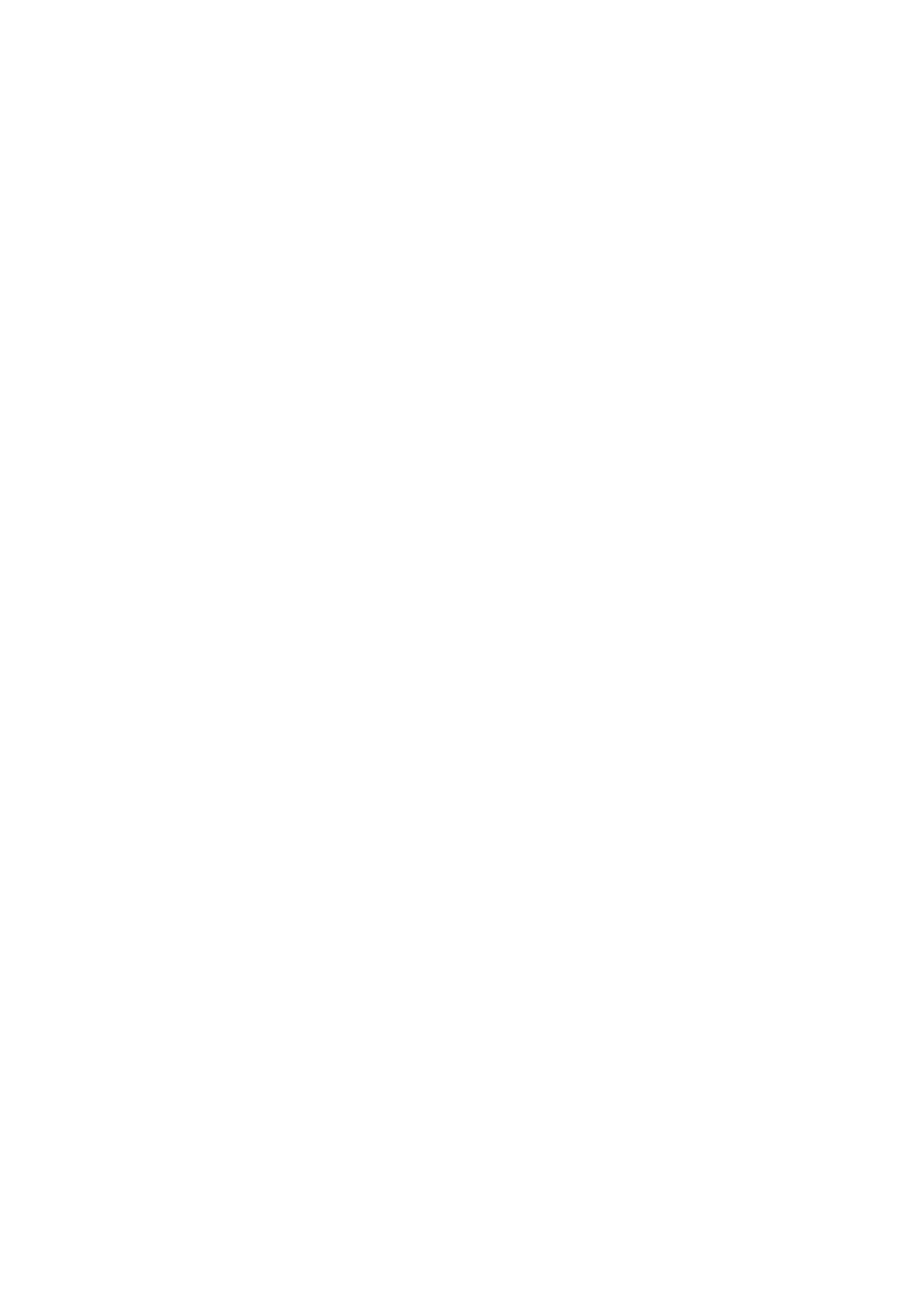### Acknowledgments

Many people have contributed to this book. If I had to name them all, the list would be embarrassingly long. My gratitude first goes to Florida Atlantic University for a research grant and two teaching release awards. Without this institutional support, I would not have finished this book. I thank my students in the graduate seminar Food and Identities in Asian American Literature (Fall 2004) for their enthusiastic exchange with me and their challenges that forced me to refine my arguments. Several friends have been instrumental to this project. Joanna Marshall read chapter 1 when it was a conference paper and offered insightful comments. Jane Caputi read chapter 2 twice and led me to connections I didn't imagine. Greg Richter copyedited my manuscript with a pair of unrelenting eyes. Carol Gould's conversations about fusion food informed my writing of the introduction.

 Among friends a term has been circulating to identify people who love the activities of daily living; we call them "people of clay." It is these people of clay who have supported and legitimated my endeavor to convert my love for food into an academic project. They are Marina Banchetti, Clevis Headley, Tom Marshall, Mary Cameron, Mary and Chuck Niessen, Andy Furman, Bonnie TuSmith, and Jerry Bergevin. I want to thank the Department of English at Florida Atlantic University for travel funding and secretarial support. Colleagues from the Society for the Study of the Multiethnic Literature of the United States (MELUS) have been generous and constructive in responding to my papers on food and literature. These include Cheng Lok Chua, Fred Gardaphe, Mary Jo Bona, Irma Maini, Melinda de Jesus, Georgina Dodge, and Wenxin Li.

 Masako Ikeda, editor at the University of Hawai'i Press, has been wonderful. I remain deeply indebted to her for her faith and support. Joanne Sandstrom, copy editor for the University of Hawai'i Press, did a remarkable job. Portions of chapters 1, 2, and 4 have appeared in *LIT, boundary 2,* and *Cultural Critique.* I thank the editors of these journals and their presses (Taylor and Francis, Duke University Press, and the University of Minnesota Press) for their permission to reprint these portions. To my family goes my final gratitude for their support, interest, and love.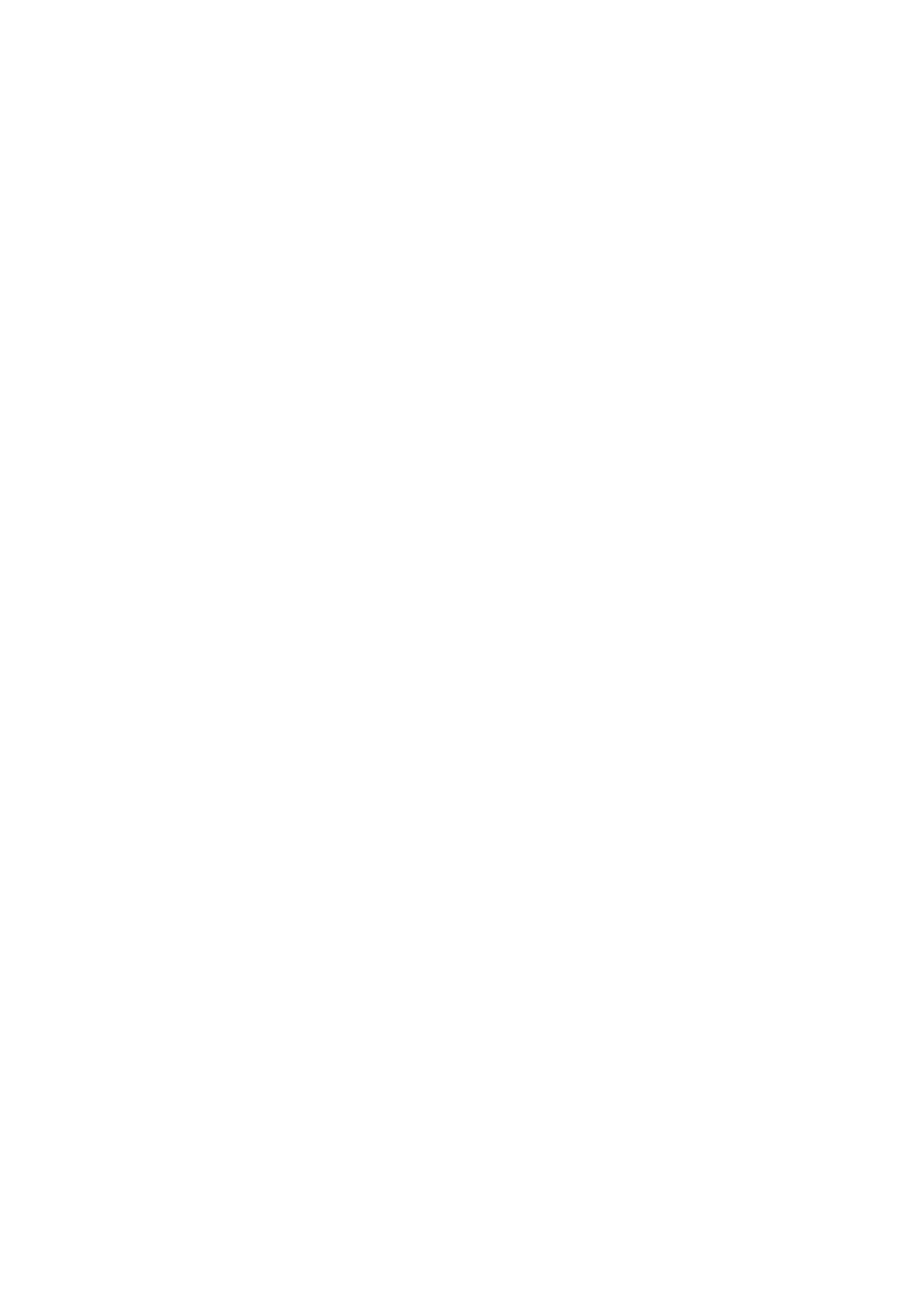

## Introduction

Allow me to begin with two stories.

 During the Chinese Cultural Revolution (1966–1976), hunger dominated my life in Baoding, Hebei Province, China, as it did millions of others. Only a small elite had access to protein, and their currency was power. Unlike abject starvation, the hunger I experienced permitted fantasies, such as meats, sweets, and fancy pastries. My family often sat at the dinner table after a meal of corn bread and boiled cabbage to continue eating imaginary delicacies. We would share in great detail the most delicious dishes we had ever eaten—their rare ingredients, their elaborate cooking, their distinctive tastes, and their spectacular presentations. The hungrier we were, the more extravagant our descriptions. On one of these occasions, when I began talking about my favorite Southern dessert, *tang yuan*, my father told the following story: when the British went to China in the late 1600s, one of the things about China that puzzled the British was *tang yuan.* "They liked the sticky rice ball very much," he said. "It's chewy and creamy at the same time. A burst of rich, fragrant sweetness goes off in your mouth like a bomb. The British had never tasted anything like it. That's why it really bothered them that they couldn't figure out how the Chinese put the sweet filling inside seamless balls. They took a few samples of *tang yuan* to their lab and dissected them. What they found in the center was a dark mass. It didn't take them long to figure out that the dark substance consisted of brown sugar, lard, and sesame seeds. Since it congeals when cold and a mass is more difficult to insert into a ball than liquid, the Chinese must have melted the substance first. After repeated experiments, the English scientists finally came to the conclusion that the Chinese injected into sticky rice balls a sugar-lardsesame seed syrup with a large hypodermic needle." My father laughed and slapped his thigh at this point. "Of course, they proudly sent their finding to Queen Victoria."

 Now thinking back, I have no doubt that Father made up that story. But it is a story that dominated my childhood imagination about the West, about how curious, scientific-minded, and yet stupid the English were. Although I had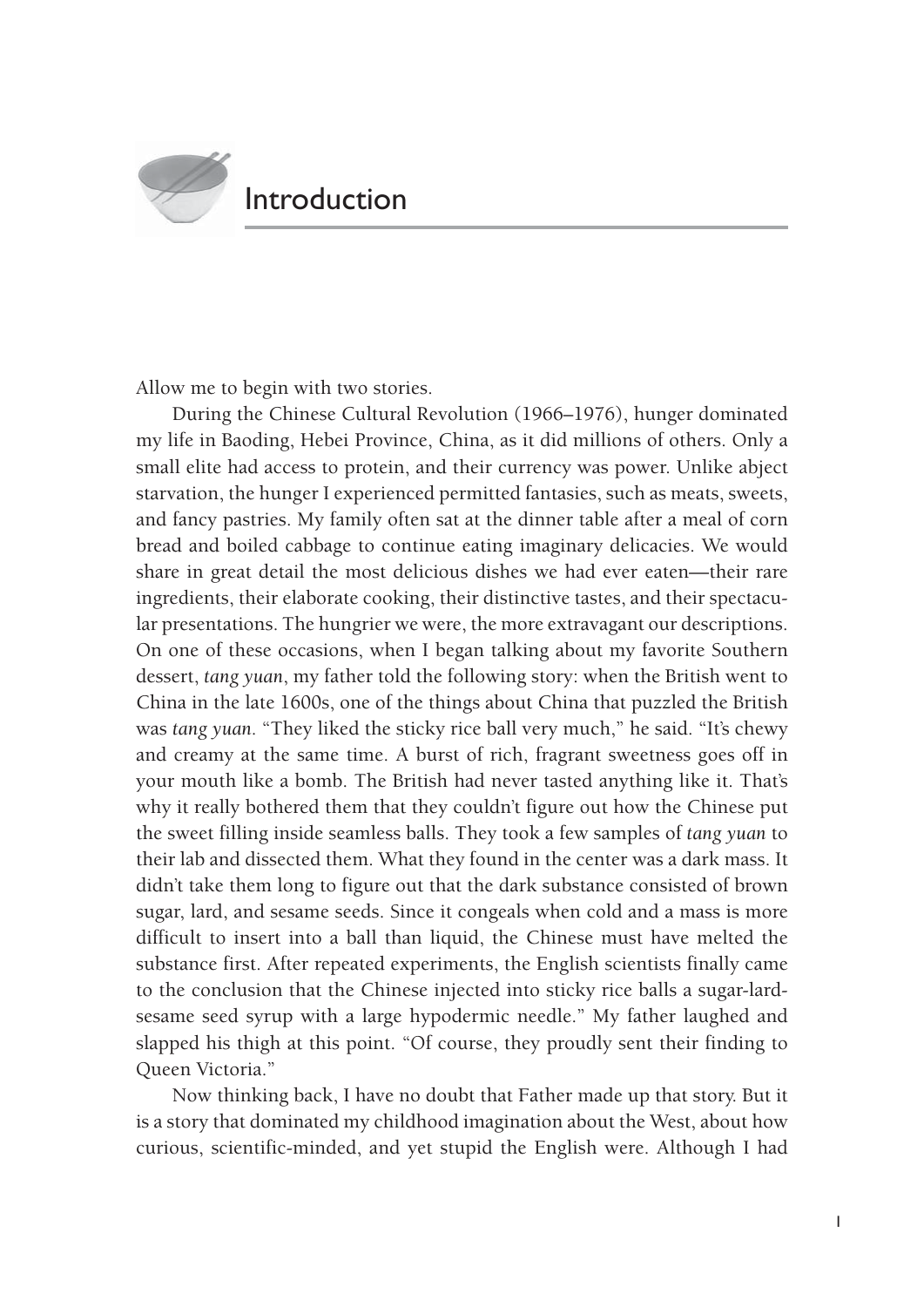never tasted English food, I already concluded that it must be artless, tasteless, and redolent of Lysol, even during those long years of hunger.

 Story 2: In 1987 Den Fujita, McDonald's partner in Japan, made the following statement: "The reason Japanese people are so short and have yellow skin is because they have eaten nothing but fish and rice for 2,000 years. If we eat McDonald's hamburgers and potatoes for a thousand years, we will become taller, our skin will become white and our hair blond" (qtd. in Reiter 169).

#### **Food and Identity**

Both anecdotes illustrate the central argument of this book—that food operates as one of the key cultural signs that structure people's identities and their concepts of others. Although commonplace practices of everyday life, cooking and eating have far-reaching significance in our subject formation. The first anecdote reveals a Chinese sense of culinary superiority that sets the self over against the other. Given China's defeat in the Opium War (1839–1842) by the British and other European powers and the subsequent partial colonization of China, my father's tale can be interpreted as an act of revenge. The second shows the success of Western colonization of the minds and taste buds of the Japanese. There, culinary differences become the ground for racialization that brings about the denigration not only of one's own foodways but also of one's own blood as polluted by those foodways.

 This book argues for and explicates the relationship between food and identities specifically in Asian American literature, which abounds with culinary fiction and poetry. By reading the writings of seven Asian American authors, I place in the spaces of food, cooking, hunger, consumption, appetite, orality, and the like a wide range of identity issues such as race/ethnicity, gender, class, diaspora, and sexuality. In doing so, I hope to contribute to and complicate the ongoing discussion of the relationships between food and subjectivity in food studies in general and in Asian American literary studies in particular. Only a few critics have studied the significance of food in Asian American literature, and thus far they have focused primarily on food and ethnicity and gender. In addition, my interpretations of these Asian American literary texts provide models for reading food and identities in other literary traditions.

 Food, as the most significant medium of the traffic between the inside and outside of our bodies, organizes, signifies, and legitimates our sense of self in distinction from others who practice different foodways. In sociologist Claude Fischler's words, "Food not only nourishes but also signifies" (276). Cuisine, the process of transforming raw materials into safe, nourishing, and pleasing dishes, is central to our subjectivity, because this transformation operates in "the register of the imagination" more than of the material (Fischler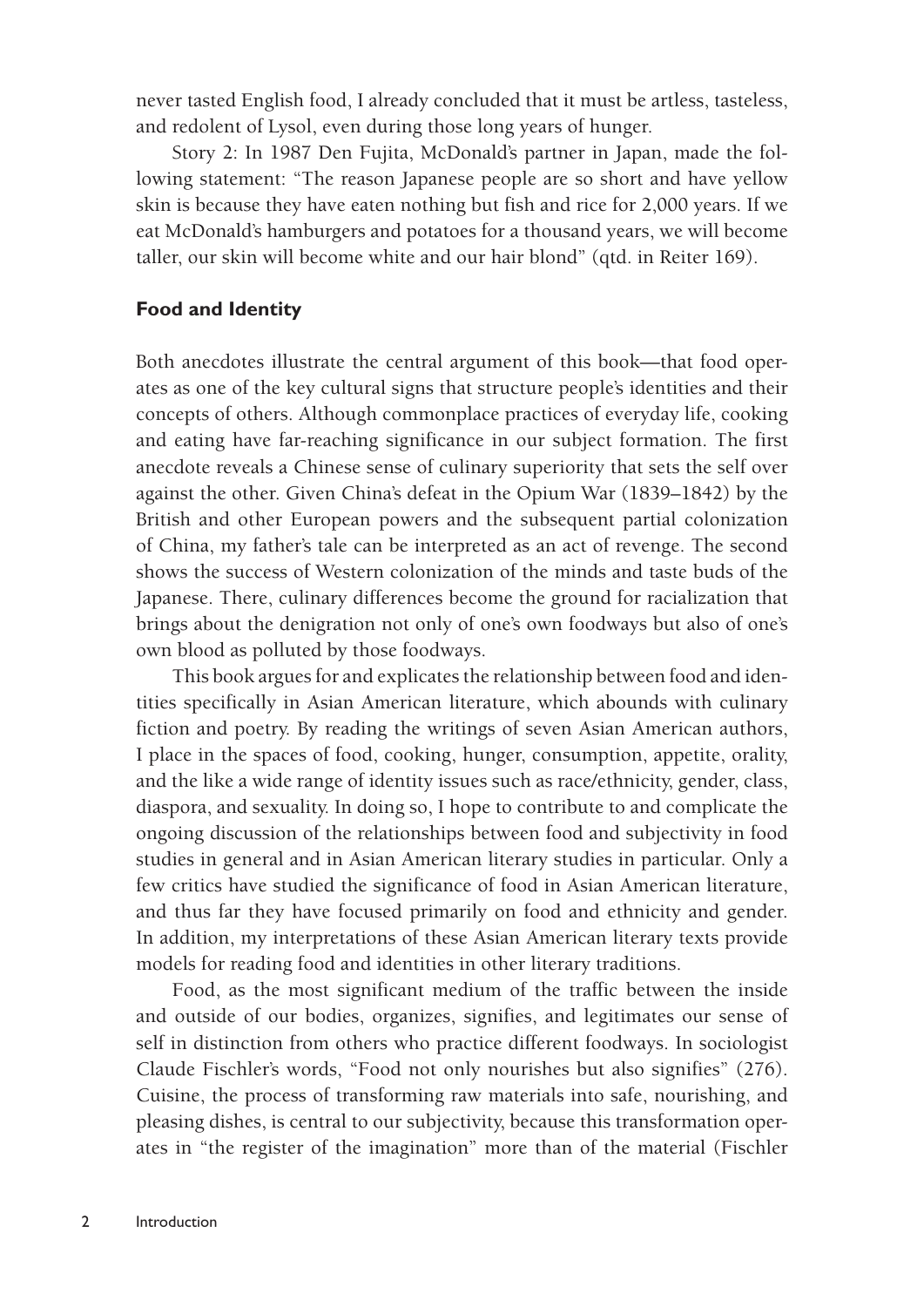284). Every manipulation of the edible is a civilizing act that shows who we are, what values we uphold, how we interact with one another, and why we do food differently from others. Terry Eagleton sums up well the signifying properties of food: "If there is one sure thing about food, it is that it is never just food—it is endlessly interpretable—materialised emotion" ("Edible écriture" 204). And materialized emotions are vital to the health of a community. Benedict Anderson argues that human communities exist as imagined entities in which people "will never know most of their fellow-members, meet them, or even hear of them, yet in the minds of each lives the image of their communion" (6). He proposes the three things that structure identifications: the community's boundaries, sovereignty, and fraternity (7). It is unfortunate that Anderson fails to consider a community's cuisine as a daily and visceral experience through which people imagine themselves as belonging to a unified and homogenous community, be it a nation, village, ethnicity, class, or religion. Slavoj Žižek, in advocating philosophical attention to the nondiscursive forms of identification, writes,

The element which holds together a given community cannot be reduced to the point of symbolic identification: the bond linking together its members always implies a shared relationship toward a Thing, toward Enjoyment incarnated. [. . .] If we are asked how we can recognize the presence of the Thing, the only consistent answer is that the Thing is present in that elusive entity called "our way of life." All we can do is enumerate disconnected fragments of the way our community organizes its feasts, its rituals of mating, its initiation ceremonies, in short, all the details by which is made visible the unique way a community organizes its enjoyment. (*Tarrying with the Negative* 201)

Without intending to do so, Žižek amends Anderson's lapse by underscoring the highly symbolic value of the material enjoyment of a community. Few people would dispute that, of all the forms of communal enjoyment, alimentary pleasure is the most frequent and visible one.

 Sharing food plays a central role in the formation of social groupings. In many cultures eating alone is an uncomfortable if not a shameful act. Solitary eating is often associated with loneliness, unpopularity, social isolation, unhealthy lifestyle, or eating disorder. With humor Mary Lukanuski tells of her broaching this subject with friends, family, and colleagues: "The overwhelming response was one of embarrassment, as if we were discussing their masturbation rituals. And who wants to admit they're having it, food or sex, alone?" (115). We eat together, and sometimes cook together, to affirm our feelings of family, community, friendship, love, and comfort. As Lukanuski puts it, "In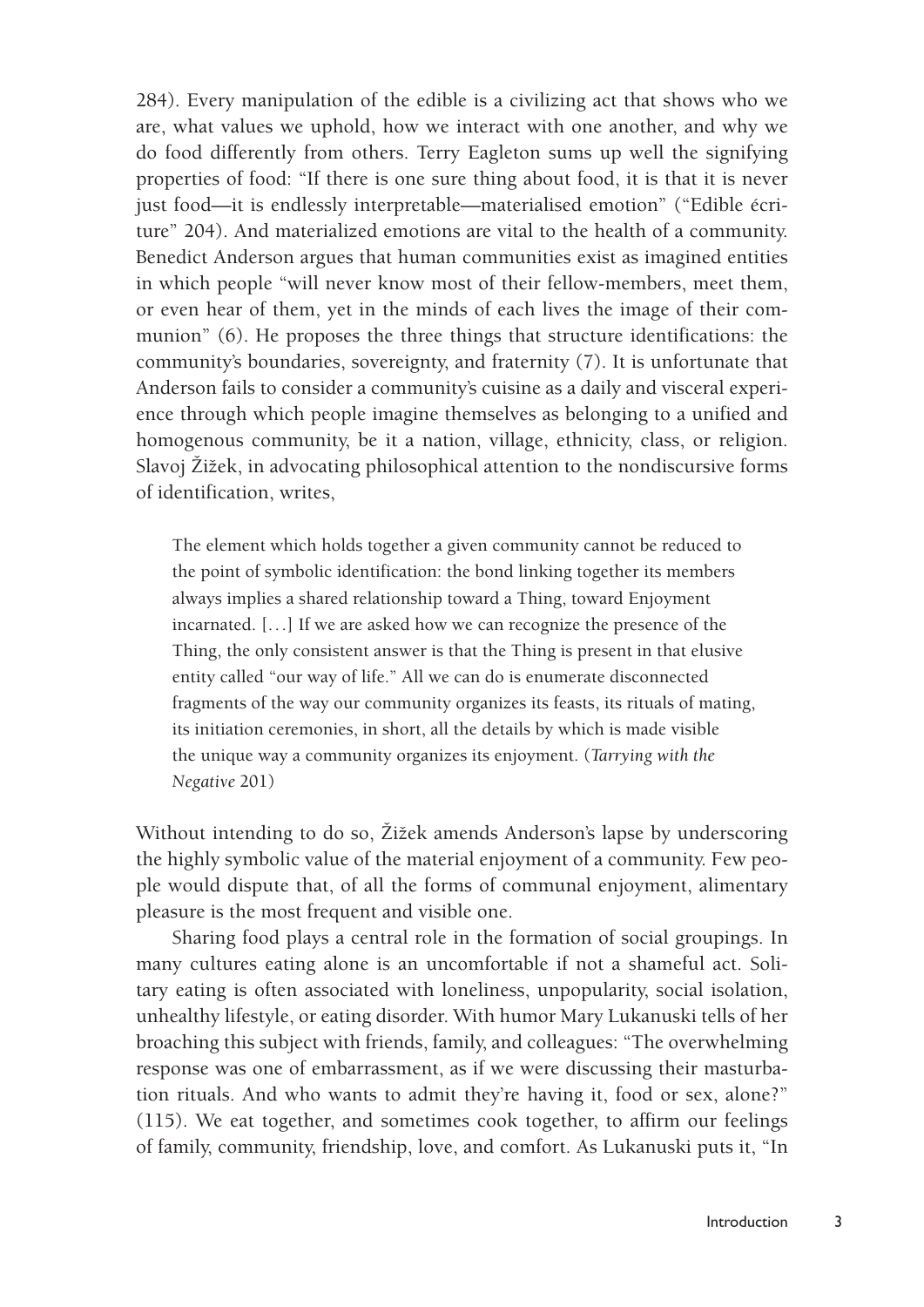the sharing of food, the sense of community is continually defined and maintained" (113).

 Each culture's foodways always already function in its system of representation as signs of sophistication or civilization over against others engaged in "crude and barbaric" food practices. In its variant ways of transferring Nature to Culture, therefore, cuisine inculcates eaters with a deep-seated (corporeal) sense of diversity and hierarchy within their social group and over against other groups. Lukanuski writes,

How food is consumed is a powerful method of further defining a community. A group who follows proscriptions forbidding certain foods, and or combinations of foods, immediately separate themselves. A sense of order, place, and discipline is created: the tacit understanding, beside any divine command, is that without such regulations the community would fall victim to its individual appetites. Once members of the community were pursuing their own desires, the community would disintegrate. (113)

As much as cuisine induces an imaginary solidarity among members of a community, it stratifies us also in that our food practices and taste buds render us acquiescent to divisions along the lines of culture, region, race/ethnicity, religion, gender, age, class, and sexuality—a hegemony that is exercised via appetite and desire. This hegemony is probably more effectively inscribed in us than other ideological hegemonies. As we often express our intolerance of other cultures by our repugnance toward their food practices, so do we demonstrate our cosmopolitan and adventurous selves by trying and relishing exotic dishes. Eating is indeed inseparable from personhood.

 The classic philosophy in the West, however, regards personhood as an autonomous and disembodied mind. Any philosophical attention to the embodied self is often deemed to be ordinary and banal. Such a split between body and mind, as Deane Curtin points out, "has tended to silence philosophical interest in food." Given the valorization of mind over body, "dualisms are not only dualisms of ontological kind, but also of value" (6). It is no surprise that many of those who grow and prepare food do not occupy the full status of personhood in the Western philosophical tradition, and these people are, more often than not, manual laborers, women, and people of color. To register food with ontological significance is not only to restore full personhood to those marginalized but also to politicize what has been perceived as common and banal. Deborah Lupton argues that cooking and eating "are the ways that we live in and through our bodies" (1). Who we think we are has everything to do with what and how we eat. The authors of *Food and Cultural Studies* treat food as an index to the British national identity. "The distancing of self from those others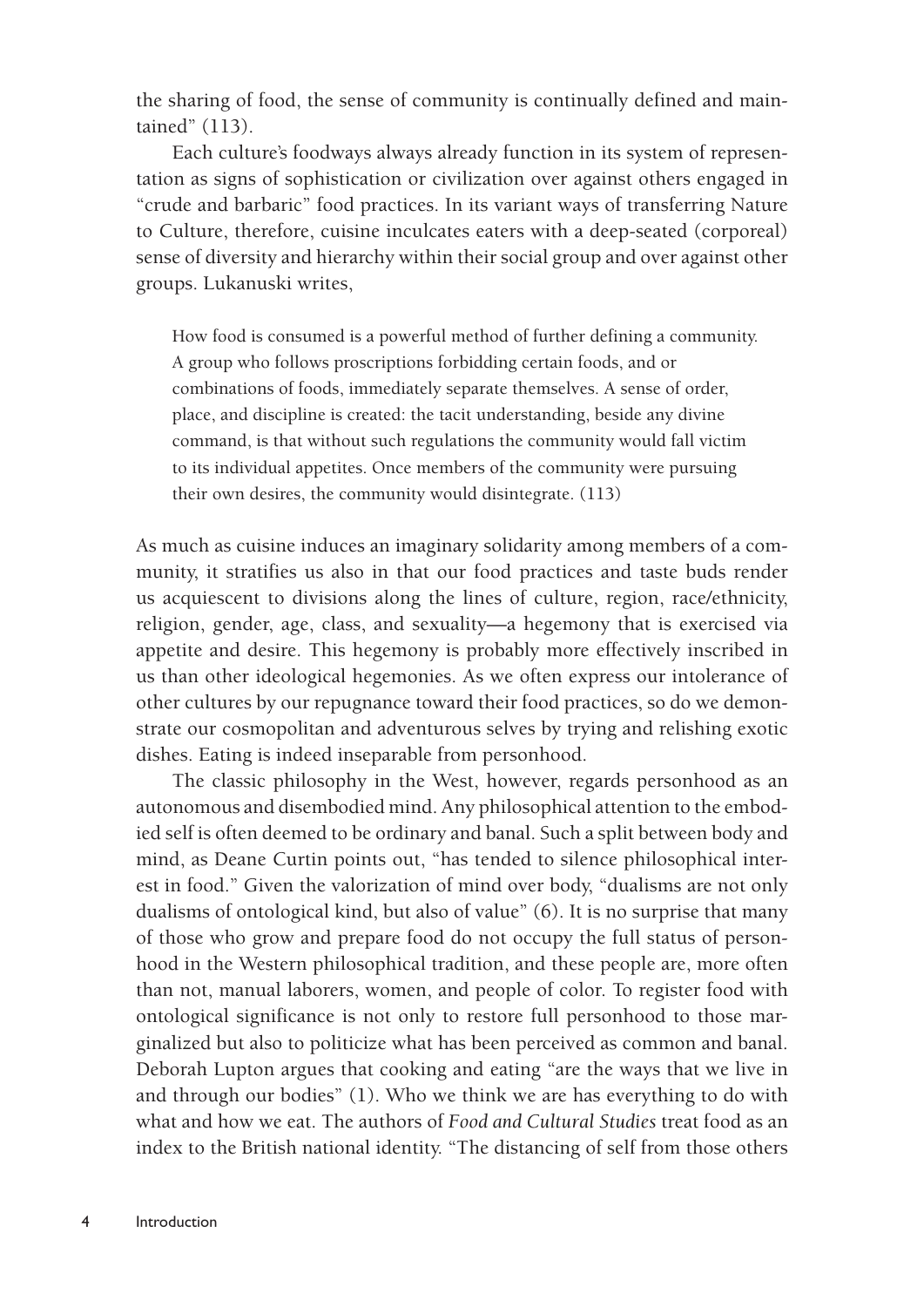who eat curry or spaghetti specifically, or in general from consumers of 'foreign muck', has contributed significantly to the definition of Britishness" (Ashley et al. 83). During World War II, being American and being patriotic were also defined by eating habits. Donna Gabaccia writes about culinary nationalism in the chapter "Food Fights and American Value."

To create a scientific, healthful, and national cuisine, domestic scientists proposed [. . .] programs of education for immigrants and minorities throughout the United States. [. . .] As late as 1940, the Home Economics Section of New York's Department of Welfare recommended that immigrants should eat the old colonial creoles: for breakfast, hominy grits with milk and sugar, bread with butter, and milk and coffee; for dinner, baked beans, coleslaw with carrots, bread with butter, and custard pudding with raisins; and for supper, cream of carrot soup with rice, cottage cheese and prune salad, bread with butter, and tea. (128, 129)

Homogenizing immigrants' and minorities' foodways was part and parcel of the project of assimilation.

 In addition to nation building through culinary standardization, food and eating often serve as a set of gendering and gendered signs that circulates in everyday life. Not only are eating disorders most frequently associated with girls and women, but also certain foods are considered to be men's or women's. For instance, fish is considered a feminine food by the French working classes. Pierre Bourdieu writes, "Fish has to be eaten in a way which totally contradicts the masculine way of eating, that is, with restraint, in small mouthfuls, chewed gently, with the front of the mouth, on the tips of the teeth [. . .]. The whole masculine identity  $[...]$  is involved in these two ways of eating, nibbling and picking, as befits of a woman" (*Distinction* 190–191). Most of us are familiar with culinary myths that dictate our gendering activity. For instance, we regard sweet, pale, and delicate foods as feminine and most fit for women's constitution. Men, on the other hand, "are typically associated with red meat and large helpings of food" (Lupton 104). In the context of this country, femininity is often at the mercy of one's dietary habit, a point that Shirley Geok-lin Lim sums up well: "In the United States, eating and non-eating or starvation are often marked as gendered activities, bearing particular significance for women and deeply identified with images of female bodies valued as desirable or debased as contemptible and worthless" (304). A recent TV commercial for Hummers portrays a young male vegetarian who is embarrassed by the stares from other male shoppers checking out steaks, spareribs, and other red meats. In the second scene, the vegetarian man regains equilibrium by purchasing a Hummer.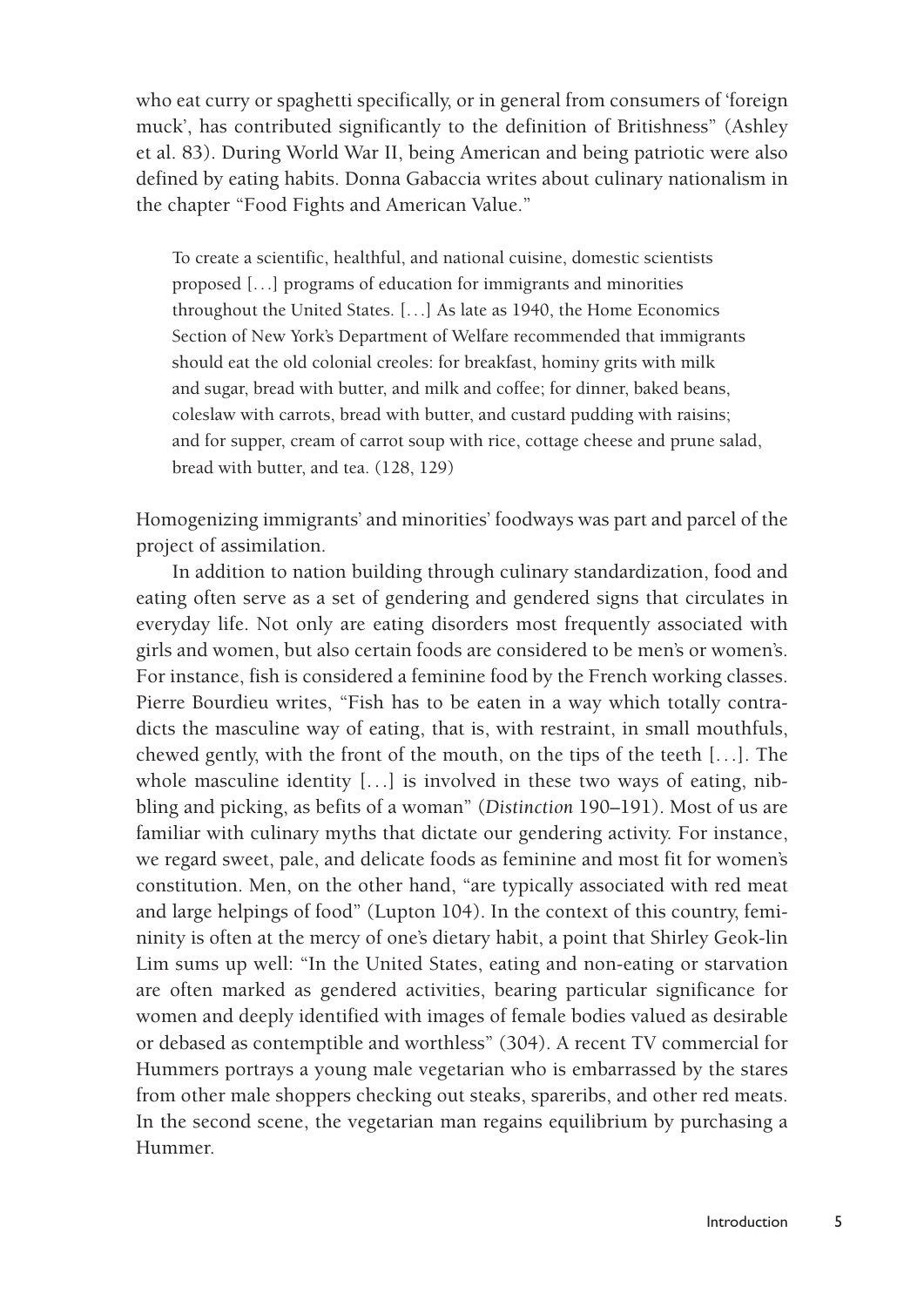More prominently than gendering, food stratifies in terms of classes and races/ethnicities. The diet of the poor living in the Appalachians differs greatly from that of the middle and upper classes of America both in kind and in quality, and the cuisine of Vietnamese Americans appears exotic if not alien to many white and black Americans. In differentiating foodways, we often believe that our food not only tastes better but is also more healthful and cleaner than others'. Our assessment of other food practices operates from *our* sense of order edible versus inedible food, appropriate versus inappropriate place of cooking, clean versus dirty food, and so on. Our system of ordering culinary matters socializes our taste buds and metabolisms, which in turn stand in the front line of demarcating the border between them and us. Such demarcation is never simply a line drawn between good and bad cuisine or even clean and filthy food. It always informs the construction of a moral judgment of a particular social group. Those who eat "filthy" food are believed to indulge in filthy ways. An example is the nineteenth- and twentieth-century stereotype of the rat-eating Chinese men lying languidly in opium dens and engaged in turning innocent white girls into sex slaves.1 Doris Witt, in *Black Hunger,* recalls a particular scene regarding chitterlings in Ralph Ellison's *Invisible Man* that is most suitable "for exploring the triangulated relationships among blackness, food, and filth prior to the valorization of soul food" (83). Ellison's narrator fantasizes about exposing Dr. Bledsoe as someone who aspires to assimilate into the white culture while secretly holding onto black habits. The narrator whips out "a foot or two of chitterlings, raw, uncleaned and dripping sticky circles on the floor" and shakes them in Bledsoe's face. He yells, "Bledsoe, you're a shameless chitterling eater! I accuse you of relishing hog bowels! Ha! And not only do you eat them, you sneak and eat them in *private* when you think you're unobserved!" (265). Witt insightfully interprets this scene as both racial and homosexual, fraught with ambivalent feelings of desire and repulsion.

 Class and race/ethnicity are inextricably linked not only because of their significant intersections but also because of their frequent synonymy. The unforgettable and disturbing images of Katrina victims in New Orleans were predominantly of black Americans who were too poor to evacuate (because they did not own cars or did not have money for gas and motels). In *How Capitalism Underdeveloped Black America,* Manning Marable argues that the majority of black Americans have been subjected to economic and political exploitation.

The most striking fact about American economic history and politics is the brutal and systemic underdevelopment of Black people. Afro-Americans have been on the other side of one of the most remarkable and rapid accumulations of capital seen anywhere in human history, existing as a necessary yet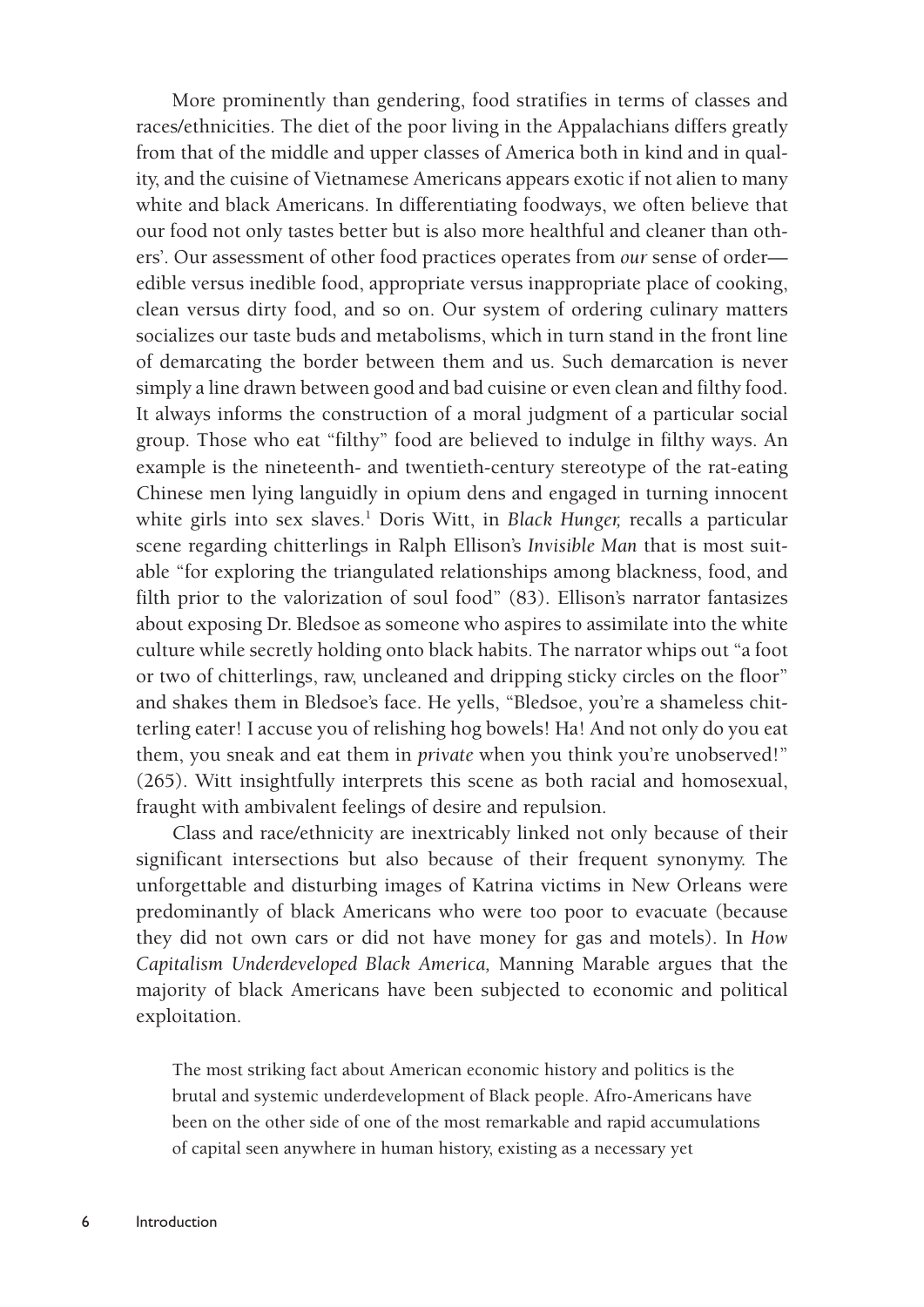circumscribed victim within the proverbial belly of the beast. The relationship is filled with paradoxes: each advance in white freedom was purchased by Black enslavement; white affluence coexists with Black poverty; white state and corporate power is the product in part of Black powerlessness; income mobility for the few is rooted in income stasis for the many. (1–2)

The great discrepancy Marable describes between the economic contribution and the economic earnings of African Americans has continually brought hunger, illiteracy, poor health, and powerlessness to the black community. After all, soul food—chitterlings, trotters, neck bones, pig's tails, and the like—is a cuisine born from poverty and necessity that transforms into nourishment parts of animals considered undesirable or filthy by the middle and upper classes.

 Much as Marable argues about how capitalism impoverishes black Americans, Lisa Lowe, in *Immigrant Acts*, exposes the asymmetrical relationship between white America and Asian America in U.S. history. In centralizing the contradictions within capitalism and American democracy at the critical site of Asian immigration, she narrates how legal, economic, and social discriminations against Asian immigrants and Asian Americans have helped maximize economic profits for the dominant population of this country. "Capital in the 1880s utilized racialized divisions among laborers to maximize its profits; it needed the exclusion of further Chinese immigration to prevent a superabundance of cheap labor, and the disenfranchisement of the existing Chinese immigrant labor force, to prevent capital accumulation by these wage laborers" (13). It is generally agreed that an Asian American middle class did not begin to emerge until after the Immigration and Nationality Act of 1965 ended eightysome years of Asian exclusion. Lowe places this shift of immigration policy within the demand for "economic internationalism to expand labor and capital, to secure raw materials and consumer markets, to locate areas in which to invest surplus capital, and to provide a safety valve for domestic tension" (15). Since 1965 most Asian immigrants have been low-wage workers or underpaid professionals, whose labor and skills are directly responsible for the growth of global capitalism, particularly of the dominance of the U.S. economy in the Pacific Rim. Accompanying the increasing professionalization of the Asian American population is "the increased proletarianization of Asian immigrant women's labor in the United States," a racialized, gendered, and exploited group used as "a 'flexible' work force in the restructuring of capitalism globally" (16). American media are mainly interested in economic success stories about Asian Americans and thus perpetuate the myth of the model minority. It rarely enters into the American consciousness that tens of thousands of Asian immigrants and Asian Americans continue eking out a living in ethnic ghettos with neither health care nor pension plans.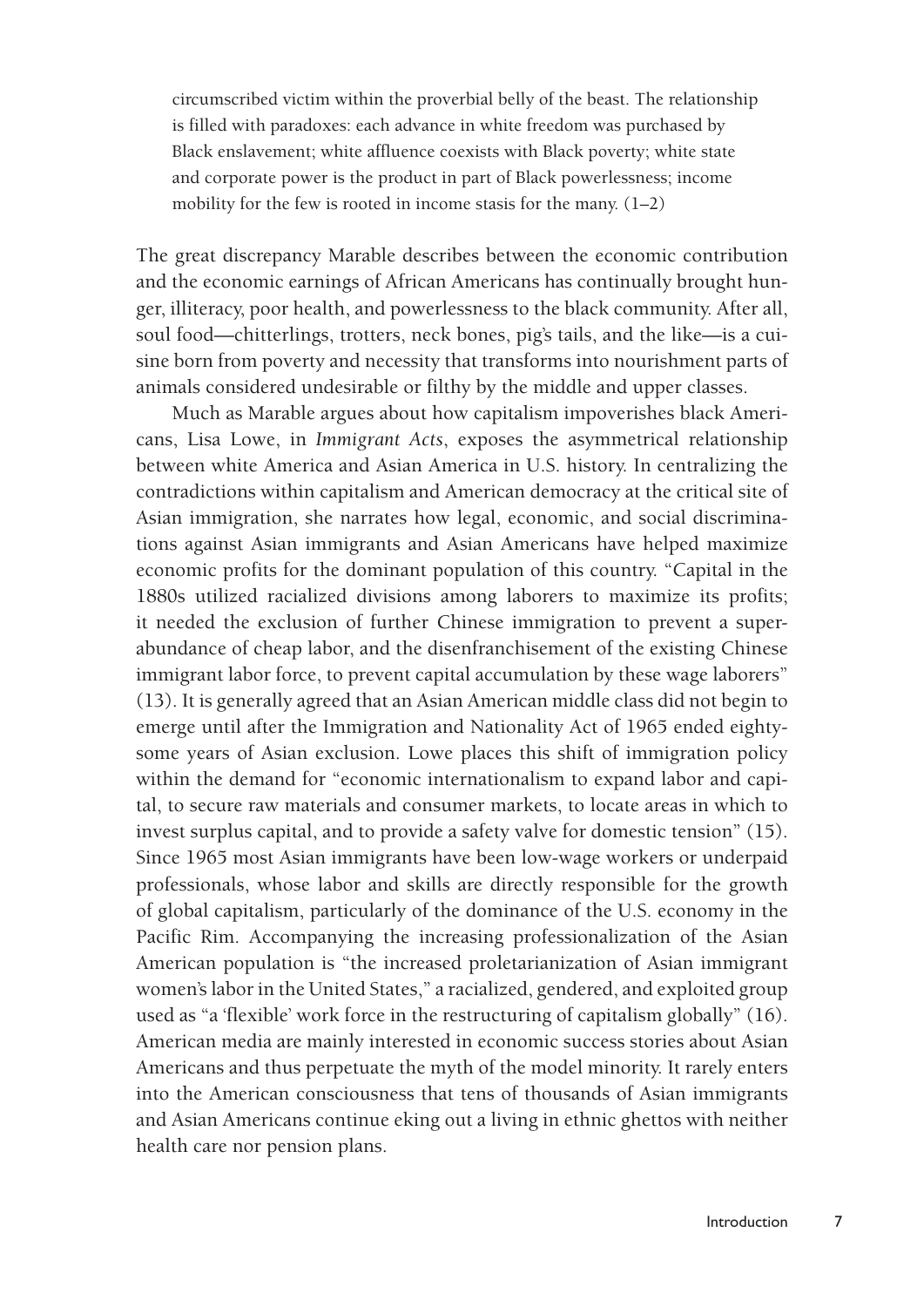#### **Food and Asian Americans**

It is banal to claim that Asian Americans have a special relationship with food. Who doesn't? Every social group is bound by an interrelated system of food production, rituals, and ideology. Having said this, however, I must insist that food and eating occupy a significant place in the formation of Asian American subjectivity. First, the racialization of Asian Americans has been achieved prominently through the mainstream's representation and appropriation of Asian foodways. Second, in Asian American history, food and eating do not simply fulfill necessities; rather they serve as an index to a material history of survival, adaptation, ingenuity, and hybridization—a triumphant history of overcoming adversities.

 "They eat rats." "They eat dogs and cats." "They eat monkey brains." "They eat snakes and grasshoppers." "They eat slugs." I could go on reiterating the many dietary accusations against Asians, for these sensational tidbits litter news reports, literature, scholarly studies, cartoons, TV shows, movies, and everyday conversations. Even though there is a certain degree of truth in some of these accusations, they are not made to simply offer facts about Asian foodways. Rather, these tales are told with the intention of defaming, of othering, and of abjecting Asians in America. American media's representation of Asian Americans is irrevocably associated with "the food of their ethnic ancestries," as Jennifer Ann Ho points out. "Indeed, it is fair to say that Asian Americans are almost invariably portrayed through foodways in television and film" (11). As recently as December 2005, such dietary othering was alive and well on television. In *Curb Your Enthusiasm,* episode number 49, Larry David's Korean American bookie is suspected of having stolen and killed Jeff's German shepherd, Oscar, for food. It also happens that this jolly, entrepreneurial Korean American man supplies flowers for a fancy wedding on the beach. Along with flowers he brings a meat dish, which the wedding guests find exceptionally delicious. When Larry (mis)informs the wedding crowd about the source of the meat, mass vomiting breaks out, everyone spitting, choking, and writhing on the beach. This episode's comicalness, though satirical of Larry's ignorance and misjudgment, depends upon racist stereotyping of Asian foodways.

 When it's not representing Asian food as disgusting, mainstream culture exoticizes and romanticizes Asian food. The recent vogue of fusion cuisine creolizes the East with the West, offering foodies hip atmospheres and pretty, petite, and pricey entrees, such as fried calamari with creamy miso, pasta with curried vegetables, and green tea cake. In such fusion, the East and West often are not equal partners; European cuisines occupy a dominant position while Asian cuisines complement and embellish. Wolfgang Puck, the celebrated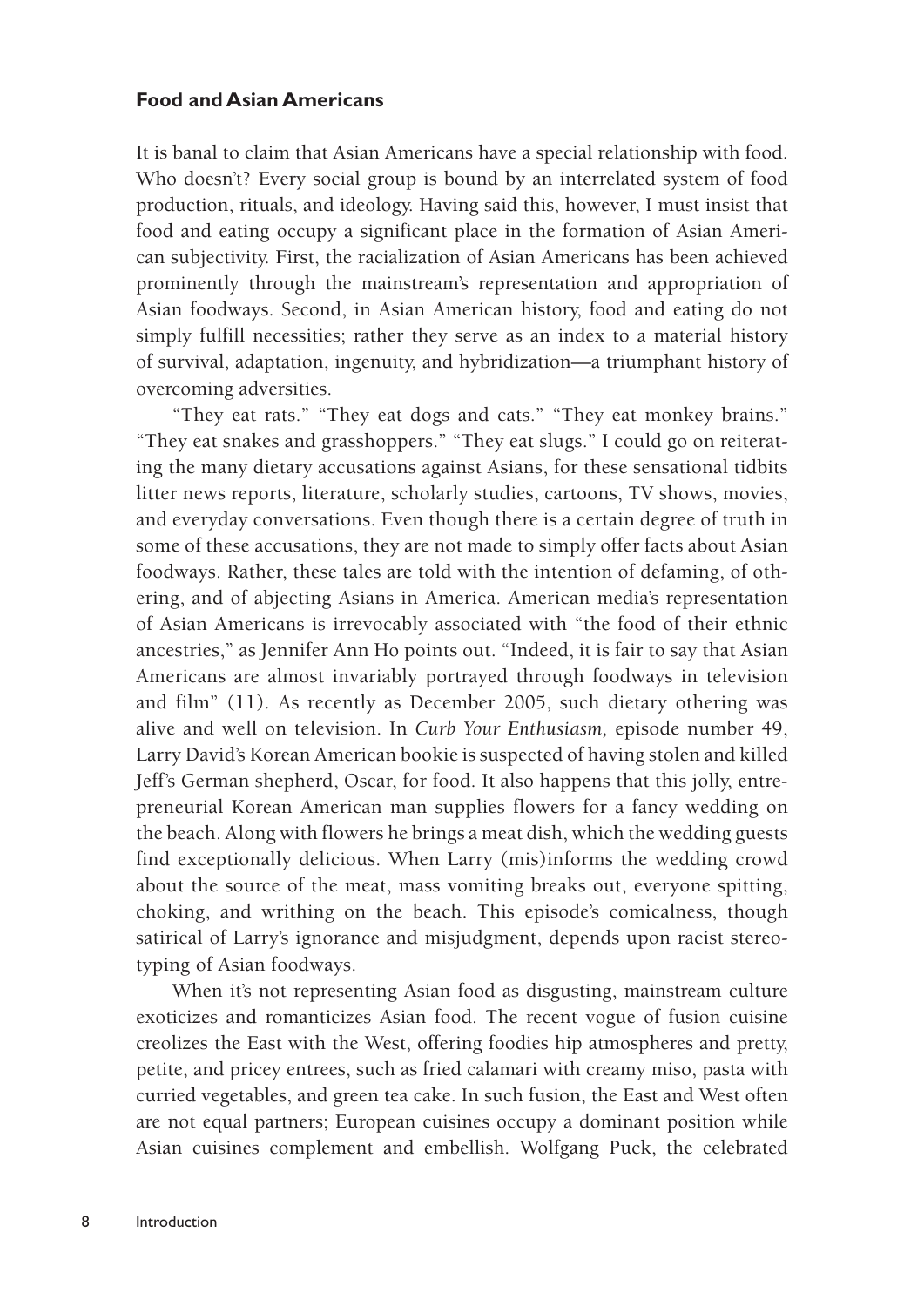fusion chef who catered the 2006 Oscar party, has made a fortune in fusing Japanese, Chinese, Thai, Vietnamese, Korean, or Indian with European cuisines. Such appropriation of Asian foodways to satisfy culinary curiosities, the desire for thrills, and the drive for profit has earned it the name "cultural food colonialism," which Lisa Heldke aptly coins. Heldke points out that ethnic foods are "most frequently and most notably the foods of economically dominated or 'third world' cultures" (xv). The appropriation of Asian foods in fusion cuisine resembles the practices of "nineteenth- and early twentieth-century European painters, anthropologists, and explorers who set out in search of ever 'newer,' ever more 'remote' cultures that they could co-opt, borrow from freely and out of context, and use as the raw materials for their own efforts at creation and discovery" (xvi). But does this charge apply to Asian American fusion chefs such as Ming Tsai and Padma Lakshmi (who are the two best-known Asian American personalities on the Food Network)? Anita Mannur in her essay on fusion cuisine points out that both chefs appropriate more Asian cuisines than those in which they have life experiences or training.

Tsai never explains how Indian or Vietnamese cuisine fits into his repertoire and yet he offers recipes for pho and lemon basmatic rice. Similarly, Padma Lakshmi never explains how recipes for "Oriental Shrimp Salad," "Thai Chicken Stew," or "Pan Asian Fried Rice" enter her repertoire. [. . .] They suggest that a knowledge of the range of Asian cuisines seeps through their pores merely by virtue of being Asian. ("Model Minority" 85)

While Tsai and Lakshmi resemble white chefs in appropriating and exoticizing Asian cuisines, they also invite an entirely different question, which Mannur phrases well: "How does the cooking style of each chef suggest that Asianness need not be understood as an unassimilable presence within the United States, but rather as something that can assimilate *quietly* and *subtly* into the U.S. culinary landscape?" (85, emphasis mine). The quiet and subtle food fusion of East with West serves as an emblem of U.S. multiculturalism, whose success chiefly rests upon the quiet and subtle coercion of multiethnic cultures into a highly commodified and self-exhibitionist performance. One good example in culinary multiculturalism is the (Japanese) TV show *The Iron Chef,* which entertains by performing exotic ethnicities in combat by knives and tongues. Furthermore, what disturbs many Asian Americans about the stereotype of the model minority is precisely the image of tolerance of racism and classism and compliance with mainstream norms, as though assimilability is contingent on how thoroughly ethnic minorities can dislearn the two quintessential codes of American democracy—discontent and dissent. Tsai, glorified as "the Asian American poster boy of cooking," is a model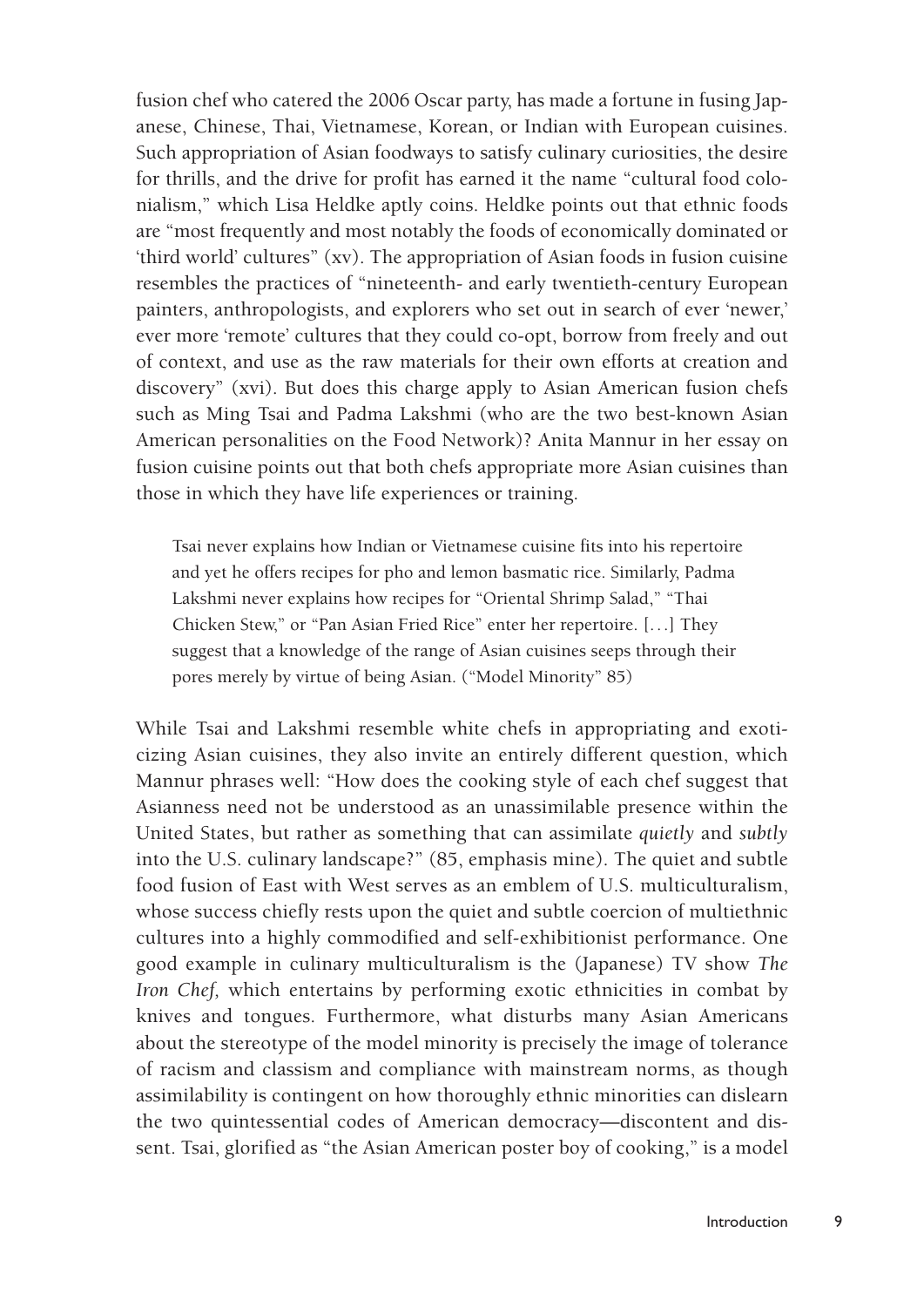minority par excellence owing to the fact that he never talks about unpleasant racial encounters and moves smoothly in and out of the Eastern and Western worlds (Lan N. Nguyen 31).

 In history the Asian American relationship with food had little to do with the thrill of creation and discovery or even profit (although creation and discovery did take place). It was survival and adaptation that governed the lives of generations of Asian immigrants and their descendants. Food production and service allowed the immigrants to gain a foothold in their adopted country. The Chinese went to San Francisco in the mid-1800s to participate in the gold rush, and facing the racist law that prohibited them from working new mines, many turned to farming, fishing, and cooking, among other things, for a livelihood. In the San Joaquin and Sacramento delta, Chinese immigrants turned marshes into lush, arable land by constructing a sophisticated system of drainage and channels. In 1870 only 18 percent of farmworkers in California were Chinese. By 1880 the Chinese made up 86 percent of the farming population in Sacramento County, 85 percent in Yuba County, and 67 percent in Solano County. Gabaccia writes, "In California, Chinese immigrants made up between half and three-quarters of the cultivators of specialized vegetable crops in the early 1880s. [. . .] In 1870 San Francisco had over a hundred Chinese truck gardeners; by 1880 Chinese truck gardeners were also prominent in Los Angeles and in the upper Sacramento Valley" (110–111). After the completion of the transcontinental railroad in 1869, the anti-Chinese sentiment in the West became so great that the state of California in 1878 held a constitutional convention to settle "the Chinese problem." The resulting constitution prohibited the Chinese from entering the state and empowered cities and counties to drive them out completely. Some Chinese fled from the West Coast to the South and made a living by growing and selling vegetables to "poor blacks and whites in rural towns in the 1870s" (Gabaccia 113).

 The Chinese introduced several species of fruit to America, including the Bing cherry (bred by Ah Bing) and the frost-resistant oranges (bred by Me Gim Gong) that jump-started Florida's nascent citrus industry (Cao 22–23). Jack Chen is correct in claiming that "much of the development of the present multimillion-dollar fruit industry of California could not have been done without the Chinese farmers" (88). There were other Chinese who entered Californian history on the strength of their produce, such as Thomas Foon Chen, who was known as the "Asparagus King" of San Francisco, and Chin Lung, known as the "Chinese Potato King" in the Sacramento–San Joaquin delta (Chang 162). In 1850 a camp of Chinese fisherman was established at Rincon; in 1852 there were 25 boats bringing three thousand pounds of fresh fish to market every day (Jack Chen 57). The Chinese "introduced the use of funnel-shaped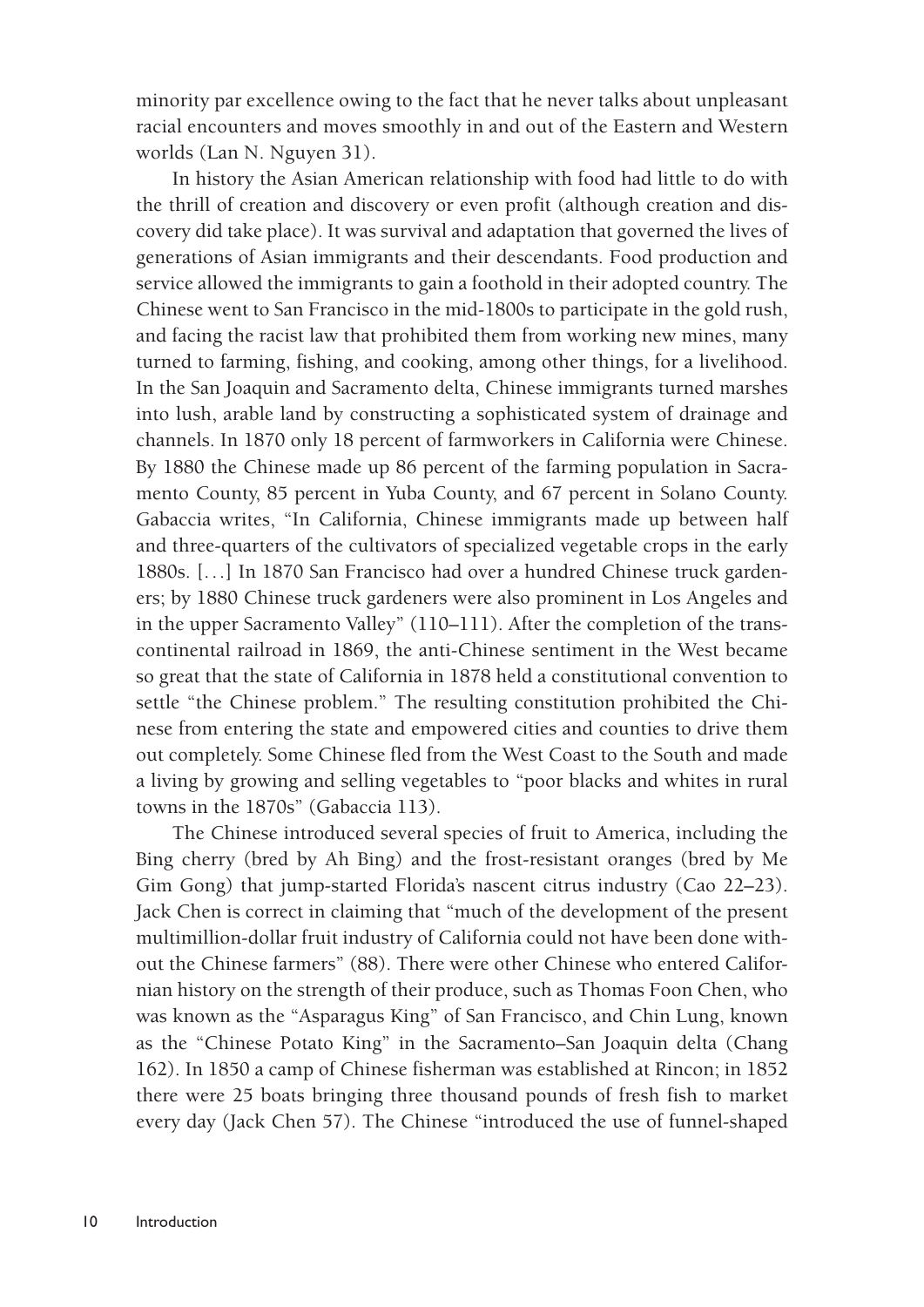traps for shrimping and fishing" (Gabaccia 111). In 1888 Chinese labor in the salmon canneries of California and the Northwest coast made up 88 percent of the total work force (Jack Chen 83). In Hawai'i, "Chinese rice growers imported familiar fish varieties from Asia" (Gabaccia 66).

 The Chinese were among the first to open eateries in San Francisco, despite the fact that cooking was mainly women's work in China. Chinese restaurants had been so popular that by 1920 they involved roughly a quarter of the Chinese population in America (Chang 163). Gabaccia remarks, "No enclave businessmen enjoyed greater success attracting culinary tourists in search of inexpensive exoticism than Chinese restaurants in the Chinatowns of New York and San Francisco" (102). Their signature entree in the late 1800s and early 1900s was chop suey, a dish invented by bachelors, who stir-fried a hodgepodge of vegetables, meats, seafood, and noodles. It instantly became a popular entree on the Chinese menu, so popular that some restaurants on the East Coast even offered chop suey sandwiches. The gold miner William Shaw in his memoir, *Golden Dreams and Waking Realities* (1851), wrote that "the best eating houses in San Francisco are those kept by Celestials and conducted Chinese fashion" and declared that they served not only the best but also the cheapest food in San Francisco (qtd. in Jack Chen 57). To Americans no Chinese meal is over until fortune cookies are served (they are unsettlingly absent to people visiting China), but few people know that fortune cookies were invented in America—by David Jung, who opened a noodle company in 1916, with the intention of turning San Francisco's Chinatown from a ghetto into a "quaint tourist attraction" (Chang 163).

 The Japanese arrived in California roughly two decades after the Chinese. They first established the Wakamatsu Tea and Silk Colony north of San Francisco to grow tea and mulberry trees (whose leaves are food to silkworms). Large numbers of Japanese immigrants arrived in the 1890s in California, Washington, and Oregon to work in the salmon canneries and fishing fleets, and to grow vegetables. Gabaccia documents,

In California, Japanese farmers introduced Napa cabbage and the radishes of their homeland. [. . .] By 1920 Japanese farmers raised 90 percent of snap beans; 50–90 percent of artichokes, canning beans, cauliflower, celery, cucumber, fall peas, spinach, and tomatoes; and 25–50 percent of asparagus, cabbage, cantaloupes, carrots, lettuce, onions, and watermelons. At that time they made up 3 percent of the farmers in California. (66, 119)

In Hawai'i large numbers of Japanese settled in the 1880s to work on sugar plantations that were begun by Chinese labor (Cao 84–92). In the early 1900s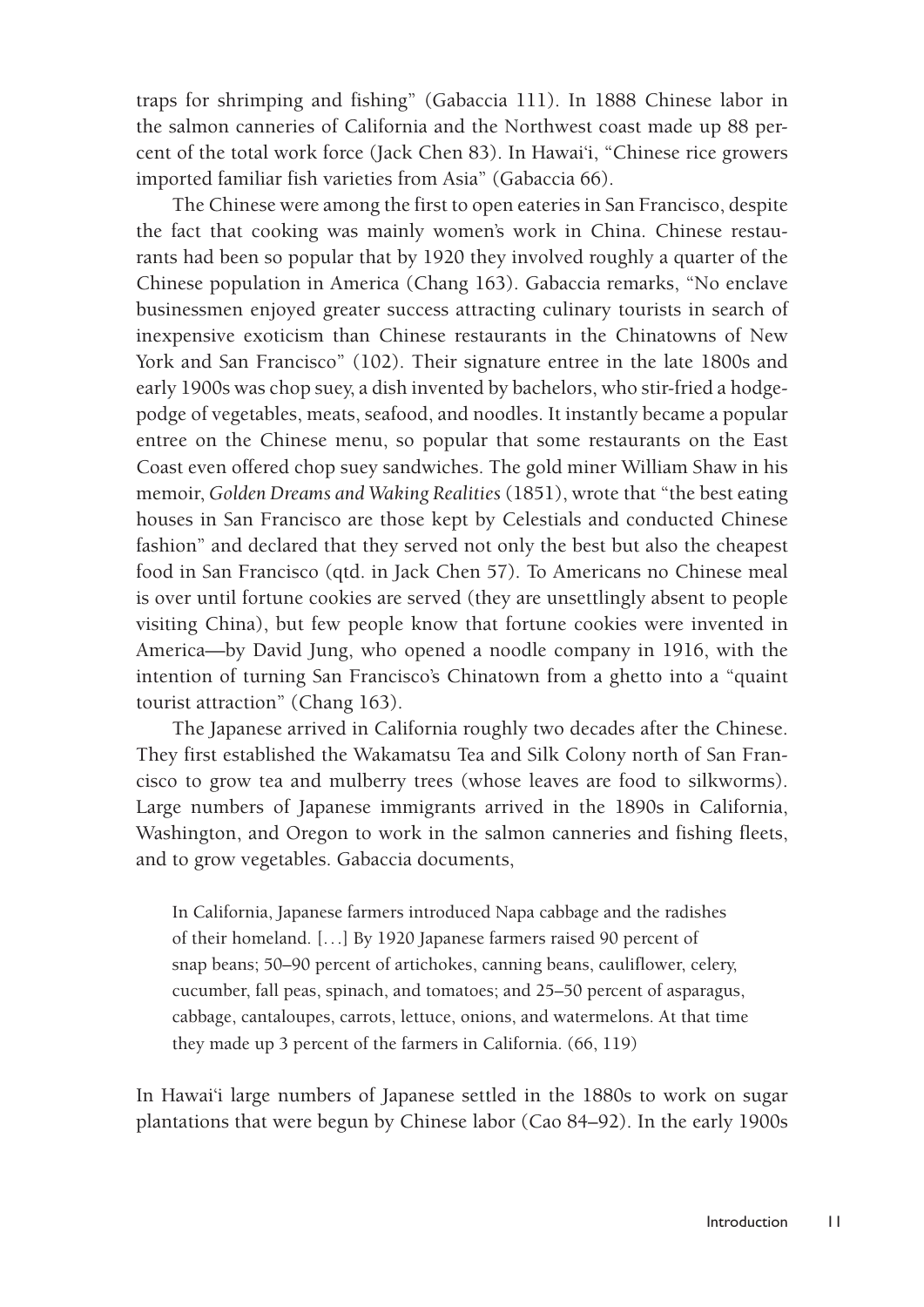Filipinos joined the Japanese in Hawai'i on these plantations. In California and Alaska, Filipinos worked on Japanese farms and in the salmon canneries (Cao 164–168).

 Southeast Asians came to America after the end of the Vietnam War in the 1970s and brought new "exotic" cuisines with them. Vietnamese restaurants began to appear in cosmopolitan centers, many of them "pho restaurants," which serve as their signature entree rice noodles in beef broth heavily flavored with star anise. Thai cuisine has been a rage in America for over three decades. Its rich and fragrant curry-coconut dishes are popular among people of all ethnicities. In addition to traditional Southeast Asian cuisine, the hybrid cuisine of Asian and French cooking—one of the few happy consequences of French colonization of Indochina—was introduced and largely credited with the launching of the elite industry of fusion cuisine. Immigrants from Vietnam, Cambodia, and Laos have also been engaged in other food industries, such as shrimp and crab catching and processing. Mark Moberg and J. Stephen Thomas, writing in the late 1980s about Southeast Asian immigrant workers in the Gulf of Mexico seafood industry, remark,

The Indochinese entry into the labor market has had a dramatic effect on the scale of local crab processing. Between 1979 and 1988 the number of crab shops operating in the area increased from thirteen to 23. Small processors that had once averaged 2,000 pounds of crab per day now processed 10,000 pounds. [. . .] By 1983 the character of the labor force in the crab processing industry had changed dramatically. [. . .] Nearly 70 per cent of the workers in the crab processing industry are now Asian. (50)

With the growing health consciousness and increasing demand for seafood by U.S. consumers, South Asian immigrants are playing a significant role in helping seafood industries keep up with the market demand.

 My review of the Asian American history on food production presents a larger picture of Chinese Americans than of Japanese, Filipino, and Southeast Asian Americans because in U.S. history Chinese immigrants came in greater numbers, and they also have been in the country longer than most of the other Asian immigrant groups. Regardless of their numbers and lengths of history, Asian Americans have been invariably involved in food service and production. There is nothing natural or culturally predetermined about Asian Americans' vital relationship with food. Harsh circumstances made such work one of the few options available to them. To survive in this country and to be able to send money to loved ones left behind and barred from immigration, they did what others wouldn't, and did it with pride and dignity.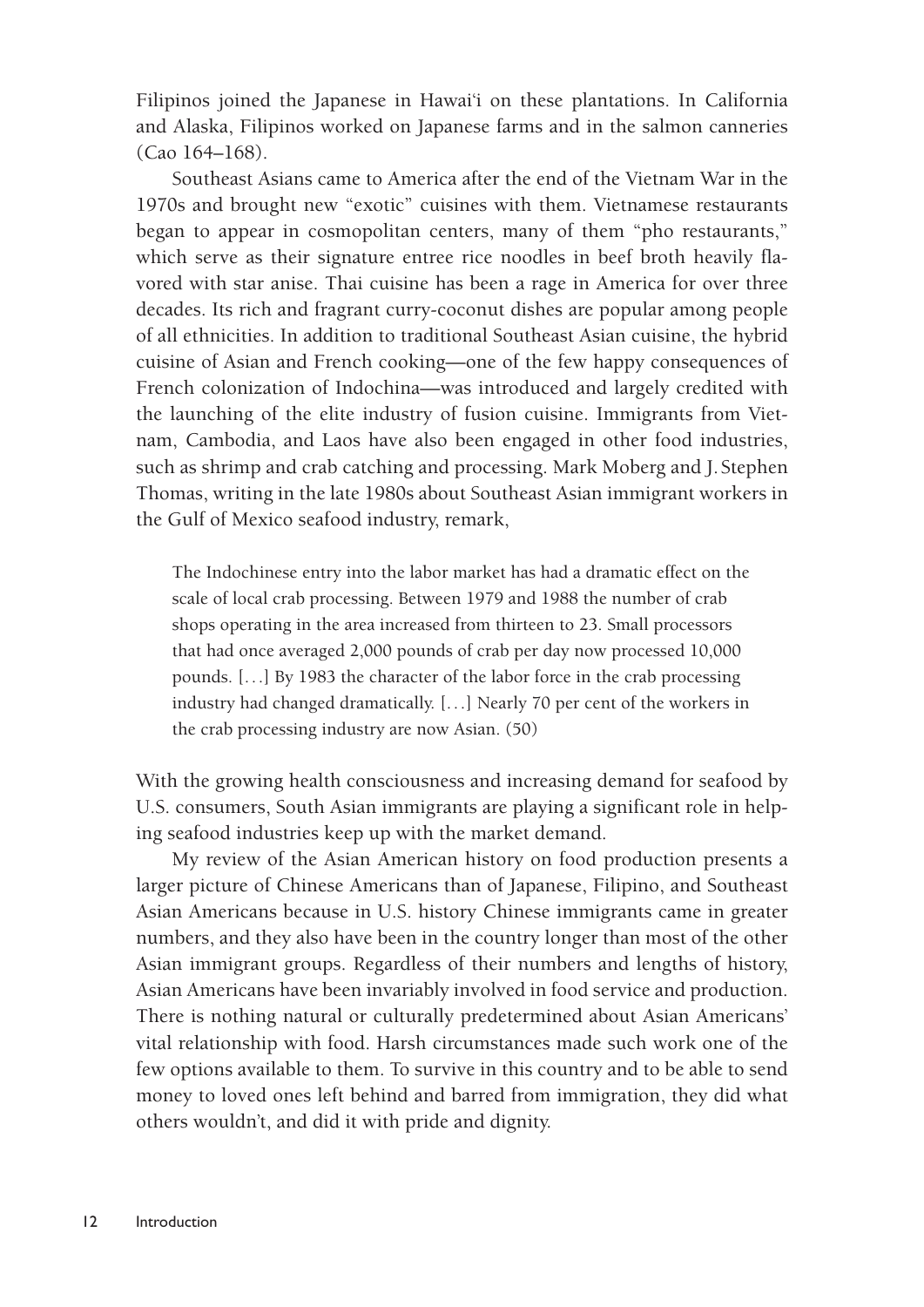#### **Food in Asian American Literature**

Culinary and alimentary motifs and tropes abound in Asian American literature. On the one hand, this is in part due to the representational reinforcement of the association of Asian Americans with their food practices. To a certain extent, Asian cuisines serve as a medium for casual and safe exchanges between Asian Americans and white strangers. Many times when I have been introduced to white people, the icebreaker predictably is about Chinese food. For Asian American writers to succeed in attracting the interest of mainstream readers, they must scatter in their writings interesting if not exotic cultural details, among which food practices are most popular. Take for an example Jhumpa Lahiri's *The Namesake* (2003). The novel's hook comes in its two opening sentences: "On a sticky August evening two weeks before her due date, Ashima Ganguli stands in the kitchen of a Central Square apartment, combining Rice Krispies and Planters peanuts and chopped red onion in a bowl. She adds salt, lemon juice, thin slices of green chili pepper, wishing there were mustard oil to pour into the mix" (1). With this exotic food scene, Lahiri successfully pulls the reader into the story.2 Let me offer another example. In *The Woman Warrior* (1975), Maxine Hong Kingston depicts the unforgettable scene of a monkeybrain feast told by her mother.

"The eaters sit around a thick wood table with a hole in the middle. Boys bring in the monkey at the end of a pole. Its neck is in a collar at the end of the pole, and it is screaming. Its hands are tied behind it. They clamp the monkey into the table; the whole table fits like another collar around its neck. Using a surgeon's saw, the cooks cut a clean line in a circle at the top of its head. To loosen the bone, they tap with a tiny hammer and wedge here and there with a silver pick. Then an old woman reaches out her hand to the monkey's face and up to its scalp, where she tufts some hairs and lifts off the lid of the skull. The eaters spoon out the brain." (91–92)

When encountering this scene, almost everyone, including Chinese readers, inevitably experiences the mixture of shock, repulsion, and hilarity—a powerful emotional response almost all writers would die for.

 On the other hand, the rich culinary materials in Asian American literature have also come about because Asian Americans have been racialized, gendered, and classed through their involvement with food by restrictive U.S. immigration laws, limited occupational options, and media representations. To portray the material existence of Asian Americans, food and eating become necessary not only for the sake of realism but also for their symbolism of the ontological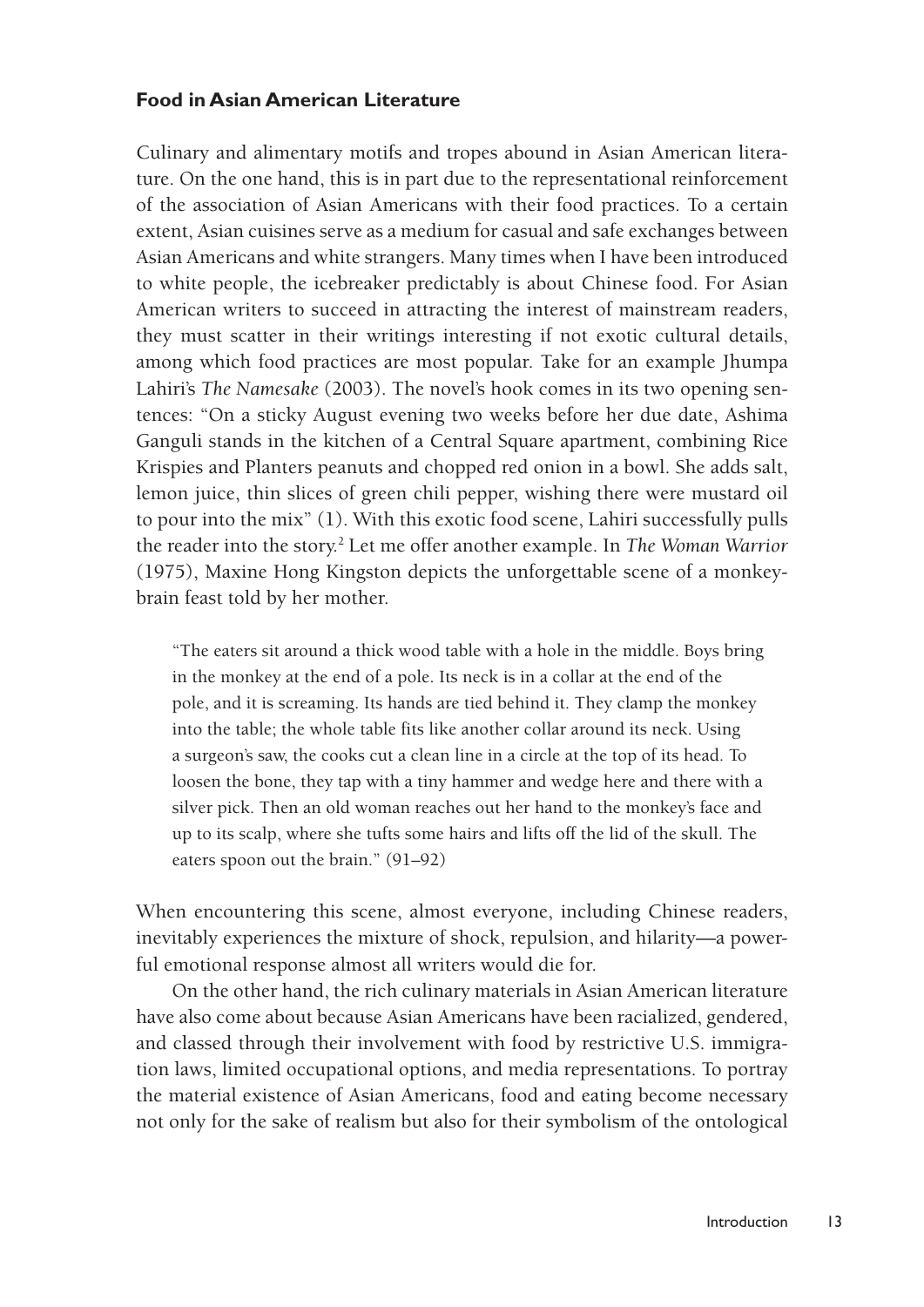conditions of the characters. For instance, in Gish Jen's *Typical American* (1991), eating fried chicken and operating Chicken Palace are symbolic of Ralph Chang's conceptualization and experience of the American Dream. As more and more cracks appear in the structure of Chicken Palace until it collapses, the American Dream sinks deeper and deeper into American reality.

 In Asian American literary studies, several scholars recognize the relevance of food and eating to issues of race and ethnicity in Asian American literature. Sau-ling Cynthia Wong devotes one chapter of her 1993 book to the study of alimentary images in order to "explore issues of economic and cultural survival" of Asian Americans (12). Monica Chiu in *Filthy Fiction* spends one chapter discussing how the precarious divide between clean and filthy food structures ethnic and gender identification in Ruth L. Ozeki's novel *My Year of Meats.* Anita Mannur's work on food and Asian America has appeared in journals as well as in *Asian American Studies after Critical Mass* and *East Main Street: Asian American Popular Culture*, among others. She maintains that "consumption is a racializing process that warrants closer analysis" (*Asian American Studies* 57). Jeffrey Partridge, Eileen Chia-Ching Fung, Nicole Waller, and Wilfried Raussert have written journal articles on food in Asian American literature. The only book-length study on food and Asian American literature is by Jennifer Ann Ho; it focuses on the ambivalent relationship that young Asian American protagonists have with their ethnic foodways. All these scholars center their analyses mainly on the relationship between food and race/ethnicity.

 Building upon their work, this book treats table narrative in Asian American literature as a dominant site of economic, cultural, and political struggle, not as a site to produce self-exoticism or food pornography. My contribution to this ongoing discussion lies in my broadening of the issue of food and identity to gender, class, diaspora, and sexuality. As none of these identities could be teased apart from others as a singular entity, I often work in the interstices between them. In chapter 1 I pair John Okada's *No-No Boy* (1957) and Joy Kogawa's *Obasan* (1982), with the former being the first American novel dealing with the subject of Japanese internment in the United States and the latter being a more recent portrayal of a similar experience in Canada. What fascinates me in this pairing is their very different approaches to the maternal, a psychosocial space in which food and rituals operate as an index to racial/ethnic consciousness. *No-No Boy*'s textual gesture directs the reader toward the rejection of the maternal and thus the erasure of food while *Obasan* enfolds the reader in the maternal manifested via food and rituals. I argue that the different treatments of the maternal in these two novels contribute to their protagonists' ethnic identification or disidentification. The characters' relationships with their ethnic forms of enjoyment demonstrate microcosmically their relationship with the dominant cultures in North America. By contextualizing both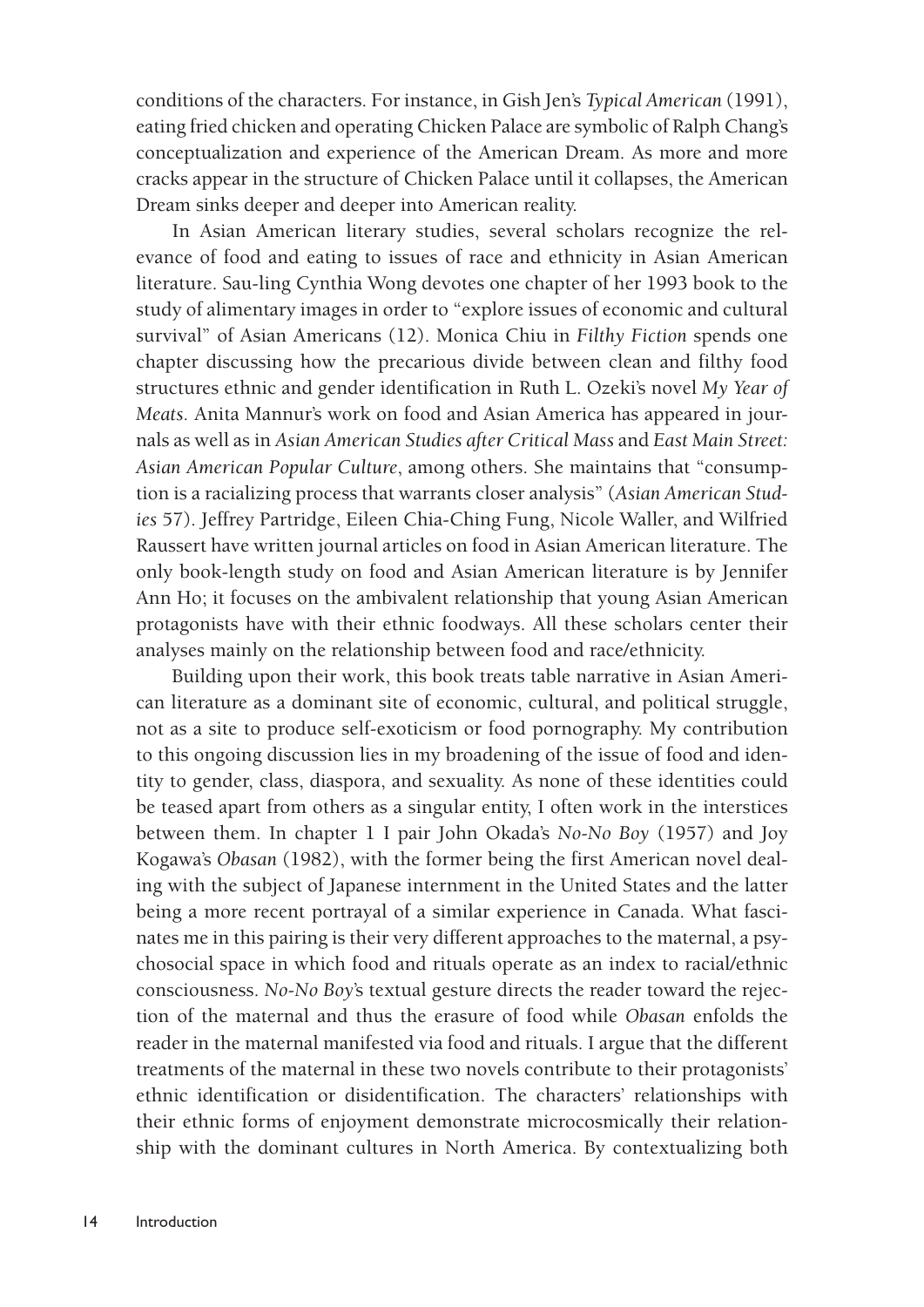Okada and Kogawa within their worlds, which hold different degrees of racism toward Japanese Americans and Japanese Canadians, this chapter traces the movement from self-loathing to self-affirmation through these two writers' delineations of their protagonists' relationships to food and rituals.

 Chapter 2 centers on gendered consumption in selected works of Frank Chin. I choose to read Chin because he is the most vocal author in Asian American literature on the historical problem of Asian American emasculation. His novel *Donald Duk* (1991) and short story "The Eat and Run Midnight People" (1988) are saturated with references to the relationship between food and masculinity. Crucial to issues of Asian American masculinity is that of ethnicity, for both ethnicity and gender powerfully inform each other. I argue that it is through two sets of embedded discourses—cooking and violence, appetite and sexuality—that Chin produces the narrative energy to achieve his project of remasculinizing the Asian American male subject. By placing Chin's works within competing forms of masculinity and within the hetero-masculinist cultures of consuming the feminine in both East and West, this chapter demonstrates that Chin's construction of an Asian American manhood is not remote from the hegemonic white masculinity that he has fought against throughout his literary career.

 Chapter 3 explores how culinary tropes underscore the intersection of race, class, and gender in David Wong Louie's *The Barbarians Are Coming* (2000), a rich novel that has received very little scholarly attention. I choose to focus this chapter on this single text in order to do justice to its sophistication in and abundance of culinary references. Placing the chosen vocation of French cuisine of protagonist Sterling Lung against his repugnance for his parents' Chinese foodways, I locate in alimentary matters the nexus of identity issues of class, ethnicity, and gender. Lung's class aspiration, inextricably associated with his gender and ethnic anxieties, is brought to light by his ambivalent relationships to both French and Chinese cuisines. By practicing a class critique that respects aesthetics, this chapter analyzes Lung's self-alienation as brought about by race, class, and gender ideologies manifested through and propagated by the cultural sign of food.

 Li-Young Lee, a remarkable and prolific poet, resists his classification as an Asian American writer by appealing to the transcendental. Some other Asian American authors, such as Bharati Mukherjee,<sup>3</sup> find the ethnic label not only restricting but also ghettoizing. By identifying themselves as American writers, not just ethnic American writers, they demand integration into mainstream, if not canonical, literature. Lee, however, employs transcendentalism to subvert the practice of ethnic labeling. In chapter 4 I examine the ontological condition of Lee in several of his poems as diasporic and exilic and argue that his lyrical descriptions of Asian cuisines offer him a place from which to articulate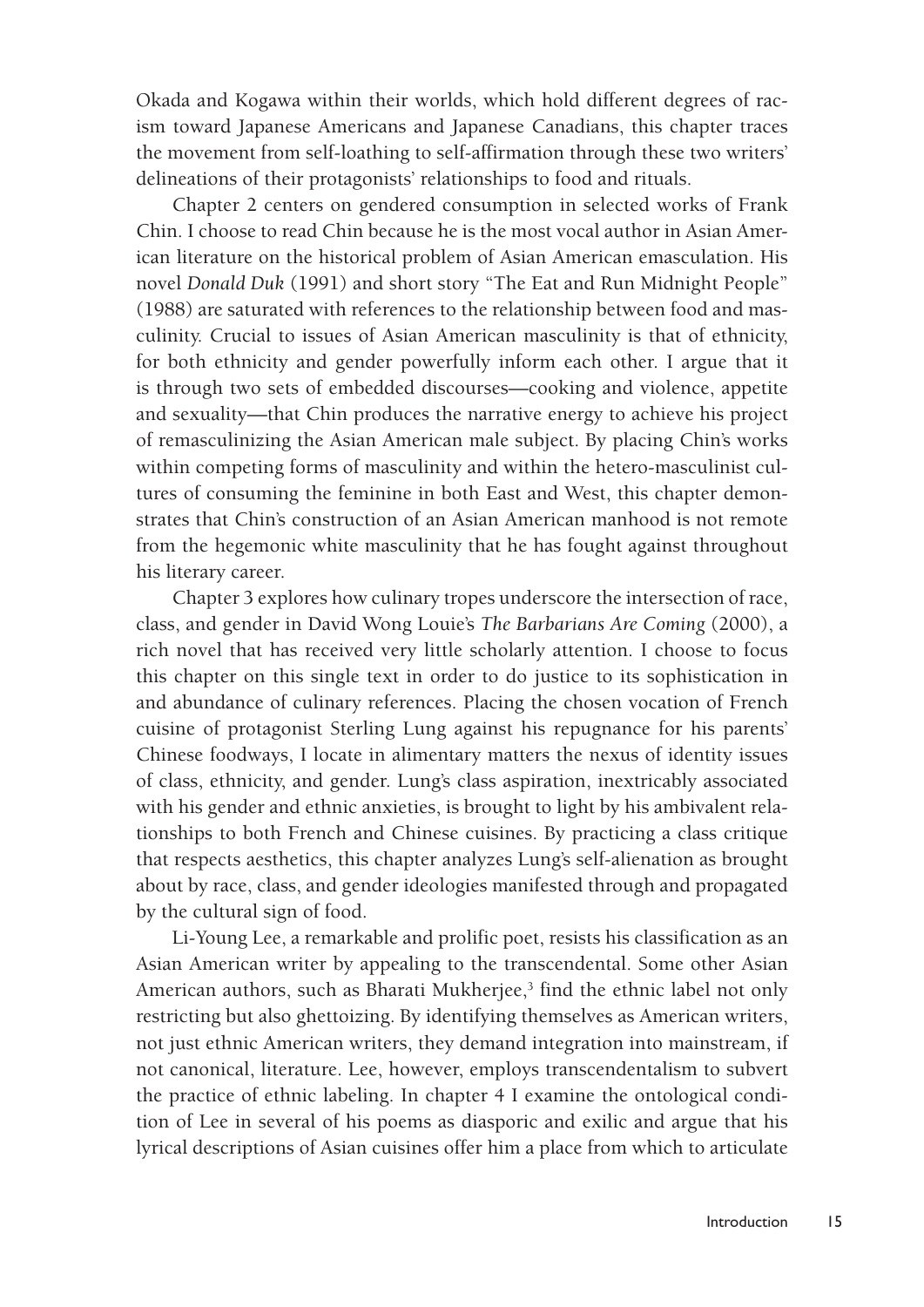the ethics and aesthetics of the exiled. I bring to the forefront the colonial history of the spice trade in relationship to Lee's central trope of "seeds" and the significance of orality in the Chinese culture to explore the dynamics between his transcendentalist polemics and his poetic reliance on ethnic signifiers such as Asian food and histories.

 Food and sexuality, a highly symbolic domain of interchange, is the subject of chapter 5. Here, I focus on *The Book of Salt* (2003) by Monique Truong and *Eating Chinese Food Naked* (1998) by Mei Ng. Both novels, being wonderfully culinary, deal with the issue of sexuality—homosexuality and bisexuality. Truong juxtaposes two cases of diasporic gay existence in Paris in the 1930s, one of Gertrude Stein and Alice B. Toklas, and the other of Bình, their Vietnamese cook, both of which unfold chiefly via culinary tropes to reveal the truth that the ability to practice sexual transgression depends on one's race and class. It is also through alimentary imageries and tropes that Ng dramatizes the tensions between the ethnic, domestic space and the cosmopolitan space of streets tensions that interlock motifs of food, ethnicity, and sexuality. I read *Eating Chinese Food Naked* against *The Book of Salt* so that the former, presenting a contemporary character whose sexuality evolves from hetero- to bisexuality, a fluid identity, invites me to critique the rigidity of hetero/homo bifurcation that is central to the latter.

 These five chapters chiefly study Chinese, Japanese, and Vietnamese American authors. There is no representation of South Asian literature in this book, partly because I do not have an adequate knowledge of South Asian foodways and partly because I wish to yield space to Anita Mannur, who has written elegant essays on food and South Asian American literature and is currently completing a book on this very topic.

My last word here is in defense of literary reading or close reading, which is a significant methodology in this book. Many people from my generation (graduate schooling in the 1990s) and those coming after fear the label of close readers,<sup>4</sup> for it suggests not only discipleship with New Criticism that divorces literature from politics but also an inadequate grasp of theories, which is perceived as fatal for one's professional life as a scholar. As a result, we have witnessed a large quantity of contemporary scholarship that treats literary texts as testing grounds for theories and political positions. It is not that these approaches are intrinsically inappropriate for studying literature; the disciplinary demand for theoretical rigor, however, tends to produce literary criticism that imposes theory and politics upon literature, or colonizes literature, if I may, forcing it to speak words and yield meanings at the cost of its dismemberment. In the words of Lindsay Waters in his December 16, 2005, article in the *Chronicle Review,*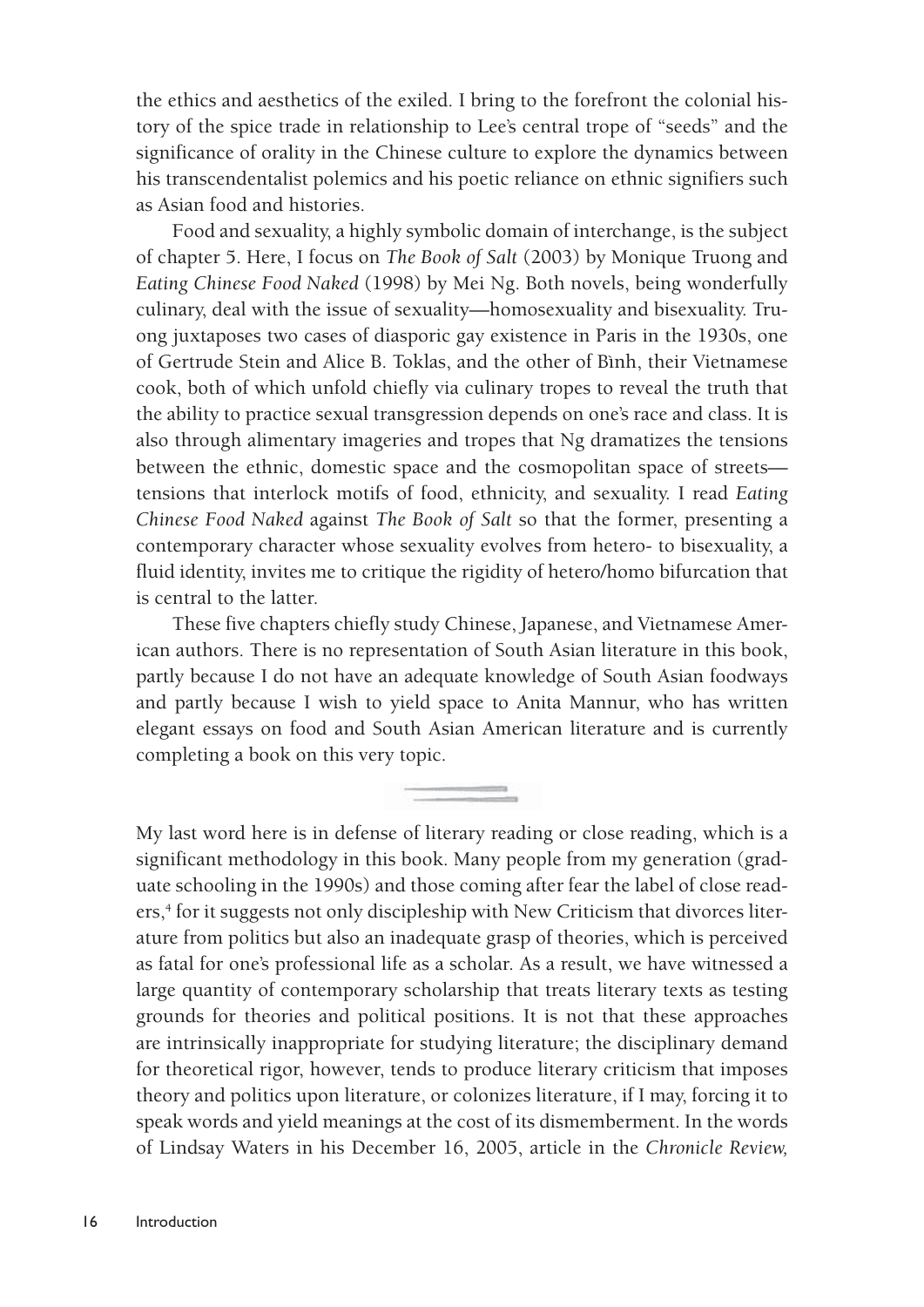"This kind of literary criticism has nothing to do with aesthetic responses to art, only with conscious acts of will" (B7). He laments that "literary criticism no longer aims to appreciate aesthetics—to study how human beings respond to art" (B6). Surely, Waters does not mean to limit aesthetics to readerly or viewerly responses, for aesthetics invites not only the question "Do you get dizzy when you look at a Turner painting of a storm at sea?" (B6) but also the question "What did Turner do in the painting to make you dizzy?"

 The latter question considers ideas and craft as well as emotions. Turner's subjects of shipwrecks, whaling, and slave ships, laden with his views on human conditions in the early and mid-1800s, considerably determined his choices of materials and techniques to evoke certain sensations in the viewer. Sense (meaning) and sensation, therefore, are necessary twins in aesthetic evaluation. One without the other reduces art and literature to ideology, for a purely emotional or experiential approach is suspiciously ideological as well. I want to advocate that a fair balance between theory and aesthetics can produce a happy union of sense and sensation, of writerly operation and readerly response, and I think that one of the significant ways to achieve this goal lies in the politically charged and theory-informed literary reading. Theory itself, being fragmented as Vincent Leitch points out, is a set of competing discourses that are "flexible, useful, and contingent devices" in a toolbox (123). Leitch's metaphor frees us from the demand for a singular and systematic narrative in our deployment of theory, such as being a Marxist, a feminist, or a postcolonialist, not being all three, in one essay or work. Coherence and homogeny in positioning often depend on a willful dismissal of contradictions between a text and a theory through which the text is processed. A sustained literary reading, not just that of a passage or two that perfectly suits one's theoretical position, wonderfully frustrates any attempt to keep one's theoretical position singular, because a responsible literary reading often leads a critic in various theoretical directions that sometimes converge or diverge on the terms the text dictates. In other words, to allow literary or aesthetic nuances to direct one's implementation of theoretical tools and modify one's argument promises rich and interesting discussions that respect both meaning and emotion. This is precisely what has happened in my reading of various Asian American texts, and the following chapters are an endeavor to bring theory and aesthetics into a politically charged conversation.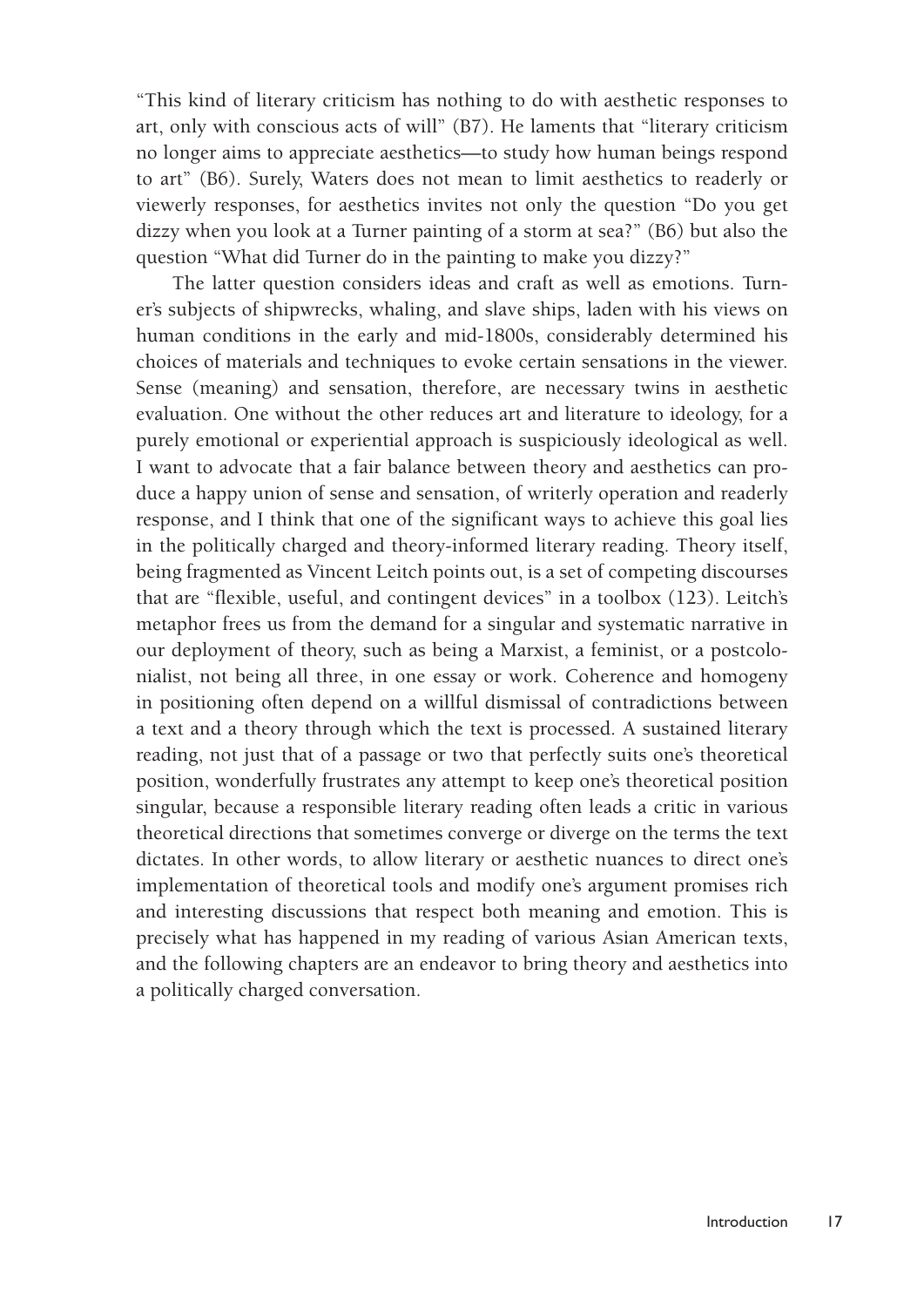

## Enjoyment and Ethnic Identity in *No-No Boy* and *Obasan*

*She found enough barang to make up some noodles. Not all the necessary things, but enough: dried mushrooms and prawns, fish sauce, belacan—that beautifully fermented, fragrant shrimp paste that could just as well have been labeled "Essence of Malaysia."*

—Shymala B. Dason, "All the Necessary Things"

*Food loathing is perhaps the most elementary and most archaic form of abjection.* [*. . .*] *The abject confronts us* [*. . .*] *with our earliest attempts to release the hold of* maternal *entity even before existing outside of her.* —Julia Kristeva, *Powers of Horror*

Most ethnic minorities in the United States desire to assert the constitutional "we," a political identity that entitles them to rights and privileges granted to all American citizens. This constitutional "we" has often competed with the ethnic "we" in American history, with the former always wielding greater political and cultural power than the latter. The devastation to individuals caused by such competition often finds expression in rudimentary matters like one's preference for or loathing of the foods, rituals, and family relationships specific to one's ethnic community. A healthy and secure community does not agonize over its cuisine and rituals. On the contrary, by celebrating them a community fortifies its unity and identification. In the context of the ethnic identity of Greek Americans, Robert Georges comments that "in preparing and serving [...] 'Greek' foods, my mother and other 'Greek' relatives display overtly their sense of their 'ethnic identity,' or their pride in it, and symbolically reinforce their 'bonding' with those present who share that heritage, while also distinguishing the 'ethnically bounded' from others present whose 'ethnic identification' has other national roots" (252). About the culinary habits of immigrant communities in the United States, Donna Gabaccia writes that "immigrants sought to maintain their familiar foodways because food initiated and main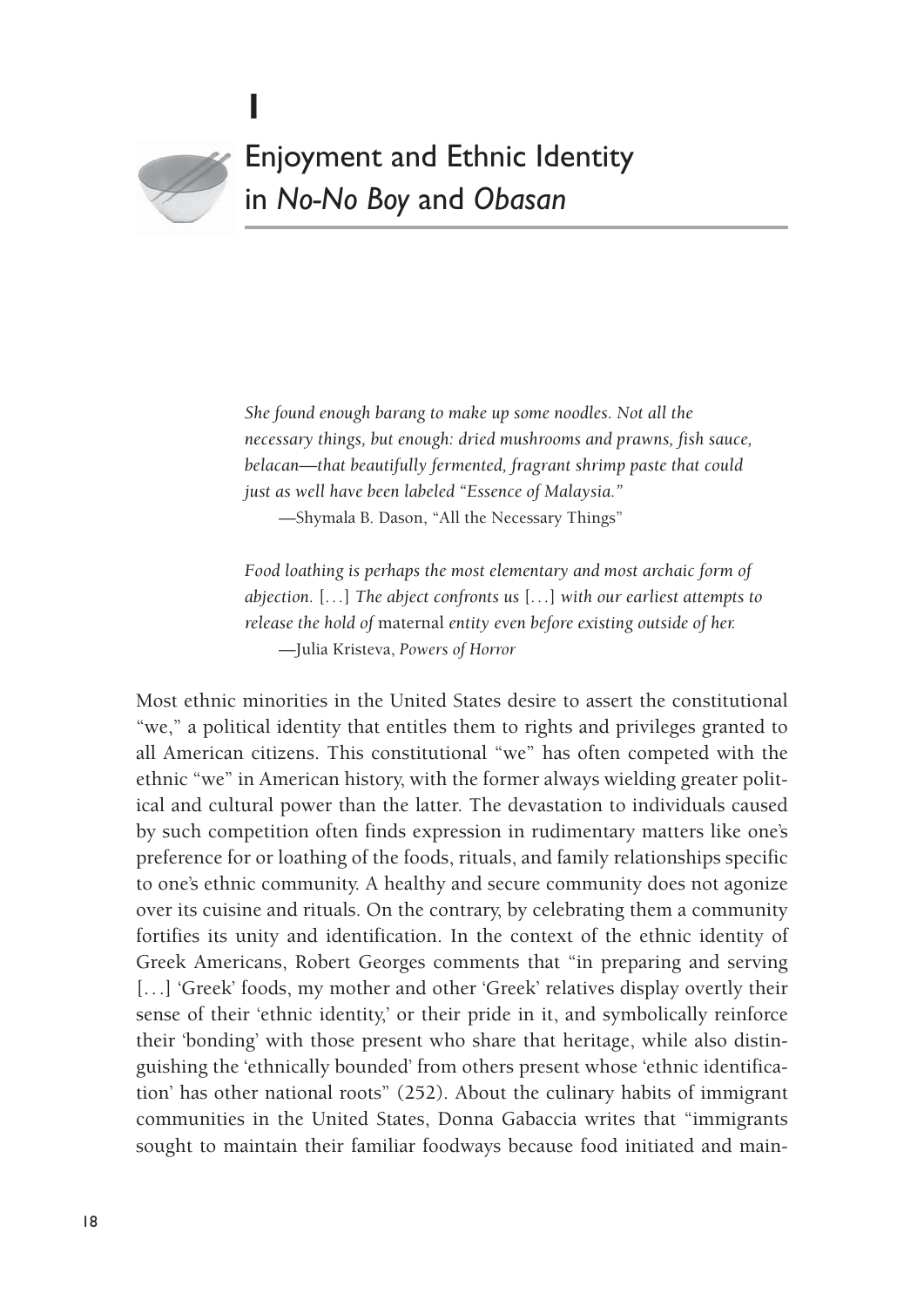tained traditional relationships, expressed the extent of social distance between people, demonstrated status and prestige, rewarded and punished children's behavior, and treated illness" (51).

 Food consolidates as well as demarcates eaters because what and how one eats engenders much of one's emotional tie to a group identity, be it a nation or an ethnicity. The famous twentieth-century Chinese poet and scholar Lin Yutang remarks, "Our love for fatherland is largely a matter of recollection of the keen sensual pleasure of our childhood. The loyalty to Uncle Sam is the loyalty to American doughnuts, and the loyalty to the *Vaterland* is the loyalty to *Pfannkuchen* and *Stollen*" (339). Such keen connection between food and national or ethnic identification clearly indicates the truth that cuisine and table narrative occupy a significant place in the training grounds of a community and its civilization, and thus, eating, cooking, and talking about one's cuisine are vital to a community's wholeness and continuation. In other words, the destiny of a community depends on how well it nourishes its members.

 In this chapter I link the maternal with ethnic identity formation. Specifically, I look at the dynamics between enjoyment, the maternal, and ethnic identification as explored by John Okada and Joy Kogawa. I argue that enjoyment and the maternal occupy the same psychosocial space—the semiotic. To be more accurate, enjoyment is a manifestation of the maternal. A community whose fantasies (both linguistic and nonlinguistic expressions) about who they are suffer violation undergoes confusion, anguish, self-contempt, self-abjection, the loss of identification, and ultimately the devastation of the maternal. The community afflicted with such devastation faces cultural genocide and extinction. Both Japanese Americans and Japanese Canadians faced this crisis not only during their internment at the end of World War II but also decades afterward. My concern here is how Okada and Kogawa differ in their portrayals of the maternal and to what extent these portrayals of the maternal affect the ethnic identification of their protagonists.

#### **Foodways and the Maternal**

Food is one of the "keen sensual pleasures of our childhood" (Lin 339), and such pleasures register in "the semantic void," a term Žižek uses to describe a psychic space where lurks the (Lacanian) Real—enjoyment that is never exhaustively codified by language (*Tarrying* 202). In Julia Kristeva's theorization of the semiotic in *Powers of Horror,* the Real is tantamount to *jouissance,* which Žižek translates as "enjoyment" and which Kristeva associates with the maternal. The semiotic space that an infant experiences, without demarcations of inside and outside, self and other, is the space of enjoyment, the mother-child symbiosis where "the rhythms and sounds of their bodies fuse into one" (Oliver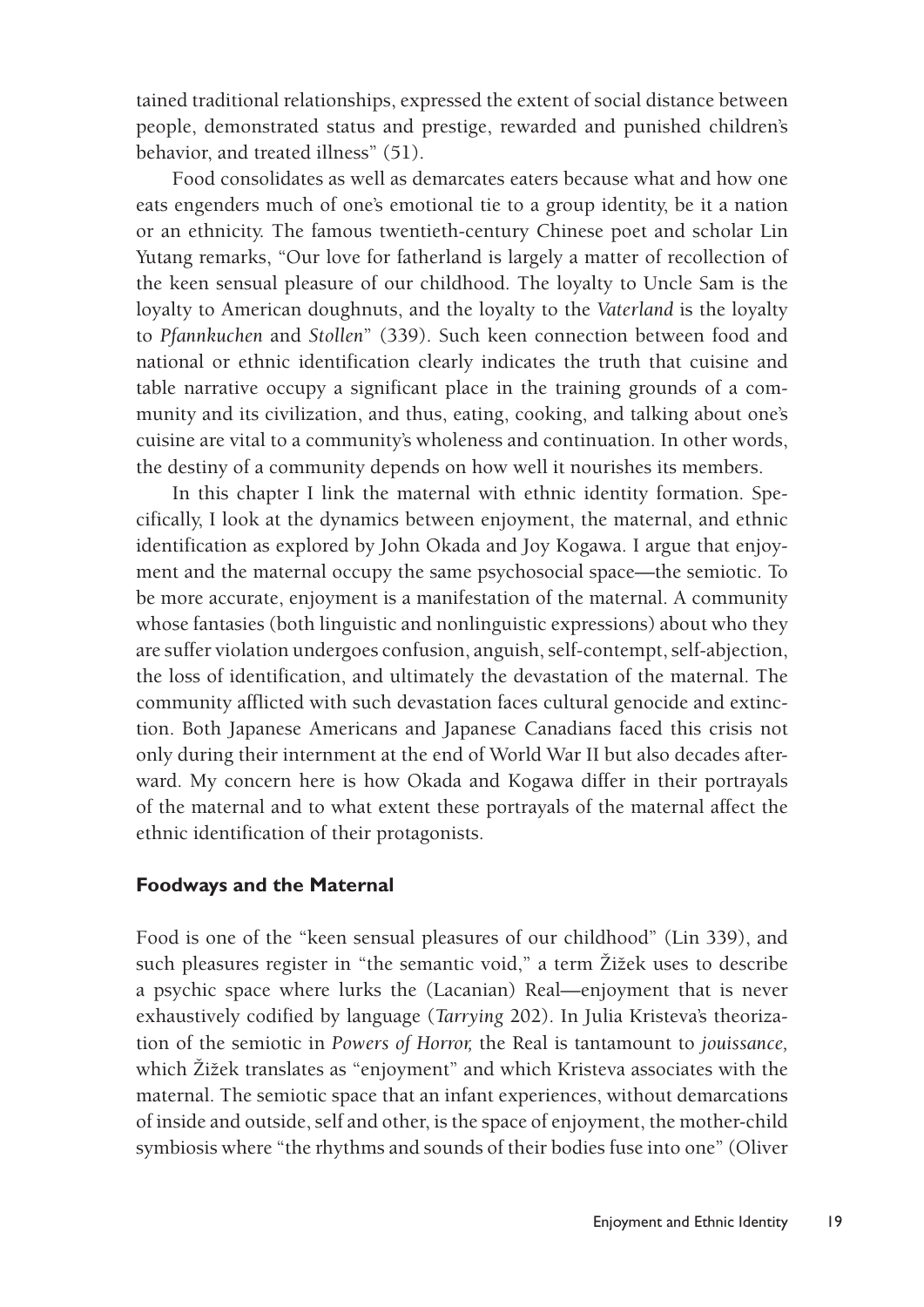34). At this stage antagonism and ambivalence, which dog us in life, are still kept at bay.

 Many linguists interpret the symbolic order as whole and complete, paternal in its logocentricism. In becoming a subject, however, the child must break away from the maternal in order to enter the symbolic order of language, a difficult process that, Kristeva believes, requires the abjection of the semiotic and the maternal, for the semiotic fundamentally disrupts and frustrates the symbolic order. Kristeva explains, "It is thus not lack of cleanliness or health that causes abjection but what disturbs identity, system, order. What does not respect borders, positions, rules." "The abject confronts us [. . .] with our earliest attempt to release the hold of *maternal* entity even before existing outside of her, thanks to the autonomy of language" (*Powers* 4, 13). The specter of abjection hovers over and penetrates all efforts to produce unity and completeness solely at the symbolic level.

 Kristeva calls our attention to the fact that the maternal and by extension the feminine<sup>1</sup> are frequently associated with food as well as filth. The association of food with the maternal, however, should not be taken as an essentialist link between women and food, because the maternal in Kristeva denotes the modality of the relationship between a caregiver and an infant regardless of the caregiver's gender. Kristeva's thesis that the abjection of the maternal and the feminine is often made on the basis of their association with food and filth finds a solid illustration in the study of soul food by Doris Witt, who interprets the gendered meanings surrounding soul food and social reactions to it. She argues that "the debate over soul food was constituted by, and in turn helped constitute, many of the contradictions inherent in postwar attempts to revalue or reconstruct black manhood, especially Black Power efforts to control, to contain, and  $[...]$  to 'abject' the often fungible category of the 'feminine'" ("Soul Food" 260–261). As she makes clear, the discourse of soul associates filth with femininity, particularly with lower-class black maternity. Witt further points out that the intraracial debate over soul food was volatile because of the underlying association of chitterlings with filth, with black femaleness, and with the fear of the "enslaved, enslaving black feminine within the self" (261). In linking black manhood's fear of soul food with its fear of the feminine in itself, Witt suggests that to jettison the feminine is to disavow the self and in consequence to sabotage not only oneself but also one's community.

 Žižek, in his discussion of the ethnic conflicts in Eastern Europe, performs psychoanalysis of "the most elementary notions about national identification" (*Tarrying* 200). He argues that "the element which holds together a given community cannot be reduced to the point of symbolic identification"—the national flag, ideologies, the Lincoln Memorial or Tiananmen Square, national values, and citizenship. What also needs to be taken into account is "a shared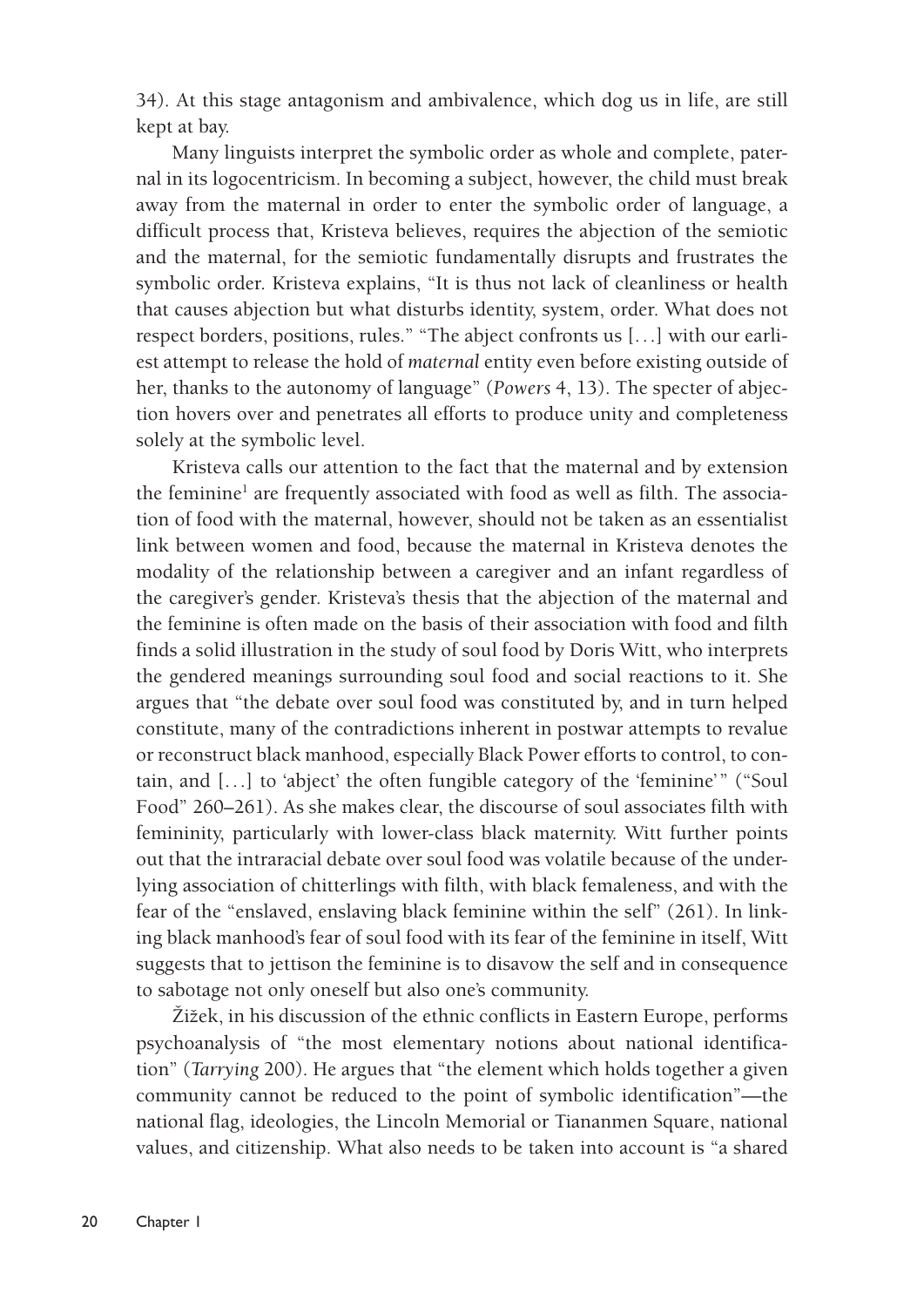relationship" among the members of a given community toward "Enjoyment incarnated" (201). It is the enjoyment manifested in the way a community cooks and eats, the way it organizes initiation ceremonies and rituals of mating, the way its women mother their children, and so on. Thus, Žižek critiques the deconstructionist tenet that everything, Nation in particular, has no biological or transhistorical essence but is only a contingent discursive construction, an overdetermined result of textual practices. Žižek contends that such deconstructionist "emphasis overlooks the remainder of some *real,* nondiscursive kernel of enjoyment which must be present for the Nation qua discursive entity effect to achieve its ontological consistency" (202), for a community's relationship toward "Enjoyment incarnated" is structured by means of fantasies. Though constructed out of social and cultural materials, fantasies are more than the symbolic, or are excesses of narratives.<sup>2</sup> By locating the implication of national identification in the nondiscursive or the semiotic, Žižek attributes issues of national or ethnic identity to the space of the maternal or the semiotic.

#### **Operations of the Maternal**

Readers of *No-No Boy* (1957) generally experience feelings of urgency and frantic depression. The sentences move at such a tempo that one's heartbeat quickens as though catching the end of a sentence were paramount to the successful rescue of the suffering protagonist, Ichiro Yamada. John Okada's breathless narration in Ichiro's voice may make one wonder: Why is there such a race? From what is the text (Okada?) running away? The first American novel to treat the subject of the Japanese American internment, *No-No Boy* was born out of rage, fear, ambivalence, and revulsion—powerful emotions that persist at the tenuous border between order and chaos, reason and unreason, or in psychoanalytical language, between the symbolic and the semiotic. It seems that running away from chaos/unreason and into the shelter of order/reason is a fundamental impulse of Okada's novel, with these two binaries at his time being the familial (mother's) demand for loyalty to Japan oppositional to the social and cultural (American) demand for assimilation. Although Okada is ahead of his time in his unflinching description of the devastation inflicted by the internment experience on his community, he is nevertheless held hostage by the ideology of assimilation that inculcates a myth about the racial and cultural inferiority of U.S. ethnic minorities. This state of being a hostage is shown in his traumatic and painful portrayal of the mother figure, Mrs. Yamada, and in his impulse to reject and degrade the maternal, whose manifestations include food practices and rituals. In so doing Okada unwittingly rejects a vital component in his ethnic identity and heritage—enjoyment specific to the Japanese American community.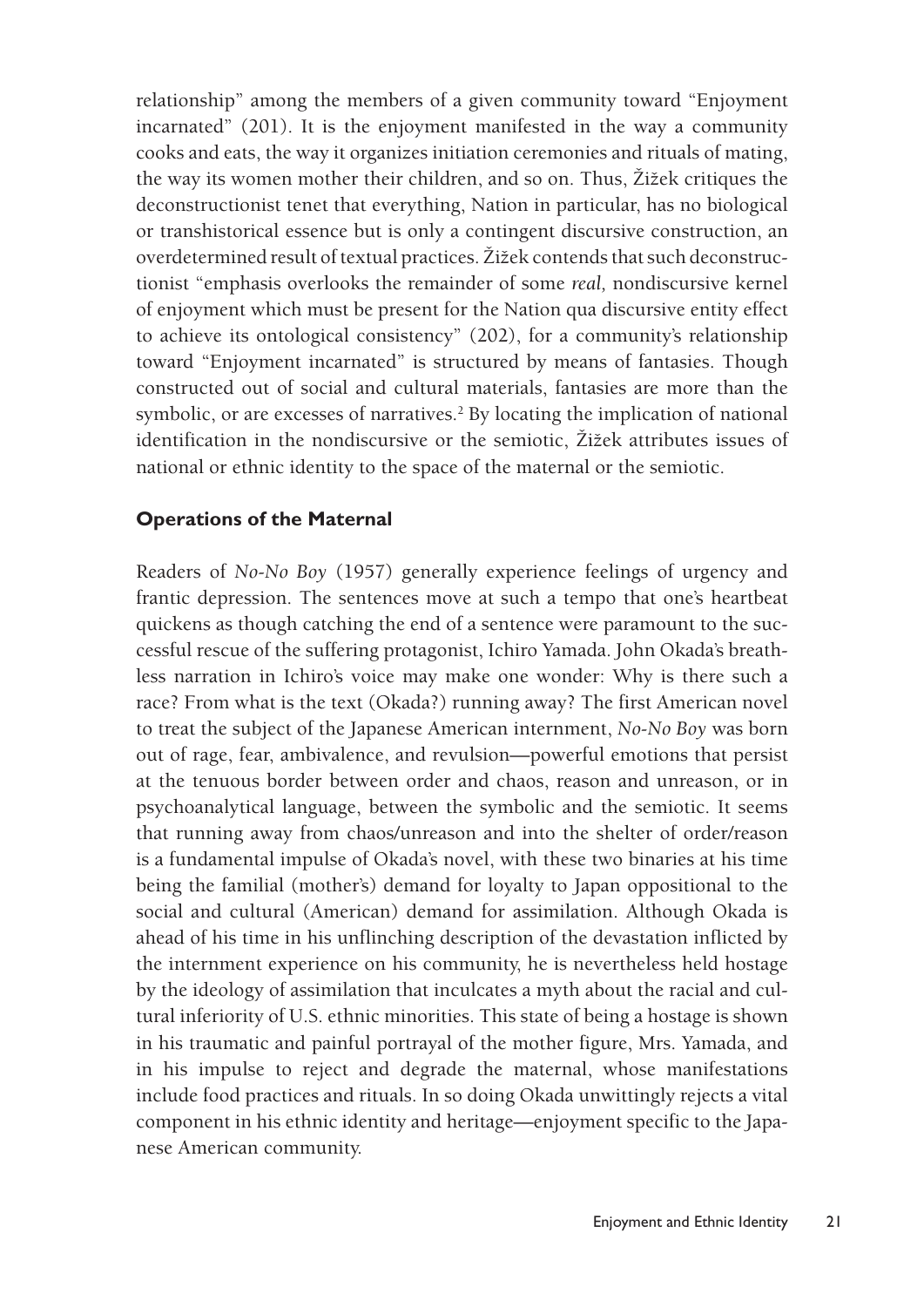At the opening of the novel, Ichiro returns to Seattle after serving two years in a federal prison for answering negatively to both of the loyalty questions put to all men of Japanese descent.<sup>3</sup> He returns to a home that is both broken and divided, with his mother clinging to the belief that Japan was victorious in the war, his father dominated by his wife painfully and bitterly keeping her belief intact, and his brother Taro dropping out of high school and joining the army to spite his parents. Part of Ichiro's confusion and pain, conveniently, finds an easy outlet in his agonizing hatred of his mother. "Ma is the rock," he cries,

that's always hammering, pounding, pounding, pounding her unobtrusive, determined, fanatical way until there's nothing left to call one's self. She's cursed me with her meanness and the hatred that you cannot see but which is always hating. It was she who opened my mouth and made my lips move to sound the words which got me two years in prison and an emptiness that is more empty and frightening than the caverns of hell. She's killed me with her meanness and hatred and I hope she's happy because I'll never know the meaning of it again. (12)

Ichiro is aware of, but incapable of confronting, the role that the U.S. government has played in his suffering. His rage at the government is displaced not only by his hatred of his mother but also by self-blame. In the first half of the book, he is locked in the ideology of personal culpability in one's misery— "You're crazy. I'm crazy. All right, so we made a mistake. Let's admit it" (14). Madness is apparently the only thing he can blame, which is not exactly a logical explanation for the kind of "mistake" he has made. His impoverished language of self-indictment speaks volumes about his willful deflection of the real cause of his punishment and misery.

 It is only after meeting Kenji, a wounded veteran who serves as a voice of reason in the novel, that Ichiro begins to complicate his hatred for his mother.

Right or wrong, she [. . .] had tried harder than most mothers to be a good mother to him. Did it matter so much that events had ruined the plans which she cherished and turned the once very possible dreams into a madness which was madness only in view of the changed status of the Japanese in America? Was it she who was wrong and crazy not to have found in herself the capacity to accept a country which repeatedly refused to accept her or her sons unquestioningly [. . .]? (104)

Okada's portrayal of the mother-son relationship points to the psychological violence committed by the ideology of assimilation and legalized racism. Ich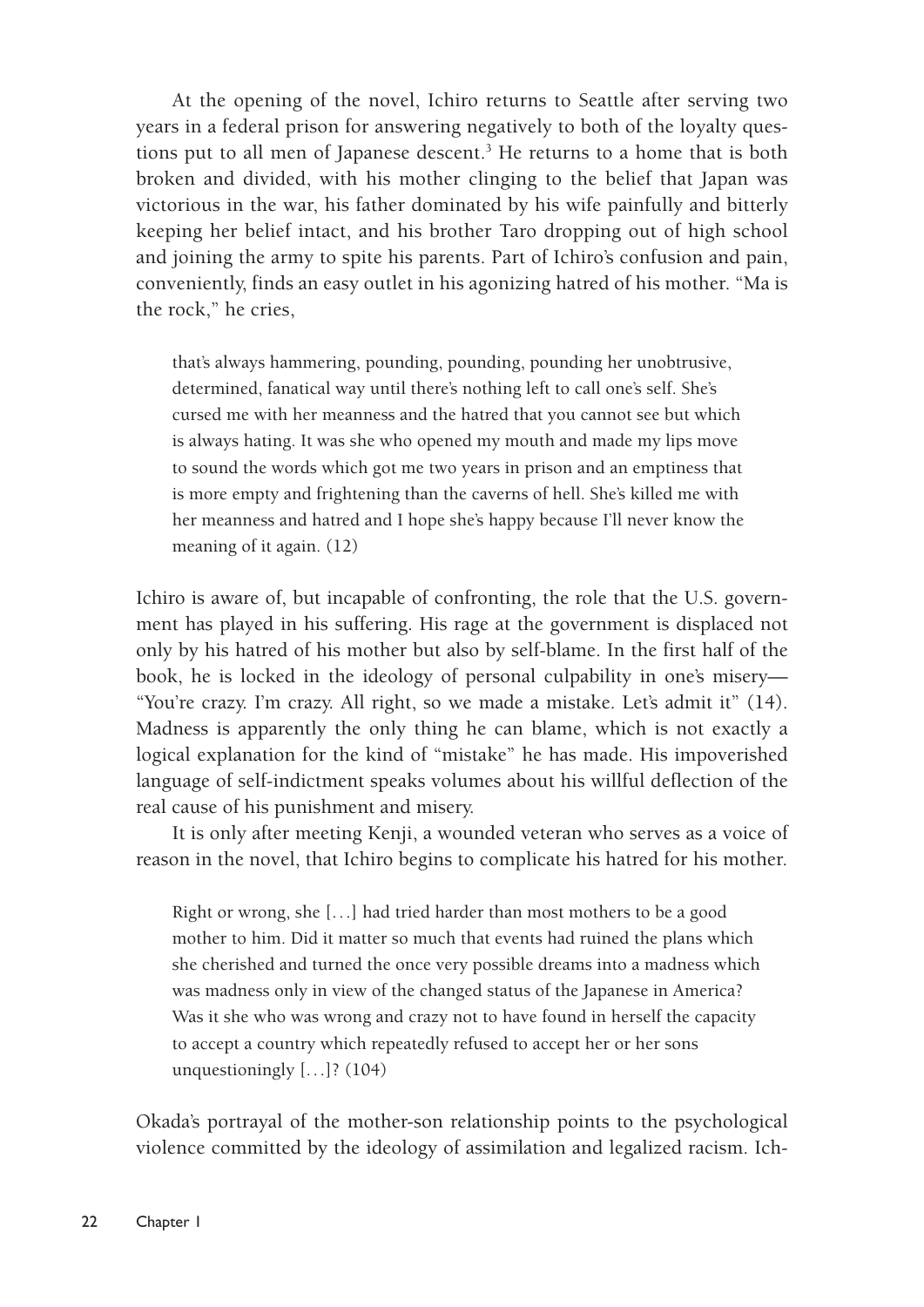iro's tormented relationship with his mother offers a complication of Kristeva's and Žižek's interpretations of the mirror stage at which a child begins to develop its subjectivity. For Kristeva, this happens when a child identifies with the father and the symbolic order, and abjects the mother and the semiotic. For Žižek, in the mirror phase the child begins to see itself and the symbolic world as unified wholes, something neither one ever is. Although Ichiro enters the novel at age twenty-five, one can argue that he is very much like a child seeking selfhood. After two years in the camp and another two in a federal prison, he has experienced the destruction of his personhood. Now returning home from the prison, he is thrust into a world that makes little sense and in which he is nobody. A constant victim of verbal and physical violence, Ichiro feels powerless and naked in the face of abjection. In the opening of the book, he is spat on by his childhood friend Eto, who swears, "Rotten bastard. Shit on you, [. . .] I'll piss on you next time" (4). As his mother asks him questions, she uses "the tone of an adult asking a child" (13).

 Ichiro cannot form his identity by looking at himself from the place of his mother because she is shattered like a mirror by her madness, her love having been turned into an irrational pride over her and her son's loyalty to Japan. Okada impresses upon the reader that Ichiro's mother's fervent allegiance to the old country splits her American-born son into halves. Ichiro cries, "I don't understand you who were the half of me that is no more and because I don't understand what it was about that half that made me destroy the half of me which was American" (16). His rejection of his mother, however, doesn't engender an identification with his father, for his father "was neither husband nor father nor Japanese nor American but a diluted mixture of all" (116). In other words, the Japanese father, emasculated and decultured by U.S. racism, is no longer in Ichiro's mind the unquestioned lawgiver, the unified symbolic order. In Žižek's terms, Ichiro's effort is doomed to fail because it depends on the false assumption that there could be a rational symbolic order, a unified self. Given that presumption, woman has to become that order's irrational other, even as woman is the traumatic, irremovable kernel that makes impossible any manly master signifier. Thus, Ichiro's mother, Mrs. Yamada, is given many symptoms of a madwoman.

 Without the usual mechanism for seeking a working identity, Ichiro is doomed by a perpetual identity crisis. This explains why Okada is unable to give his protagonist a resolution. The best he can offer Ichiro Yamada is a "faint and elusive insinuation of promise" for a community (251). Okada's novel suggests that when the maternal sphere of a given community becomes embittered and violated, there is little hope for the community as a whole. The mother figure in *No-No Boy* is described as a "rock," one who blocks her son's path to selfhood and wholeness—"the woman who was only a rock of hate and fanatic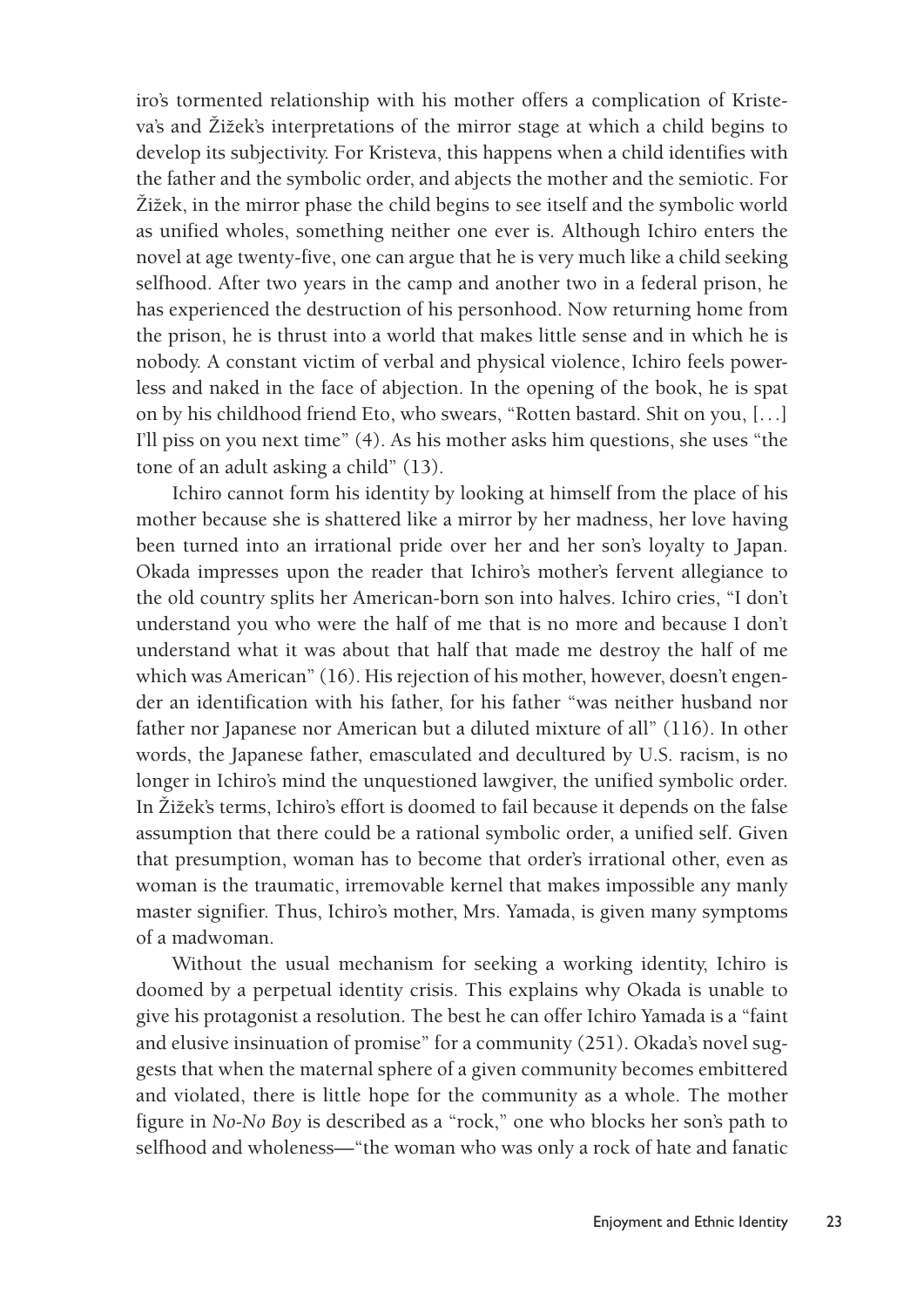stubbornness and was, therefore, neither woman nor mother" (21). Okada's unwitting degradation of the maternal robs the mother figure not only of femininity but also of motherhood, dehumanizing her into a cold, hard, and hateful vessel of fanatic nationalism. She is now empty of love and nourishment. Bryn Gribben identifies Mrs. Yamada's insufficiency in the cans of evaporated milk that she repeatedly lines up and knocks down (Okada 139): "The metaphor of the evaporated milk works to indicate how the mother is constructed as a lack even if she has something to provide. [. . .] She can provide, but what she can provide has been deemed 'lack,' an evaporation of nourishment" (Gribben 39). Such characterization of Mrs. Yamada dictates that her creator kill the mother character in order for the son to grow and become a man. "You're dead," Ichiro speaks to the body of his mother, "and I feel a little peace" (Okada 187). Mrs. Yamada's suicide serves as the peak of the rising action, and only from that point on does Ichiro begin his process of healing. The evening of his mother's funeral, Ichiro and Emi go dancing in a bar, an occasion described by Jinqi Ling as "a symbolic celebration of life after Ma's suicide" ("Race, Power, and Cultural Politics" 371). It is at the bar on the dance floor that Ichiro's path toward (ir)resolution begins with such reflections as "I've got to love the world the way I used to. I've got to love it and the people so I'll feel good, and feeling good will make life worthwhile. There's no point in crying about what's done" (Okada 209). The injunction to feel good and to love the world remains hollow as Ichiro is unable, even at the end, to love himself; such love of self would become possible only if he embraced his heritage and its unique forms of enjoyment.

 The disturbing portrayal of the mother and the use of her death as an instrument for character development suggest the author's own bitter ambivalence toward his ethnic community, an internalization of racism most Japanese Americans failed to escape between the 1940s and 1960s. That the mother figure is devoid of tenderness and love and that the father is soft and weak disrupts a most important stability in Japanese culture. What denigrates the maternal in Okada's novel lies in the unwitting but unrelenting presentation of Mrs. Yamada as an unapologetic social man, a woman who has become an incarnation of a patriarchal ideology, a guardian of Father's law, which in this case is fanatic nationalism. Thus, she is "neither woman nor mother," but a "dried and toughened" embodiment of antagonism (10). Such denigration of the maternal denies its properties of sexuality, tenderness, intimacy, nourishment, and music, all that which Kristeva names the "semiotic chora,"4 all of which are vital for a community's growth.

 Okada's inability to resolve Ichiro's identity crisis also lies in the absence in the 1950s of an alternative discourse to American assimilation or Japanese nationalism. Ichiro's entrapment in the dark schism between these two dis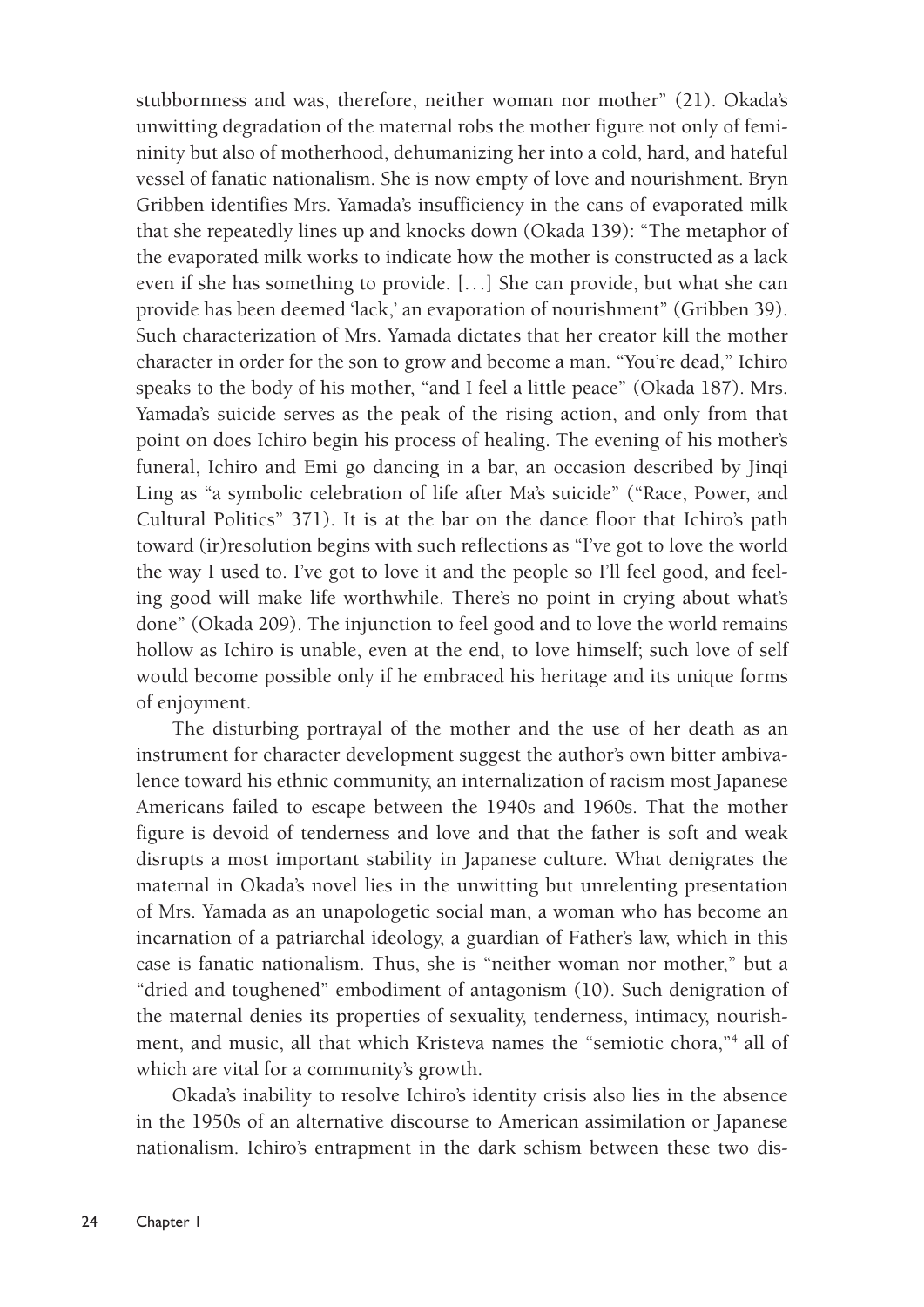courses "keeps his own voice contradictory and problematic" (Ling, "Race, Power" 375). The same thing can be said about the author and many people of his community as well. According to Žižek, "The [shared] nondiscursive kernel of enjoyment" (*Tarrying* 202), which is central to the cohesion of a given community, is the psychosocial space that gets structured by means of fantasies, uncircumscribed by language. This "nondiscursive kernel of enjoyment" is the space of the semiotic, of the maternal. The "bad" mother occupying the central place in *No-No Boy* signifies an ethnic community going awry, a community at the brink of destruction. With the denigrating portrayal of the mother figure, the novel offers its reader a glimpse of the trauma that its author has undoubtedly attempted to suppress. Ichiro's hatred of his mother and loathing of things Japanese allegorize Japanese Americans' profoundly painful ambivalence toward their ethnicity and the impossibility of coming to terms with their rejection by America, the country of birth for many of them.

 Okada's powerful picture of the effect of racism, centering on the motherson relationship, therefore, is also ironically complicit with the very object of his critique. At the level of discursive consciousness, Okada is remarkably successful in challenging racial myths in his characterization of Ichiro and Kenji and in critiquing the discourses of fanatic nationalism (embodied by Mrs. Yamada) and American assimilation at all costs (represented by Bull and Taro). At the nondiscursive level, however, or within "the semantic void," Okada, in his unease with Japanese forms of enjoyment, proves vulnerable to the racism that reduces the Japanese Americans to the abject Other. Along with the rejection of the mother figure comes the rejection of the eating habits particular to her culture. Hence comes the denial of the enjoyment vital to the survival of the Japanese American community under siege.

 In *No-No Boy,* the moments of enjoyment, with their therapeutic power for Okada and his protagonist, are distinctively non-Japanese. The only significant picture in this novel of wholeness and harmony in a Japanese American family, curiously motherless, is Kenji's last supper with his family before he leaves to die in the veterans' hospital in Portland, Oregon. Kenji's father, walking home from the market, feels glad that he has bought "such a fine roasting chicken" from the market and thinks, "There was nothing as satisfying as sitting at a well-laden table with one's family whether the occasion was a holiday or a birthday or a home-coming of some member or [...] even if it meant someone was going away" (126). The entire family feasts on the roasted chicken, the American salad that Kenji's sister Hanako has made, and for dessert the lemon meringue pie that his brother Tom has purchased from a bakery, and the utensils they use are forks, not chopsticks (128). After dinner they sit in the living room and watch a baseball game on television, and the snacks are "coffee and milk and pop and cookies and ice cream" (130). Despite the fact that Kenji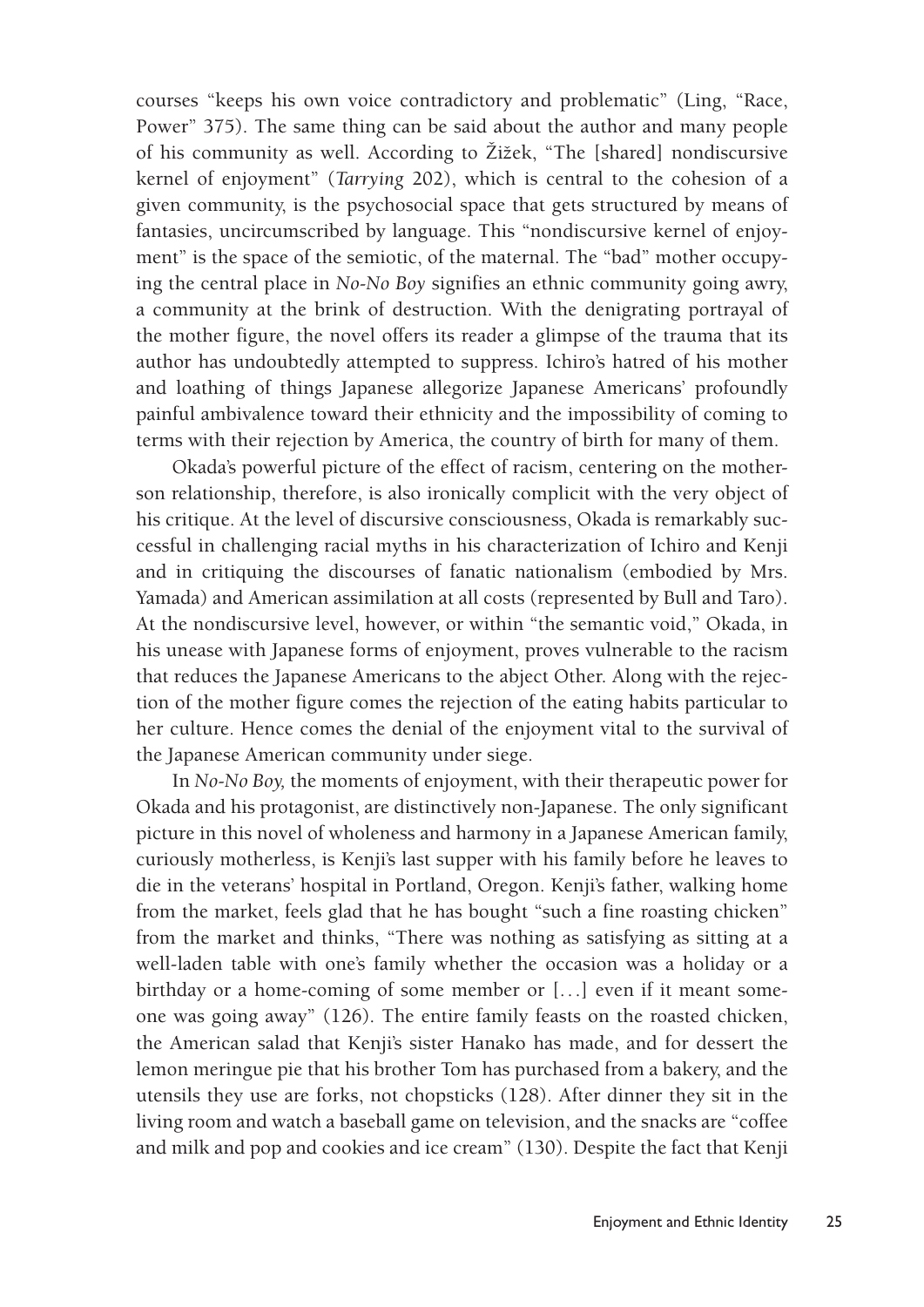and his siblings are no less troubled about their ethnic identity than Ichiro, this dinner scene nevertheless presents a fine picture of successful assimilation by the "patriotic" Japanese Americans. Given this prominent culinary scene, no reader of *No-No Boy* can miss Okada's point that Kenji's home life is the healthiest one in the entire novel.

 In contrast, Okada gives Ichiro a Japanese home life, where foodways are strictly ethnic with chopsticks and "eggs, fried with soy sauce [. . .] boiled cabbage, and tea and rice" (12). His home is one where his mother waits for the ship from Japan to take them home, where letters from the old country are read aloud, and where Japanese competes with English, as "his parents [. . .] spoke virtually no English" (7). Okada fills this very Japanese home with destructive conflicts, intensifying self-loathing as well as ethnic pride. In opposition to his parents' food preferences, Ichiro associates with home "the life giving fragrance of bacon and eggs sizzling in a pan" (39). Their different culinary desires bespeak a somatic manifestation of difference between the first generation and the second generation. Such conflict of desires seems to be widespread, for "the young Japanese [. . .] thirst for cokes and beer and pinball machines or fast cars and deluxe hamburgers and cards and dice and trim legs" (34–35). Anita Mannur remarks succinctly, "Food was a visible way to mark ethnicity and difference" ("Food Matters" 210). To dedifferentiate oneself in the eyes of the mainstream culture, one is compelled to disavow one's ethnic foodways, and such disavowal exacts a very high emotional price. In discussing the relationship between emotions and eating habits, Gabaccia remarks, "Psychologists tell us that food and language are the cultural traits humans learn first, and the ones that they change with greatest reluctance. Humans cannot easily lose their accents when they learn new languages after the age of about twelve; similarly, the food they ate as children forever defines familiarity and comfort" (6). The change of taste in these Japanese American characters, particularly during the years of "enclave eating," is an unquestionable consequence of social and cultural coercion.<sup>5</sup>

 Okada's choice of the menu for Kenji's family versus that for Ichiro's is significant. In *No-No Boy*, the juxtaposition of the relative harmony present at the dinner table of Kenji's home to the alienating and alienated lunch at Ichiro's home serves to demonstrate the symptom of the most detrimental form of racism—self-loathing. This ugly feeling is evident in the narrator's gaze at Chinatown as Ichiro and Kenji enter it—"the *ugly* street with the *ugly* buildings among the *ugly* people which was a part of America and, at the same time, would never be wholly America" (71, emphasis mine). Self-loathing in this case expresses itself not only in one's hatred of one's own being but also in one's revulsion of the significant markers of one's ethnic community. The consequent self-sabotage resulting from such hatred and revulsion manifests itself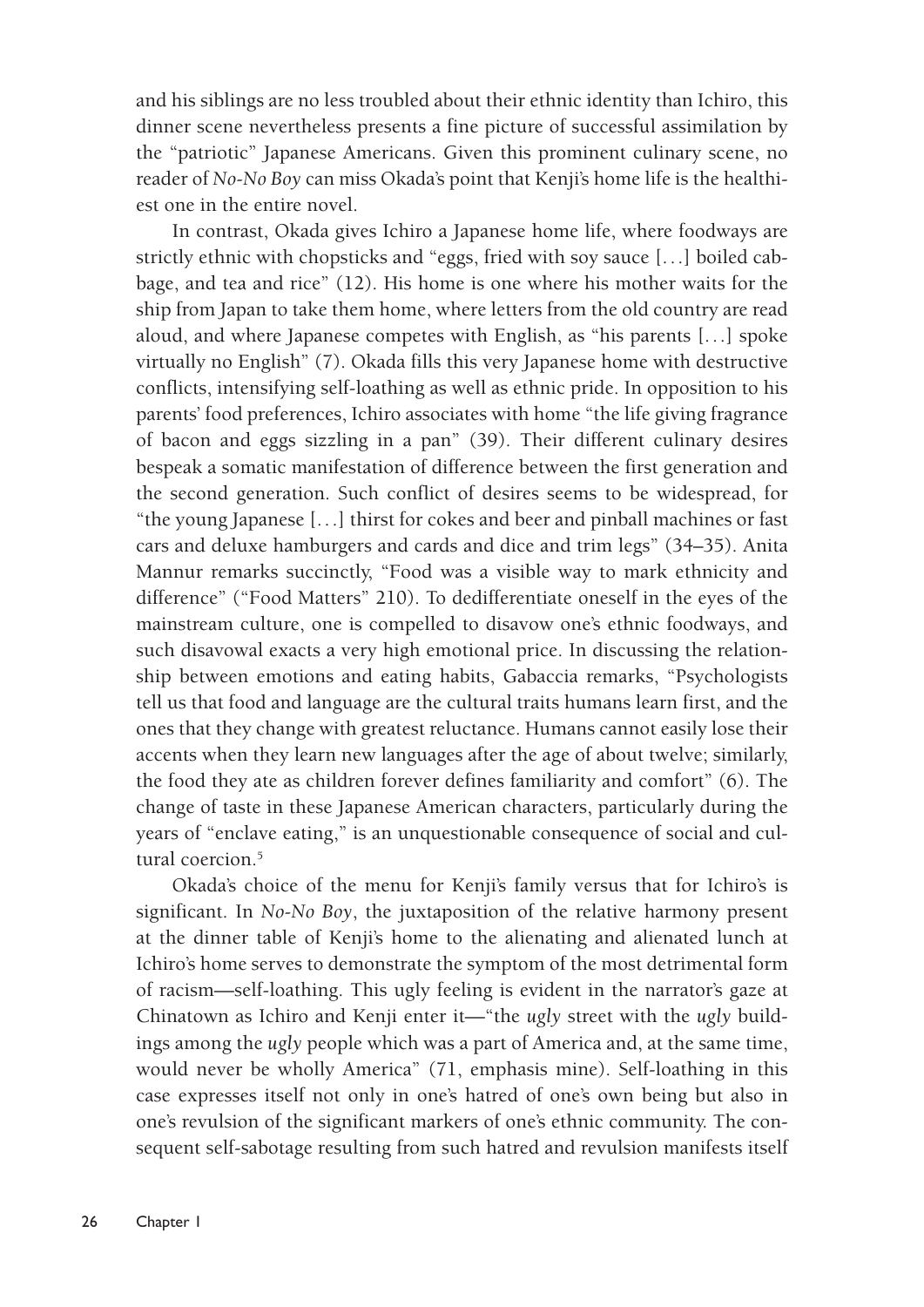fully in the drive for assimilation at the cost of self-erasure, particularly unrelenting in the cases of Freddie and Bull. Freddie, another "no-no boy," seeks self-destruction to vent his hatred for being a "Jap." Ichiro sees in Freddie the potential damage he is capable of against himself—Freddie "who, in his hatred of the complex jungle of unreasoning that had twisted a life-giving yes into an empty no, blindly sought relief in total, hateful rejection of self and family and society" (241–242). Bull, a Japanese American himself, displays his hatred of "Japs" by humiliating his fellow men and flaunting his red-haired girl in front of the Japanese American young men in Club Oriental. Near the end of the novel, Freddie picks a fight with Bull in the bar. In his frantic getaway, Freddie drives his car into a wall and kills himself.

 This tragic event around the Club Oriental in Chinatown is placed side by side with a high moment occurring in a bar away from the ethnic ghetto. On the dance floor he thinks, "There's a place for me and Emi and Freddie here on the dance floor and out there in the hustle of things if we'll let it be that way. I've been fighting it and hating it and letting my bitterness against myself and Ma and Pa and even Taro throw the whole universe out of perspective. I want only to go on living and be happy. I've only to let myself do so" (209). Stan Yogi points out, "The dance floor becomes a metaphor for America, and dancing becomes a metaphor for the constant cooperation and respect necessary to maintain a truly pluralistic nation" (242). As Okada designs this moment to be the most critical one where a space opens up for reconciliation, he introduces another scene of healing. A Caucasian man, "slightly drunk," approaches Ichiro and Emi. Contrary to Ichiro's anxious anticipation of insult, the man says, "I saw you and want to buy you both a drink" (210). After offering different interpretations of the man's motive, Ichiro and Emi happily settle on the universalist closure that "he saw a young couple and liked their looks and felt he wanted to buy them a drink and did" (211). These moments of enjoyment possess the power of healing precisely because they are divorced from these characters' ethnic background and because they reiterate universalist values that are part and parcel of the ideology of assimilation.

 On the one hand, Okada's presentation of Japanese enjoyment as either absent or detrimental to identity formation in the United States truthfully pictures the atrocious impact that institutional racism had on Japanese Americans in the 1940s and 1950s. On the other hand, his presentation also reveals the extent to which he and his people have internalized the repugnance toward forms of enjoyment specific to their ethnicity. However, these forms of enjoyment are the very expressions of the maternal, and it is the maternal that has the power to sustain a community at a time of deep trouble and to nurture it back to health. Joy Kogawa's *Obasan,* dealing with the same topic and era, reveals exactly this truth. Her unapologetic presentation of Japanese enjoyment, such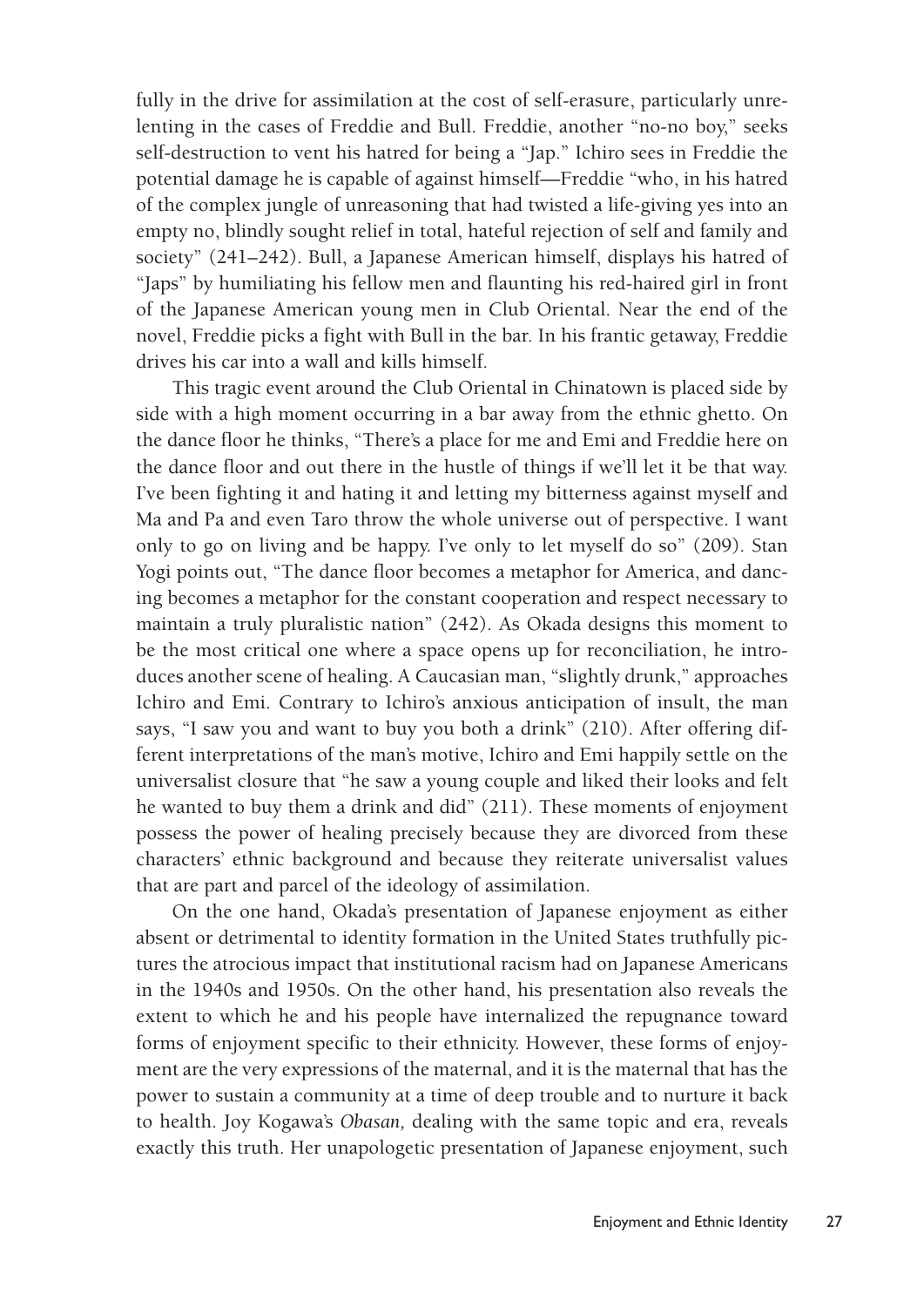as food and the ritual of communal bathing, resists the abjection of people of Japanese descent in North America. The deeply feminine and maternal sensibility, projected via poetic language and dream motif, present in Kogawa's narrative is anchored in the embracing of enjoyment, of the maternal. Unlike *No-No Boy,* which must kill the mother so that the son can begin to resolve his identity conflict, *Obasan* charts the journey of its protagonist, Naomi Nakane, from repression to knowledge that is aided by the maternal, and her completion is signaled by her return to the maternal.

*Obasan*, centering on the mass relocation of West Coast Japanese Canadians during World War II, begins with Naomi Nakane's visit to Obasan (Aunt) upon receiving the news of Uncle's death. Raised by Aunt and Uncle since the relocation, Naomi is haunted by questions regarding her parents' disappearance, particularly that of her mother, who had gone back to Japan before the relocation and has never been heard from again. Uncle's death, bringing back the rest of the family—Aunt Emily and brother Stephen—becomes the occasion for memory, revelation, and truth, much of which Naomi is reluctant to face. The rest of the novel is narrated mainly from Naomi the child's point of view.

 The most prominent alimentary trope in this novel is "stone bread," a black loaf made by Uncle, which Naomi finds on Obasan's kitchen counter. This food item interestingly reverberates back to the recurrent description of Mrs. Yamada as a "rock" in *No-No Boy* that signifies the death of the maternal sphere when it ceases to nurture. The rock figuring for Mrs. Yamada becomes stone bread in *Obasan* figuring for Uncle. Both rock and stone bread are products of persecution, poverty, and powerlessness, as Uncle makes stone bread out of leftovers, such as oatmeal and barley, carrots and potatoes, after the family is relocated/displaced to Alberta, a dust-stormy beet country (13). Stone bread and the hardened Mrs. Yamada, however, differ in signification: she is completely devoid of the maternal quality while the stone bread maintains that quality by being both stone and bread, for Uncle's existential modality is largely maternal in his gentleness, kindness, patience, silence, and quiet suffering. He is stone because he is stoic; he is bread because he is nurturing and loving.

 Sau-ling Wong's reading of the stone bread constructs a multifaceted interpretation ranging from the personal to the religious. What is relevant to the thesis of this chapter is stone bread's metaphorical and metonymical relationship to Aunt Emily's package of relocation documents and family correspondence, which can reveal the truth that Naomi wants but is unable to stomach (*Reading Asian American Literature* 20–21). Handing Naomi the package, Aunt Emily says, "Read this, Nomi [. . .] Give you something to chew on" as she is "eating a slice of Uncle's stone bread with a slab of raw onion" (43). Unlike Aunt Emily who has a "tough digestion" (43), Naomi fears the truth about Mother's disappearance and silence (for reasons I explore later); rejecting the stone bread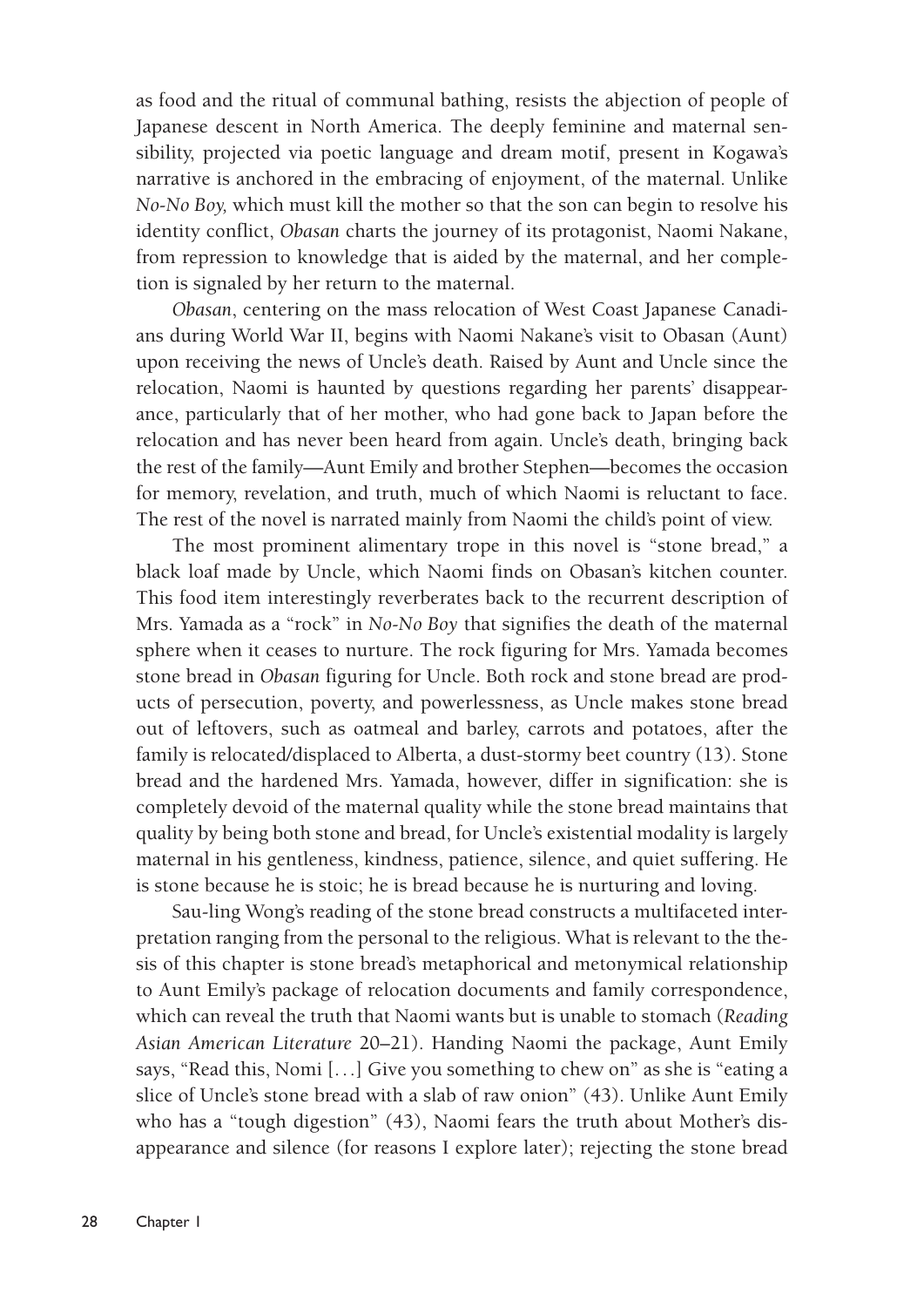as food is figuratively a rejection of knowledge: "If you can't even break it, it's not bread," Naomi says (16). One may argue that knowledge and truth seem to belong to the symbolic order, but the kind of knowledge *Obasan* offers is so tragic and overwhelming that it borders upon unreason made unspeakable and unbearable by repression and death. Uncle's death, however, shocks Naomi into action. As she reluctantly opens up and reads Aunt Emily's package, the stone bread becomes transformed into wafers symbolizing the inner change in Naomi. "In Aunt Emily's package, the papers are piled as neatly as the thin white wafers in Sensei's silver box—symbols of communion, the materials of communication, white paper bread for the mind's meal" (217). Wong remarks, "The thick, hard stone bread, having broken down into paper-thin wafers, is ready to be absorbed. The mystery that propels *Obasan*'s plot is finally solved when the letters disclosing the mother's fate are read to the now middle-aged children" (*Reading Asian American Literature* 21). The trope of stone bread is instrumental to Naomi's rebirth from her long years of emotional paralysis.

 In *Obasan* expressions of resistance to racism and its internalization center on enjoyment or pleasures specific to Japanese culture. At the time of relocation, Stephen, Naomi's older brother, is old enough to feel the shame of being Japanese, of being regarded as the enemy of the country of his birth. The feeling of shame is intensified by a Somerville game, The Yellow Peril, a Christmas gift to Stephen. It is a game about war: "Over the map of Japan are the words: 'The game that shows how a few brave defenders can withstand a very great number of enemies'" (181). The game pits fifty small yellow pawns against three big blue checker kings: "To be yellow in the Yellow Peril game is to be weak and small. Yellow is to be chicken" (181). Stephen's powerlessness and shame over the fact that the Japanese Canadians have suddenly become enemies of the state and are shipped in cattle cars to forlorn places finds concrete expression in his rejection of Japanese food. When offered a rice ball by Obasan, Stephen scowls, "Not that kind of food" (136). After that, Obasan learns to pack two kinds of lunch—one for Naomi of "two sticky rice balls with a salty red plum in the center of each, a boiled egg to the side with a tight square of lightly boiled greens," the other for Stephen of "peanut-butter sandwiches, an apple, and a thermos of soup" (182). In time Stephen rejects nearly everything Japanese. The child Naomi sees in Stephen "Humpty Dumpty—cracked and surly and unable to move" (136). She seems to understand that it would take an enormous effort to make Stephen whole again: "If I could take all the rice pots in the world, dump them into a heap, and tromp all the bits to glue with my feet, there would be enough to stick anything, even Humpty Dumpty, together again" (137). Naomi instinctively knows that Stephen's healing will require all the power of alimentary comfort that their community can offer. But unfortunately, Stephen no longer eats rice.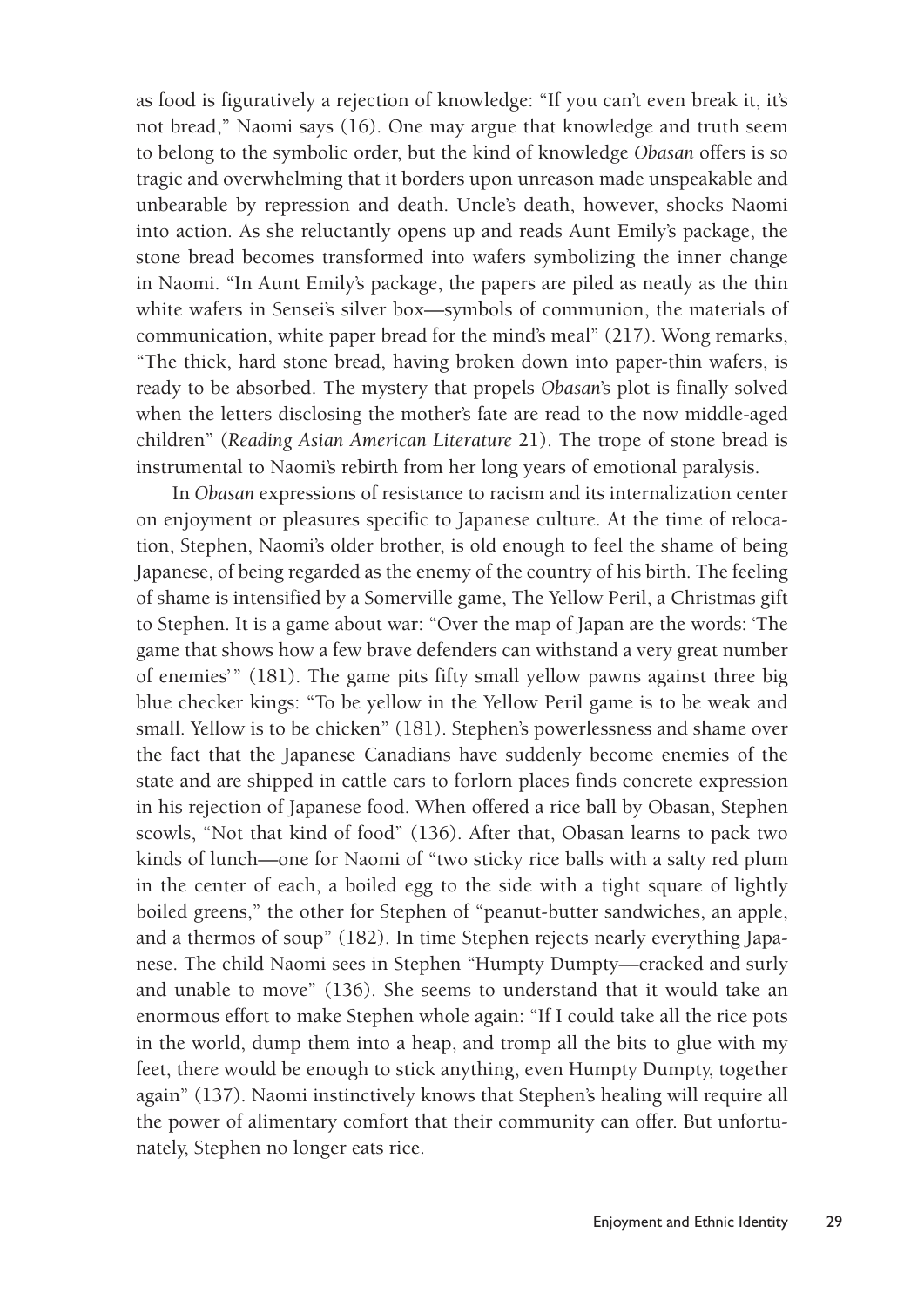In contrast to the repugnance toward Japanese forms of enjoyment in *No-No Boy,* Kogawa presents several Japanese Canadian characters in *Obasan* as clinging to their ethnicity even at the most difficult time by continuing their food and ritual practices. Naomi remembers the warm dinner being prepared as snow falls outside the two-room hut at the Slocan: "The miso shiru, smelling of brine and the sea, is on the stove [. . .]. [. . .] The dried fiddleheads with their slightly tough asparagus texture have been soaked and are cooking in a soy sauce base with thin slivers of meat and mushroom. Salty, half-dried cucumber and crisp yellow radish pickles are in a glass dish" (157). This Japanese dinner prepared by Obasan welcomes Uncle home from an internment camp, restores family, and regenerates kinship. Such an enjoyment is unmistakably linked with the maternal that possesses the power to heal, to give and defend life, and to restore sensuality.

 One of the Japanese enjoyments vital to the sense and sensuality of ethnic community is the ritual of communal bathing. Robin Potter is insightful in seeing the manifestation of the maternal in such a ritual. He writes, "That bathing is a time of utmost bliss for Naomi reveals a close identity with the Mother and with the semiotic. When the language of F/father has interceded in usual communication, these scenes serve to unite the daughter to the pleasures of the (infant) body, to regenerative processes, to the real and primal M/mothers" (130). That nudity is accepted as natural in the bathing ritual, untouched by the Judeo-Christian language of sin and impurity, reminds us indeed of Kristeva's mother-child symbiosis before the separation from and abjection of Mother by the demand of the symbolic.

The bath is a place of deep bone warmth and rest. It is always filled with a slow steamy chatter from women and girls and babies. It smells of wet cloth and wet wood and wet skin. We are one flesh, one family, washing each other or submerged in the hot water, half awake, half asleep. The bath times are like a hazy happy dream. (*Obasan* 191)

Kogawa's language of the senses strongly evokes the primordial, preverbal world where bodily pleasures dominate an infant's consciousness, where Self is indistinguishable from the Other—"one flesh, one family." Žižek insists that our suppressed memory of the Real or *jouissance* lurks in the unconscious: "it is precisely and only in dreams that we encounter the real of our desire" (*Looking Awry* 17). The bath times compared to "a hazy happy dream" recall the fetal sleep of the child in the mother's womb.

 Unlike *No-No Boy*, which is peopled mainly by men, *Obasan* presents the world of women. For Naomi there are three mother figures: the mother who is missing; Grandmother Kato, who delivers the "freeing word" in her letters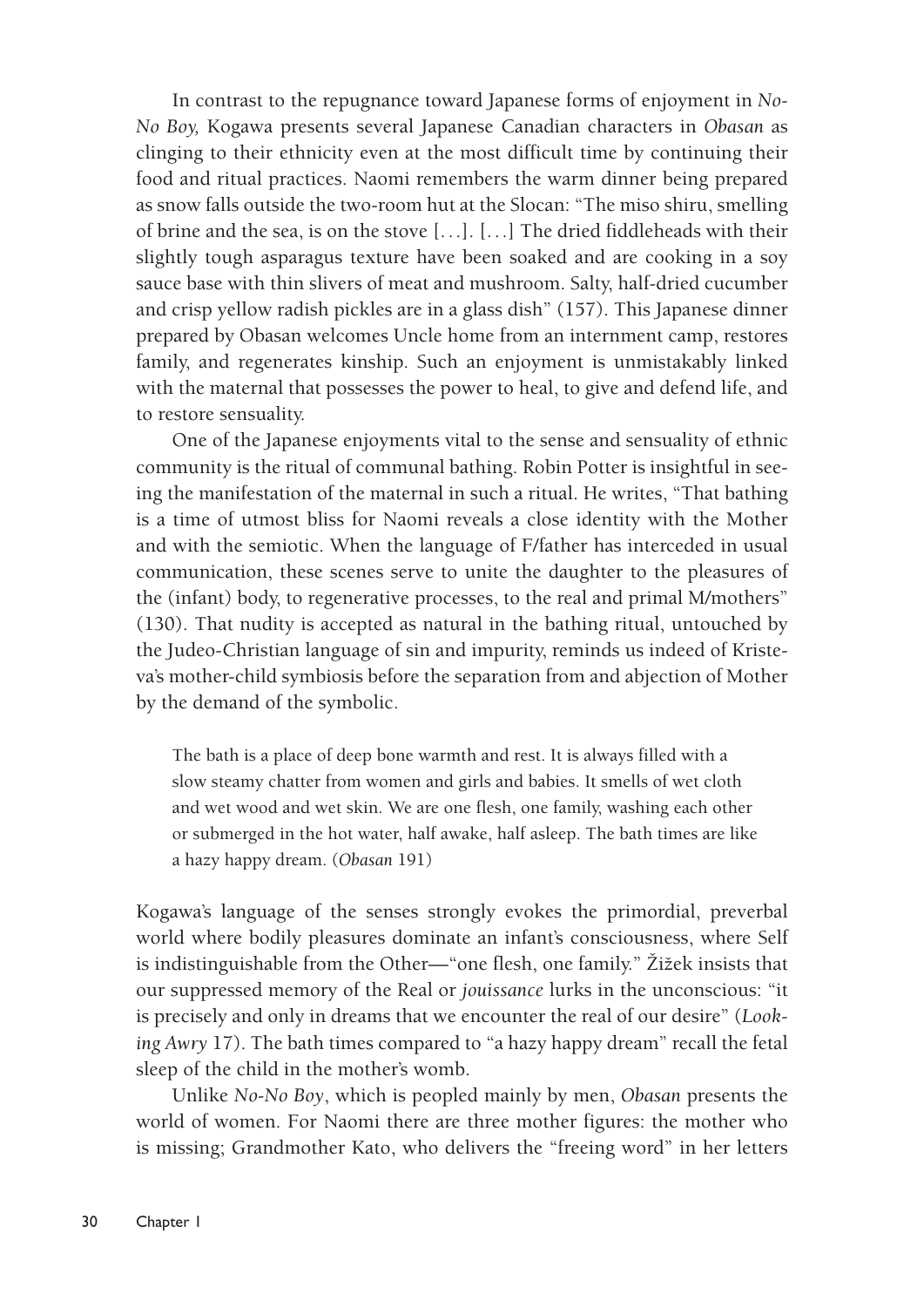from Japan; and Obasan, the surrogate mother who raises Naomi and Stephen. As Potter observes, Grandma Kato's language is that of "the body, of murmurs, gaps, and bliss; of survival, not of power structures" (129). The same can be said of Obasan. These three women constitute the sphere of the maternal in which Naomi is both frustrated and comforted by silence but, more important, sustained by intimacy, nourishment, tenderness, and love. Another bath scene of Naomi and Grandmother Kato serves "to salvage the remnants of a time during which neither the mother nor the child have experienced separation and abjection" (Potter 131).

She urges me down deeper into the liquid furnace and I go into the midst of the flames, obedient as Abednego, for lo, Grandma is an angel of the lord and stands before me in the midst of the fire and has no hurt, neither is a hair of her body singed nor has the smell of fire passed her. She is sitting directly beside the gushing boiling hot-water tap and the steaming froth plunges around her bony buttocks. [. . .] I will suffer endless indignities of the flesh for the pleasure of my grandmother's pleasure. [. . .] My body is extended beside hers and she makes waves to cover my shoulders. Once the body is fully immersed, there is a torpid peace. We lie in this state forever. (58)

The hot bath, elevated with an allusion to the persecution and divine intervention in the biblical history of the Jews, merges the bodily and the spiritual, the semiotic and the symbolic, the East and West, allowing the Real (pleasures) to bubble up to frustrate the codified world, the world of rules, order, and asymmetrical binaries. Its power to cleanse, to heal, and to commune is vital to the preservation of the identity, dignity, and hope of the Japanese Canadians. Kogawa seems to offer us a lesson that the best defense for an ethnic community against gross injustice and denigration lies in the embracing of its enjoyment, for an ethnic community, as Žižek proposes, "*exists* only as long as its specific enjoyment continues to be materialized in a set of social practices" (*Tarrying* 202).

 In discussing the amniotic deep in *Obasan,* Christina Tourino points out that this maternal site of reproduction is the highly contested one between "ethnic family" and the Canadian government (134). She argues that "abortion of that reproduction is the novel's central metaphor" (134), as evident in the crisis of regeneration among the female characters (two stillbirths for Obasan and the childlessness and celibacy of both Naomi and Emily). The amniotic space "as alternatively nurturing and destructive" pictures the barely living state of the Japanese Canadian community during and after the internment, of which Naomi's suspended state serves as an apt metonymy (137). Despite the fact she has been surrounded by the forces of Mother, not only in the maternal space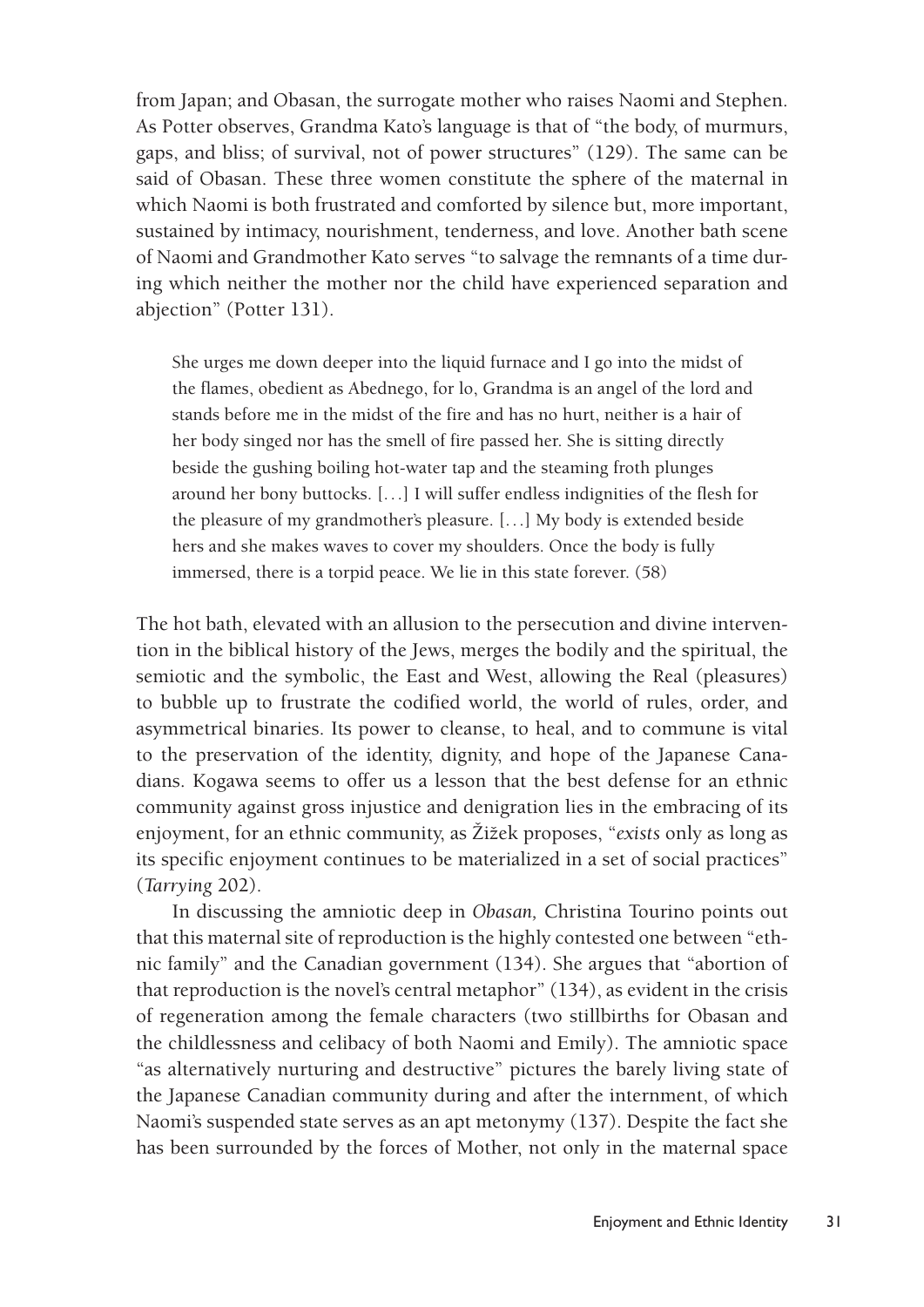constituted by the women in her family but also in the poetic language and dream motif that Kogawa lavishes upon this character, she remains traumatized and repressed until the end of the novel, when she is returned to the maternal. The sources of her trauma and repression are what she considers abandonment by her mother and the memory of sexual molestation by Old Man Gower. When she recalls Gower's repeated molestation and a similar encounter later with a boy named Percy in Slocan, Naomi faces her ambivalence—"I am filled with a strange terror and exhilaration"—with a painful question: "When does this begin—this fascination and danger that rockets through my body?" (73). Here in a dream Naomi links her sexual trauma with the plight of the three mother figures. In this dream, three Asian women lie naked in the muddy road guarded by rifle-bearing soldiers. When one of them touches her hair, she wiggles her body "seductively"; she is "trying to use the only weapon she had—her desirability" (73). Naomi reflects, "This is what a punished dog feels—this abject longing, wretchedness, fear, and utter helplessness. She lay on the edge of nausea, stretched between hatred and lust" (73–74). That the desperate, abject seduction doesn't save the women from mutilation and death is traumatic to Naomi, for she has rationalized her "cooperation" with Old Man Gower by thinking that "the only way to be saved from harm was to become seductive" (73). Kogawa travels deep into the wounded psyche of Naomi by picturing similar scenes where the victim is, wittingly or unwittingly, complicit with the perpetrator, such as the chicks approaching the hen that pecks them to death, highly symbolic of the Japanese Canadians' trust of and persecution by the Canadian government (70). Naomi can't separate her sexual molestation from her mother's "abandonment." Both experiences fold in the double image: her mother's leg she clings to is "a flesh shaft that grows from the ground," echoing the sexual foliage in Gower's garden where hornlike fiddleheads grow (77). The image further complicates Naomi's reasoning of Mother's disappearance: "The shaft of her leg is the shaft of my body [. . .]. But here in Mr. Gower's hands I become other—a parasite on her body [. . .]. My arms are vines that strangle the limb to which I cling  $[...]$ . I am a growth that attaches and digs a furrow under [. . .] her skin" (77). In Naomi's subconscious, it is her secrets with Mr. Gower that have injured Mother and caused her to disappear. "The secret is this: I go to seek Old Man Gower in his Hideaway. I clamber unbidden onto his lap. His hands are frightening and pleasurable. In the center of my body is a rift" (77). In her childhood dreams, Naomi sees the "rift" yawning apart like a chasm between two mountains, forever separating her from her mother, and separating her from her own motherhood. Tourino is right in her interpretation that "Kogawa connects Naomi's abuse by Gower to the abuse of the Japanese Canadians by white Canada in that both interrupt Japanese Canadian procreation" (146).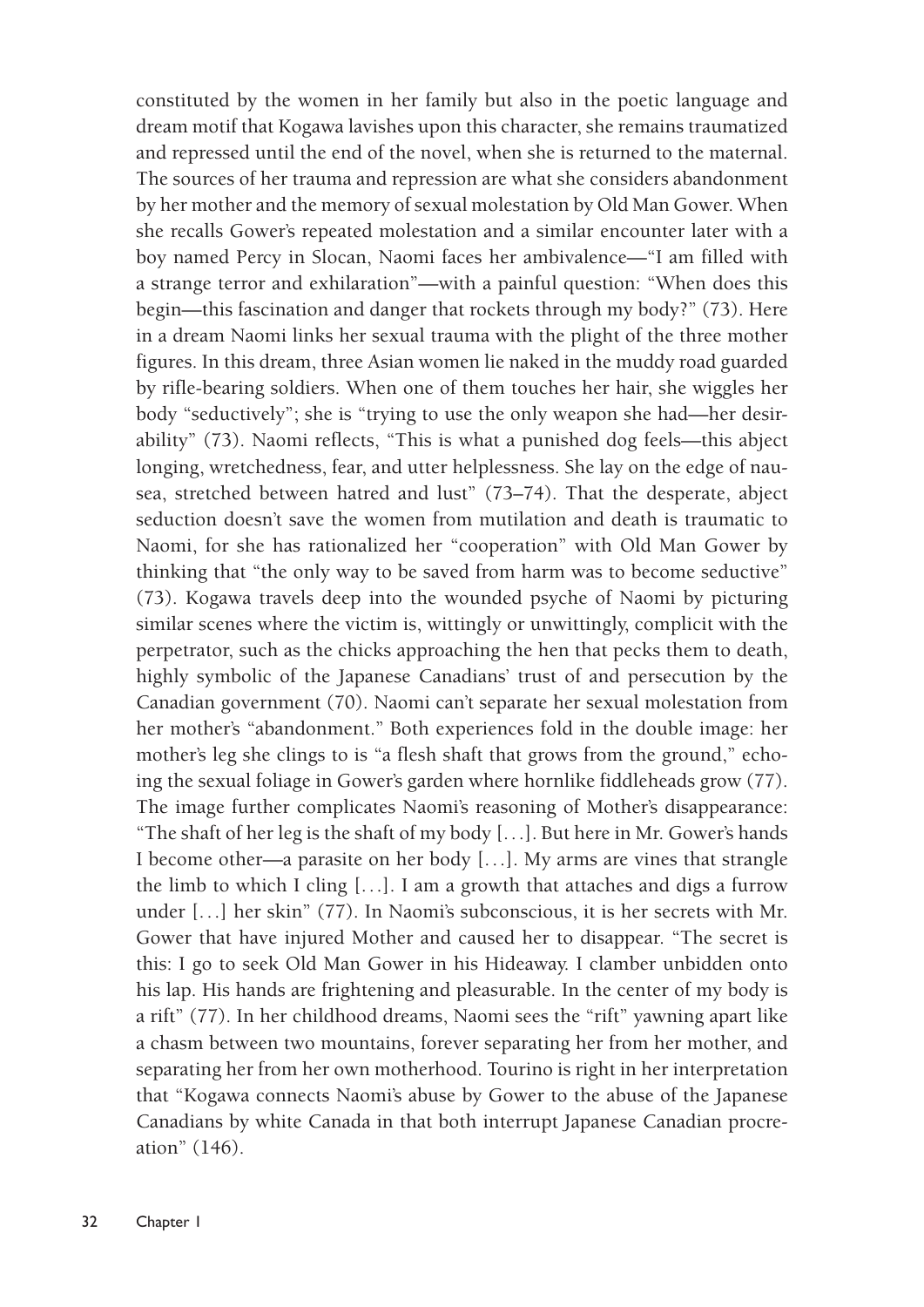The traumatic separation from Mother, facilitated by Gower, initiates Naomi into the symbolic, an order whose maxim is reason. In her waking life, Naomi has questioned repeatedly why Mother has left her and Stephen and why Mother never writes. In questioning Mother, she has accused Mother of abandonment. In demanding an answer, she has judged Mother. After Naomi learns the truth of Mother's departure, of her disfiguration during the bombing of Nagasaki, of her injunction not to tell for the sake of the children, and of her silent, lonely death, Kogawa evokes the metaphor of the Grand Inquisitor to free Naomi from the entrapment of the symbolic that demands answers and explanations for what cannot be rationalized.

The Grand Inquisitor was carnivorous and full of murder. His demand to know was both a judgment and a refusal to hear. The more he questioned her, the more he was her accuser and murderer. The more he killed her, the deeper her silence became. What the Grand Inquisitor has never learned is that the avenues of speech are the avenues of silence. To hear my mother, to attend her speech, to attend the sound of stone, he must first become silent. Only when he enters her abandonment will he be released from his own. [. . .] At the age of questioning my mother disappeared. Why, I have asked ever since, did she not write? Why, I ask now, must I know? Did I doubt her love? Am I her accuser? (273–274).

 In structuring the plot of *Obasan,* Kogawa makes a liberal deployment of the maternal, and the semiotic operates fruitfully in the novel. This is evident not only in Kogawa's poetic and sensory language but also in the major motifs of dream and intuition and their significant role in the novel's resolution. Even before Naomi is finally allowed to learn about her mother's tragedy through Grandma Kato's letters, she is visited by a dream that prepares her for the final knowledge. In her dream,

the maggots are crawling in [a kitten's] eyes and mouth. Its fur is covered in slimy feces. Chickens with their heads half off flap and swing upside down in midair. The baby in the dream has fried-egg eyes and his excrement is soft and yellow as corn mush. His head is covered with an oatmeal scab, under which his scalp is a wet wound. (188)

One may wonder why Kogawa evokes food metaphors to paint such a horrific scene. I think that the juxtaposition of filth and decay to food is highly symbolic of the maternal that disobeys the divide between the pure and impure, for mother's milk and blood both nourish and disgust. This socially constructed and reinforced divide between food and filth characterizes the ambivalent relationship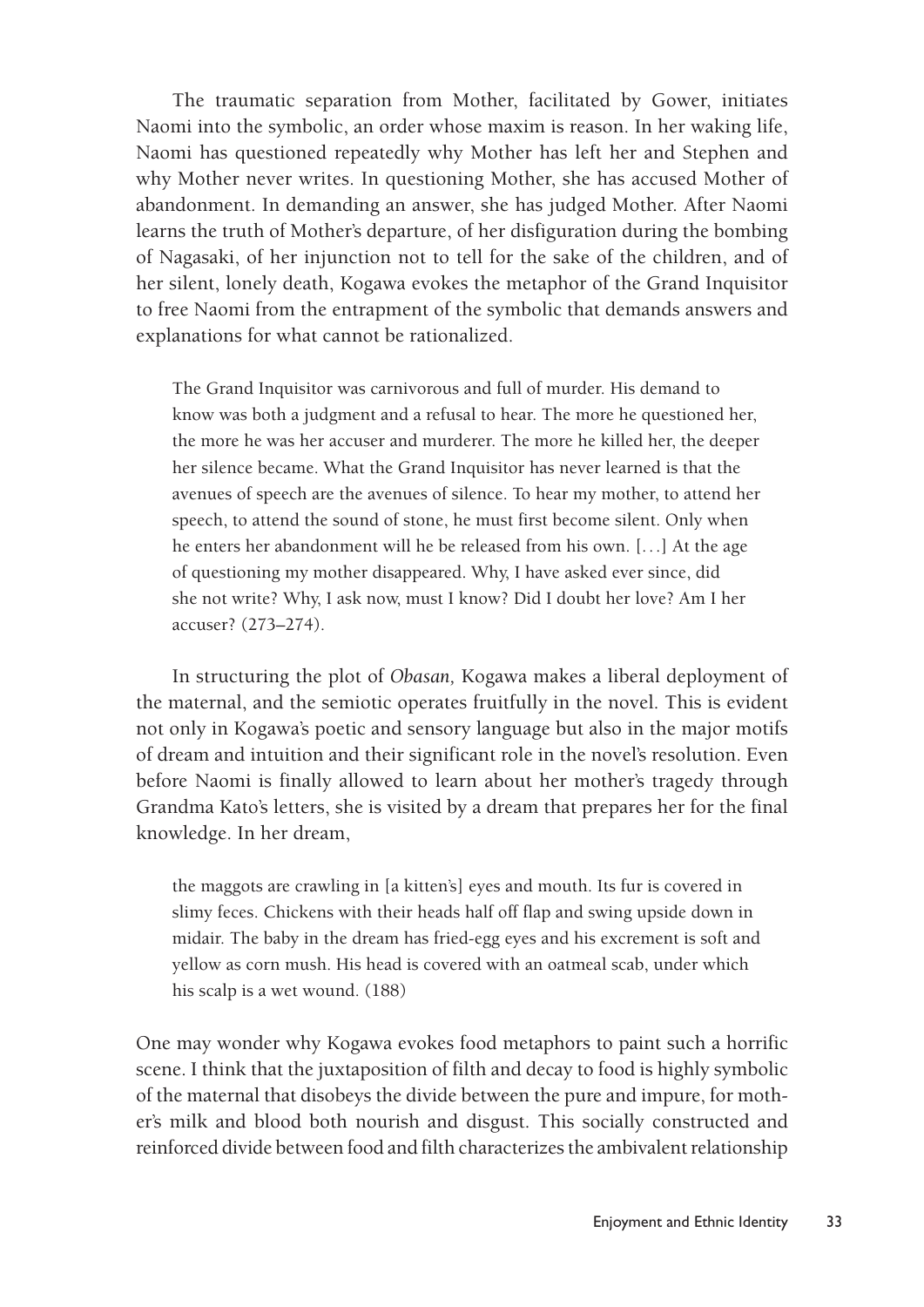of the symbolic with the maternal in that the symbolic order both comes from and retains the maternal. As the symbolic can hardly keep at bay the threat of contamination by the maternal despite its insistence on order and law, so is food highly unstable, continually threatening to become dirt. "Delicious food is only hours or days away from rotting matter [...]. As a result, disgust is never far from the pleasures of food and eating" (Lupton 3). Kogawa's commingling of food and filth metaphors presents an apocalyptic vision in which the symbolic has collapsed into the maternal, which orchestrates the primal scenes of birth and death. Kogawa's apocalyptic scene folds nearly perfectly into the picture of nuclear devastation that Grandma Kato paints in one of her letters.

Beneath some wreckage, she saw first the broken arm, then the writhing body of her niece, her head bent back, her hair singed, both her eyes sockets blown out. [. . .] Grandma Kato touched her niece's leg and the skin peeled off and stuck to the palm of her hand. [. . .] Men, women, and in many cases indistinguishable by sex, hairless, half clothed, hobbled past. Skin hung from their bodies like tattered rags. One man held his bowels in with the stump of one hand. [. . .] one evening [. . .] she sat down beside a naked woman she'd seen earlier who was aimlessly chipping wood to make a pyre on which to cremate a dead baby. The woman was utterly disfigured. Her nose and one cheek were almost gone. Great wounds and pustules covered her entire face and body. She was completely bald. She sat in a cloud of flies, and maggots wriggled among her wounds. (284–286)

And this woman turns out to be Naomi's mother. Naomi's dream serves as a premonition that imparts knowledge in a way that is often deemed by the symbolic order as irrational or superstitious. In *Obasan* there are abundant moments of dreams and intuitions whose images echo those appearing at the climax, where the protagonist gains the full knowledge of her mother's suffering and death. Instead of being shocked into psychosis, Naomi, having been prepared by earlier visions, moves beyond shock and begins the process of healing soon after: "I am back with Uncle again, listening and listening to the silent earth and the silent sky as I have done all my life. I close my eyes. Mother, I am listening. Assist me to hear you" (288).

 The semiotic or the Real is a domain in which unreason, like the undergrowth of a forest, dominates its space. What is considered dreamy, illogical, absurd, filthy, or ungrounded often governs or creates tension in our waking, rational life, and this is precisely Lacan's anti-Cartesian thesis: "I think where I am not, therefore I am where I do not think" (166). Kogawa uses the power of unreason without hesitation in the portrayal of the maternal forces (Japanese food, communal bathing, dreams, and intuitions) that assist the pro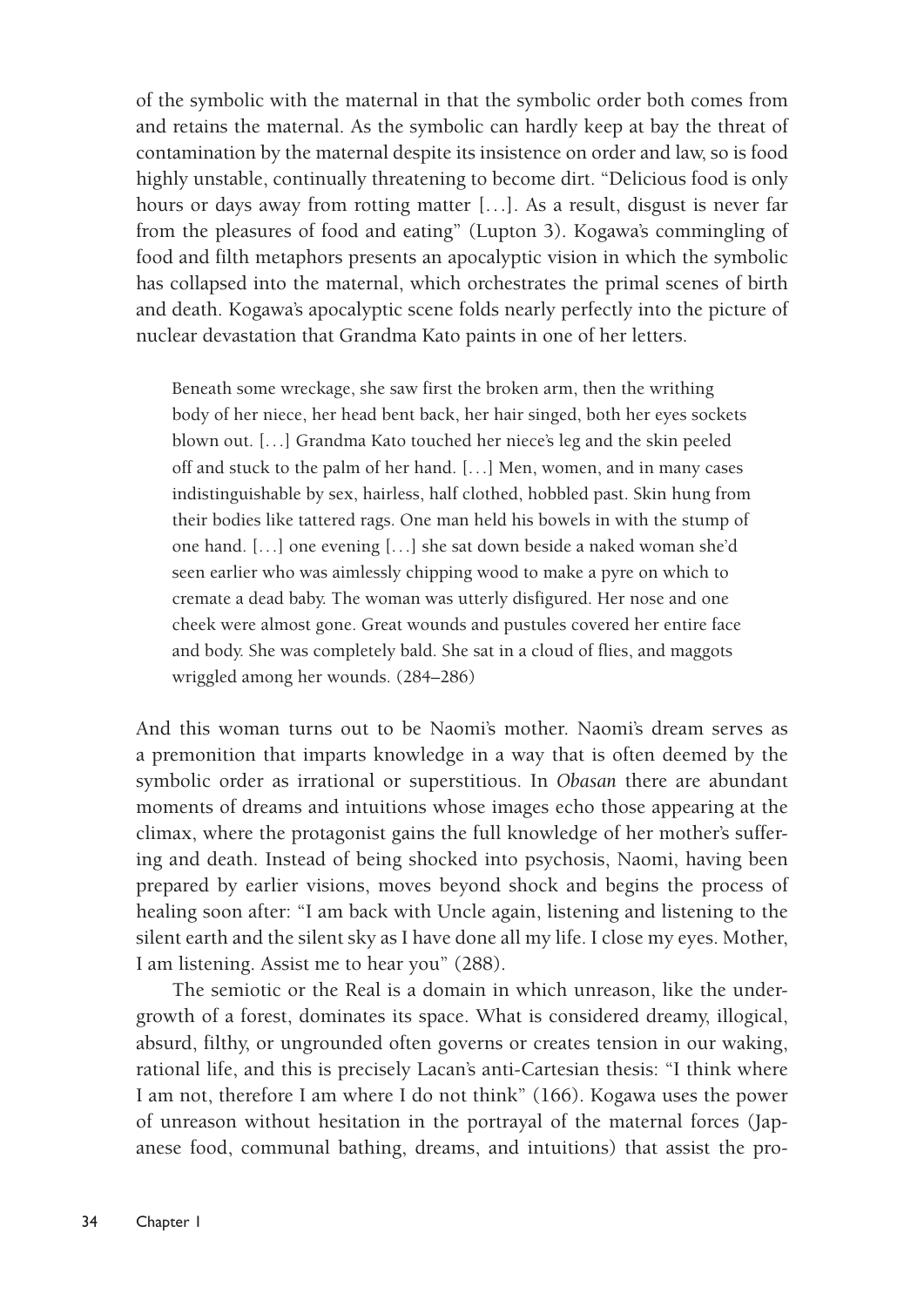tagonist in her journey into "the underground stream"—the unconscious, the suppressed—to eventually emerge in the "brooding light" (295).

 Naomi's journey from repression to understanding is thus made possible by the maternal and urged on by the power of the word embodied in Aunt Emily. Naomi's deliverance from repression comes at the end, when she willingly embraces the maternal. Naomi puts on Aunt Emily's coat, "warmer than [her] jacket," and visits the coulee Uncle used to take her to every year on the anniversary of the bombing of Nagasaki (296). Unlike before when she has preferred to stay on the top of the slope, listening to the sound of "muddy river sludge along its crooked bed," Naomi this time wades through the coulee grass: "I inch my way down the steep path that skirts the wild rose bushes, down slipping along the wet grass where the underground stream seeps through the earth" (296). She lets the river wet her pajamas and coat and the mud clog her shoes, fully submerged in the deeply buried knowledge of Mother's departure, love, silence, and death. In such a symbolic action, Naomi submits herself to the semiotic, the maternal where sounds, sensations, smells rule: "The perfume in the air is sweet and faint. If I hold my head a certain way, I can smell them from where I am" (296).

 In comparison, the maternal operates quite differently in *No-No Boy.* There the maternal forces are either controlled (such as the choices of food) or rejected (the traumatic portrayal of Mrs. Yamada and her suicide). In addition, Okada's language and plot remain heavily rational throughout, with their emphasis on the conflict centering on whether Ichiro is American or Japanese and on the distinction between sanity and insanity. The reins Okada wields over the power of the maternal, as I've pointed out earlier, are symptomatic of ethnic insecurity caused by racism and its internalization. His unease with his ethnicity, vividly portrayed in Ichiro, Kenji, Freddie, Bull, and others is a powerful criticism of U.S. culture.

 In critiquing *No-No Boy* for its vulnerability to racism at a deep level—the Japanese forms of enjoyment and the mother figure made abject by racism—I am not denying the fact that Okada has, to a large measure, broken free from the hold of the racist ideology. He brilliantly shows the dark abyss between two equally devastating models—that of Freddie's self-contempt and selfdestruction and that of Kenji, who has served in the U.S. Army but whose war wound robs him of his manhood inch by inch (symbolized by the amputation of his leg) until it kills him. Ironically, Kenji, the "sane" voice and the war hero in the novel, speaks his last words fraught with self-loathing: "I got to thinking that the Japs were wising up, that they had learned that living in big bunches and talking Jap and feeling Jap and doing Jap was just inviting trouble" (163). His final advice to Ichiro is, "Go someplace where there isn't another Jap within a thousand miles. Marry a white girl or a Negro or an Italian or even a Chinese.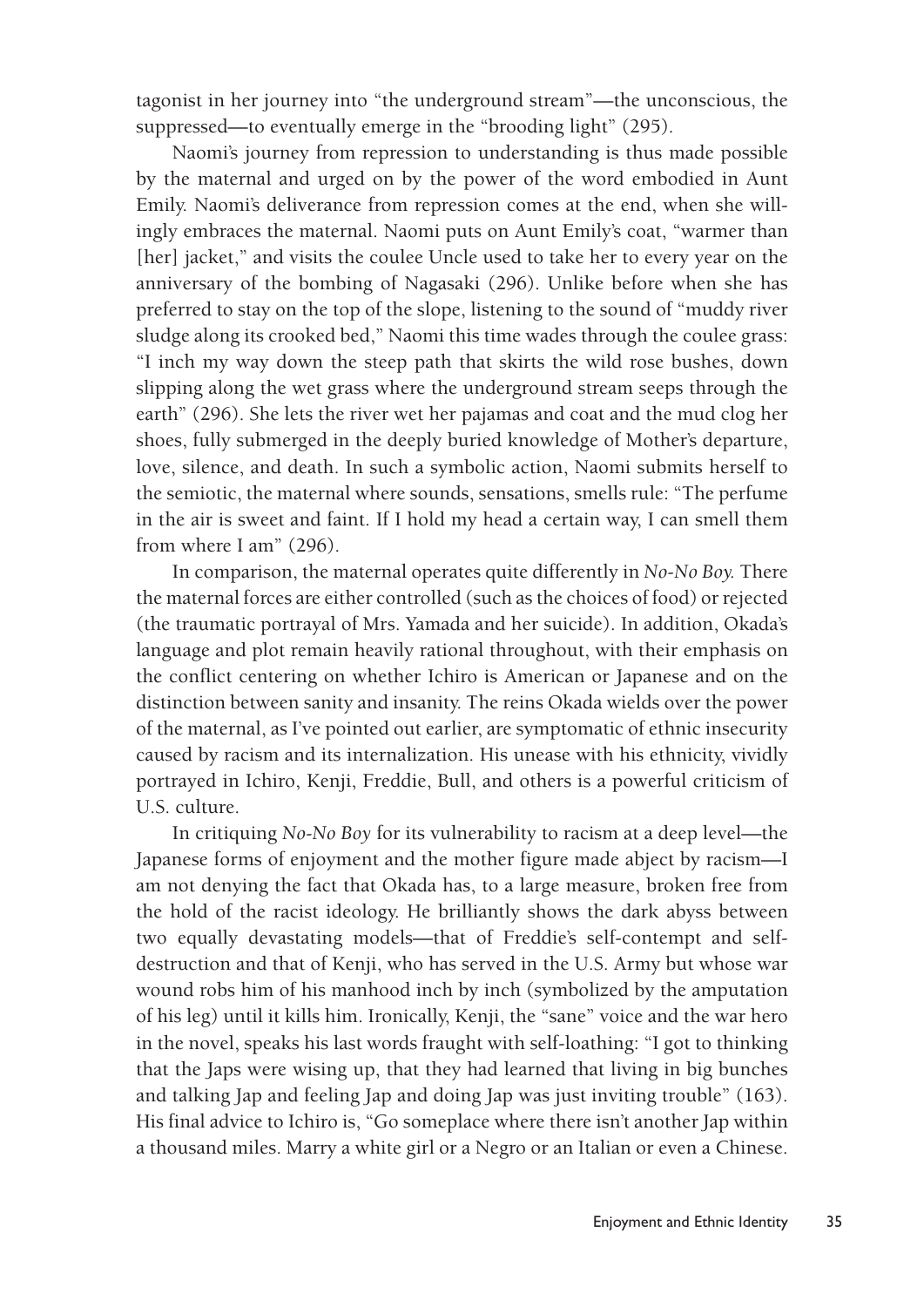Anything but a Japanese. After a few generations of that, you've got the thing beat" (164). In presenting both Freddie (a no-no boy) and Kenji (a yes-yes hero) as irreparably maimed by the experience of internment, Okada effectively pictures the inhumanity of racism and the great challenge in constructing positive ethnic identification at his time.

 As I am arguing that the denigration of the maternal and the unease with Japanese forms of enjoyment in *No-No Boy* reveal Okada's own ambivalence toward his ethnicity, I must also point out that Okada has done a superb job in portraying the Buddhist funeral for Mrs. Yamada as an occasion when a nonmainstream ritual is practiced with the effect of forging the community. When the community comes together to mark the passing of one of its members, with the burning of incense, the banging of "an urn-like gong," and the holy chanting, a transformation takes place in Mr. Yamada (191). Ichiro, uneasy with the too ethnic funeral, becomes aware of the change in his father, feeling "the presence of his father beside him like a towering mass of granite" (193), an image in sharp contrast to the frightened, feeble man, whom Ichiro also describes as "a goddamned, fat, grinning, spineless nobody" (12).

 With *Obasan* coming twenty-four years after *No-No Boy,* Kogawa has the advantage of having witnessed movements against racism and toward ethnic recognition, particularly "the redress movement" of Japanese Americans. Kogawa's security in Buddhism and Japanese forms of enjoyment reflects the general ethos of a budding multiculturalism in North America. To acknowledge the relatively friendly cultural milieu does not diminish Kogawa's amazing accomplishment in *Obasan.* Making a comparative study of both *No-No Boy* and *Obasan* addressing their different approaches to the maternal and ethnic enjoyment and using the strength of psychoanalytical theories expounded by Kristeva and Žižek can shed light upon issues of ethnic identification that provide a powerful critique of interpretations where the symbolic or the superstructure rules.

 Food and rituals, as manifestations of the maternal, are unmistakably gendered feminine in this discussion. Ethnic identification, viewed from the perspective of the maternal, is understood not as an individual's will to identity but as a communal endeavor to secure its members' comfort and pride in belonging. Food and cooking rituals, however, can also be masculine and masculinizing. Ethnic identification and masculinity, fraught with tension in Asian American culture and literary tradition, are the subjects of the next chapter, in which I explore how an ethnic masculinity becomes constructed in selected works of Frank Chin via food, cooking, and eating. If this chapter has misled the reader to assume the essentialist connection between women and food/ cooking (which I have tried to avoid), chapter 2 challenges that assumption by introducing a male chef.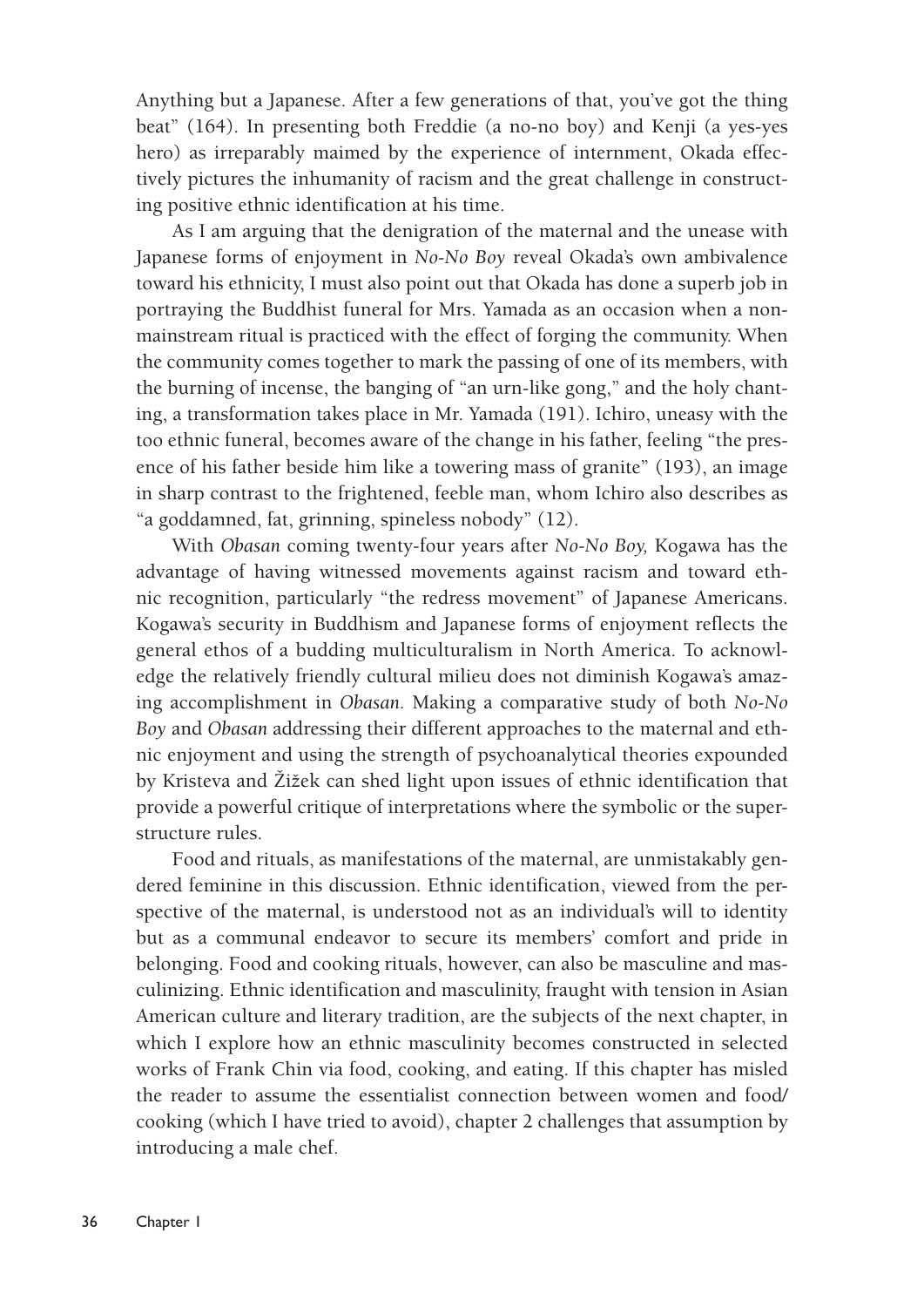

## Masculinity, Food, and Appetite in Frank Chin's *Donald Duk* and "The Eat and Run Midnight People"

[*T*]*he male body is understood as powerful, big and strong, "with enormous, imperative, brutal needs" which are asserted when eating. —*Deborah Lupton, *Food, the Body, and the Self*

[*T*]*he stereotype of male eating habits originated in the bush, and included a lack of table manners for the expression of a rude, hearty appetite, simply cooked meat, damper baked in the ashes of camp fires and meat pies and tomato sauce.*

—Michael Symons, *One Continuous Picnic*

The name Frank Chin provokes controversy among Asian American readers and scholars, but almost all agree that masculinity has preoccupied his entire literary and critical career. Almost all his writings aim at dismantling the U.S. hegemonic, emasculating representations of Asian American males, even when this agenda must sometimes be carried out at the expense of Asian American women and gay men. Recognizing his homophobic and macho tendencies, I nevertheless value Chin's literary attempts to assail the prevailing stereotype of Asian American male sexuality. His is not only an important but also a necessary project in the evolution of Asian American aesthetics. Moving away from the black masculine model (such as in *The Chickencoop Chinaman*), Chin in his imagination of a proud Chinese American manhood turns to Asian and Asian American cultures in his 1991 novel, *Donald Duk.* While *Donald Duk* is no exception in its goal, it is a departure from the angry tone that dominates his earlier works, such as "Racist Love" (1972), "The Chickencoop Chinaman" (1981), and "Come All Ye Asian American Writers of the Real and the Fake!" (1991). In *Donald Duk* Chin is more humorous than angry, more tolerant than accusatory. Unlike his earlier works, whose angry tone, directed at the mainstream culture, only painfully reveals Chin's unwitting obsession with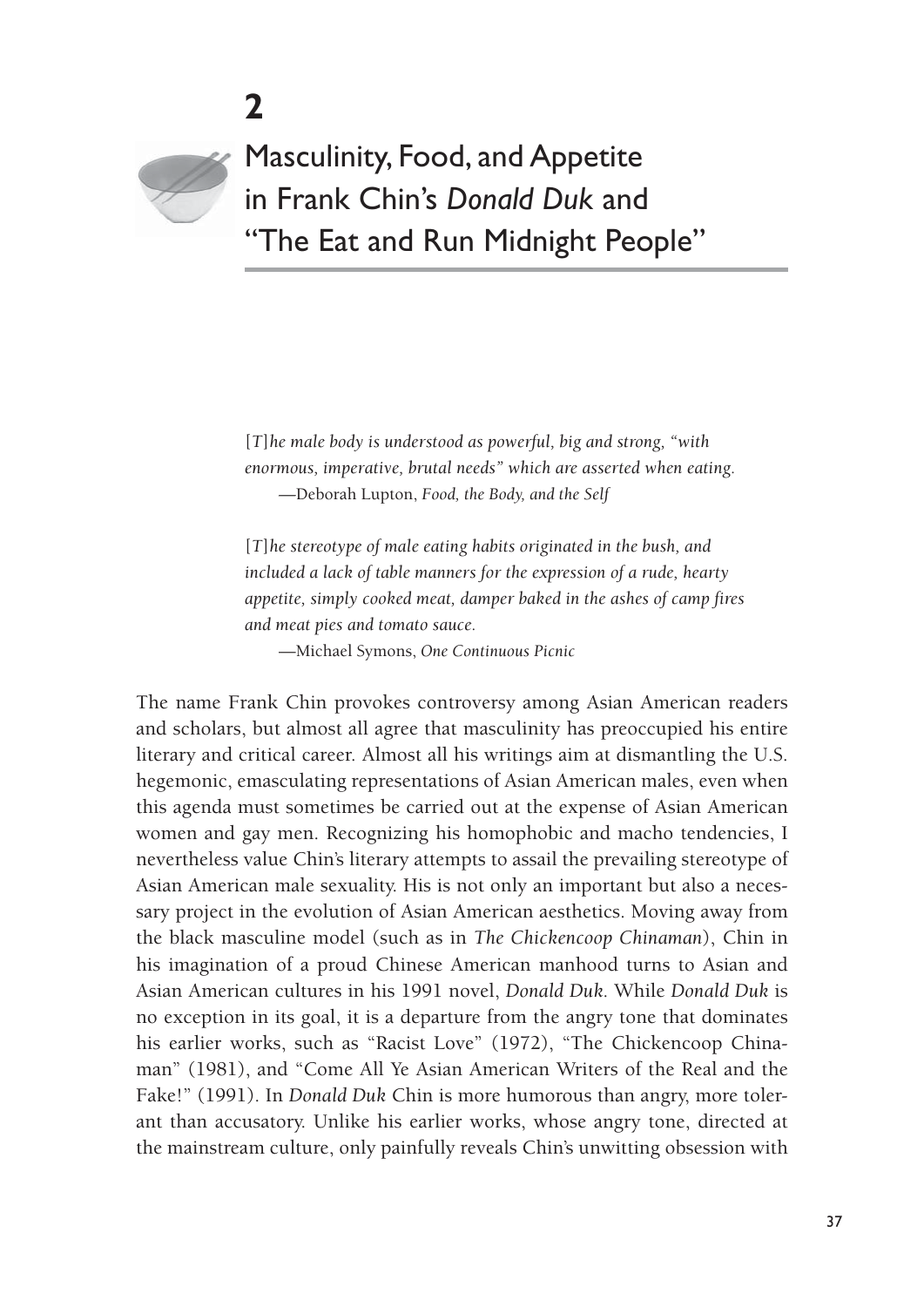the "white gaze,"1 *Donald Duk* offers a witty and confident portrayal of several Chinese American men whose gender formation is largely anchored in pan-Asian cultures—Chinese literature, Chinese cuisine, and Hong Kong kung fu movies. Yet Chin's new construction of Chinese American manhood is, unfortunately, not very remote from the hegemonic white masculinity that he has fought against throughout his literary career.

Food is a crucial signifier in this novel's gender imaginary.<sup>2</sup> Eileen Fung's essay on this novel, an inspiration for this chapter, argues convincingly that "food becomes a discourse of a masculine culture which reinscribes male aggression and domination" (259). In *Donald Duk* the kitchen becomes a site for the assertion of masculinity, with the language of cooking repeatedly evoking images of martial arts and war. Chin's short story "The Eat and Run Midnight People" (1988) also employs tropes of food and appetite in capturing the voice of a hypermasculine narrator. There Chin portrays a Chinese culture whose prowess resides in its gastronomic promiscuity and a Chinese American man whose sex act travels between the signifiers of food and trains. Alimentary references in both works help pave the most conventional path to the construction of masculinity—the path of violence. With *Donald Duk* and "Eat and Run" juxtaposed, we will see that Chin the writer, produced by as well as productive of transcultural and competing forms of masculinity, cannot help but rely heavily on the masculine pleasures of consumption, sex, and violence in his effort to remasculinize the Asian American male subject.

 Chin's effort to rescue Asian American manhood, as King-Kok Cheung points out, is based upon a hegemonic conception of masculinity that is largely white, heterosexual, and propertied.<sup>3</sup> Although there are critics favorably disposed to Chin's evocation of the Chinese male heroic tradition, such as Jinqi Ling, who advocates "a more nuanced and less reductive" reading of Chin, their appreciation of Chin's struggle does not compromise their disapproval of his masculinist agenda (*Narrating Nationalisms* 83). Robert Connell attributes hegemonic masculinity to "the cultural dynamic by which a group claims and sustains a leading position in social life," one that is maintained by "the dominant position of men and the subordination of women" (77). In exploring the complexity of minority masculinities, Jachinson Chan remarks,

Men of color, who are excluded from the hegemonic model of masculinity, may unwittingly buy into this notion of [masculinity]. In spite of exclusions based on race, men of color can still benefit from patriarchal dividends and they may demonstrate a longing for inclusion to a hegemonic masculine identity. The seduction of a hegemonic masculinity can be a powerful force that lures men of color from a place of complicity to an aggressive pursuit of being a part of an elite group. (10)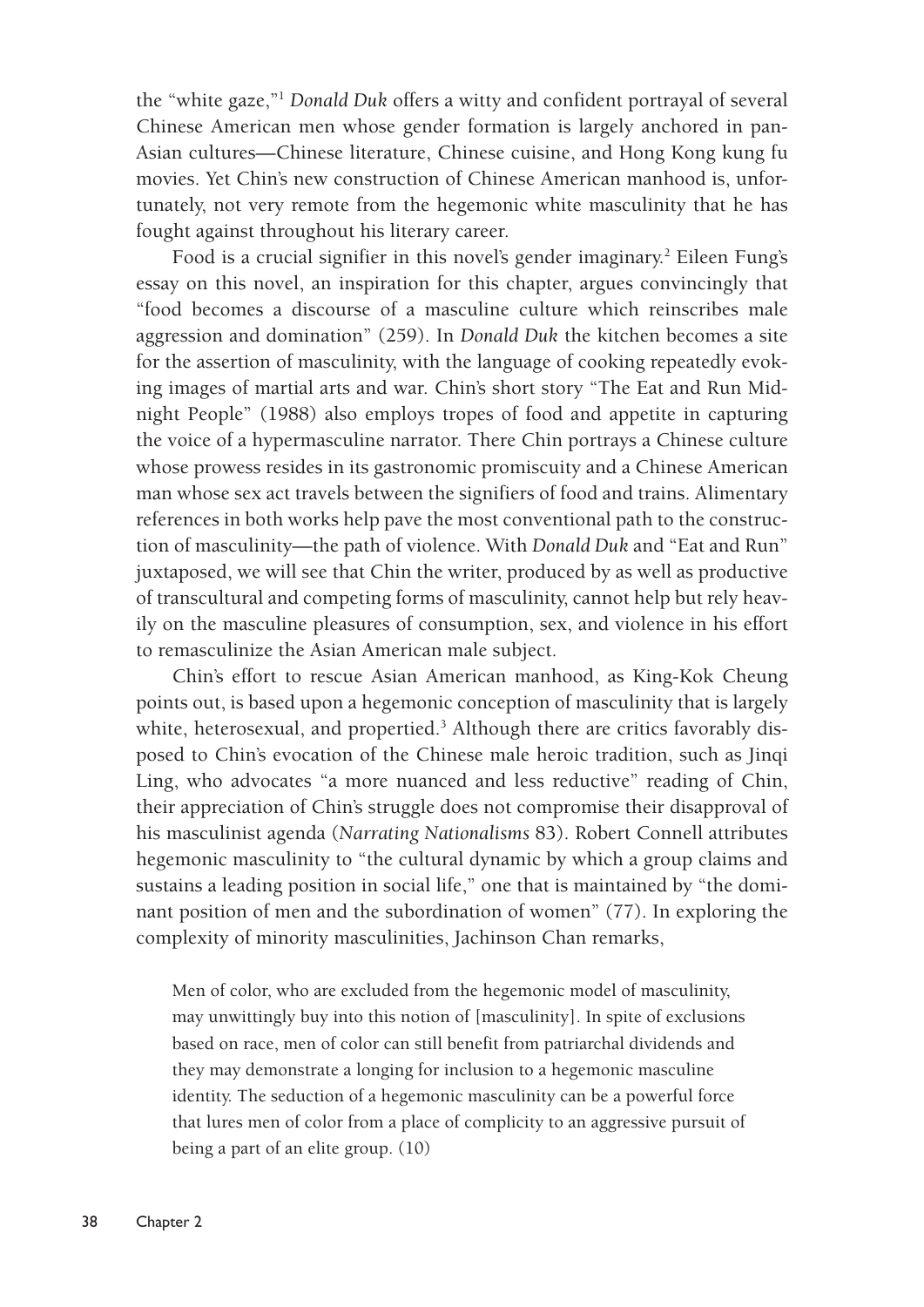Hegemonic masculinity is by no means a secure and stable identity.<sup>4</sup> Michael Kimmel in his study of American masculinity demonstrates that the story of "manhood as a relentless test [. . .] has been and continues to be a dominant one in American life" (ix). Furthermore, "It is a story of a chronically anxious, temperamentally restless manhood—a manhood that carries with it the constant burdens of proof" (x). Gender anxiety manifested through this "relentless test" takes an even heavier toll on men of color.

 In much of his earlier works, as Daniel Kim outlines, Chin offers "a literary self-portrait of an Asian American masculinity in ruins, of men who seem only to hate themselves for their inability to be men" (296). Chin's anger and longing seem to be interwoven in a painfully ambivalent relationship to the normative model of masculinity. His knowledge that it is through the desexualization of Asian American men that white American patriarchy forges itself cannot free him from the desire to identify with this very model. In *Donald Duk*, however, he seems to be less preoccupied with the model of white patriarchy and more engaged in constructing an Asian American manhood that relies on Chinese icons of masculinity, such as Kwan Kung and Lee Kuey. Different from his earlier works dominated by themes of insurmountable alienation and nonidentity, *Donald Duk* is driven by a homing plot that, in Goldstein-Shirley's words, "transcends the traditional bildungsroman, offering a protagonist whose comingof-age represents a counter-hegemonic gesture" (1). Chin's counterhegemonic gesture, however, gains only a small measure of success inasmuch as the "new" model of masculinity turns out to resemble, more than differ from, what he sets out to subvert. By pointing this out, I am not so much chastising Chin for his failed effort as underscoring the seductive power of hegemonic masculinity and its demand that one must prove oneself to be a man. Neither am I suggesting that it is impossible to construct a Chinese American masculinity that is not an ethnicized version of the hegemonic model.<sup>5</sup>

## **From Sissy to Man**

The tale of *Donald Duk* takes place before the Chinese New Year, a major threshold in its protagonist's life as the title character is about to become twelve, completing his first zodiac cycle to signify his transition from boyhood to manhood. The novel's central conflict is Donald's self-loathing instilled by the orientalist education he receives in a private school—"a place where the Chinese are comfortable hating Chinese" (2). The education he receives is a process of what Frantz Fanon calls "cultural estrangement." Fanon writes in *The Wretched of the Earth,*

Colonialism is not satisfied merely with holding a people in its grip and emptying the native's brain of all form and content. By a kind of perverted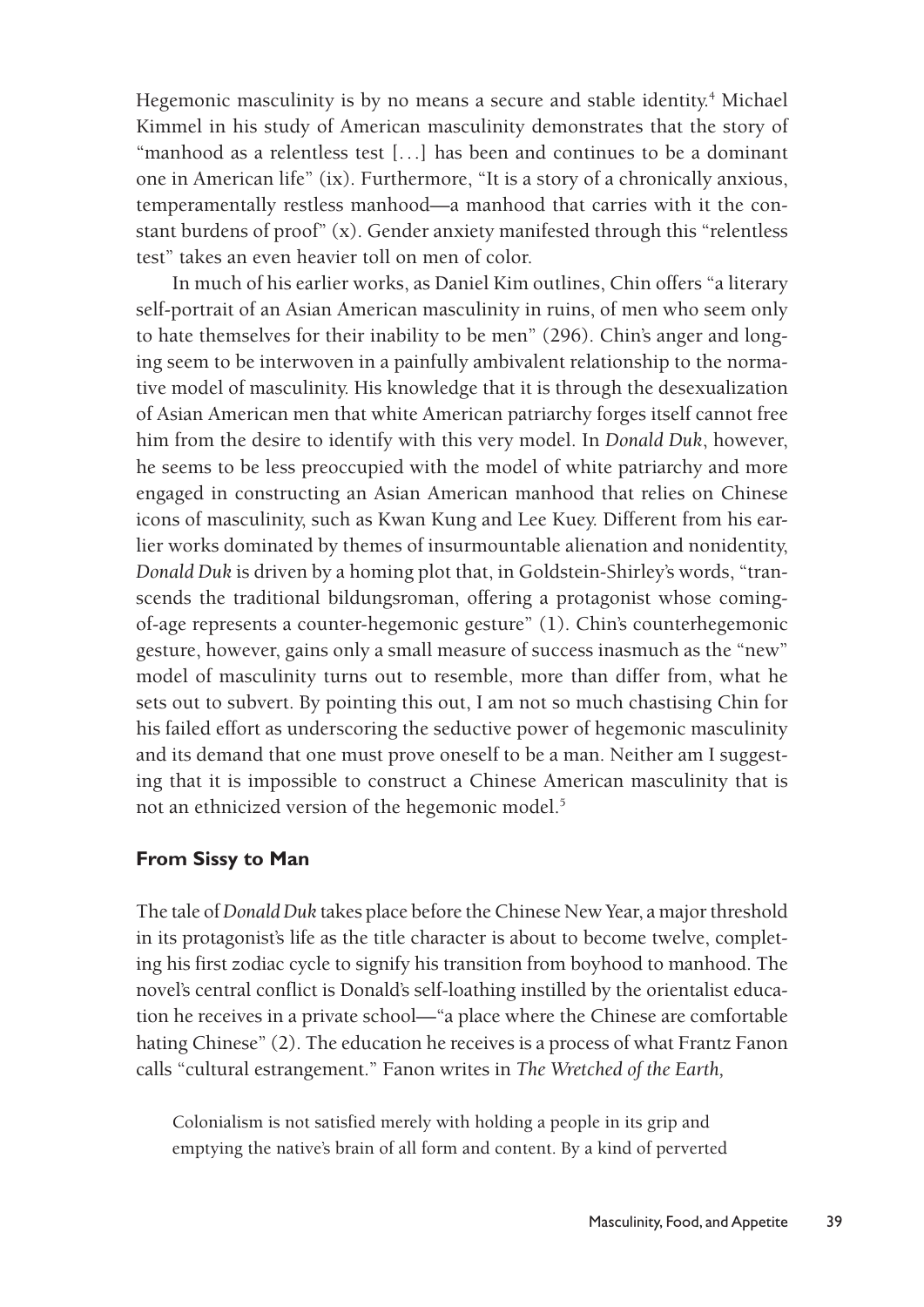logic, it turns to the past of the oppressed people, and distorts, disfigures, and destroys it. [...] [In] the efforts made to carry out the cultural estrangement [...] nothing has been left to chance. (210)

In Donald's case his private education schools his shift of social norms and cultural allegiance in its effort to erase ethnic identification in favor of assimilation, and this process of cultural estrangement has rendered the ethnic practices ridiculous and shameful.

 Much like Stephen's in *Obasan,* Donald's repudiation of his ethnicity also occurs in his relationship to food. In desiring and consuming what he thinks of as "pure American food. Steaks. Chops" (8), as though ingesting American food would turn him white inside out, Donald practices what Camille Cauti calls "culinary passing" (10). Such passing offers an anxious identity because it requires the passer to revile his or her own kind, and in Donald's life, it is the Chinese cuisine that he must spurn. At the New Year Eve's lunch, for example, he denigrates the king clam dish as looking "like the sole of my Reeboks sliced real real thin" (46). "By comparing a rubber sneaker to an authentic Chinese dish, Donald demonstrates his sense that Chinese American food and culture is [. . .] literally inedible" (Ho 31). Furthermore, Donald regards everything Chinese as "funny": "the *funny* things Chinese believe in. The *funny* things Chinese do. The *funny* things Chinese eat" (3, emphasis mine). In this ambivalent, slippery word "funny," Donald exhibits what Fanon coins as "the colonized personality" (*Wretched* 250).6

 In speaking of the affects of the culturally estranged, Fanon remarks that "the emotional sensitivity of the native is kept on the surface of his skin like an open sore which flinches from the caustic agent; and the psyche shrinks back, obliterates itself and finds outlet in muscular demonstrations" (*Wretched*  56). Donald's debilitating embarrassment with his ancestral culture and his ethnicity, symptomatic in the word "funny," displays an open sore that inflicts emotional and physical discomfort. "[W]hen Mr. Meanwright talks about Chinatown, Donald Duk's muscles all tighten up, and he wants Mr. Meanwright to shut up" (34). What becomes apparent in Chin's portrayal of Donald is that the boy's ideological indoctrination has given him a heightened emotional sensitivity toward and repugnance for his home culture—the culture in Chinatown. However, his repeated usage of "funny," or his lack of concrete descriptions, also reveals that the process of cultural estrangement remains fortunately incomplete, which is evident in his incompetent ventriloquy of the colonial/ Orientalist discourse. Significantly, this leaves the possibility of the character's development and initiation into a proud Asian American manhood.

 Donald's self-loathing is often expressed in the enmeshed lexicon of race and gender. He tends to believe that being Chinese is no different from being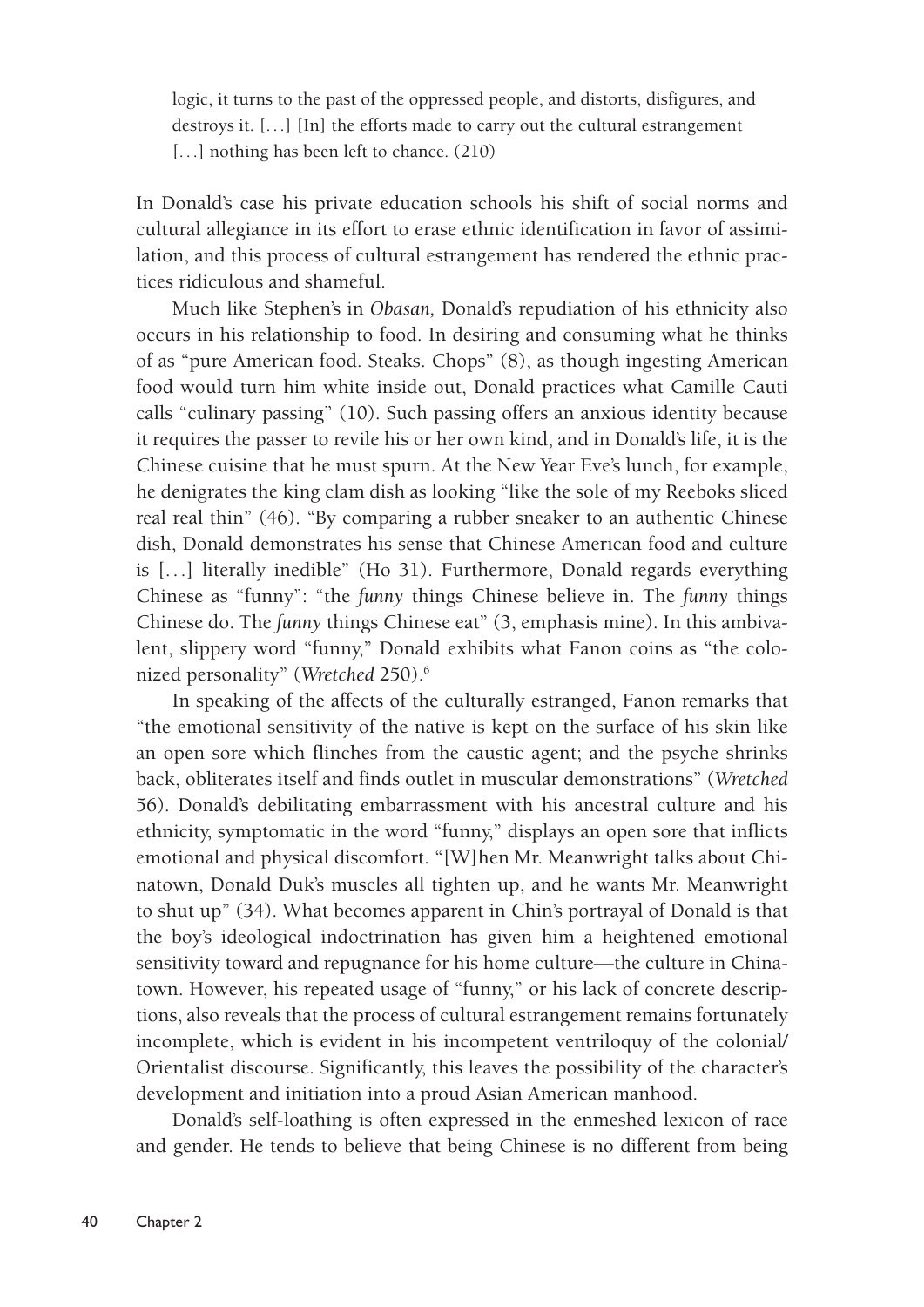sissy and ridiculous. To him "Chinese are artsy, cutesy and chickendick," a language that has proved durable in American culture and an image fraught with the culturally enforced inferiority of Asian American men (3). In this adolescent character, Chin creates an allegory of the open sore that inflicts many Asian American men in the sense that Donald's self-loathing recapitulates the Asian American male subjectivity as masochistic in the face of "the predicament of being yellow and male, of being formed as masculine subjects, in a culture in which most of the dominant images of manhood are white" (Kim 293). Donald's obsessive yet frustrated identification with whiteness purports a self-splitting that David Eng names "a melancholic form of racialized subjectivity" (72).

 The white iconic figure that preoccupies Donald's consciousness is Fred Astaire, with whom he carries on imaginary conversations. "I'm like you. We speak the same language. We talk the same lingo. We dig the same jive" (93). His idolization of the Hollywood star is resonant with Daniel Kim's observation of Frank Chin that "many of his [. . .] literary endeavors betray his own intense and loving obsession with an array of iconic American images of white manhood" (270). One might view in Donald's characterization Chin's own obsessive relationship with the icons in American popular culture. Donald's identificatory complex with Astaire turns on a degrading differentiation from the alienness and awkwardness of the Chinese. In his imaginary conversation, he tells his idol that the Chinese in Chinatown are not "American! Like you and me. The kind of people who make American history. The kind of people actors play in American movies" (91). Having been trained to speak from the regime of American history, Donald cannot but represent Chinese Americans as nonactional and thus unworthy of heroic portrayals. In this demarcation between "us" and "them," Donald participates in the hegemonic process of "othering" that produces a schizophrenic self—a self torn between body (yellow and foreign) and mind (white and American).

 To loosen the assimilationist hold on Donald's consciousness, Chin employs the narrative strategy of dream scenarios that thrust the boy repeatedly into the male world of the transcontinental railroad construction. Interestingly, Chinese food punctuates each of Donald's dream sequences, in which he becomes an eating and laboring member of the Chinese community, remaking Asian American history. Ho succinctly points out, "To consume Chinese food is to consume Chinese history" (38). Donald's preference for American food and rejection of Chinese dishes are an overt expression of his subscription to white culture and his belief that only white people are men enough to make history. When shopping with his father for the New Year's banquet, the most important and elaborate meal of the year, he asks for "a filet mignon wrapped in bacon" (39). But in his dreams he feels at home among the Chinese and relishes their cuisine. In the morning before work, he follows the crowd to "the *deem sum* people's camp."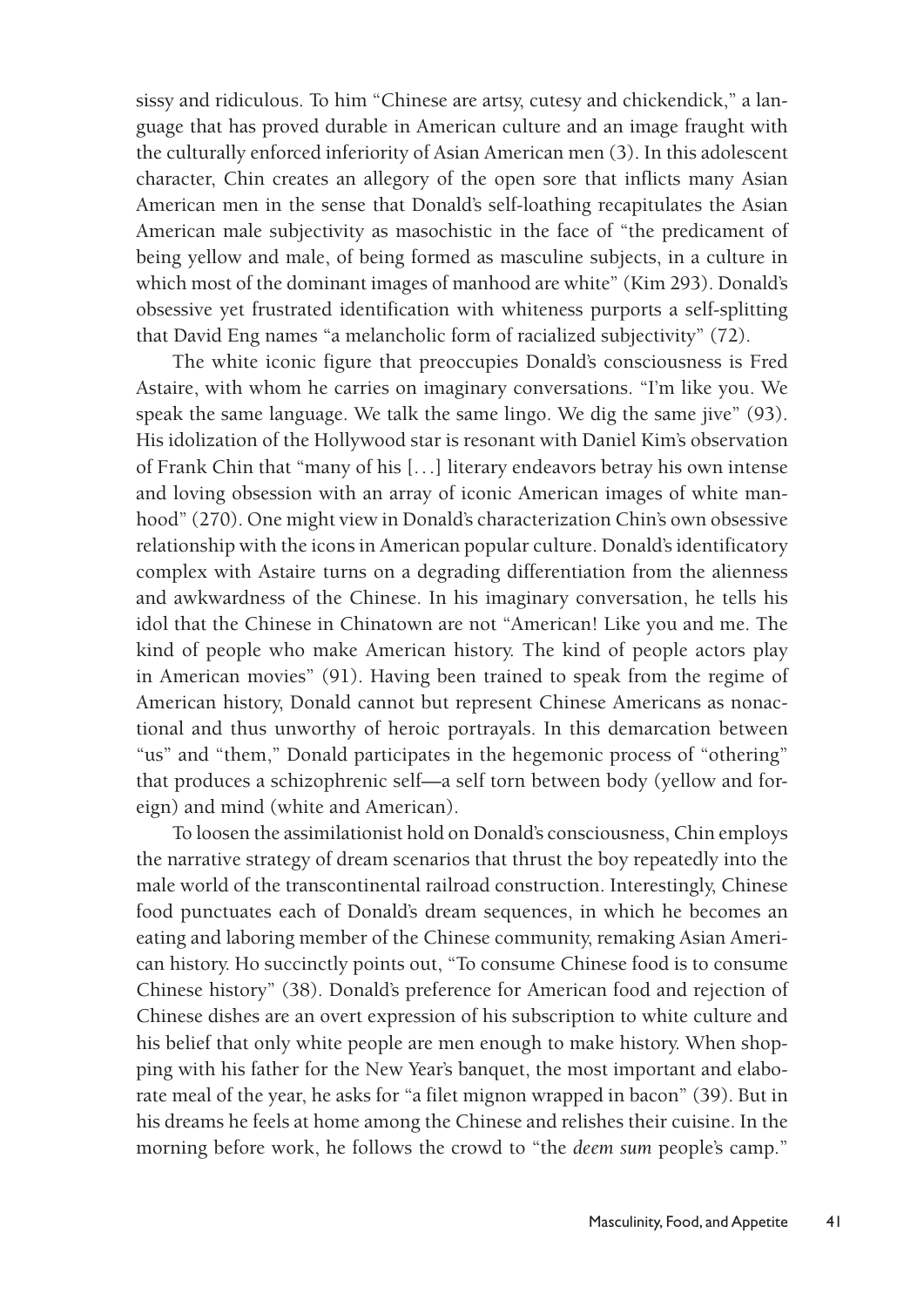"The *juk* is made, hot and fresh. For a penny he gets a steaming bowl of fresh white *juk* and a dish of three steamed pastries stuffed with fish and chicken" (72). Nourished by dim sum, Donald enters the heroic, historical event of the record-breaking track-laying contest between the Chinese and Irish workers.

 Donald's dream world is populated not only with familiar people from San Francisco's Chinatown but also with mythical characters from the Chinese classics. Through these dreams that spill from time to time into his waking consciousness, Donald comes to understand and value Chinese American prowess, and eventually comes to embrace his ethnicity. Donald's dreams constitute the heroic history of the Chinese contribution to the building of the United States—the return of the repressed that renders real the officially erased history, which, via the oral lore, has become the Chinese American collective memory. In his dreams Donald lives this history, visceral in its triumph and disappointment, its toil and dignity, its violence and pride.

 The construction of the transnational railroad, therefore, becomes a privileged site for the attempt to constitute a new Asian American male subjectivity. This new subjectivity, however, challenges as well as colludes with the dominant culture. As Viet Thah Nguyen notes, "Donald embarks on his masculine young adulthood through a journey from the Chinese ghetto to the frontier West, a space of violent character formation [. . .] fundamental to the American imagination" (135). Powerfully shaped by Hollywood representations of the West and cowboys, Chin locates the primary site of Donald's character formation in the body politic. Ironically, this bodily based subject making has always already been inscribed in the practices of domination "because the history of American legislation concerning Asian immigration has been explicitly a biopolitics of bodily regulation, shaping the Asian American community through acts targeting gender, sexuality, race, and class" (V. T. Nguyen 133). What Nguyen refers to are the numerous laws that prohibited the entrance of Chinese women (the Page Law of 1875 and the resulting formation of the bachelor societies), Chinese laborers (the 1882 Chinese Exclusion Law and its ensuing revisions), and a variety of city ordinances of San Francisco that targeted the Asian body as the object of discipline and punishment (regulations on living space, the cutting of the queue as a penalty, etc.).

 The masculine presence in Donald's dreams is no longer the white iconic figures Chin has evoked elsewhere—John Wayne, Gary Cooper, and the Lone Ranger. Instead, it comes from Chinese literary tradition. Kwan Kung—a legendary figure in the Chinese classic *The Three Kingdoms*—leads the Chinese railroad workers. In a significant scene, Kwan seizes Crocker's "sixgun in his hand" and leaps onto Crocker's white horse, "splashing mud all over Crocker" (78). Single-handedly, Kwan secures the first victory for his followers. "Kwan lifts Donald Duk into the saddle behind him and rides off to the Chinamen's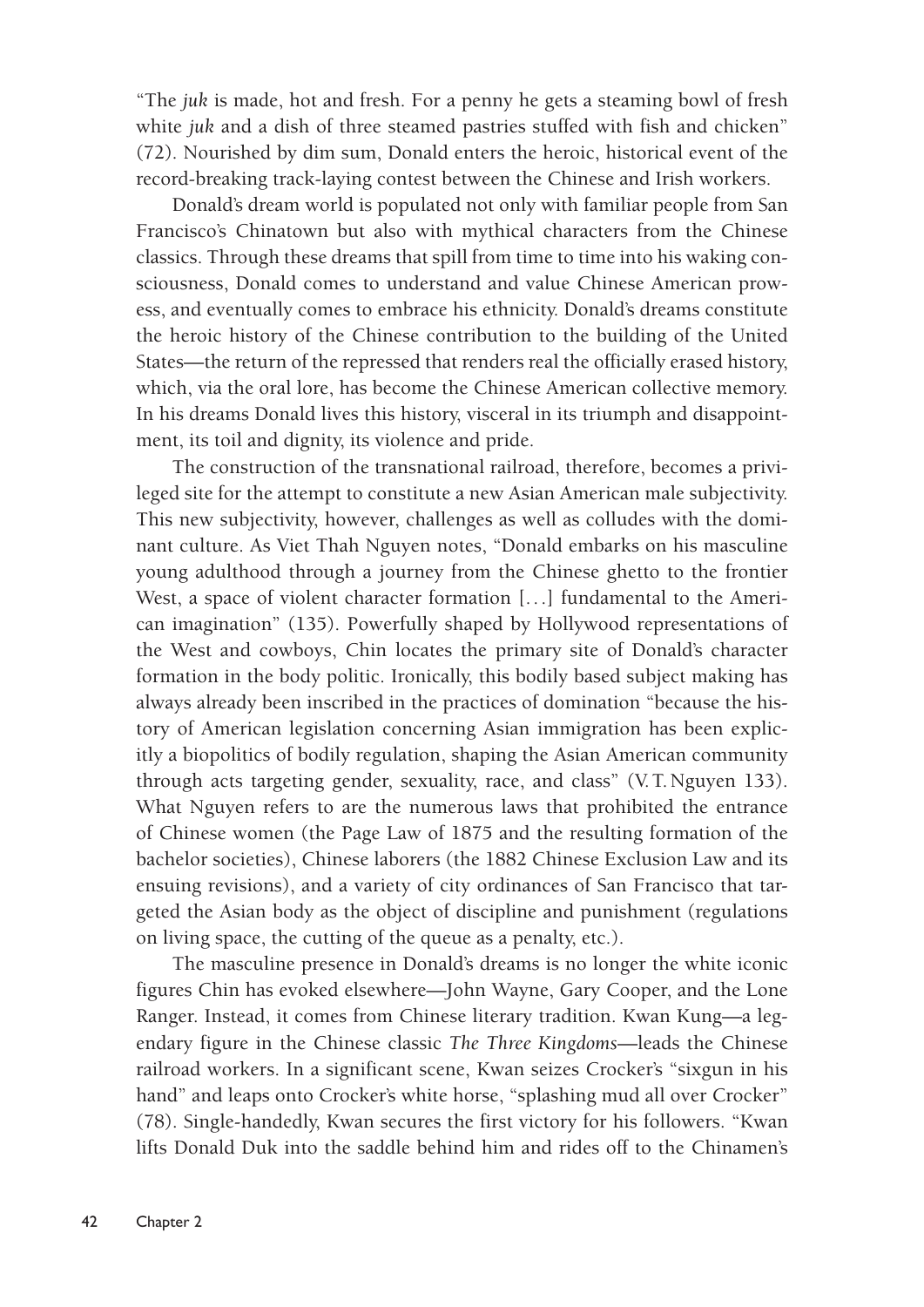camp. Crocker chases after on foot, a white suit in a crowd of black" (78). Sitting high and proud on Crocker's horse, Kwan boldly declares to his followers, "They say it is impossible to lay ten miles of track in one day. We begin work at dawn. By sunset we will look back on more than ten miles of track. Do that and Crocker's horse here is ours to eat" (78). Here Kwan's offering of the enemy's horse for a celebratory feast constitutes a hypermasculine act. To eat the white horse, to assimilate the power of one's enemy by eating him or his horse, is metonymic of the neutralization of white men's power and of the feminization of the dandy owner of the Central Pacific Railroad dressed all in white. (In both the East and West, a man's relationship to food and appetite gauges his virility, a connection I explore in the next two sections.)

 Under Kwan's tutelage, Donald shifts his identification away from Fred Astaire. Kwan places on him the demand of loyalty and revenge—loyalty to Chinamen and revenge for the injustice against them. Donald performs his vengeance through reconstructing the obliterated history of the Chinese railroad workers. It is through his vengeance that Donald unlearns his identification with whiteness. Three-fourths of the way into the novel, Donald, for the first time, is able to turn the tables on Fred Astaire with a poignant question, a question with a tone of vengeance: "I have always dreamed of being Fred Astaire. Did you ever dream of being like me?" (124). Astaire replies, "Oh, no. I have always dreamed of being Fred Astaire" (124). To both Donald and the reader, Astaire's answer illuminates the asymmetrical nature of the minority's identification with white icons and thus the coercive power exerted at the site of subject interpellation by the hegemonic culture, particularly by the ideology of assimilation. Anne Anlin Cheng writes,

Racialization in America may be said to operate through the institutional process of producing a dominant, standard, white national ideal, which is sustained by the exclusion-yet-retention of racialized others. The national topography of centrality and marginality legitimizes itself by retroactively positing the racial other as *always Other* and lost to the heart of the nation. (10, emphasis mine)

Astaire's answer to Donald's question denies the possibility of a two-way traffic of looks between the white national Self and the racialized Other—the possibility for Donald to see Astaire looking at himself through Donald's eyes. Both lost in and angered by the chasm that Astaire's answer has opened up, Donald falls back on a cliché, but one with some edge: "All that matters to you is you are what you always dreamed you'd be" (125). The palpable melancholia in Donald's remark seems to initiate an effort to break free from his obsessive identification with the white icon. This small vengeance constitutes the first act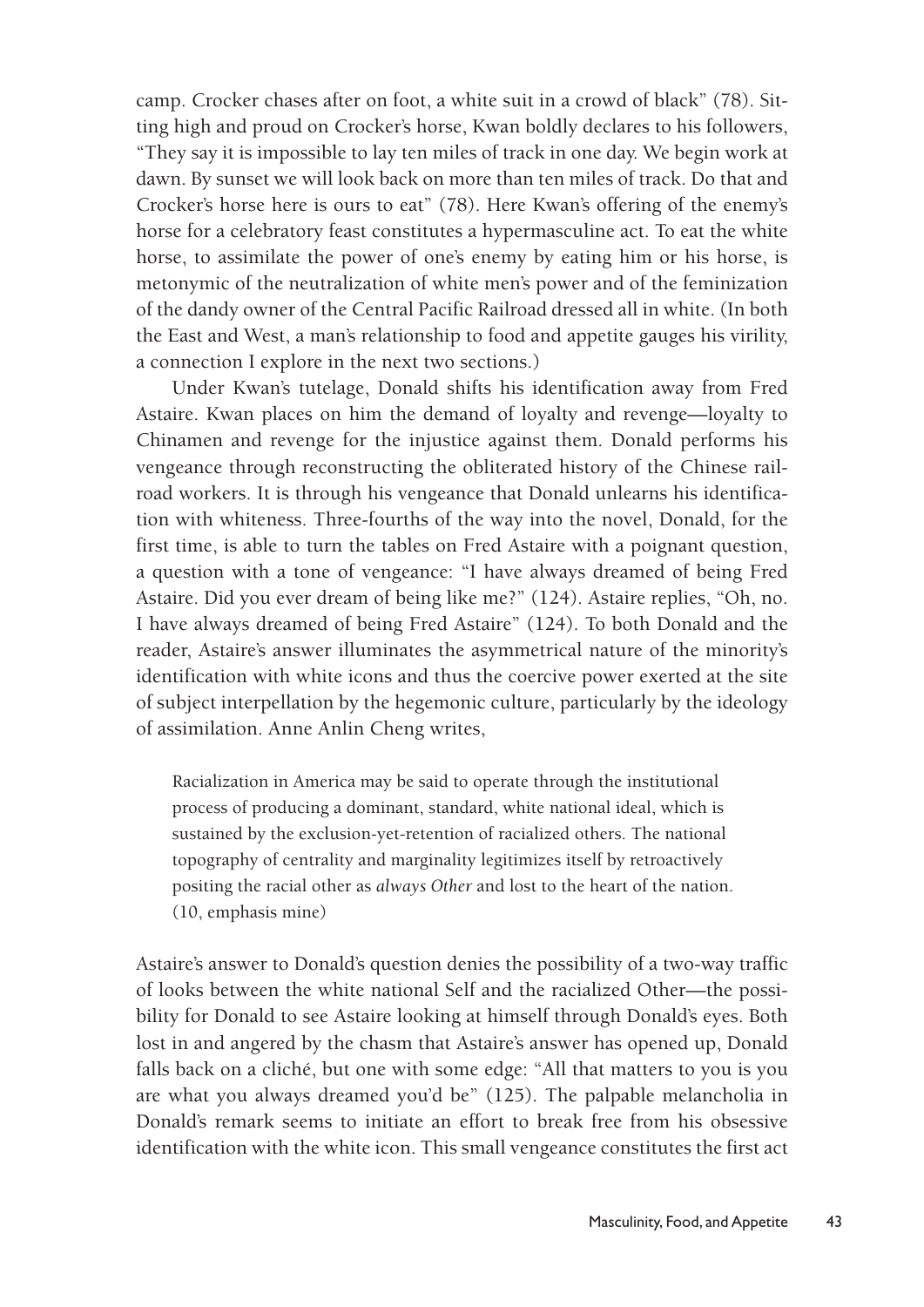of what Anne Anlin Cheng calls "the conversion of the disenfranchised person from being subjected to grief to being a subject speaking grievance" (7).

 In becoming a subject speaking of grievance, Donald avenges the wrongs done to the Chinese railroad workers by first researching the history of the transcontinental railroad construction in Chinatown's library and then, when finding nothing about the Chinese in that particular history, by articulating the injustice of the historical elision. "Report[ing] a crime," as defined by Maxine Hong Kingston, "is vengeance" (53). In Donald's character development, his realization of the historical erasure of Chinese labor becomes a defining moment. He says to his father, "I dreamed *we* set a world's record [. . .]. I dreamed *we* laid the last crosstie, and it's true. [. . .] *We* made history. Twelve hundred Chinese. And they don't even put the name of *our* foreman in the books about the railroad" (137, 122, emphases mine). Donald's claim to the collective marks the beginning of the novel's resolution.

 Before his journey concludes, Donald confronts the hegemonic culture epitomized by Mr. Meanwright and thus proves to be a man. In the classroom when the teacher begins to lecture on the Chinese, Donald feels for the first time "flashing hot blood and angry [. . .] at what he hears all the time" (149). He raises his hands and says,

"Excuse me, Mr. Meanwright. You are incorrect, sir." [. . .]

"Mr. Meanwright, what you just said about the Chinese is not true." [. . .]

"Yessir, I am offended." [. . .]

 "You are . . . sir, Mr. Meanwright, not correct about us being passive, noncompetitive. We did the blasting through Summit Tunnel. We worked through two hard winters in the high Sierra. We went on strike for back pay and Chinese foremen for Chinese gangs, and won. We set the world's record for miles of track laid in one day. We set our last crosstie at Promontory. And it is badly informed people like you who keep us out of that picture there." (150)

In this public fashion, Donald finally faces and triumphs over his worst fear: being identified and identifying himself as a Chinese. Chin ends this chapter with Donald wishing Mr. Meanwright a Happy New Year in Cantonese— *"Goong hay fot choy"*—a language he has disowned until now (152).

## **Cooking as Martial Art**

*Donald Duk*'s plot, centering on the rite of passage of a Chinese American adolescent, in the form of instituting his ethnic as well as gendered identity, hinges chiefly on four father figures, two real and two mythical—his father King Duk,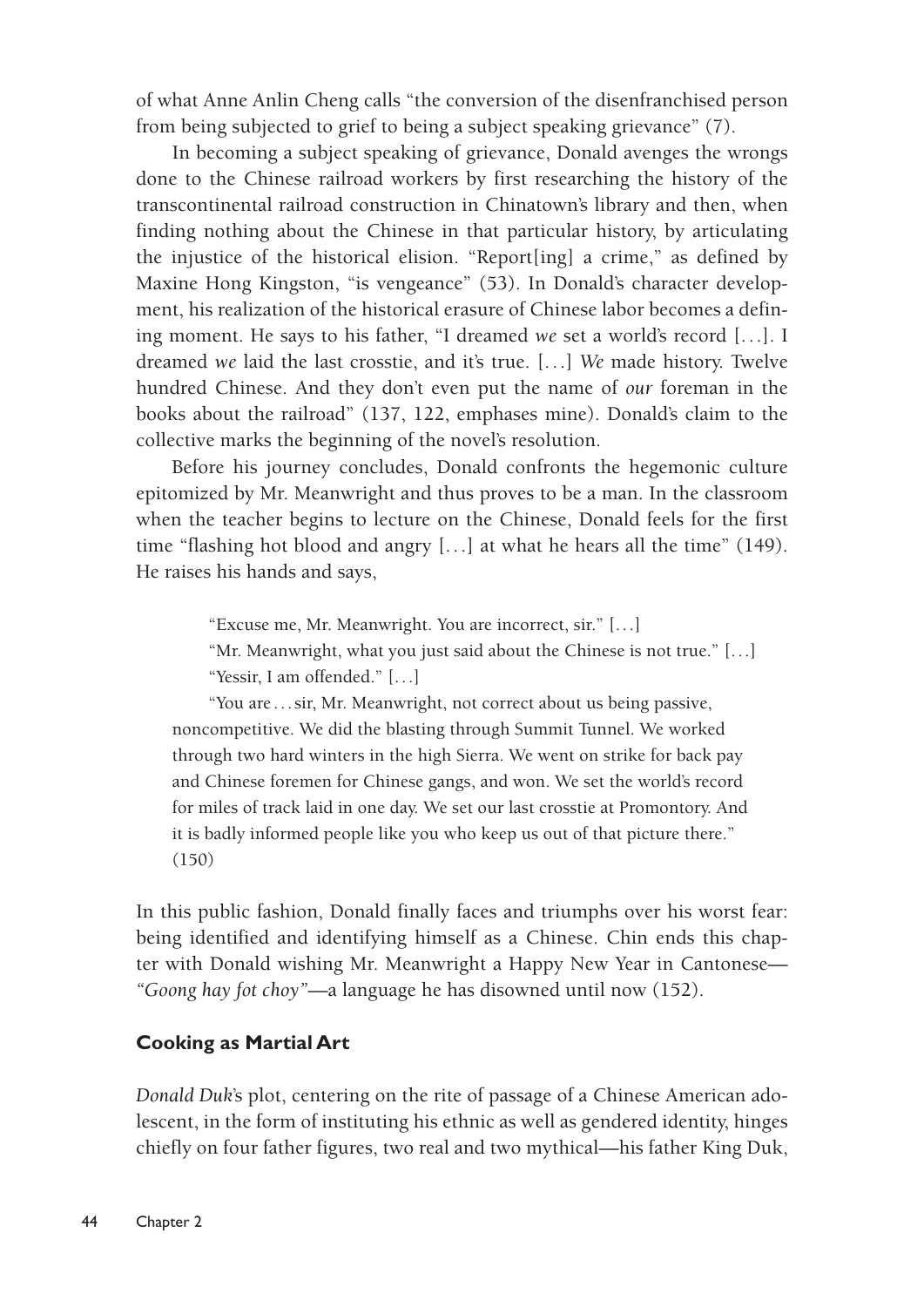Uncle Donald Duk, Kwan Kung, and Lee Kuey. The real men incarnate the mythical men by playing them in a Cantonese opera. In the portrayal of the father character, the owner and chef of a thriving Chinese restaurant in San Francisco's Chinatown, Chin's strategy is to embed the discourse of masculinity in that of food. One of the recurring scenes is King's kitchen, where Donald and his white friend Arnold often observe and sample Dad's cooking. It is a kitchen in which the "steam and smoke bloom and mushroom-cloud about Donald Duk's father as he tosses piles of raw shrimp paste and bowls of cold sliced fish and fruit, and waves his tools into and out of the roiling atmospheres" (63). Larry Louise, the Chinese Fred Astaire, appropriately describes this scene as "Godzilla versus the nuclear missiles" (64).

 Alluding to the original Japanese "Gojira," a cautionary tale against nuclear escalation, this image invokes a samurai-informed masculinity rising up to avenge its annihilation by America's wanton power and technology. Even though in *Godzilla* the giant lizard is created by French nuclear testing, it is Manhattan, the birthplace of the atomic bomb, not Paris, that is trashed. With this allusion, Chin transforms the kitchen into a symbolic site of violence and destruction. In this kitchen the wok becomes "the hot steel," the spatula the sword, and the chef a "swordsman" (64, 65). The military ambience surrounding this chef is further enhanced by the history of his training, for King has learned to cook "in the kitchens of the most powerful men in the world" and often tells "the story of how he passed the war in the kitchens of presidents, prime ministers, premiers, lords and generalissimos" (9). Painstakingly, Chin eradicates all feminine vestiges from King's kitchen not only with analogies of war and martial arts but also by making his cooking performative.7 Like a martial artist, King takes on challenges. Donald and Arnold often sit in the kitchen and "challenge the extent of Dad's knowledge of food and cooking. Whatever the boys read about and ask for, Dad cooks without a book. Whatever it is, he cooks it" (9).

 Others often address King Duk as *sifu,* which means simultaneously a master chef and a kung fu master. The interchangeability between these two identities becomes apparent in the scene of ancestral worship, a ritual always performed via food and drink. The family shrine is set up on the altar table in the dining room. In front of it "stands an incense burner with smoldering sticks of incense punk. A steamed chicken on a platter and three little rice bowls filled with perfect mounds of rice [. . .]. There is a bottle of Johnny Walker Red [...]. The red envelopes of *lay see* are the donations of the immediate family to immediate family causes [. . .], the war chest" (65). Family and friends take turns paying respect to the ancestors' shrine. Their stylized manner is unmistakably associated with martial arts. "He lights a stick of incense and holds it in his right hand and covers his right hand with his left, like a swordsman in a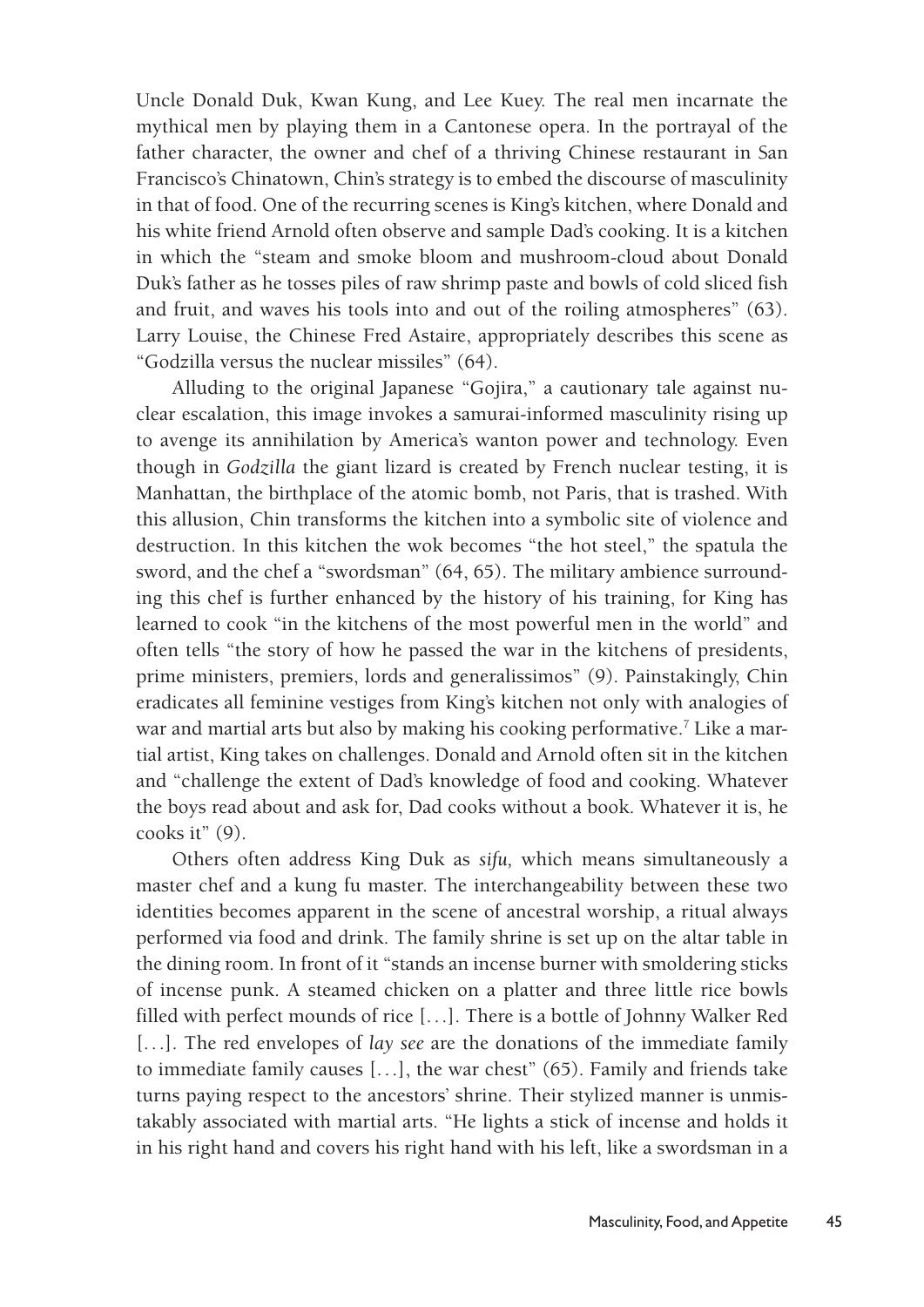kung fu movie meeting a swordsman on the road of life" (65). With one sweep of the pen, Chin transforms what has been demeaned as a demonstration of Chinese heathenness and passivity into a masculine scene of militancy.

 Metaphors of war and martial arts thus sustain the descriptions of this kitchen and its owner—a semiotic site where the enjoyment of masculine assertion colludes with that of cooking and eating. Chin's predilection for food is gleefully indulged in this novel, as it is set significantly around the Chinese New Year, a time of cooking and feasting and performing rituals. This is also a time when King must incarnate his mythical model, Kwan Kung, "the god of fighters, blighters and writers," by playing, or more accurately by becoming, him in the Cantonese opera (67). King fits this role not simply because he is a good actor but because he embodies the god's virtues—fierceness, loyalty, and self-discipline. It is significant that Chin makes Kwan Kung (or Guan Yu), the most worthy warrior in *The Three Kingdoms,*<sup>8</sup> the god of both literature and war, who thus embodies the *wen-wu* dyad that has been central to the historical construction of Chinese masculinities. *Wen* means "cultural attainment," and *wu,* "martial valor."9 While these two qualities have been given different weight at different moments in Chinese history, their balance has never ceased to be the ideal. As Kam Louie explicates, "Ideal masculinity can be either *wen* or *wu* but is at its height when both are present to a high degree" (16).

 Chin's transformation of the god of war into the god of literature and war serves to idealize King as a cosmopolitan model of the balanced *wen-wu,* with his American birth, martial arts training in Hong Kong, military service in the U.S. Army, opera performance, and culinary arts. All of these contribute to King's Asian-American-ness as the new model of Chinatown masculinity "to replace," as Ho points out, "Hop Sing of *Bonanza*" (24). In *The Three Kingdoms,* however, Kwan Kung is not known for cultural attainment; his reputation as the best warrior rests on courage, loyalty, and discipline when it comes to women. He regards desiring and desirable women as obstacles to true brotherhood; he "would rather decapitate a beautiful woman than be tempted by her" (K. Louie 46).<sup>10</sup> Therefore, for King to take the Kwan Kung role, he must exercise the ultimate self-control. He explains to Donald,

Nobody wants to play Kwan Kung. Too risky. What if they accidentally forget and eat a hotdog? Or one bite of a *cha siu bow* goes down their throat before they remember? Kwan Kung does not accept the mess up of responsibility allowed by Western psychology. Real men, real actors, real soldiers of the art don't lose control. Just like Doong the Tattooed Wrestler in *The Water Margin,* when the most beautiful woman in the empire [. . .] coos and croons all her seductive know-how on Doong, he never gives in and never forgets his mission. Never. (68)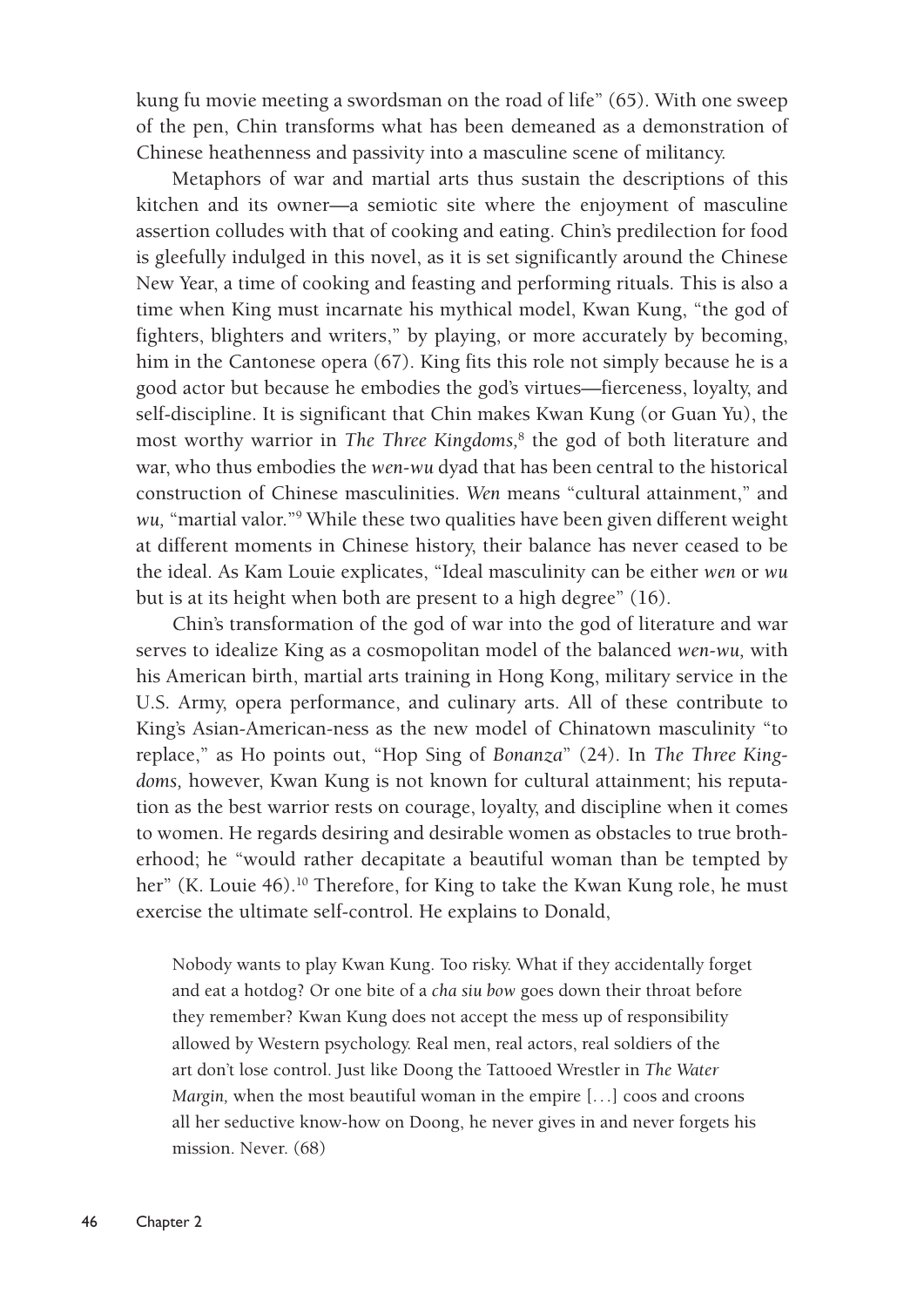Here Chin's distinction between real and fake men pivots on a man's relationship to appetite, both sexual and alimentary. The punishment for undisciplined appetite, curiously, falls on women. "There are stories about the actor who played Kwan Kung recently and did not take the part seriously, and maybe slept with his girlfriend that night before [. . .] and when he takes the stage his girlfriend's hair turns white and she has a miscarriage" (67). Misogyny is an indisputable component in this model of contained masculinity.

 Ironically, the mainstream culture's distinction between "real" and "fake" men is precisely what has incited rage in Chin, but only because the mainstream's distinction has been made along racial lines. He writes in *The Big Aiiieeeee!*

It is an article of white liberal American faith today that Chinese men, at their best, are effeminate closet queens like Charlie Chan and, at their worst, are homosexual menaces like Fu Manchu. No wonder David Henry Hwang's derivative *M. Butterfly* won the Tony for the best new play of 1988. The good Chinese man, at his best, is the fulfillment of white male homosexual fantasy, literally kissing white ass. (xiii)

Fraught with homophobia, Chin's rage doesn't simply derive from the white man's stereotype of Asian American manhood but also from Asian American men's own subscription to it. It would become particularly maddening to Chin if he had any inkling, however slight, of the near totalizing extent of this stereotype, so much so that he himself has operated within its matrix as well, and that is exactly what Daniel Kim charges. In reading Chin's "Riding the Rails with Chickencoop Slim," Kim argues persuasively that Chin has put "his own libidinal investment in white men and the manhood they embody"; "his fervent loathing for Fu [Manchu] also expresses a kind of homophobic self-loathing: what he sees and hates in Fu—an eroticized desire for the white man—is something he sees and hates in himself" (286). Though a victim of this mainstream distinction between "real" and "sissy" men, Chin nevertheless reevokes the same divide in *Donald Duk* in his attempt to remasculinize its Chinese American male characters.

 Buttressing Chin's delineation of "real" Chinese manhood in *Donald Duk* is the intertextuality of another Chinese classic, *The Water Margin.* This warrior tale, which portrays 108 exiled and self-exiled renegades, whose code of ethics is nothing but fraternal loyalty, is essential for advancing *Donald Duk*'s narrative and for achieving its final resolution. This classic is also the source of the third father figure for Donald, Lee Kuey, representing another competing form of masculinity, the singularly *wu* model. At the onset of the novel is the description of the 108 balsa-wood model planes that King's family is making. Each of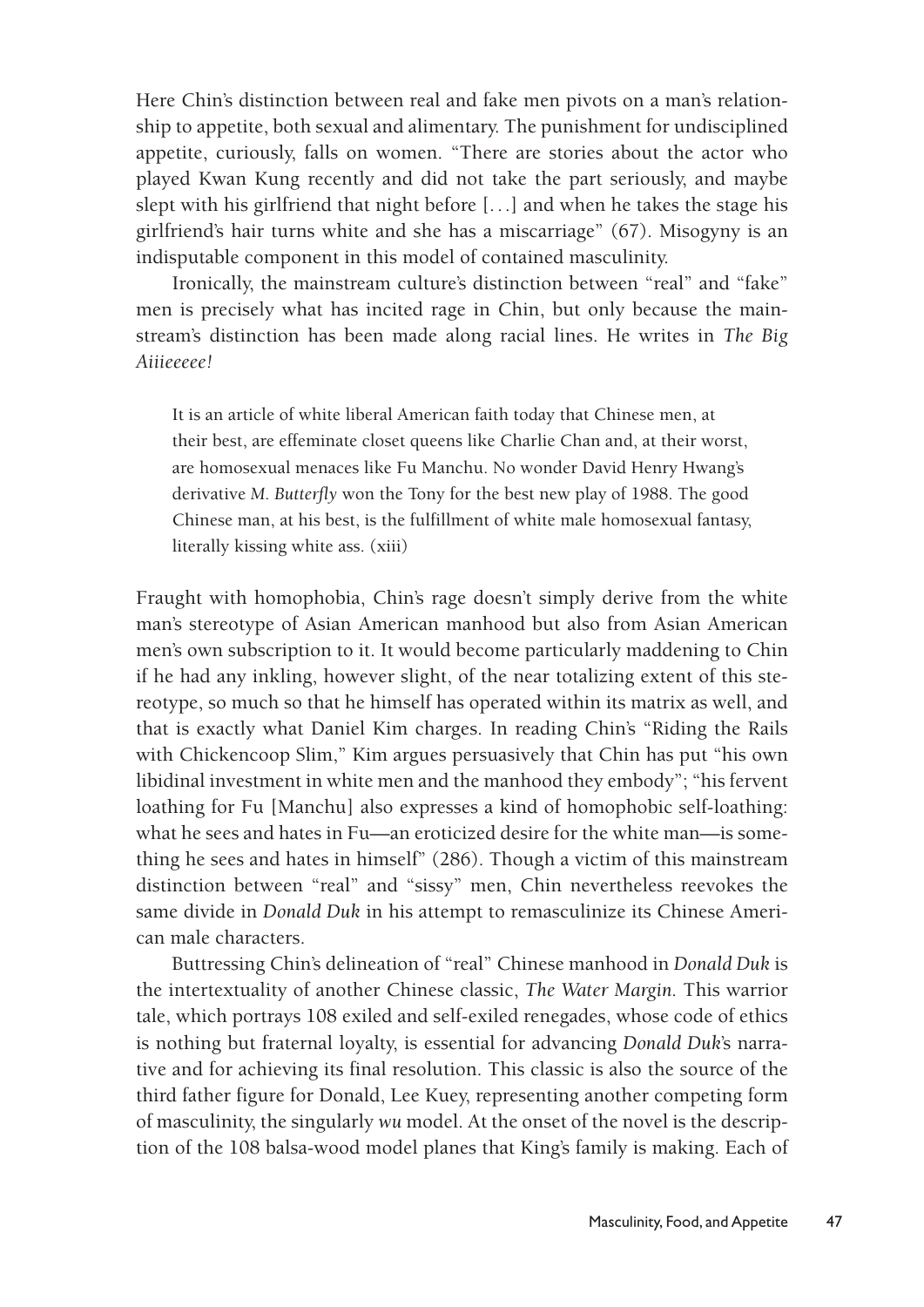them is painted with the face of and named after one of the 108 warriors. King plans to fly these airplanes off Angel Island on the night of the fifteenth day, a day customarily called the Little New Year, and watch them burst into flames over the Pacific Ocean. Chin's choice of Angel Island is patently significant as it is the most historical and thus most recognizable site where America has exercised its emasculating power over Chinese immigrants by confining, interrogating, traumatizing, and sometimes deporting them. What could be a better symbol of revenge than launching the 108 renegades, firing and afire, into the sky off Angel Island? Donald doesn't understand yet the symbolic value of his father's plan and steals one of the planes on New Year's Eve for an early taste of the thrill. He sets it flying and in flame over the rooftops of San Francisco's Chinatown. This stolen and consummated plane, bearing the nickname the Black Tornado, happens to be Lee Kuey's, thus establishing Lee's relationship with Donald early on in the narrative. Deserving the nickname, Lee Kuey is a killing machine and a dark and fearless devotee of the outlaw brotherhood in the marshes. Chin's description of this mythical character runs amok. "All the Black Tornado's muscles balloon and pull at their roots pounding rage. It's the battle-axe freak who likes to run naked into one end of a battle and come out the other covered in layers of drying blood, with a bloody axe in each hand" (159). In this presentation of a warrior is an extravagant masculinity that Chin glorifies and covets. In a ventriloquist moment, Chin becomes Lee Kuey by having King declare publicly, "I wish Pearl Buck was alive and walk into my restaurant so I can cut out her heart and liver" (135).

 Lee Kuey becomes the means of Donald's final identification with the Chinese heroic *wu* tradition and thus instrumental to the young protagonist's completion of the rite of passage. Like Kwan Kung, Lee appears in Donald's dreams, demands Donald's attention, and imparts lessons of pride and valor in his own right. " 'You better remember me!' Lee Kuey talks in a voice of crunching gravel, 'Cuz I am out to get ya! I have the blood of punks like you drying into scabs all over my body!" (114). Although Lee, invariably appearing in disarrayed, bloodied clothes with one axe over his shoulder and another in the other hand, is not exactly a model of manly responsibility, as Kwan is, he nevertheless exemplifies characteristics that are bedrocks of masculinity in both the East and the West, qualities such as valor, loyalty, and a big appetite.

 Chin revises the classical character of Lee Kuey to enhance masculinity with the other extreme: undisciplined appetite. Lee boasts to Donald, "I am the only one to eat the flesh of his dead mother, because I was hungry and knew she loved me"—an episode Chin has invented despite the original character's reputation as a filial son (159). The plot that Chin suppresses goes like this. One day Lee carries his mother over a mountain, and when his mother becomes thirsty, he leaves her sitting on a big rock while going off to find water. When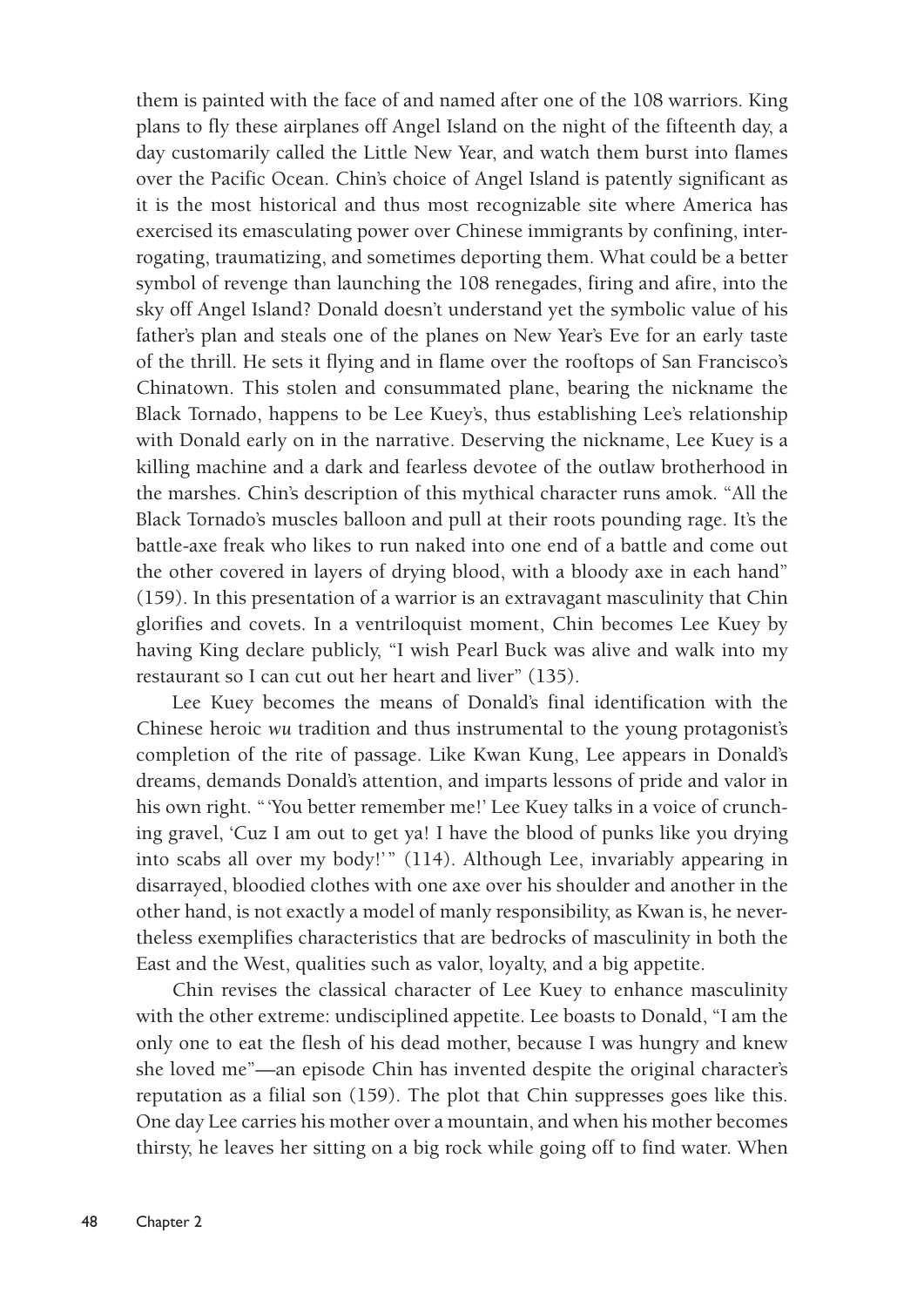he returns, his mother is gone. Upon a closer look, he finds blood and shreds of clothing scattered in the rock's vicinity. Following the blood trail, he comes to the opening of a cave where two tiger cubs are eating a human leg. He kills the cubs and their parents.11 On the surface, Chin's deliberate reworking of this classical character serves to incarnate the male catechism: a man must do what he must do. In other words, a real man cannot be bothered by female scruples. But more disturbing is its deep, subliminal root in patriarchal religions that supplanted original matriarchal religions by killing and devouring the Mother Goddess (who bore variant names such as Isis, Demeter, Gaia, Shakti, Dakinis, Astarte, Ishtar, Nu Wa, Rhea, Nerthus, Brigid, and Danu).<sup>12</sup> For instance, Zeus swallowed Metis, Goddess of Wisdom, when she was pregnant with Athena.<sup>13</sup> Abundant in Greek mythology, Judeo-Christianity, Islam, Hinduism, and many other religions are tales of slaying dragons and demonizing serpents. Prehistoric dragons and snakes, known as the energy source of life—"of healing and oracular power, fertility and maternal blessing" (Sjöö and Mor 251)—are often associated with female deities such as the Amazonian Medusa, the Chinese Nu Wa, and the Hebrew Lilith.<sup>14</sup>

 In light of these motifs of mother killing and devouring in the cultural landscape in which and against which Chin operates as a writer, his offering of a mother eater as a father figure cannot be read simply as an expression of male bravado. Male cannibalism, commencing with Zeus' swallowing of the pregnant Metis and striking again recently in Thomas Harris' character Hannibal Lecter, has been repeatedly reenacted in literary and cultural productions, including Chin's own (such as "Eat and Run," which I discuss in the next section). Carol Adams defamiliarizes us with the daily representations that collapse sexuality and consumption by unveiling the linguistic, imagistic, symbolic, and literal relationship of animal slaughter and meat consumption with violence against women. "Images of butchering suffuse patriarchal culture. A steakhouse in New Jersey was called 'Adam's Rib.' [. . .] *The Hustler,* prior to its incarnation as a pornographic magazine, was a Cleveland restaurant whose menu presented a woman's buttocks on the cover and proclaimed, 'We serve the best meat in town!'" (60). Although in Chin, Lee Kuey's cannibalistic appropriation of his dead mother is empty of the connotation of sexual violence, the archetypal impulse to strangle and usurp the feminine power of creation is implicit. To devour Mother is to denounce one's connection with the feminine and to usurp the maternal power in the attempt to give birth to oneself. (Zeus, after swallowing pregnant Metis, birthed from his head Athena, who became his mouthpiece. After killing Semele, the mother of his son Dionysus, Zeus sewed the fetus in his thigh for it to reach full term.) Chin furnishes Donald with four father figures that embody competing and yet overlapping masculinities. Their task is delivering him from his eroded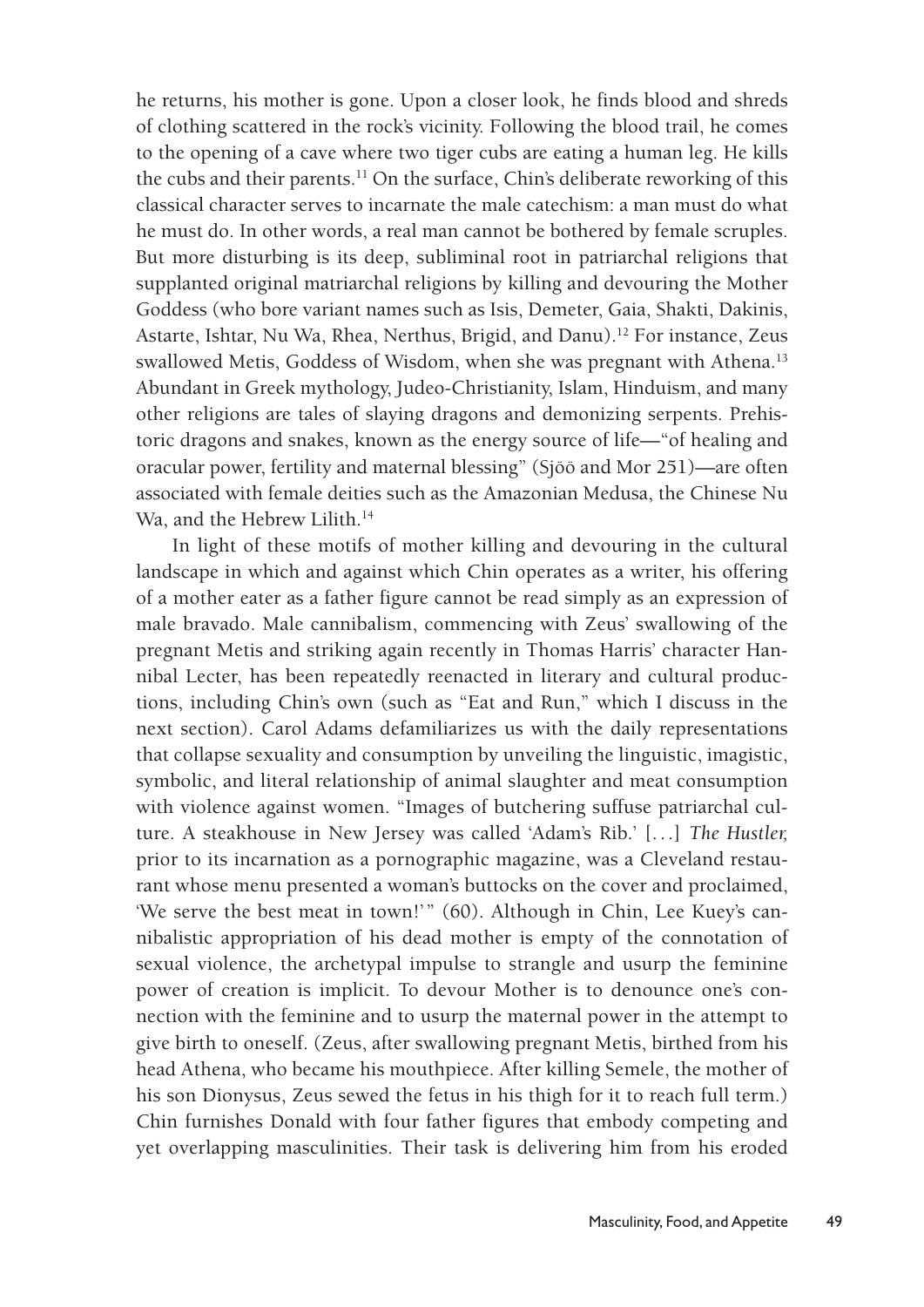and threatened psyche and giving birth to a confident and proud Chinese American man. These father figures find no rivalry in the mother Daisy Duk, who effaces herself quite jocularly. Daisy, after all, is not meant to be a mother. With its unisexual origin in Walt Disney, the Disney Duck family knows no mother figure.

 The father figure of Lee Kuey is indisputable, given claims to both Donald's ancestral history and biology. Chin insists that Lee Kuey remains a hero in Chinese history despite his senseless killing of the innocent and has him proclaim, "I am the only one to murder a little boy and still be counted a hero. Because I did it out of stupid loyalty [. . .], everything sort of worked out" (159–160). As it is, Chin also makes Lee Kuey Donald's ancestor, for Uncle Donald Duk tells the child, "[Y]our Chinese name is not Duk, but Lee, Lee, just like Lee Kuey" (160). This blood connection entitles Lee to his claim to Donald's education and well-being. Thus, he commands, "Don't back away from me, boy. I thought you and me were alike, kid. Anger! Hate! I thrive on it" (160). Then "he pulls a red envelope out of his bag. '*Goong hay fot choy*!' " wishing Donald Happy New Year like a regular uncle (160).

 The novel's first resolution takes place at this moment, having established the kinship between our young protagonist and Lee Kuey, having succeeded in schooling Donald in the proper behavior and attitude that comport to masculine conduct, and having forged an ethnic identity secured in the Chinese heroic tradition. Hence, near the end of the novel, Chin revisits the scene of male competition (Donald's encounter with the Chinatown "gang kids") that initially demonstrates Donald's "sissy" self (5). Donald watches a "tall thin Chinatown kid in a camouflage field jacket, military web belt with an army plastic canteen [. . .], plastic helmet-liner and steel helmet [. . .], blue jeans bloused into the top of highly polished black jump boots laced with white parachute cord [...]." As this kid approaches, "Donald says, 'Don't mess with me,' with his shoulders, his chest, his neck, his face, his eyes, and walks on. No one messes with him" (134).

 Both Donald's masculinization and ethnicization are partially made possible through an embedded discourse of food/appetite and masculinity, and this discourse becomes actualized in part by ridiculing women as well as by excluding their participation in food production and ethnic existential choices. In other words, the portrayal of women as culturally impoverished consumers is one of the necessary conditions for Chin's restoration of Chinese American male dignity. His language describing the food practices in King's kitchen evokes cooking's affinity to martial arts and war. This affinity further disassociates the two kinds of cooking—restaurant and home cooking. The traditional divide between these two modes of the same activity solidifies the system of value in gendered labor. While restaurant cooking has been regarded as male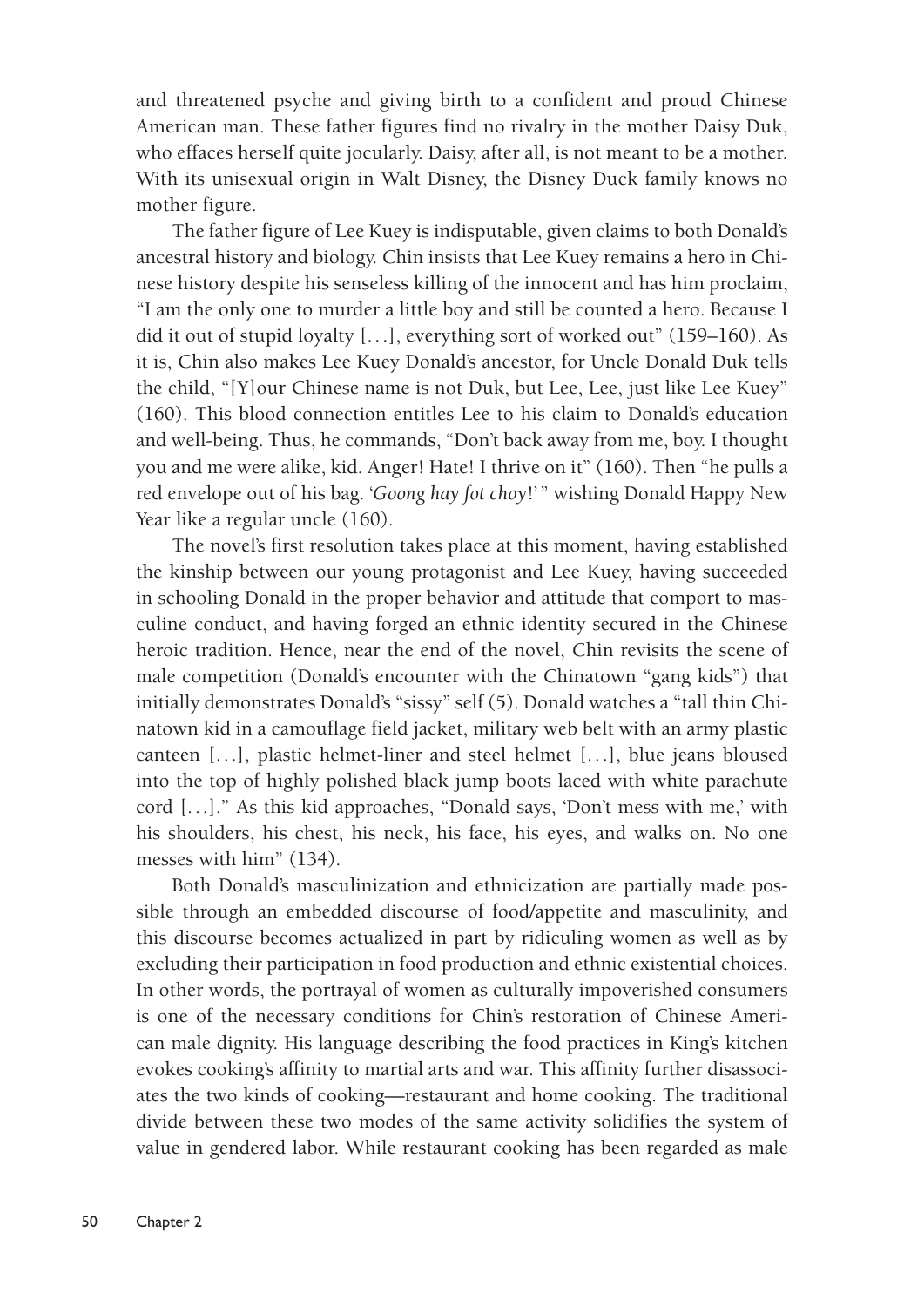and professional, categorized as production and generating exchange value, cooking at home has been seen as female and domestic, thus belonging to the categories of reproduction and use value.<sup>15</sup> Cooking at home as nonremunerative work does not even enter into the orthodox Marxist analysis of labor and capital. Chin's masculinization of King's kitchen not only relies on the gendered divide between professional and domestic cooking but also attempts to banish the association of cooking with women by excluding Donald's mother and twin sisters from productive labor. Rather, they are but passive consumers.

 As representatives of passive consumers, these women necessarily lack individuality. All three female members of the Duk family are given identical character traits, so identical that it is hard to tell them apart; they are cheerful, uncomplicated, theatrical, cartoon funny, callow, and whitewashed. Eileen Fung points out that Daisy Duk's "subjectivity—if there is any sense of that at all—stems from her theatrical impersonations of performers in American cinema (i.e. Greta Garbo, Katherine Hepburn), which further reinforces her distance from Chinese traditions and cultures" (262). With the erasure of her ethnicity, Daisy Duk must relinquish her parental responsibility toward her son and must leave his ethnicization to her very ethnic husband, to Kwan Kung, to Uncle Donald, and to the mother eater Lee Kuey.

 Indeed, none of the women agonize over their ethnic or cultural identity as their men do. Their primary presence in the novel comes through their naïve bantering with each other and cute interjections into men's conversation. Chin describes, "The twins often talk as if everything they hear everybody say and see everybody do is dialog in a memoir they're writing or action in a play they're directing.<sup>16</sup> This makes Mom feel like she's on stage and drives Donald Duk crazy."

"Is that Chinese psychology, dear?" Daisy Duk asks. "Daisy Duk inquires," says Penelope Duk. "And Little Donnie Duk says, *Oh, Mom!* and sighs." "I do not!" Donald Duk yelps at the twins. "Well, then, say it," Penelope Duk says. "It's a good line [. . .]." [. . .] "I thought it was narrative," Venus says. "Listen up to some Chinese psychology, girls and boys," Daisy Duk says. "No, that's not psychology, that's Bugs Bunny," Dad says. "You don't mean Bugs Bunny, dear. You always make that mistake." "Br'er Rabbit!" Dad says. (5–6)

Although this dialogue also presents King in a somewhat cartoonish manner, his characterization gets plenty of time and space to develop into a unique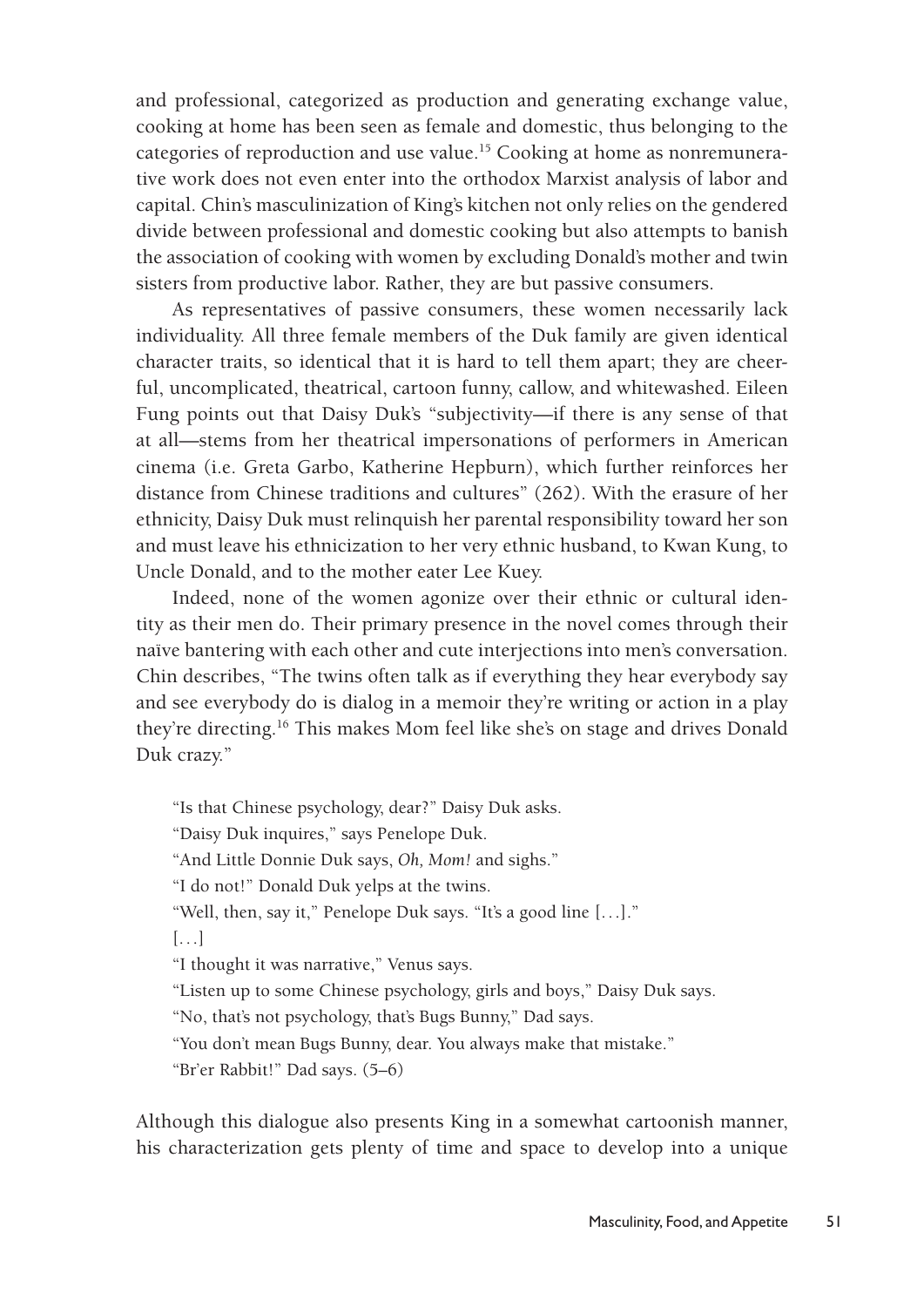individual. Yet the Duk women remain flat and stunted throughout the novel. Fung correctly charges that Chin denies these women "any sense of human authenticity" (263).

 As their characterization precludes much possibility of agency, these women serve to set off the men as agents, producers, and providers. King's kitchen regularly feeds crowds of diners, and when it is closed for the New Year holiday it offers free dinner to more than "150" relatives and friends at one time (31). Such a highly productive site banishes the association of cooking with domesticity. In creating such a situation, Chin places women outside the kitchen and assigns them the position of passive consumers. Except for one occasion in which Daisy is found "shelling shrimp, busting crab, blanching chickens for Dad to finish and sauce in the woks," all the women in the novel are denied participation in the now masculine economy of cooking and feeding (69). King as the primary producer/provider not only cooks for armies of people but also offers free food to the community. The Frog Twin sisters "wait outside Dad's restaurant when the garbage is put out. Now and then, when Dad knows they are out in the alley, he gives them a fresh catfish to take home" (10). On New Year's Day, King drops fifty-pound sacks of rice at his neighbors' doorsteps. As Chin bestows the glory of generosity on King, he assigns the disgrace of being charity cases to women. Fung writes of *Donald Duk,*

Here, the ethnic men are both laborers and consumers, displacing the ethnic women from both public and domestic work as well as denying them their consumption. As the men construct a kind of social reality based on the context of market economy and nationalist discourse, the women, like food, embody exchange and fetishistic values. In other words, the process of producing and consuming food constructs complex power dynamics based on gender and class differences that ultimately lead to a language of legitimacy and exclusion: namely, deciding who gets to obtain, cook, and/or eat food signals an economy of power, exchange, and desire. (256)

Chin's presentation of cooking as masculine/productive labor in this novel engenders a class divide and thus an economy of asymmetrical power relationships between men and women, between the working and the nonworking, between producers and consumers, and between consumers and charity cases. One may argue that the masculinization of cooking succeeds in breaking down the binary between the public and the private in blurring the distinction between home and restaurant. It is precisely through this breakdown, however, that Chin exiles the Duk women from their traditionally gendered space without offering them an alternative location for meaningful labor and subject formation.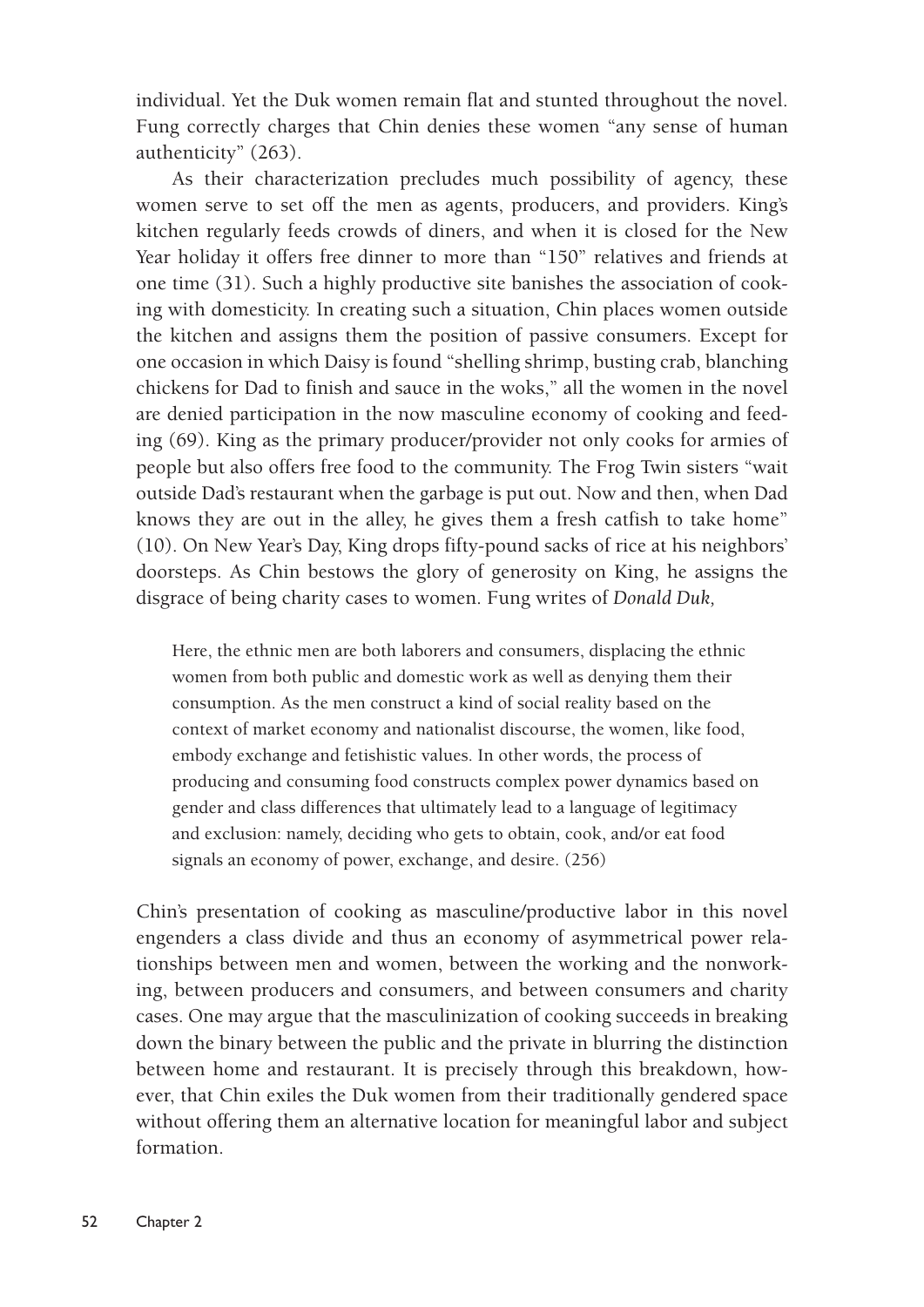## **Appetite, Trains, and Masculinity**

The demonstration of masculinity via disciplined appetite as exercised by King during his preparation to impersonate the god of war and literature disturbingly accompanies another masculinity of undisciplined appetite, embodied by Lee Kuey, who brags about his cannibalization of his dead mother. Both models register masculine prowess in Chin's gender imaginary. A flippant, undisciplined, and corporeal masculinity finds its playground in Chin's short story "Eat and Run," in which indiscriminate appetite gauges the virility of a culture. Chin's narrator defines "Chinaman" this way:

We were the badasses of China, the barbarians far away from the high culture of the North [. . .] sending our fingers underground grubbing after eats. We were the dregs, the bandits, the killers, the get out of town eat and run folks, hungry all the time, eating after looking for food. Murderers and sailors. Rebel yellers and hardcore cooks. Our culture is our cuisine. There are no cats in Chinatown. [. . .] We eat toejam, bugs, leaves, seeds, birds, bird nests, treebarks, trunks, fungus, rot, roots, and smut and are always on the move, fingering the ground, on the forage, embalming food in leaves and seeds, on the way, for the part of the trip when all we'll have to eat on the way will be mummies, and all the time eating anything that can be torn apart and put in the mouth, looking for new food to make up enough to eat. [. . .] I'm proud to say my ancestors did not invent gunpowder but stole it. If they had invented gunpowder, they would have eaten it up sure, and never borne this hungry son of a Chinaman to run. (11)

This equation of an exotic (peasant) cuisine with Chinatown culture has its class orientation, differentiating "the barbarians" from "the high culture" of Confucianism, whose ideal, couched in the *wen*-over-*wu* (culture-over-valor) paradigm, is often represented in the West as soft masculinity. *The Analects* states, "The master said of the *shao* [music] that it was perfectly beautiful and perfectly good but of the *wu* that it was perfectly beautiful but not perfectly good" (Lau III.25.71). In the Confucian classic *Spring and Autumn Annals,* it is said, "The virtues of *wen* are superior, the greatness of *wu* is lower, and this has always and will always be the case" (qtd. in K. Louie 18). Chin's description of tough Chinamen as bandits and murderers contemptuous of the elite Confucian culture resonates with his essay "Come All Ye Asian American Writers of the Real and the Fake," in which he chooses to militarize Confucianism, insisting that Asian children grow up with "the Confucian ethic of private revenge" (*The Big Aiiieeeee!* 34). This revision energizes Chin's mantras: "Life is war. Every human is born a soldier." "All art is martial art. Writing is fighting" (xv, 35). Interestingly,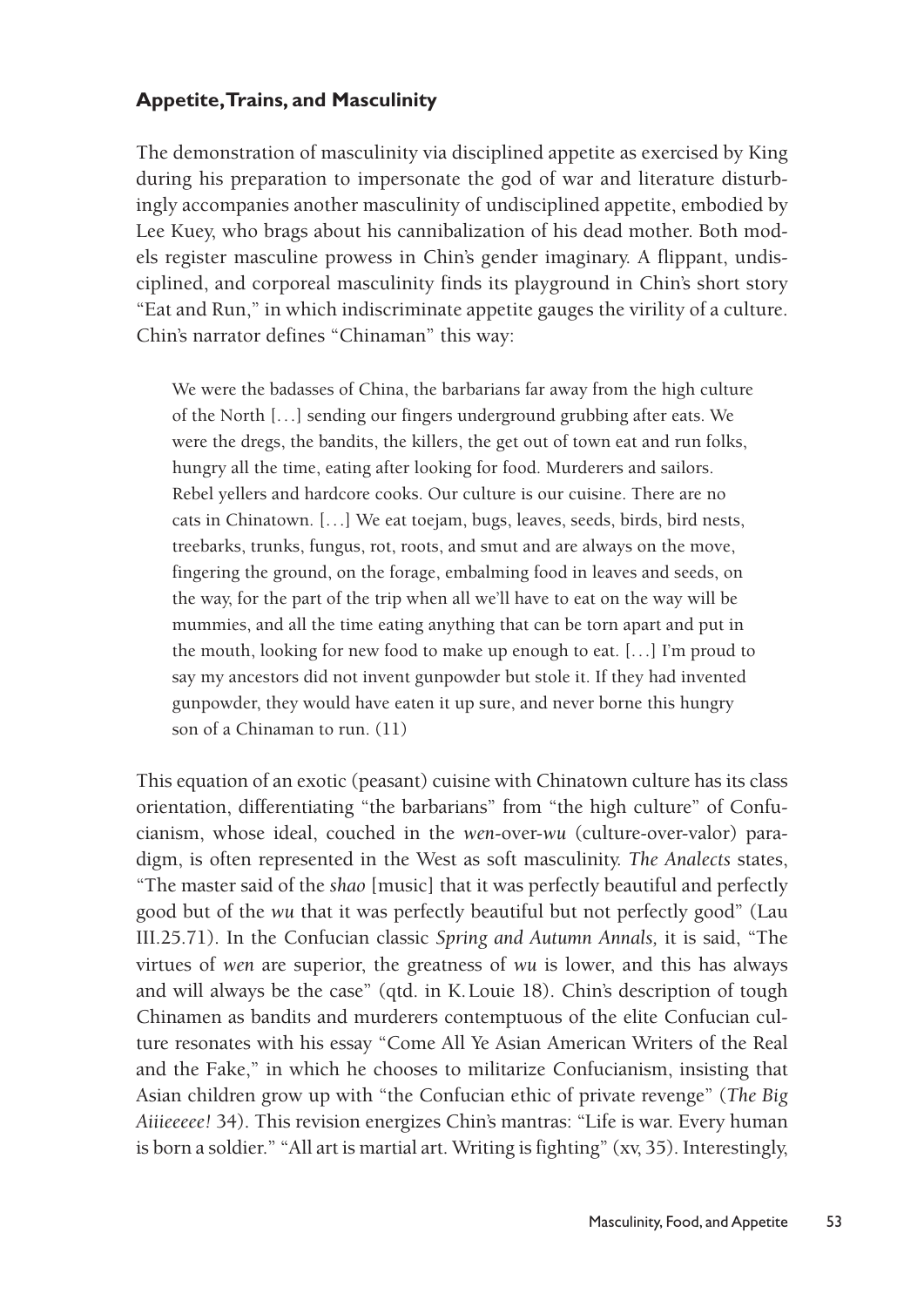Chin unifies the *wen-wu* dyad in this moment by equating the scholar with the soldier, rather than balancing the two, in order to make Confucian masculinity resemble the Western normative masculinity, rendering brain equivalent to brawn.17 Chin's unification of the *wen-wu* dyad also directly subverts the Chinese literary tradition of scholar-and-beauty romance in which a pale-faced scholar falls in love with a beautiful girl. In this tradition, masculinity and sexual attraction reside in the scholar's intellectual ability or artistic creativity rather than in his physical strength, wealth, or political power.<sup>18</sup> To assert a masculine dignity that is acceptable in the West, Chin must turn the scholar into a soldier.

 Chin's maneuver invites further meditation on food. If our cuisine is our culture and our culture is Confucian, then his logic follows that the way we eat is inseparable from the ethic of revenge and war. This masculinized complex of gender, food, and culture finds its precursor in Chin's play, *The Chickencoop Chinaman,* in which the emasculation of the Chinese male is allegorized by the reference to the protagonist Tam as a dish. Via an alimentary metaphor, Tam remarks on the futility of racial mimicry. "My whiteness runneth over and blackness . . . but people still send me back to the kitchen" (63)—a dish being sent back to the kitchen for being underdone (too white) or overdone (too black). Chin's play concludes with Tam entering the kitchen, where he recalls the Iron Moonhunter; thus he is connected with the heroic in his Chinese American forefathers, a forefather figure that he had been seeking erroneously through the black boxer and Charley Popcorn. It is in the kitchen, too, that Tam appears to realize an identity for himself as a food provider (hence a father figure). This conclusion anticipates the appearance of a new Chinese American chef figure, King Duk, who is a father, a warrior, and an actor as well.

 In contrast to King, the narrator of "Eat and Run" enacts a diasporic breed of masculinity that can trace its sources to both East and West through the signifiers of appetite and trains. Both versions are heteromasculine in surfeit, defined by unappeasable hunger, as though masculinity is consolidated only through the consumption of a female body. The story begins with the hyperbolic trope of food and appetite that not only casts the Chinese subject as male but also attributes to it a hypermasculine quality—aggressive potency. Chin's alimentary figuring of the Asian American male subject can be interpreted as an act of transcoding, which Stuart Hall defines as "taking an existing meaning and re-appropriating it for new meanings" ("The Spectacle of the 'Other' " 270). Inescapably operating from the maxim of white masculinity ("T.V. movies were in my blood" ["Eat and Run" 10]), Chin transcodes the cowboy ethos of guns, horses, and solitude to bizarre food matters, bottomless stomachs, and indiscriminate appetite, and he encodes this new Asian American masculinity with a mighty power residing within the physiology of its male body rather than in weaponry. Although not a radical departure from the cowboy cliché, which also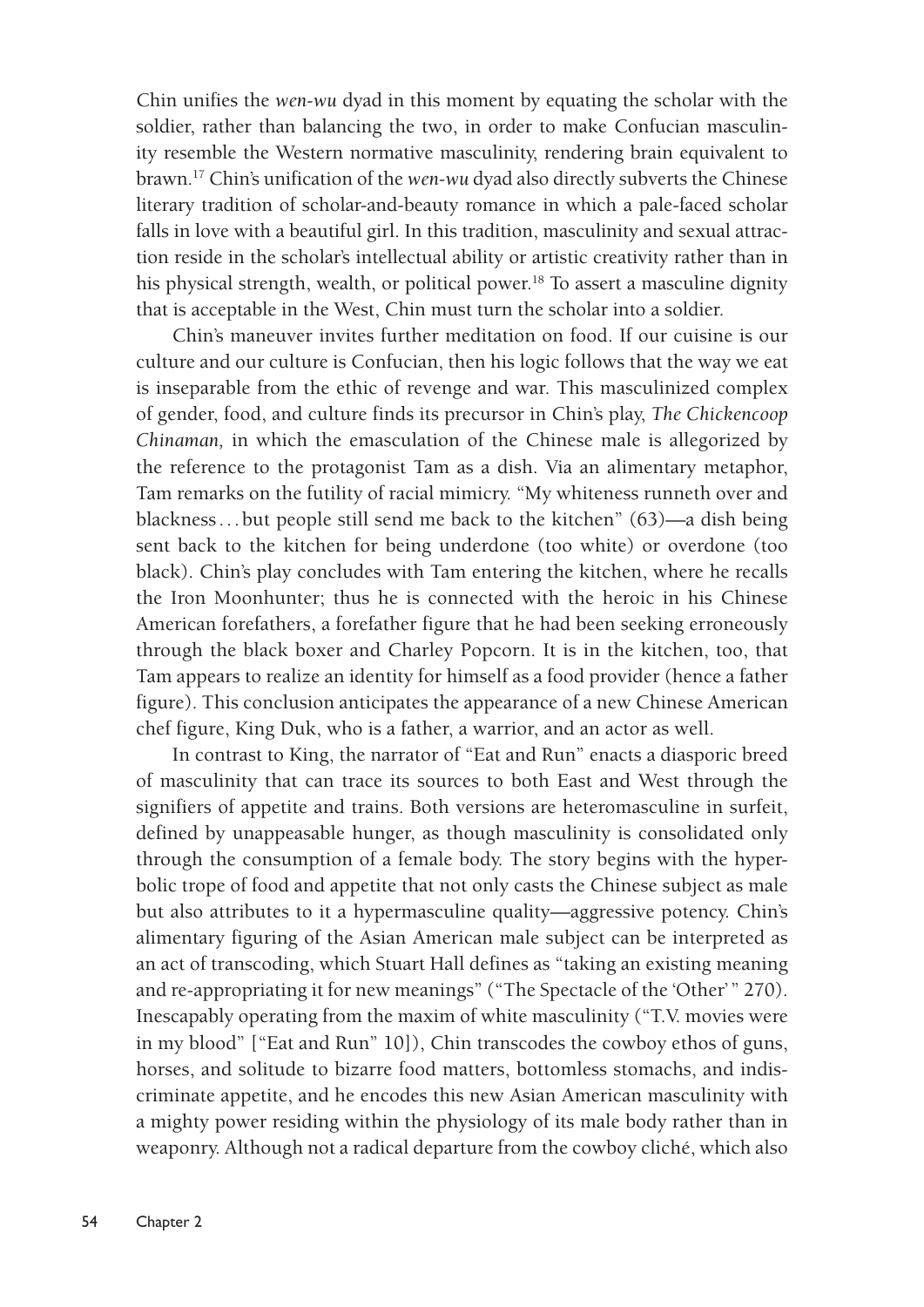aggrandizes the male body's power and stamina, Chin's transcoding of masculine prowess via food and appetite nevertheless subverts the white masculinity in its self-deprecating and ironic tones: "I'm proud to say my ancestors did not invent gunpowder but stole it. If they had invented gunpowder, they would have eaten it up sure" (11).

 Such transcoding, however, goes only so far in challenging the hegemonic codes of masculinity. More than having a subversive value, Chin's endeavor unwittingly collaborates with the very discourse he intends to combat in that the relationship between appetite and sexuality is a stable fixture in Western culture. Carol Counihan, in her study of European women's fasting, points out the long-standing association of sexuality with the appetite for food and the limited space in which women were permitted to exercise agency in dominating their bodies through controlling their appetite (105–106). Similarly, Victorian culture also regarded appetite as a barometer of sexuality (109). Chin's picture of a culture and its people who frantically convert nature into nourishment that enables them to "run in your mother country like a virus staying a step ahead of a cure" invites this very association; eating and running and eating around the clock are unmistakable acts of masculine aggression as well as transgression that are appropriate for "bandits," "killers," and "[m]urderers" ("Eat and Run" 11). In this context, the concept of "[f]ood pornography" seems apt in describing the sexualized relationship between the eaters and their food ("Railroad Standard Time" 3).

 In this story the Chinese gustatory prowess and gastronomic indiscrimination symbolize the virility and sexual appetite essential in Occidental masculinity. Knowingly or unknowingly, Chin also falls back into the masculinist discourse of ancient Chinese *ars erotica,* which teaches men how to bring women to orgasm without themselves emitting semen, thereby converting female fluids into nourishment. Van Gulik explains a standing belief in Chinese sexology that "during the sexual union the man's vital force is *fed* and strengthened by that of the woman, supposed to reside in her vaginal secretions" (17, emphasis mine). Judith Farquhar correctly points out that in this belief "nurture life" *(yang sheng),* not pleasure, is its primary concern (although in practice pleasure is essential to the production of the vital force, *jing*), and it is the health of the males that is the gravitating center in this sexual/medical discourse.19 The mutual production of *jing* in coitus benefits men only when ejaculation is interrupted, with *jing* being "a fundamental substance that constitutes and maintains the living body" (Farquhar 265).<sup>20</sup> All benefits (men gain) in this practice are strictly dependent on a man's abstinence, a virtue Chin celebrates in his characterization of both King and Kwan Kung.

 Contextualized in this Chinese tradition, Chin's masculinization of Asian American males via food and appetite can be interpreted to hinge on the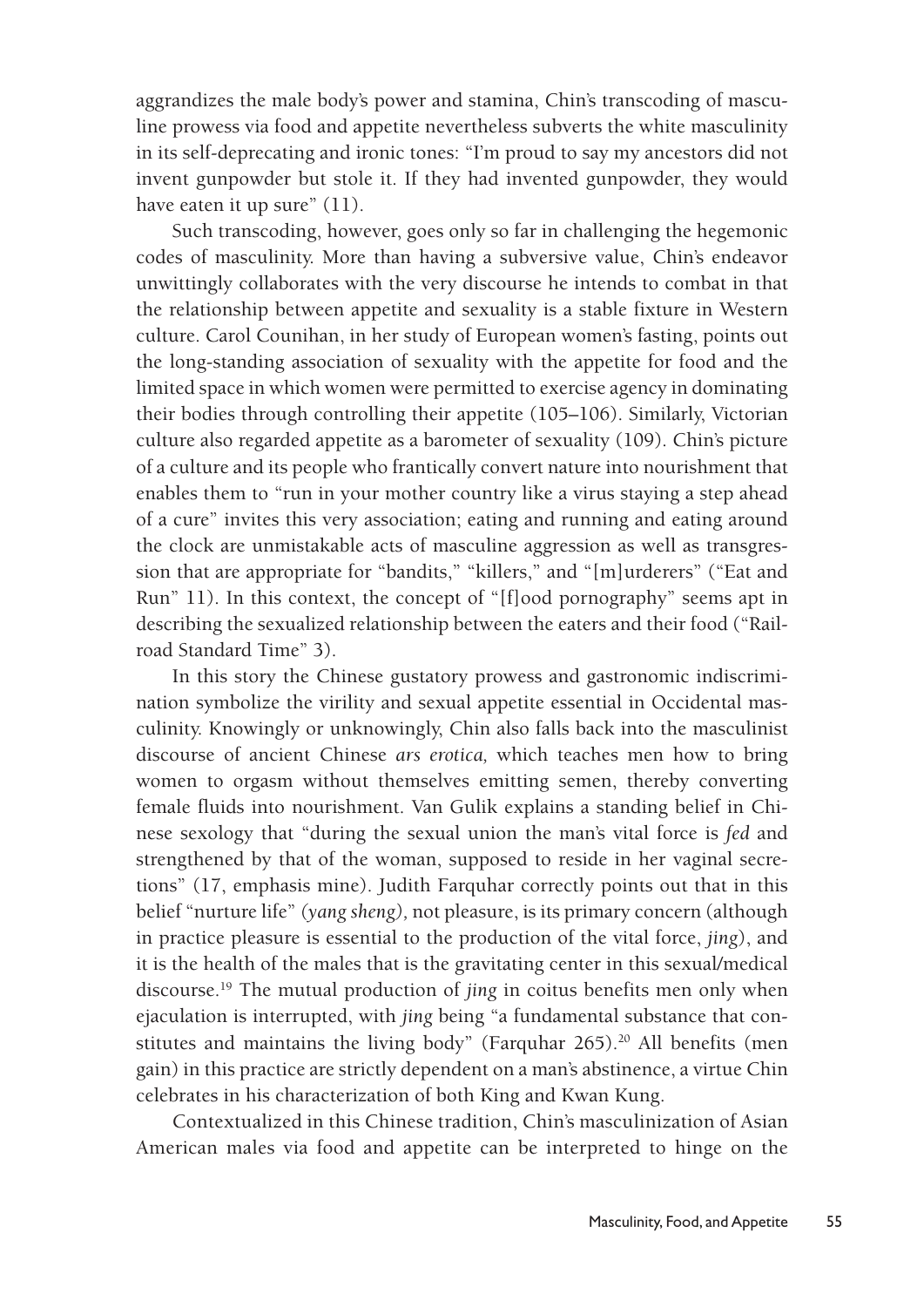conversion of the feminine into nourishment. What becomes compelling in the juxtaposition of *Donald Duk* to "Eat and Run" is the apparent intertextuality between Lee Kuey's cannibalistic appropriation of his dead mother and Chin's analogy of the Chinaman to a virus parasitic on the "mother country." Implicit in the gendering and sexualizing of food and appetite is a not-all-metaphorical subthesis that the masculine consumes the feminine (nature and women). Here, masculinity takes on the forms of an unappeasable hunger that devours whatever lies in its way and of a tough digestive system that metabolizes all that it encounters.

 "Eat and Run," after its presentation of a spectacle of Chinese gastronomic excesses, enters into the narrative of a literal sexual metabolism enacted by the male narrator upon a former Catholic nun named Lily.<sup>21</sup> The language describing the sexual act is couched in that of food and appetite. "I rolled over onto her sandy breasts, her sandy belly, her sandy thighs, and stuck it in. [. . .] my grumbling snarling stomach wringing itself out after food. [. . .] All around sizzling meat. [. . .] going and going with my thing [. . .] pointing it into the sound of a stove cooking up a feast" (13–15). With this imbricated language of sex and food, Chin participates in the patriarchal traditions (of both the East and West) in which the female body assumes food metaphors to be sampled and devoured by men. Not only is Lily's body narrated as "sizzling meat" and "a stove cooking up a feast," but she is made an active and willing participant in her own consumption. Lily initiates the sexual act by moving "her hand back and forth, flat, round and round my breast, sanding off a nipple. She breathed in my ear, put her tongue inside, dribbled beer off her kiss" (10). Symbolic of her bodily fluids *(jing)* that are famed for their nourishing properties, she "poured Primo beer down her belly to wash my prick off on the outstroke" (13–14).

 The male narrator, fully conscious of the allegory of sex for consumption, momentarily confuses the consumer with the consumed—"Her twat was feeding on me" (23)—but soon the confused state mutates back to the paradigm of the male consuming the female through a reevocation of the initial spectacle of exotic food that defines a masculine Chinese culture. "It [her twat] gnawed on me with fat lips, bone gums, bombardments of marshmallows, rosy slugs, swelling dough" (23). Chin's linguistic contortion disguises this inequitable sexual relation between the consumer and the consumed by a brief illusion of circularity: he consumes her and she feeds on him. Yet the unmistakable conversion of her body to "bone gums," "marshmallows," "rosy slugs," and "swelling dough" directs the image of consumption to his eating of her. Consequently, Lily's body-turning-into-food-matter empowers male virility and inflames Chin's language to such an uncontrollable extent as to become an unabashed, hilarious male fantasy. "The beer down my spine killed everything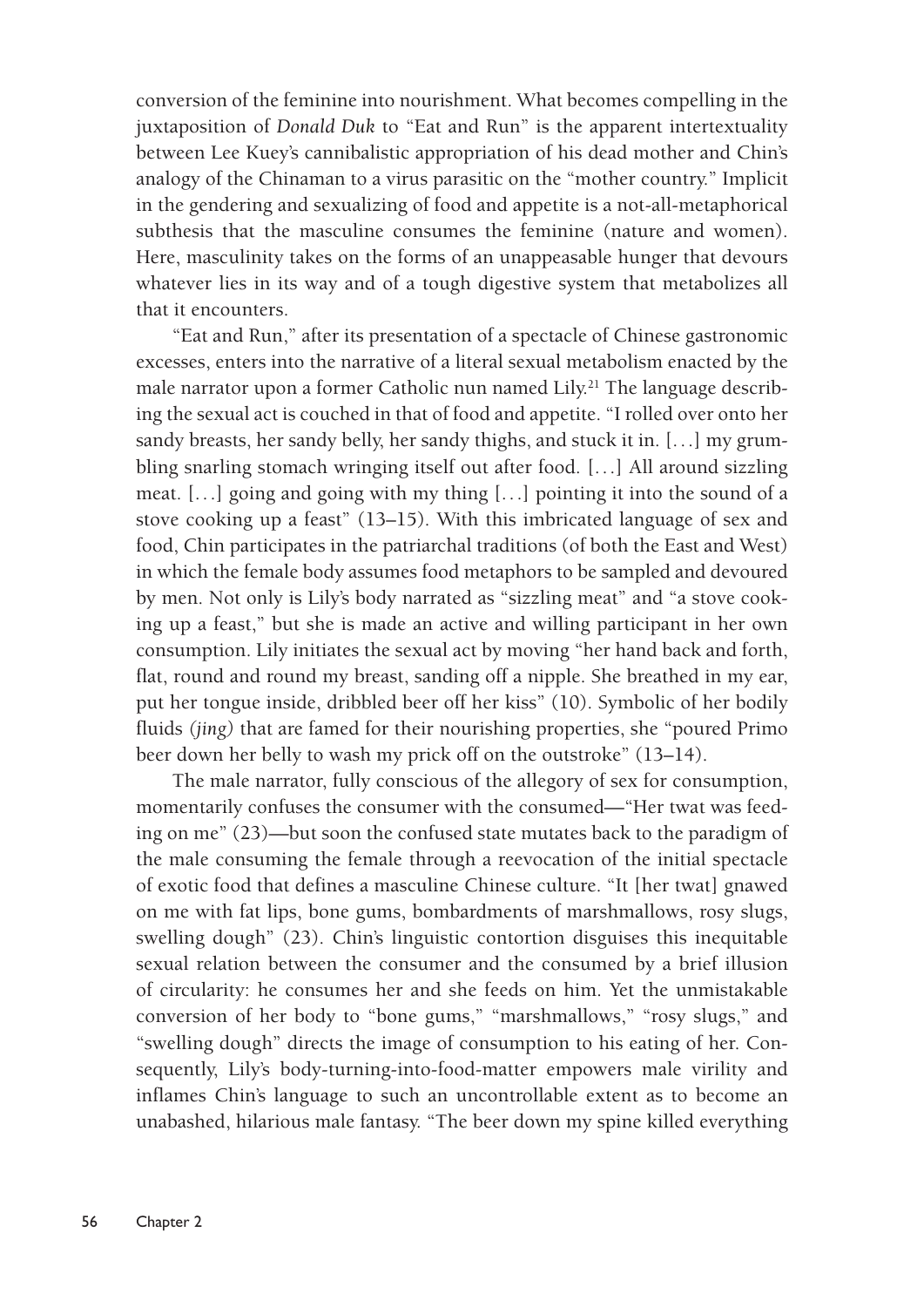of me but my prick. The prick that grew bigger than New York and nudged the moon in outer space was loose" (23).

 Food, sex, and male virility in both *Donald Duk* and "Eat and Run" are major motifs that enact the masculine discourse of violence, whether contained or unleashed. Its enactment happens through an association, both metaphorical and literal, of food, cooking, and eating with what Viet Thah Nguyen describes as "the performance of violence by the male body" (134). In the previous section, I have demonstrated how Chin transforms the kitchen into a masculine space underscored by the references to war and martial arts. Similar strategies are employed in "Eat and Run," and the male narrator in this story performs his masculinity by evoking the signifier of trains as male violence and virility. "Eat and Run" makes a collage of food, sex, and trains that attests to the sexual aggression of the narrator. Soon into the story he declares, "I am the Iron Moonhunter mounted in the cab, rigged for silent running" (8). Chin's Iron Moonhunter, a significant symbol for Asian American manhood, appears first in *The Chickencoop Chinaman.* Tam tells the story in act 2:

"[G]randmaw heard thunder in the Sierra [. . .] and listened for the Chinamanknown Iron Moonhunter, that train built by Chinamans who knew they'd never be given passes to ride the rails they laid. So of all American railroaders, only they sung no songs, told no jokes, drank no toasts to the ol' iron horse, but stole themselves some iron on the way, slowly stole up a pile of steel [. . .] builded themselves a wild engine to take them home." (31)

At the end, afflicted with both racial and gender anxiety, Tam reaches a resolution by marrying the kitchen to this uniquely Chinese American train story. While he "works out with the cleaver on green onions," he declares, "a Chinaman borne, high stepping Iron Moonhunter, lifting eagles with its breath! [. . .] Listen, children, I gotta go. Ride Buck Buck Bagaw with me...Listen in the kitchen for the Chickencoop Chinaman slowin on home" (63, 65, 66). The Iron Moonhunter returns to "Eat and Run" as "the vengeance train" and brings home both the narrator and Grandfather (16). "Ride with me, Grandfather. Going home, Grandfather, highballing the gate down straight rail to Oakland" (8). By summoning the narrator's grandfather to take a ride with him, Chin assigns the narrator the task of assuming the collective body of "Chinamen." The narrator's sexual encounter with Lily, therefore, becomes a collective act, if not of all Chinese American men, at least of him and Grandfather. The fantastic language, in which sex, food, and trains cut and spill into each other, pictures the male body as a potent machine, an engine unstoppable in its racing and "digging" (13).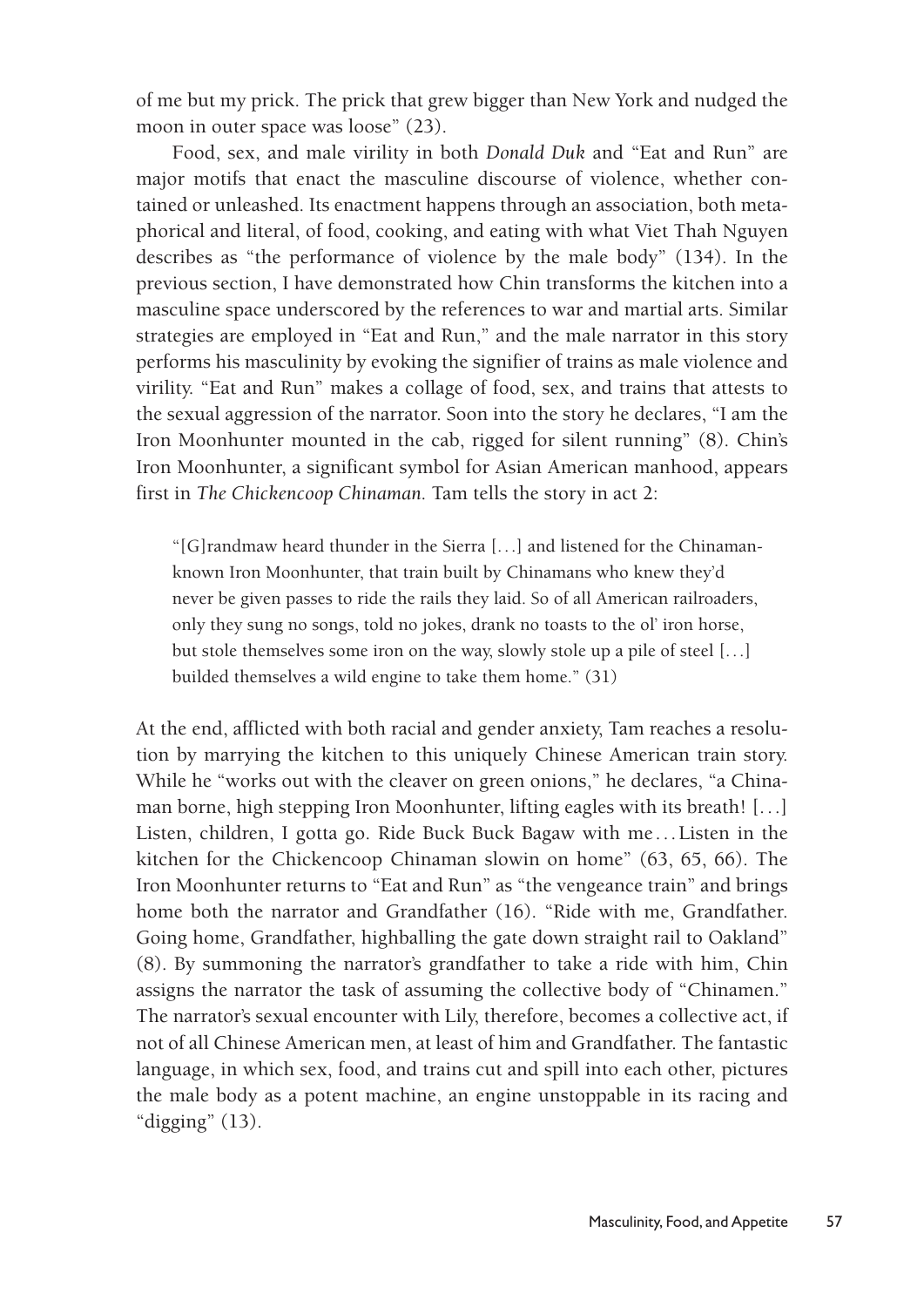Inside her twat was like I was mixing concrete. It was wet cement and sand inside there. I moved back and then I moved in, in cold blood, in and out, fascinated with the motion, pistoning grit, digging an escape tunnel out of camp, banging down the right of way, going home, Grandfather. This is my ancient ship. The Iron Moonhunter is out of the devil's roundhouse, called out to roll a Chinaman Special down the mainline home, out of the mountains of night. (13)

Even Lily's body takes on a machine-like quality—"her oily aluminum skin," "[h]er cunt clutches me like a baseball bat"—to serve as the instrument of masculine assertion (9, 14). Lost in his train fantasy of power and velocity, the narrator "grunted while [. . .] fucked. Fucked and grunted, beating up a railroad song to make sense of this Hawaii" (13).

 Engaged in sex, the narrator rides and becomes the Iron Moonhunter all at once. In a seamless manner, his narration races from sex to trains and back to sex again. "I ran it in a long time, panting behind my dong, exploring the terrible length of her cavernous sigh with it, pushing toward the source of her heat. [. . .] Highballing deep into the night [. . .]. Making the stillness whistle off the shells of my ears with my speed" (15). After this, the narrative flashes back to a literal train ride. Like the author, the narrator is "[t]he first Chinaman to brake on the Southern Pacific line" (15). A long reverie cuts into the scene of sex: the narrator "was off the train" and walks through the "railyards," bursting with pride (16). When the narrative returns to the present, the narrator has morphed into a train himself. "My blood has turned into thin gas" (17). When Lily speaks and interrupts his fantasy, he screams, "Shuddup! [...] Don't talk to me" (17). Within this brief moment of narrative rupture from the railroad memory, the narrator is transformed into a bandit and Lily into a hostage. The scene of sex takes a step closer to real violence. Just as if the interruption didn't occur, his reverie returns to the railroad without a gap. The language of trains now, however, reverberates with sexual innuendo.

The loudness of our four locomotives [. . .] increased [. . .] the rising pitch of vibrations and concussive thunders that reached right through the flesh and clutched the heart and deeper into the valves of the heart, the lips of the valves. [. . .] The racket of the engines had settled into my flesh, my muscle, all of me and become the sounds of me alive. (17)

 Appropriate to the coupling of trains and sex, the narrative goes on to describe a scene of violence in sexually charged language. Shannon, the narrator's co-worker, in the process of "coupling" two cars, becomes "coupled up" himself and dies a violent death (18). Chin's diction blatantly associates male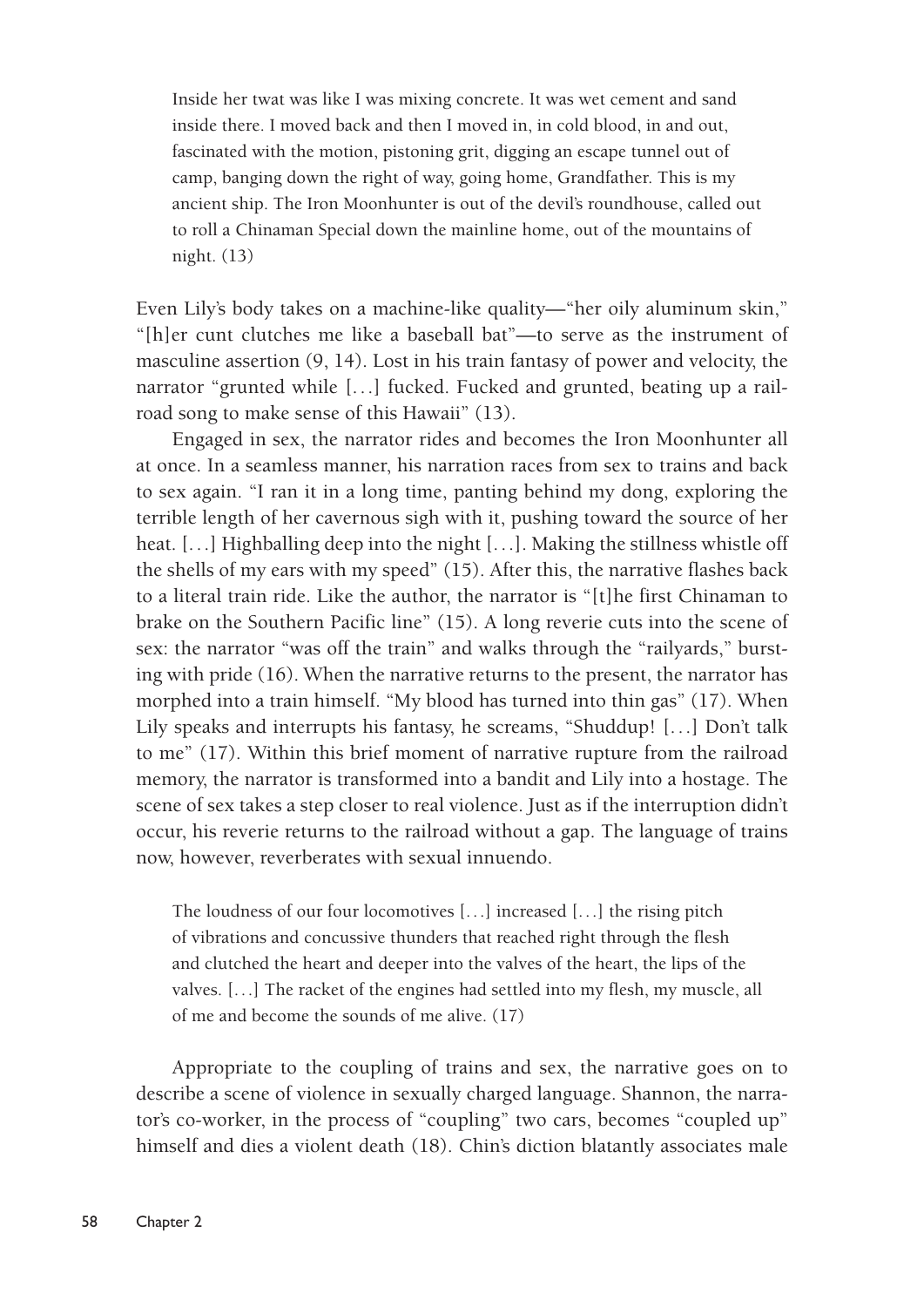sexuality with trains and sex with violence. As if the language of coupling were inadequate for this association, the narrator moves on to tell us of his drunken self who couples with Shannon's widow. "[T]hat night! That night! I learned once and for all that I am rotten to the core, and she was too. Well, after we proved that, to get the smell [. . .] to [. . .] come clean, we went swimming bareass naked" (19). With all of the imaginative leaps between times, trains and sex, the female body and nature, Lily's "twat" and food, violence and virility, the narrative predictably gravitates toward one maxim—the aggrandizement of masculine aggression.

 Just as the sign of trains travels between male sexuality and violence, so does the sign of the female body vacillate between nourishment and danger, between food and eater. Lily's body becomes equated to nature that feeds and comforts as well as threatens to harm the narrator. "Her body, the moon, the beach, breath, splash, sea heaving, through the sand, her body all one, grinding in my euphoric hunger pangs" (14). The ambiguity of Lily's body as a sign serves both to propel the surreal morphing of Chin's imageries and to denote the danger of female power. The transcultural misogynistic discourse warning men of the threat of women is rich in references to food and consumption. The danger of the feminine materializes either through the incorporation of inedible or tabooed food into the male body or through the consumption of male virility by women. In the West, other than the biblical story of the Fall in which a fruit becomes the incriminating evidence against Eve, it is the lore of witches and witchcraft that best demonstrates this discourse.<sup>22</sup> After all, the witch is a cook who stews natural ingredients into potions that heal, transform, or kill when necessary. According to Neumann, the witch's three-legged cauldron has been a symbol of female transforming power; "the magical caldron or pot is always in the hand of the female mana figure, the priestess, or, later, the witch" (288).23 The witch threatens the patriarchal power so much that she is called "an anti-cook" (Fischler 284). Only in a culture in which female transforming power is feared is there a frenzy to identify and eliminate witches. Their shamanic practices have presented such peril to the male institutions of medicine and cuisine that witches are perceived as a diabolic antithesis to health and epicurism. Although an admirable scholar, Fischler collaborates with this patriarchal interpretation. He notes that "cookery [. . .] serves to tame the wild, threatening forces that inhabit nature and the universe, the same ones that the witch's anti-cookery is able to unleash" (285). In this contrast between cookery and anticookery, cuisine takes on a masculine identity ("to tame the wild") in distinction from the female form—the witch's malicious mimicry of cookery.

 The fear of female power in classical Chinese culture finds expressions in the figure of a glutinous female ghost or fox spirit who preys on pale-looking and romantic male scholars. In the famed Qin collection of ghost tales, *Liao*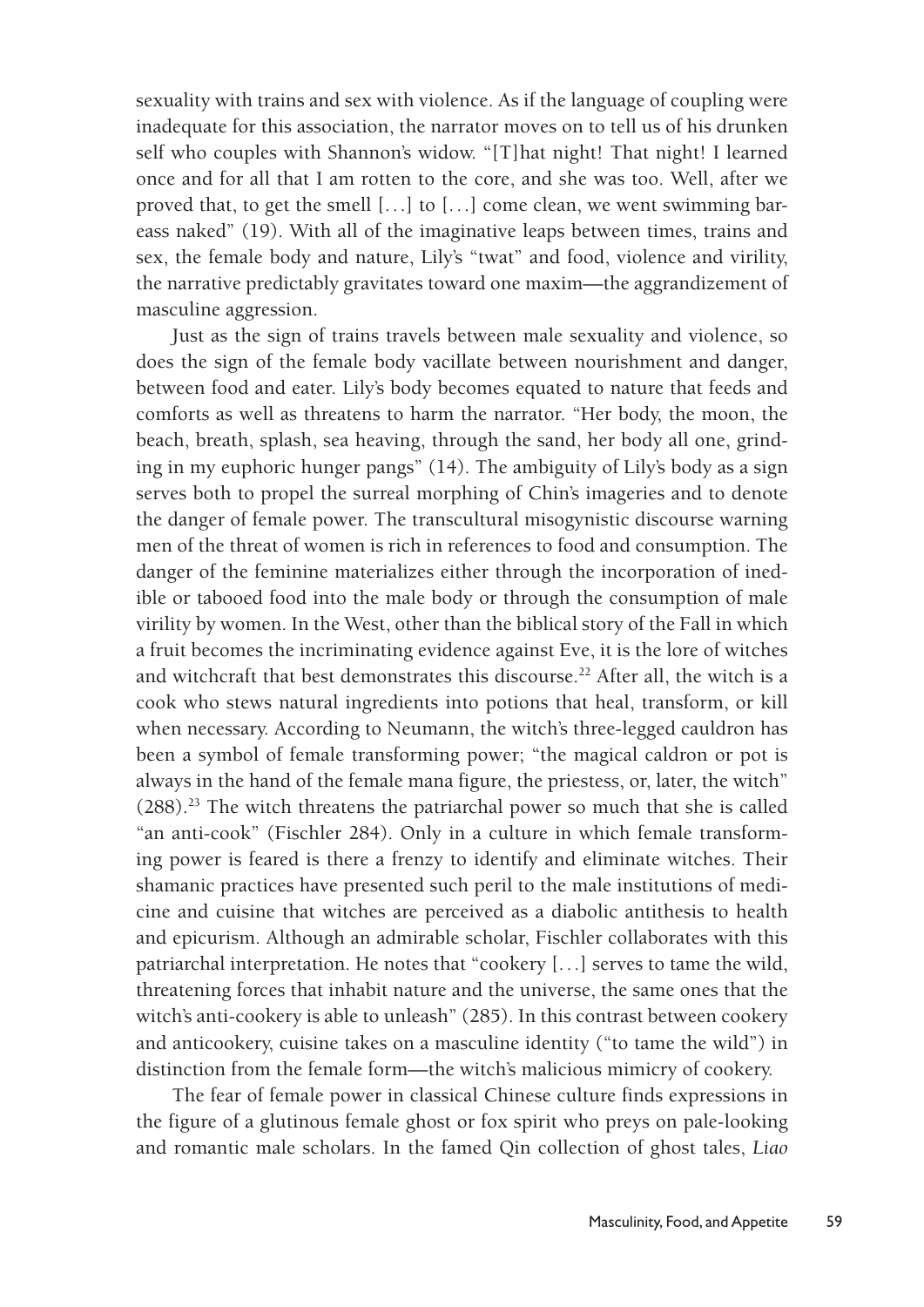*zhai zhi yi,* female ghosts in the form of beautiful maidens seduce sedentary young men, ironically the future of the Chinese patriarchy, who have been slaving over the four great books in order to score well in the civil service exam and therefore to obtain official positions. Once they succeed, and they always do, these beautiful maidens take on vampiric qualities and consume their victims. Through sexual intercourse, they extract male virility to nourish and empower themselves, a fact frighteningly antithetical to traditional Chinese *ars erotica* that values the very opposite.

 Straddling both Eastern and Western cultures and their mythical and literary traditions, Chin projects his misogynous fear in infusing the description of sex with motifs of ghosts and vampires. "We were corpses skull to skull, full of worms, adjoining buildings in an earthquake. Bats in the upper hollows. Wrestlers grunted and smacked the floor with their bodies. Footsteps click out of the dark of a long corridor" (14). Chin's ambivalence toward the female body, both an object to be acted upon to demonstrate heteromasculine prowess and an agent that presents peril to the male body, results in a dizzying narrative. "Exploding war all around. [. . .] I heard the rumble before maniacal laughter. [...] Something coming, I heard, too late to get out of the way" (14). Chin's narrative breathlessly enacts the most staple motifs in the lore of witches and vampires, with "worms," "bats," "corpses," "skull," and "maniacal laughter" driving the narrator's sexual act violently frantic. Out of this symbolic war between the two characters, the narrator or (shall we say?) Chin emerges triumphant, replete with all the masculine glory deemed necessary in his gender imaginary. "I'd been Shanghaied by my monster dong that was rocketing me away with one long hysterical streamline sensation toward parts unknown. I was the great rider, Jonah in the whale, a load of shot in my dad's primed hardon pumping grease out of Ma's little cunt that night in a backyard chickencoop, in Chinatown, Oakland, California" (23). The collective act of masculine assertion is therefore accomplished in this completion of a circle beginning with Grandpa and ending with the conception of the narrator himself. One cannot help detecting, however, an undertone of caution in Chin's last image of the narrator being "Shanghaied" by his "monster dong." Too much corporeality can result in deviancy and loss of control, thus not being a "real" man. Set alongside the martial arts ideal of self-discipline, we may interpret the East as the repository of "real" men exemplified by King and his mythical counterpart, Kwan Kung.

 Chin seems to be traversing in a contradictory field of competing masculinities in the hope of finding or negotiating an alternative model that restores masculine dignity to the Asian American man while still affirming his "yellow pride" (Ho 29). As admirable and necessary as this project is, it is, however, sadly trapped in a diasporic cross fire of masculinities, without one that is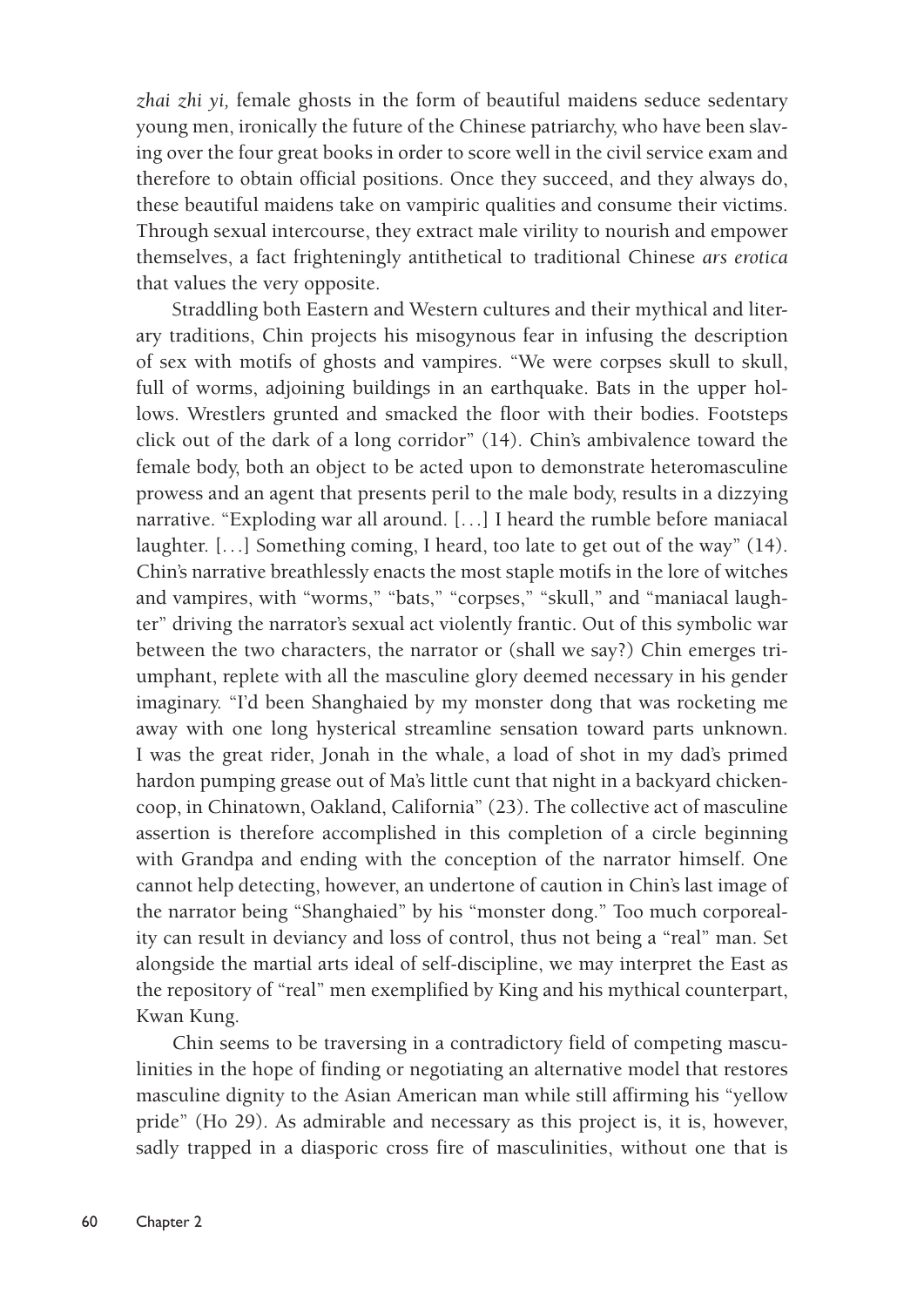sensitive to women and nature. Concretized by food references, this project becomes unfortunately pinioned to many conventional traits of patriarchy and machismo. In "Eat and Run," he offers the narrator's sexual encounter as a voyeur's feast. Yet it is a feast prepared by men to benefit men as it glorifies the submission and the objectification of women and as it proves the power of masculinity via aggressive and indiscriminate appetite, velocity, and violence. Although Chin's beefing up of culinary arts in *Donald Duk* promises a departure from U.S. hegemonic patriarchy, which has emasculated Asian American men precisely through their association with food service, his narrative remains irresistibly drawn to existing discourses of masculinity. Cuisine and appetite in Chin solidify rather than dismantle a transcultural paradigm of patriarchy by equating cooking with martial arts, by relegating women to the positions of consumers and charity cases, and by converting the feminine into food matter that fuels the masculine subject formation of Asian American males.

 It becomes apparent that the intersection between ethnicity and masculinity is a site of conflicts and contradictions. To further complicate their relationship, I next introduce the issue of class, because race/ethnicity often determines class position and in turn class and race/ethnicity often affect gender formation. These three are generally inseparable in the study of ethnic literature. In the next chapter I juxtapose these three forces in the lives of the male characters in David Wong Louie's culinary novel *The Barbarians Are Coming.*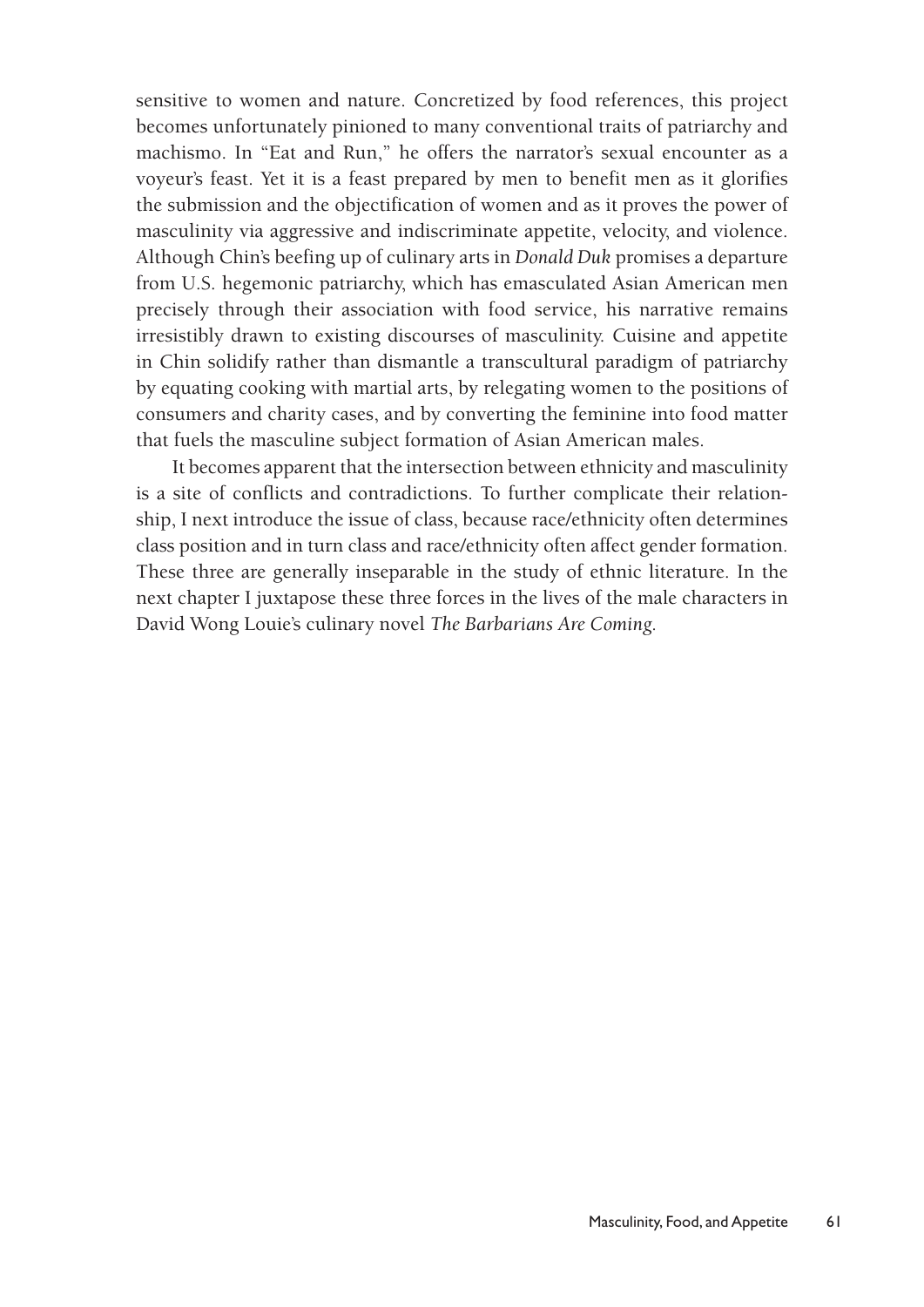

# Class and Cuisine in David Wong Louie's *The Barbarians Are Coming*

*Pigeons. Only recently did I learn that the name for them was squab.*  [*. . .*] *A good meal at forty cents a bird.* [*. . .*] *Mah said they were special, a nutritious treat. She filled our bowls high with little pigeon parts.* [*. . .*] *But Mah always sat alone in the kitchen sucking out the sweetness of the lesser parts: the neck, the back, and the head.* —Fae Myenne Ng, *Bone*

David Wong Louie's novel *The Barbarians Are Coming* (2000) is a culinary event, but one that totters agonizingly between hunger and feast. It is a hunger that no feast can satisfy, and a feast that only accentuates the pangs of hunger. This novel is remarkable in troping food to dramatize the interlocking tensions among race, gender, and class in the psychic development of its protagonist, Sterling Lung. By centering on Sterling's relationship with food in the harrowing formation of his subjectivity, Louie argues that food practices organize individuals' identities and that one's discomfort with home cooking is engendered by ideological demands. Via food tropes Louie constructs a layered narrative moving from melancholia to rage and from rage to recognition, encompassing some of the perennial themes of Asian American literature, including racial emasculation, class identity inseparable from race/ethnicity, and the modelminority complex. Sterling's self-alienating subjectivity is articulated through his class inferiority, which is laced with ethnic and gender insecurity, and Louie's literary, culinary tour de force helps articulate the truth that the social etiology behind Chinese American men's (Genius' and Sterling's) feelings of powerlessness and inchoate anger lies in the nexus of their race, gender, and class oppression.

Although we are currently witnessing an academic revival of class analysis, $<sup>1</sup>$ </sup> the field of Asian American studies continues to be preoccupied by issues of race and gender, an Asian American discourse that Jinqi Ling calls "the reigning racial and gender ideology" (Narrating Nationalisms 14).<sup>2</sup> Back in 1995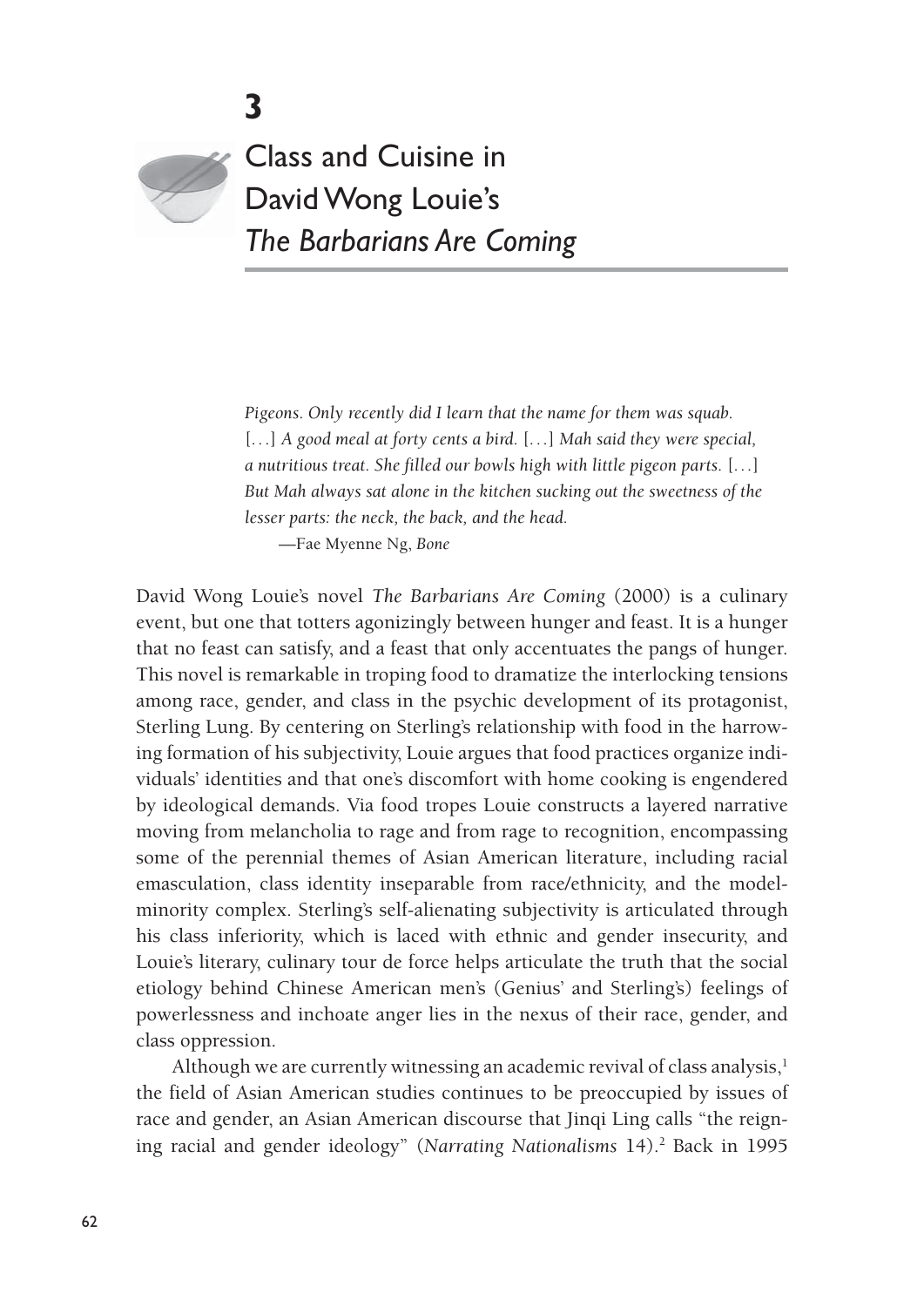Peter Kwong already cautioned us, "While few works in Asian American literature focus primarily on class, class formation within the Asian American community is very much a reality," and yet "Asian American studies rarely engages it as an issue" (77, 79). This field's concentration on race and gender traps itself in a limited concern from which a critical vantage point is maintained often by silencing the question of class. In blocking out class, it fails to engage in a discussion of the systemic structure of domination in which all forms of oppression network en masse.

 In *The Political Unconscious*, Fredric Jameson advocates a literary analysis that reveals "cultural artifacts as socially symbolic acts," acts that allegorize class conflicts in characters and their transpersonal realities (20). Class analysis is significant because the language of class is one of the few public discourses (together with those of race, gender, and sexuality) that openly acknowledge the existence of social conflicts. In this chapter I show how class analysis can yield politically engaged readings of literature without sacrificing literariness. Among the myriad contemporary interpretative apparatuses, few would reject the position that a text's aesthetic exercise and organization are deeply political, but not many give class the central role Jameson does. À la George Lukács, Jameson writes, "[T]he cultural text is [. . .] an essentially allegorical model of society as a whole, its tokens and elements, such as the literary 'character,' being read as 'typifications' of elements on other levels, and in particular as figures for the various social classes and class fractions" (33). In the context of *Barbarians*, the lives of Genius and Sterling not only serve as allegories of class conflicts but also of race and gender struggles, for Louie's novel exemplifies remarkably well the crosscurrents among class, gender, and ethnicity that saturate the characterizations of its major figures and propel its plot. My main focus is on how Louie employs culinary tropes to articulate these crosscurrents. Because of the organizational difficulty of running all three tracks simultaneously, I center the first section on class and ethnicity and the second on class and gender.<sup>3</sup>

#### **"The best were Swanson TV dinners"**

*Barbarians* begins with two key words—"Feast or Famine"—throwing into question its protagonist's status as an upward-moving minority, or in other words a model minority (3). Twenty-six years of age, Sterling Lung, a graduate of the CIA—the Culinary Institute of America—is a French cuisine chef. With his skill capital funded by a large loan,<sup>4</sup> he obtains his first position as "the new resident chef at the Richfield Ladies Club" (3). This position in the [r]ich [f]ield appears at first to be the realization of the American Dream. His exuberance is palpable at the first sight of the club.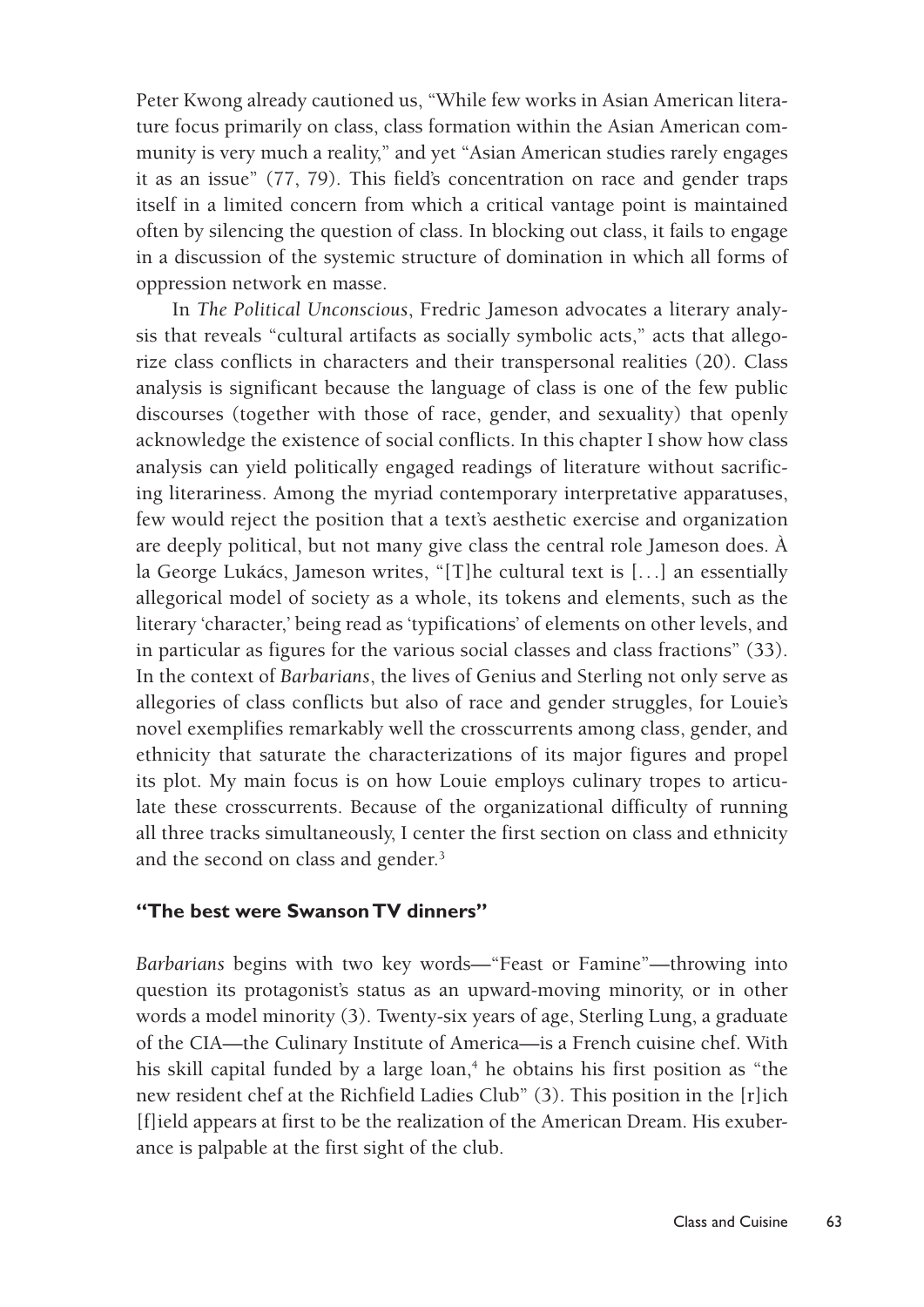When I drove up for my job interview and first laid eyes on the big white house, with its dark green shutters, vast lawn, ancient oaks and elms, bounded by imposing stone and wrought-iron fences, I felt I had arrived. After spending the majority of my years growing up in the back of a Chinese laundry, I was on the verge of ascending to a new station in life, home in this stately patrician edifice, planting my feet firmly in the American bedrock. (27–28)

To live inside such a mansion, he believes, is his arrival at the promise of America—the promise of full citizenship and economic success. Soon, however, he realizes that his true station is no better than his parents'. The feast of the Richfield makes cruelly apparent his famine. He is "devastated by the news my residence would be the carriage house apartment. [. . .] I saw things for what they were. I occupied the servant's quarter. And I was undeniably the servant" (29). His education, his apprenticeship in haute cuisine, and his hard work fail to change the fact that he, like all working-class people, lives a life of hunger in the face of the feast he has prepared for others.

 The fact that Sterling moves out of his parents' laundry into the suburbs to serve the white and wealthy doesn't move him out of his parents' class position. To mainstream Americans, Asians are a model minority, a reputation historically produced partially by and productive of social obedience. According to U.S. News and World Report,<sup>5</sup> Chinese Americans have "become a model of self-respect and achievement," and they "are getting ahead on their own with no help from anyone else" (Wu 158). Against the backdrop of the civil rights movement, this report uses Chinese Americans' frugality and tenacity to denigrate other disenfranchised racial minorities, particularly African Americans. What the report refers to as "achievement" and "success" are no more than racialized occupations such as hand laundry and restaurants, which pose little economic threat to white America.<sup>6</sup> In addition, the Chinese Americans were engaged in a subsistence economy without any government assistance and without instigating social unrest. It is precisely because of the rarity of organized class struggle in Chinese American history that the report names the Chinese Americans a model minority.

 Mike Savage points out, "Class identification is usually ambivalent, defensive, and hesitant" (36). Sterling's class consciousness initially exhibits all these qualities. He is ashamed of his background, quietly bitter in the face of injustice, and desires power and dignity via the socioeconomic ladder. As in most immigrants' class identification, Sterling's is inextricably intertwined with his discomfort in his ethnicity. Louie shows this complex of class and ethnicity through Sterling's ambivalent relationship with his parents and their foodways. What used to be "a childhood favorite of" his (104) he reviles now as "barefoot food, eat-with-stick food" (75). He opens his parents' refrigerator to expose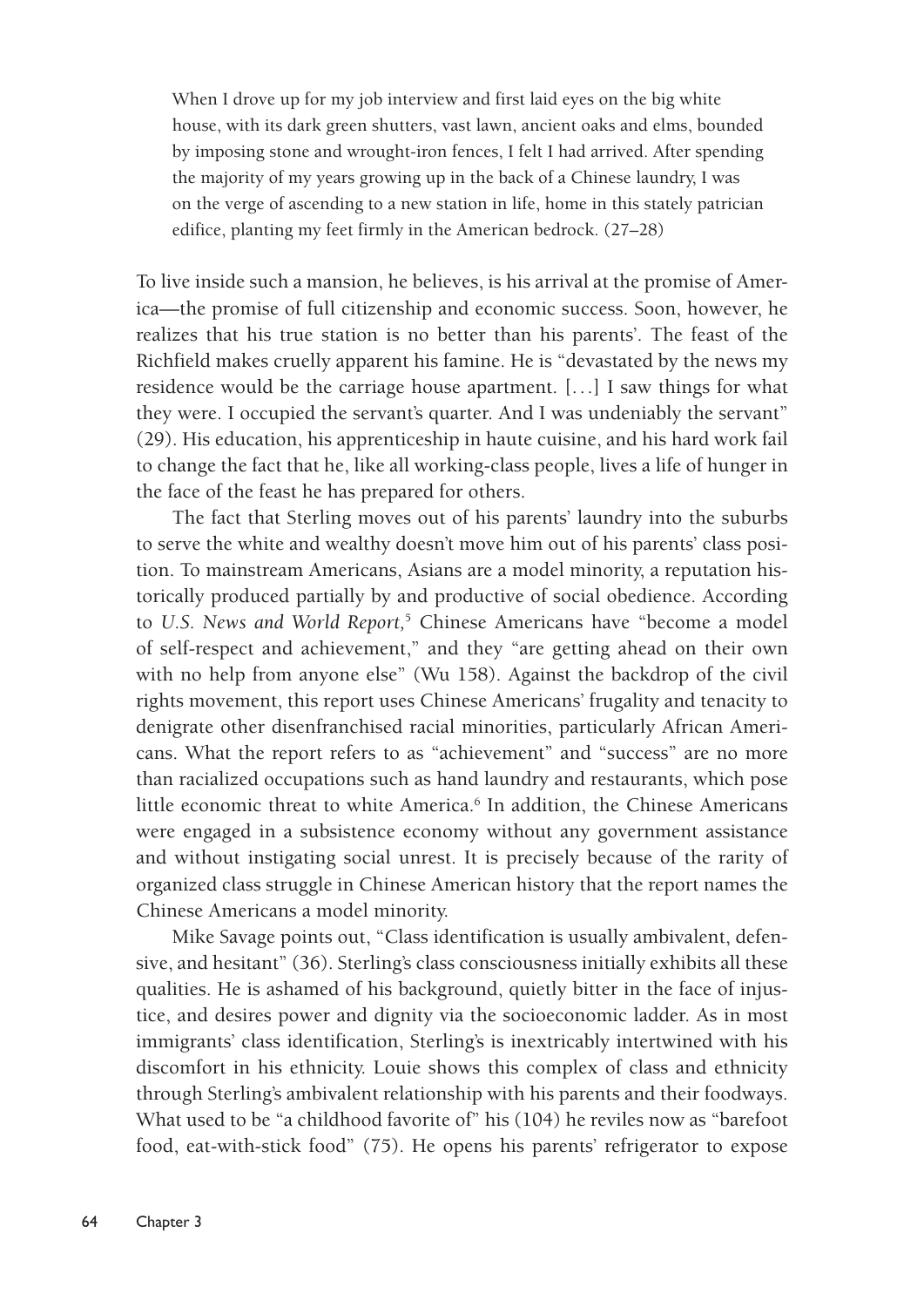mockingly "greens, and roots: bundles of medicinal herbs, twigs, bark, berries, and what look like worms bound with pink cellophane ribbon [. . .]. Under harvest moons, rinse off the maggots, slice, and steam. It is squatting-in-still-water food. Pole-across-your-shoulders, hooves-in-the-house food" (75–76).

 In appealing to our sense of pure/impure, inside/outside, and filthy/clean, Sterling's description renders his parents' foodways almost unfit for humans. Monica Chiu comments, "Food's status as either disgusting or delectable has always pivoted in the space of the slash (/), based on human classification by one (dominant) subset of people for their own finicky and fluctuating tastes in a manner that shapes its meanings for other groups of people" (138). Sterling's white, middle-class preference structures his tastes and sensibilities to such an extent that the slash (/) between delectable and disgusting food also cuts across white America and Asian America, elevating European (read "civilized") cuisines over against Chinese food, seen as barbaric and degenerate.

 The further othering within the Other becomes a necessary condition for the assimilated self to organize and maintain its tenuous borders. Sterling's self-appointed affinity with white and middle-class Americans not only deems Asian American foodways filthy but also deems its people outside the borders of the national imaginary. In desiring the "real food," "[w]hat real people ate," he demonstrates the operation of the ideology of assimilation that equates "real" people with white middle-class Americans and Asian Americans with poor foreigners (76). Anne Anlin Cheng remarks, "Racialization in America may be said to operate through the institutional process of producing a dominant, standard, white national ideal, which is sustained by the exclusion-yet-retention of racialized others" (10). To white America, Sterling is unquestionably among those to be simultaneously excluded and retained so that American nationality can continue defining its ideal over and against the racial Other. His identificatory complex with American nationality thus feeds upon the very ideal that castigates him. To identify with the national ideal the racialized Other must desire its own denigration. Or as Cheng puts it, "[T]he education of racism is an education of desire" (19). From a young age, Sterling feels compelled to imitate how "real" people eat, "[w]ith forks and knives, your own plate, your own portions, no more dipping into the communal soup bowl. Food from boxes and cans" (76). In demarcating the civilized (read "white") table service and manner from the ethnic (read "barbaric") communal dipping, Sterling meets the objectives of the racist, binary pedagogy that introduces political domination into the seemingly apolitical sphere of personal experience.

 The distinction between civilized and barbaric food practices elucidates how the national ideal inscribes not only racial/ethnic but also class differentiations. Class ideology has always been a significant component in American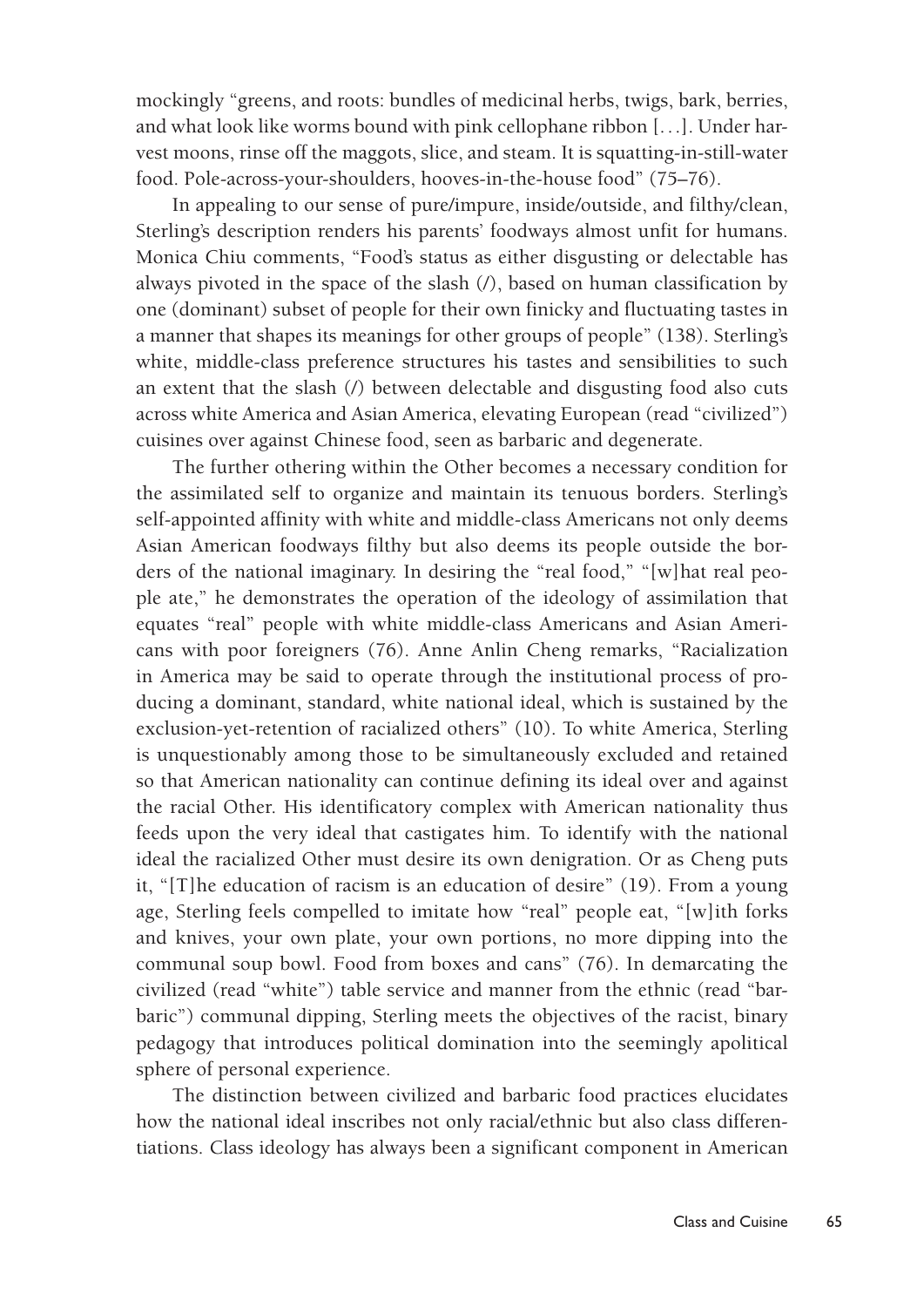nationalism, which projects its ideal through media images that are predominantly white, heterosexual, middle class, able-bodied, educated, and professional. In Sterling's life such ideological and imagistic coercion manifests itself in his relationship with food. To him Chinese cuisine with everything mixed together symbolizes the way his family lives, while American food shows "[h]ow real people live" (76). He recalls his childhood impression: "The best were Swanson TV dinners. Meatloaf, Salisbury steak. I was convinced Salisbury steak was served in the White House every night. Meat in one compartment, vegetable medley in another, apple crisp next door. What a concept! Everything had its own house or its own room" (76). The young Sterling's comical association of Swanson TV dinners with the first family links food practices with a classed national identification in which everyone has his own house or his own room. In this picture real Americans do not live in a cramped space as the Lungs do.

 Capital demands that space be organized hierarchically, with classes ordered in their appropriate places both to minimize social and class conflicts and to maximize productivity. Lisa Lowe, writing about Fae Myenne Ng's *Bone*, defines Chinatown as a heterotopia, a term that Michel Foucault uses to describe "[a site] of crisis and deviation" in a system of hierarchically organized social space (122). In its condensed space where no easy demarcation can be made between private and public, leisure and work, legitimate and illegitimate, and commercial and residential, Chinatown frustrates capitalist rationality for spatial organization. The Lungs' laundry is such a space, with business conducted in the front of the house and family life lived in the back and basement. Such a spatial arrangement is a residue from a pre- or infant capitalist era and resists advanced capitalism's disciplinary ordering of space and, as Lowe puts it, "marks the disunity and discontinuity of the racialized urban space with the national space. It's a space not spoken by or in the language of the nation" (122). Pockets of resistance such as Chinatowns and the Lungs' laundry challenge the rigidity of national borders. As we sometimes hear from tourists, Chinatown feels like a foreign country. This explains why Sterling regards his parents' laundry as un-American and their class difference from others as a race matter. "Oh, the privilege of being an American," Sterling ponders, "cars and quick escapes! Until I was fourteen or fifteen my family never owned a car. That fact was consistent with the profile of Chineseness that was forming in my young brain: We don't own cars, we don't live in houses, we don't eat anything but rice. Each one a racial trait" (45). Louie remembers that he himself, having internalized the othering of Asian Americans, saw his family "as somehow abnormal" (Hirose 199).

 The ideology of assimilation is instrumental to capitalism in demarcating civilization and barbarism along the lines of class and race/ethnicity based on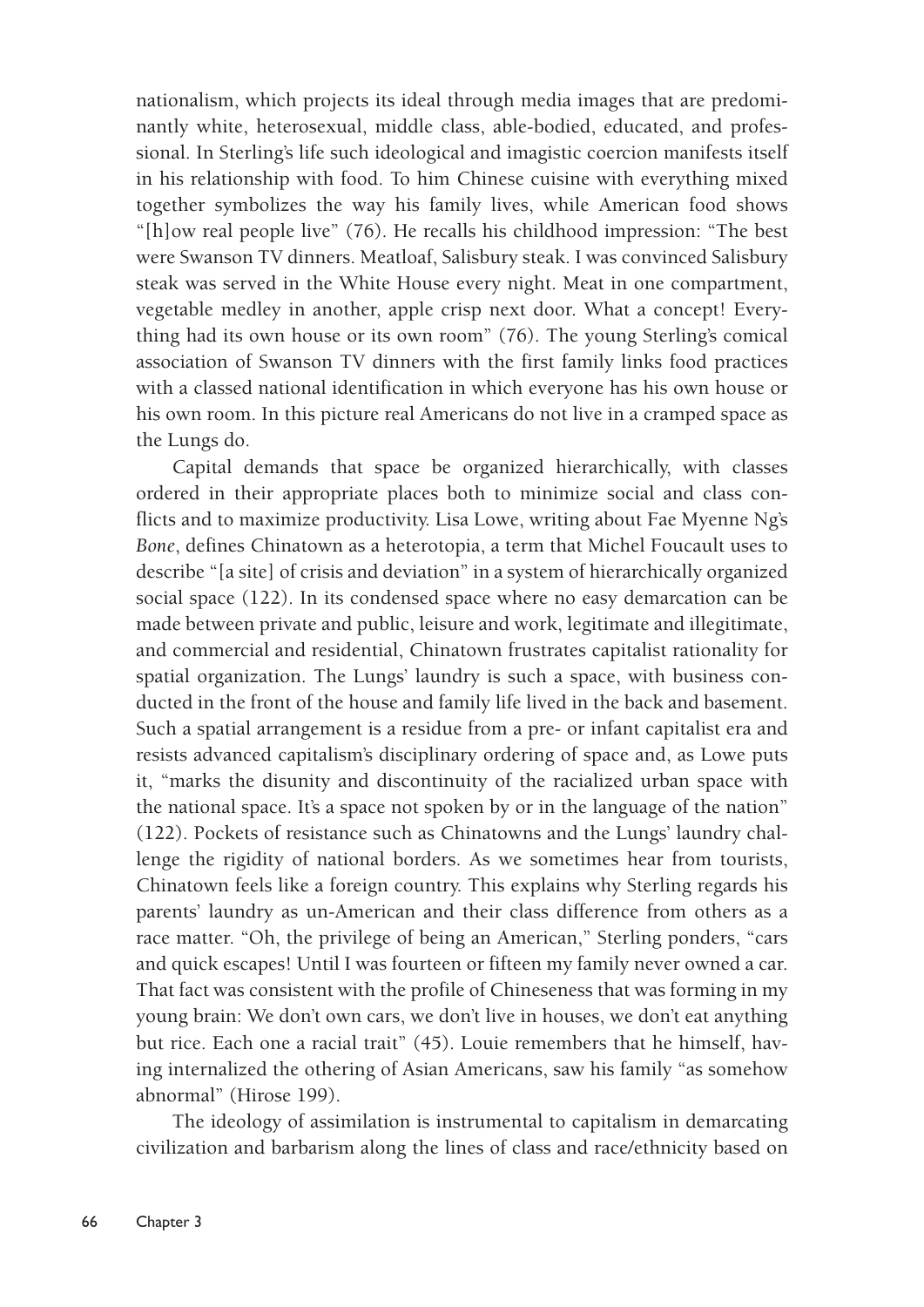consumption patterns. Bourdieu argues that "art and cultural consumption are predisposed [. . .] to fulfill a social function of legitimating social differences" (*Distinction* 7). Such ideological demarcation produces in the people of color and the poor a self-alienating subjectivity that is manifested through self-faulting, self-loathing, and self-abjection. Part of the self-alienation one experiences is due to the ideological demand that one renounce one's relationship to one's heritage, which may very well be a precapitalist mode of existence such as self-sufficiency. Louie uses references to food consumption to portray Sterling and his mother, Zsa Zsa, as embodying two very different systems of value, and thus their contrasting perspectives on what is considered civilized eating. For example, Zsa Zsa never wastes time and money on serving dishes, but serves "English muffins" in the pan in which they are cooked. "Why do more work than necessary; isn't there enough to do already? Who cares how food is served, just as long as there is food to serve?" (367). Sterling, however, begins to question this home practice after he visits his classmates, for he is "shamed and mesmerized by their table manners, by their glasses for cold drinks, cups and saucers for hot, dishes of different sizes for different purposes, the dizzying array of utensils, big and small, the beautiful gilt-edged platters on which food was served" (367). Conspicuous consumption and trivially specialized commodities preoccupy people's notions of self-worth and belonging. Those who are not bothered by how the Joneses live are often perceived as poor, dumb, and crude. In copying the table manners of his classmates, Sterling feels selfconscious and unnatural, "like dogs trained to walk on their hind legs." But to assimilate, to appear American, Sterling must mimic; "even coarse mimicry [...] was belonging" (367).

On another occasion, Sterling takes his mother Zsa Zsa for a ride through the narrow, maple-lined streets of split-level houses, fresh paint, and twocar garages where many of my schoolmates and her customers lived. In front of one house she had me stop, and she exited the car and inspected the shiny-leafed bushes and shrubs, clipped at crisp right angles, stately as the Parthenon. [. . .] "Why plant so many plants you can't eat?" she said in Chinese. "These people are stupid." [. . .] "If it were left up to you," I said [. . .] "those nice garages would be stables, the lawns vegetable gardens." How stupid she was, ignorant of the look of success, of civilization at its height. (37)

Fundamentally frustrating to capitalist rationality, Zsa Zsa's peasant mentality disregards the look of success and evaluates things for their use value alone. What does not contribute to survival is wasteful, and looks mean little in her value system. Sterling on the other hand marvels, "What a luxury unused land is" (37). He fantasizes about his ownership of a place projecting the look of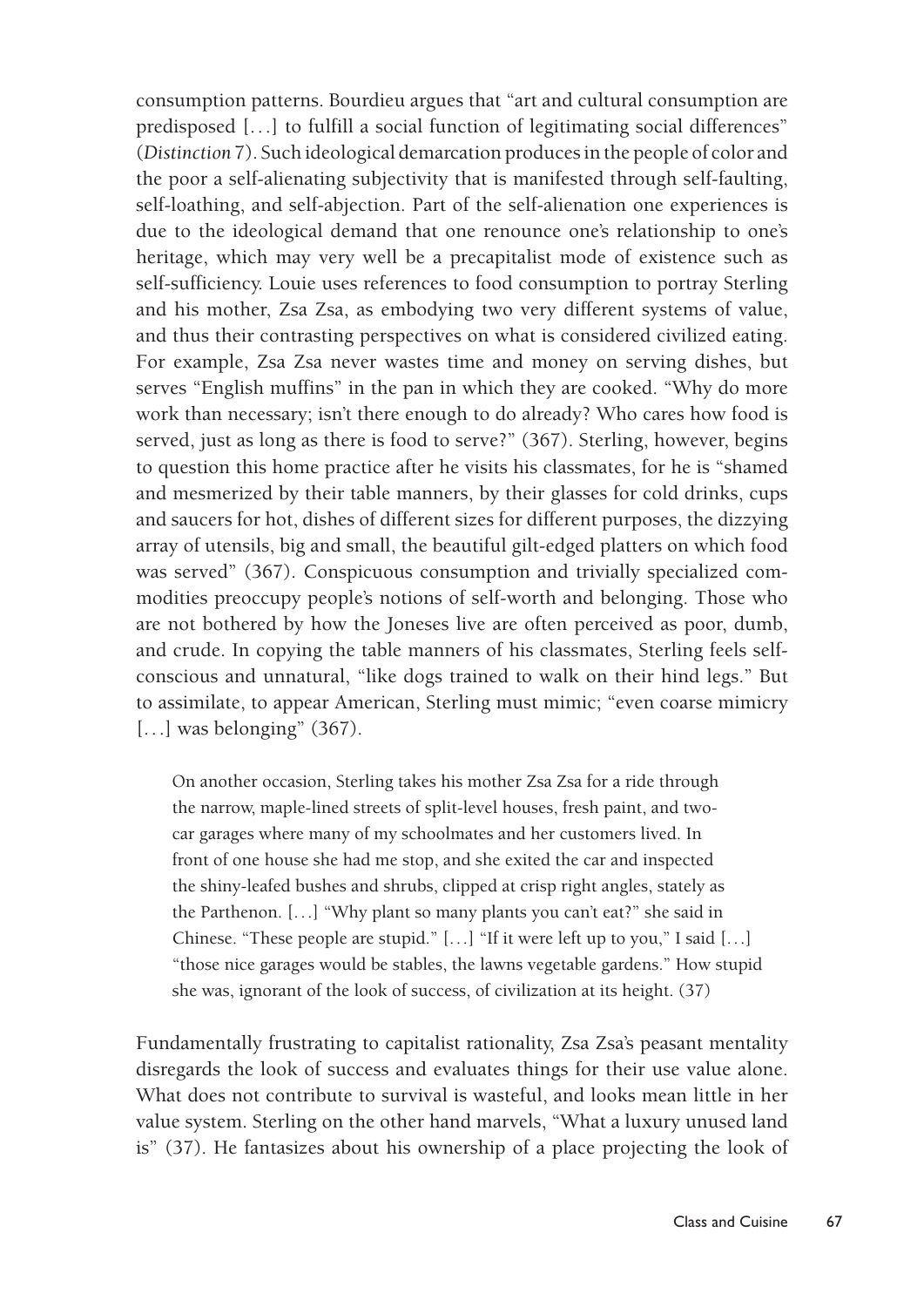success. Sometimes when he cooks in the club, he looks out its kitchen window at the Puerto Rican gardener with his son working in the grounds. "From *my* position inside the house, I feel as if he were *my* gardener, working under *my* orders, keeping each of *my* blades of grass trimmed to the same height" (37, emphasis mine). Instead of viewing the gardener as a fellow worker, another exploited ethnic minority member who serves the rich white ladies, Sterling separates himself, cooking *inside* the kitchen of the mansion, from the gardener, working *outside* in the sun. The repeated usage of the possessive pronoun underscores his imaginary power derived from imaginary ownership of property.

 It is not surprising that a collective class consciousness is foreign to Sterling, for class in America is a taboo subject. Perrucci and Wyson attribute this fact to "the national reluctance to examine how the class system of the United States operates on a day-to-day basis" (4). For this class system to work, they point out, "the majority of disadvantaged Americans must be persuaded to believe that the way things work out for people is fair. This is done by distracting attention from class inequality and focusing the national spotlight on conflict between Blacks and Whites, women and men, gays and straight, prochoice and antiabortion partisans" (4–5). As a result, class has been forced underground and remains deeply "embedded in the recesses of our cultural and political unconscious" (Aronowitz 30). The class unconscious manifests itself via Sterling's class aspirations. The fact that he aligns himself with the Richfield ladies, whose social station he aspires to achieve through his skill capital, over against the Puerto Rican gardener demonstrates that class hierarchy remains a dominant feature in the United States. Despite the sustaining myth that all Americans are middle class and, therefore, America a classless society, millions of Americans like Sterling continue to experience class anxieties in their daily lives.

 Sterling's marriage to Bliss Sass is highly motivated by his class ambition. His half-hearted relationship with her, resulting in pregnancy, begins the novel as its major conflict. While he tries to persuade her to have an abortion, he becomes attracted to Yuk, a Hong Kong girl his parents intend for him to marry. When he agrees to visit Bliss at Thanksgiving, he has no intention of marrying her (134). Things change, however, when he lays his eyes on the Sass estate in New Canaan. Driving up the private road, he experiences a mixture of voyeuristic pleasure, envy, and inchoate anger.

I finally find the Sass property, [. . .] and immediately my eyes are filled with the bright whiteness of the vast groves of birches on both sides of the asphalt drive. The trees are so densely packed in the endless acreage that the moment is dazzling: it's like *tearing* through clouds at thirty thousand feet. All I see are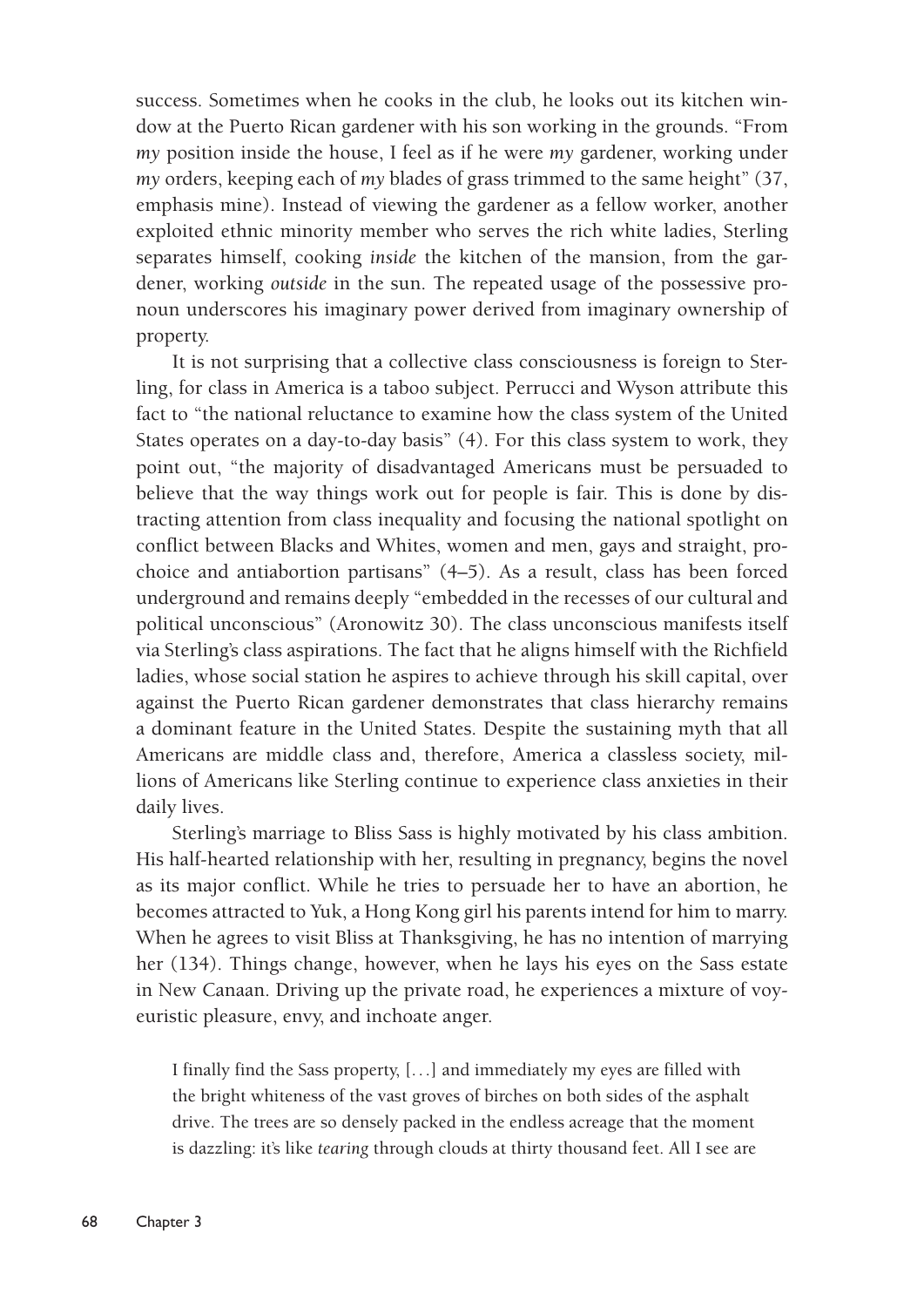the tall, papery-barked trees and the long black drive that *cuts* through them to *oblivion.* I blink, inhale deeply, *set and reset my jaws:* I'm adjusting my body to the new light, air, and sounds.

 The road narrows and winds, five-mile-an-hour curves as tight as *fish hooks,* to the right, to the left, *tortuously* luring me in. [. . .] At last, I see the house plainly—a giant tease, like *gold littered on American streets,* set among somber centuries-old trees, the ultramodern glass-and-steel jewel Bliss calls home. I am in love! (137, emphasis mine)

Symbolic of the Gold Mountain, a fantasy that lured tens of thousands of Chinese to America, the Sass estate is "gold littered on American streets." With the metaphors of "tearing," "cut," "fish hooks," and "tortuously," Louie suggests the danger of this lure. Preconsciously, Sterling understands the peril that the bait of the Sass property presents: once caught he will become their fodder. His white preference and class aspiration, however, propel him forward regardless of his fear. He is described as "set[ing] and reset[ing]" his "jaws" as though anger prepares him for the hook to take him to "the new light, air, and sounds," a new environment that is fatal to him. Louie's language depicting Sterling's state of mind at this moment powerfully evokes contrary emotions with "oblivion" paired up with "new light" and "cut" with "love." In discussing Toni Morrison's *The Bluest Eye,* Anne Anlin Cheng writes about such paradoxes: "White preference is not a phenomenon that simply gets handed down from society to black women and then to black girls; instead it travels a tortuous, melancholic path of alienation, resistance, aggression, and then, finally the domestication of that aggression as love" (17–18). This insight illuminates the painful operation of class envy, class anger, ethnic inferiority, and rage in the psyche of Sterling, who at the end converts aggression to love and personal displeasure to social pleasure. The lack of institutional space for class discourse effectively sends class anger and grief into hiding.

 Social pleasure at such personal costs leads to a symbolic death for Sterling, which commences as soon as he enters the Sasses' house. By now not only does he no longer resist Bliss' proposal of marriage but also considers giving up his name for hers.

A switching of names is, in a certain light, like the trading of fathers. Trading hers for mine, Sass for Lung. Anyone can see what a swindle that is. I would gladly accept such a one-for-one swap. And why not? Look at this land, this house, those fine automobiles! He makes tons of money without having to press a single shirt, without having to kiss a single customer's starch-or-nostarch ass. What's so bad about that? Change my name, slip free of the old yoke, refathered, reborn, Sterling Sass? Absolutely. (141)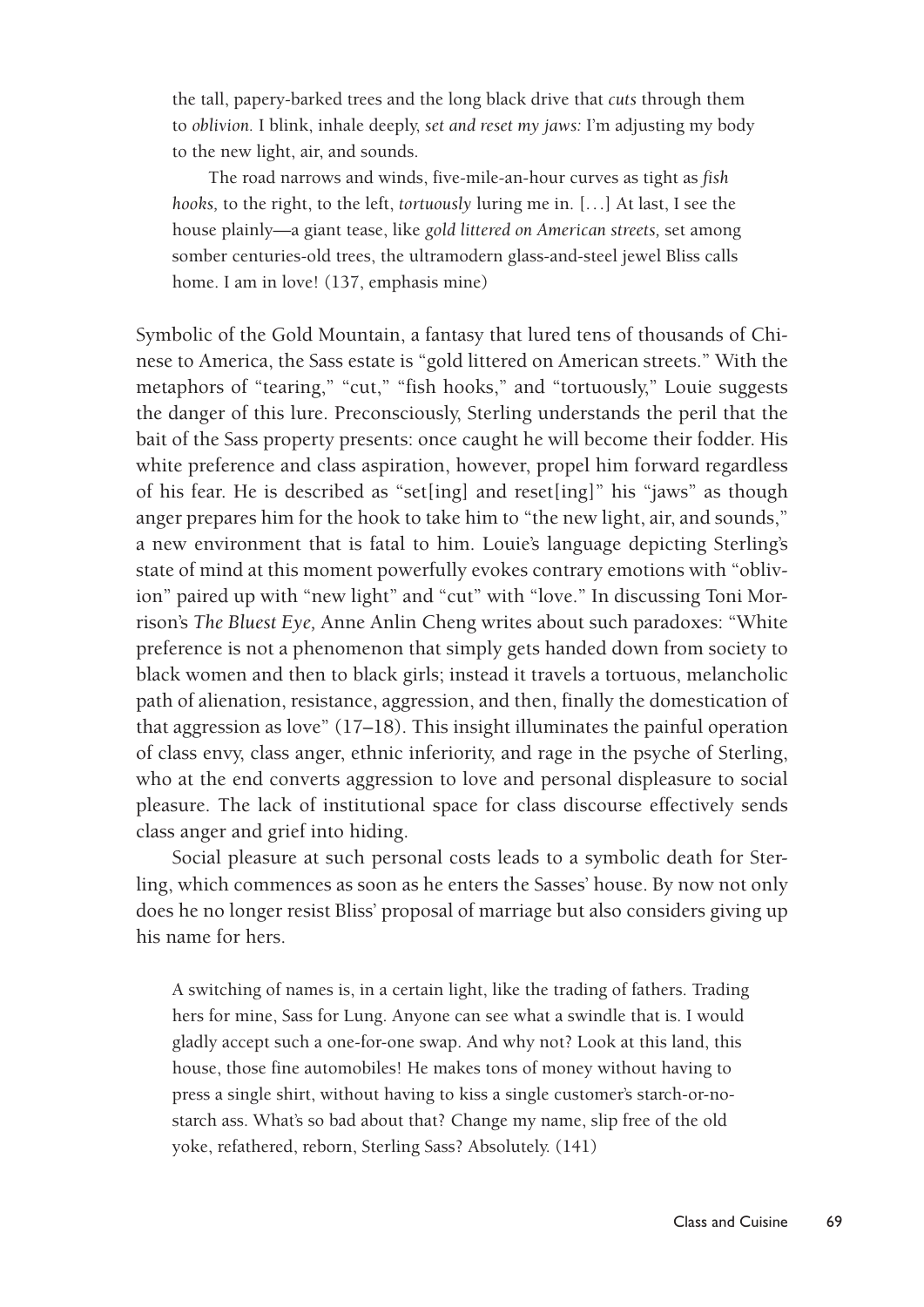Sterling Lung must die in order for Sterling Sass to be "refathered, reborn," and mesmerized by the wealth around him, he chooses suicide. In the logic of money and power, such trade of a poor, colored father for a rich, white one can only be considered a "swindle." Taking in the wealth of the Sass property, Sterling measures it with what he understands and appreciates—the riches in the kitchen:

The bulging bowls of fruit, Golden Delicious, Red Delicious, Granny Smith, Pippin, Empire, Jonathan, McIntosh, Cortland apples: Bartlett, Bosc, Anjou, Comice pears; expensive out-of-season peaches, cherries, plums, and nectarines; crystal dishes brimming with walnuts, pecans, almonds, hazelnuts, brazil nuts, chestnuts; pumpkin, spaghetti, hubbard, acorn, turban squash for show; loaves of white, rye, challah, and pumpernickel [. . .]; twenty pounds of turkey, and the best ingredients money can buy for sides, blue point oysters, Iowa pork sausage, Idaho russets, Carolina yams, Long Island corn, Cape Cod cranberries, Florida oranges. (147)

Rather than sensuality and splendor, the quantity and variety of foods inspire awe and repulsion. The Sasses' kitchen, more like an upscale supermarket than a home kitchen, presents a cornucopia of the best in the world that money can buy—a truly decadent scene of promiscuity and wastefulness. No wonder "an emergent madness surfaces on my [Sterling's] face, lost as I am in such a magnificent jungle of goodness" (147). Louie's craft in language vividly portrays Sterling's class anxiety and ambivalence. As a French chef in the midst of such a "jungle of goodness," he is both overwhelmed by the joy of recognition of good living and the fright of senseless consumerism that is a jungle with no outlets. And in this "magnificent jungle of goodness," nonexistence awaits.<sup>7</sup>

 Louie's choice of Thanksgiving for this occasion requires some meditation. Thanksgiving, one of the two major American holidays underscoring the national imaginary, perpetuates the myth of racial harmony and promotes ideological amnesia of genocide and colonization. It conjures up the rosy picture of the first meal shared by the exiled and their hosts. Through gustatory assimilation, Thanksgiving presents the bounty of this land and the goodwill of its first people. Sterling's entrance into the Sass family on this holiday stages a parody of Thanksgiving, in which he arrives as an outsider at the bountiful estate of the Sasses, who posture as native American, opening their door and offering their hospitality to the exiled (in two senses: the prevailing perception of Asian Americans as perpetual foreigners and Sterling's self-exile from his ancestral culture). The American deed of goodwill by sharing Thanksgiving dinner with foreigners often exacts religious and cultural conversion. In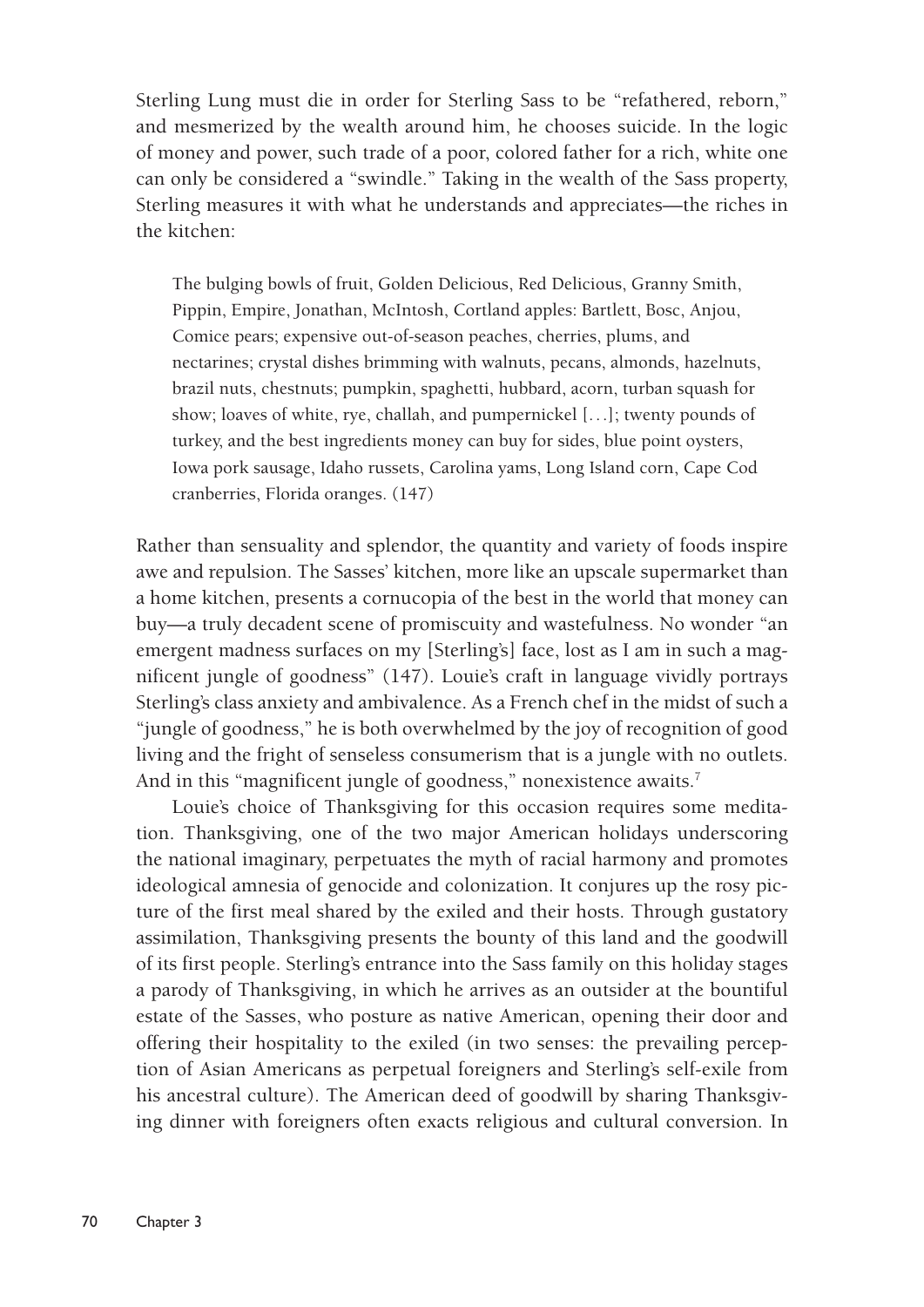Sterling's case, the staged racial and class harmony leads him onto the path of further self-alienation.

 In the face of the Sasses' wealth, Sterling is filled with gratitude and selfcontempt. He is grateful that the Sasses are civil to him in spite of Bliss' pregnancy, now that he fully realizes the severity of the matter—that Bliss is the precious daughter of rich and powerful people and that they could make his life miserable if they wished. Selma Sass' first question to him is caustic and insulting: "Is it true that your parents work in a laundry?" Sterling's immediate answer attempts to narrow their apparent class distance: "They own the business." Selma's response shows a touch of ironic condescension: "That must make it nicer for them" (143). Sterling quickly changes "the subject, nothing gained stumbling along that path. It's guilt by association" (144). His selfcontempt illustrates that the ideology of the American Dream conditions one's sense of self-worth, for it enjoins self-blame for failing to succeed in the land of promise. Consequently, he feels undeserving of his new fortune.

I know then, in my most honest heart, that I don't belong here, absorbing their heat, eating their food, getting high on their good fortune. New Canaan is mine because of their charity. Bliss is my pipeline to this bounty, and I don't even love her. [. . .] Isn't this love I feel? I find it in a crease inside me like a utility bill I've lost, sandwiched between other papers, and neglected to pay. My unworthiness of this bounty explains my vague love. What in my history allows for such presumption? It's my back-of-the-laundry soul clanging inside her beautiful house; it's my bigoted immigrant parents who'll remain, until their deathdays, bottom-feeders, washing and ironing for others. (154)

The analogy of his finding a vague love for Bliss to his discovering a utility bill he has neglected to pay sets in motion Sterling's inner turmoil in the language of class. An unpaid utility bill entails powerlessness, starvation, or both, and yet to pay this bill requires him to marry a woman he doesn't love. Ultimately, the payment for class promotion is further self-alienation. The evocation of his parents' class position in this context reveals his inarticulate anger and bitterness, for deep down he knows that it is not his parents' laziness or stupidity that render them "bottom feeders," as the discourse of the American Dream would like him to rehash. Yet such knowledge without a collective class consciousness and its desire to engage in class struggle simply produces melancholia and masochism.

 Louie shows the psychological drama centering on class inferiority in Sterling via the objective correlative of a deer battling the expensive electric fences Morton Sass has erected. It is here that his masochism neutralizes his otherwise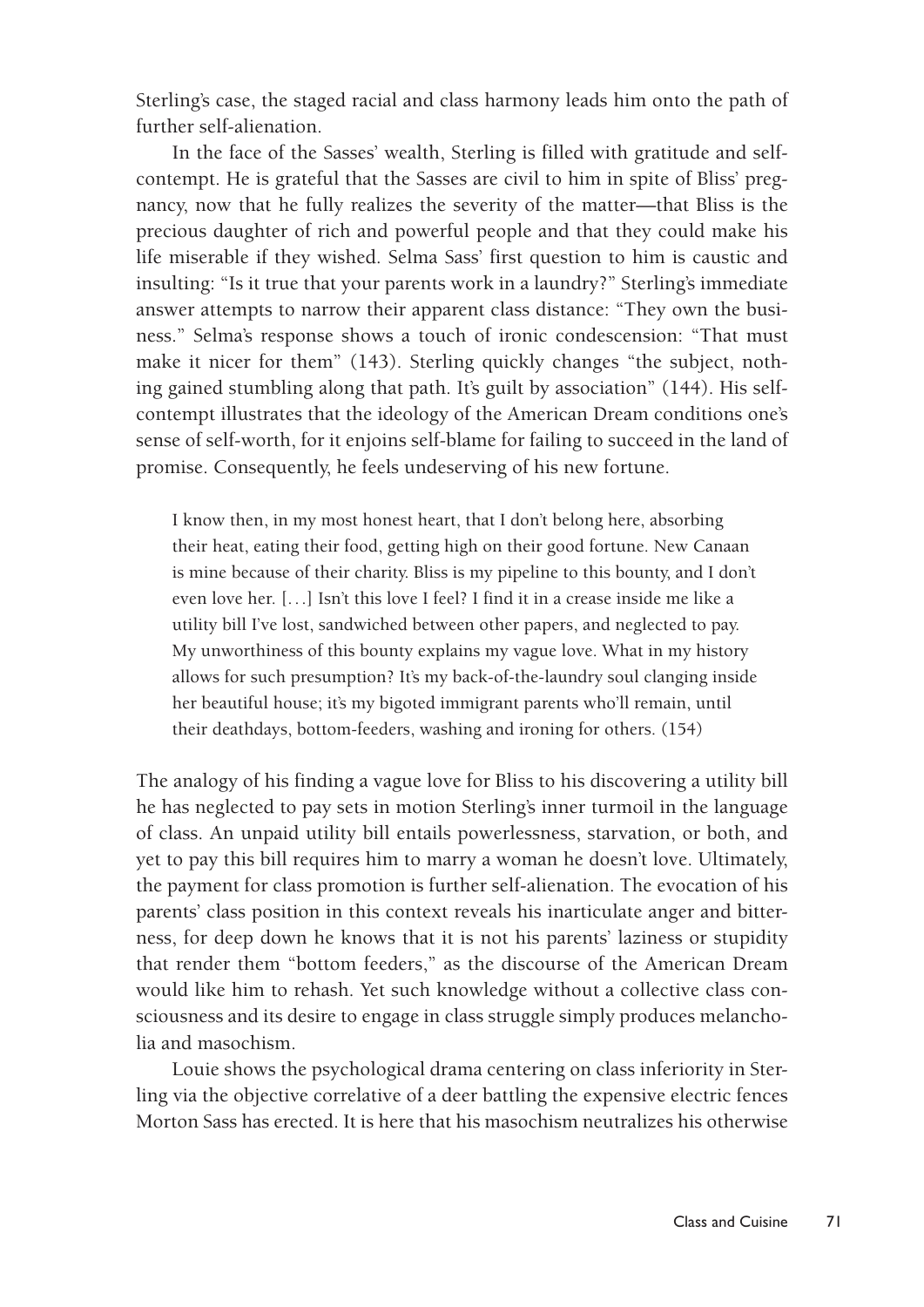explosive rage. When Sterling is first introduced to the fences, he reaches out to test the wires' tension. Sass doesn't stop him, knowing fully well the voltage of the fences. "I'm jolted back by a sharp electrical charge that brings tears to my eyes. [. . .] I shout, shaking, then inspecting, my fried hand. Morton Sass laughs. In a dark corner of my mind I register the moment as a milestone in our brand-new relationship: I have made Morton Sass laugh" (140). Sass' pleasure at Sterling's expense is weirdly perceived as a reward in a "dark corner" of his mind, and this dark corner of repression converts his rage into love. To let his rage out of hiding would jeopardize the social pleasure he is seeking. As they walk to the house Sterling spots a deer. Sass cusses, picks up a stick, and throws it at the deer. "Here, eat this!" Sass shouts. "Get off my property" (141). Sterling's identification with the deer comes effortlessly. "His voice thumps off my heart and echoes in my chest, as if the anger were really meant for me. When the deer bounds away, part of me runs with him" (142). Sterling subconsciously recognizes himself in the deer that intrudes onto the Sass property to feed on a few leaves of lettuce in the garden. During the Thanksgiving feast, which Sterling has helped cook, the deer returns, this time coming threateningly close to the window of the dining room.

Framed in the sheet of glass is the same magnificent deer, its antlers spanning the window. He stands inches from the pane, his ears cocked and wary, eyes bright, tender, gleaming like oil in a cast-iron pan. [. . .] We recognize we are in the presence of a force we are not going to understand. As he absorbs our abrasive stares he stares back at us: his dark eternal gaze, bulging with longing, eats right through me, and I feel undressed, dissected, unsexed. (154)

Sterling's identification with the deer tightens here via the mirror image: "the reflection of my face is superimposed on the deer's body," as though it were himself outside the window looking in (154). It is ironic that the electric fences Sass has erected around his property to prevent the trespassing of humans and animals keep out neither Sterling nor the deer. The deer's magnificence, audacity, and defiance, which Sterling clearly admires, drive fear into the hearts of these rich people. Its dramatic arrival at the Thanksgiving feast represents the return of the repressed in Sterling—the outrage over blatant social inequality and the longing for the same affluence and comfort. Confronting the deer's courage and maleness, Sterling feels helpless, impotent, and ashamed. When the deer bounds off, he feels as though it had carried "my heart away like a tick," another metaphor of his symbolic death (155).

 Sterling's class aspiration calls for the disavowal of his ethnicity because in his mind being Chinese is tantamount to being poor. While his parents pin their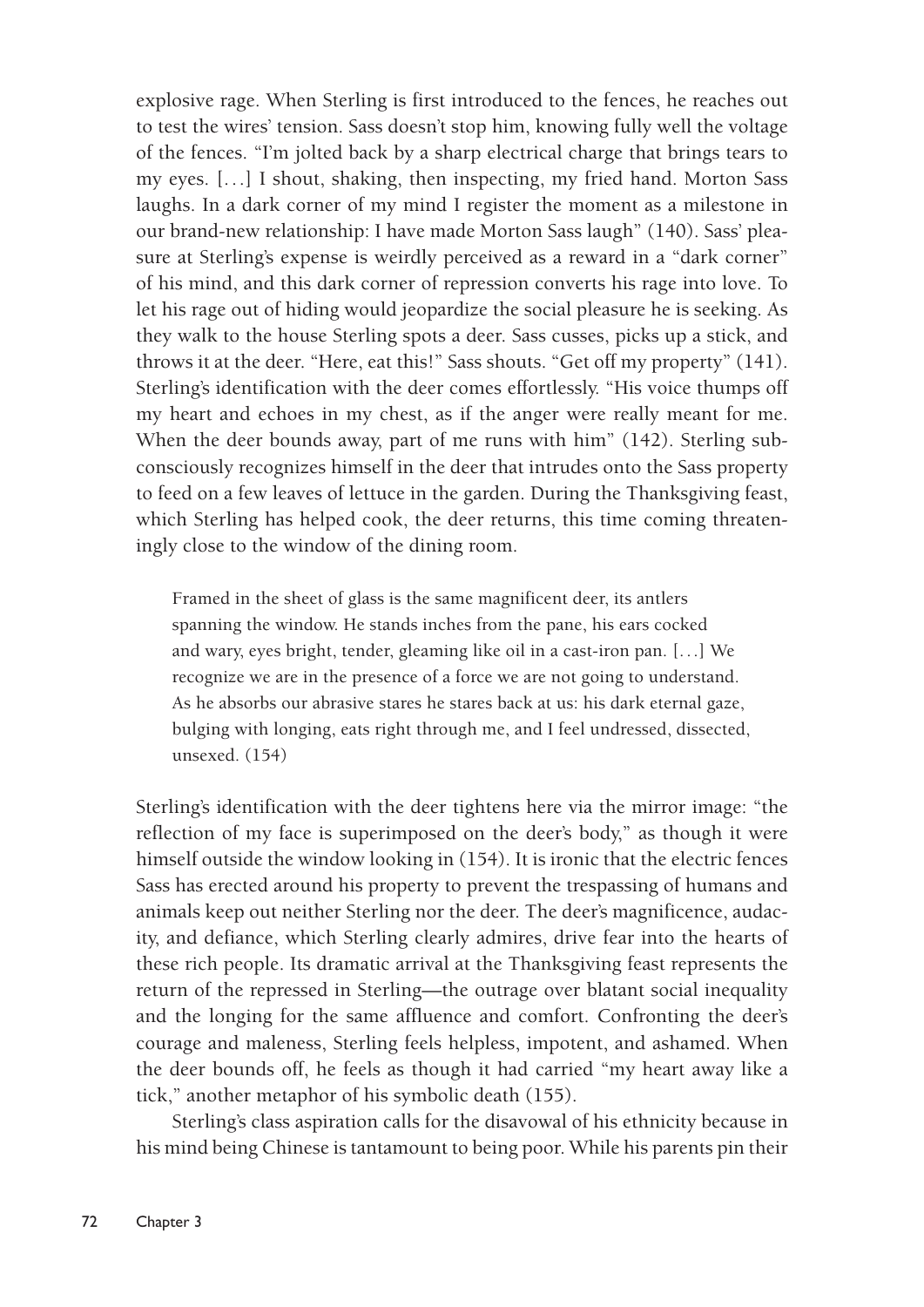hope of class mobility on his becoming a medical doctor, he chooses to pursue a career as a French chef, for in the hierarchy of culinary art, French cuisine occupies an elite position. In his own words, French cuisine is "aristocratic" and Chinese "the plebeian fare" (210). Bourdieu employs "habitus" to describe a socially and historically acquired disposition that is both classified and classifying (*The Logic of Practice* 54). Because of its consistency through regularities and repetitions, habitus acquires the status of necessity and naturalness. Habitus thus is an existential condition of which one is often unconscious—a state of ease in a social locale. One can say that Sterling has been brought to consciousness of his habitus by his heightened sense of racial and class differences manifested in matters of taste, and his spoiled habitus results in his hopeless class aspirations and painful alienation from his kind. With his vocational choice, he believes he has managed to distance himself from his ethnic origin, has gone mainstream or even highbrow in his taste and sensibility. He finds comfort in the apolitical rhetoric of desire and passion: "My purest desires are in the kitchen: for the exact flavor, the clearest consommé, the perfect meringue, precise paysanne-cut potatoes [. . .]. My great desire, the one that inspires the others, is to please my diners, that they love my food and love to take me into their bodies, into their hearts" (88–89). It is cooking and serving French food that allows him to conjure the illusion that the rich white ladies at the club accept him as one of them and that he assimilates by being assimilated into their bodies.

 His notion of purest desires existing in the kitchen serves as his opium to put to rest any inkling that his activities in the kitchen are far from being innocent and apolitical. To accentuate this point, Louie places Sterling in his mother's kitchen where his "purest desires" vanish; instead he feels disdain mixed with awe. It occurs to him "that, improbable as it may seem, I'm watching Zsa Zsa perform the meal's *mise en place.* To think such similarities exist between her casual, capricious, undisciplined style of cooking and what I learned at a cost of thousands of dollars in student loans" (102–103). Zsa Zsa looks at French food with equal disdain. "That *lo-fahn* [foreign] food you cook," she says, "don't tell me that's what you eat too! I worry for you" (103). To her Americans are "more concerned with how the food looks than how it tastes" (105). In a moment of exasperation, Sterling grabs at the rice pot Zsa Zsa is carrying and "accidentally hook[s] her arm, and the rice spills out, each grain crashing on the linoleum, crackling like static" (103). Louie sets this scene to be highly symbolic of Sterling's rejection of his rice-dominated culture. The hyperbolic sound effects—"crashing" and "crackling" of each grain—loud with Louie's disapproval of his protagonist, underscore Sterling's own inkling of guilt, vividly conveying the agony he suffers in his self-alienating effort to assimilate into the mainstream by rejecting his parents.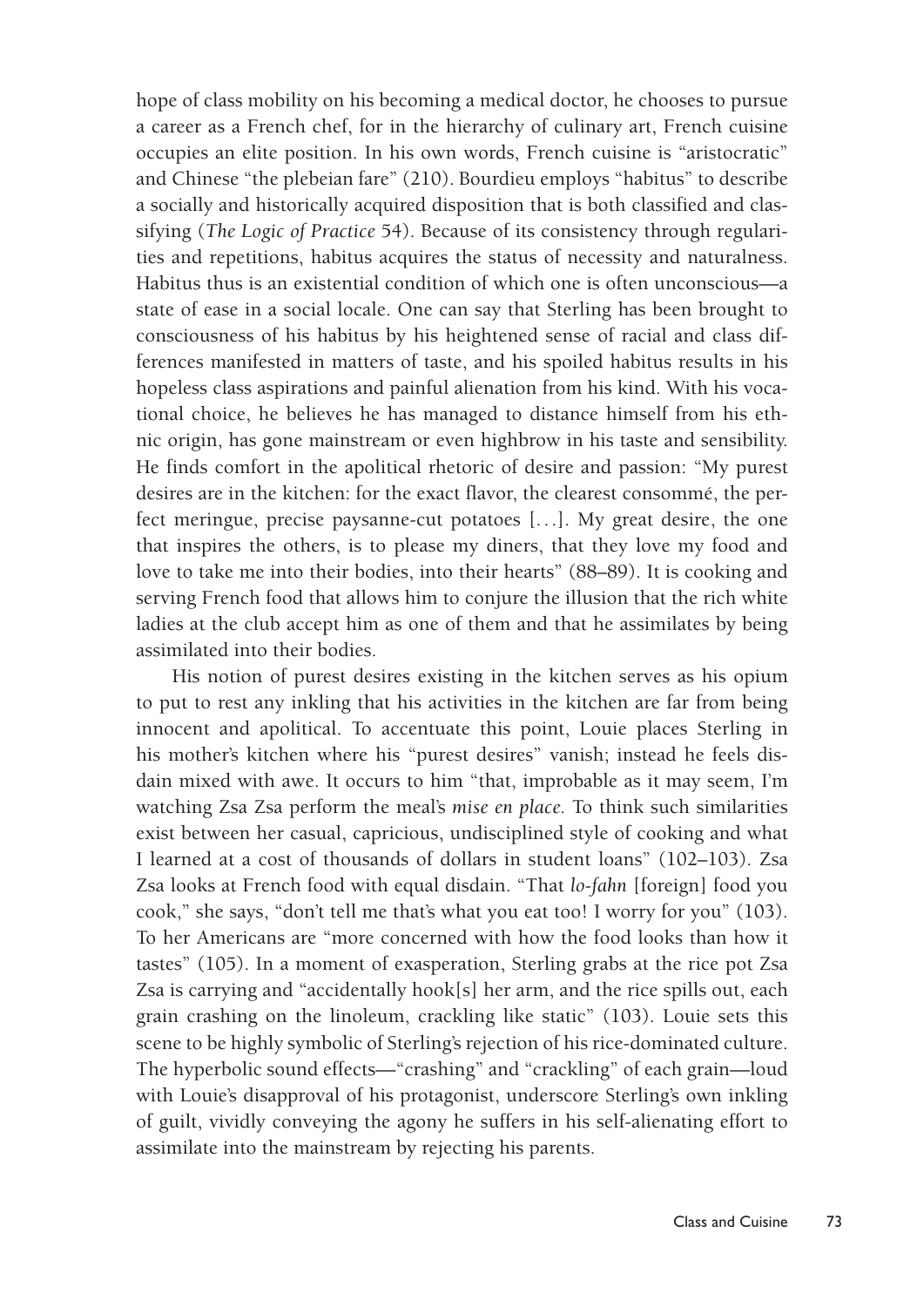The central allegory that organizes this novel's plot is the abduction of Baby Sterling by Lucy, the white woman with whom Sterling's father Genius has had a brief affair (284–285). Sterling's brief abduction symbolizes his loss to his parents and his ethnic origin. "Days after the incident his [Genius'] wife insisted the baby was not the same baby that had been stolen from her. In the short time they were apart something had happened, though she was unable to pinpoint a single characteristic that was different. She just knew" (286). With this allegory, Louie impresses upon his reader that Sterling's alienation from his parents, his ethnicity, and ultimately himself is an outcome of ideological abduction. In other words, he has been orphaned by the ideology of assimilation. His acquiescence to the socioeconomic demand that "real" Americans be white and middle class is symptomatic of a U.S. cultural hegemony that promises racial minorities economic rewards for self-abnegation. Speaking in Genius' voice addressed to Sterling, Louie condemns this ideological coercion with a parable.

You grow up with wolves, you are theirs your whole life. You howl like them, rip the meat like them. They raise you from infancy, and then the day comes when you wake in dew-wet grass, your feet aching from a hard night's hunt, and you realize you're not a wolf after all. The wolves, of course, know this all along. [. . .] You are confused; you think you had unlearned your wolf days, but the wild's furry edges still must show. As you shake your head, vehemently denying you ever ran with wolves, your lips involuntarily peel back, baring your teeth, and you snarl and growl. (347–348)8

Genius' parable powerfully indicts capitalism for having turned human beings into predators. Implicating the ideology of assimilation, this tale also reveals the painful truth that the racial Other remains Other to the national Self even as the former believes otherwise.

 Despite his disavowals of ethnic identification, Sterling can never live outside his skin color and physiognomy. Lisa Marie Cacho in her review of *Barbarians* says it well: "Completely invested in and taking all the right steps to American assimilation [. . .], Sterling still finds his socioeconomic success dependent upon his compliance with being marked and marketed as foreign" (380). He is force-fed with racial stereotypes when he is constantly asked to cook Chinese and to sound comically "Chinese" on a cooking show. Libby Drake, the president of the Richfield Ladies' Club, doesn't understand why Sterling cannot and will not cook Chinese, because in her mind his ethnicity naturally guarantees authentic Chinese cooking regardless of his training, as though the knowledge and art of Chinese cuisine were in his DNA. Sterling's response, however, is "I'm a chef, one who specializes in continental not com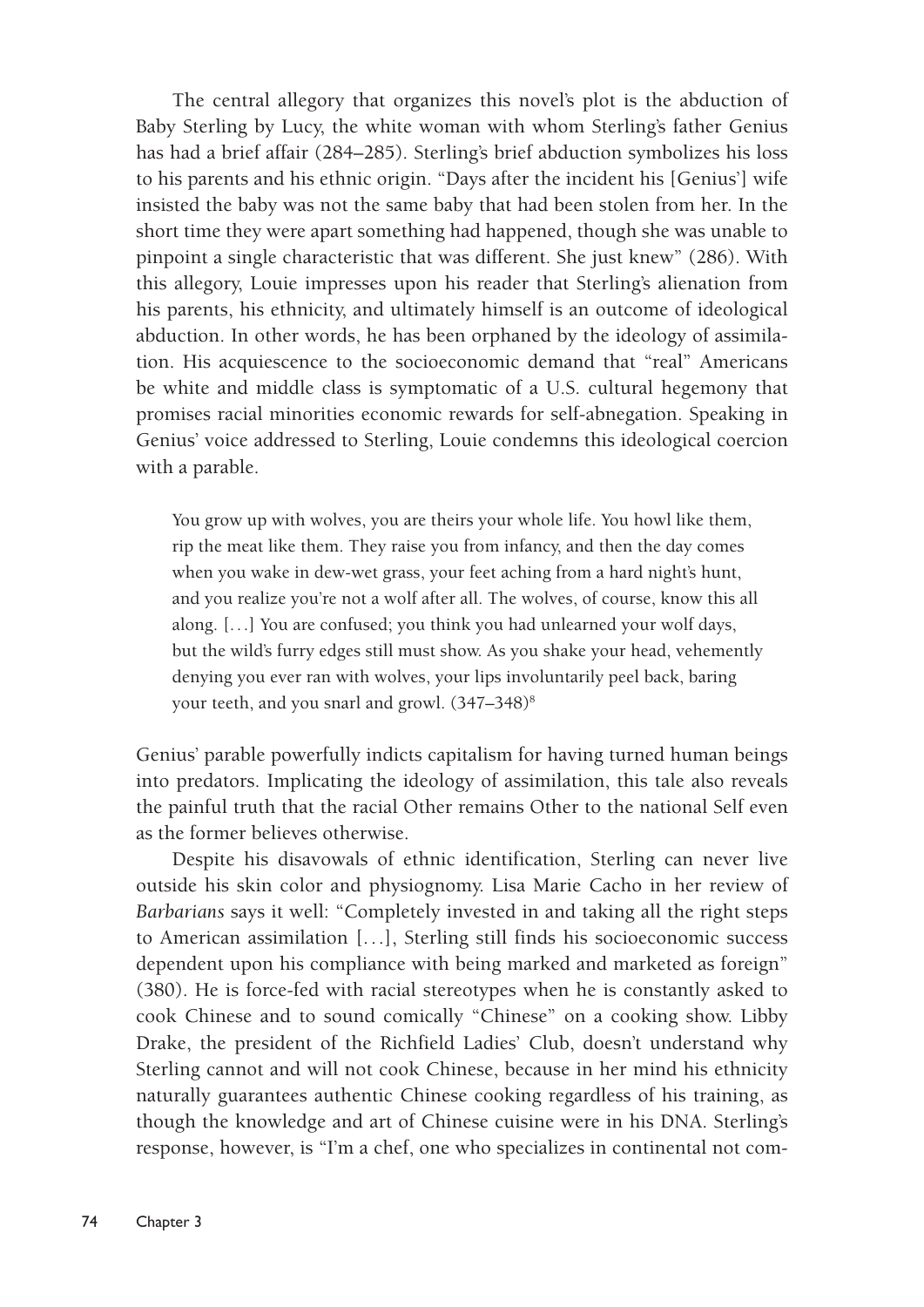munist cuisine" (146). While divorcing culinary art from the notion of ethnic authenticity, he appeals to another U.S. ideological fixture—that communism is evil—to legitimate his choice of vocation and to certify his American-ness. Subscribing to the discourse of assimilation, he believes that America is a culture where a man reinvents himself and where his arbitrary racial makeup matters less than his conscious choice of self. "[W]hat I am is a chef," Sterling thinks. "Damn it, Morton Sass should know better than label me Chinese. This is America" (148). When Libby Drake finally realizes that Sterling will never cook Chinese for the ladies, she hires a Chinese cook, whom she introduces as an "authentic" Chinese, implying that Sterling is not (198).

 The other face of ethnic authenticity is exoticism, and in the global capitalist circulation of commodities, ethnic exoticism generates profit and degrades the ethnic laborer. Sass orchestrates a TV cooking show that stars Sterling; its name, *Enter the Dragon French Kitchen,* plays on his last name, Lung (dragon), and its ethnic ambiguity (Bliss Frenchifies it as "Lunge."). Sterling proposes to blend "the aristocratic cuisine in which I was schooled with sprinklings of the plebeian fare [Chinese cuisine] that the masses apparently want" (210). But Sass, a shrewd businessman, insists, "Why do you want to compete with that crowd already cooking normal food?" (210). By labeling French food as "normal," Sass exoticizes Chinese cuisine. "That Chinese guy is where you go if you want to egg foo yung," he tells Sterling (211). In other words, normal people cook and eat normal food, and the Chinese, exotic food. Bell Hooks points out, "The commodification of Otherness has been so successful because it is offered as a new delight, more intense, more satisfying than normal ways of doing and feeling. Within commodity culture, ethnicity becomes spice, seasoning that can liven up the dull dish that is mainstream white culture" (21). Understanding the increasing desire to eat the Other, Sass invests in televising ethnic cuisine for one purpose only—profit. With Bliss' mediation, Sass finally concedes that Sterling will cook Chinese every fourth Sunday and the rest of the month, French. A significant characteristic of being the exploited class is one's inability to define the product of one's labor or to determine its market value.

 Alienated labor produces alienated selfhood. By shifting points of view, the author further reveals the extent to which such self-alienation afflicts the protagonist. Through Genius' eyes, the reader sees how Sterling prostitutes himself on TV.

The shiny cleaver chases the knuckles along the stalk of cabbage, a blur of a blade that slams hard against the cutting board, just shy of his hand. Where did this technique come from? All for show. Americans eat this crap up. And what are they really after? They want to see him slip, see the chink lop off a digit. If he had any real balls, he'd drop his trousers, hoist his dickie bird onto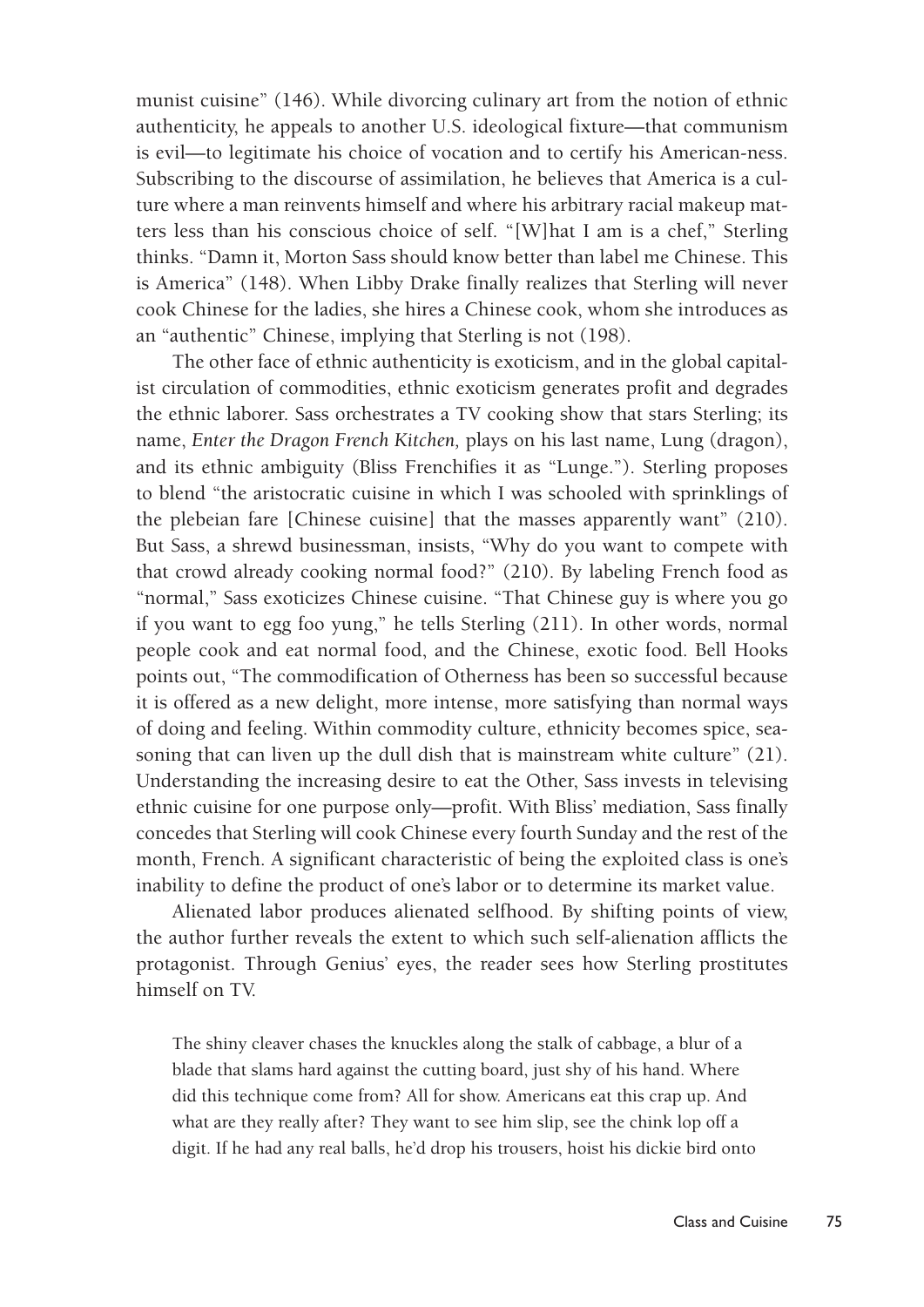the chopping block and give them a real thrill, something to remember. [. . .] Shameless. Making a fool of himself. Like his dick's already been cut off.

 His son finishes the last stalk of cabbage with an emphatic *whomp* of the cleaver. "Wow!" he says, smiling into the camera, eyes as big as Ping-Pong balls. "Velly, velly fast!" (228)

Genius feels deeply pained by his son's TV persona, "his flesh and blood on display like a rare zoo creature for everyone to gawk at" (229). Through his performance of the racial stereotype of a Chinese chef, eager to please and unabashed with foreign accents, Sterling commodifies himself in a market that craves the exotic and the comical in the name of multiculturalism. In Sterling's own words, "I act like an ass on TV because I don't know how else to act. How am I supposed to be Chinese? By being myself? I'm not the kind of Chinese that viewers want to see [. . .]. So I try to give the people what they want: a goofy bucktoothed immigrant bastard who is humbled and grateful he's been let into their homes" (348). He is so successful in denigrating himself and his people that he begins to accrue value as a commodity, which Sass sells to San Francisco public TV. "Congratulations," he tells Sterling, "you finally turned a profit" (295–296). With this business transaction, Sterling's self-alienation deepens. His complete loss of autonomy is powerfully evoked in his conversation with the butcher, Fuchs. "So now I'm a piece of meat," Sterling says despondently. "You're being *sold* like a piece of meat," Fuchs replies (296). Sterling's early illusion that in the kitchen he is a man has become shattered, and instead he himself becomes feminized—an object, a piece of meat, to be bought and sold, to be manipulated, cooked, and consumed. In San Francisco his show is given another name, "*The Peeking Duck* ('evvy week I peek into your life!'—another voice I borrowed from another TV Chinese chef, Hop Sing, the houseboy on *Bonanza*)" (296). The obscenity of the show's name renders no agency, for a TV chef is the object of gaze, not at all in a position to peek into anyone else's life. The intertextuality with *Bonanza* solidifies Sterling's lack of agency, with the TV character portrayed as a powerless, asexual, grinning, and bowing houseboy.

 The ultimate self-loathing in Sterling is allegorized in his ambivalent relationship with his sons. At the birth of Moses, his older son, Sterling feels relieved that the baby "at least in his first hours of life, has chosen to resemble Morton Sass, and not Genius or some mutty blend of the two" (182). Sadly, it is the baby's white looks that form a bond with Sterling. "He is my child, precisely because he is loaded with Sass genetic material" (182). After a few days, however, he is dismayed that Moses has lost the Sass look. "It doesn't matter how many times I blink, how wide I stretch my pupils, how near or distant I focus my gaze: My baby boy looks like a little old Chinese man. [. . .] He started life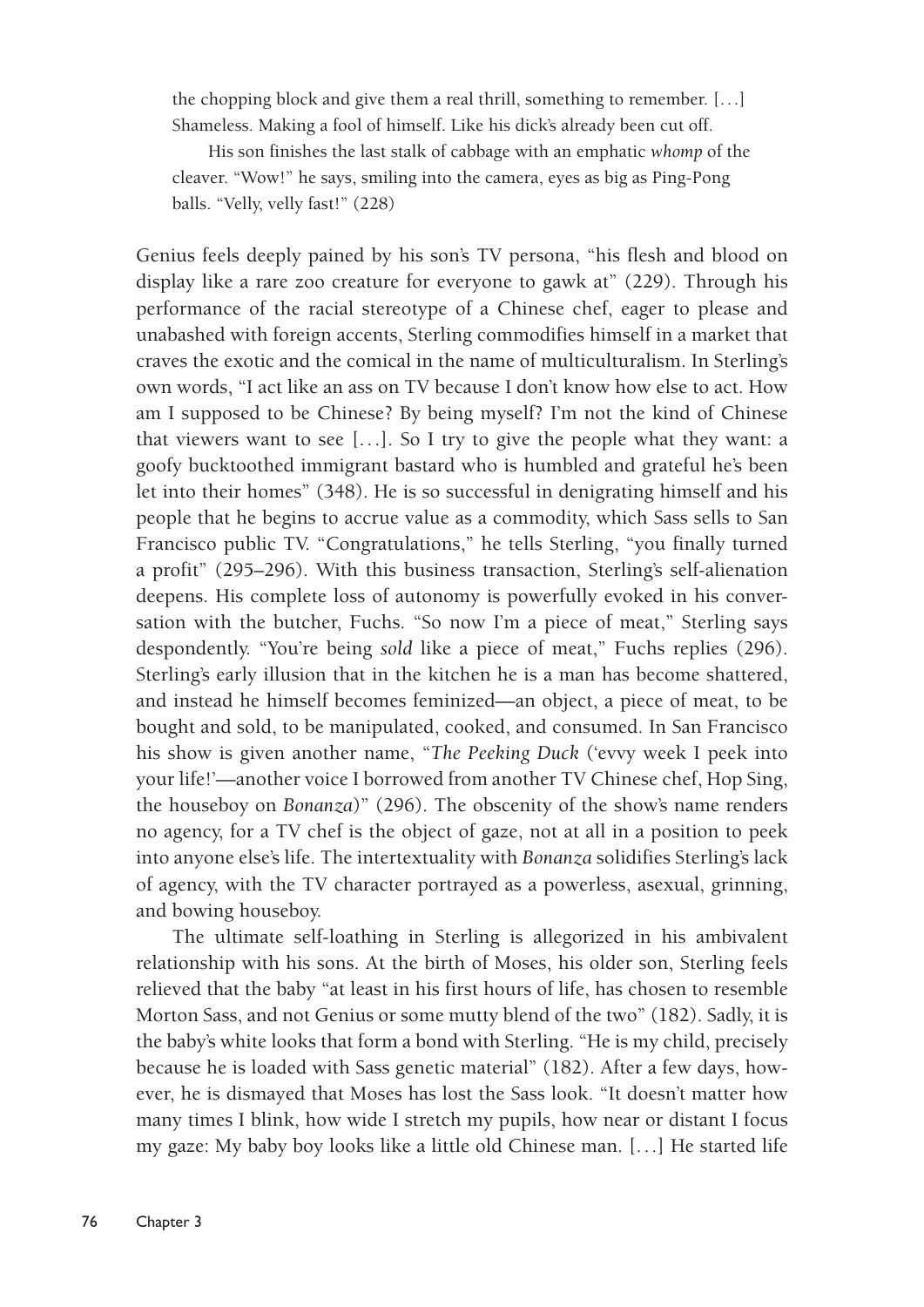logically, a miniature Morton Sass. [. . .] Moses has taken on a decidedly Chinese cast" (184). When his second son Ira is born, Sterling is disappointed that the baby looks like a Lung, but a month later, he has "metamorphosed from Lung to Sass. No sign of Lung chromosomes remained. Natural selection. We had finally done something good together. The result was perfect Ira" (217). The Darwinian language insinuates that the Lung chromosomes are degenerate and should be discontinued.

 In Social Darwinism, which applies physical characteristics to socioeconomic and moral ones, class is part of the language of natural selection. At its height in the United States, Jane Addams pointed out that the often insurmountable barrier between the poor and the rich was due to such ideology: "It had been believed that poverty was synonymous with vice and laziness, and that the prosperous man was the righteous man" (14–15). Such a belief continues in our age. Sterling's dismay at Moses' physiognomic transformation derives from his anxiety about ethnicity as much as about class. In his mind the Lung chromosomes not only determine their carrier's racial characteristics but also his or her class position. Through Moses' appetite for Chinese food, Sterling comes to realize with anguish that Moses not only looks like the Lungs but also acts like the lower class too.

Moses loves rice, and he will eat everything Zsa Zsa puts in front of him, no matter how Chinese; he loves even the funkiest of her concoctions, the meanest specimens of a base cuisine, elemental forms born of lean times and coarse palates, sodium-rich, designed for the simple purpose of helping ease the grains of rice [. . .] past the tongue: salted fish, shrimp paste, black beans, preserved turnip. (220–221)

Moses' relish for "the meanest specimens of a base cuisine" alarms Sterling. He didn't marry into a white and wealthy family to produce such a son. Contrary to Social Darwinist notions of genetic degeneracy and natural selection, the Lung genes dominate the Sass genes in Moses.

 It is sadly ironic that Sterling, all his life running away from his parents, his ethnicity, and his class, ends up fathering another unwanted self in Moses. To Genius and Zsa Zsa, however, Moses is the son they have long lost. He loves them, their food, their stories, and "picks up the Chinese effortlessly" (222). Louie's characterization of Moses serves as a brilliant allegory of the return of the repressed in Sterling—his own son turning out to desire exactly what he has disavowed. Revealingly, Sterling grumbles to himself that "his appetite for their food and language are registered as trespasses Moses has perpetrated against me" (222). His ambivalent relationship with Moses is worsened when they move to San Francisco, far away from Genius and Zsa Zsa. Moses misses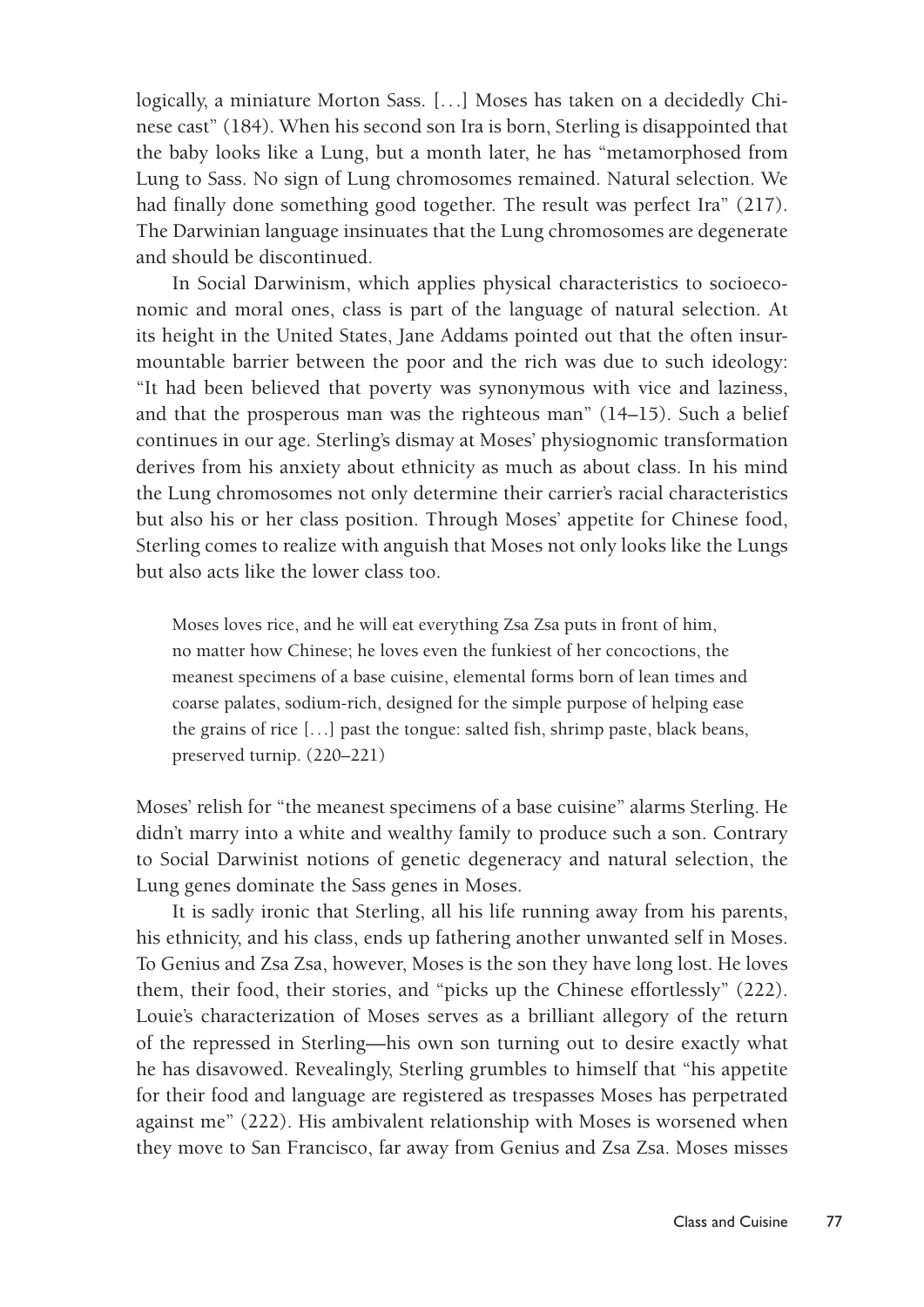his grandparents—their cooking and their stories. He tapes on his headboard "a Xerox of a photo of six Chinese whom [Sterling] dubbed 'the ancestors' " (298). Upon close examination, Sterling understands why Moses treasures this picture: "Genius's face blooming on the face of one of the elders, the gentleman in wire-rimmed glasses, and Moses' in the bespectacled boy over his right shoulder" (299). He is deeply disturbed by this discovery: "Genius and Moses, like father and son, skipping my generation, as if I didn't exist" (299). At a subconscious level, Sterling knows the depth of his self-loathing and selfeffacement, and that is why Moses' resemblance to and love for his grandfather exasperate him so. He is determined to keep Ira from becoming another Moses: "This is why Ira is so important; I won't let this happen again; I will see to it that Ira remains pure" (222–223). Ira's purity is no more or no less than his white looks, seemingly unadulterated by the Lung blood.

 The births of Moses and Ira are episodes crucial to Sterling's character development, for the children allow him to exteriorize the battle of desire and disavowal raging inside him, with Moses representing his Chinese self and Ira the assimilated self that permits no preservation of the former. As symbolic acts these episodes represent the social and historical contradiction inherent in American democracy, the contradiction between the American ideal of egalitarianism and racial and economic injustices. The author's choice of killing Ira in a car accident brings about a huge hole in Sterling's psyche that ironically and painfully makes him whole at the end. Ira's death is a kind of exorcism that returns Sterling to his people. Only after Ira's death does Sterling see for the first time Ira's face "alive in Genius" (324). At the Chinese cemetery where Ira is being buried, Sterling finally comes to fully understand how lost he has been.

Will the ancestors recognize Ira as one of theirs without Genius at his side or there to welcome him? And will those same ancestors claim me, after my breakneck dash from them and into the arms of any willing American girl who would have me—my desperate attempt to overcome the unremarkableness of being a Lung, and create a family more to my liking? I embraced school because school wasn't home, European cuisine because Escoffier wasn't home, Bliss because she wasn't home. My sons were the blades of scissors that were supposed to snip me permanently, and genetically, free from home, from past and present, from here and over there. (With Ira [. . .] I thought I had succeeded in erasing every trace of myself, committed genealogical suicide.) (323)

Ira's death enables Sterling to live, to live as the son of Genius with dignity and wholeness. Food reference appears at this critical moment as a site of struggle; food sends Ira's spirit off to the world beyond. It is also food that celebrates a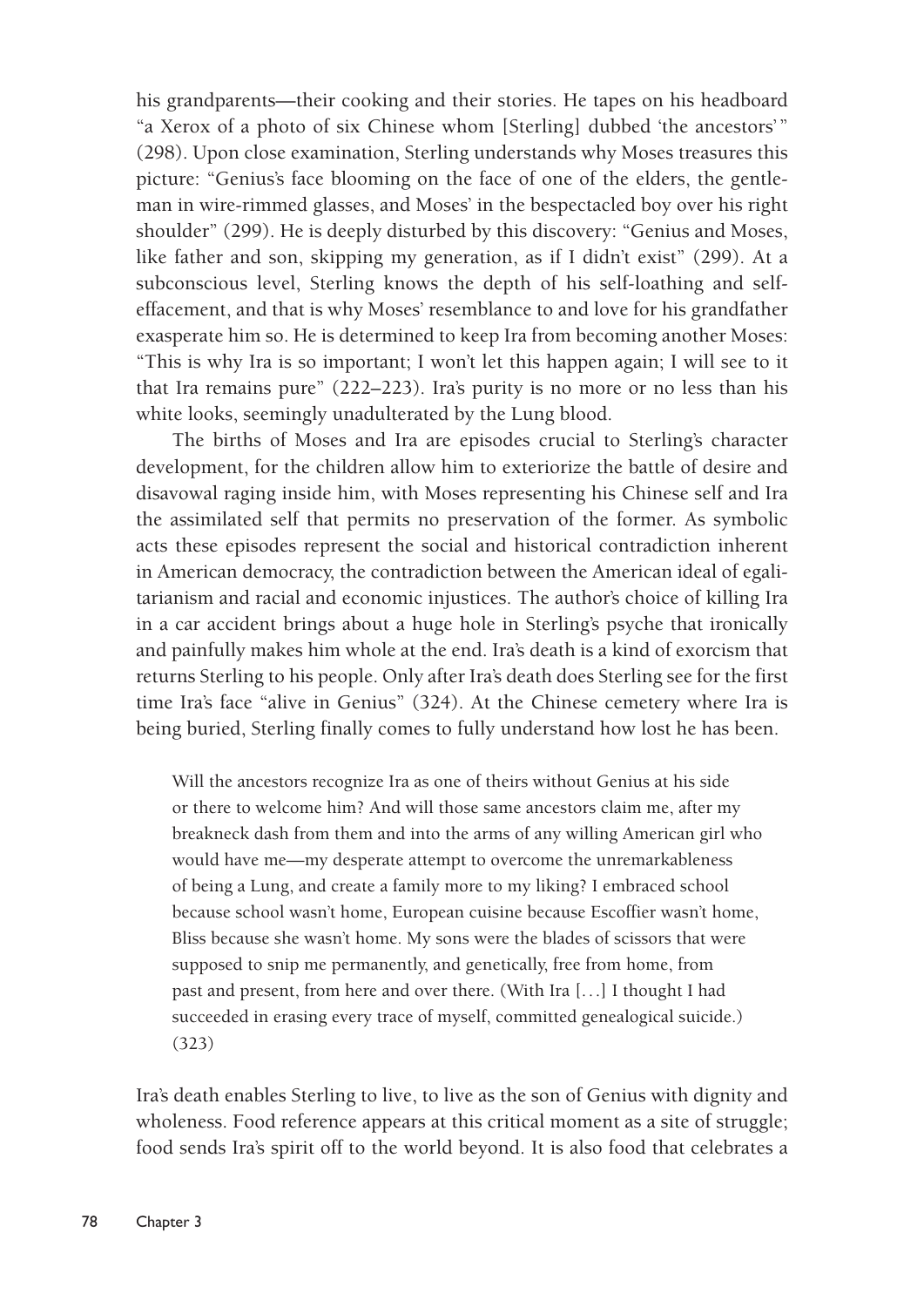lost son's return and tests his loyalty to his culture. Beside Ira's grave Genius and Zsa Zsa unpack and spread the food:

Thick slabs of boiled pork belly, strips of glistening *cha-siu,* a hunk of roast pig with crispy skin the same hue as the dirt. Four pounds of meat. Oranges, sweet tricornered muffins, sponge cakes. And a giant whole chicken at least five pounds, all appendages attached [. . .]. [. . .] At the foot of the grave they've arranged a picnic buffet. Tinfoil trays full of food.

Sterling's initial reaction is repulsion and fear. He shudders at "the thought of Zsa Zsa and Genius down on hands and knees urging Morton Sass to the brink of the grave to dine" (326). When Bliss expresses her outrage over the pork, Sterling replies defiantly, "Ira's Chinese too, you know" (327). His defense of the Chinese ritual leads him to participate in it. "I close my eyes and bow from the waist, a stiff, slight tilt forward. The greasy smoke [incense] burns high in my nose, lifting off the top of my head. I feel free of the others" (328). No longer caring what the Sass family thinks of his Chineseness, he kneels by the grave, "surrounded by the smells of the roasted meat, the incense, the citrus oils" and tries "to dig the delicate, spider-thin sticks into the hard yellow dirt" (328). It is the same ritual bidding farewell to Ira that ushers Sterling into a new life.

 In performing the Chinese burial ritual, Sterling reclaims his self and reenters his community. At his last TV cooking show, he wakes up from his act and feels deeply ashamed. "[T]his time I hear myself as I never have. I hear myself as Moses must, as Genius, as Yuk, I hope, never will. [. . .] If Ira had grown up and gotten a faceful of my act, I would have died" (331). Halfway into the show, he drops the Hop Sing accent and the comical act. He looks straight into the camera and says, "Salt was invented by the Chinese. [. . .] *We* flooded fields with seawater, and after its evaporation, *we* harvested the remaining crystals from the soil" (332–333, emphasis mine). His claiming of the collective identity signifies his reentrance into the Chinese community. "I hear myself say 'we,' as if I were there with the ancestors, among the world's first Lungs" (333). He remembers the Chinese saying about cleansing and purifying oneself with salt after one has come into close contact with death to ward off the "bad wind." "I feel it now, a tingling sensation, like teeth grazing my skin. I pour the salt in my hand, then rub my palms together. The salt falls through my hands. I know what I'm doing is not nearly enough" (333). As Ira symbolizes Sterling's assimilated self, so does his physical proximity to Ira at death symbolize the approach of his own living death. The ritual of purification with salt, which he has mocked in the past as superstition, now cleanses him and removes the peril of self-destruction.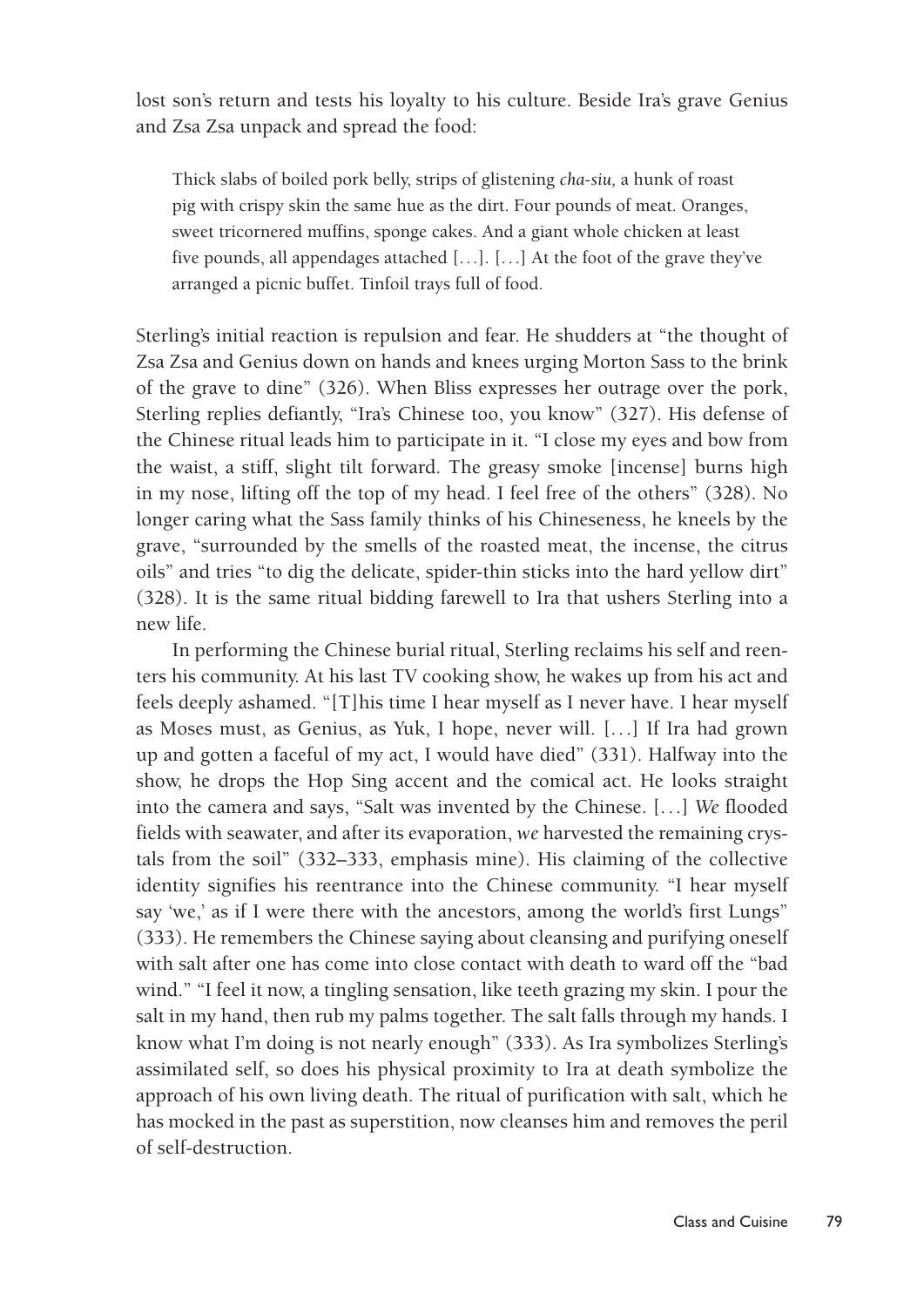As Sterling succeeds in rediscovering his roots, Genius dies, having completed his fatherhood and his own American journey. His death awakens in Sterling both remorse and comfort.

[H]e was trying to be a father to me. I cried, big noisy tears, because he had to endure me, my meanness, because too late I missed him. From the dirt and dust of these feelings I realized Genius had gone to follow Ira, to make sure he was taken care of, to protect and guide him, to show him the tricks of the trade, the ring around the neck, how to exploit another's appetite in order to satisfy one's own. (360)

After leaving the hospital, Sterling feels compelled to see Moses, whose connection to Genius is stronger than his own. Louie again resorts to food for the articulation of the complicated emotions in Sterling regarding his love-hate relationship with his father and son. He brings Moses an artichoke and explains, "You pull off a scale, she loves me, pull off a scale, she loves me not. You take away all the tough stuff, the prickles and pokey parts, and every time, inside, you find a heart" (361). The metaphor of the artichoke speaks about Sterling's relationship with his father more than that with his son. With Genius dead and Moses standing in for him, Sterling can finally say to himself that he and his father have loved each other despite their mutual disappointment in each other.

 Sterling's sorrow over Genius' passing and his remorse at the shame he has felt over his parents' immigrant life and class status now become condensed in his relationship with Moses, and it is through his interaction with his son that he comes to find final identification with his father, and this identification operates once again through food references. At Genius' funeral, Sterling holds Moses tight, "as if he were Ira and Genius rolled into one, because he is, and by my holding on they won't get away" (370). It is at this moment that the author deploys food as a site to construct ethnic identification, an ethnicity that frustrates any notion of authenticity. In the kitchen of the funeral home, Sterling tries to find a snack for himself and Moses. After Moses rejects a variety of choices, Sterling suddenly remembers what Genius used to make for him when he was a schoolchild—"the concoction of saltine crackers, sweet condensed milk, and boiled water" (371). It has been a long time since Sterling has tasted this snack, but he remembers it as "comfort food, warming and soothing. The mere thought of a bowl of Genius's cracker stew evokes good, safe, happy times" (371). Not until this moment has Sterling ever revealed any memory of a happy time with his father. He asks Moses to help make this snack. When done, Moses doesn't seem impressed. "It's Chinese," Sterling tells him to coax him to give it a try (372). Then he turns to us, readers: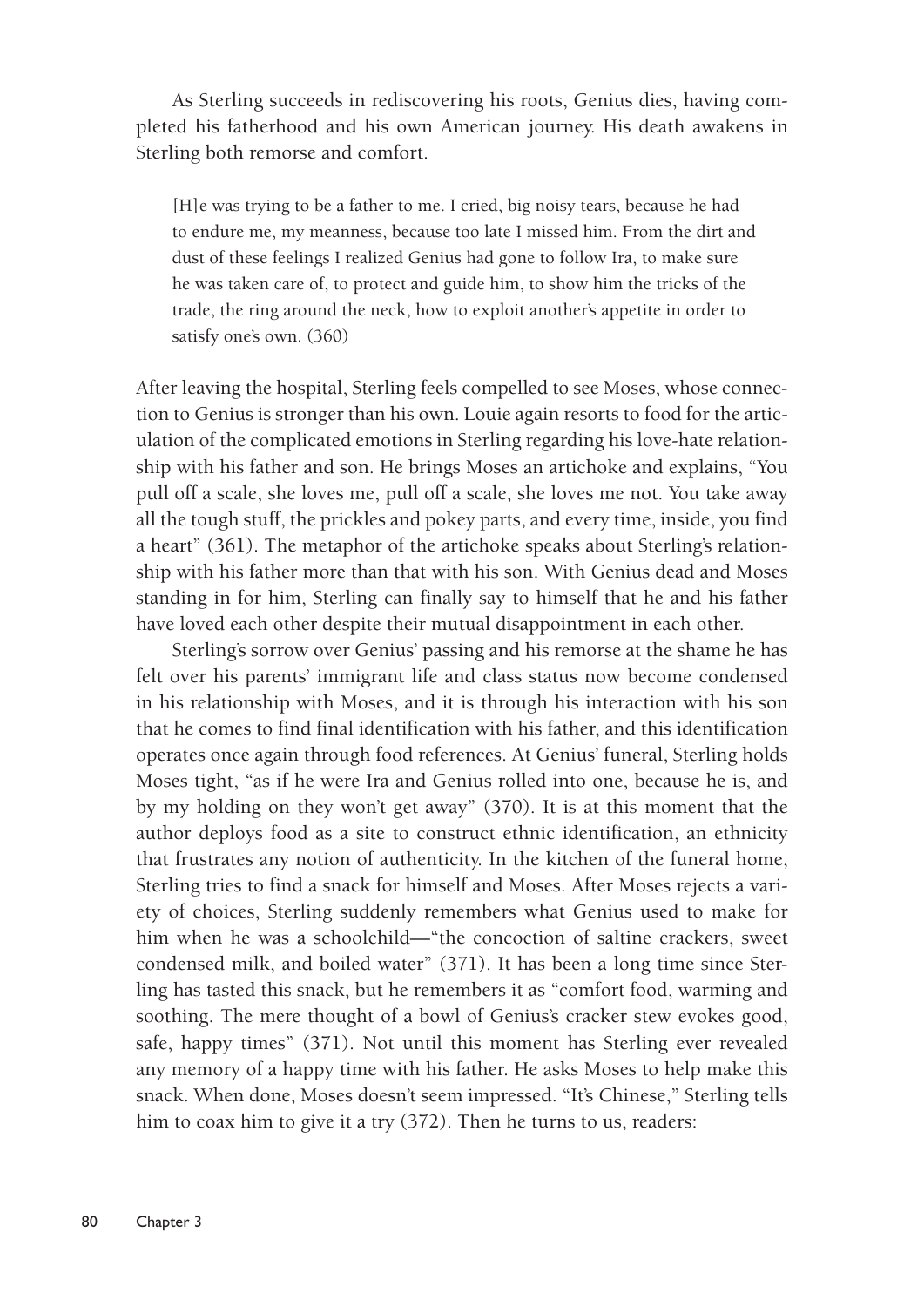Trust me. If you can only know what I know. Let the steam caress your face, smell the roasted sweetness, the milk's own sugar, and feel the glow of wellbeing radiating from within. I don't blame Moses his skepticism, because until this moment I wouldn't have believed either. But I'm not making these feelings up, they are as real as the food is pure: just flour, water, sugar, milk, and salt. (372)

The evocation of the maternal in the imageries of milk, warmth, sugar, and sweetness points to the reconstructed father-son relationship and helps Sterling build a loving relationship with Moses. "It really is Chinese, you know," he tries to convince his son. "Ah-Yeah used to make it for me. It's a special recipe he brought from China. And think about it, you and I just whipped this up together" (372). Moses now believes it and claps his hands, "We just cooked Chinese food!" (372). This is an epiphany to Moses, because he has never associated Chinese food with Sterling. "That's right. The real thing!" Sterling reassures. "Moses opens his mouth, and lets me feed him" (372).

 This final scene completes the journey Louie has designed for his protagonist, moving from his abduction by the ideology of assimilation and class unconsciousness to his homecoming, with the entire journey immersed in food tropes. At the end, by making and eating his father's cracker stew with Moses, he finally establishes the link that has been absent between Genius and Moses. Interestingly, Genius' concoction is neither Chinese nor French; it is his invention out of the circumstances of an immigrant bachelor living in poverty. Sterling, by proclaiming it Chinese and "the real thing," affirms his ethnicity without appealing to authenticity. Louie's refusal to authenticate Sterling's ethnic identity through "authentic" Chinese cuisine resists essentializing ethnicity and proposes that ethnicity is a construct that a particular group performs. With the novel's conclusion, Louie suggests that we construct our ethnicity based on private and familial history and practices. Sterling is Chinese insofar as he recognizes himself as the son of his father, and only when he becomes Chinese in this sense is he able to pass down his ethnicity to his son.

#### **"What I do with my hands"**

Chinese American men's historical engagement in food service and laundry has decidedly cast them as effeminate in the conventional gender schema. Louie's choice of these two gendered occupations for father and son sets the stage for the dramatization of their emasculation by racial and economic exploitation, and this dramatization often centers on food references. Like class and ethnicity, class and gender are inextricably interlocked in *Barbarians,* which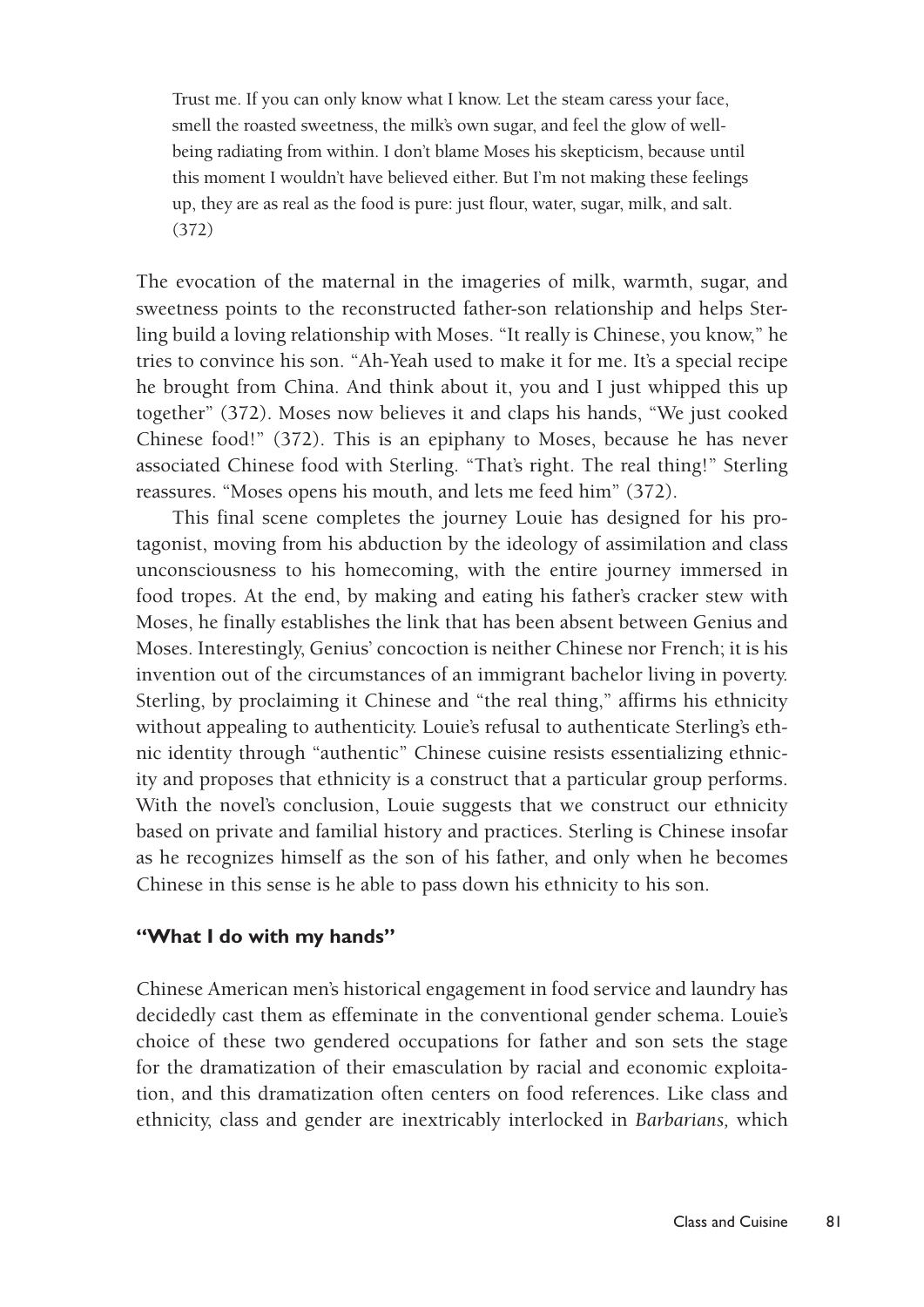ascribes much of these men's feelings of powerlessness and inchoate anger to their experience of class and gender oppression.

 Gendered occupation is a notion carried over from the social analysis of the nineteenth and twentieth centuries, Baxter and Western point out, which "was underwritten by a master concept of 'industrial society,' or 'industrial capitalism.' Economic activity was based on the production of goods, not services" (1). Despite the increasing professionalization and service orientation of the working class in the United States today, the popular image of the working class nevertheless remains masculine, reinforcing a macho culture among working-class men. Food and laundry services continue to be perceived and experienced as women's work, secondary to industrial and construction work in its wage-earning potential and its demand for physical toughness. The gendering of occupation was even more relevant in the late 1970s in which *Barbarians* is set than now.

 Almost as soon as the book opens, Louie begins to tackle Sterling's gender complex with dark humor. Through Sterling's interaction with the butcher over a capon, a "castrated rooster," Louie demonstrates his protagonist's heightened sense of inadequacy about his masculinity (5). "Think about it," Sterling says to Fuchs, "*Snip*! And as if that's not bad enough, they throw him back in with the others to plump, big and fat, and he struts around like cocks do, big man in barnyard, only the hens are snickering behind his back" (5). Initially this seems to insinuate Fuchs, a Jewish man, but several sentences later, it becomes clear that it is Sterling himself who becomes the target of such insinuation. He recalls seeing Renee Richards, the transgendered tennis pro, in a newspaper photo. "I was immediately drawn to her looks, found her rather sexy even, that is, until I read the accompanying article detailing her surgical transformation. 'Can't tell a she from a he?' I scolded myself. 'What kind of man are you?' " (6). This homophobic self-castigation is followed by the scene of preparing the castrated bird that further illuminates his feeling of gender ambivalence. "I rub the mustard onto the capon's skin, with its largish pores and nipple-like bumps; the mustard's whole seeds, tiny orbs rolling between my palm and the lubricated skin, produce a highly erotic sensation" (11). A few pages later, subliminally identifying with the capon, he accuses himself of being a chicken: "I'm the chicken around here. Too chicken to insist that Lisa Lee stay; too chicken to tell Bliss not to come" (17).

 Sterling's gender insecurity is not solely determined by his occupation; French cuisine, after all, is a male-dominated world. Furthermore, cooking shows such as *Emeril Live* and *Iron Chef* feature masculine performance. In Sterling's case his vocation is compounded by his ethnicity, and the prevailing stereotype of Asian American men as undersexed produces his experience of diminished masculinity and agency. With his gender imaginary structured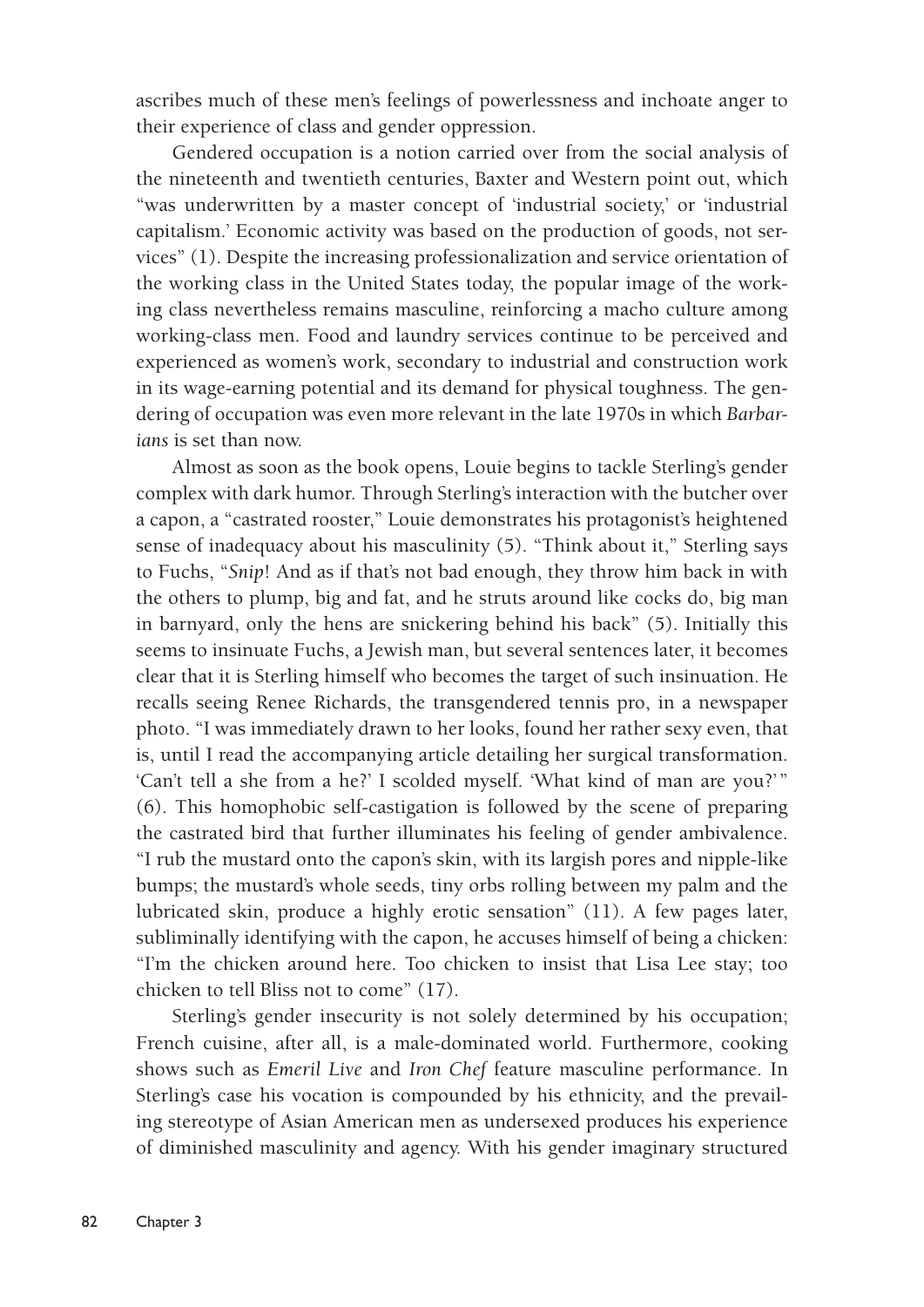by American hegemonic representations of masculinity as white, heterosexual, and propertied, Sterling cannot help but look up to models of manhood that instill in him only self-loathing. In front of his bathroom mirror, he holds up a photo of Robert Redford, the American epitome of manhood, to his face and "gauged the extent of my deficiencies" (18). Gazing at a replica of Michelangelo's *David* at the club, Sterling measures himself against the ideal of masculine beauty: "[W]here does that leave me?" he wonders (43). Louie shows us a truthful but bleak picture about the fact that in Sterling's world there is no model of masculinity that resembles him.

 Brilliantly, Louie later has Sterling deconstruct *David* by classing the figure as a laborer. "All day I have thought about the David's hands. They are huge [...]. Michelangelo isn't selling beauty, but deeds. [...] The David is a monument to work, what's accomplished with one's hands. That's all I want people to consider when they see Sterling Lung: what I do with my hands" (53). This transcoding of masculine beauty, a rare moment in the Sterling character, challenges racial/ethnic gendering in the effort to unify all working-class men under the icon of masculine hands. Janet Zandy writes, "Hands are maps to history and culture [. . .]. Hands are class and cultural markers" (*Hands* xi, 1). Although rarely studied, "hands are everywhere in working-class literature,"9 and hands "signify power relationships of control" (1, xi). Sterling's observation of the *David*'s huge hands suggests his gender and economic identification with the working class, particularly men whose hands control materials and create wealth. This identification, however, at the same time frustrates his desire to control his destiny as well as the products of his labor, because the metonymy of hands reduces human beings to working parts, divorces mind from body, and empties ontology from the laborer. For Sterling, this very tension in the signifier of hands, figuring for the paradox of ownership and dispossession, finds an expression in his gender anxiety located in another body part.

 And it is his ponytail. Louie aptly utilizes it as a device to yield multiple meanings to explore the intersections among gender, ethnicity, and class. To his parents Sterling's ponytail is a source of shame because it is culturally associated with both femininity and subjugation. (The Manchurian reign exacted death from any man who lost his queue.) Sterling thinks that because of his ponytail "Genius has no problem calling me his fourth daughter" (40). To the ladies in the club, who find his presence both unthreatening and amusing, it becomes an emblem of Sterling's servile/feminine position among them. Libby Drake, for example, "touches my shoulder, then caresses my ponytail, her fingers running through my hair like a litter of nesting mice" (40). Millie Boggs jokes that "my ponytail would make a 'delicious whip,' as she gave it a playful tug. [...] I can't stand Sharon Fox, who grabs hold and says, 'Giddyup!'" (40). Sterling's ponytail becomes a site where gender, class, and ethnicity interlock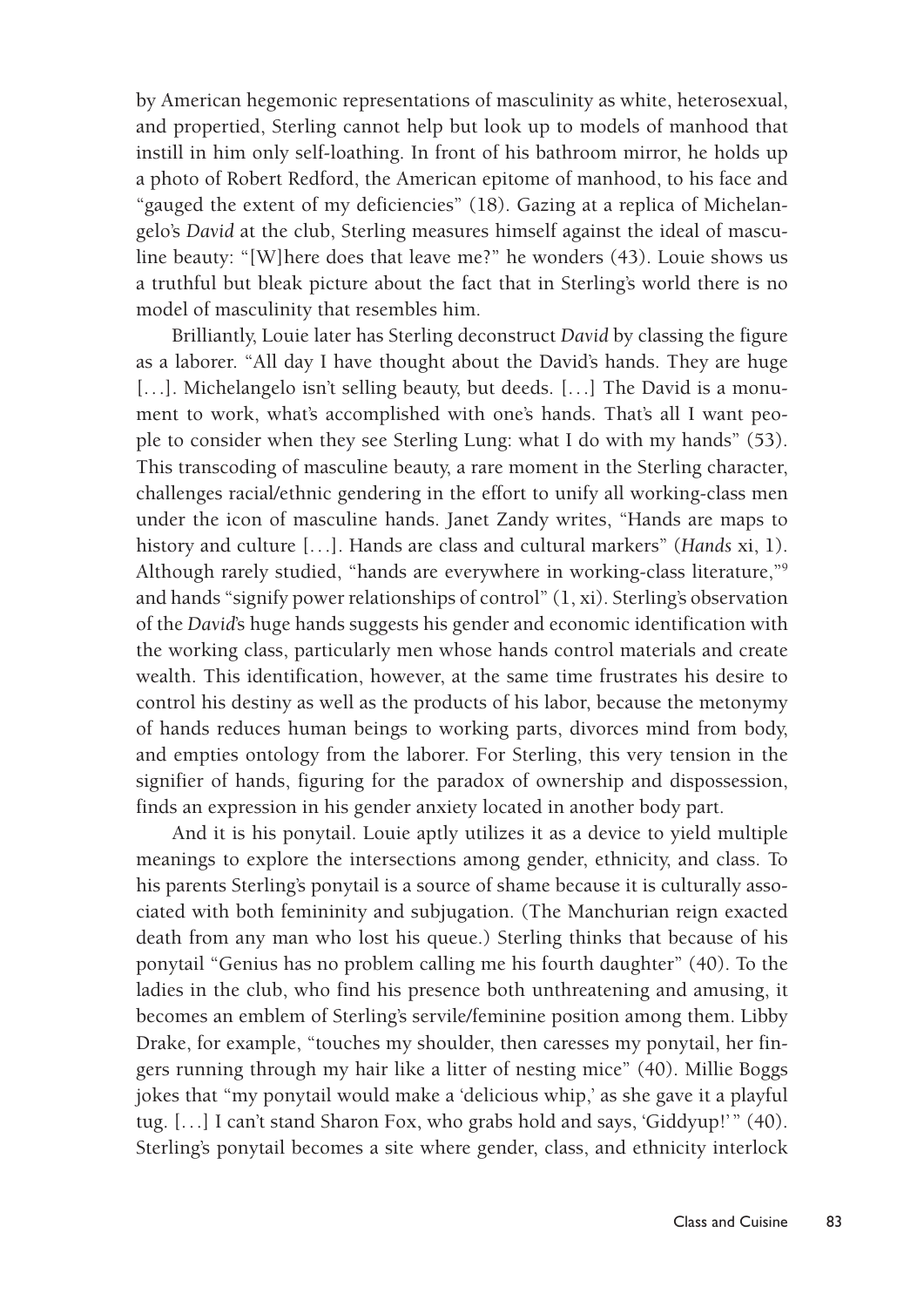to demonstrate an asymmetrical power relationship between him and the rich white ladies. One cannot ignore that his ethnicity plays a significant role in his emasculation, for it is difficult to imagine the same women fondling a black male cook, for instance. To Bliss, however, Sterling's ponytail is the source of attraction; "she has said that she will terminate our relationship if ever I cut my hair. [...] She says this is the way Chinese men have traditionally worn their hair" (40). For her the ponytail becomes a phallic symbol of an exotic manhood that brings excitement into her life. Thus centered on the ponytail is a nexus of meanings contingent on class, ethnicity, and gender.

 Sterling's feminization attributable to ethnic stereotypes and his occupation is by no means absolute; his gender imaginary shifts and varies depending on different power and gender dynamics. Although the ladies in the club dominate and harass him, he still retains an illusion of autonomy and control, for in his fantasy these women are his to please, and their teasing and petting ironically reinforce this fantasy. "In this house of women [. . .] I am the engine that makes things go. [. . .] They have to eat, and that's why they come daily. And praise my cooking, squeeze my arm, caress my hair, pat my cheeks, pinch my rump" (31). Sterling fantasizes himself to be the only man in a house/harem of women who don't restrain themselves in front of him from "their talk of sweets and diets, gynecological procedures and dinner parties, cosmetics and brassieres" (31). Ironically, this scene evokes the picture of a eunuch serving and guarding the emperor's concubines more than that of a highly virile man pleasuring multiple female subjects, but in his fantasy Sterling congratulates himself for having arrived and sexualizes his relationship with these women via food to conjure up a sense of masculine power. Libby Drake is described to be "as lustrous as a polished apple" (37) and as wearing a "massive braid that resembles a lobster tail" (39). "Her legs gleam in the sun, as my hand  $[...]$  lift $[s]$  the tomato, which yields to me its loving weight, its thin-skinned plumpness that molds to the curve of my hand. It is the perfect thing to squeeze" (38). By juxtaposing women to food, Sterling manages to exercise the male privilege of objectifying and consuming them.10 Sterling's participation in this discourse compensates for the feeling of powerlessness toward rich white men.

 His experience in the club illustrates the interrelationship between class power and racial and gender hierarchies. The ladies in the club, empowered by their racial and class privileges, feel entitled to direct and humiliate their male Chinese American chef, but as soon as rich white men enter the scene, the dynamics of power change. At Sterling's first culinary event for male guests in the club, both he and Libby Drake feel as though they had been suddenly dispossessed. "I feel so small tonight," Libby tells Sterling, "with men in my club" (39). Her remark offends Sterling. "Aren't I a man?" he muses (39). On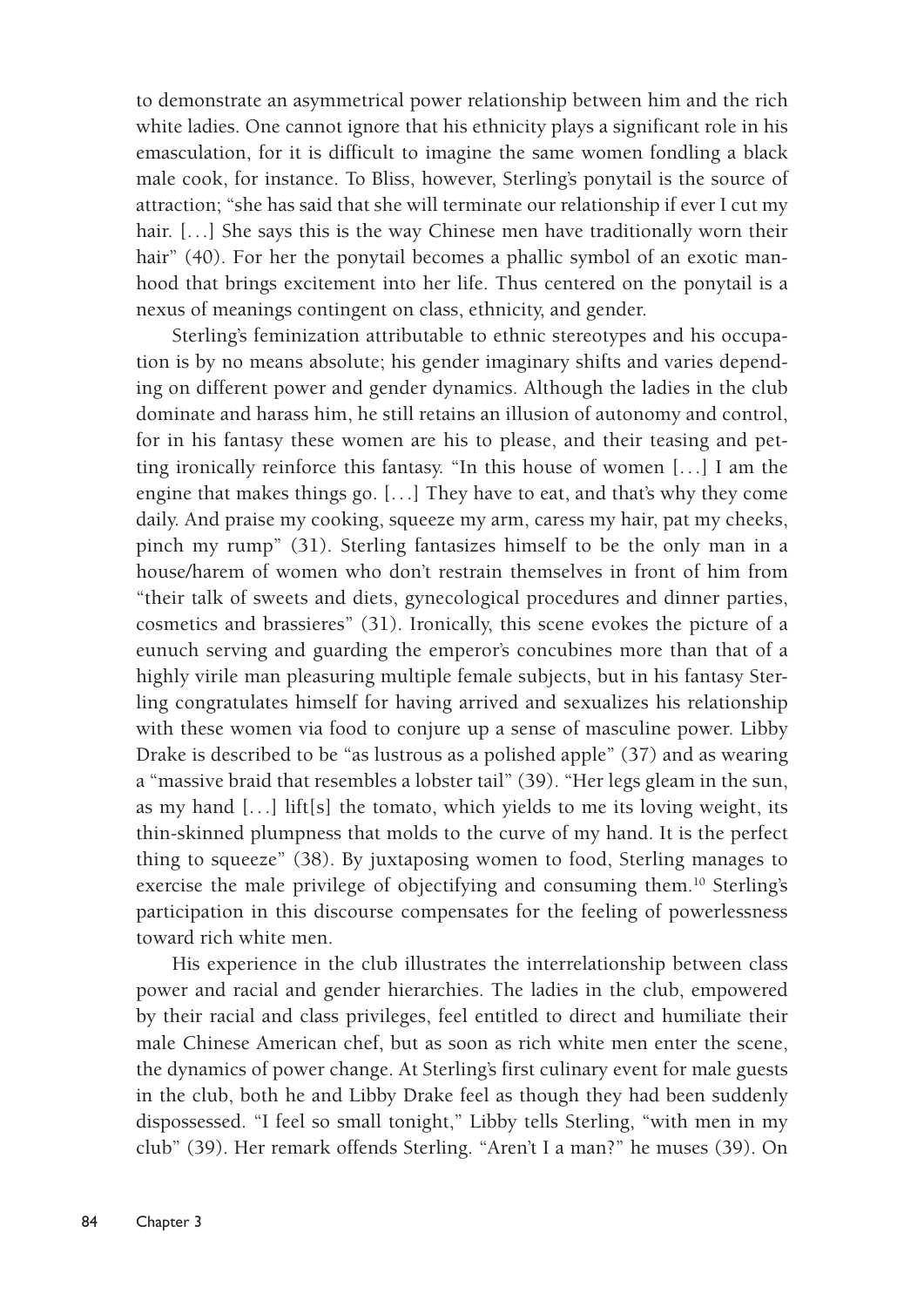the other hand, however, Sterling himself never thinks of the gardener as a man either: "Except for the gardener—he doesn't really count—Drake is the first man I've seen at the club" (37–38). What constitutes a "real" man is contingent on his class and ethnicity. Sterling fails to realize that because of their position as domestic servants and their status as racial minorities, neither he nor the gardener counts as a man.

 It is with conspicuous wealth that the "real" masculine presence arrives at the club. Looking out of the kitchen window Sterling observes, "More guests converge on the club, arriving in their Simonized Steel tons, two hundred horses under the hood, commanded by manicured hands, designer-framed eyes, and thin-soled Italian shoes" (38). In this brief depiction is apparent the model of property-based masculinity that is central to the hegemony of capitalism, presenting the businessman as a new model of masculinity. This new model is no longer about physical power; rather it valorizes wealth, unscrupulous competition, and bottomless greed, a hegemonic masculinity that is culturally privileged and has power over other less culturally sanctioned masculinities. Sterling's desire to identify with this very model only engenders a deeper feeling of deficiency. "My eyes flit to the men. I struggle to get a fix on them. I feel like a boy again, trying to take my father in, his great intimidating size, overlaid with the constant accusation" (42). Reminded of his father, who has constantly chastised him (at least as he remembers), "You're useless" (42), Sterling returns to his boyhood fraught with resentment and unfulfilled longings. Now, watching these rich men consuming the feast he has prepared that is "so labor intensive, costly in time and energy," he comes to identify for the first time with his father as a fellow man living at the mercy of other men (38–39).

My eyes can't hold these men, because they wear suits that fit; because their cars guzzle gas and they don't care; because their women paint their nails, sign my paycheck, pet my hair; because their shirts [. . .] are synthetic, the wash-'n' wear fabric that's killing the Chinese hand-laundry business, and bringing my father to his starch-stiff knees. (42)

Palpable with rage at this realization, Sterling comes to an embryonic awareness of class solidarity in which he joins his father in recognizing the economic injustice in their world.

 In both Genius' and Sterling's world, class exploitation often comes hand in hand with ethnic and gender othering. The white male guests at the club, deeply rooted in America's history of legal exclusion of people of color from citizenship (e.g., the Naturalization Act of 1790 granting citizenship to "any free white person"), insist on treating Asian Americans as perpetual foreigners. Drake persists in practicing his awkward Mandarin on their "Chinese chef"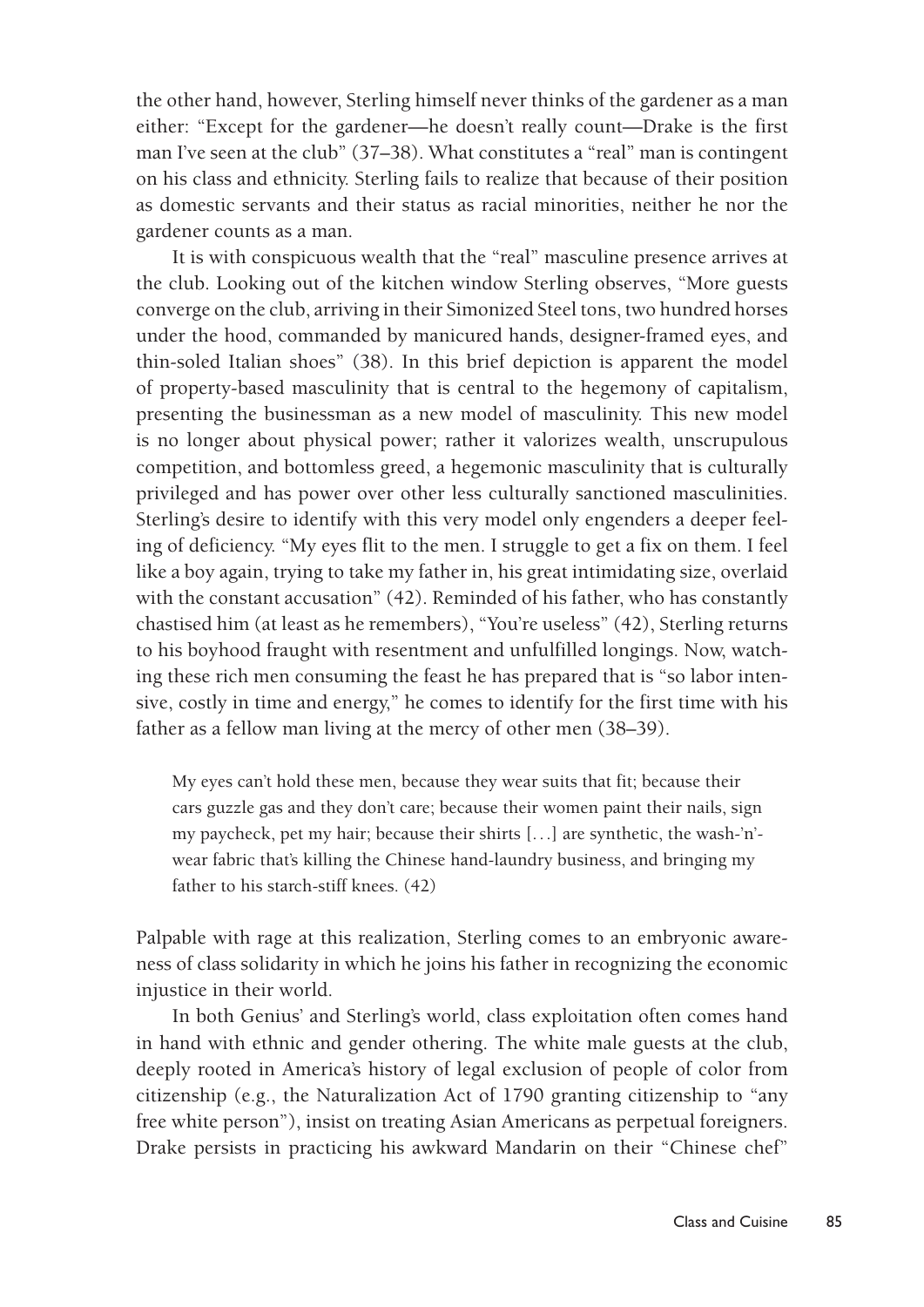and in asking where he is from, refusing to believe that Sterling is from Long Island, New York (47). When the dinner conversation moves to the subject of the Chinese "Ping-Pong diplomacy," one man comments, "It's suited for the whole race of them. Those petite paddles and little balls are perfect for their little hands." Another joins in, "Ping-Pong doesn't require strength" (49). To legitimate such racial emasculation Drake resorts to pseudo science:

"The physiological differences are the product of Darwinian adaptations. [. . .] Chinese culture doesn't value the individual. That's why you always hear them talking about 'the people' or 'the masses.' [. . .] They put three or four of their men on a job that one average American can do by himself. For this reason the Chinese have no evolutionary imperative to develop bigger, stronger bodies." (49–50)

These racist remarks are made within Sterling's earshot as he brings their coffee and buses their dirty dishes. Racism, almost always collaborating with sexism, homophobia, and class oppression, so degrades the humanity of the Other that the victim becomes paralyzed with fear and resentment. Pinioned by his class position, Sterling has no choice but to swallow the racist poison as he swallows the cold leftovers of the fancy dinner he has cooked for others.

 Class powerlessness engendered by class unconsciousness and subscription to the myth of the American Dream drives the oppressed into masochism, with the oppressed reviling themselves as solely responsible for their misfortune and misery. In Sterling's case, his class powerlessness compounded by racial emasculation brings about a compensatory pathological fantasy of mastery, a revenge that is both impotent and melancholic. Inside the big white house empty of the rich women, Sterling conjures up the illusion of ownership and power that arouses him. On the bed of its master bedroom,

I feel myself harden, my prick hooking on a spring, and I begin moving my hips, back and forth, slowly. I think of Libby Drake's rich bosom, Sally Hayes's pouty lips, Millicent Boggs's long calves, Dottie Cone's painted toenails; then I summon up every one of my parents' customers I had a crush on, women who lived in houses as nice as this, who spent their days making their faces and bodies beautiful for men. (31–32)

Class envy and class revenge are at the heart of his sexual fantasy in which a reversal of the real-life asymmetrical power relation takes place. The more sexual the fantasy becomes, the angrier and more violent his acts, as if masculinity could be experienced only through violence. He fantasizes: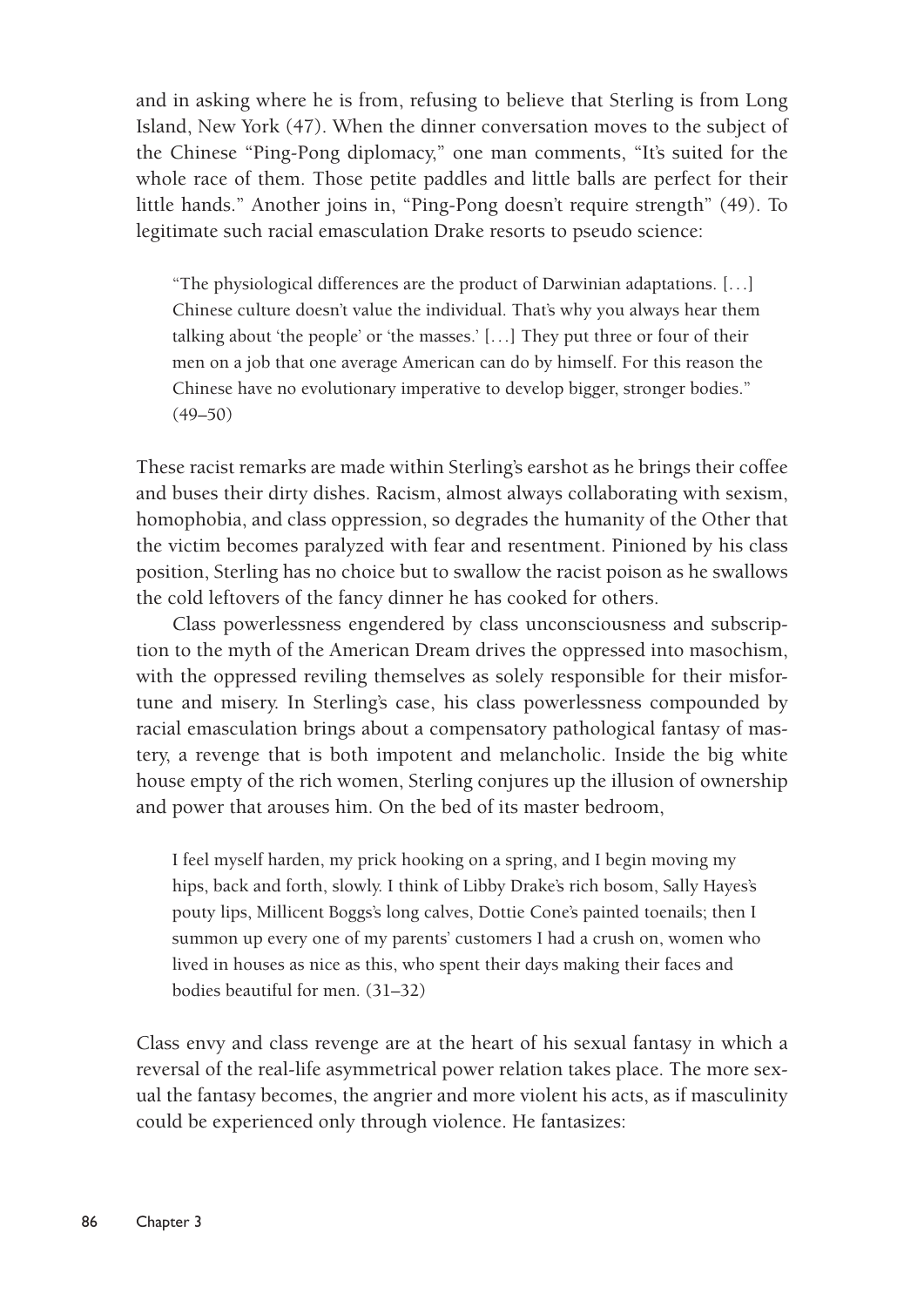I fuck the rug some more, then the brass bedpost, the armoire, the back of the overstuffed chair; eventually I fuck the entire bedroom. Still unsatisfied, I fuck the runner in the dark hallway, the moldings, the telephone and its stand just outside the bathroom. I fuck the banister, the stairs, the dining room table, where the ladies are most intimately acquainted with me. I leave droplets of myself everywhere, the sticky residue of my love [. . .]. I fuck the front door like crazy, then the shabby mat at the threshold. When they enter the house their well-heeled feet must cross this very spot. I roll onto my hip, yank the elastic band down, setting myself free, and let loose instantly, long bodyshaking shots that seem to originate in my brain. (32)

What deserves a pause here is the fact that Sterling not only imagines "fucking" the rich white women who treat him like a maid but also "fucking" their properties that give them the power to dominate him, pointing our attention to the intersection between class and gender.

 Sterling's father, Genius, has none of his son's illusions. In his old age he faces his abject position without self-loathing. "What is he, in this country, but work?" he understands. "Without it, he's worthless, he is even more a nobody than he already is: he goes from laundryman to Chinaman" (232). The apparent anger and resignation in his realization reject the promise of the American Dream and rip apart the romantic camouflage of poverty as dignity. The young Genius, however, has also dreamed of Americanization and success. Lured by the promise of the Gold Mountain, he enters America under a purchased identity, suffers detention at Angel Island, and works ten hours a day in the laundry, making barely enough money to feed himself and to support his family in China. Yet he dreams about "driving a car, in his suit and hat, honking the horn as he drove past," and this dream walks into his life in the shape of a blond woman named Lucy. Her hair is sunshine, and her dress delicious—a "dress with eggs" (242). Genius sets out the beautiful Japanese tea set meant to be a gift to his wife in China to catch the dream. Lucy drinks the tea and pilfers a cup upon each visit until the whole set is in her possession. A curious relationship begins to develop, with Genius sewing her dress and feeding her with his best food. Lucy, a working-class girl abused from time to time by men, comes to acquire through her whiteness a position of power over Genius. Through food and eating, Louie vividly pictures their lopsided relationship. "She asked for a fork and, with it, piled her bowl of rice high with the meat. He resisted thinking she was greedy" (251). Genius tries to seduce her with food, "whiskey in a shot glass, then coconut candies and fruit jellies in rice paper" (252). After she eats her fill, she points at the can of roasted chicken on the shelf that he plans to send to China and takes it home.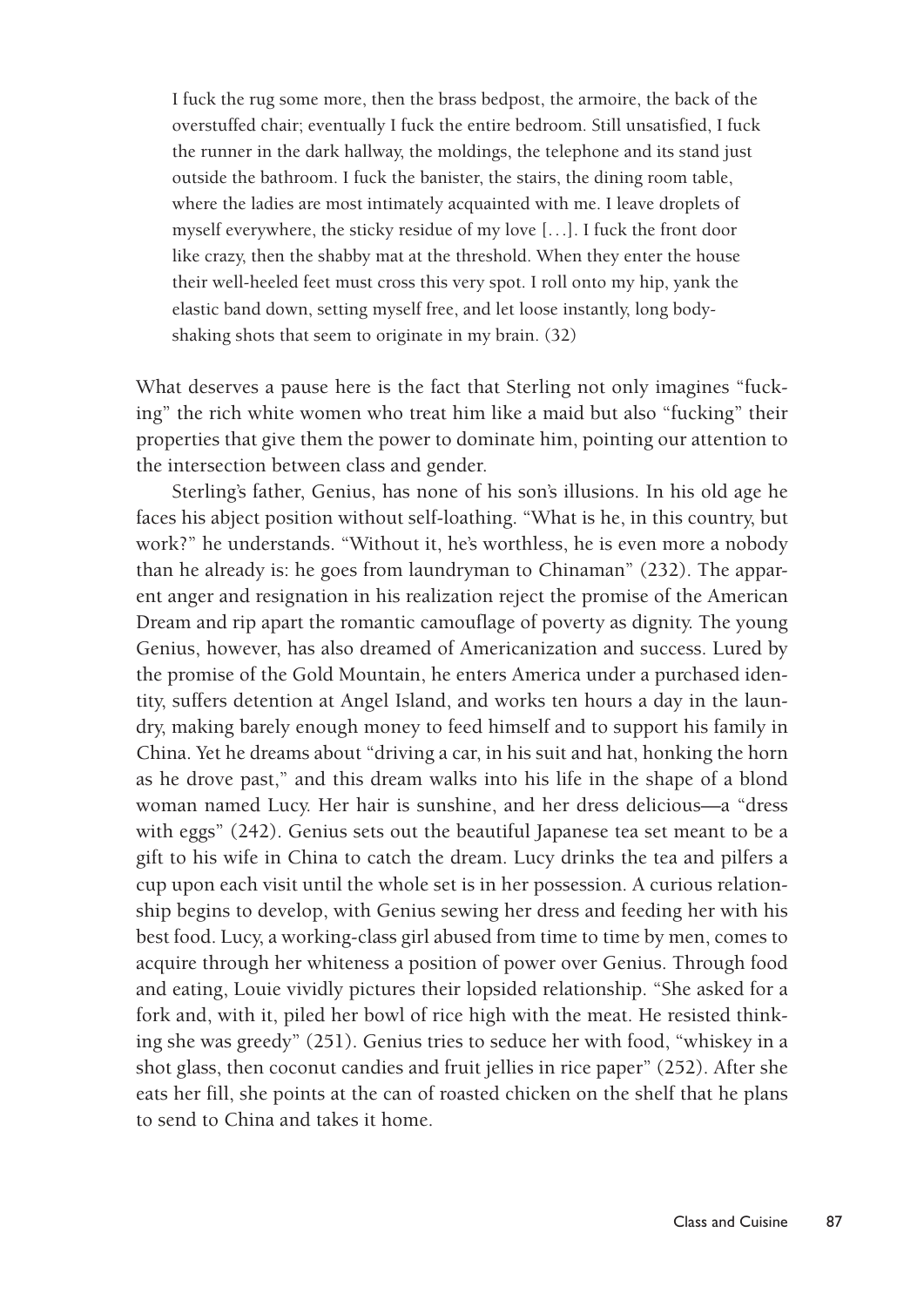Genius begins to visit her at her house on Mondays, a long bus ride from his laundry store. "Often he brought a bag of groceries, roast pork, soy sauce chicken, bok choy, things he purchased on his Sunday excursions to Chinatown. Before long she started telling him to buy her soap, beer, Quick Soup, Colgate toothpaste. He might cook for her, wash and iron her clothes" (257). He has become not only a provider but also a servant. "It was work on top of work" (257). In his mind Lucy is his American wife whose wants and needs are his responsibility, a white wife lording over him in a way that he would never tolerate of his Chinese wife. Between them is a gender-role reversal enabled by racial hierarchy. "He was awed at the size of his nonexistence. How he was nowhere, barely noticed in the solid world [. . .]. Governments did not know him, his own daughter did not know him, his own wife addressed him by another's name, his presumptive wife hardly felt his presence" (261). Now the only thing that makes him go to visit her is the junk car in her yard. He takes apart and reassembles the engine and becomes ecstatic over its signs of life. One day on his way home, a group of white men beat him up and call him "Jap! Jap! Jap!" (263). A few years later, Lucy shows up at the laundry and briefly steals Baby Sterling.

 This American history of Genius can be interpreted as an allegory of the bittersweet relationship between America and the Chinese immigrants. Lucy's initial interest in Genius is a metonymy of American fascination with the Chinese as the exotic Other upon their first arrival at San Francisco. America first found the Chinese useful in various services and industries, particularly in the construction of the transcontinental railways, just as Lucy keeps Genius around as long as he is useful to her. Lucy's relationship with Genius allegorizes race-, class-, and gender-based power relationships holding between Chinese immigrants and America, nonreciprocal ones in which America gains socioeconomic as well as psychological advantages over the Chinese. In this encounter the Chinese were changed forever by their American experience. They became feminized in that they were deprived of socioeconomic and political power, many were forced to live as bachelors because of the Page Law and antimiscegenation laws,<sup>11</sup> many had no choice but to make their living by serving the whites, and many hopelessly longed for white women.<sup>12</sup> Mirroring this larger social phenomenon are Genius' long years of loneliness and the short episode with Lucy that poisons his relationship with his wife after she finally joins him in America. Lucy's brief abduction of Baby Sterling symbolically sets off his estrangement from his parents and ancestral culture.

 Genius' loss of his son to assimilation is also metonymical of the difficult relationship between many Asian American men and their fathers. Fatherhood is a central motif in *Barbarians* with strong connections to the themes of race, class, and gender. In Asian American literature, particularly by male authors,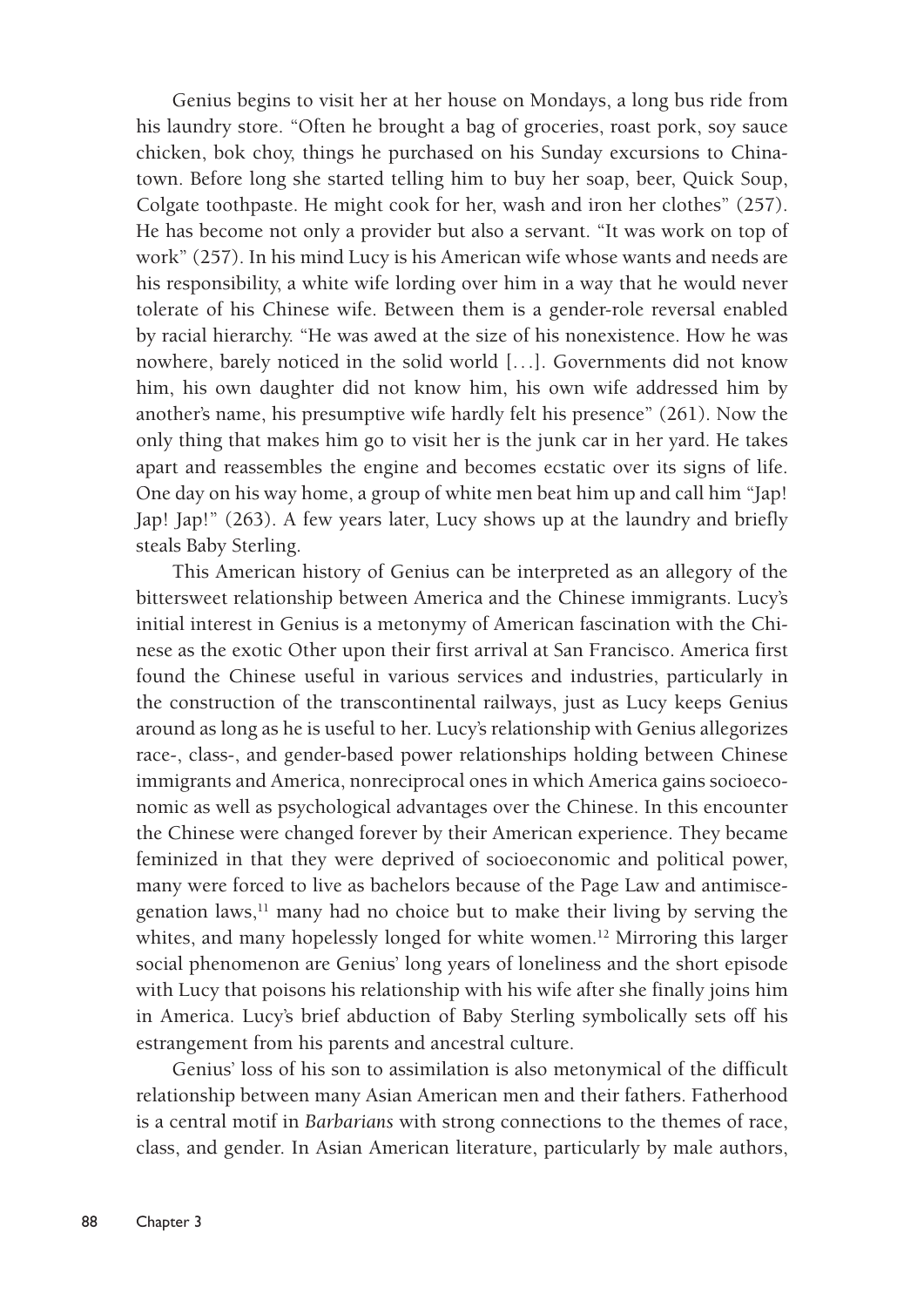fatherhood is in crisis. Under the coercion of assimilation, many Asian American men experience agonizing ambivalence toward their immigrant fathers, whose authority has been usurped by other male figures, American or Americanized, who seem to be more American, more affluent, and more authoritative than their own fathers. In Frank Chin's *Chickencoop Chinaman,* the Chinese American filmmaker, Tam Lum, desperately seeks a father figure in the black boxer, Ovaltine Jack Dancer. His denial of "Chinatown Kid" as his father—"He wasn't my father. He was ... he was our dishwasher"-is fraught with race, class, and gender shame (45). Chang-Rae Lee in *Native Speaker* portrays a Korean American man, Henry Park, who is embarrassed with the ways of his immigrant father and finds a suitable alternative father figure in the Korean American politician John Kwang, who appears to be thoroughly assimilated, envisioning himself as mayor of New York City. Sterling's reluctant love for Genius and resentful acceptance of Morton Sass as an alternative father figure vividly dramatize the painful psychological complex of Asian American fatherhood.

 To Sterling, though, Genius occupies a contradictory position as both a masculine and an emasculated figure. On the one hand he admires and envies his father's "dark, ponderous prick," which he regrets that he fails to inherit (111). In the incident of hauling the old refrigerator, Genius' response to the racist remark by other drivers turns him into a superhero in Sterling's eyes. Unlike his son, who is so diffident that he agrees with the racists that "there was something unerringly Chinese about hauling this useless machine," Genius "stuck his [. . .] head out the window, bracing himself with his Lucky Strike hand, and shouted, 'Fuck you!' without a trace of accent, and flipped them off with his free hand" (81). Sterling remembers, "At that moment Pop was Superman. If he'd gotten hold of the thugs' car he would have torn loose the hood and tossed the engine into their laps" (81). On the other hand, Sterling is ashamed of his father for his "stupid smile, eyes cast down, head bowed and bobbing, the obsequious professionalism," which he hates but believes he has inherited (344–345). Genius' sucking up to his customers renders him feminine and repulsive in his son's eyes precisely because Sterling loathes himself for living daily the life of powerlessness. His own docility and model-minority complex become painfully humiliating when rendered patent in his father.

 When he marries Bliss, Sterling imagines that he has traded Morton Sass for Genius. He believes that Sass' whiteness and money have the transformative power to de-ethnicize, up-class, and masculinize him, and his union with a white woman is the crown for successful assimilation. However, he cannot help feeling fake, as if he were hiding something upon whose discovery he would come to ruin. One cannot help hearing the echo from Louie's collection of short stories, *Pangs of Love,* in which dark comedies present male Chinese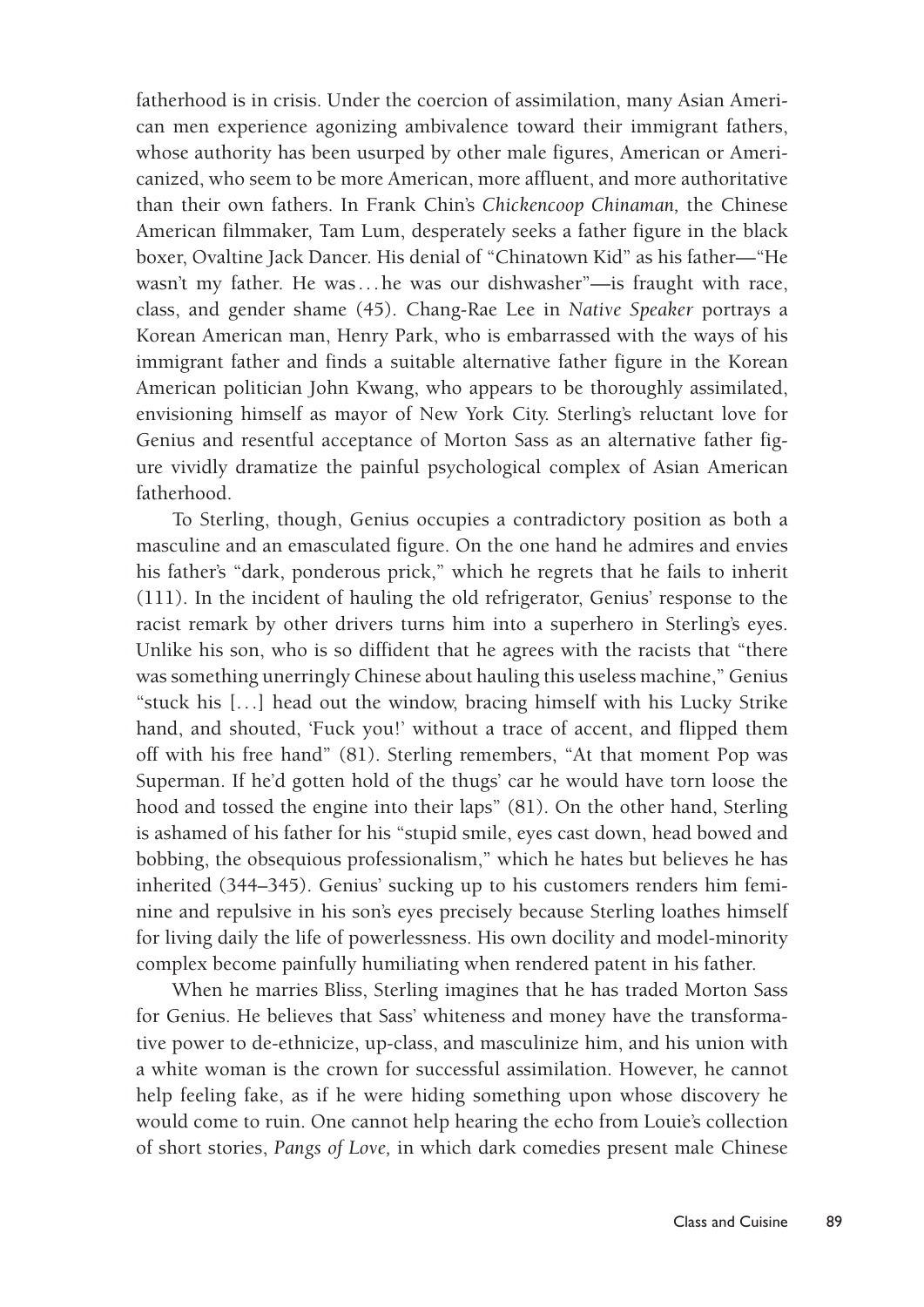American yuppies afflicted with anxiety, displacement, and alienation. Sau-ling Wong comments on these characters, "Fluency in the hegemonic culture [. . .] is no guarantee of authority. When assumed by someone with the 'wrong' skin and hair color, it is mere impersonation, mimicry, occupation of a subject position that is not yours, or can be yours only through acts of fakery" ("Chinese/ Asian American Men in the 1990s" 185). Louie in *Barbarians* stages a homoerotic comedy of errors in the men's room at Sterling's wedding that vividly demonstrates Wong's sharp observation. Morton Sass says, "Now, Sterling, I want you to show me what you got." Sterling nervously thinks,

He wants to see your sex. Wants to see if you measure up. He's going to whip out his prodigious horse and you your wee birdie. Assert his dominant position in the family. More than ever, you wish your real father had passed on some of his size.

"Give me your best shot," your father-in-law says. [. . .]

 You're not sure you're willing to do this. You were right the first time, his purpose isn't biblical but urological. [. . .] That's what this is, a test of your worthiness, your virility, and it's going to take quite a shot, slightly uphill, across a span no sperm under normal reproductive conditions would ever have to cover. (161–162)

Sterling is relieved to realize what Sass wishes for is no more than the conventional act of male bonding. "Come on, show me your knockout punch," Sass commands (162). Sterling takes the invitation, unleashing the long repressed anger and frustration at the white male world. "You feel you had wanted to hit him your entire life. When you're through, your hand is on fire" (163). His anger toward the world of injustice can only take such symbolic form of aggression contained by the façade of male comradery.

 With the legacy of the problematic Asian American fatherhood, Sterling is most susceptible to pressures about his own authority in front of his sons. Sass strategically uses this issue in coercing Sterling to quit his job at the club to be the sole owner of the latter's labor and product, the TV cooking show. Sterling resists Sass' coercion in an attempt to maintain his sense of autonomy. "You can't play houseboy the rest of your life," Sass reasons with him. "What will Moses think of you? [. . .] He sees it on your face. In your body. Your posture. His little brain is soaking you up. He's forming opinions about you that will turn your heart to chopped liver one day" (188). Sterling wavers, imagining what Moses sees and trying to remember how he as an infant had seen his father. His resentment of Sass at this point is suggested by a food analogy. Sass' "elbows planted on the desktop, chin perched on his hands, one layered on top of the other, like cuts of pork" (188–189). Sass, a tough businessman, never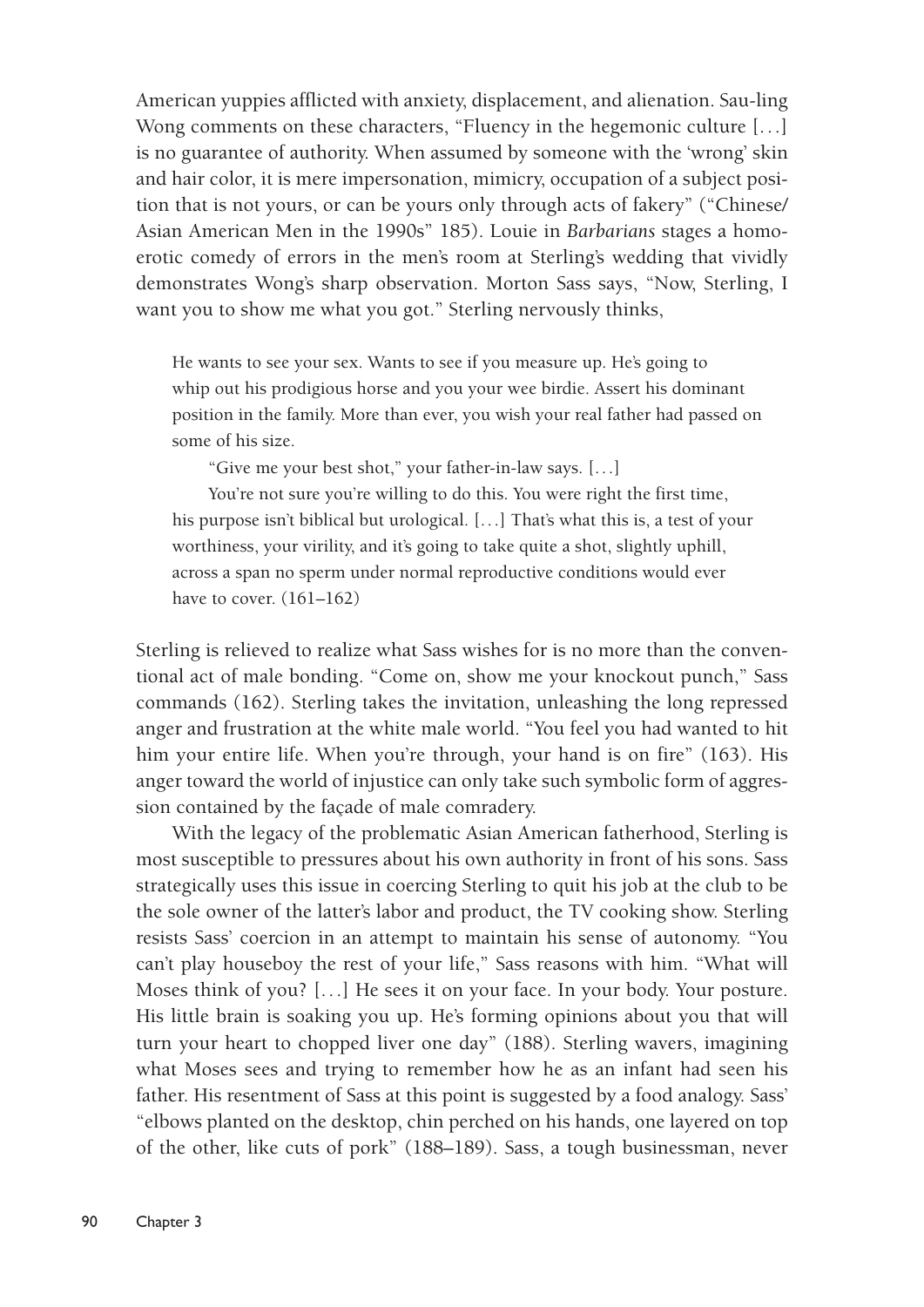gives up on a profitable idea. He pokes where it most hurts in Sterling—the truth that he really has no autonomy at all: "You've got too many bosses. A bunch of females telling you what to do. You think Moses doesn't see that? This one wants something, that one wants something. Every want-something is like a blow to your head. The kid sees that. Punch-drunk daddy. It's all over you" (189). Sterling is so devastated by the image Sass paints of him that he cannot meet the old man's gaze. "Too intense, too harsh, and to stare back I might lose myself, be immolated like bugs in fire" (189). What Sterling experiences in this encounter with his rich white father figure is as emasculating as his encounter with the male guests dining at the club. On both occasions, the assault of emasculation against Sterling is performed through class and ethnicity, reducing him to a sexless and powerless child. "I'm a little boy craning his neck, shattering his eyes on gold-robed authority" (189).

 Keenly aware of the fragility of his own authority with a racially mixed son, Sterling fears and hates Sass for the possibility of having his own fatherhood usurped by the very man who has replaced his own father. He reacts strongly to Sass' possessive remark, "my little Moses": "Sweat boils on my brow. I'm startled by his claim on the little boy's body. He is my son. He is my blood. I ball my hands into fists. I salivate remembering the impact my flesh made against his flesh" (188). In the meantime he knows very well that if a war broke out between them, he would be the one vanquished. This intense hatred of Sass, however, is ironically contained by his masochistic, identificatory desire for the same man. Having lost respect for his own father, Sterling ties his sense of manhood to the new father figure, whose approval and love are paradoxically sought after and resented. On Father's Day he and Bliss visit her family. "A celebration of me and Morton Sass! The two 'dads,' as we were called by Selma Sass. I loved how she lumped us together. I brought steaks from Fuchs's, and the two dads grilled, like real men" (194). Louie's irony is hard to miss: Sterling's gender security is dependent on the very man who dominates him and threatens his fatherhood. Sass occupies such a position of power solely because he is white and rich.

 Genius' brief but tortured relationship with Lucy, Sterling's abduction, and his difficult father role toward Moses all serve as allegories of Asian American history saturated with race, class, and gender injustices. With the minor character Yuk, however, the political unconscious in *Barbarians* presents another allegory projecting its utopian impulse to resolve the irreconcilable conflicts in Asian American history. Food references play a significant role in this allegory. Yet this resolution is fraught with class and ethnic crises as well. Near the end of the novel, Louie shifts Sterling's emotional tie from Bliss to Yuk, subtly suggesting that Sterling will eventually make good his parents' promise to Yuk. At the narrative level, this suggestion entails Sterling's character growth, from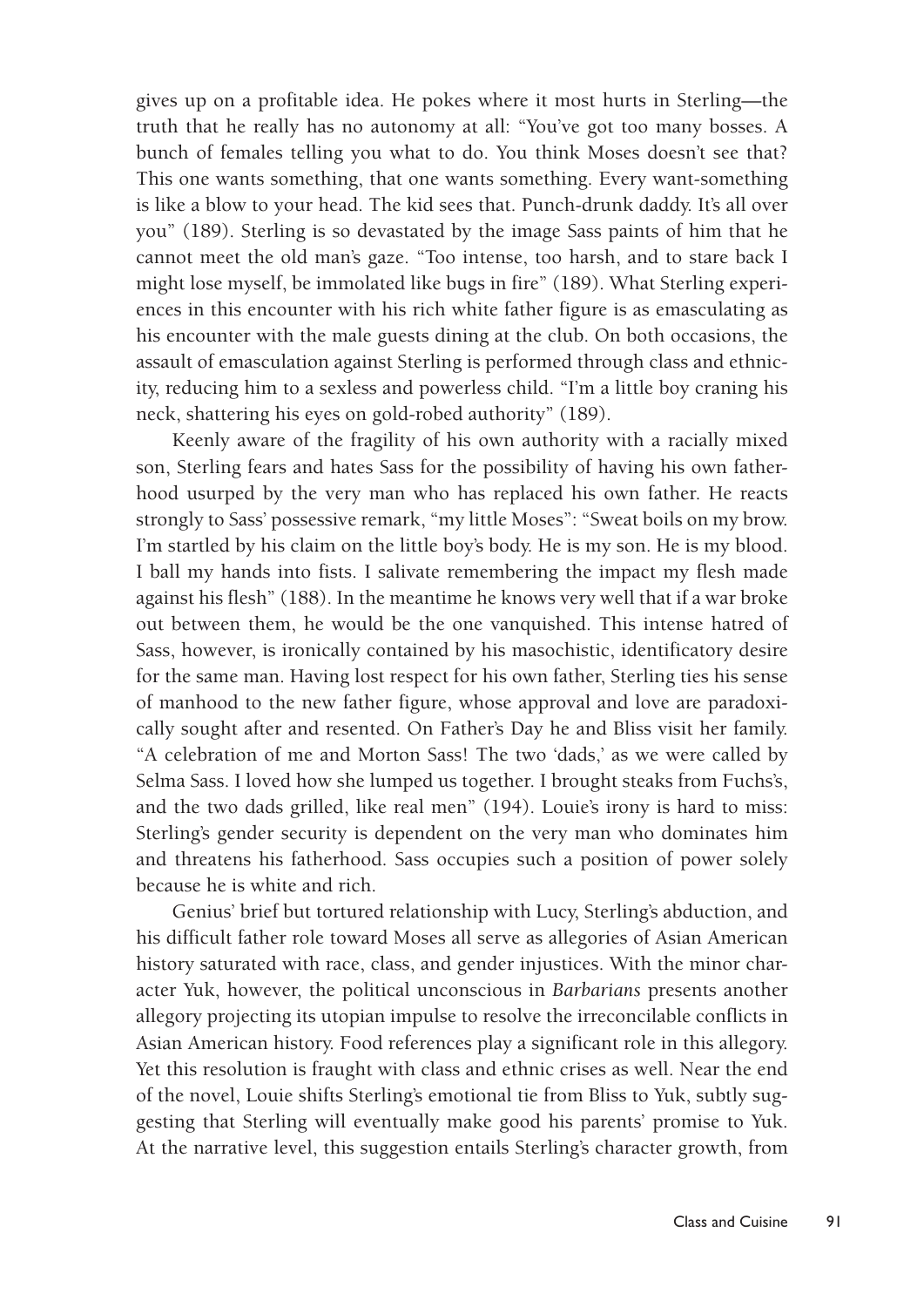someone who holds "no romantic interest" in Chinese women to someone who feels "the bright yearning" for Yuk (7, 364). At the level of the political unconscious, however, Yuk allegorizes a borderless existence that seems to undermine demarcations along the lines of class, nationality, and ethnicity, and this borderless existence figures for globalization.

 Yuk, from Hong Kong (before its return to China in 1997), is a woman without a country. As a flight attendant she travels between continents and speaks different languages. She is not only deeply ingrained in traditional Chinese culture but also familiar with American pop culture. Her ease in border crossing is best portrayed in her relationship to food. She is a culinary cosmopolitan, lover of Chinese cuisine and connoisseur of Western fare. Interestingly, Louie has her introduce steak, Texas toast, and Sizzler restaurants to Genius and Zsa Zsa, who have lived in the states for decades (73, 75). Ironically, it is she who Americanizes the old couple better than America. To Ira's grave she brings the funeral food from Chinatown, culturally correct to the last detail. Her ease in border crossing makes Sterling's American life seem old-world, his awkward attempts at assimilation pathetic.

 In the matter of class, Sterling assigns Yuk the position of a peasant even before their meeting—"a barefoot girl with oily scalp and barbarian tongue" who is trying to secure a green card through an American marriage (74). He is deeply ashamed when he finds out that the *David* statue at the club has been made in her uncle's factory in Hong Kong and that she has traveled extensively in Europe. As a gift she presents him with two moon rocks (91). Louie's choice of this particular gift is wonderfully sarcastic. On the one hand, it points to the absurdity of global circulation of commodities and of the commodification of anything imaginable. On the other, Yuk chooses moon rocks because the globalizing pop culture of America deludes her into wondering "what to get for man who is from the land of everything" (92). Yuk's character undermines the divide between the First World and Third World by the fact that she is more affluent than Sterling in both cultural and economic capital. Contrary to Sterling's presumption that he has to rescue Yuk from a backward life, she has transformed the lives of the Lungs with her beauty, worldliness, and confidence.

 Yuk as a political allegory for globalization projects a utopia of a diasporic Asia that maintains the integrity of traditional cultures even as it gains fluency in Western culture, and this diasporic identity sustains its consistency without alienation. As her name, meaning "jade," symbolizes riches and strength, so does the character Yuk allegorize the sophistication and strength of the diasporic. Such a utopian vision becomes possible, however, only at the suppression of Asia's colonial history and its present postcolonial condition. Asia's becoming increasingly diasporic is a consequence of colonial violence and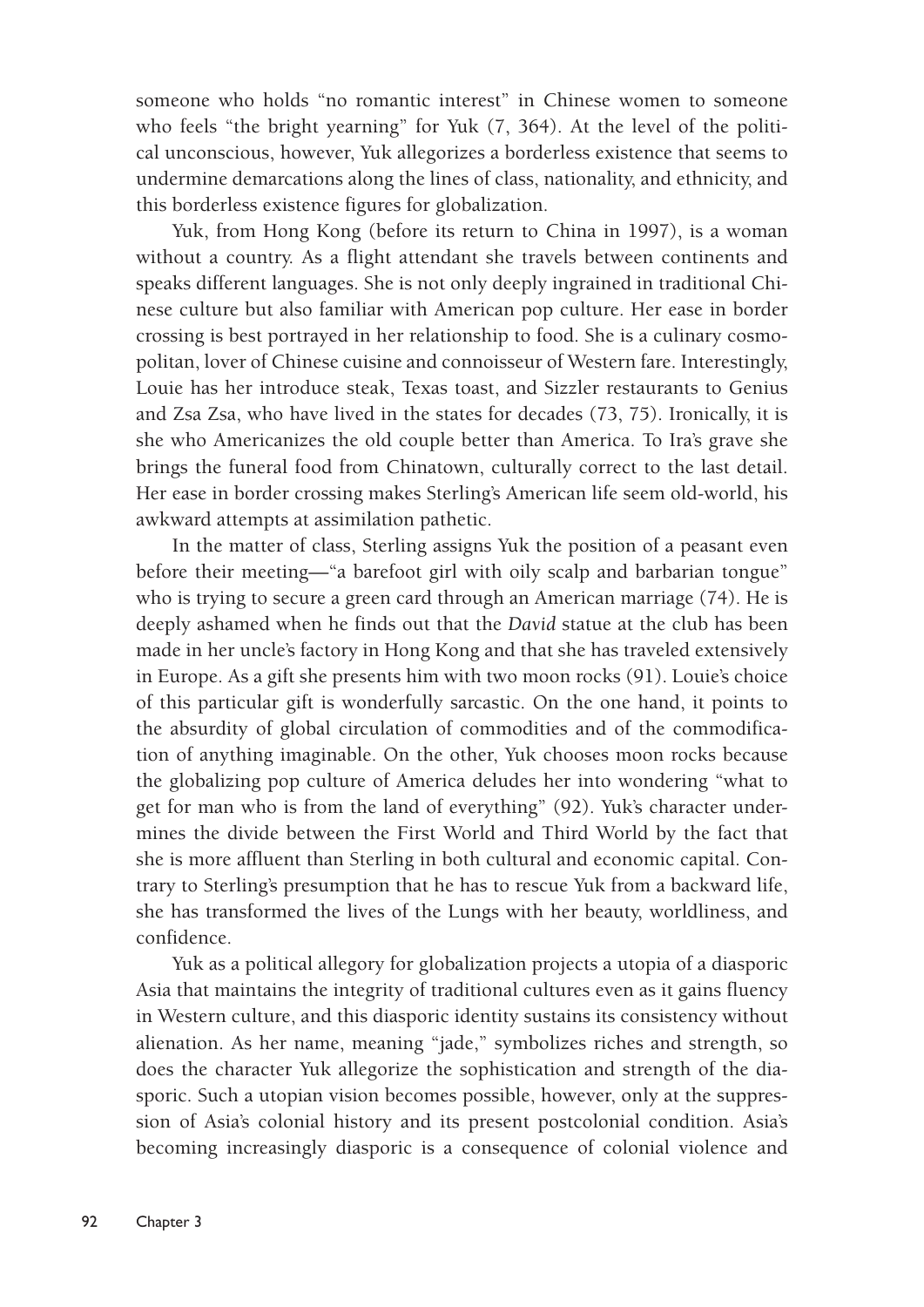neocolonial exploitation by transnational corporations that create both a small elite and a large working class in a diasporic subject's native land. Many critics of globalization have argued that the global market has worsened poverty, increased national and international inequalities, and deepened the ethnic and religious divide.<sup>13</sup> In addition, some of the intraethnic exploitation occurs in the diasporic Asia that moves fluidly between nations. Yuk, as the allegory of a new breed of hybrid Asians, arouses no more than a utopian impulse that critiques the American history of racializing, emasculating, and impoverishing Asian immigrants.

 Such an American history is incarnated in the characters of Genius and Sterling, who represent an Asian America that has undergone humiliation in its early phase and alienation in its recent one. Their stories serve as an allegory of race, class, and gender conflicts in the social life of America. Genius' tortured and lopsided relationship with Lucy typifies that of Asian immigrants with America in which nation building rested on gross economic exploitation of Asian immigrants. Lucy's kidnap of Sterling likewise stands for assimilation's abduction of Asian Americans, an abduction that attempts to turn them into seekers of the American Dream at the cost of ethnic and gender dignity. Sterling's difficult relationships with his parents and son Moses lay bare the consequence of this abduction. Louie's novel marvelously presents these nuggets of truth embodied in his characters, who are fashioned by his apt culinary tropes and references to delineate the nexus of race, class, and gender motifs.

 Diasporic Asia, a direct product of global capitalism, has altered the Asian American community in many ways. One of them is that questions about its ethnicity are no longer easy to answer because many diasporic Asians do not identify themselves with nation-states, which Louie exemplifies well in Yuk. It seems that the identification between Asian Americans and diasporic Asians is least problematic in their common or proximate culinary practices. The next chapter examines how Asian food references ethnicize Li-Young Lee in his poetry despite his disavowal of an ethnic identity and his insistence on diaspora and transcendence.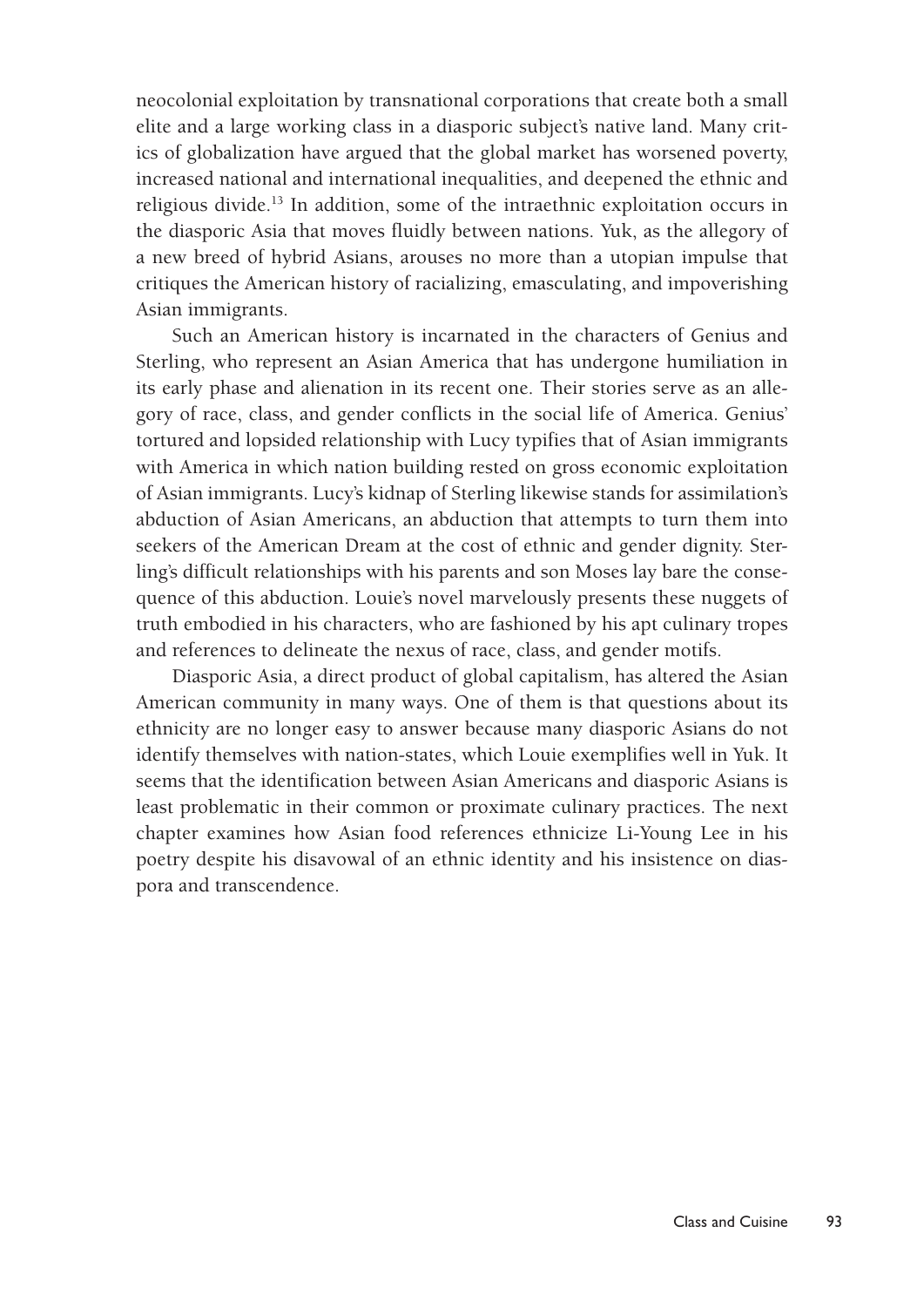

## Diaspora, Transcendentalism, and Ethnic Gastronomy in the Works of Li-Young Lee

*In an aluminum bowl marked with scratches and dents from years of use, he kneaded the whole wheat dough with the vigor of a man about to commence a long awaited journey home. The final products were*  dark golden brown discs of fried dough filled with a spicy lentil mixture. *Scented with cumin and asafetida, Darwanji's dal puris held the promise of a long journey, the romance of the railways, and the pleasure of returning home.*

—Sharmila Sen, "Looking for Doubles in the Caribbean"

Li-Young Lee is an ethnic Chinese without an upbringing in an ancestral culture, without a grounding knowledge of the Chinese language, and without the community of a Chinatown or a suburban Chinese American community. His condition of exile, however, has proved to be immensely productive of emotional intensity and imagination, and his poetics derives largely from his ontological condition as an exile, driven by the desire to transcend time and space by appealing to the metaphysical at the exclusion of the cultural and material. As if no material or cultural location were sufficient for his poetics and identity, he formulates a transcendentalism—one that has a strong affinity with the ideas of its American father, Ralph Waldo Emerson—in which the poet's true self becomes God or the "universe mind" unfettered by cultural or ethnic allegiances (Marshall 134). As such the poet has no dialogue, as Lee claims, with his sociocultural composition (Marshall 132). His polemical disavowals of ethnic identification on the ground of transcendentalism, however, are in dialectic tension with his frequent use of ethnic signifiers in his poetry and memoir.

 This tension in Lee raises the question that Stuart Hall asks of a Caribbean filmmaker: "From where does he/she speak?" ("Cultural Identity and Diaspora" 392). Quite different from the popular idea of an intuitive knowledge of the self, Hall proposes that one's cultural identity is constructed through his or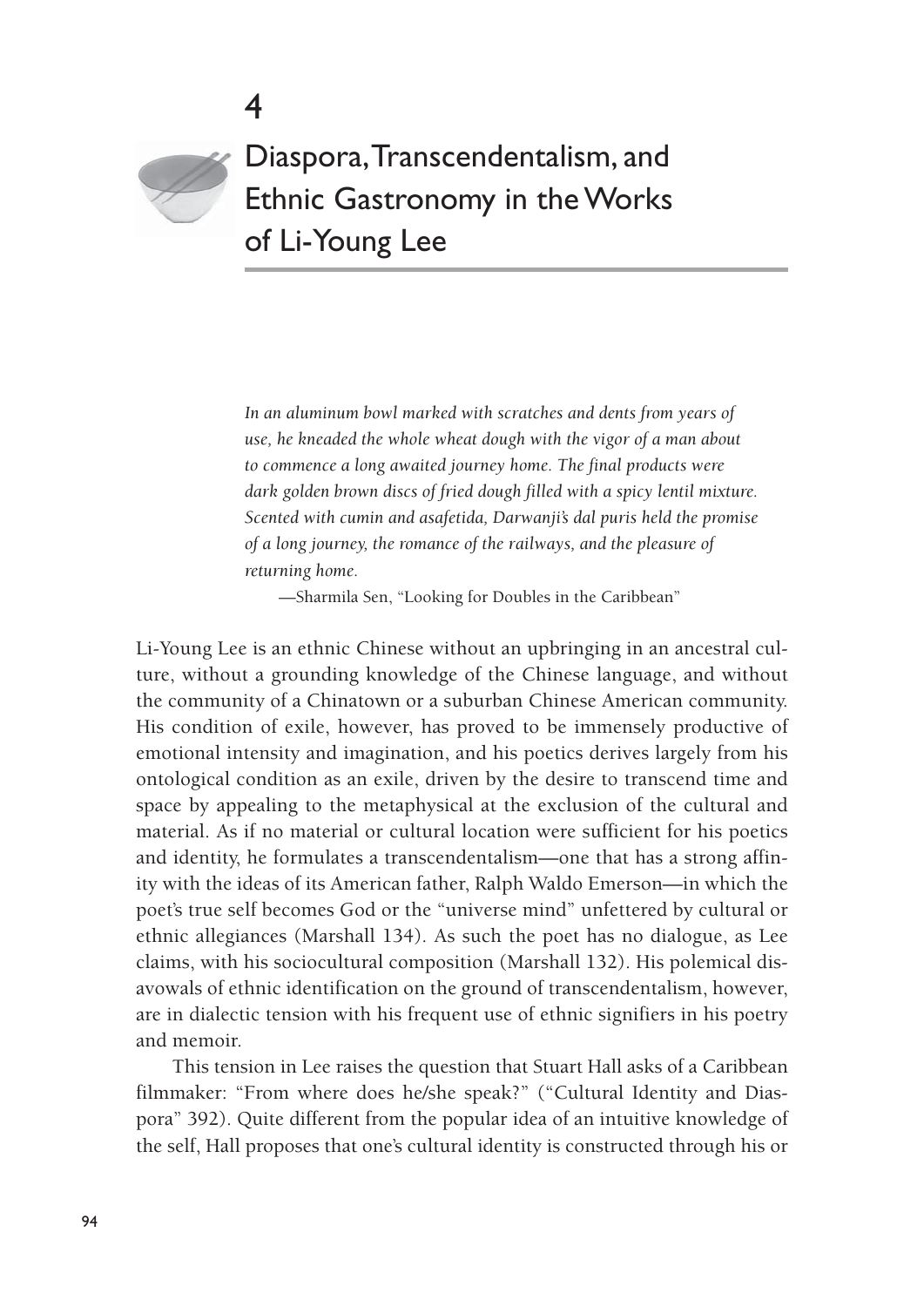her semantic practices, and semantic practices are never stable and finished. He suggests,

Perhaps instead of thinking of identity as an already accomplished fact, which the new cultural practices then represent, we should think, instead, of identity as a "production" which is never complete, always in process, and always constituted within, not outside, representation. This view problematises the very authority and authenticity to which the term "cultural identity" lays claim. (392)

The tension lying between Lee's quest for the Absolute and the necessity to speak from a material place constitutes a dynamic realm in which he operates as a diasporic Asian American transcendentalist poet, multiple selves that Lee attempts to unify with the lexicon of American transcendentalism. He would disagree with Hall, who argues, "We all write and speak from a particular place and time, from a history and a culture which is specific" (392). It goes without saying that Lee cannot escape relying on cultural, material places from which to speak, but it is not easy to locate the place that is central to his poetics. In this chapter I argue that food serves as a central place from which Lee speaks, a locus that constructs and defines his sense of reality.<sup>1</sup> It is the references to food and eating that enable his articulation of the universe mind and his identity as an exilic and transcendent poet. By centering on alimentary imageries and motifs, I also show that his ethnic self and the transcendental self are not mutually exclusive, as he tries to argue.

### **Food and the Ethics and Aesthetics of Exile**

"Diaspora" and "exile" are two terms that have gained much purchase in postcolonial theory and U.S. ethnic studies, and they are often used interchangeably. Despite this practice, however, there is a subtle difference between the two terms. In Lee's case, I believe that his family history and poetic sensibility make him an exile more than a diasporan. According to John Durham Peters, "In Jewish thinking, *exile* and *diaspora* are sometimes synonymous. The Hebrew terms *galut* and *golah* can be translated as both" (20). In spite of their historical affinities, these two terms do differ. Peters explains that

in recent usage *diaspora* often lacks the pathos of *exile,* a term that is never without a deep sense of woe. Like exile, diaspora can be elective or imposed; perhaps the historical lack of zeal for returning to Jerusalem on the part of some Jews, grown comfortable in the diaspora, lifts the burden of homesickness from the notion of diaspora. [. . .] The key contrast with exile lies in diaspora's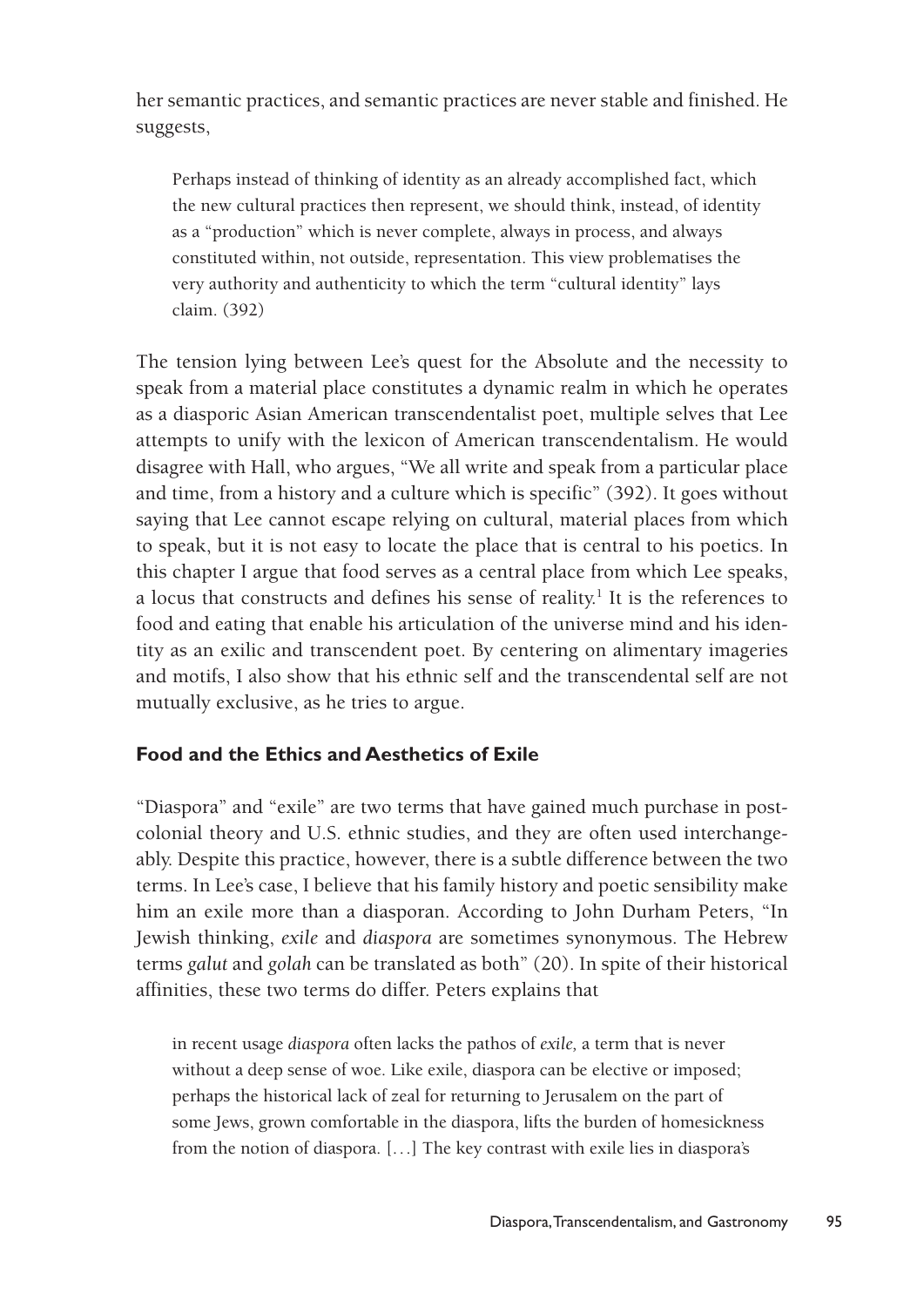emphasis on lateral and decentered relationships among the dispersed. *Exile*  suggests pining for home; *diaspora* suggests networks among compatriots. Exile may be solitary, but diaspora is always collective. (20)

Peters' observation is insightful into the solitary and woeful existence of the exile in differentiation from the collective nature of diaspora. He fails, however, to foreground the fact that colonialism and globalization have given rise to a different ethos or pathos of migration from those experienced by the dispersed Jewish community. In recent history both diaspora and exile entail a process of forceful removal from home. Migration in search of safety and of economic and educational betterment is by no means a voluntary choice. It is colonialism's devastation of the spirit, the land, the cultures, and the histories of many non-European peoples that has offered more despair than hope, more suffering than well-being, and more abuse than power. Likewise, globalization has exacerbated the unequal distribution of resources, education, and power in the world. And the militarist neocolonialism in Afghanistan and Iraq makes daily life hellish for the locals. These are among the forces that push people out of their homes in search of better and safer lives.

 Exile in the sense of estrangement or alienation from home is not solely reserved for immigrants. Internal exile, due to alienating forces of race, gender, class, sexuality, and religion, is becoming a powerful discourse. Peters says it well: "Inasmuch as the world is cruel and its history one of oppression, we will always need a discourse of exile. [. . .] Exile is an idiom available for the uprooted and abused, an insurgent rhetoric that can comfort the captives or petition the captors" (36). The discourse of exile, useful as it is in critiquing inhumane conditions, is as limiting as its offshoot, the discourse of identity politics. The nostalgia in exile for the one true home appeals to the desire for the fixity of identity and belonging, a fantasy that arises from the human condition of incompleteness.<sup>2</sup>

 Yet exile can be an attitude quite free from woeful nostalgia. Edward Said has offered a model of the exilic intellectual, à la Adorno, Swift, and Naipaul, who is blessed with a double perspective, disallegiance, and ironic distance. Said describes this figure of the intellectual as "a shipwrecked person who learns how to live in a certain sense *with* the land, not *on* it" (*Reader* 378). To live with the land is to be open to strangeness, which one doesn't attempt to dominate and domesticate. To live with the land is also to carry home in memory, to not lose hope, the sense of wonder, and critical acuity. This intellectual in exile does not hopelessly seek belonging, either in the impossible return to the "true" home or by giving in to the assimilatory impulse of the new locale. Rather, he or she experiences "the fate [of exile] not as a deprivation and as something to be bewailed, but as a sort of freedom" (380). Such an exile is free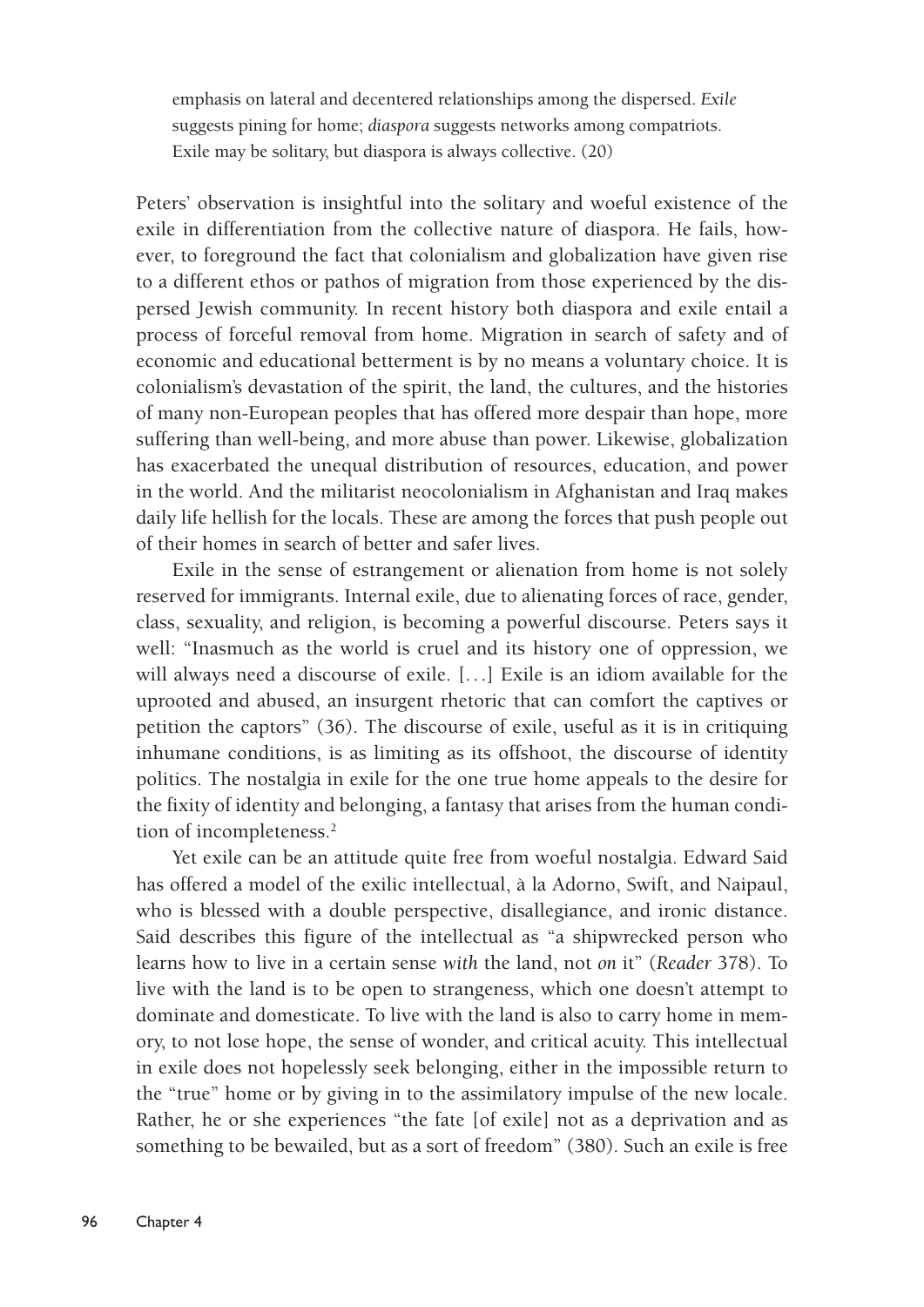from the fantasy about true arrival or return and assimilation. Thus, an exilic displacement renders one a marginal person, "undomesticated" and "unusually responsive to the traveler rather than to the potentate, to the provisional and risky rather than to the habitual, to innovation and experiment rather than the authoritatively given *status quo.* The *exilic* intellectual does not respond to the logic of the conventional but to the audacity of daring, and to representing change, to moving on, not standing still" (380–381).

 Lee is such an exilic intellectual in that what fuels his poetic engine is not a nostalgic, despairing search for an origin as the ground for self-definition. Rather, it is his recurrent conceit of "the winged seed" that serves as a selfrepresentation, one that generates poetic and critical energy, and this conceit has everything to do with food. Interestingly, "diaspora" is composed of "dia" (through, throughout) and "spora" (spore, sperm), a notion suggesting a strong affinity to Lee's "winged seed."3 Contrary to its connotation of ungroundedness, however, the seed trope turns out to be deeply grounded in Asian history. He has taken the seed trope from "the garden of nutmeg" in Song of Songs, which his father evoked in a Thanksgiving message.

East of you or me, he [father] claimed, east of even the last man from China, lived a sentient perfume, an inbreathing and uttering seed, our original agent. [...] it is the mother of spices; the song of songs [...] both the late wine and our original milk, it is a fecund nard. And there go forth from this vital seed figures distilled a day, or a year, or a century [. . .]. An ark, all fragrance, is our trove, the Seed, stringent past jasmine. "We are embalmed in a shabby human closet," he said. "Get out! Get to the garden of nutmeg." (*The Winged Seed* 90)

Born out of the allegory of the garden of nutmeg, the seed trope surrounds itself with food references, patently olfactory in this sermon. The pungent fragrances of nutmeg, mace, cardamom, cumin, pepper, fennel, aniseed, and the like perfume ointment, heal the body, flavor wines, preserve and season meats, vegetables, and fruits. In the West spices have been vital to medicine, cosmetics, cuisine, and religious and official ceremonials ever since the conquest of Alexander forced the East into contact with the Hellenic world.

 The history of the spice trade is a portal into the violent history of colonialism. Lee's seed trope carries with it the memory of that history. The garden of nutmeg is said to originate from "east of even the last man from China." This rhetorical gesture is not an expression of ethnic pride but a reminder of the actual spice traffic and its attendent violence. His father's sermon impregnating "the Seed" "with the suggestion of movement points not only to the complex beginning of the Old Testament but also to the colonial destruction of the spice gardens in the Orient. In reading the same sermon, Walter Hesford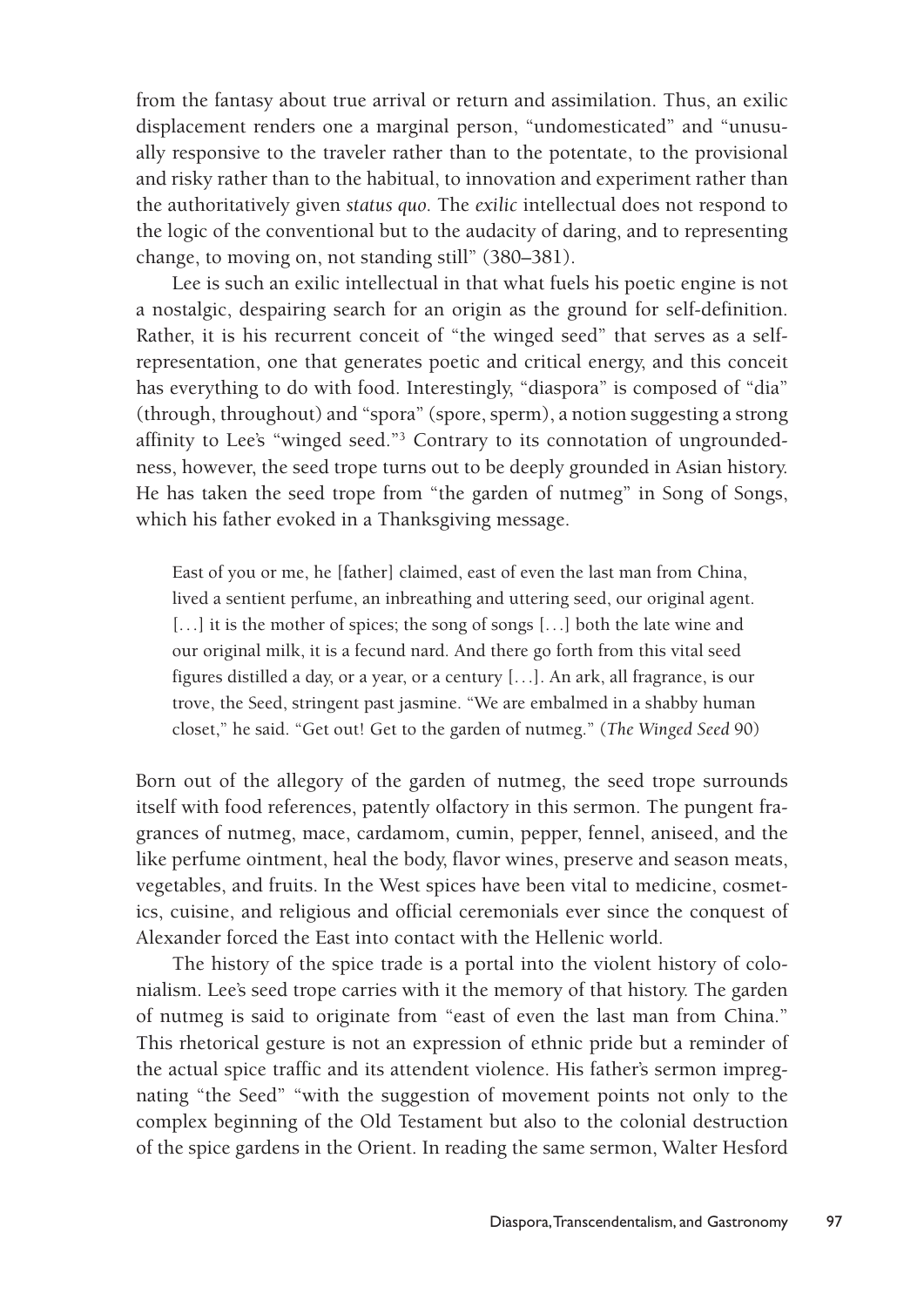points out that "[t]he preacher's words evoke the sensuous garden of the Song [...] to create spice perfumed gardens, to transfer us to another time and place, another way of being" (41). In this complacent tone, Hesford aligns the readers with the Western subject who glorifies such transportation to another time and place, forgetting that it is not so much the passion to know others as the greed for the lucrative spice trade that lured European adventurers to the East Indies.

 The Spice Islands, part of today's Indonesia, became irresistible to the Occidental world as early as the beginning of the 1500s.<sup>4</sup> One can say that the dangerous voyages from Europe to the Spice Islands were the precursor to the Western colonization of Asia. Giles Milton writes, "Nutmeg [. . .] was the most coveted luxury in seventeenth-century Europe, a spice held to have such powerful medicinal properties that men would risk their lives to acquire it" (3). At the beginning of the spice trade, "ten pounds of nutmeg cost less than one English penny." In London it was sold at "a mark-up of a staggering 60,000 percent. A small sackful was enough to set a man up for life, buying him a gabled dwelling in Holborn and a servant to attend to his needs" (6). The ruthless, sometimes bloody, competition among the Portuguese, the Spanish, the Dutch, and the English traders escalated the price of spices and resulted in rampant violence against each other as well as the islanders. Writing about the Dutch ship *Mauritius*, which set sail in the spring of 1595 for the Spice Islands, Milton recounts what happened upon its landing. "Angered by the escalating price of spices," the crew of the ship went on a rampage. "What followed was an orgy of destruction that was to set the pattern for the Dutch presence in the East Indies. The town was bombarded with cannon fire and prisoners were sentenced to death" (61). In the context of British history, it is the spice trade that called for the formation of the East India Company, which played a tremendous role in the opium trade and in the process of colonizing Asia, particularly South Asia<sup>5</sup>

 In historical reality the garden of nutmeg helped initiate European colonialism in Asia, whose present-day consequence is the demographic movement westward, thus creating the ever-increasing population of the diaspora. In mythological reality the garden of nutmeg represents the Garden of Eden, from which all humans are exiled. The senior Lee's desperate cry at the end of his sermon—"Get out! Get to the garden of nutmeg"—speaks of the powerful longing for home in both senses (home on earth and home in heaven), which can be sustained and gratified only by turning to religion, myth, and lore. Lee's choice of the seed trope thus aptly allegorizes his and his father's lives, which are filled with longing, movement, and search. One might argue that the senior Lee's exile from China and Indonesia has little relationship to European colonialism. Although not a direct catalyst for his exile, colonial legacy bears a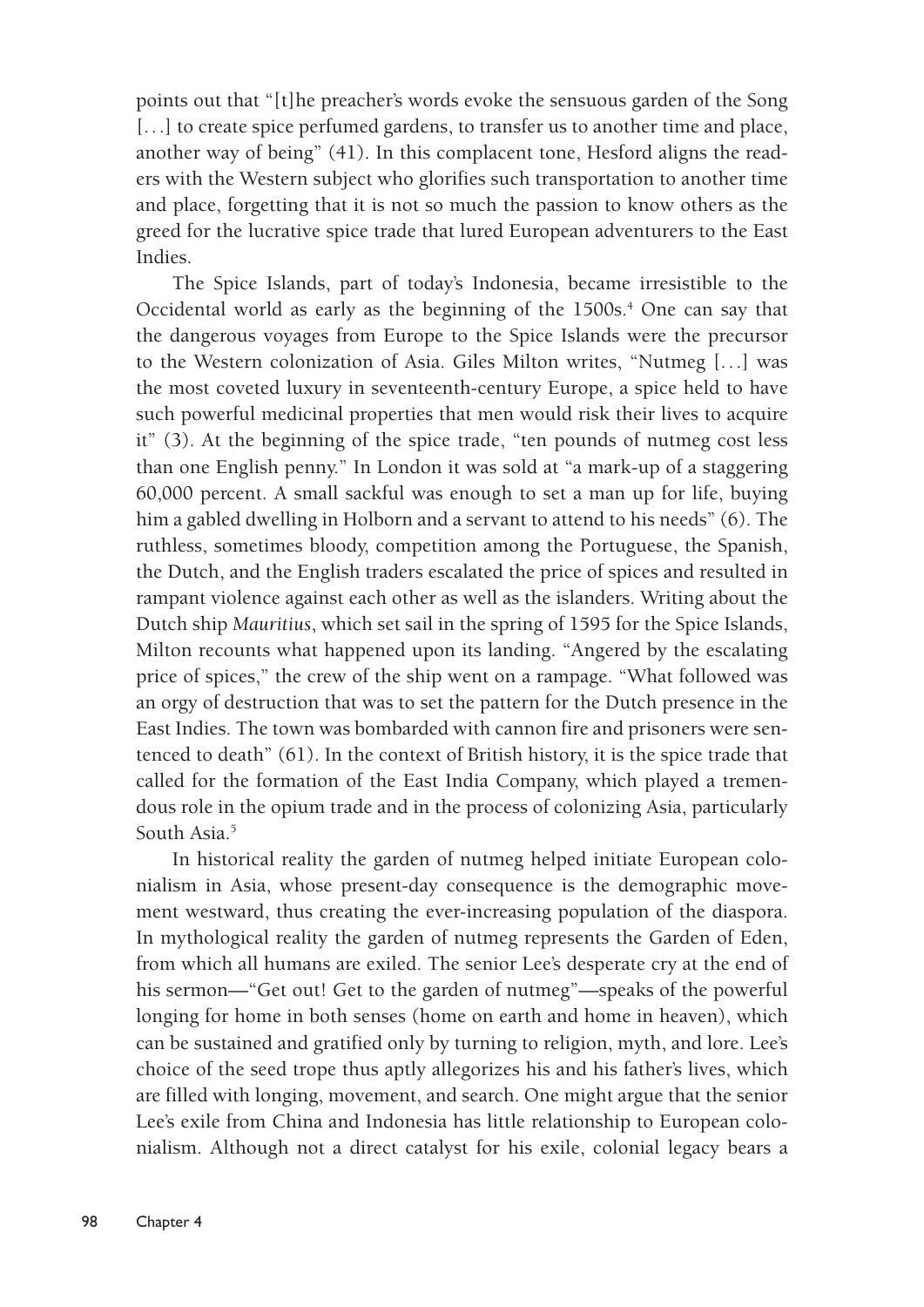heavy responsibility in China's antagonism toward the West, an antagonism that resulted in a series of political movements purging Western capitalist ideologies, of which the Lees were among the casualties. In the case of Sukarno's regime, it was the anti-West campaign that resulted in the imprisonment and exile of the senior Lee, whose only "guilt" was having taught Shakespeare and Kierkegaard. In the seed conceit Lee represents his father's as well as his own wandering in the postcolonial world—the seed is "born flying," "to begin its longest journey to find its birthplace, that place of eternal unrest. From unrest to unrest it [is] moving. And without so much as a map to guide it, and without so much as a light" (*Seed* 92). Having been transported to unknown places, the seed knows no destination but only the journey itself.

 Lee's conception of himself as a winged seed and his poetry as winged seeds is a precious inheritance from his father, who had given up a series of identities before he brought his family to the United States. As John C. Hawley notes, the senior Lee "had to invent himself throughout his adult life"—from Mao Zedong's private physician to a philosopher, a doctor, and a vice president of a university in Indonesia, an evangelical preacher in Hong Kong, and finally a Presbyterian minister in Pennsylvania (192). The senior Lee's ability to adapt and reinvent himself anywhere he happened to be finds an apt expression in the trope of the winged seed. "Seed," a notion endowed with the powerful evocation of the cycle of life, takes on extraordinary meanings in his life rifted by several lives and deaths. Lee writes in his memoir, "I remember, as long as I knew him, my father carried at all times in his right suit-pocket a scarce handful of seeds. *Remembrance,* was his sole answer when I asked him why" (*Seed* 33). The poet adopts the seed trope as a traveling and protean identity for himself. "I was one of those seeds," he writes, "my father kept in the pocket of his suit" (*Seed* 56). To be a winged seed entails movement, possibility, and hybridization. Despite its destiny of constant movement, it carries hope, promises new flowering, and secures regeneration in a distant land. Lee captures the connotation of this trope in a powerful image of dandelion seeds. "I could witness hundreds of dandelion seeds float slowly over the valley, each carrying a spark of the late sun, each turned to gold by what it bore from one side of the river to the other" (*Seed* 36). This image of dandelion seeds as Lee's self-representation suggests that he carries within himself the seed that is his father, and from it comes his renewing sense of self, his elegant songs, and his own fatherhood.

 Lee's seed trope bearing the memory of the colonial beginnings fraught with grand dreams, plunder, and violence sets out to be a political trope, lending itself to Said's conceptualization of the intellectual in exile. The seed trope, as a self-definition, points to both the politics that necessitates exile and the politics that operates the exile's positioning in a new place. Lee imagines the seed to have come from violence while meditating about his father. "Did he say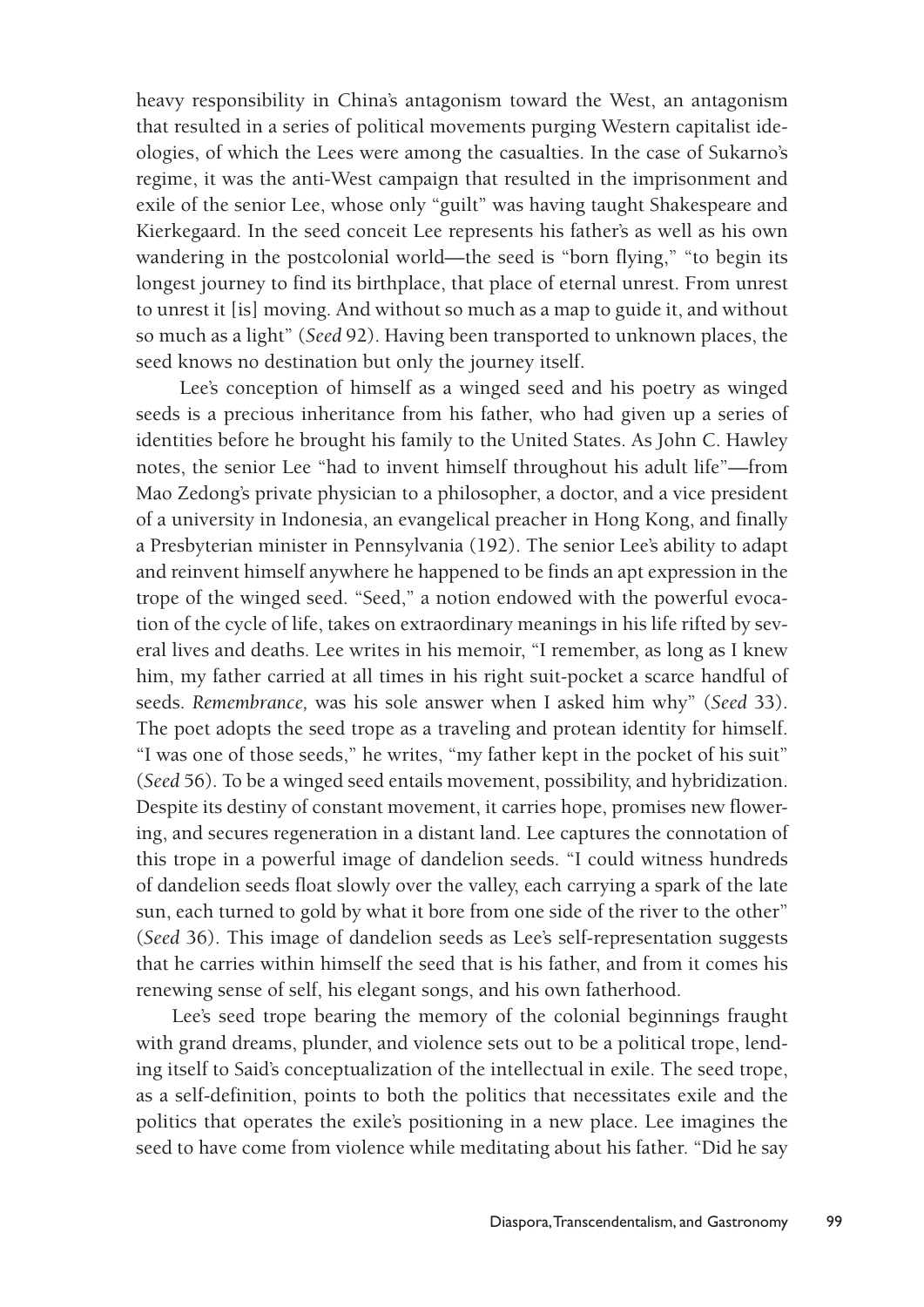seed is told, kept cold, scored with a pocketknife, and then left out to die, in order to come into further seed, speaking the father seed, leading to seed [. . .] a road we sow ahead of our arrival?" (*Seed* 46–47). Despite its violent beginning, the seed multiplies itself and sows a path into the future. In this lyrical imagining of the seed, he discloses the exile's violent partition from home and kinsmen, promises memory and father's legacy, and offers a utopian impulse. For in the seed "may be growing the flower that will overthrow all governments of crows or senators. [. . .] This seed revises all existing boundaries to proclaim the dimensions of an ungrasped hour. This seed carries news of a new continent and our first citizenship" (*Seed* 36). Here Lee's notion of citizenship challenges the ordinary meaning of a national, political identity and envisions the "first citizenship" of a utopian world that has revised "all existing boundaries" for the better. In such "a new continent," such categories as exiles, insiders, outsiders, nationals, refugees, immigrants, or illegal immigrants would cease to exist. Impelled by this utopian telos, his seed/exile can never wallow in what Said calls "an uncritical gregariousness" ("The Mind in Winter" 54). Although an American citizen, Lee has never stopped feeling like an outsider and examining America with a clear eye. His poem "The City in Which I Love You" presents a picture of the American street to be as chaotic and dangerous as any of Jakarta, from where his family escaped.

Past the guarded schoolyards, the boarded-up churches, swastikaed synagogues, defended houses of worship, past newspapered windows of tenements, among the violated, the prosecuted citizenry, throughout this storied, buttressed, scavenged, policed city I call home, in which I am a guest. (*City* 51)

Compact in this sharp imagery are stories of crime, racism, poverty, and inhumanity that are commonplace in urban America.

 Lee incarnates Said's model of the intellectual in exile whose trove is "dislocation and disconnectedness," which Lee considers to be his "spiritual reality" (Moyers 268). Poignant in his imaginary identification with "the winged seed" is the poet's self-assignment as an intellectual in exile—"a seed that had no place to rest, a seed which, born flying, flew" (*Seed* 91). In his exilic displacement, therefore, he does not lament the loss of home (which never existed) but rather celebrates the potentiality of life and renewal made doubly precious and sweet by the poignant connotation of death in both the metaphor of seed and the omnipresent reference to his father's passing.

 If there is any sense of origin in Lee's poetic sensibility, it is the "scarce handful of seeds" of memory about China passed on to him through his parents'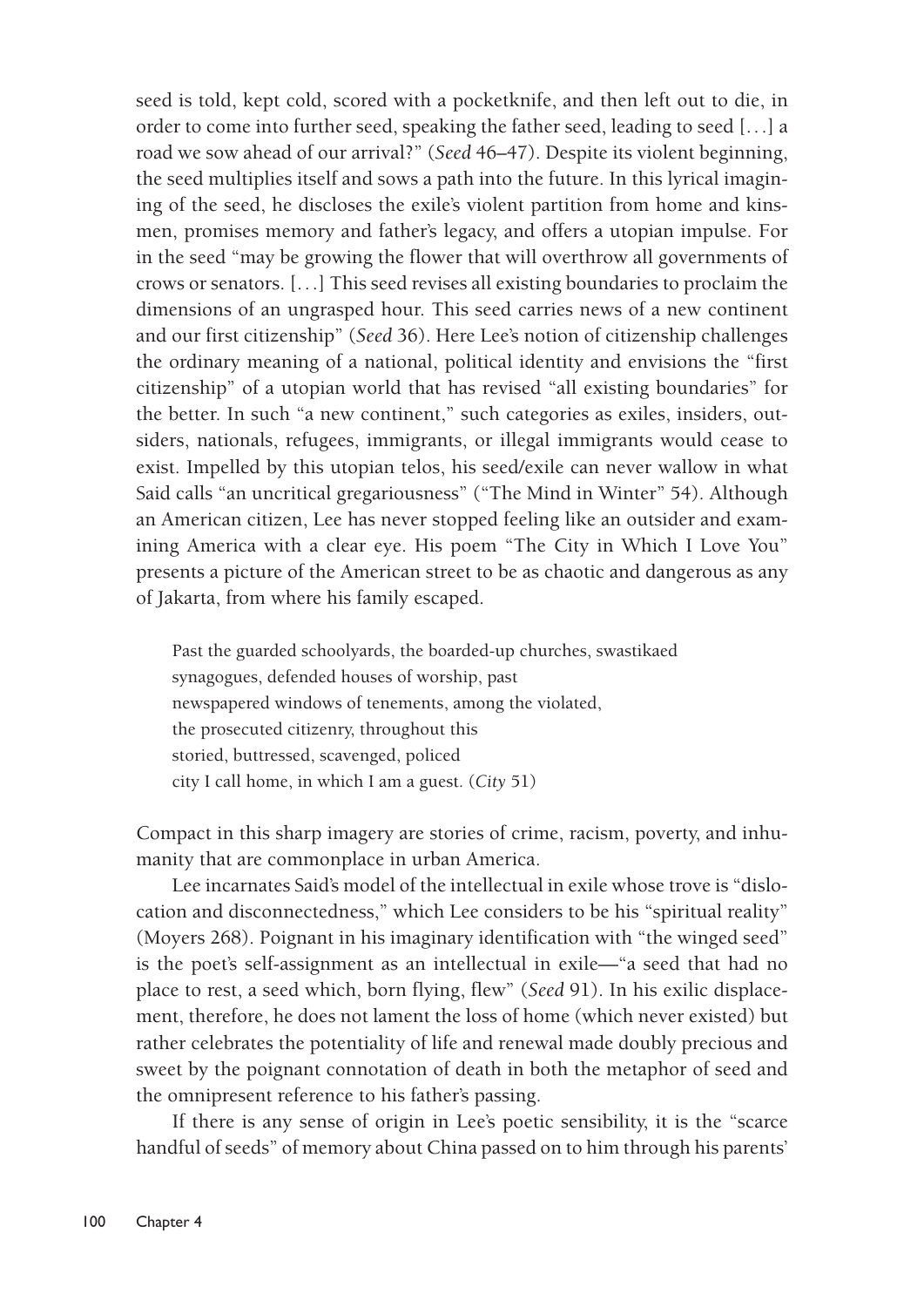stories and cooking. For the Chinese diaspora, the origin of ethnic identity, after more than a century and a half of emigration and immigration, displacement, and dismemberment, is a place to which one can never return. The "original" China is no longer there; it too has been transformed. China, to the Chinese diaspora, belongs to what Said calls an "imaginative geography and history" that helps "the mind to intensify its own sense of itself by dramatizing the difference between what is close to it and what is far away. [. . .] It has acquired an imaginative or figurative value we can name and feel" (*Orientalism* 55). To this real/unreal China, which is a necessary part of the Chinese American imaginary, we cannot literally go home again. In turn, "home becomes meaningful," as Jianguo Chen suggests, "only when exile begins and exile constitutes an essential component of homing, forever searching for a new sense of home—a home in the making" (79). When one lives at home, home is rarely the object of desire. On the contrary, home is often claustrophobic for the young, the restless, and the female. As Carol Boyce Davis points out, "[m]igration creates the desire for home [. . .]. Home can only have meaning once one experiences a level of displacement from it" (113). The desire for home generates its re-vision and idealization, motivating an endless search for and invention of the origin.

 The re-vision of home for the Chinese diaspora (or for any other ethnic group) relies heavily on the discursive pleasure of storytelling and the nondiscursive pleasure of food. This truth is amply evident in Asian American literature and film. With the removal from geographical sites such as China, Taiwan, Hong Kong, and Singapore, the overseas Chinese vest their homesickness in the maintenance of rituals and festivals, both of which depend on storytelling and food rituals. In *The Joy Luck Club,* Amy Tan portrays such a community, epitomized by the mahjong table, whose occupants are engaged in forging a home through stories and food, through secret rivalry in culinary skills, and through food-dominated celebrations of festivals, birthdays, weddings, and friendship. In some cases such as Lee's, however, those in exile don't have access to a community; the closest is the extended or nuclear family. Foodways nevertheless continue to be the bloodline that keeps alive ethnic identity and the bittersweet longing for home. Yet the foodways also set the exile apart as an "alien," an abject and threatening presence in the midst of "natives."

 After three years of wandering in Asia and the United States, the Lees settled in East Vandergrift, Pennsylvania, in 1964, when Lee's father became the minister of its all-white Presbyterian congregation. The town's inhospitality is best encapsulated by the oxymoronic name it gave him, "their heathen minister," and the Lees' feeling of alienation was deepened by the beginning of another war against Asians (*Seed* 82). Lee's memoir reveals his experience of painful displacement that often centers on food. In the provincial eyes of the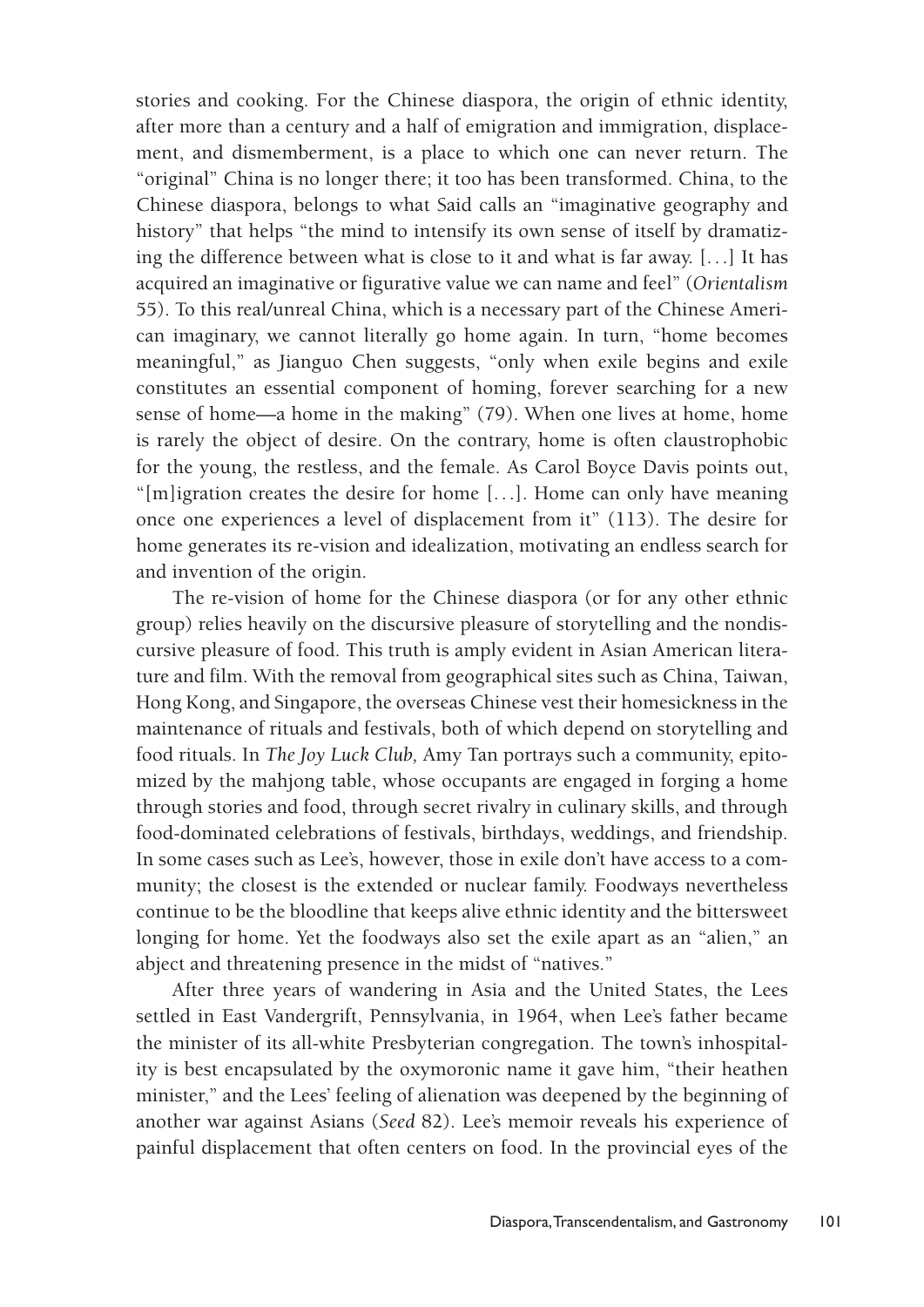town, the Chinese foodways set the Lees apart as heathen, uncivilized, and abhorrent. The town's abjection of what is foreign turns on food. Lee recalls a childhood made lonely by things other children said about his family's culinary habits. "They say you keep snakes and grasshoppers in a bushel on your back porch and eat them. They say you don't have manners, you lift your plates to your mouths and push the food in with sticks" (*Seed* 86). Food is the matter that most frustrates the culturally conditioned human impulse to separate the inside from the outside, because food is the most frequent medium in the necessary but potentially dangerous traffic between them. Humans as omnivores always oscillate between "the two poles of neophobia (prudence, fear of the unknown, resistance to change) and neophilia (the tendency to explore, the need for change, novelty, variety)"; the tension between the familiar and the foreign often causes "fundamental anxiety in man's relationship to his foods, resulting not only from the need to distrust new or unknown foods, but also and more importantly from the tensions between the two contradictory and equally constraining imperatives of the omnivore's double bind" (Fischler 278). The people of East Vandergrift revealed their fascination with and fear of the seemingly strange foodways of the Chinese in verbalizing and sensationalizing them. Never mind that the Lees didn't eat the things of which they were accused;6 the fantasy that they did disgusted and thrilled the townspeople. As they denigrated the Chinese foodways, they probably shuddered and perspired in imagining what it would be like to eat snakes and grasshoppers and to eat them with sticks.

 Julia Kristeva believes that "[f]ood loathing is perhaps the most elementary and most archaic form of abjection" (*Powers* 2). Although she speaks of food loathing in the context of the primordial impulse (of a child) to establish self in separation from other (mother), her objective in theorizing abjection is to implicate the social. In our attempt to establish ourselves in differentiation from others, we often abide by a system of purity and pollution in evaluating foodways. Our food not only tastes better but is also healthier and cleaner than others'. When we have unwittingly taken in what we consider to be filthy food, we purify ourselves by vomiting, by abjecting ourselves. Mary Douglas argues that dirt is not absolute and dirt is nothing but disorder. "Dirt is the by-product of a systematic ordering and classification of matter, in so far as ordering involves rejecting inappropriate elements" (35). Our system of ordering food matter socializes our taste buds and metabolisms, which, in turn, stand in the front line of demarcating the border between us and them, between Self and Other. Such demarcation is never simply a line drawn between good and bad cuisine or even clean and filthy food. It always informs the construction of a moral judgment of a particular culture. Those who eat filthy food are believed to indulge in filthy ways. The questions Lee had to face about the disgust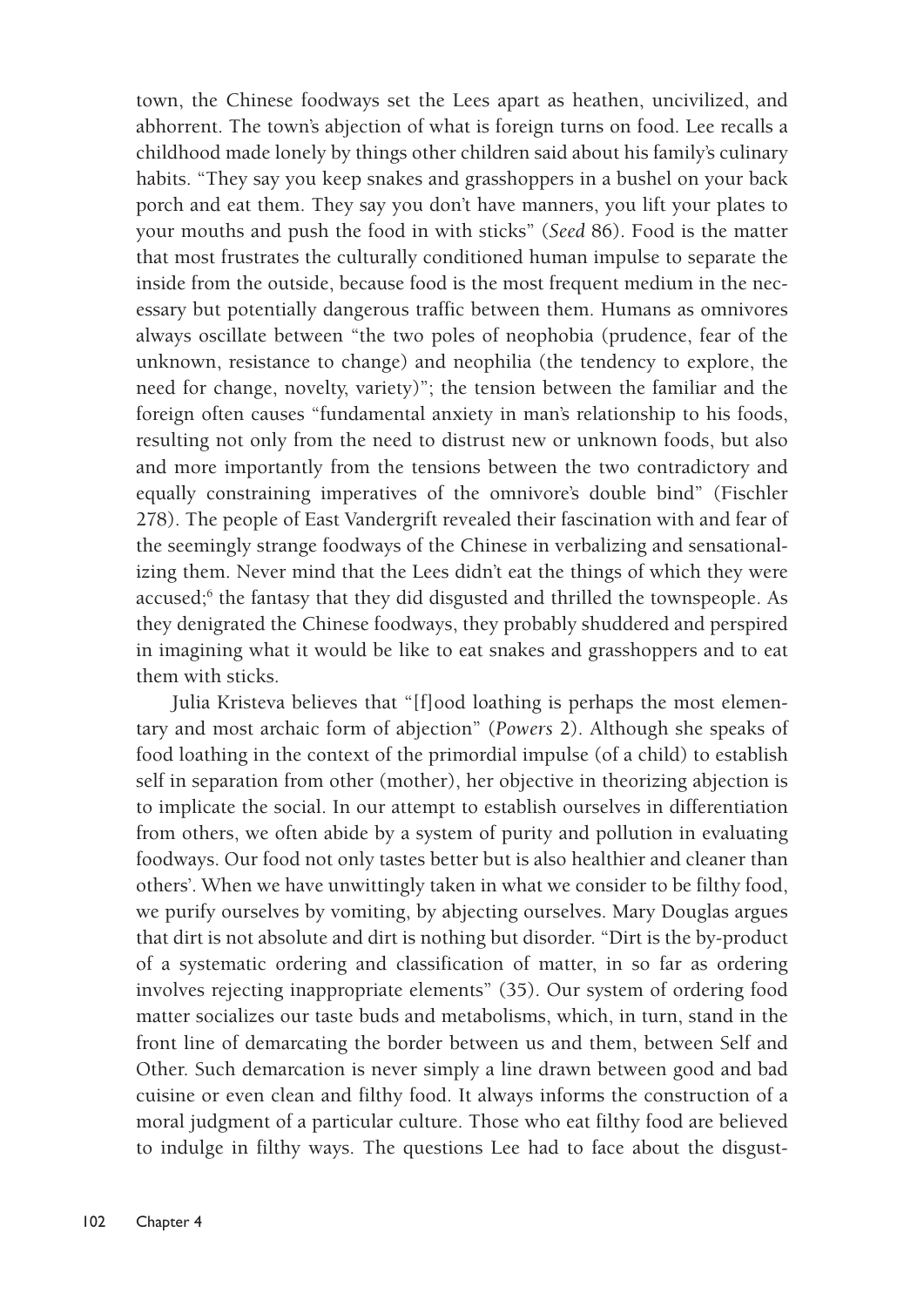ing things his family supposedly ate were humiliating precisely because of the association of diet with morality, an association even a child makes without understanding.

 Lee and his family are no exceptions in their encounter with the foodways of East Vandergrift. He remembers that as a child he felt strange in "a world which found my family strange, with our accented speech and permanent bewilderment at meatloaf" (*Seed* 69). The Lees' bewilderment at meatloaf encapsulates their feelings of displacement and alienation. While othering via culinary differences seems to be a very human act, we must take into account the power relations in a given situation. The Lees, being the single family of "foreigners" in town, did not possess the power to humiliate or abject. Their visceral and moral sense of difference via food practices thus couldn't result in actions that affected others. Through their disgust with the Lees' eating habits, the people of East Vandergrift succeeded in subjecting the extreme minority to public humiliation. Although Lee does not explicitly reveal the pain caused by the questions put to him regarding his family's eating habits, we can sense the trauma in his repeated line, "I'd heard worse" (*Seed* 86). Such accusatory questions had the power to damage the young and vulnerable psyches of Li-Young and his siblings.

 In contrast to their humiliation by the townspeople over Chinese food, Lee depicts the warmth and love expressed through familiar food in his family, defiantly singling out foods that might frighten most white Americans. In one lyrical moment, Lee writes about his trading with his mother.

*What else have you to trade?* I answered, *This fish head. Good,* she answers, *I'll give it back to you the way you like it, with ginger, miso, green onion, the eyes steamed to succulent jelly. Plus the rich brain,* she said, *You may eat the rich brain.* I thank her. *For you,* I say, *I will fry the tail.* (*Seed* 96)

Lee makes no compromise with the reading public's discomfort with such food, subverting the tourist attitude toward ethnic, culinary markers.<sup>7</sup> He shows proudly that packed in the small, delicate parts of the fish are a mother's love and good wishes, for many Chinese share the belief that parts of animals nourish and strengthen the analogical parts of their eaters. Relish for such foods is culturally specific, as Lee points out: "It's clear I got my appetite from my father, my taste for brains and eyes" (*Seed* 96). In writing about Lee's long poem "The Cleaving," Jeffrey Partridge regards Lee's eating of fish heads as a subversive act. "This ravishing enjoyment is an act of defiance in Bakhtin's sense of the carnivalesque—an overturning of hegemonic and hierarchical order, a response to the age-old argument that Chinese eating habits mark them as barbaric and inhumane" (112).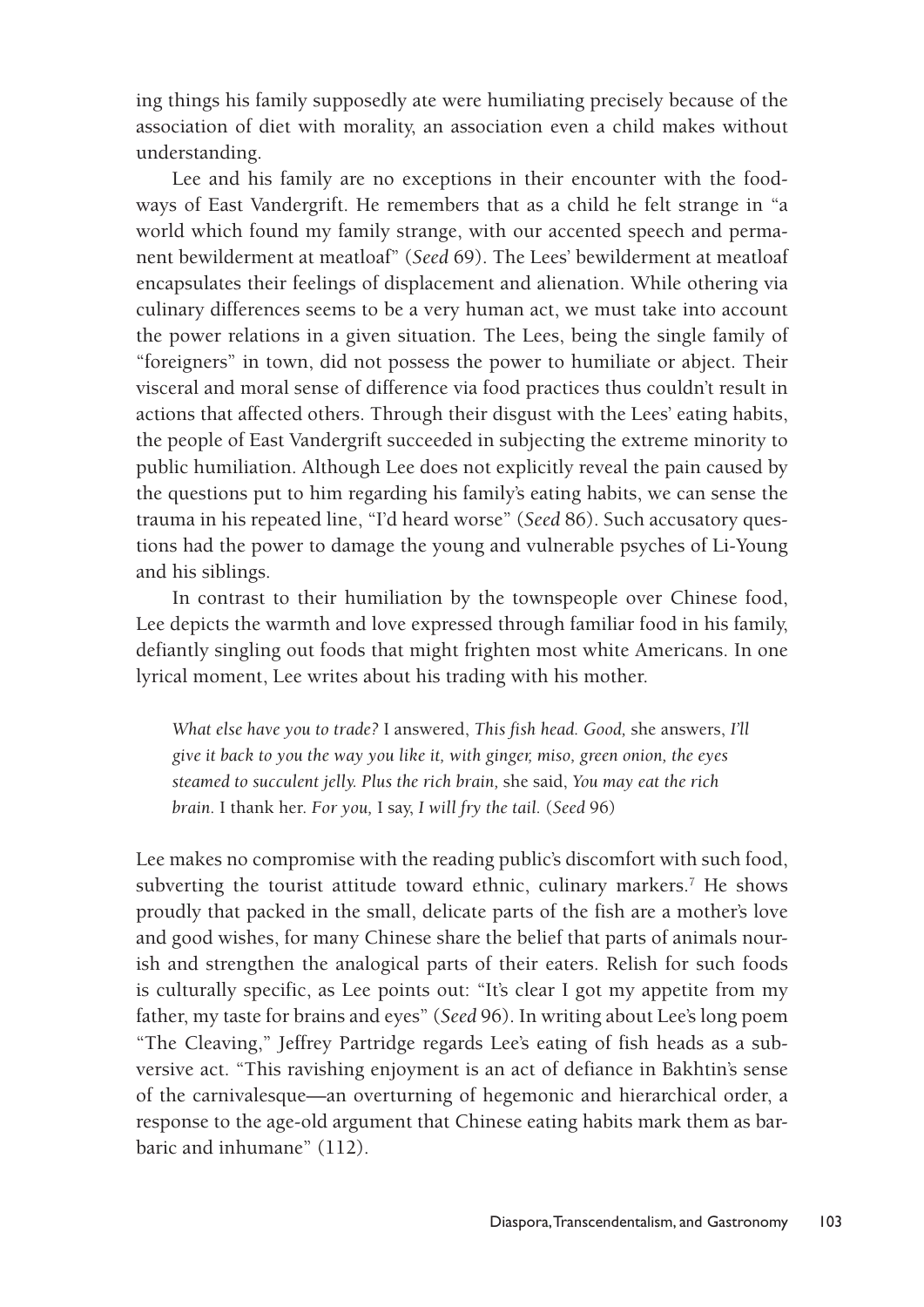For the exile, his or her culture's foodways must function as a cushion from displacement and homelessness, as comfort food that momentarily transports the exile to the ever-elusive home. It is often through the palate and nose that the exile awakens the memories of his or her home and loved ones. Lee evokes the pathos of the exiled with the single sharp image of "the black cooking pot" that his family "carried through seven countries" during their wanderings (*Seed* 88). This image recalls the seed trope (e.g., a seedpod like a chestnut or watermelon seed). This image, also suggesting a snail, which carries its home on its back, vividly captures the state of being of the exile: home is on the road, as protean as imaginary. In turn, home cooking carries heavy value for those it feeds—the value of belonging and togetherness.

 In an alien environment, the aroma of home cooking arouses a deeply entangled feeling of nostalgia and belonging. In his imagination Lee takes flights of stairs in search of memory and finds food for thought. "On the fifth I smell fried salted fish [...] I jump to the sixth, where my grandmother is stirring a soup of ginger, young hen, lemon grass, and tom yum, standing over a fire-blackened pot and crying, *Memory is salt. Don't forget me*" (*Seed* 136). This lemony, spicy soup unique to Southeast Asian cuisine not only reminds him of the comfort of home but conveys the injunction of memory for those in exile. The multiple meanings of salt unite the themes of food and home, food and love, food and the survival of the exile. "Memory is salt," Lee's grandmother instructs. Without it elements of food don't come together to make a savory dish. Without it family or community cannot stay whole under the stress of transplantation. Exiles are haunted by the urge to look back, as Rushdie puts it, "even at the risk of being mutated into pillars of salt" (10).

 Salt, with its connotations of sorrow and flavor, is a long-standing mythological trope expressive of the intertwining pangs of homelessness and the relish of remembrance. The biblical tale of Lot's wife turning into a pillar of salt for looking back, besides showing the consequence of failing to obey God, may also suggest the arrested state of the exile when one turns one's gaze *only* upon the past—looking at it as a factual past, as though that past were unmediated by memory, narrative, fantasy, and myth filtered and constructed by the present. Speaking of the Indian writers in exile, Rushdie writes, "[O]ur physical alienation from India almost inevitably means that we will not be capable of reclaiming precisely the thing that was lost; that we will [. . .] create fictions, not actual cities or villages, but invisible ones, imaginary homelands, Indias of the mind" (10). In theorizing identity as an endless production, Stuart Hall resonates with Rushdie and believes that "our relationship to it [the past], like the child's relationship to the mother, is always already 'after the break' " ("Cultural Identity" 395). We can never return to our past as if we had never left.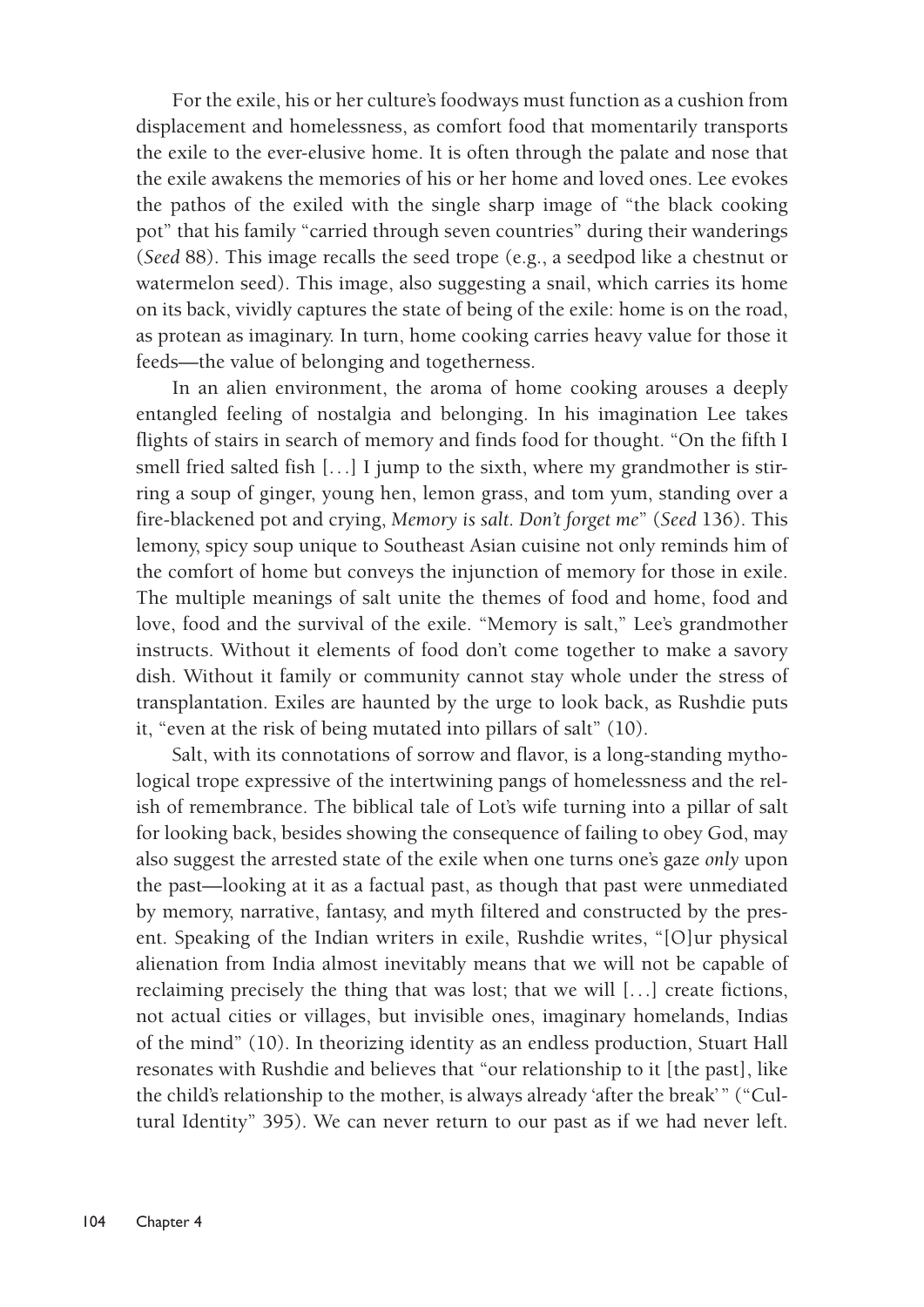The cultural identity of an exile is a constellation of narrative acts enunciating the past as well as the present.

 If salt is memory, as Lee has his grandmother say, then his prizing of salt can be interpreted as his valorization of memory in the invention of home and community. To him neither is stable or fixed. One must imagine it, create it, and sustain it with memory. As salt makes cuisine possible, so does memory make possible a past cathected with love and longing. Thus his emphasis on memory indicates his belief that the past is never directly accessible to us; rather, our narratives conjure up the memory about our past. To demonstrate this point, he singles out cooks as individuals who understand best the function of salt/memory. He writes, "Only the baker knows that bread is a form of our deepest human wish, a shape of love [. . .]. [. . .] Love is a massive compass and several gravity, numen manifest in what can be eaten. Know how bread is knit by salt. For tears alone are active seed, leavening perishing forms, apparent at an imperishable wheel of hunger" (137). If bread is love and salt memory, it is memory that creates and sustains love. Lee's notion of love clearly exceeds romantic love. He explains in an interview, "Romantic love interests me only slightly. More than anything, a kind of universal love—divine love [...] are what interest me" (James Lee 274). Bread, a universal food with variations in shapes, textures, and tastes, symbolizes the love that transcends the individual or family. "We are bread," he proclaims (*Seed* 138); therefore, we are love; we are the bread that Christ broke among his disciples as an offering of divine love. Aside from the religious connotation, he also offers the wisdom of an experienced chef. As bread is knit by salt to bring out its sweetness, sugar and salt or love and sorrow are agents for mutual fulfillment. In other words, sugar cannot bring forth gratifying sweetness without the complement of salt. This trope of bread making enacts the aesthetics of the exile: the sweetness of home is made possible through feelings of sorrow and displacement, and the plenitude of home is made imaginable through feelings of lack and loss.

 The pathos in this entangled cluster of imageries—salt, bread, tears, memory, and love—is not only among the most palpable aesthetics of the exile but also his or her ethics. Tears over the traumatic dispersal from home intensify the victims' capacity to love. As though having been dispossessed, the exile gains a greater capacity to give and a deeper understanding of human vulnerability. Lee recalls an incident that exhibits his family's reaction to those who suffer a similar predicament. Shortly after their arrival in the United States, they met a young woman with a naked baby wrapped in newspaper on the train from Seattle to Chicago. "The child's sallow, puny body was smeared with newspaper ink. The mother, dirty, gaunt, looked wild" (*Seed* 15). Lee's family "had been living on butter cookies" and "had two tins of them" to share among the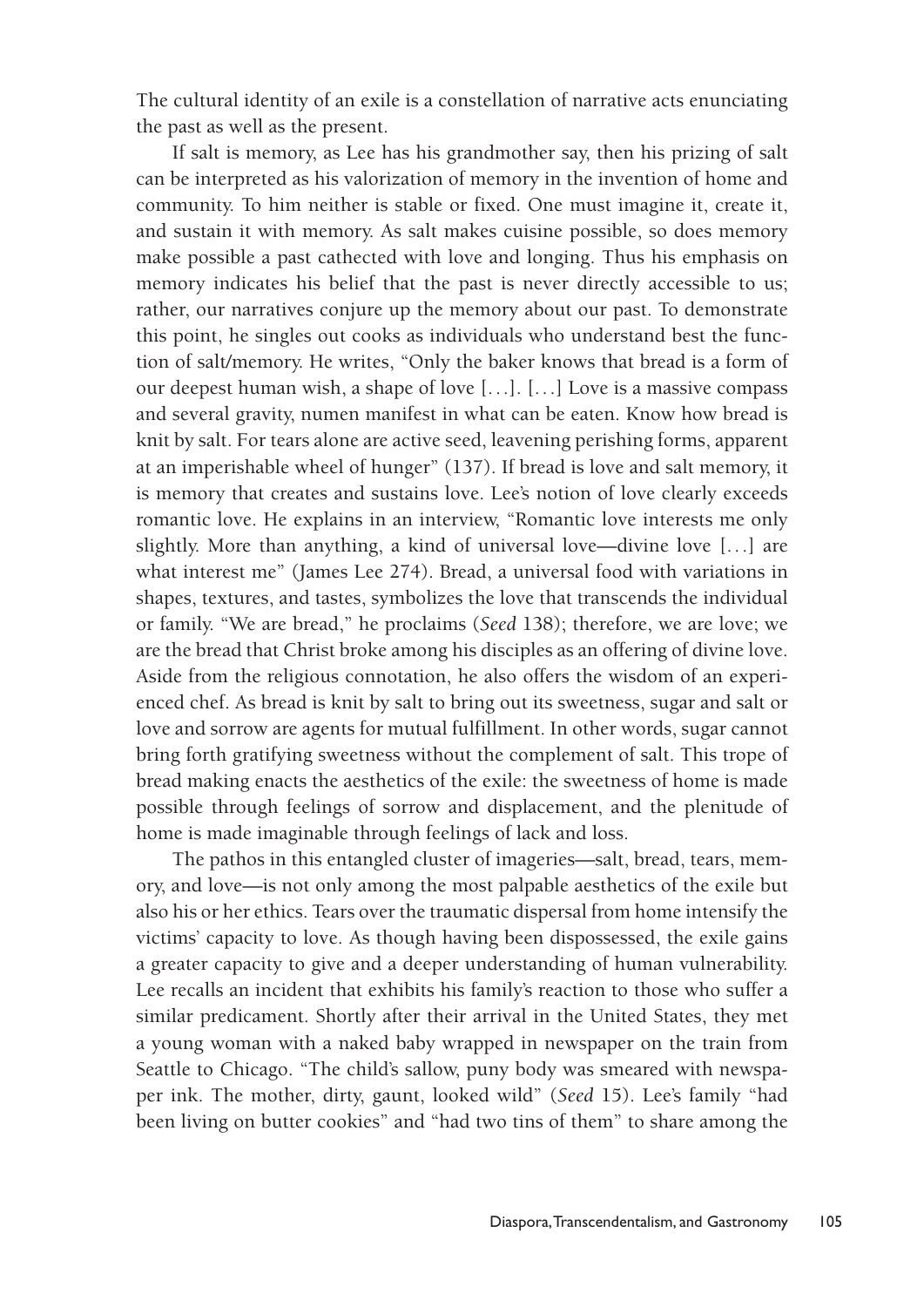parents and four children. "Butter cookies and the sixty dollars in my mother's purse were to see us through the next few days until my father found work" (*Seed* 15). Despite the threat of her family's starvation, Mrs. Lee offered the mother and baby "the unopened tin" of cookies along with her sweater. When the young woman didn't know what to do with the cookies, Mrs. Lee went over and began to "chew up a biscuit and, all the while humming to the child, and lightly rocking, pass the spit-brightened, masticated paste of her mouth into his" (*Seed* 16). This temporary relief from hunger put both mother and baby to sleep. Similarly, Lee uses food to portray his father's compassion for those ignored by East Vandergrift—" 'the shut-ins,' [. . .] mainly old, infirm, crazy, or dying" (*Seed* 67). To them he and his father would deliver hot dinners once a week. With these stories, Lee shows that dispossession and exile have given his family sensitivity to others' pain, and alacrity to offer assistance.

 The love in Lee's family for each other in the face of misunderstanding and alienation is also expressed through the references to food. In his short poem "Early in the Morning," which recalls the love between his parents, Lee infuses the text with the aroma of Chinese breakfast cooking. "While the long grain is softening/in the water, gurgling/over a low stove flame, before/the salted Winter Vegetable is sliced/for breakfast/my mother glides an ivory comb / through her hair" (*Rose* 25). The olfactory images of soft rice and pickled greens set the tone and scent of the familial morning ritual that is both ethnically specific and universally recognizable as tranquility and love. Accompanying the aroma of a simple Chinese breakfast is the picture of his mother gliding "an ivory comb / through her hair" as his father looks on and "listens for/the music of comb/against hair" (25). In this ordinary but intimate setting, he paints the picture of his father relishing the simple pleasure of watching his wife comb her hair, a pleasure made precious by his experience of imprisonment and his declining health because of it. His father likes his mother to wear a bun on the back of her head. "He says it is kempt. / But I know / it is because of the way / my mother's hair falls / when he pulls the pins out. / Easily, like the curtains / when they untie them in the evening" (25). With the unlikely juxtaposition to breakfast cooking, Lee subtly suggests the eroticism of his parents in the brief but dramatic imagery of hair falling like curtains closing at night. In this short poem, he constructs a cycle of an ordinary day in his family, beginning with breakfast preparation "before the birds" and ending with the falling of his mother's hair in the privacy of his parents' bedroom (25). Her hair described as "heavy / and black as calligrapher's ink" evokes an intertextuality with his other poems in which we see the father write and paint with brush and ink, projecting the poet's solace in the love between his parents.

 "Eating Alone" and "Eating Together" pair well for their alimentary imageries and their intensity of the poet's longing for his deceased father. "Eating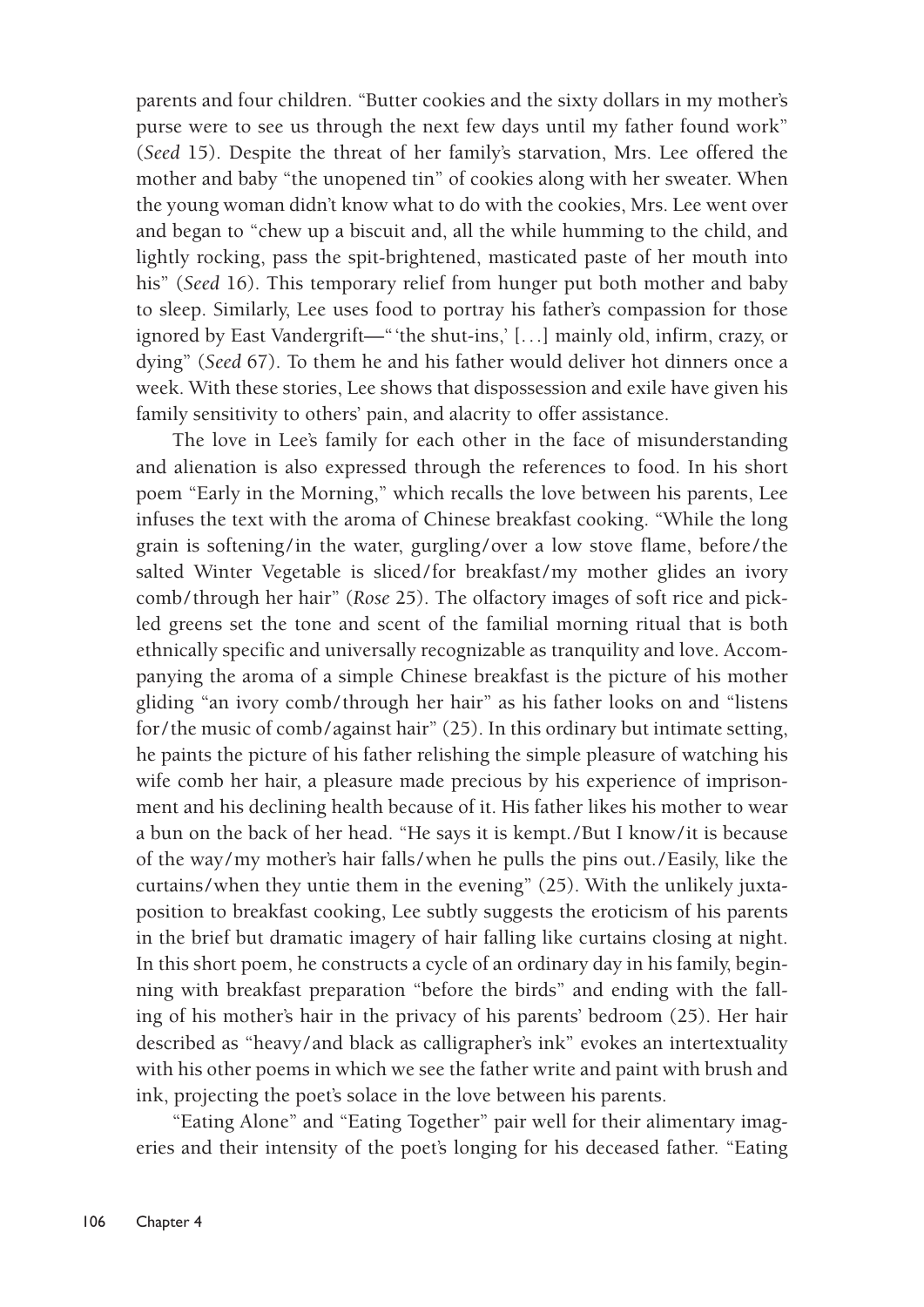Alone" "centers thematically on the inevitable and often lonely movement of life toward death" (Moeser 118). Lee's depiction of nature's cycle focuses on the winter garden. "I've pulled the last of the year's young onions. / The garden is bare now. The ground is cold, / brown and old" (*Rose* 33). Remembrance of his father walking in the very garden rushes in and brings forth the image of his father holding up a windfall pear for his son to observe. "I still see him bend that way—left hand braced / on knee, creaky—to lift and hold to my / eye a rotten pear. In it, a hornet / spun crazily, glazed in slow, glistening juice" (33). The complex impression—the aging father's creaky joints paired with the rotten pear drowning a hornet in its juice—builds upon the tone of loneliness and grief in the first stanza. Vivid in this picture is the poet's meditation on life's inevitable journey toward death. The speaker's longing for his deceased father is given a ghostly shape in the third stanza. "It was my father I saw this morning / waving to me from the trees. I almost / called to him, until I came close enough/to see the shovel, leaning where I had/left it, in the flickering, deep green shade" (33). The father's ghost accompanies the speaker and refreshes every memory of him. No description of sadness is directly offered here. Rather the poem continues to the last stanza to picture a Chinese meal that switches the image of the cold, dying garden to that of a warm, aromatic kitchen. "White rice steaming, almost done. Sweet green peas / fried in onions. Shrimp braised in sesame / oil and garlic. And my own loneliness. / What more could I, a young man, want" (33). Lee's deep sorrow over his father's absence is powerfully suggested in the vividly inviting food, which now he must eat by himself. Despite the sorrow associated with his father's absence, there is a quiet feeling of comfort in the last stanza, the comfort of a delicious, home-cooked meal. Among the ingredients in the braised shrimp he adds "my own loneliness" to convert it into nourishment. The loving details of the menu and the meal's preparation also evoke a strong sense of family, a family in which the speaker has learned the art of Chinese cuisine. The last rhetorical question suggests his acceptance of his father's passing. Daniel Moeser interprets, "The lack of a question mark at the end of the poem shows that the speaker is making a statement of hopefulness and contentment" (119). It is almost as if Lee suggests that his skills in Chinese cooking can rescue him from loneliness and sorrow, or at least the food helps make loneliness bearable.

 "Eating Together" celebrates the togetherness of family by means of a Chinese lunch and laments the absence of the father. "In the steamer is the trout / seasoned with slivers of ginger / two sprigs of green onion, and sesame oil. / We shall eat it with rice for lunch, / brothers, sister, my mother" (*Rose* 49). This Chinese meal serves as a metaphor for the uniquely ethnic way of being. Tight family and leisured eating, valued in the Chinese culture, differ from the mainstream American life in which fast foods, microwaved dinners, and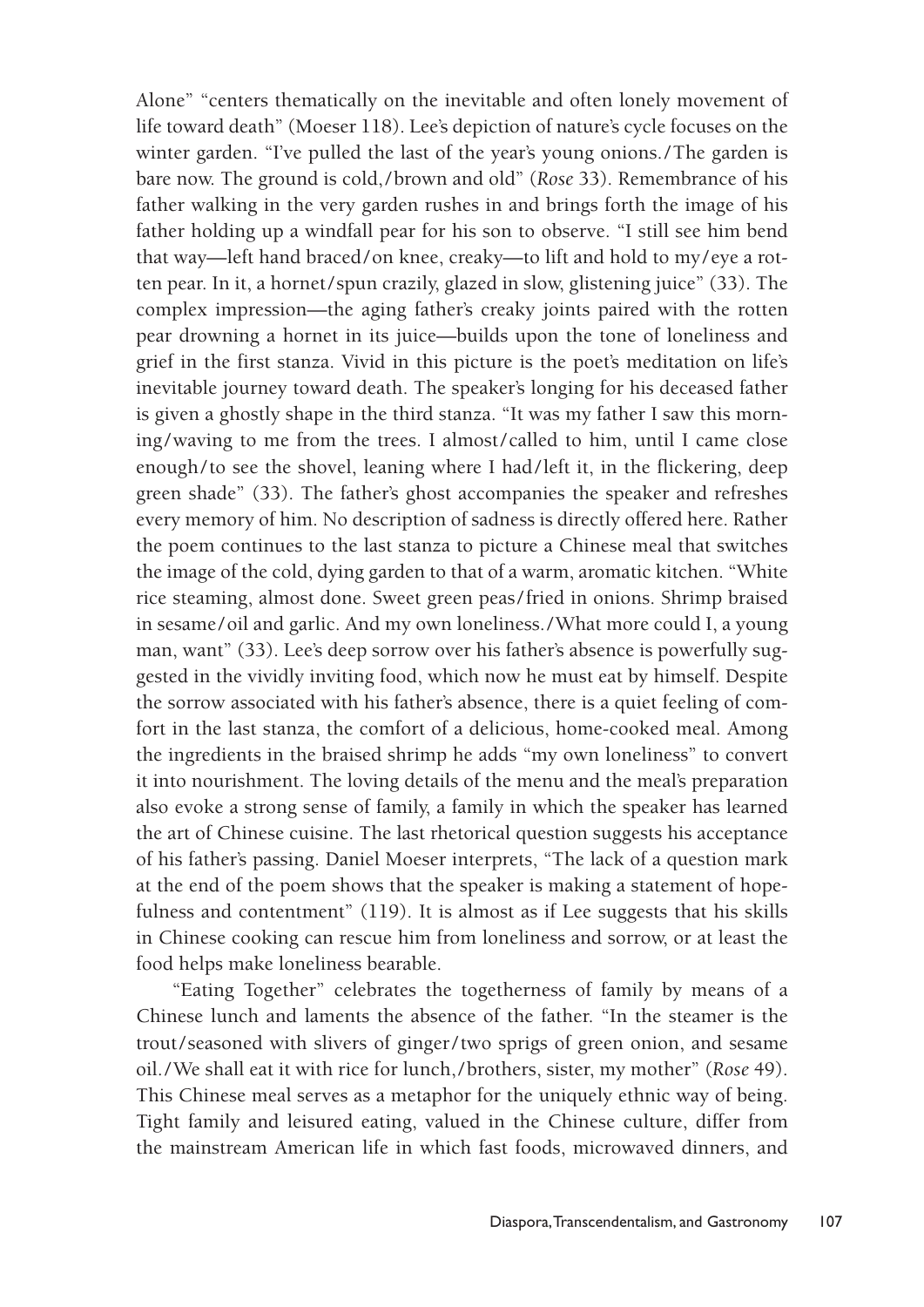soggy sandwiches dominate many people's diet. Partridge notes, "In the community of family, the poet is not lonely, and neither is his father" (113). Lee offers another uniquely ethnic picture—the manner in which his mother eats the fish. "[M]y mother / who will taste the sweetest meat of the head, holding it between her fingers/deftly, the way my father did weeks ago" (49).<sup>8</sup> With ease he slides from the image of his mother holding the fish head between her fingers to the memory of his father. Their shared relish in the sweet meat in the fish cheeks marks the singularity of this family displaced in a culture that regards such a delicacy as nonfood. This image of eating a fish head also accentuates the absence of the father, for he did the same thing with his fish head only "weeks ago" (49). But now he is gone, "lonely for no one" (49). It is the living that are lonely for their lost loved ones, and eating together and eating home cooking are how we shore up against that loneliness.

## **Metaphysics via Food**

Most critics classify Lee as an Asian American poet and choose to focus on his experience as an émigré and his double identity as a Chinese in exile and an American in citizenship. For example, Judith Kitchen in *The Georgia Review* attributes Lee's poetry in *The City in Which I Love You* to his unique subject position as "a Chinese American trying to make sense of both his heritage and his inheritance" (160). Yibing Huang, writing for *Amerasia Journal,* assesses Lee's book of prose poetry, *The Winged Seed*, as "a typical fable of Asian American experience, of how tradition and the parents' generation are always, in consciousness or the unconscious, linked with pain and burden" (190). Lee expresses his strong objection to this classification in an interview with Tod Marshall.

I have no dialogue with cultural existence. Culture made that up—Asian American, African-American, whatever. I have no interest in that. I have an interest in spiritual lineage to poetry—through Eliot, Donne, Lorca, Tu Fu, Neruda, David the Psalmist. [. . .] Somehow an artist has to discover a dialogue that is so essential to his being, to his self, that it is no longer cultural or canonical, but a dialogue with his truest self. His most naked spirit. (132)

Lee believes that poetry in dialogue with the cultural is a "lower form of art" (131). It is like poetry "built on sand; it looks solid, but it isn't because it speaks from a self that is grounded in things" (133) and things disappear. True poetry, he claims, sheds the poet's false (cultural) identity. In the same vein, Helen Vendler proposes that the "lyric desires for a stripping-away of the details associated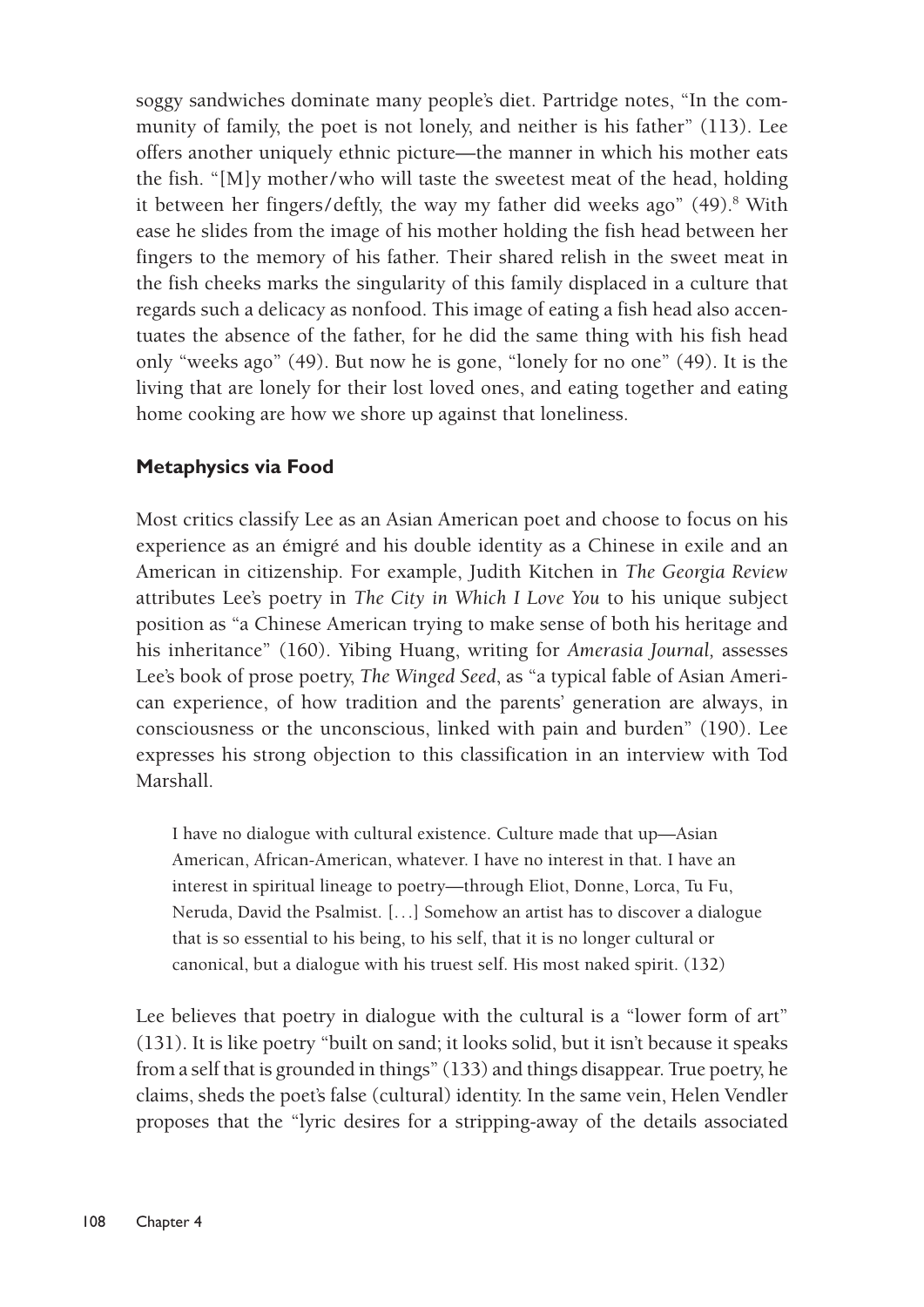with a socially specified self in order to reach its desired all-purpose abstraction" (*Soul Says* 2–3). "If the normal home of selfhood is the novel," she asserts in valorizing poetry, "then the home of 'soul' is the lyric, where the human being becomes a set of warring passions independent of time and space" (5).9 Lee would wholeheartedly agree with Vendler that the soul is home to poetry. But would Vendler, who has more power than any U.S. critic to make or break a poet, regard Lee as such a poet? Probably not. In her review of Bill Moyers' *The Language of Life,* which contains Moyers' interview with Lee, Vendler mocks it as "laughably politically correct, summoning up an anxious roll call of representatives from what academics call the 'marginalized' and the 'Other.'" She remarks that Moyers' book "is a misrepresentation of the achievement of contemporary American poetry to concentrate so tediously on 'the Other' " ("Poetry for the People" 14–15). Although her disparaging comments are directed at Bill Moyers, it is not difficult to detect her contemptuous tone regarding the poetry by the marginal and the Other.

 Ironically, discredited by critics such as Vendler as hotcakes of multiculturalism, Lee nevertheless maintains his polemical appeal to the naked self and demonstrates his ambivalence toward his ethnicity. This ambivalence, however, has little to do with culturally enforced self-loathing. His objection to the reviewers' classification is rooted in his desire to transcend all cultural representations. For him, cultural identities are works of the rational mind, and true poetry works against it. He remarks in an interview,

I've noticed that we can't be free of stereotypes as long as we're thinking with our rational mind. So it was important for me to take a breath and then go under [. . .] to try to escape all stereotypical views of what an Asian is in America, what an immigrant is [. . .]. The only way I could escape those stereotypes was to defy my own rational thinking. (James Lee 275)

Rejection of his Asian American identity, for Lee, does not purport a willing surrender to the ideology of assimilation. Rather than becoming an American, he desires the "state of nobodyhood." His response to his ontological condition as an exile taking the form of cultural transcendence aims to counter the stereotypes of Asians in U.S. popular culture. He explains in the same interview,

The culture we live in offers or imposes versions of "somebodyhoods" that are really shallow and false. [. . .] If I can attain a state of "nobodyhood," which is the same thing as the state of "everybodyhood," that's much richer and more full of potential than some false, made up, Hollywood magazine, university, or cultural version of "somebodyhood." (J. Lee 275–276)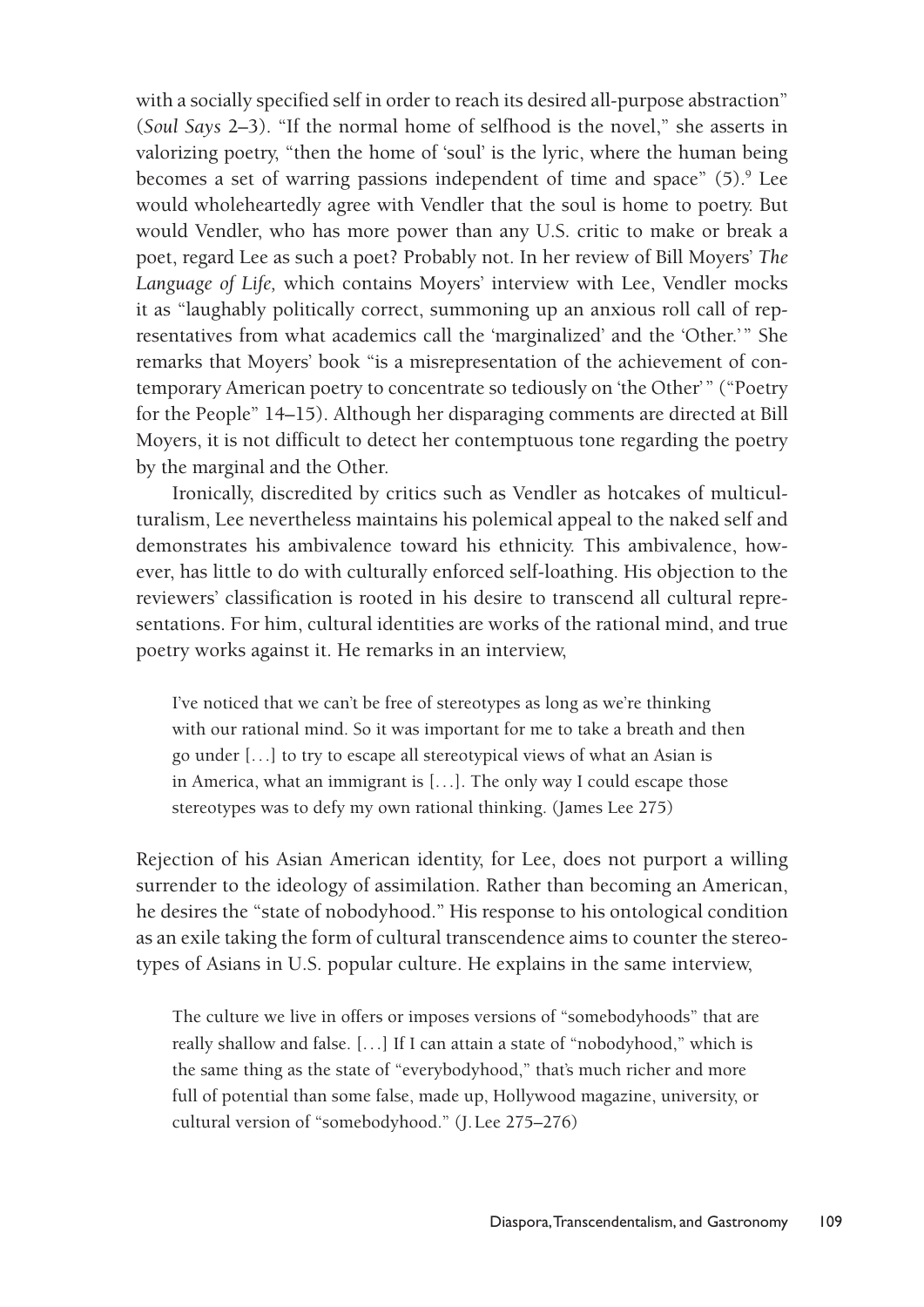The seeming paradox of nobody being everybody is central to his transcendentalism, which strives to achieve the state of the naked self in relationship to God.

 Diaspora, for Lee, is not a uniquely ethnic condition; rather it is a human condition, a view derived from Genesis in which human history begins in dual exile from the Garden of Eden and the presence of God. "It is arrogant of the dominant culture," he comments, "to think it's not part of a diaspora." He regards himself as exilic in this sense. "The difficulty is that the earth is not my home" (J. Lee 279). Although his concept of diaspora is Christian, it is rooted in his existential condition as an exile and in his father's theology necessitated by his experience of imprisonment and exile. The latter's influence on his son is unfathomable, and one can say without risk of exaggeration that most of Lee's writings are trained to the remembrance of his father. In "My Father, in Heaven, Is Reading Out Loud," he captures brilliantly the symbiosis between them, even beyond the grave.

Because my father walked the earth with a grave determined rhythm, my shoulders ached from his gaze. Because my father's shoulders ached from the pulling of oars, my life now moves with a powerful back-and-forth rhythm: nostalgia, speculation. (*The City in Which I Love You* 39)

Lee's metaphysics is not only an answer to his ontological condition as an exile but also functions as an umbilical cord linking him and his deceased father.

 The senior Lee's fascination with and eventual conversion to Christianity can be traced back to his initial exile from communist China and his exile again from Indonesia. Hesford documents that Lee's father was "converted to Christianity while a prisoner in Indonesia" (40). Wandering from country to country, from continent to continent, the senior Lee found communities among Chinese Christians, exiled or not, who sublimate alienation to divine deliverance. Lee's parents used to stand in front of other Chinese refugees and immigrants and speak "about the mysterious hand of God which had preserved us and protected us throughout our trials in Indonesia" (*Seed* 130). He recalls that once a year his family would meet four hundred other members of "the Ambassador Temple in a Maryland wood, where they witnessed, sang, prayed, preached, danced in the aisles, got slain in the spirit, rolled on the floor, and got generally all over holy, shouting hallelujah!" (*Seed* 130). Such religious orgies offer the diasporic Chinese badly needed catharsis and serve to exorcise the demon of banishment. In religion they find solace and in each other a sense of home. In the lives of the Lees, the pangs of exile and constant movement have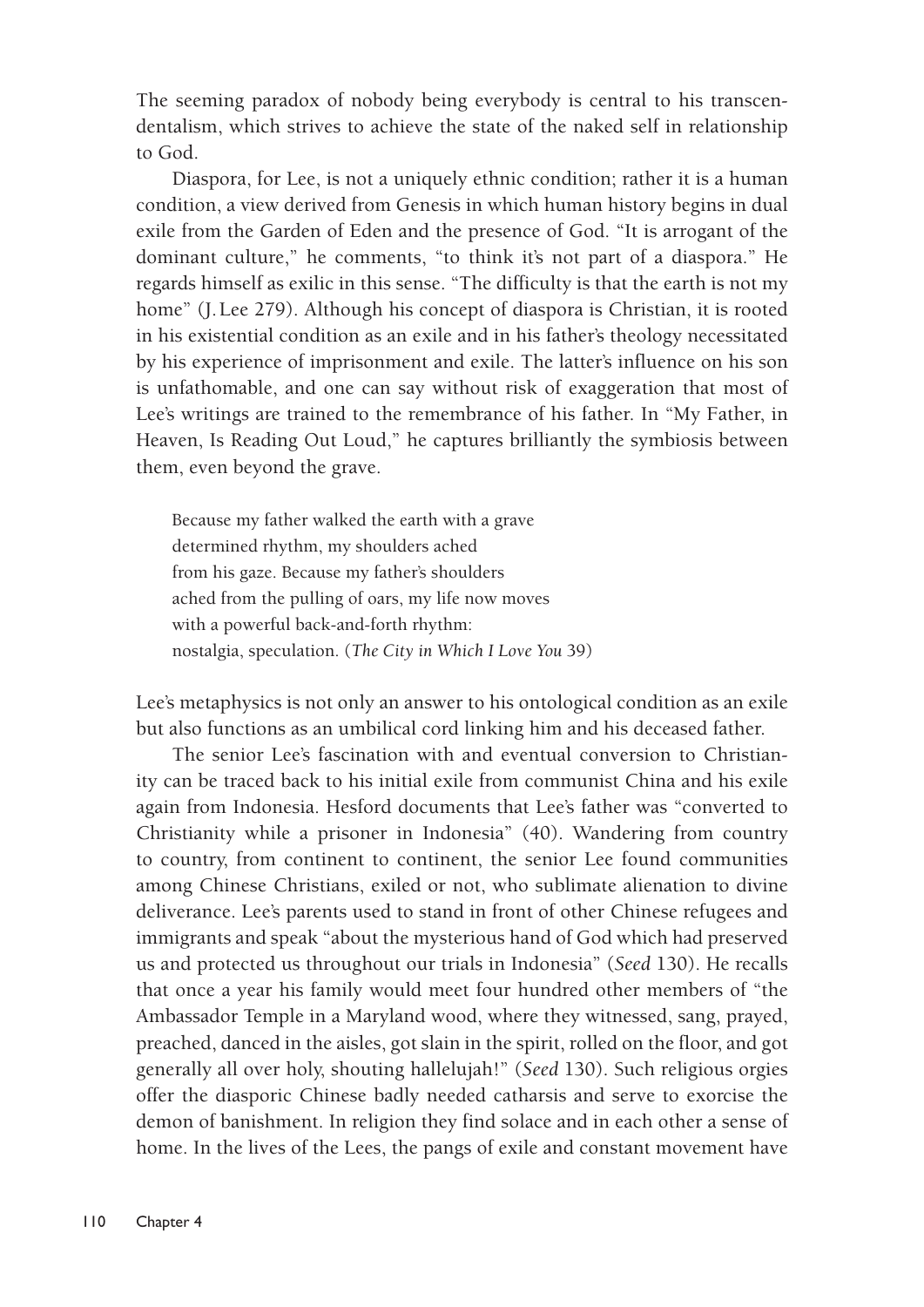necessitated Christianity's vital place. Homelessness is a human condition in the Christian theology; it is the life humans are doomed to lead on earth. As I suggest above, such religious fervor would probably not have touched Lee had his parents not been exiled from China and Indonesia successively. As a consequence, Lee's affinity to the universalistic concept of humankind overrides his affinity to Asia.

 Few of Lee's critics take into account his transcendentalist yearnings as part of his social living. They either want to rescue him from ethnic determinism or fault him for not being sufficiently ethnic. Xiaojing Zhou argues against the tendency of some critics to interpret Lee's poetry by emphasizing his Chinese ethnicity. By reducing his art to expressions of his ethnicity, Zhou points out, critics minimize "the rich cross-cultural sources of influence on Lee's work and of the creative experiment in his poetry." On the strength of Hans-Georg Gadamer's notion of "horizon," Zhou theorizes that "one's heritage is not possessed once for all, nor is it necessarily inherited through ethnic lineage. Rather, it is changed and renewed with the changing conditions of human life and human consciousness" ("Inheritance and Invention," 114, 115). Lee's rich inheritance harnessing different cultures and histories leads to an expansion of his horizon, a position that, according to Bakhtin, promises creativity. In his essay on Lee's "Persimmons," Steven G. Yao remarks that many of Lee's critics (including Zhou) "have relied on an overly simplistic model for crosscultural literary production" (3). In a close reading of Lee's most anthologized poem, Yao makes the case that "Lee achieves only a superficial integration, or 'hybridization,' of Chinese and American culture" and " 'grafting' offers a more exact term than hybridity for understanding Lee's accomplishment in "Persimmons" (19–20). To him Lee is more American than Asian American because Lee's knowledge of China is so meager that the Chinese culture he represents offers only a "voyeuristic appeal" (6).

 Both Zhou's and Yao's efforts to free Lee from interpretive limitations, however, only partially meet Lee's own self-portrait as a poet on a quest for the Absolute. To be Asian, American, or Asian American occupies little space in his self-representation. His metaphysical schema aims to rid him of such labels: "My true self is universe or God. I assume that my true nature is God. I assume that I am God in my true nature" (Marshall 134). What he claims to be true of himself he attributes to all true poets. "When I read poetry, I feel I'm in the presence of universe mind; that is, a mind I would describe as a 360-degree seeing; it is manifold in consciousness" (Marshall 130).

 Lee's transcendentalism bears a strong resemblance to Emerson's, whose famous declaration goes, "[A]ll mean egotism vanishes, I become a transparent eyeball; I am nothing; I see all" (Ziff 39). Lee's "360-degree seeing" and Emerson's "transparent eyeball" offer a political liberal license to all "true"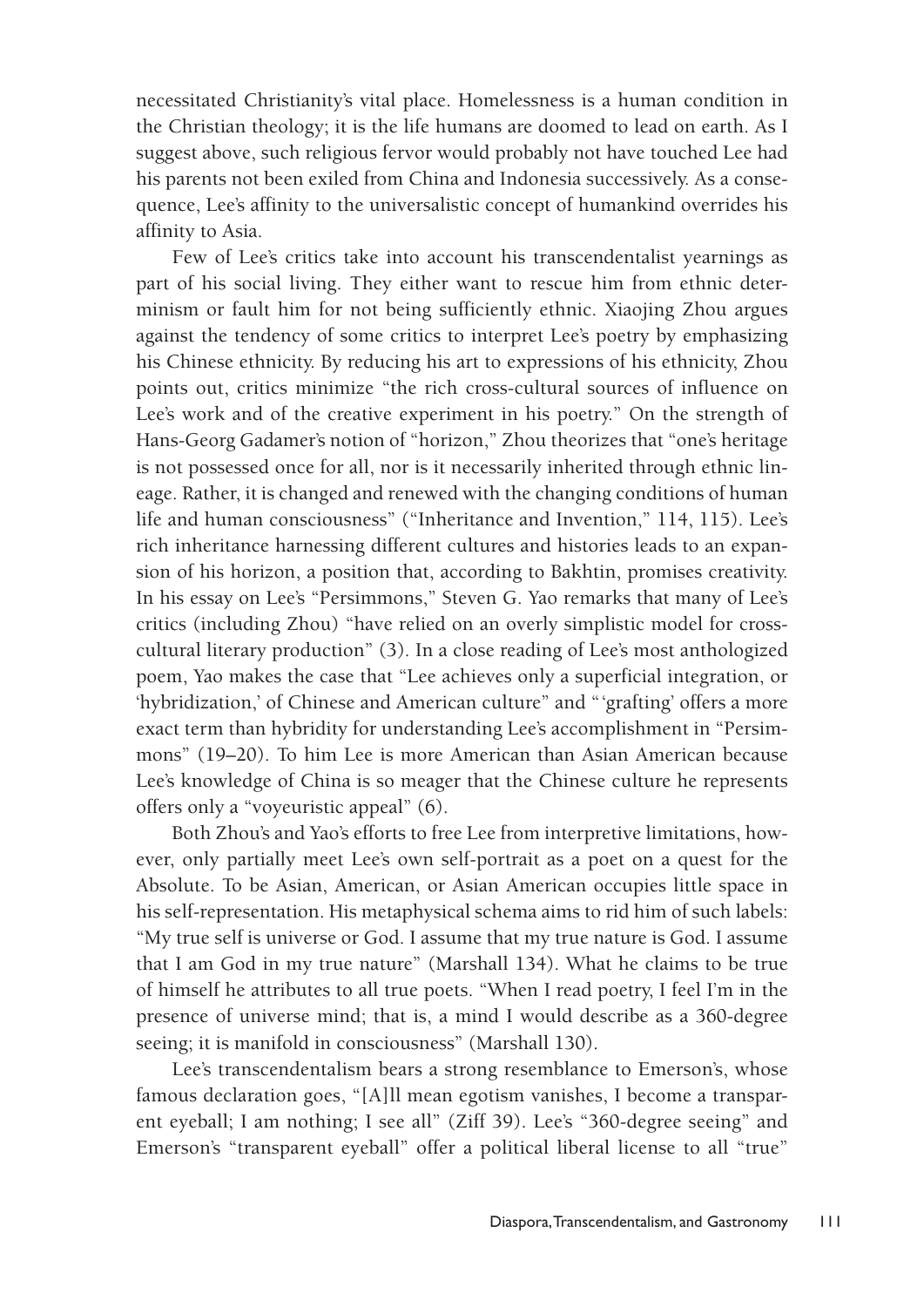poets, as Lee deems them, and true poets possess the naked self that is the universe mind or God, free from cultural and social constraints and therefore free from the blind spots that all people have as social individuals constituted by race, class, gender, religion, and language. In his statement "I am born into the great, the universal mind. I, the imperfect, adore my own Perfect" (Ziff 240), Emerson anticipates Lee's self-anointment as God in his true nature, a god that is twin to Emerson's "Oversoul, within which every man's particular being is contained and made one with all others" (Ziff 206). The concept of self in both men's articulations of the transcendent, therefore, is seated in essentialism. Harold Bloom in his usual abstruse eloquence describes Emersonism as the American Religion. "*Self*-reliance, in Emerson [. . .] is the religion that celebrates and reveres what in the self is before the Creation, a whatness which from the perspective of religious orthodoxy can only be the primal Abyss" (146).

 As an American transcendentalist, Lee is situated within the American poetic tradition of the sublime. His appeal to that which is other to the social is an appeal to what Vendler calls "the grand, the sublime, and the unnameable" (*Part of Nature* 2). Departing from European Romanticism, the object of the sublime in American poetry is much more than nature itself; it is nation, technology, and power that have been elevated to sublimity.10 Many of the major interpreters of American poetry, such as Bloom and Vendler, regard the American sublime as a sensibility that defines American poetry as much as the American spirit. Nativist in sentiment, their assessment of American poetry would probably annoy Lee, if not affront him, for he refuses to be a grateful guest in this country by critiquing it and by considering it "a country / wholly unfound to himself" (*Book of My Nights* 6).

 Rob Wilson, interrogating the nationalist implication in the American sublime, puts forth his thesis that "[a]s a poetic genre, the American sublime helped to produce the subject and site of American subjection as sublime" (3). Or in my blunt paraphrase, the American poetic expression of the sublime is a performance of a distinctively American subject substantiated through the subjugation of land and its first peoples. Centering on "the material sublime" in American poetry, Wilson points out that the will to American sublimity finds its representation in a "landscape of immensity and wildness" that serves as the "Americanized self's inalienable ground" (3, 5). Although Lee does not participate in the representation of such an American material sublime, he is nevertheless part of this American poetic tradition in which wild immensity, be it nature, force, or rhetoric, predictably accompanies self-deification and hyperbolic imagination. In "Degrees of Blue," he evokes the sublime through the grand language of power: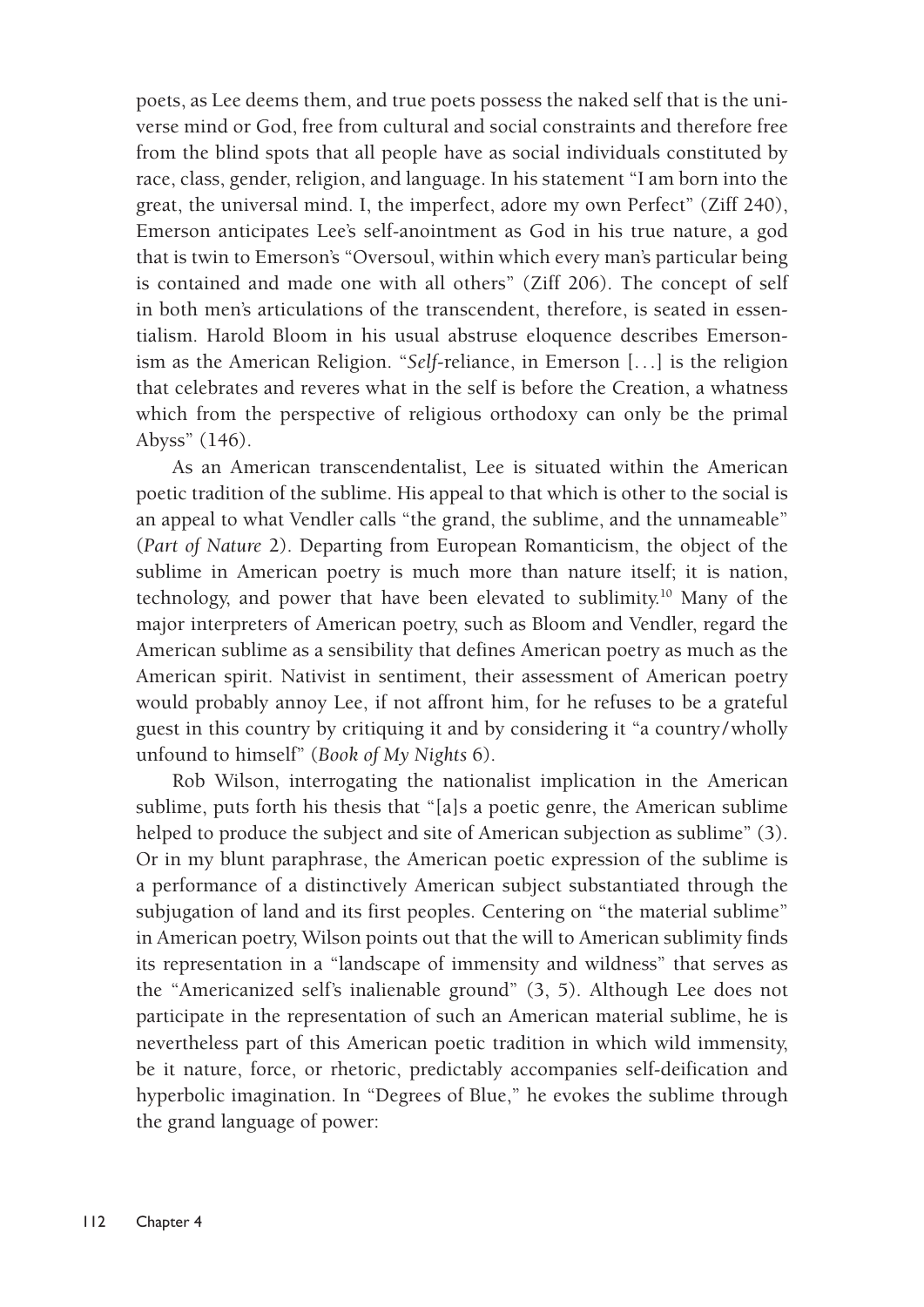How is he going to explain the moon taken hostage, the sea risen to fill up all the mirrors? How is he going to explain the branches beginning to grow from his ribs and throat, the cries and trills starting in his own mouth? And now that ancient sorrow between his hips, his body's ripe listening the planet knowing itself at last. (*Book* 31)

In this vast field of vision traversing the private, the historical, and the planetary, Lee centers himself as the knower and seer. His rhetorical will to power and his self-deification place him squarely within what Wilson calls the American "collective will-to-sublimity" (6). Lee's disavowal of all that is cultural cannot hide his American roots even when his disavowal is sublimated into a metaphysical form of mysticism.

 Lee is, of course, fully aware of the self's submergence in the diurnal mass. To him, precisely because most of us most of the time are socially anchored, we become "entangled with a phantom" (Marshall 134). Like Heraclitus and many Buddhist and Western process philosophers, Lee (whose undergraduate study was in biochemistry) tells us that material objects in fact have no materiality. "Modern physicists are proving what the ancient mystics have always known: that matter is 99.9999% space" (Marshall 133). Everything we see, touch, and hold onto is fading away. "So where is ground?" Lee asks (Marshall 133). In "Arise, Go Down," he writes, "[s]eeing how one cancels the other. / I've become a scholar of cancellations. [. . .] to see in each and / every flower the world cancelling itself" (*City* 37–38). This knowledge of "the world cancelling itself" renders illusory all that is worldly. His poetry, he tells us, is born out of his frustration because he cannot continuously live the life of the universe mind. It is writing poetry that keeps him living "in constant remembrance of who I am. That I am not this. I am not this stuff that is fading away" (Marshall 134).

 One can read this as Lee's opposition to the reification of existing social and cultural practices while finding his own poetic voice, which resonates with Martin Heidegger's claim that new social and cultural worlds can come to be if we cease trying to control socially constituted objects and if instead we permit a poetic world-making process to work through us (17–87). The new emerging, of course, will still be social and historical. In much less grandiose language, Gadamer makes a comparable claim when he tells us that something new can be created if we, with our cultural prejudgments, risk those prejudgments by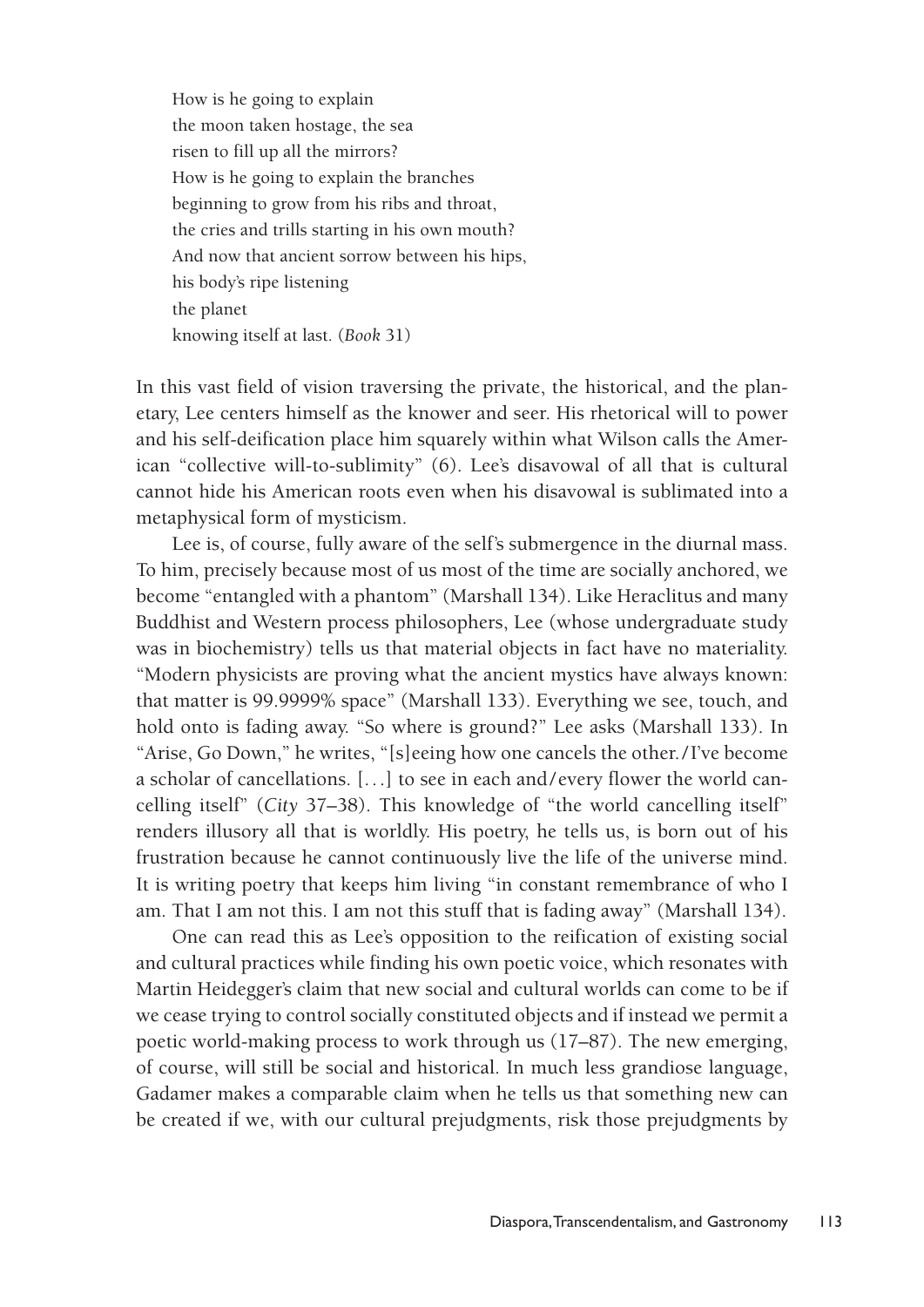entering into open dialogue with people and texts with other often incommensurate prejudgments (345–350). Lee's desire to enter into dialogue with all other poets present and past is interestingly similar to Gadamer's position, although he in his desire to possess a 360-degree consciousness may be forgetting that prejudgments and cultural worlds are often incommensurate and that the creative result of dialogue will remain socially and culturally specific.

 Situated in the Christian tradition, Lee's appeal to that which is Other to the social takes on the absolutist lexicon of God and the universe mind. His attempt to go beyond the social and the rational finds good company in Asian philosophies and religions as well as contemporary Western thinkers. In Daoism it is the transcendent Dao that is Other to the social prioritized by Confucianism, and in Buddhism it is nothingness that defies the material and the cultural. Lacan theorizes the Real that is not codifiable by the social. For Kristeva it is the Semiotic that operates in constant tension with the Symbolic. All of the above positions claim that there is something more "real" than the reality of socially constituted objects and subjects. Henry Ruf sums this up well: "There is an irremovable 'Real' that our entire conscious and unconscious symbolic apparatus cannot account for or control" (209). Lee's appeal to God is his way to name the unnameable, the Lacanian Real that is Other to social rationality. When he disavows his ethnic identity, he is really attempting to resist absolutizing social and cultural identities. The flaw in his metaphysics, however, lies in his belief that the material, social world hinders his union with the universe mind. In contrast, the transcendent Dao offers the way socially constituted people are to live with creative quietude in the situations where they find themselves. Likewise, the Real for Lacan reveals the symbolic world's inability to avoid radical instability in its effort to control enjoyment. In neither case is a transcendent, socially naked person being postulated. This is why Žižek à la Lacan argues that one cannot approach the Real without going through cultural and material specificities.<sup>11</sup> The movement of the universe mind always brings one back to the cultural and material. Ethnic identification and Lee's transcendent self are not mutually exclusive.

 If we look at more of his poems, it becomes apparent that Lee speaks from a social or ethnic self to reach the transcendent, and his semantic/semiotic place from which to speak is Asian food. Fruit is the unifying imagery in "Persimmons" and becomes the locus from which he articulates an immigrant's analysis of his own experience between two cultures and his critique of the intolerance of the mainstream culture. The adult speaker returns to his childhood memory keyed up by two words, "persimmon" and "precision." Yao points out that "[t]he system of Chinese phonotactics does not include the complex syllable onset of the *pre-* at the beginning of the word *precision* as an allowable sequence" (7). The young Lee, speaking Bahasa Indonesia and Mandarin Chi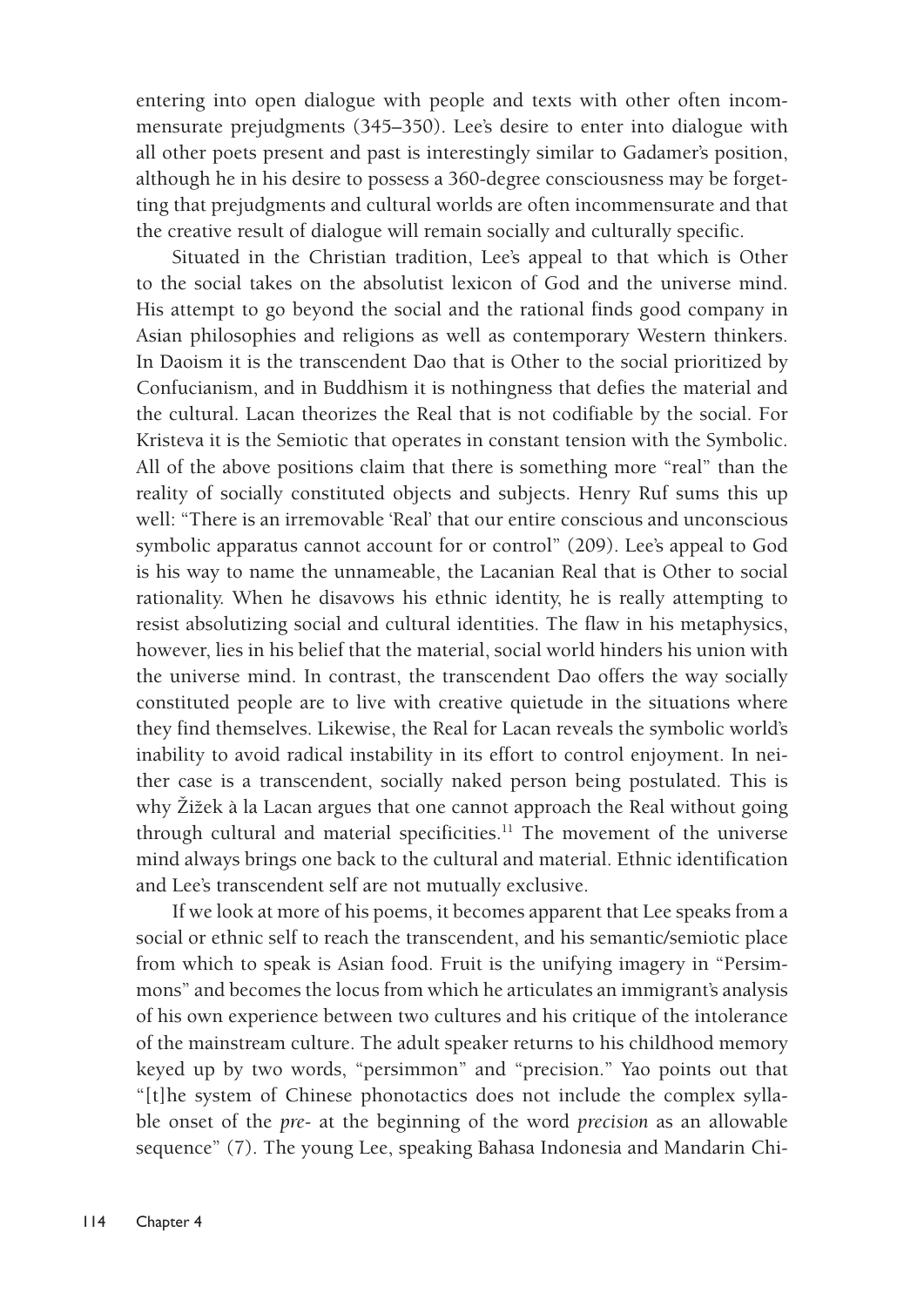nese, encounters the difficulty of reproducing the sequence of sounds that distinguishes the first syllable of "persimmon" from that of "precision." The poem begins by picturing a classroom situation where the immigrant child is punished for making this phonetic error. "In sixth grade Mrs. Walker / slapped the back of my head/and made me stand in the corner/for not knowing the difference / between *persimmon* and *precision*" (*Rose* 17). Lee makes it apparent that the child knows the difference in meaning between these two words—"How to choose / persimmons. This is precision" (17). He then describes precisely how to choose, peel, and eat the perfect persimmon.

Ripe ones are soft and brown-spotted. Sniff the bottoms. The sweet one will be fragrant. How to eat: put the knife away, lay down newspaper. Peel the skin tenderly, not to tear the meat. Chew the skin, suck it, and swallow. Now, eat the meat of the fruit, so sweet, all of it, to the heart. (17)

The speaker's sophisticated knowledge in the selection and consumption of persimmons counters the common, racist assumption that broken or accented speech signifies underdeveloped intellect. As a child, Lee came to understand this prejudice with immense pain and humiliation. He recalls,

When I was six and learning to speak English, I talked with an accent [...]. [...] I noticed early that all accents were not heard alike by the dominant population of American English speakers. Instead, each foreigner's spoken English [. . .] fell on a coloring ear, which bent the listener's eye and, consequently, the speaker's countenance; it was a kind of narrowing, and unconscious on the part of the listener, who listens in judgment, judging the speaker even before the meaning or its soundness were attended to. [. . .] The result was that while in Chinese, with my family, I rattled like any good loose child [...] and spoke my broken English without embarrassment [...], in public school or any other place where fluent English was current, I was dumb. Perceived as feeble-minded, I was [. . .] spoken to very loudly, as though the problem were deafness. (*Seed* 76–78)

His early experience of physical punishment and social isolation over his phonetic difficulty in English resulted in self-disgust. He remembers "how I used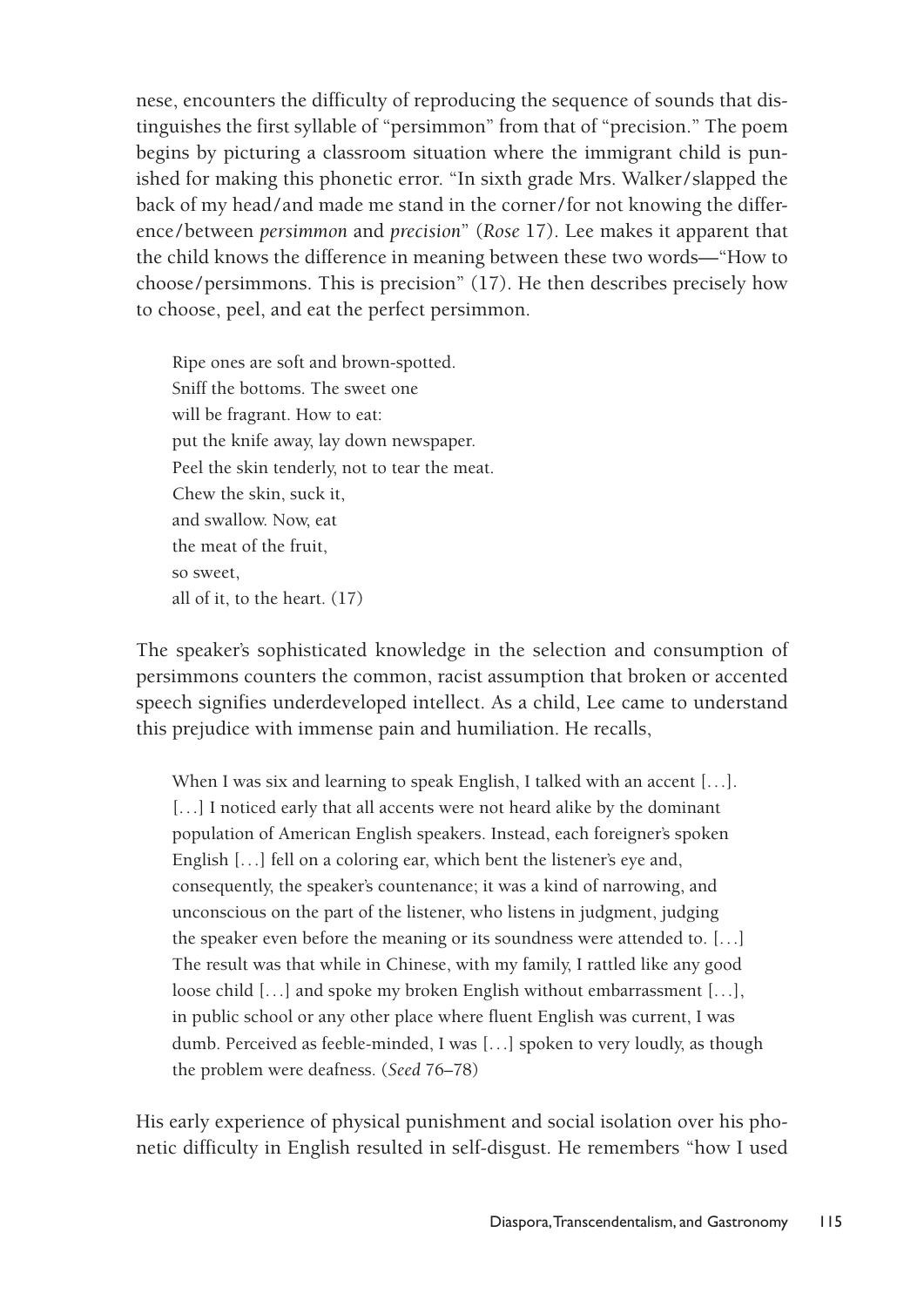to hold a hand very casually over my mouth when I talked, hoping to hide the alien thing. And I grew to hate its ugliness more than anyone" (*Seed* 78).

 The sharp irony in "Persimmons" points to two situations. First, Mrs. Walker humiliates the immigrant child "for not knowing the difference" between two English words, "thereby marking herself as someone grossly insensitive to the very category of 'difference,' as a poor teacher [. . .] who both fails to recognize and neglects to practice the import of her own lesson" (Yao 8). Second, Mrs. Walker demonstrates her ignorance by committing the errors of selecting a green persimmon, calling it a "Chinese apple," and cutting it up with a knife. Lee's critique of the mainstream's ignorance and arrogance, embodied in this sixth-grade teacher, centers on this particular Asian fruit. In introducing an exotic fruit to her students, Mrs. Walker offers misinformation and humiliates the immigrant child. Even though the child declines his share of "the Chinese apple," knowing the sour and astringent taste of an unripe persimmon, he is not spared when his classmates scrunch up their faces and turn to stare at him, silently accusing the Chinese of being foolish people who eat such terrible-tasting apples.

 Centered upon the same fruit is also the contrast between the cruelty of the American society, whose microcosmos is Mrs. Walker's classroom, and the love and comfort inside the immigrant home. The image of a persimmon round as the moon and warm as the sun, central to the aesthetics and ethics of this poem, counters the earlier scene of punishment and humiliation in the classroom. In the sixth stanza, the centerpiece, Lee de-exoticizes the fruit by giving it a private value. "My mother said every persimmon has a sun / inside, something golden, glowing, / warm as my face" (18). These three lines evoke an intimate image of a mother cupping her son's face in her hands and trying to heal his injured psyche. Persimmons capture all that is golden, warm, sweet, tender, and gratifying in such a moment. In the eighth stanza, Lee brings into the folds of the persimmon trope his relationship with his dying father.

Finally understanding he was going blind, my father sat up all one night waiting for a song, a ghost. I gave him the persimmons, swelled, heavy as sadness, and sweet as love. (18)

These are the two persimmons the speaker has put on his bedroom windowsill to ripen, "where each morning a cardinal / sang, *The sun, the sun*" (18).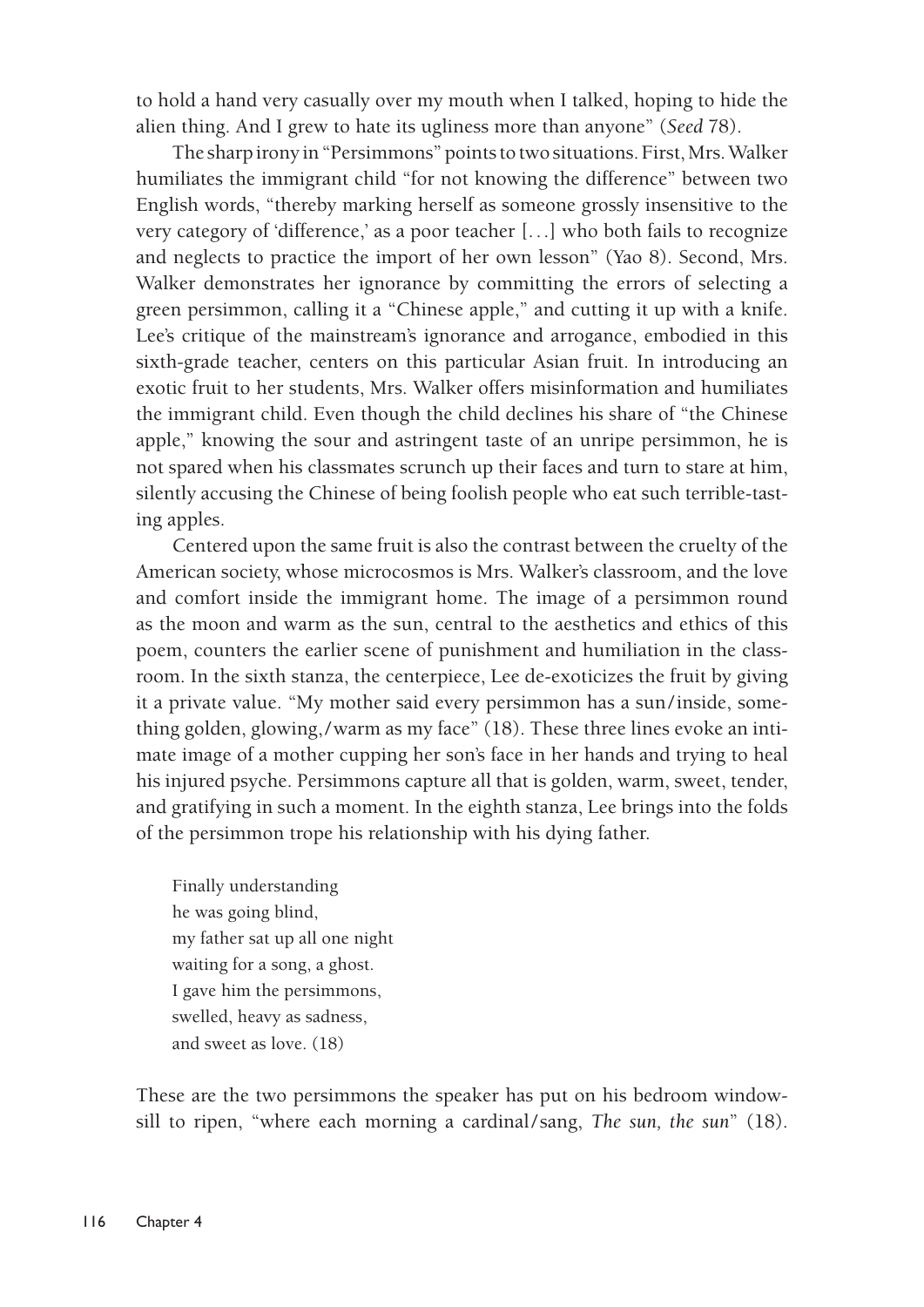Lee associates persimmons with heart—"so sweet,/all of it, to the heart" employing it as an objective correlative for his heavy heart and deep sorrow over his father's illness. The symbol of persimmons vividly sets the contrast between a culture, ignorant of its ripe connotations, that punishes a child for mispronouncing words and the immigrant home where love cancels fear and pain. Persimmons thus figure for the rich, full warmth of his parents' love, which he finds lacking in American culture. And love and tenderness are the spirit of Lee's songs that bring him closer to God or the universe mind.

 For Lee divine love includes profane love. Mining the riches of Song of Songs, he rescues the sensual and the erotic, and unifies the sacred with the profane.12 In "This Room and Everything in It," he invokes Song of Songs to describe his love for his wife, blurring the line between the erotic and the divine. Again food is the site where such blurring takes place.

Your scent that scent of spice and a wound, I'll let stand for mystery.

Your sunken belly is the daily cup of milk I drank as a boy before morning prayer. (*City* 49)

In "Persimmons" the loving details surrounding the fruit are highly charged with eroticism. Returning to the second stanza, in which the speaker displays his knowledge on selecting and eating this fruit, we see how erotically suggestive his vocabulary is: "sniff," "soft," "sweet," "the bottoms," "lay," "skin," "suck," "swallow," "eat," "meat," and "heart" (*Rose* 17). Yao elegantly terms this moment "an erotics of consumption" (9). Persimmons thus eroticized lead the reader into the third stanza, in which Donna appears as the speaker's object of desire. "Donna undresses, her stomach is white" (17). With the time frame shifted away from the traumatic classroom scene, this stanza presents the speaker as an adult lover: "we lie naked,/face-up, face-down. [...]/I part her legs" (17). Donna's attraction to the speaker is made clear through the association with persimmons—"she is beautiful as the moon"—resonant to the seventh stanza in which the speaker's mother compares a persimmon to the sun, punning for son. As the fruit emblematizes the speaker, "golden, glowing, / warm as my face" (18), so is Donna implicitly linked to the fruit by Lee's simile of "the moon," round and "beautiful," gravitating and gravitated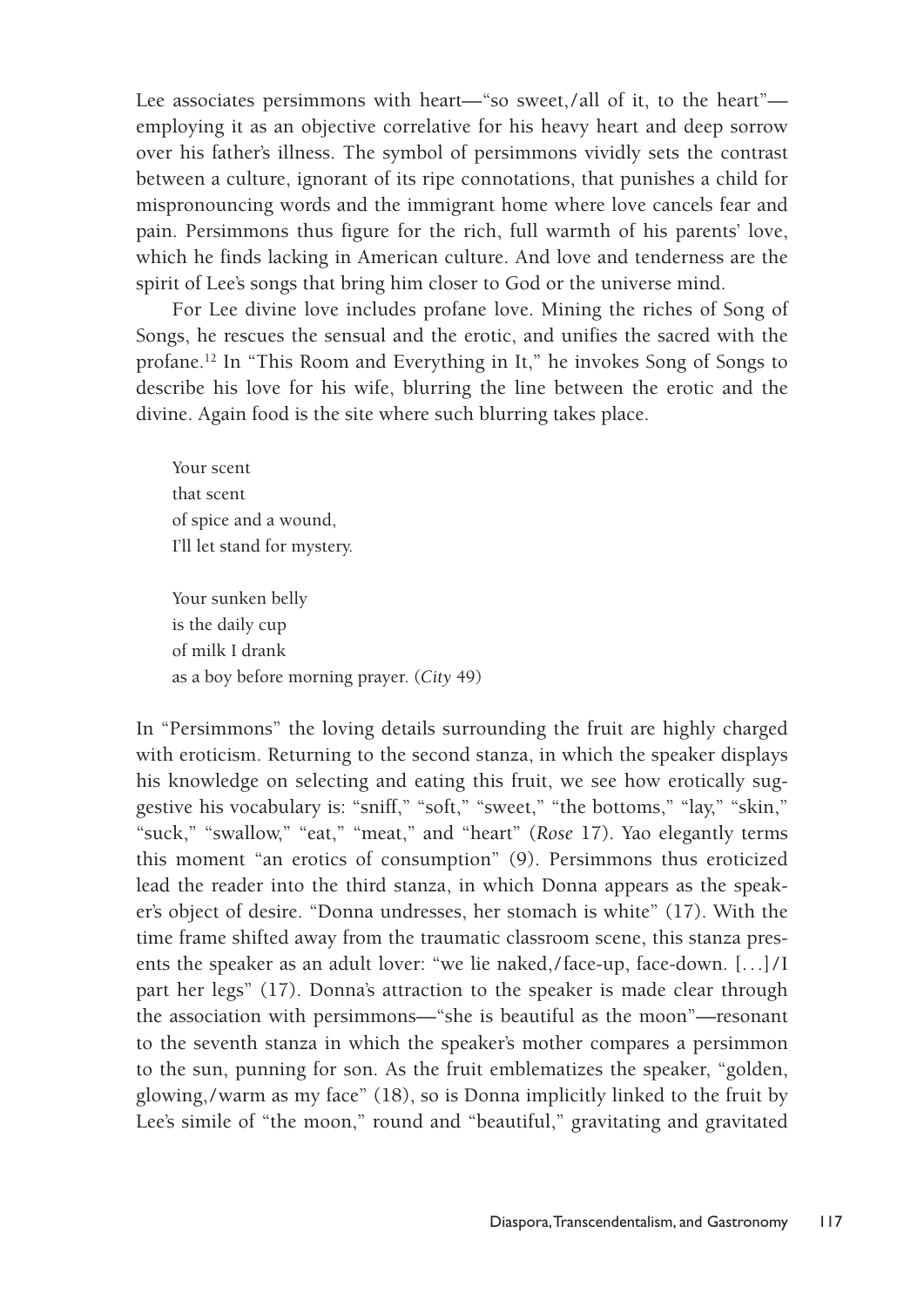toward the sun/son. The fruit symbolic of the sun masculinizes the speaker, the son, while it is simultaneously symbolic of the feminine moon that assists the display of the speaker's manhood as sexual agency—"I part her legs."

 The speaker's attraction to a white woman and his romancing of her via a few words of Chinese are an issue to some critics. Yao interprets the figure of Donna as "the ultimate object and symbol of assimilationist desire" (9–10). Tim Engles asserts that Lee himself suggests that "the speaker's attraction to white America has involved a prostitution of sorts of his heritage" (191). While the assessment of this issue lies outside the domain of this chapter, it raises a related question of Lee's relationship to his ethnicity in "Persimmons." The large, orange-colored persimmon comes from grafting a branch of the Asian specimen onto a native plant rootstock to achieve hardiness. Its duality allegorizes a new identity of Asian immigrants in the United States. Yao strongly argues against the postcolonial lexicon of hybridity in assessing the aesthetics as well as the ethnic identity of "Persimmons."13

 While appreciative of Yao's erudition of Chinese and Western languages and lyricisms that establishes the fine distinction between "hybridity" and "grafting," I think that ethnicity as mediated by persimmons is a matter of nondiscursive engagement, a gustatory *jouissance* and a bodily memory, rather than a matter of cultural and linguistic asymmetry. It is true that "Persimmons" begins by marking the speaker's ethnicity along the line of linguistic displacement. Yet Lee's opposition to the cultural insensitivity in the episode of Mrs. Walker's pedagogical error relies strongly on nonlinguistic acts.<sup>14</sup> Following the physical punishment and humiliation occasioned by the speaker's mispronunciations, the second stanza exhibits his precise and confident knowledge on how to choose and eat persimmons. "Peel the skin tenderly, not to tear the meat. / Chew the skin, suck it, / and swallow" (17). Lee seems to establish the speaker's ethnic authenticity via his relationship with persimmons. His knowhow in enjoying this fruit testifies to his Asianness, as though it were an innate knowledge, a bodily memory. This seemingly biologist approach to ethnicity is not necessarily guilty of essentialism. Enjoyment, though a bodily activity, is culturally specific. The people in East Vandergrift enjoy meatloaf while the Lees enjoy fish heads, neither understanding the other's gustatory passion. The speaker's loving account of the fruit, erotically tactile, evokes sensations more than beliefs. This nondiscursive ethnic identification evinces how culture inscribes even our taste buds and metabolism.

 In the eighth stanza of "Persimmons," Lee shows how the speaker forges his ethnic identity by introducing the father, the paternal heritage. He gives his father the two persimmons he has been ripening on the windowsill, "swelled, heavy as sadness,/and sweet as love" (18). His love for persimmons, which comes from his parents, now transfers his love to them. The poeticism of the persimmons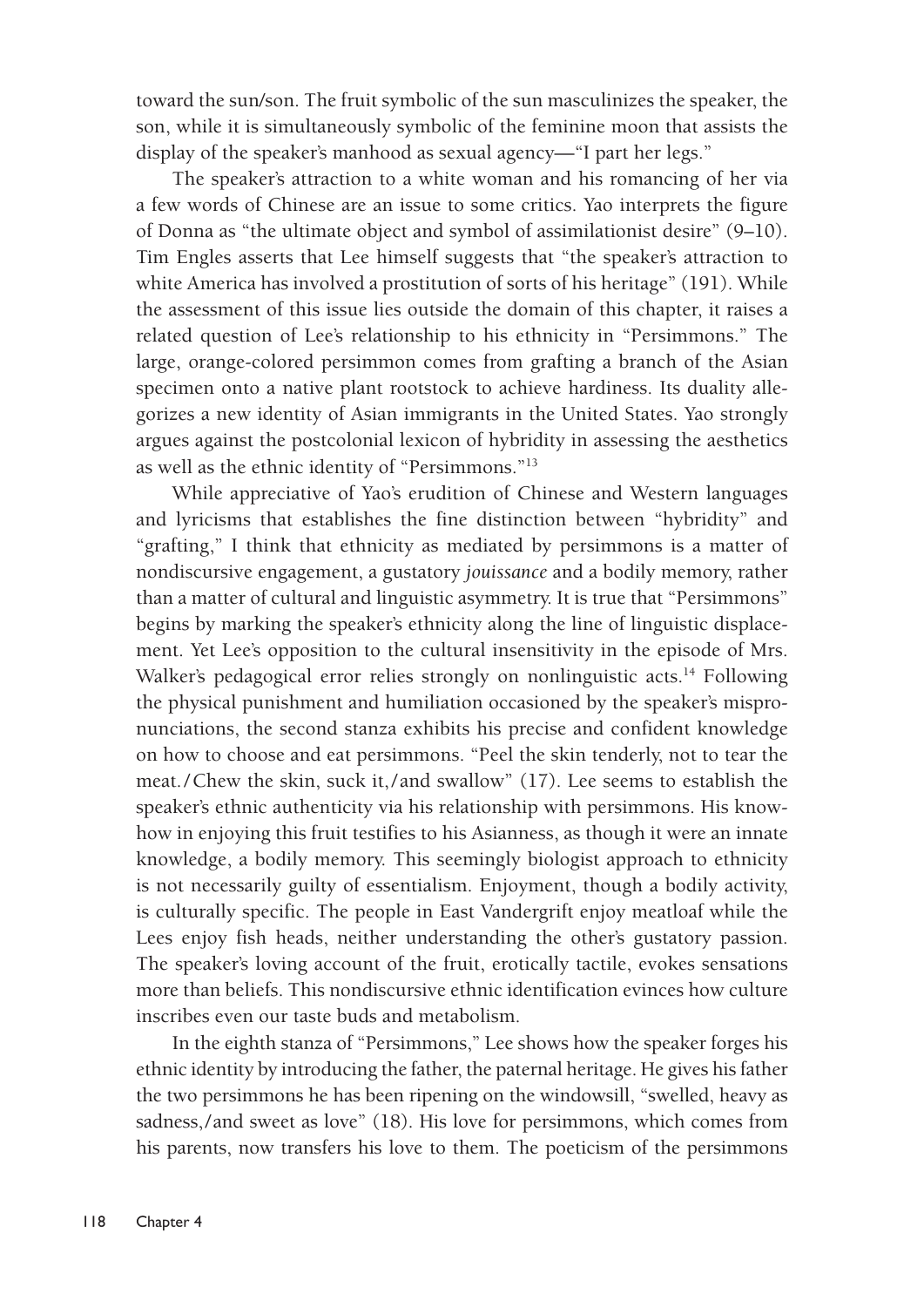relies on tactile and olfactory imagery, suggesting the association of heart and feeling with persimmons. In the last stanza, the speaker finds three of his father's paintings in the cellar, one of which bears two persimmons, so vivid that "they want to drop from the cloth" (19). When told of the paintings, the father says,

I painted them hundreds of times eyes closed. These I painted blind. Some things never leave a person: scent of the hair of one you love, the texture of persimmons, in your palm, the ripe weight. (19)

The father's lines show that his connection to Chinese tradition continues despite his loss of perception. The countless repetitions have ingrained the art of representing persimmons in the body: "the feel of the wolftail on the silk, / the strength, the tense / precision in the wrist. [. . .] the texture of persimmons, / in your palm, the ripe weight" (19). The father's story seems to tell us that it is the somatic that continues one's connection to one's ancestral culture. His emotional reflection on things that one never forgets "despite any form of geographical, linguistic or even sensory displacement" offers a consolation to the son that his link to his parents and their culture leaves imprints in his body, despite his fading skill in Chinese and feelings of disconnection (Yao 18). It is significant that "Persimmons" concludes with the father's speech, offering the resolution that the value of persimmons is measured by weight—the weight of memory, of loss of memory, and the weight of cultural inscription in one's body.

 Most pertinent to ethnicity is one of Lee's best long poems, "The Cleaving." Food and eating are central to its themes and aesthetics. Only after the indulgence in the carnal does he arrive at a meditation on the transcendent. Only after the montage of ethnic markers—Chinese cuisine and physical features—is he able to empty out ethnicity. "The Cleaving," set in a Chinatown, begins with the speaker's identification with the man working in "the Hon Kee Grocery" (*City* 77). "He gossips like my grandmother, this man / with my face" (77). Emanating from the first few lines is a sense of belonging: "I could stand / amused all afternoon/in the Hon Kee Grocery" (77). What amuses the speaker is not the exotic, which attracts tourists to Chinatown, but the familiar sights, smells, and tastes associated with home. The following lines present an aromatic and alimentary image of meats hung inside the grocery.

[R]oast pork cut from a hog hung by nose and shoulders,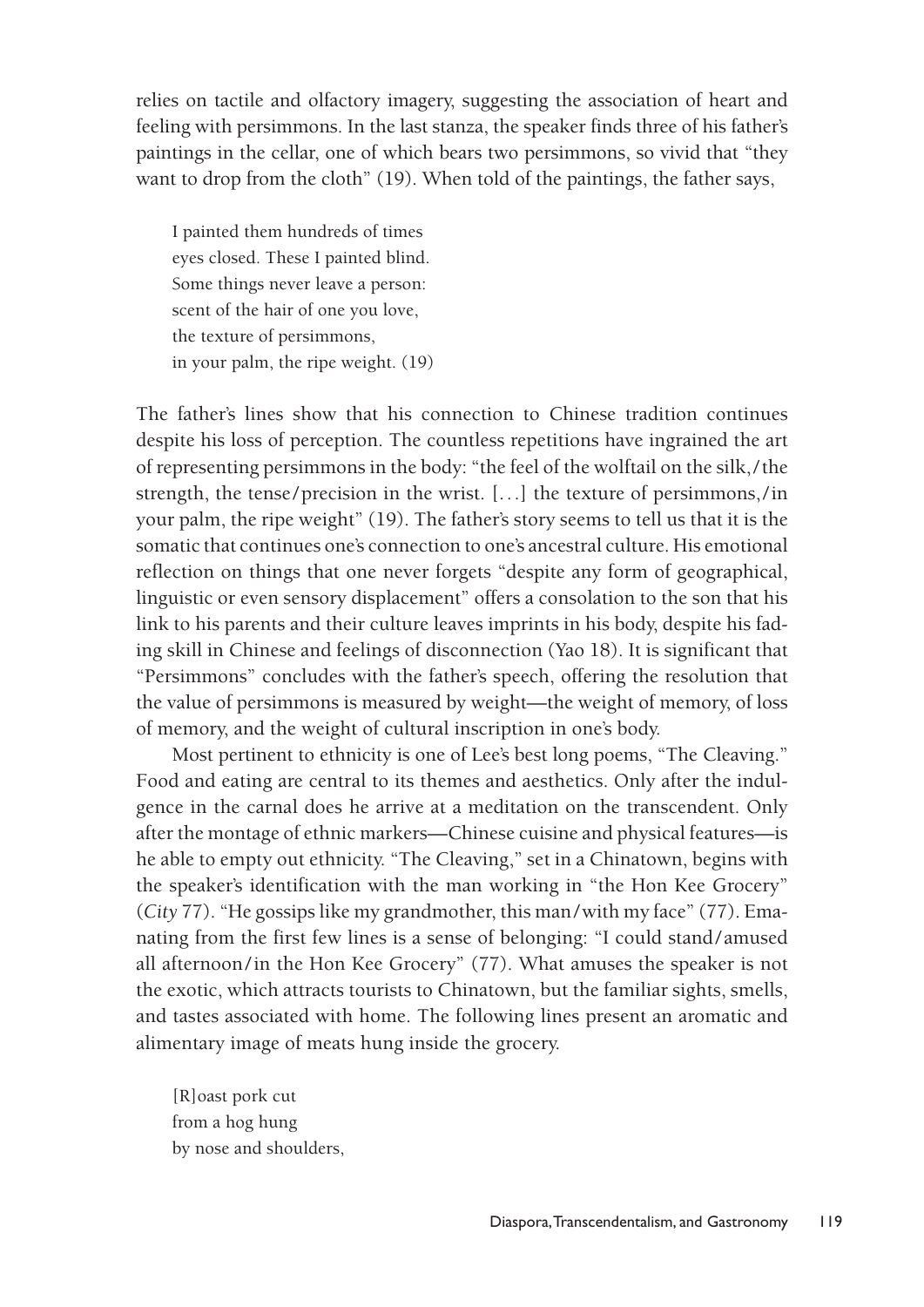her entire skin burnt crisp, flesh I know to be sweet, her shining face grinning up at ducks dangling single file, each pierced by black hooks through breast, bill, and steaming from a hole stitched shut at the ass. (*City* 77)

Lee depicts this scene with such ease that the seeming violence is muted by humor and appetite. The details about roast pork and ducks serving as markers of his ethnic subjectivity—"flesh I know / to be sweet"—seem to appeal to the sensory, the bodily. Significantly, the line break occurs at "know," not "flesh," to underscore that the speaker's ethnicity is based on intellectual as well as visceral knowledge.

 Such union of the mind and the body when constructing the speaker's ethnic self enjoys a high moment in the fourth stanza, describing roast ducks.

The head, flung from the body, opens down the middle where the butcher cleanly halved it between the eyes, and I see, foetal-crouched inside the skull, the homunculus, gray brain grainy to eat.  $[\,\ldots]$ The butcher sees me eye this delicacy. With a finger, he picks it out of the skull-cradle and offers it to me. I take it gingerly between my fingers and suck it down. I eat my man. (79–80)

On the surface this moment describes the fellowship between two Chinese men expressed in their mutual enjoyment of duck brains. The particular association of duck brains with "man" and "foetal-crouched [. . .] homunculus," however, has far-reaching significance in ethnicizing the speaker. Lee alludes to the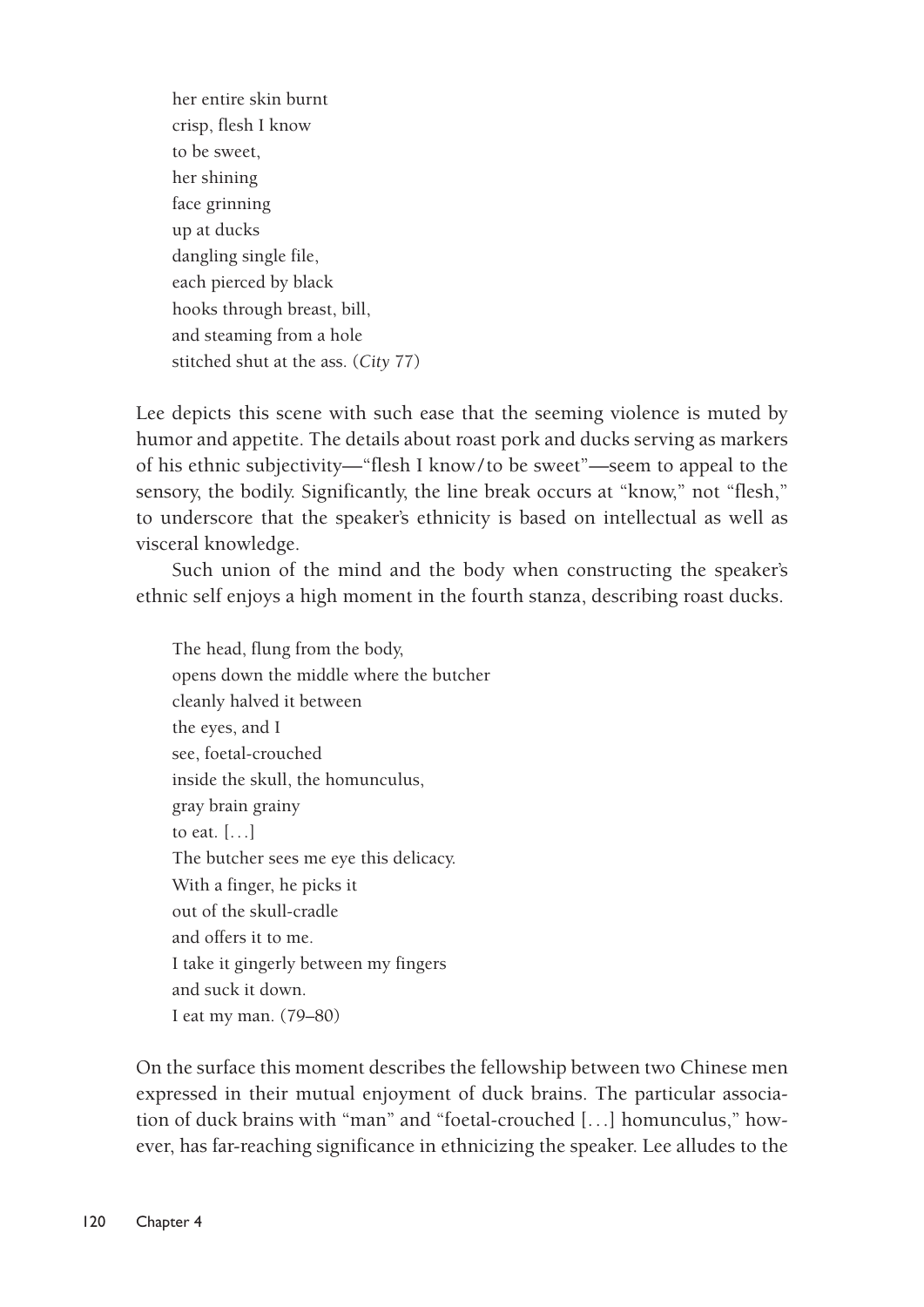Chinese legend of Yue Fei, a general during the Song dynasty, who defeated foreign invaders but was unjustly punished by the emperor under the advice of a corrupt courtier. Afterward, everywhere the courtier went, people spat and threw stones at him. Hated and chased by people, he could find no better refuge than inside a chicken's skull. Since then the Chinese eat fowls' brains with glee.<sup>15</sup> Lee's allusion to this legend serves to wed the mind (which is familiar with the Chinese cultural tradition) with the body (which relishes hardcore Chinese cuisine) to give an impression<sup>16</sup> of the speaker's ethnic authenticity. Lee has expressed a sense of helpless regret, such as in "Persimmons," that he has lost the Chinese language, and the reference to the legend of Yue Fei provides a measure of redemption in establishing himself as a cultural insider.

 Lee's evocation of this legend through duck brains not only defines the speaker's ethnicity but also initiates the unifying trope of eating in this poem. Much like the function of persimmons, the imagery of eating weaves together several strands of otherwise disparate motifs in this poem. From duck brains, Lee moves on to eating nonfood matter such as people, their actions, their manners, and their history. The trope of eating figures for appropriation, incorporation, and assimilation, all that we take in through our senses and becomes us.

What is it in me will not let the world be, would eat not just this fish, but the one who killed it, the butcher who cleaned it. I would eat the way he reaches into the plastic tubs and pulls out a fish, clubs it, takes it to the sink, guts it, drops it on the weighing pan. I would eat that thrash and plunge of the watery body in the water, that liquid violence between the man's hands, I would eat the gutless twitching on the scales, three pounds of dumb nerve and pulse, I would eat it all to utter it. (82–83)

The prominence of orality here connotes the poet's voracious desire to understand the world, as he appropriately explains, "my reading a kind of eating, my eating/a kind of reading"  $(82)$ , for eating is a kind of assimilation that trans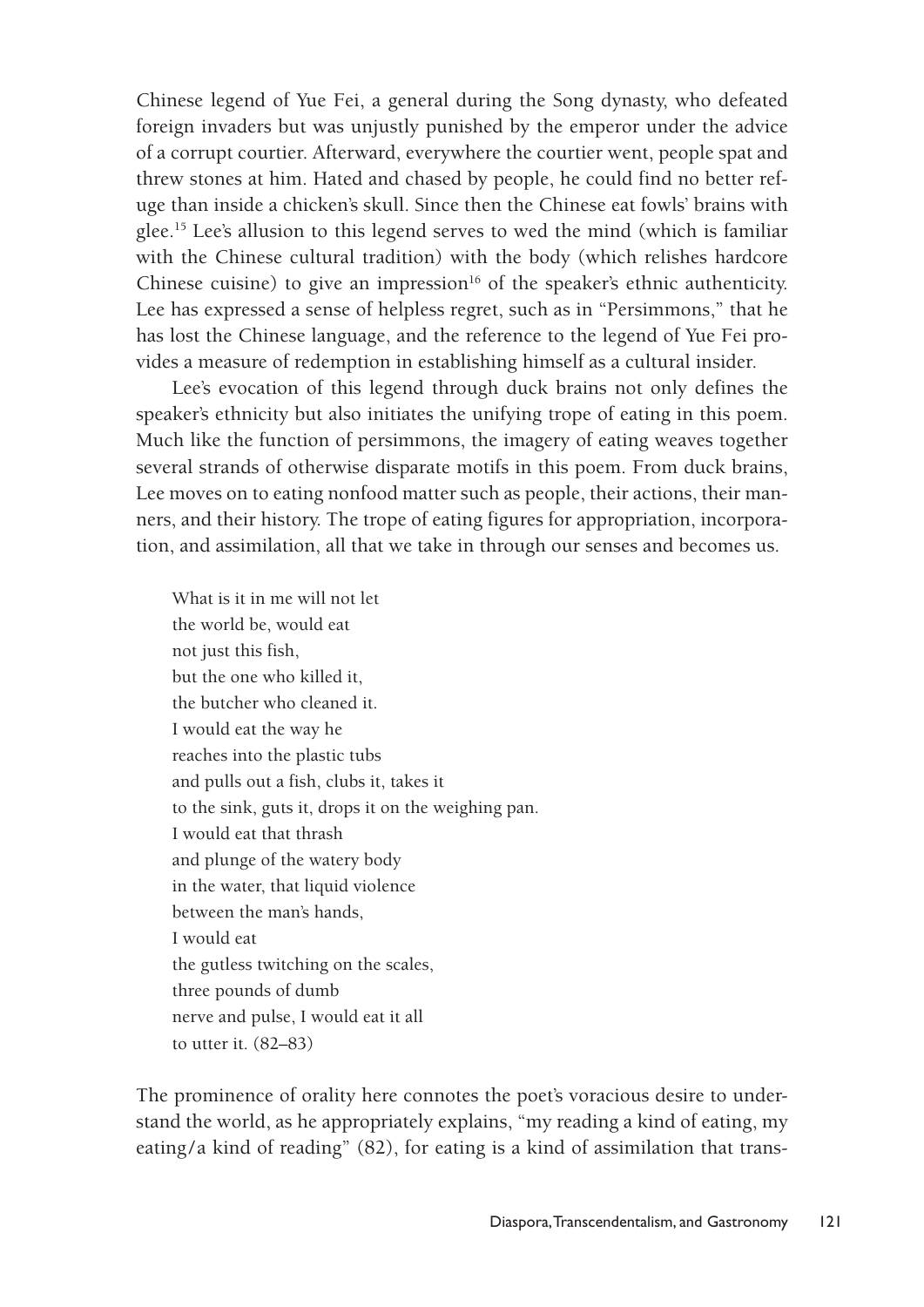lates the foreign into the familiar or converts the threatening into the nourishing. Lee humorously resolves "the omnivore's paradox" (the tension between neophobia and neophilia) by an infantile delight in tasting and testing everything he lays his eyes on (Fischler 278). Only through introducing the outside into the inside can one understand the concerned matter. As a poet Lee believes that he must "eat it all/to utter it."

 This understanding of one's relationship to others and their worlds brings us back to Gadamer, whose hermeneutics promotes fusion of the horizons of understanding through genuine dialogues. I have argued elsewhere that "all interpretations of texts are done by readers who come to the text with prejudgments which determine the readers' horizons of understanding" (Xu, "Making Use of European Theory" 49). In a dialogic encounter with a text, a culture, or even an individual, one risks the stability of one's own prejudgment by opening oneself up to a different "prejudice," creatively appropriating what is foreign to one's mental landscape. Such risks, Gadamer promises us, often result in creative infusions of the radically new. Lee's eating trope certainly suggests the kind of risks involved in introducing into the Self what is Other. This act of seeming assimilation, however, does not produce homogeny by effacing differences as some of Gadamer's critics charge.<sup>17</sup>

 "The Cleaving" is by far the strongest Asian American poem in Lee's oeuvre. Hesford goes so far as to assert that "[i]n the central 'City' the poet denies his Asian past and identity to cleave to his American beloved; in the concluding 'Cleaving' he cleaves to his Asian past and Chinese-American identity" (53). The celebratory embrace of his ethnicity takes the form of gleeful indulgence in Chinese cuisine and appetite—the appetite that establishes him to be a big eater of not only food but also his race: "I would devour this race to sing it" (83). Eating his race to sing it entails the incorporation of Asian American history, which is fraught with injustice and sacrifice. Deploying "death" as a metonymy for this history, he sings,

[...] I would eat, [...] the standing deaths at the counters, in the aisles, the walking deaths in the streets, the death-far-from-home, the deathin-a-strange-land, these Chinatown deaths, these American deaths. (83)

His eating and singing of this history serve as an elegy for all the Asian Americans who died after eating much bitterness. By eating their misery and deaths, he endeavors to understand and place himself within Asian American history.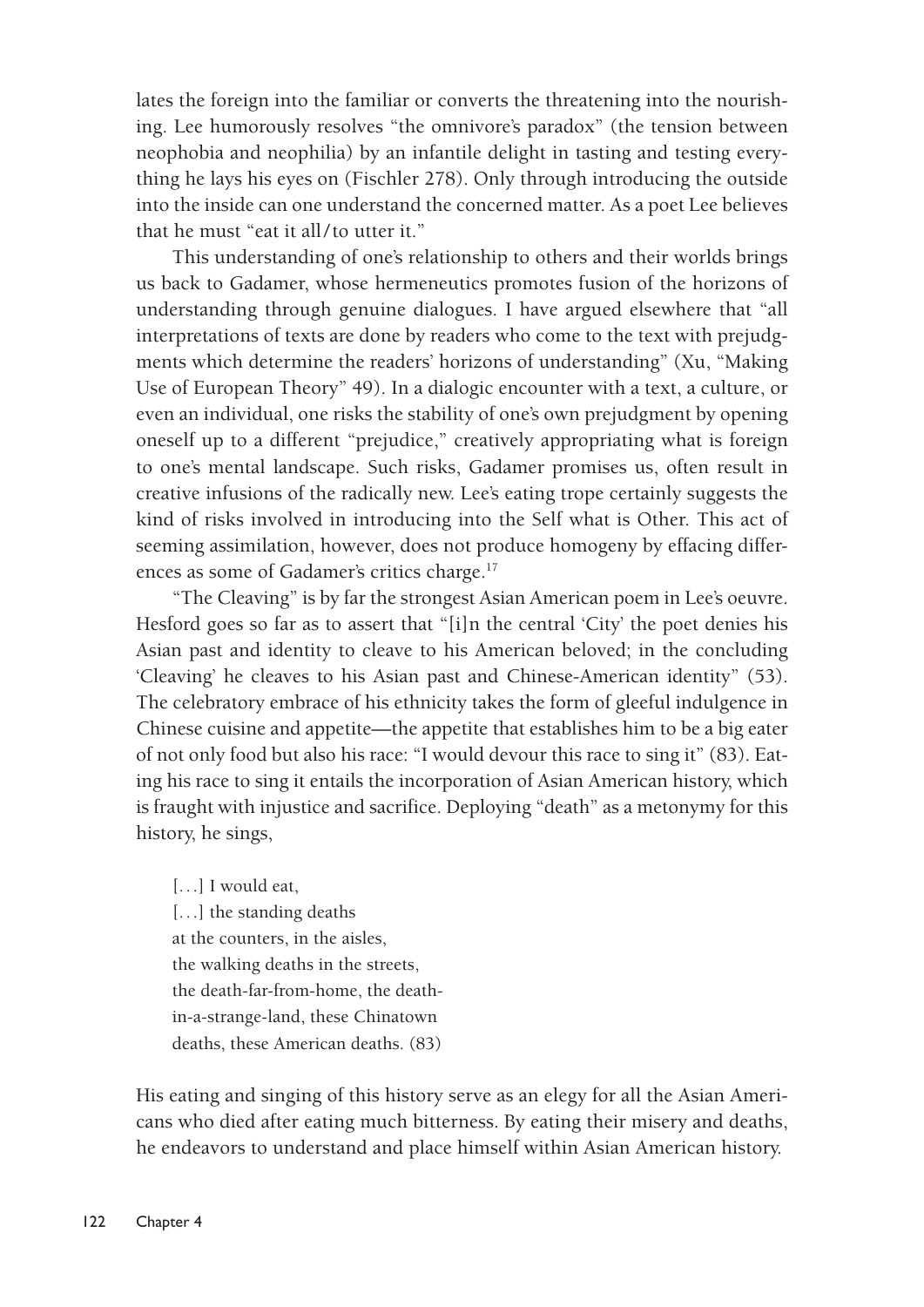The trope of eating suggests two diametrically opposed meanings. On the one hand, it stands for the poet's eager absorption of all that is around him in order to turn daily life into poetry. On the other, it figures for the poet's attack on his adversary, in this case racial hostility. In psychoanalytical theory, orality is associated with both pleasure and aggression. Although orality is mostly discussed vis-à-vis infants, Freud and Lacan never disassociate infant modality from adults. Indeed, when Lacan theorizes the Real that is constantly threatening the stability of the Symbolic, he makes it clear that the primordial underlies as well as frustrates the social. Lee's imagery of orality integrates into the self what is pleasant and vanquishes what is hostile. In response to Emerson's offensive remark about the Chinese, Lee interposes both implications of the eating trope.

I would devour this race to sing it, this race that according to Emerson *managed to preserve to a hair for three or four thousand years the ugliest features in the world.* I would eat these features, eat the last three or four thousand years, every hair. And I would eat Emerson, his transparent soul, his soporific transcendence. (83)

The racial othering by Emerson is particularly alienating.<sup>18</sup> Although Lee has never acknowledged Emerson's influence, the two men's transcendentalisms, as I have discussed, bear a strong resemblance. Thus, it may strike one as curious that Lee belittles Emerson's transcendentalism as "soporific" in order to cut down the virility of the master's (father's) influence, reducing it to an old man's ramble—an oedipal antagonism Lee displays via aggressive orality.<sup>19</sup> The poet, therefore, avenges himself and the Chinese by subjecting Emerson and his racist remark to the trope of eating, and with the same trope he simultaneously embraces his people and their four thousand years of history.

 Partridge is correct in pointing out that "[w]hile eating Emerson seems overtly and violently to disassociate the speaker from Emerson and his influence, as a 'food' substance Emerson also becomes a nutrient for the speaker's poetic utterance" (114). The one "who eats is at one with what is eaten" (Partridge 118). Eating *(chi)* in Chinese has the connotation of assaulting or overcoming, such as in chess, where one "eats" the opponent's pieces, and it is overcoming through incorporation. In *The Woman Warrior,* Maxine Hong Kingston tells the story of her mother, who overcomes the sitting ghost by catching it, cooking it, and eating it (78–88). She is now better off for having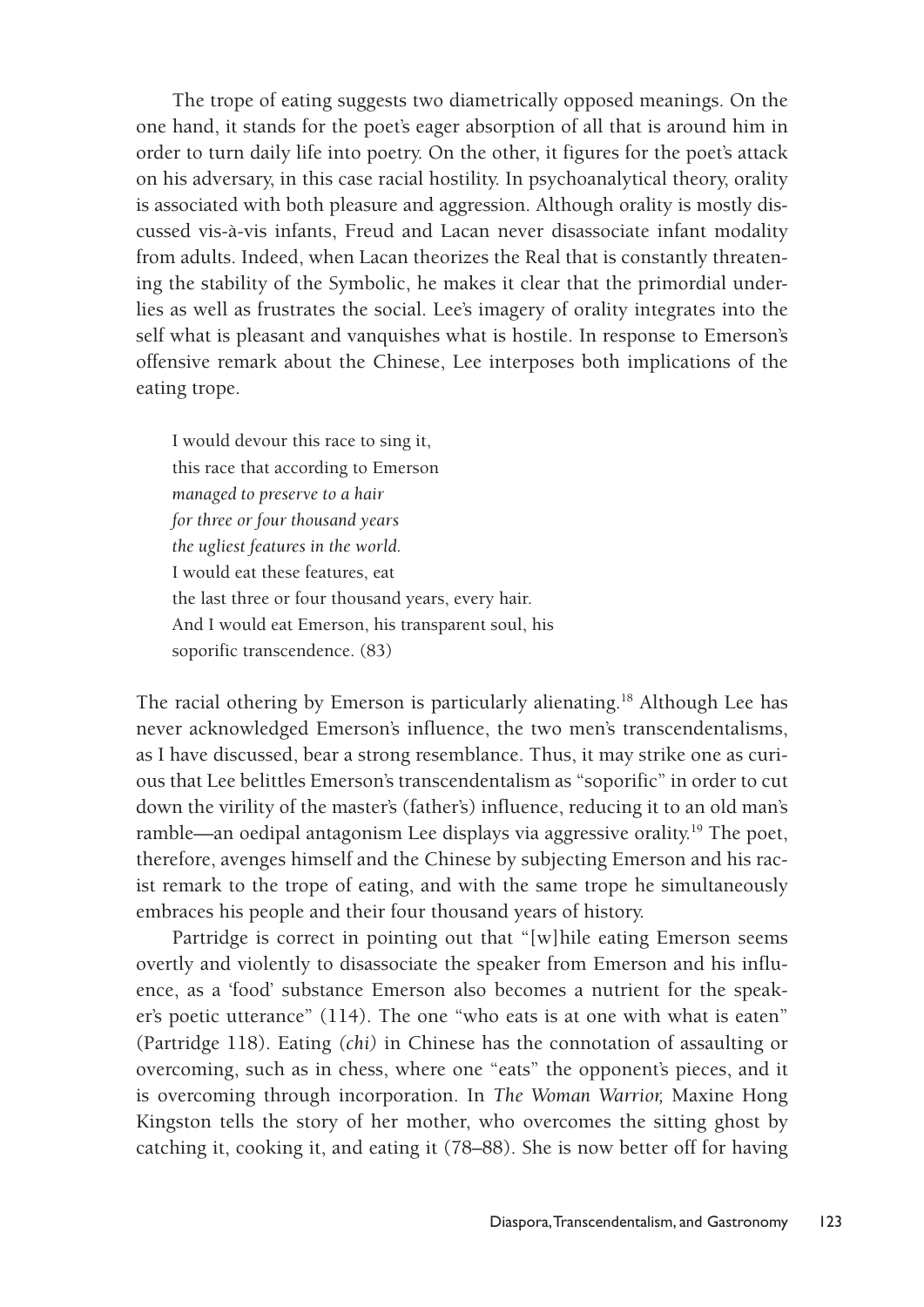eaten the ghost. Lee situates himself in the Chinese semantic tradition of eating oppositions and joins the battle against racial injustice in the American literary tradition while allowing himself to be nourished by that very tradition. Or borrowing Sau-ling Wong's words, Lee belongs to "the company of fabulous Chinese heroes who overcome ghosts, monsters, and assorted evils by devouring them" (25). In this poem, the eating trope creates a cross-cultural site in which Lee performs his Chinese American self.

 As soon as the ethnic self is constructed, Lee proceeds to empty it out by moving his motif of eating to that of death and by meditating on the nothingness of this material world in order to "witness the spirit, the invisible, the law" (Marshall 141). The poem's metaphysical moment, therefore, is made possible only through the extravagant display of food, its killing, cutting, cleaning, cooking, and eating, much of which is culturally specific. Continuing the trope of eating, he writes,

Bodies eating bodies, heads eating heads, we are nothing eating nothing, and though we feast, are filled, overfilled, we go famished. We gang the doors of death. That is, our deaths are fed that we may continue our daily dying, Our bodies going down, while the plates-soon-empty are passed around, that true direction of our true prayers, [...] As we eat we're eaten. (85)

The references of eating, being eaten, and dying configure to voice his metaphysics that materials fade away and only the pure consciousness of the universe mind lasts. Only after he establishes the trope of eating is he able to cancel out materiality and cultural/ethnic identification in favor of transcendentalism.

 In the poem's conclusion, Lee returns to the theme of ethnicity. Only this time it becomes expanded by his metaphysical meditation to include a diverse cluster of ethnic markers that may or may not be Asian, only to be rid of them all. Urged on by his reflection on death/change, Lee loosens the rein on his utopian impulse to de-ethnicize, de-gender the butcher by exploding his ethnic identity to such an extent that its overflowing labels come to mean nothing. What remains after such an explosion of signifiers is the singularity of his face.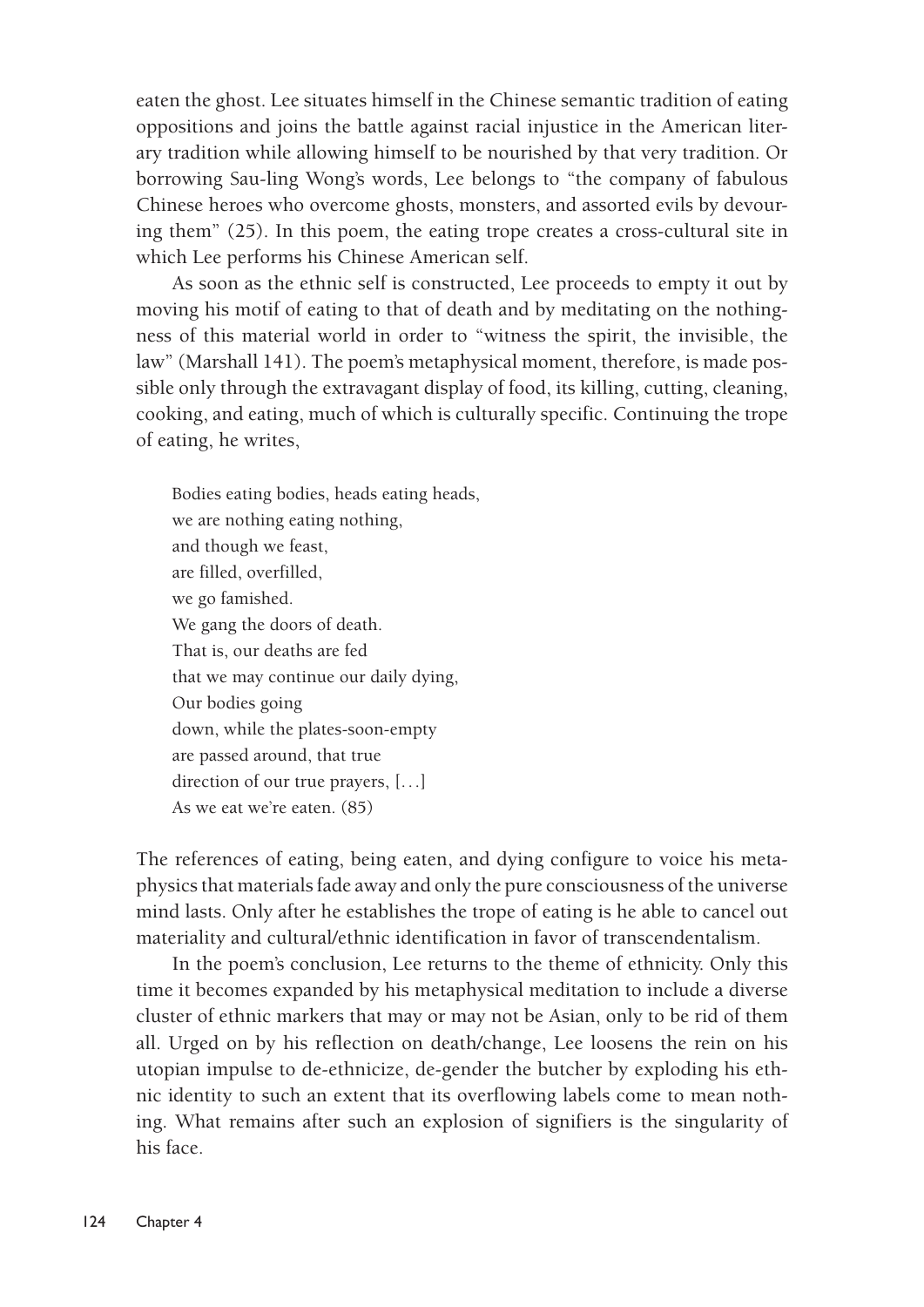The terror the butcher scripts in the unhealed air, the sorrow of his Shang dynasty face, African face with slit eyes. He is my sister, this beautiful Bedouin, this Shulamite, keeper of Sabbaths, diviner of holy texts, this dark dancer, this Jew, this Asian, this one with the Cambodian face, Vietnamese face, this Chinese I daily face, this immigrant, this man with my own face. (86–87)

The butcher, after passing through these conventional ethnic markers, in the last line simply becomes "this man with my own face," embodying all, therefore emptied of all ethnicities. Simultaneously, Lee also purges the butcher's gender by referring to him as "my sister." The butcher thus becomes the transcendent self embodying all ethnicities and genders, and therefore is tied down by none.

 In settling for the final identification of the butcher to be "this man with my own face," Lee also postulates that the specificity of an individual cannot be reduced to his or her socially constituted identities. Although this ethnic specificity is other than any of the social masks people wear, still they always wear social masks. The I-Thou encounter, which Gadamer regards to be the necessary presupposition of all discourse, must transcend socially constructed categories (321–322). Emmanuel Levinas argues that interpersonal ethical relationships have priority over each individual's social identity. We are different because of a singularity that, in such encounters, calls for a responsibility to the other that cannot be passed off to anyone else (116–125). The other to whom one is responsible always remains an embodied, socially constituted person. Xiaojing Zhou aptly employs Levinas' ethics of alterity in explicating several of Lee's poems and contends that "Lee's corporeal aesthetics dismantles the binary construct of the self and its other through articulation of an alternative lyric subject" ("'Your otherness is perfect as my death'" 305). "Face," the last word in "The Cleaving," captures this ethical relationship best. It is the face-to-face encounter that is central to our relationship with others, and in such an encounter uniqueness overwhelms sameness and the universality of uniqueness overwhelms difference. Correspondent to Levinas' notion of human singularity, both English and Chinese semantic traditions are rich in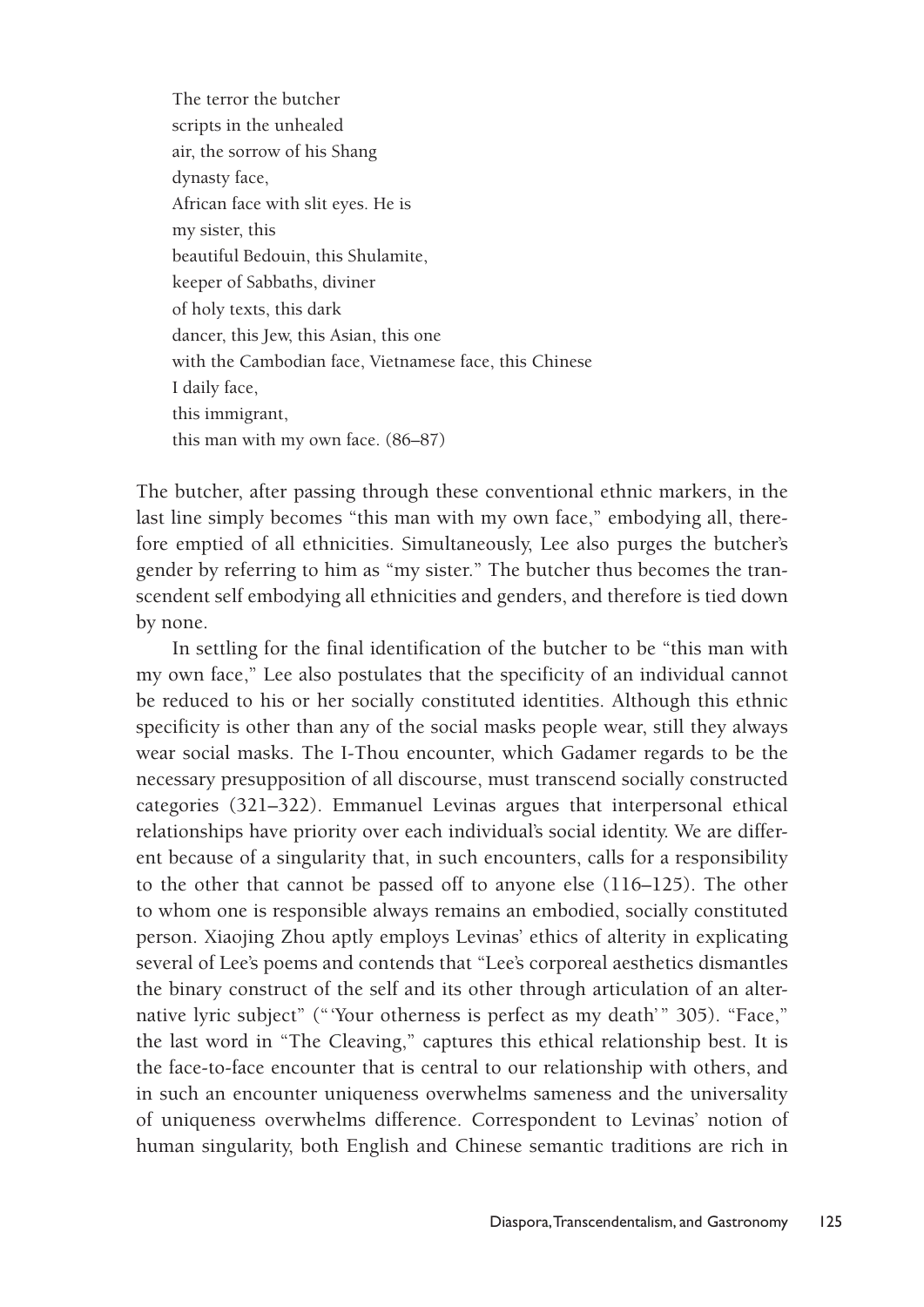connotations of "face," such as "saving face," "having big face," "losing face," "giving face," "facing up." With "face" denoting respect, dignity, courage, and honor, Chinese- and English-speaking cultures certainly mark the face-to-face encounter as an ethical moment.<sup>20</sup>

 Lee's interpersonal ethics originates from his transcendentalist impulse to render cultural differentiation meaningless. Yet it is precisely his cultural difference that makes him a fascinating poet. His disavowal of ethnic identification in order to be regarded as a transcendentalist poet, a soul speaking from nowhere as Vendler insists, creates a dynamic tension in his poetry (*Soul Says* 5). On the one hand, Lee's poetry works its way exactly through Asian diasporic signifiers, and on the other, his wish to be stripped of all cultural identifications and politics ironically places him squarely within American transcendentalist and sublimic tradition, a culture irrevocably tied to the U.S. history of imperialism, as Wilson explicates convincingly. His poetic journey toward the transcendent turns out to be a cornucopia of cultural particularities such as Asian food. His wonderful poetry reveals profoundly his strong affiliations with both Asian and American cultures, neither of which is free from political implications. It is his poetry that best argues against his own position and demonstrates that it is not necessary to postulate a universe mind in order not to reify the social.

 The undeniable connection between food and body is the fundamental ground for studying food as the porous border of embodied subjectivity that lives, among other things, a social, cultural, economic, gendered, exilic, and sexual life. So far I have considered how food bears upon ethnicity, gender, class, and diasporic existence. The subject of the final chapter is food and sexuality, a long-standing relationship few people question since it is frequently depicted in literature and film. In reading Monique Truong's *Book of Salt* together with Mei Ng's *Eating Chinese Food Naked,* I explore how subversive sexualities dramatized via food portray a desiring subjectivity that is fully immersed in ethnicity, class, gender, and exile.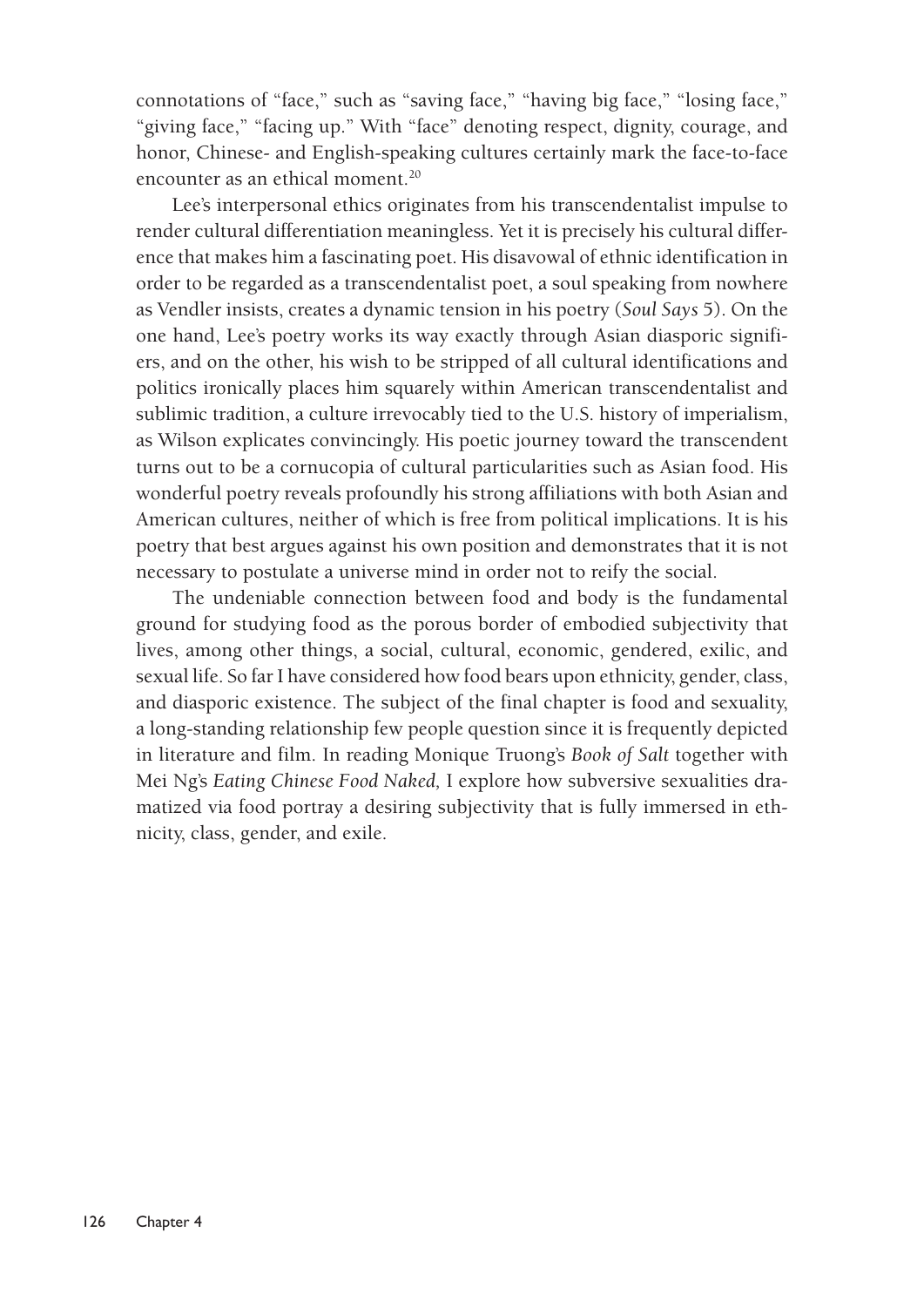

Sexuality, Colonialism, and Ethnicity in Monique Truong's *The Book of Salt* and Mei Ng's *Eating Chinese Food Naked* 

*"Here, my ramekin," he'd order, "lick this!" And he'd drop his white pants, invariably covered in flour so that a small cloud of white dust enveloped him, giving the illusion that he was some sort of genie rising out of the white-tiled kitchen floor. He would pour some delicious elixir from a small silver pipkin over his penis and well, it was difficult to deny him.*

—Marianna Beck, "Only Food"

The common thesis in these novels by Monique Truong and Mei Ng reiterates the inextricable involvement of food and sexuality. Both novels delineate via food and sex a desiring subjectivity that is deeply immersed in ethnicity, coloniality, diaspora, class, gender, and space. In *The Book of Salt* (2003), Truong juxtaposes two cases of diasporic gay existence in Paris in the 1920s and 1930s, one of Gertrude Stein and Alice B. Toklas, and the other of Bình, their Vietnamese cook, both of which unfold chiefly via culinary tropes to reveal the truth that the ability to practice sexual transgression heavily depends on one's race and class. While *Salt* portrays three characters whose sexuality is as subversive as it is stable, in that the hetero/homo divide remains fixed, Ng's *Eating Chinese Food Naked* (1998) presents a contemporary character whose sexuality evolves from hetero- to bisexuality, a fluid identity that critiques the rigidity of the hetero/homo bifurcation. Matching *Salt* in its political dimension, *Eating* operates in a nexus of sex, food, and ethnicity, in which Ng frames the search of her protagonist, Ruby Lee, for sexual identity. It is also through similar alimentary imageries and tropes that Ng dramatizes the tensions between the ethnic, domestic space and the cosmopolitan space of streets, diners, and cafes—tensions that interlock motifs of food, ethnicity, and sexuality in this novel. The four-pronged language of food, ethnicity, space, and sexuality constructs Ruby's movement from a hetero with a subconscious desire for women to a queer consciousness that disobeys the either/or demand.<sup>1</sup>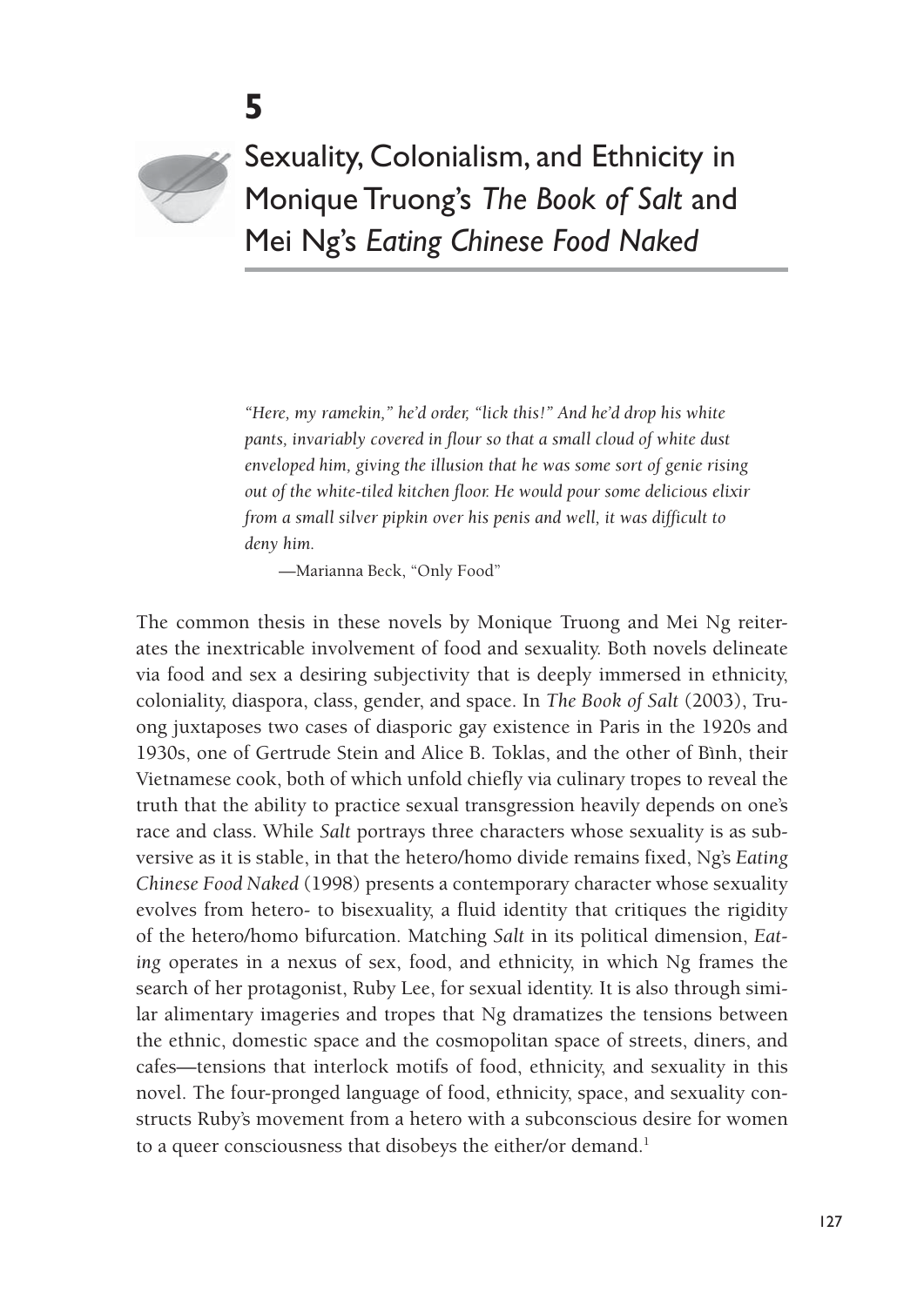## **The Sources of** *Salt*

Fittingly, *Salt* tells the stories of three diasporic lives having crossed oceans to arrive in France—lives submerged in cooking, dining, and desiring. Keeping the rhythm of the sea—the ebbs and flows of memories—*Salt* lures the reader into these three lives to taste their salt—salt of "kitchen, sweat, tears or the sea" (Salt 5). Set in Paris between the late 1920s and 1934,<sup>2</sup> the tale travels along two interconnected story lines—one of Gertrude Stein and Alice B. Toklas and the other of their Vietnamese cook Bình, all three having traveled across the sea to find fame or livelihood. Truong's fictional Stein and Toklas are largely based on the historical figures at their residence of 27 rue de Fleurus, one of the most celebrated salons in Paris during their time. Truong's imagination of Bình seems inspired by the account of the two "Indo-Chinese" cooks in *The Alice B. Toklas Cook Book* (1954) and in Stein's *Everybody's Autobiography* (1937). In the midst of describing numerous cooks in their employment, Toklas briefly mentions Trac and Nguyen among several nameless "Indo-Chinese" cooks. Trac came into the Steins' household through a newspaper advertisement. Toklas remembers him as "a person with neat little movements and a frank smile. He spoke French with a vocabulary of a couple of dozen words" (186). Toklas' detail on how Trac communicated by negation supplies Truong with interesting materials, such as Trac "would say, not a cherry, when he spoke of strawberry. A lobster was a small crawfish, and a pineapple was a pear not a pear" (186). When Trac married and left, Nguyen replaced him. Toklas tells us that Nguyen was "a servant in the household of the French Governor-General of Indo-China, who brought him to France" (187). Truong's Bình character derives yet departs from these two models. Bình is a servant in the kitchen of the French governor-general in Saigon but gets fired and banished after his affair with Chef Blériot becomes exposed. Bình is a fabulous cook who drinks to forget his sorrow, just as did Nguyen, Toklas remembers, who "would drink gently and harmlessly, for he cooked marvelously" (187). Toklas' mentioning of Trac's sea travel as a cook from Marseilles to his home and back again corresponds to Bình's experience of sailing from Saigon to Marseilles and then to Paris.

 Truong is accurate in describing Stein's and Toklas' arrogance, ignorance of the culture from which Bình comes, and condescension toward him. Colonial attitudes are amply evident in their narratives. For instance, without bothering to learn where her cooks came from and how different their culture was from other Asian ones, Toklas simply describes both Trac and Nguyen as "Chinese cooks" and their cuisine Chinese (188), not discriminating between Indochinese and Chinese cultures. Echoing the colonial discourse that polarizes the native into the noble, childlike savage or the menacing and corrupting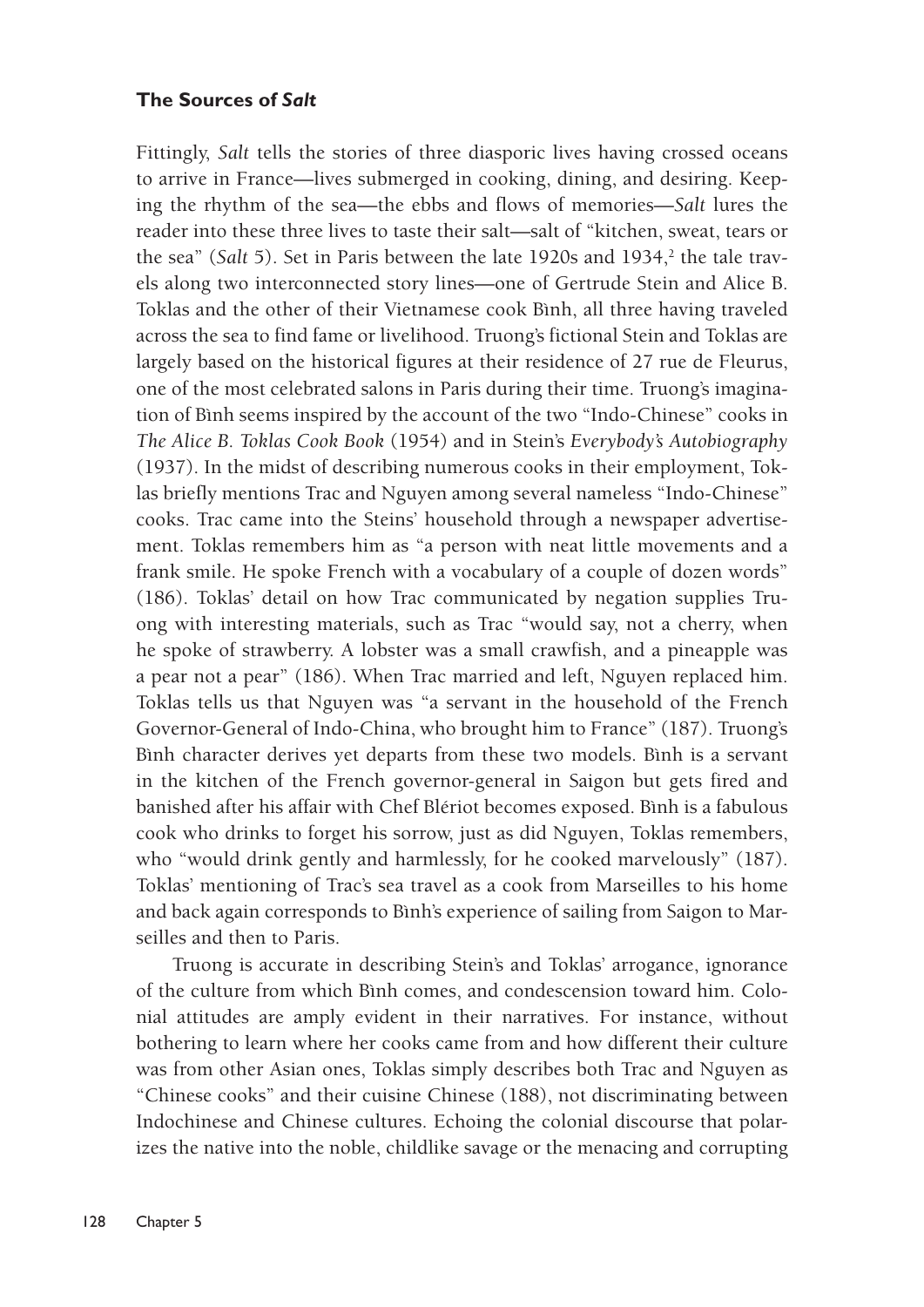villain, Toklas describes Trac as full of "childish joy" when she taught him several desserts, and the other Indochinese as full of vices (187).

We had a succession of them [Indochinese servants]. Each one in turn was either a gambler, which made him morose when he lost (and he always lost, for he did not work when he won), or he drank, which was unthinkable in our little home, or he loved women and would become dishonest, or he was a drug addict and he would not be able to work. (187)

The gentility and moral purity of "our little home" are clearly threatened by the bad elements working in their kitchen.

 In *Everybody's Autobiography,* Stein briefly describes "an Indo-Chinaman," explaining that she and Alice prefer Indo-Chinamen because "[t]hey are French but not so absorbing not so yet being Frenchmen," which can be interpreted to mean that they are convenient because they cook French but demand much less attention than the "real" French (125). The split between being and not yet being French signifies the colonial ambivalence that Homi Bhabha describes as "the disturbing distance in-between [the Colonialist Self and the Colonized Other] that constitutes the figure of colonial otherness," and this colonial otherness envelops both the colonized and the colonizing (45). Participating in the colonial discourse, Stein is as ambivalent as the French toward the Indochinese. Caught between disdain and paternalism, she describes her Vietnamese cook in a jesting, belittling manner: as the historical Stein describes Trac to be "little that is he is a little man" (Stein 125), so does Truong's fictional Stein call Bình "Thin Bin" (Truong 32). Although based upon these two cooks minimally present in Stein's and Toklas' writings, Truong's Bình occupies the central consciousness of the novel, unfolding two worlds in which his joy of cooking makes tolerable his pain in being a marginal man in matters of race, class, and sexuality.

## **"I kneel down to see what he hungers for"**

Truong's sensual description of food and its preparation infuses the relationships between cooks and diners with erotic possibilities. By employing abundant culinary descriptions highly suggestive of sexuality, she constructs three desiring subjects whose different backgrounds in race and class determine their profoundly different emotional states. In *Salt* the two sets of erotic and culinary relationships are Bình and his American lover, Marcus Lattimore, and the Steins, as their friends call them. Lattimore is one of the young men who gather Saturday evenings at Stein's salon. The mutual attraction between Bình and Lattimore results in the former's employment by the latter on Sundays,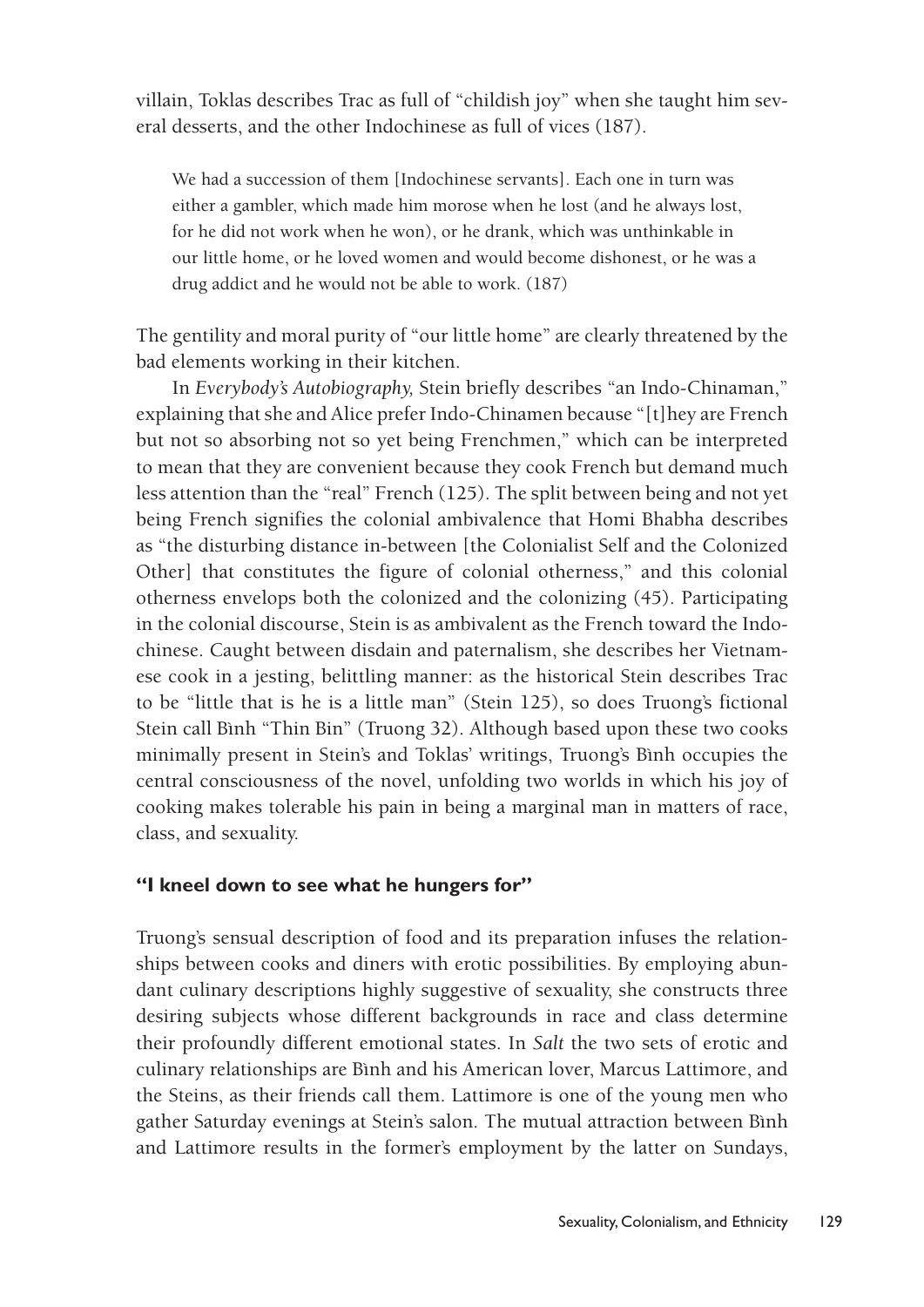Bình's only day off from the Steins. The first meal Bình cooks for Lattimore is figs stewed with duck, so exquisitely described that its sexual connotation can hardly be missed. This dish consists of "Twenty-four figs, so ripe that their skins are split, a bottle of dry port wine. One duck. Twelve hours" (75). The number of the figs stands, in Bình's fantasy, for the only day of the week when he and Lattimore have each other, ripe with desire as figs ripened to split, to relish without rush and disturbance.

 He plans a meal for such an occasion to maximize pleasure and satisfaction. "The figs and the port I will place in an earthenware jug 'to get to know each other'" (76).

Twelve hours will be sufficient for a long and productive meeting. By then the figs will be plump with wine, and the wine will be glistening with the honey flowing from the fruit. The port is then ready to be poured onto the duck, which should sit in a clay dish. [. . .] The duck is then placed in a hot oven for one hour and basted, every ten minutes or so, with spoonfuls of port that have grown heavy with drippings and concentrated sugars. Before the wine reduces to nothingness, the figs are added, and just enough stock to evaporate and moisten the heat in the final moments of cooking. (77)

With ambiguous diction like "productive meeting," "heavy with drippings," and "moisten the heat," Truong's language is impeccable in staging Bình's erotic fantasy framed by a culinary drama. But reality disappoints. The first thing Lattimore tells him when they meet is that in the future Bình has to let himself in (implying that he spends Saturday nights elsewhere) and that "dinner should begin no later than eight" (78). Lattimore's "terse" tone sets the distance between master and servant. In planning the dessert, Bình reflects on the kind of lover Lattimore is (78). "A soufflé is most definitely out of the question. Too temperamental, a lover who dictates his own terms" (79).

 No longer sure if there is any possibility for intimacy between them, Bình begins to imagine Lattimore's involvement with someone else, and such imagination moves fluidly between cuisine and sex.

Then, once the duck has been served, I will leave your garret for the night, for a café and a glass or two of something strong. Very strong, and you and your someone else will be alone at last. My departure will signal that intimacy has joined the party. [...] you two can now dispense with the forks, knives, and spoons. Your hands will tear at an animal whose joints will know no resistance. The sight of flesh surrendering, so willing a participant in its own transgression, will intoxicate you. Tiny seeds from heart-pregnant figs will insinuate themselves underneath your nails. You will be sure to notice and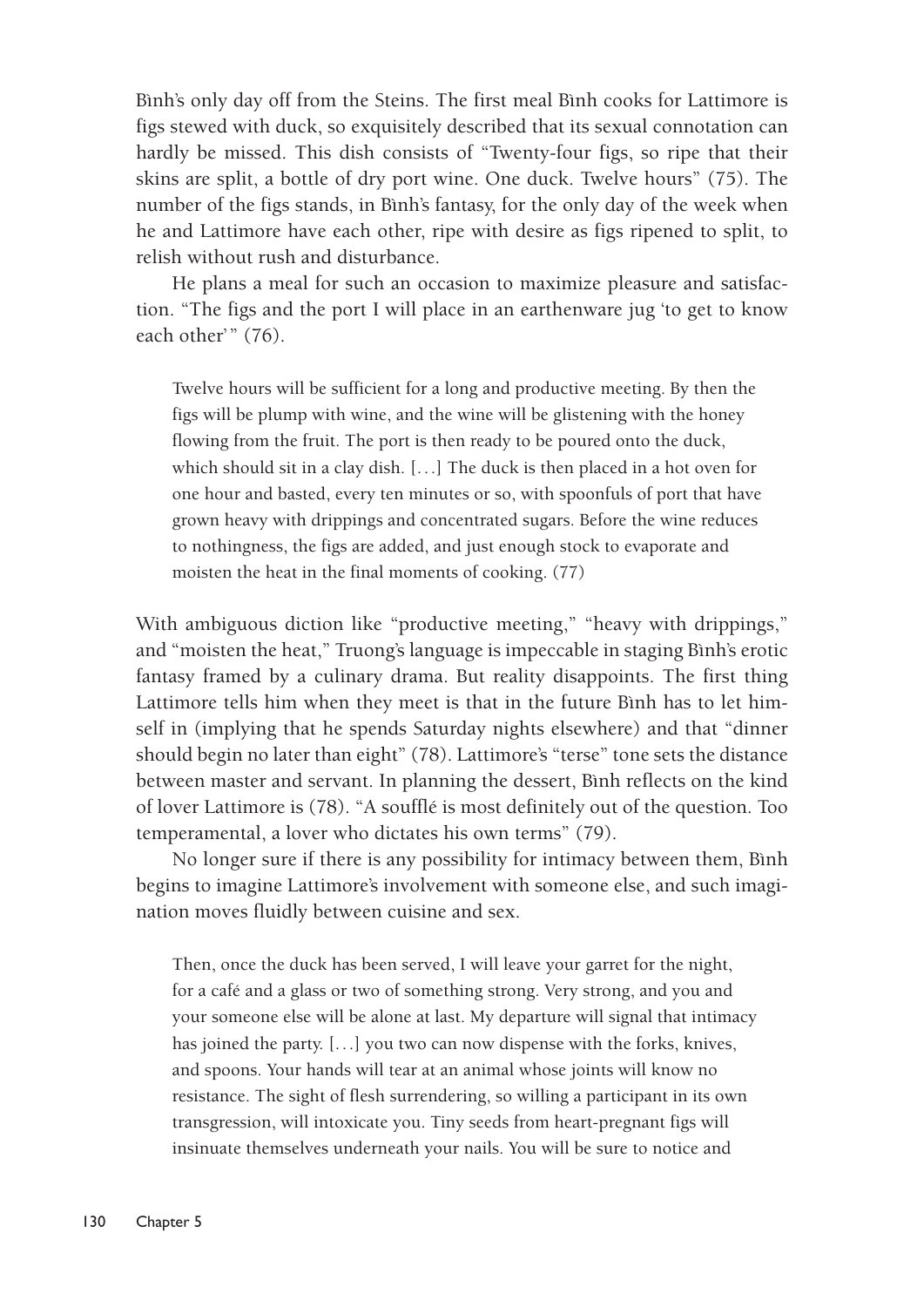try to suck them out. You will begin with each other's fingers. You will end on your knees. (80)

Since Bình now believes that his fabulous dishes will only enable someone else to love and enjoy Lattimore, he begins to evoke the element of violence inherent in the discourse of cuisine to vengefully mix pain with pleasure. The tearing of flesh is as sexual as metaphorical of his painful humiliation. Only after Bình finishes preparing the elaborate dishes and steels himself to leave, however, does he find out that no one else is coming to dinner. He and Lattimore "celebrated Sunday by drinking wine from each other's lip. [. . .] Pleasure for pleasure is an even exchange. Lust for lust is a balanced scale" (83). From here on Lattimore becomes Sweet Sunday Man, who misnames Bình "Bee." Bình sums up their relationship this way: "I cook for him, and he feeds me. That is the nature of our relationship" (213). To frame this statement in the consistent sexual undertone, one could interpret the nature of their relationship as "I cook for him, and he penetrates me." This sexual role-playing is consistent with Bình's role as the submissive partner to the French chef, Blériot, in Vietnam (52–53).

 Their asymmetrical relationship is further demonstrated in terms of Sweet Sunday Man's culinary demands and Bình's creativity in meeting them. Revealing his ignorance in matters of the kitchen and his custom of being served by others, Lattimore asks for foods that are out of season, such as "[r]ipe figs when there is frost on the ground, lamb when all the trees have already lost their leaves, artichokes when the summer sun is fast asleep" (236). For Bình, who is unaccustomed to making choices over what he cooks or with whom he has sex, the only form of agency is creative compliance. To keep his lover happy, Bình must improvise.

I have simmered strings of dried figs in bergamot tea. I have braised mutton with bouquets of herbs tied in ribbons of lemon rinds until their middle-aged sinews remember spring. As for the artichokes, I have discarded all the glass jars of graying hearts afloat in their vinegared baths that I found hiding inside his kitchen cabinets. Sometimes [...] it is better to crave. (236–237)

Compared to Bình's earlier meditation on figs stewed with duck, this culinary description exudes labor and frustration. At the end it is as if Bình were offering himself a lesson that sometimes "it is better to crave," for gratification demands a price he cannot afford.

 Soon into their Sunday relationship, Bình realizes that Sweet Sunday Man's real interest lies in Gertrude Stein, her work, her travel, and her guests. Bình at first thinks of his lover's interest advantageously.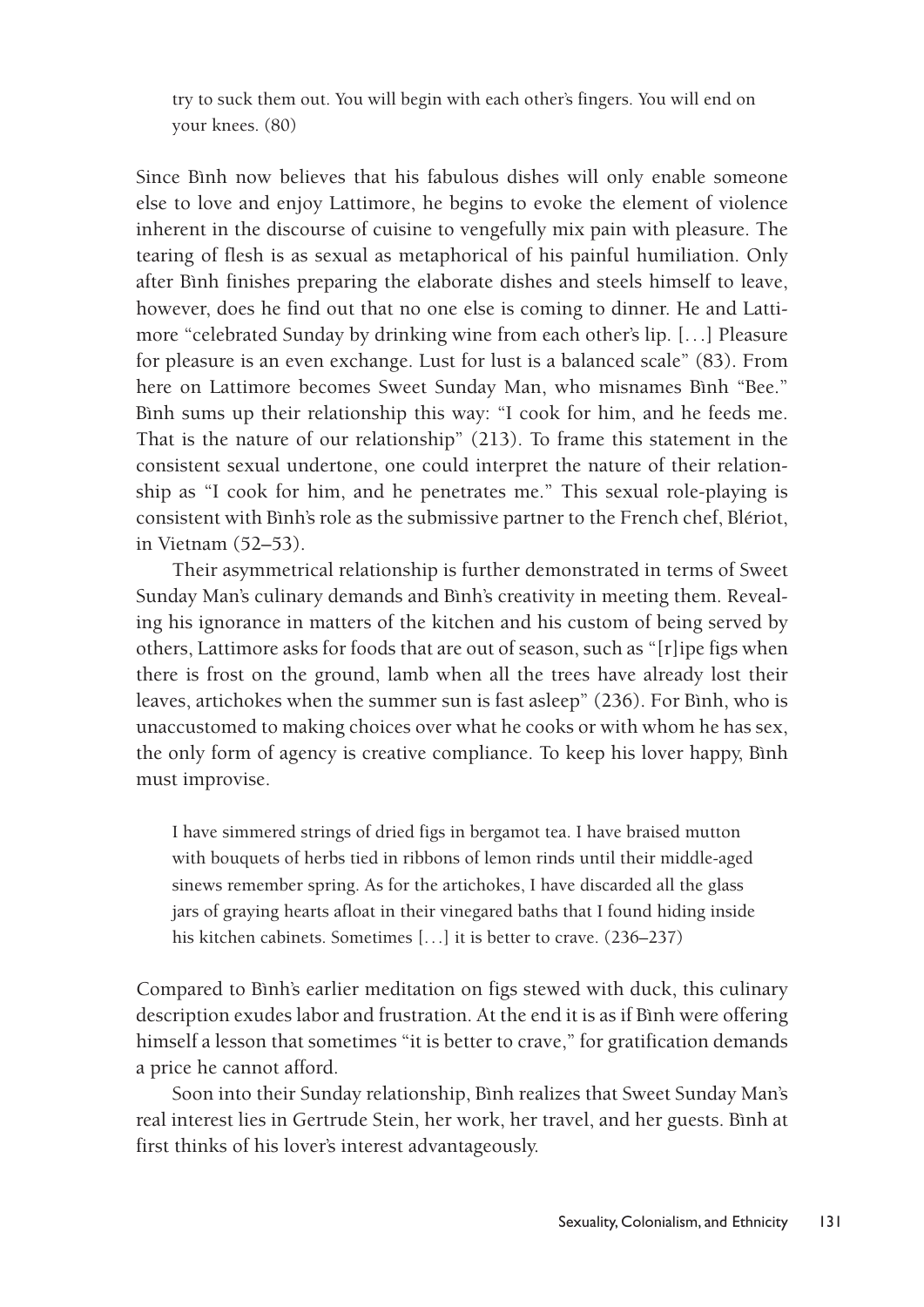The honey that he craves is the story that he knows only I can tell. Last week when I told him about the cupboard and what my Mesdames have stored inside, his breath left him. Sweet Sunday Man wanted to know the exact number of notebooks. He wanted to know the order of the typewritten pages. He wanted to know the exact words that GertrudeStein had written and that Miss Toklas had dutifully typed. (149–150)

In time Bình finds out that Lattimore not only wants the details but also wants him to steal one of Stein's notebooks, his reason being "she is the twentieth century [. . .]. What she keeps and what she does not will tell you about the future" (209). Bình begs, "Ask me something else," for "what you ask of me, I cannot do to my Madame and Madame. The infidelity, the betrayal, the savagery of it, even I am not capable of it" (211, 212). When Lattimore coaxes Bình by offering a gesture of love and intimacy—a photograph of both of them—knowing how empty Bình's emotional life is, Bình becomes helpless, reversing the position of power he used to fantasize in the metaphor of honey and bee: "Sweet Sunday Man is a honey talker, and I am his Bee" (212). What makes him decide to take the notebook later, however, is not Lattimore's bait of a photograph; rather, he takes it because he sees his name, "Bin," Stein's misnomer for him, "written again and again and again" in the pages (214). He is angered by Stein's use of him: "I did not give you my permission, Madame, to treat me in this way. I am here to feed you, not to serve as your fodder" (215). Bình takes the notebook to Lattimore, with the rationale that "[t]his notebook may belong to my Madame, but the story, it belongs to me" (215). Nothing prepares Bình for the consequence of his act. He returns to Lattimore's residence a week after he offers him the notebook only to find the place vacant, repainted for a new tenant. A note folded together with the receipt for the photograph says, "Bee, thank you for *The Book of Salt.* Stein captured you, perfectly" (238). Chilled by the realization, Bình thinks coldly, "He did a meticulous, well-thought-out job until the very end" (238). Once again he is manipulated and used by a lover.

 Truong's choice of Bình's sexuality is significant. His queerness is constructed as a critical terrain upon which are mobilized overlapping differentiations, such as race, class, and coloniality. In turn his queerness gains its meaning and discursive consistency precisely through these elements. Richard Fung points out that "[r]ace is a factor in even our most intimate relationships" (116). Bình and Lattimore's relationship is one of power in which factors of race and class preclude any possibility of reversibility of roles. The poor Vietnamese serves mainly as an instrument with which the wealthy American achieves pleasure, alimentary and sexual. The clichéd scenario of an "Oriental" houseboy serving his master, however, is complicated by the fact that Lattimore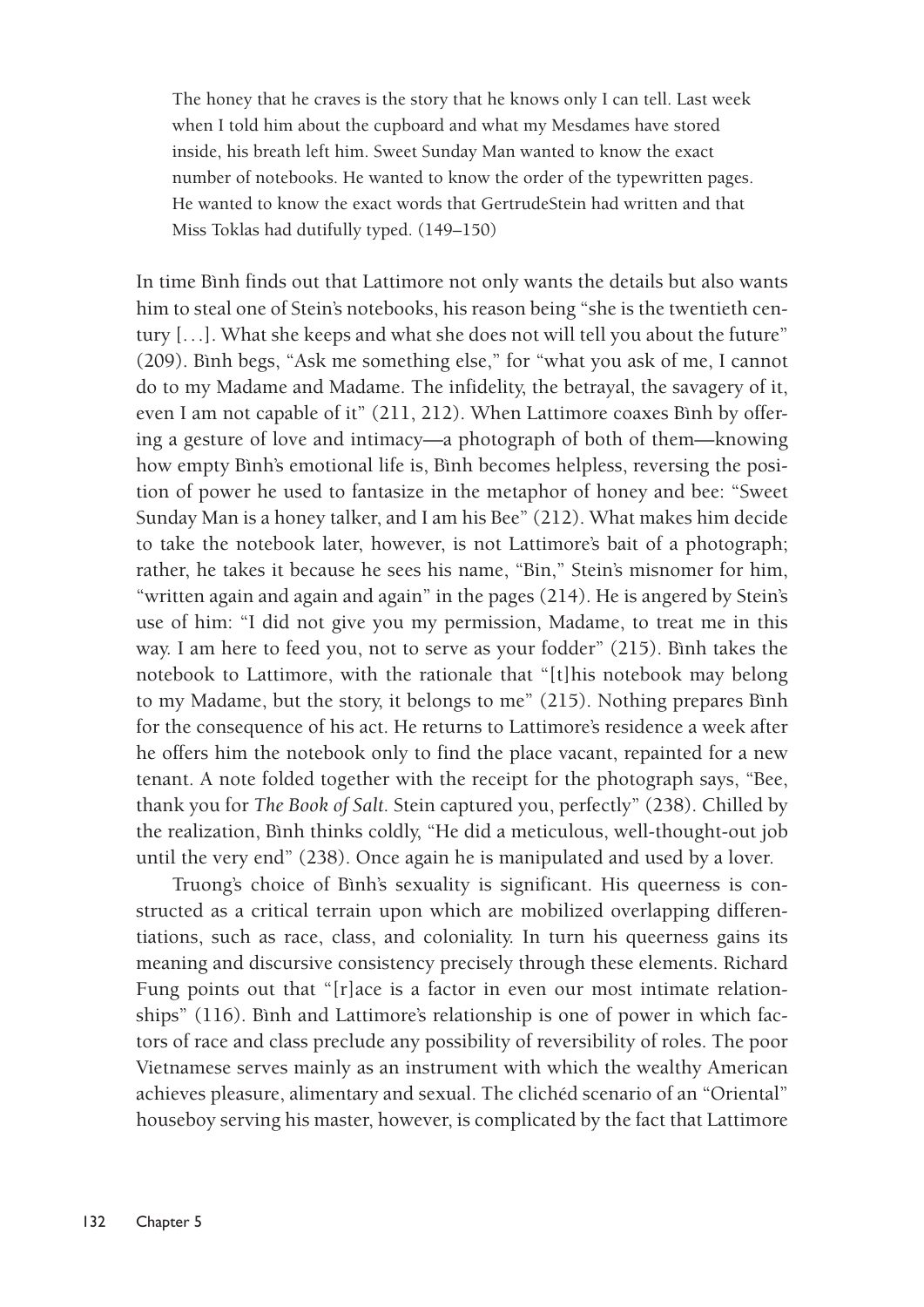is black passing as white. His mother's blood has exiled him from America. With her money, which she has earned from his white father by being silent, Lattimore is able to receive a good education and to live in Paris hobnobbing with world-renowned artists and compatriots. Truong makes Lattimore less a villain than he could be by having him reveal his history to Bình, exposing his vulnerability to his lover. Upon learning of Lattimore's secret, Bình admires and envies his self-invention. "Sweet Sunday Man, I marvel at the way that you can change from room to room. I envy the way that you carry yourself when you are in the studio, surrounded by the men who think of you as one of their own. [...] I see your stance, its mimicked ease and its adopted entitlements" (151). Bình's envious marvel at his lover's successful passing only deepens his own pain and feeling of alienation. He reflects,

[M]ine marks me, announces my weakness, displays it as yellow skin. It flagrantly tells my story [. . .] to passersby curious enough to cast their eyes my way. It stunts their creativity, dictates to them the limited list of whom I could be. Foreigner, *asiatique,* and this being Mother France, I must be Indochinese. They do not care to discern any further, ignoring the question of whether I hail from Vietnam, Cambodia, or Laos. Indochina, indeed. We all belong to the same owner, the same Monsieur and Madame. [. . .] To them, my body offers an exacting, predetermined life story. (152)

Evident in Bình's melancholia is the shorthand to the colonial subjectivity that renders itself salient through self-objectification. His anguish echoes Fanon's widely quoted line, "What else could it be for me but an amputation, an excision, a hemorrhage that spattered my whole body with black blood?" (*Black Skin, White Masks* 112). Bình's melancholia stemming from epidermal overdeterminism brings to light the instability of the colonial discourse. Contrary to its ideology of ontological differences among the races, the colonial discourse relies heavily on the metonymic trope of the epidermal surface. And when that surface fools the eye, the trope of darkness, standing for degeneration, inferiority, and immorality, collapses.

 In contrasting his fate with his lover's, Bình highlights the economic layer in the racial/colonial discourse. There is no arguing that Lattimore's money makes possible his escape from discrimination and his life in Paris of leisure and dignity as a (white) man. Bình, however, bears the unshakable yoke of poverty in addition to that of race. The stratification among the colonized is made particularly apparent in Mother France, where poverty disallows Bình from assuming any identity other than that of a domestic servant. In a series of negations, he arrives at the singular identity he is allowed to assume.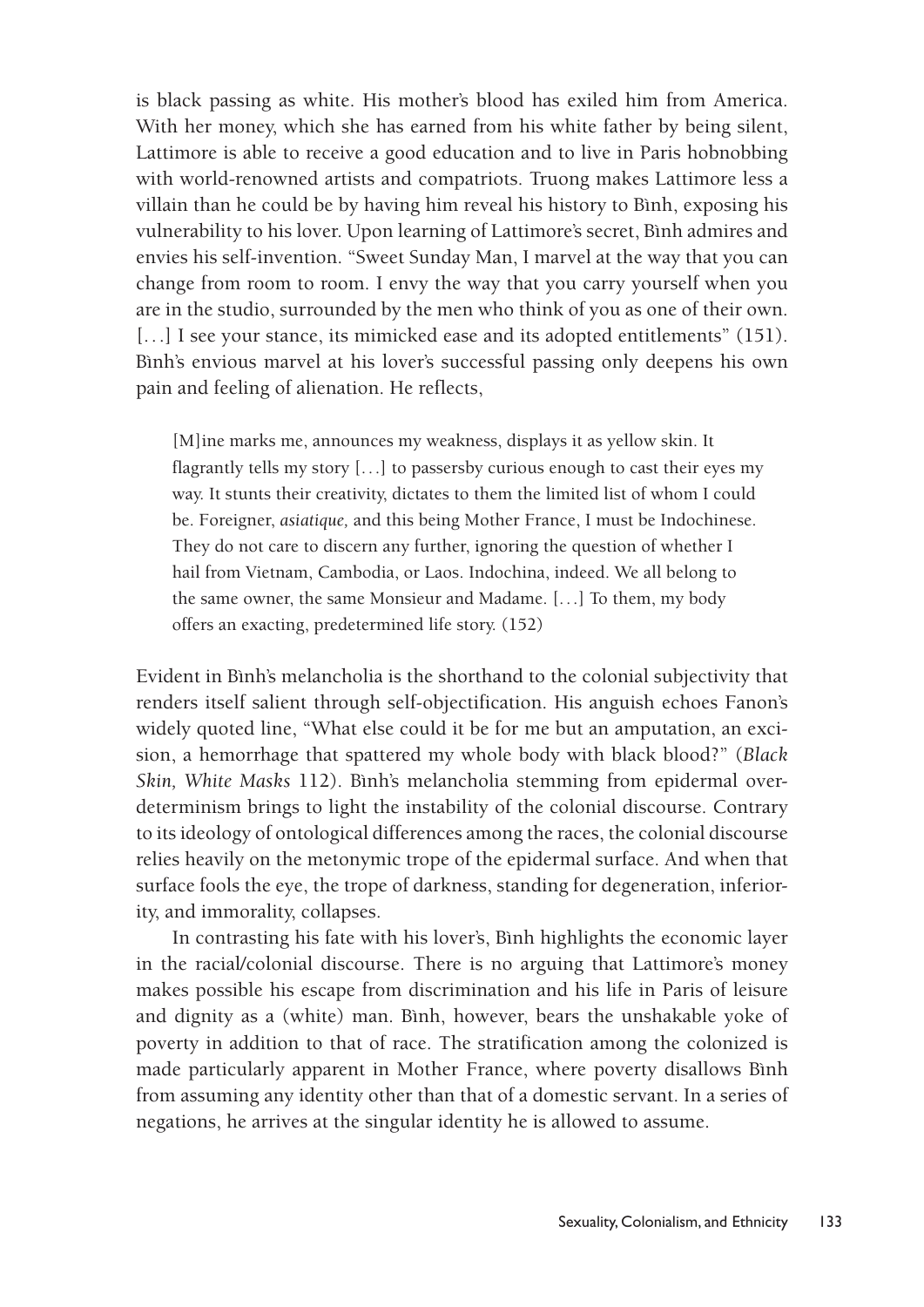My eyes, the passersby are quick to notice, do not shine with the brilliance of a foreign student. I have all my limbs so I am not one of the soldiers imported from their colonies to fight their Grande Guerre. No gamblers and whores joined to me at the hip so I am not the young Emperor or Prince of an old and mortified land. Within the few seconds that they have [. . .] they conclude that I am a laborer, the only real option left. (152)

Bình seems to be particularly disturbed by the absence of depth, of mystery, and therefore of intrigue in his identity in the eyes of the French. Such absences are not due to any lack in his identity, but rather to its wealth of racial and class signifiers. Unlike Lattimore, who is "a blank sheet of paper" in Paris, whose enigma lies precisely in its emptiness, Bình carries his country, his race, his class and servitude in his body—an antitext that yields one fixed meaning (151). For Bình this antitext is antihuman. When a man is robbed of mystery and unpredictability, he is no longer a man. Thus, Bình muses nostalgically that in "a busy Saigon marketplace [. . .] I was just a man," whose identity is indeterminable "at a passing glance" as "a student, a gardener, a poet, a chef, a prince, a porter, a doctor, a scholar" (152). What Bình says suggests that it is the fantasy of becoming that nourishes the subject and underwrites humanness.

 The fantasy of becoming plays a major role in enabling Lattimore to live in Paris as a man of society. His self-introduction as an iridologist, trained to predict future illnesses by reading irises, and as a writer opens the doors of such people as the prince of Cambodia, the emperor of Vietnam, Gertrude Stein, and others. His popularity in the circle of exiles depends on the secret he keeps. Then why does he offer that secret to his Sunday cook/lover? Is it a gesture of trust or an act of bribery? Or is it his arrogance that Bình does not have enough French and credibility to share his secret with anyone that matters? Truong's narrative offers no definitive answer to these questions, but she makes two moves with the Stein character that maneuver the reader's sympathy toward Lattimore. The first is Stein's curiosity about Lattimore's race; she quizzes Bình, "Thin Bin, is Lattimore a Negro?" (157). Truong's juxtaposition of Lattimore to Stein vis-à-vis Bình indicts both for using Bình to spy on each, but Stein's racial curiosity makes her more despicable than does Lattimore's curiosity for Stein's work in progress. As though this particular detail were insufficient in steering the reader toward this judgment, Truong designs another racial moment for the Stein character. In her conversation with her lover about Robeson, Stein can hardly disguise her racism. "I asked him why he insisted on singing Negro spirituals when he could be performing requiems and oratorios. Do you know what that curiosity in a suit said? In that basso profundo voice of his, he replied, 'The spirituals, theys a belong to me, Missa Stein'" (188). Such details demonstrate that even in the liberal-minded Stein, racial discrimination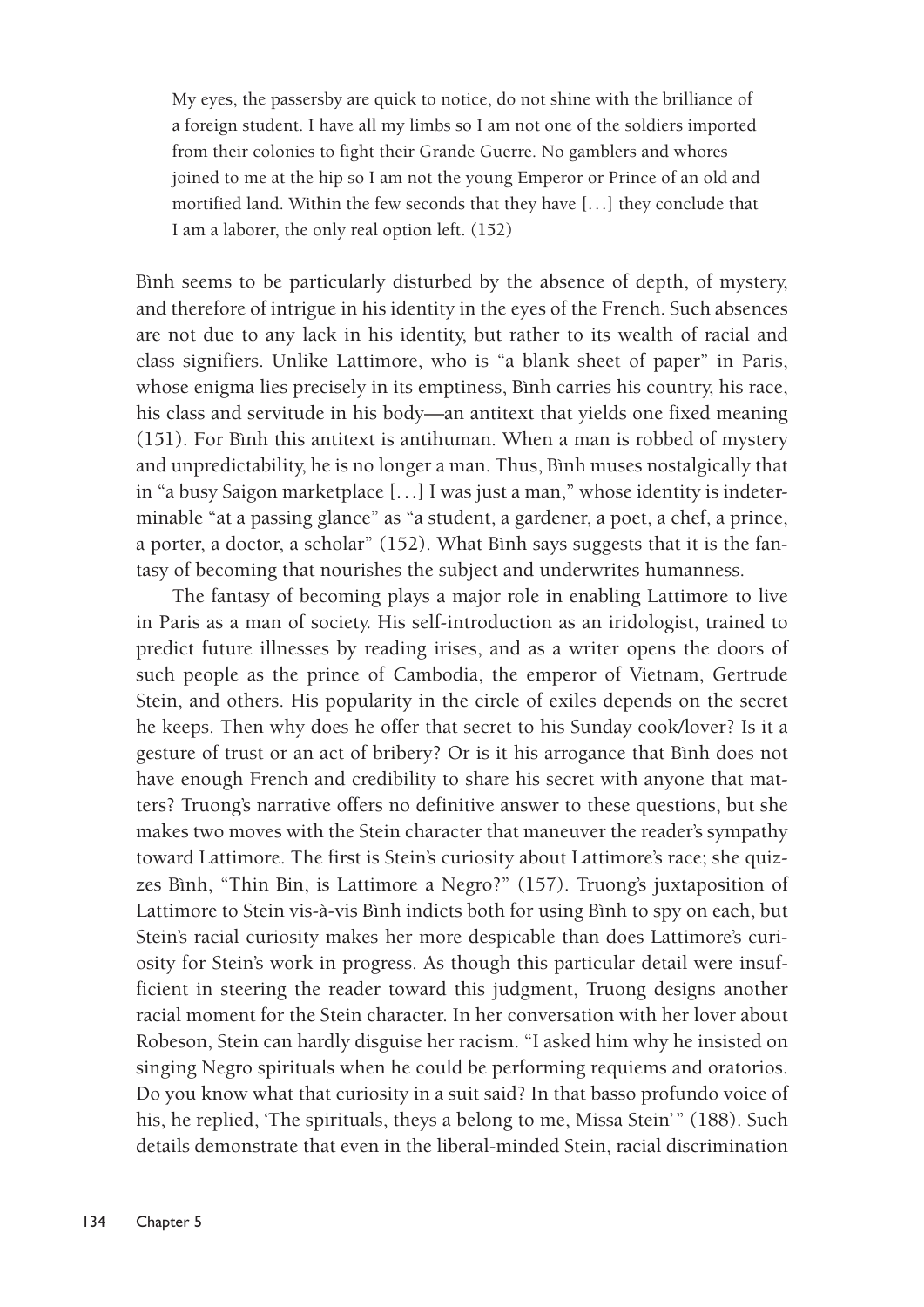remains a powerful force. Race, thus, along with food and sexuality, structures the characters' identities and relationships in *Salt.*

 Just as between Bình and Lattimore, Truong also creates a gastronomystructured relationship between Alice Toklas and Gertrude Stein that is highly suggestive of eroticism. For six days of the week Alice serves her lover's culinary needs by choosing menus and directing Bình. On Sundays, when Bình cooks for Lattimore, Alice goes to the kitchen and "gets butter and flour underneath her fingernails, breathes in the smell of cinnamon, burns her tongue, and is comforted" (26). Truong describes Alice as a traveler in the kitchen, infusing American dishes with places they have been to, or in Truong's words, "Her menus can map the world" (27). A good balance between adventure and sensuality is her signature; for instance, she "puts absinthe in her salad dressing and rose petals in her vinegar" (27). The result is a feast of seduction, and the mere fact of her having handled the food is sufficient to excite her lover.

GertrudeStein thinks it is unfathomably erotic that the food she is about to eat has been washed, pared, kneaded, touched, by the hands of her lover. She is overwhelmed by desire when she finds the faint impressions of Miss Toklas' fingerprints decorating the crimped edges of a pie crust. Miss Toklas believes that these nights are her rewards. (27)

 Truong's erotic language of cooking and eating not only constructs the desiring subject but also normalizes the homosexual relationship. The Steins' sexuality is described as so normal that it no longer signifies transgression. Remarkably different from her presentation of Bình's queerness, which gains its critical energy through factors of race, class, and coloniality, the Steins are complacent, conforming, socially accepted in their same-sex arrangement. Their relationship indeed largely mirrors that of a white and propertied heterosexual couple in the early twentieth century.<sup>3</sup> Without ever entering their bedroom, Truong's novel conjures up the erotic and sexual in the lives of these two women through the highly suggestive language of food. Alice is described as emitting "the sounds of lovemaking when she is among the tomatoes" in their Bilignin garden and weeping "with the juices of the first strawberry full in her mouth" (138). Alice serves Gertrude "the omelet" (Bình has made), "the curved edges still humming heat  $[...]$ , a song of a temptation" (154). "Miss Toklas believes that with every meal she serves a part of herself, an exquisite metaphor garnishing every plate" (155).

 The heterosexual domestic drama plays out in this lesbian relationship in the culinary site that reveals tenderness as well as pedestrian tensions in marriage. In her wifely capacity, Alice loves her "Hubbie" by banishing cream and lard from their diet six months before Gertrude goes to lecture in America to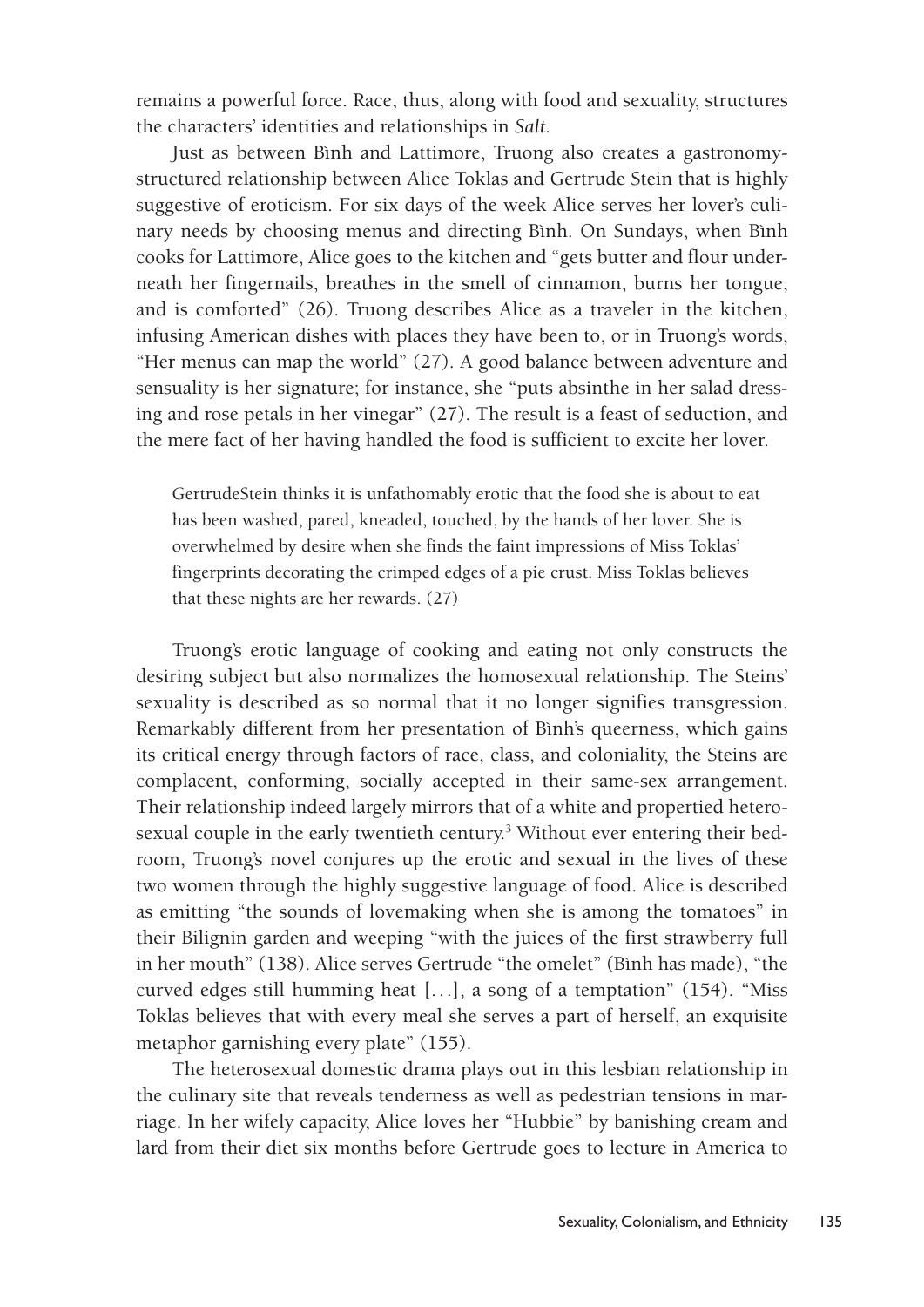ensure her good appearance. Along with fatty food, salt, alcohol, and cigarettes are also banned. While helplessly submitting herself to such a regime, Stein, however, exacts revenge by not eating meals until they are tepid, knowing gleefully how important it is to Alice to eat while the food is hot. Each lover asserts her will over the other in feeding, eating, withholding food, or refusing to eat. Their union so much resembles a heterosexual marriage that their friends think of Alice as a Stein.

## **Food and Blood**

Compared to the Steins' life, however, Bình's is anything but normal and pedestrian. In depicting the complex psychic drama of this Vietnamese chef, Truong relies heavily on culinary signifiers. Memories of life before exile are often evoked by kitchen activities, the partition between past and present rendered porous by food, smells, and tastes. Bình has been born to a father who is so successful in colonial mimicry that he has turned Catholicism into a profitable business and to a mother who has quietly endured poverty, abandonment, and abuse. Growing up in French Indochina, Bình has been coerced into accepting the myth of racial hierarchy, but his identification with the powerful and "beautiful" is mainly mediated through his older brother, Anh Minh, who plays the father figure in Bình's boyhood. Being abused frequently by their father ("the Old Man") because of his illegitimate birth, the boy attaches his love and admiration to his older brother partially because of the latter's "success" in the world of the French.

 Anh Minh's identificatory relationship with the French is grounded in the kitchen of the governor-general. Bình recollects years later, "Anh Minh believed absolutely and passionately that the French language would save us, would welcome us into the fold, would reward us with kisses on both cheeks" (14). Saving Bình from their father's brutal abuse, Anh Minh obtains for his youngest brother the lowly position of a *garde-manger* in the household of the governor-general, where Anh Minh believes lies the future for both of them. He promises their father, "Even the lowest-paid helpers get two meals a day and a chance to wear the long white apron someday" (51). Anh Minh's mastery of French cuisine leads him into believing that he has become sufficiently French to assume the position of *chef de cuisine* after the old French chef has died; a taste of his "*omelette à la bourbonnaise,* his *coupe ambassadrice,* his *crème marquise* would convince Monsieur and Madame that there is no need to send for a chef from Paris" (14).

 Anh Minh's disappointment offers Bình the first lesson on the fixity of colonial stratification. Now that the young chef Jean Blériot has arrived and Anh Minh remains an assistant in the kitchen, dignified by the Old Man as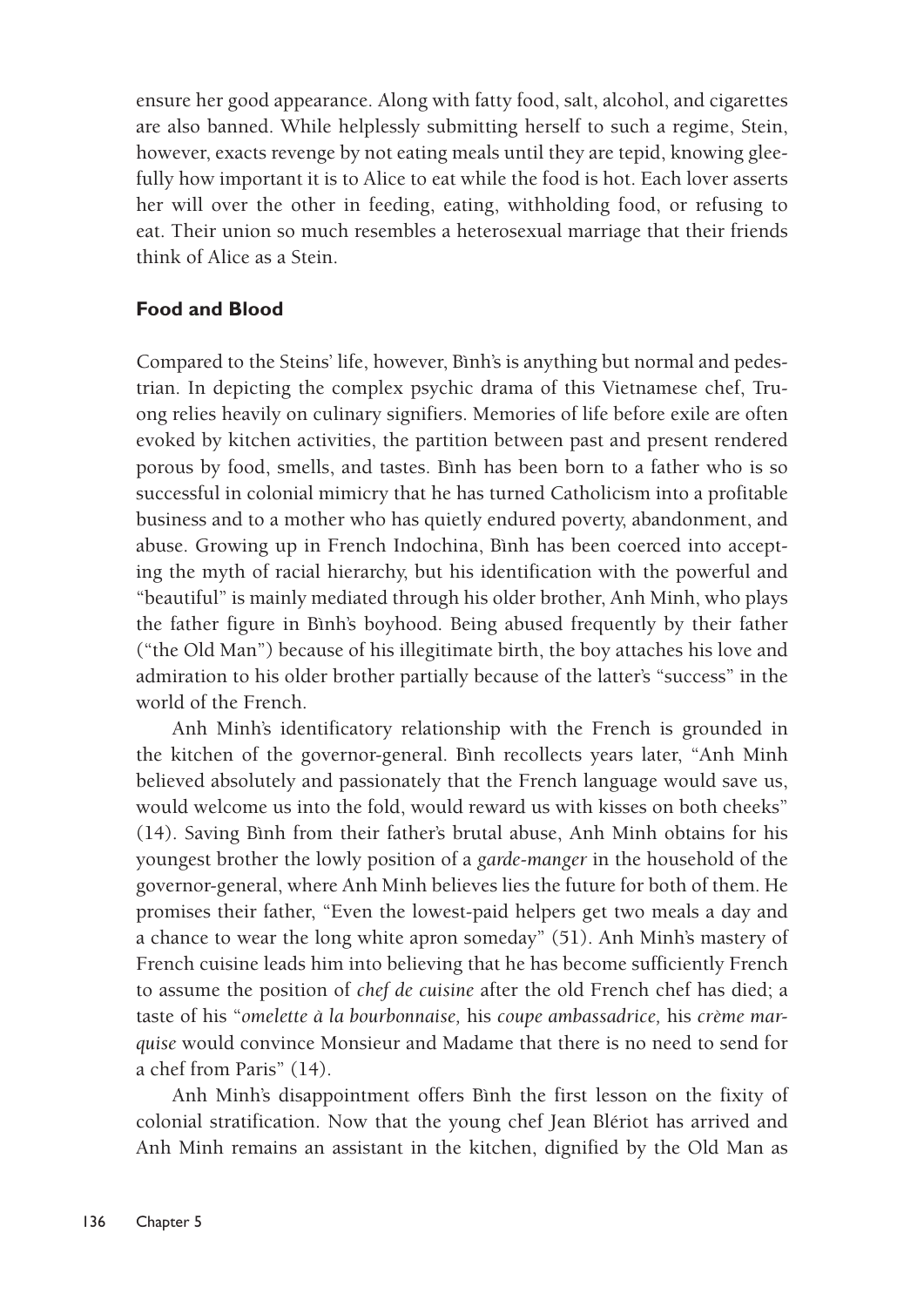"Minh the Sous Chef," Bình begins to see the dead end on his own path to glory. "[W]hat was I supposed to do? Twenty years old and still a *garde-manger*" (14). In Bình's eyes, Anh Minh has fallen as a father figure, made melancholic and pathetic by the colonial power structure. What Bình experiences through this loss is his own mourning for the lost object of identification. In psychoanalysis, mourning is healthy compared to melancholia, as Freud points out that after we lose our object-choice, mourning offers the assurance "that after a lapse of time, it will be overcome" (240). Bình's mourning for the loss of his object-choice (the assimilated Anh Minh) prepares for a new object-choice to displace the old.<sup>4</sup>

 Bình's identification with his brother soon shifts to one with the new French chef, Blériot, whose beauty and youth enchant him. In the language of cuisine, Truong describes Bình's desire that "no man would admit to having"— "carving chunks of turnips into swans, the arc of their necks as delicate as Blériot's fingers, fingers that I wanted to taste" (15). Blériot picks Bình to be his translator at the market, and their mutual attraction becomes apparent "amidst the fruits of the sea" as Bình translates fish names. Seduction is like cooking. "For tenderness, we all know that braising is better than open flame" (62). Bình's transference to Blériot of his attachment to his brother is described as a trade. He thinks to himself, "My dear brother, I did not waste the time that you gave me. I traded it away for Blériot's lips counting down the notches of my spine, parting at the small of my back [. . .] as he brought us both heavenward without shame" (52-53).

 Without being explicit, Truong nevertheless makes clear the sexual scene, in which Blériot is the dominant partner. Although Bình experiences ecstasy as the submissive partner, we don't know that he wouldn't enjoy more or equally being the dominant partner. But that is of course unthinkable between a white man and a "yellow" man in the colonial world of Vietnam. Their relationship soon becomes exposed, and predictably Blériot denies any such affair when confronted and lets Bình be fired for lying. The world as Bình knows it comes to an end when the Old Man severs their relationship and banishes him to the streets. Bình thus begins his exile as a sailor on a ship to France.

 Though banished from his country, he can never banish the faithless French lover from his mind. Bình never gets over Blériot. In distinguishing mourning from melancholia, Freud describes the latter as pathological because the melancholic ego is unable to displace its object-choice and move on to a new object relationship. Consequently, "[t]he ego wishes to incorporate this object into itself, and the method by which it would do so, in this oral or cannibalistic state, is by devouring it" (Freud 250). Ironically, the ego's situation of being stuck and therefore impoverished also proves to be nourishing, for as Anne Anlin Cheng points out, "The melancholic eats the lost object—feeds on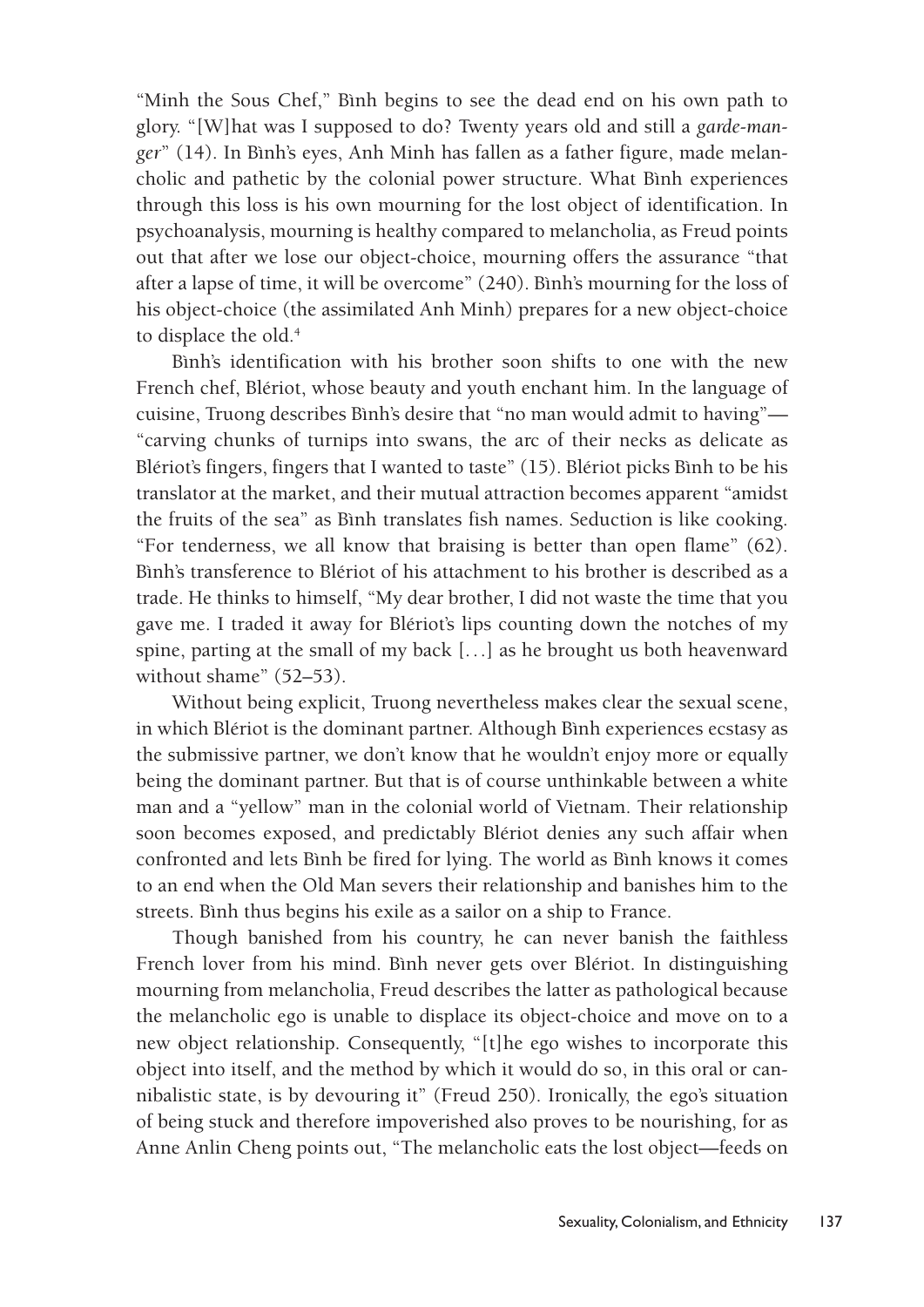it" (8). But such consumption of the lost object necessitates self-denigration: as "the libido turns back on the ego, so do the feelings of guilt, rage, and punishment. [. . .] The melancholic's relationship to the object is now no longer just love or nostalgia but also profound resentment" (Cheng 8–9). Depending on the power positions of the melancholic, this psychic drama stages different social scenes. For the racially degraded and socially powerless Bình, resentment must be turned inward against himself, and it manifests itself as self-revilement.

 What is peculiar with Bình lies in his self-punishment by resuscitating the corpse of his first lost object—the father, whose voice becomes the son's unceasing castigation and self-mockery: "Only a fool like you would believe that that French sodomite was going to save you. Out of love? Out of lust for your scrawny, worthless body?" (193). Every day he imagines the Old Man's tirade no matter where he is. "[T]he Old Man's anger has no respect for geography. Mountains, rivers, oceans, and seas, these things [. . .] have never kept him from homing in on me" (12). Although Bình argues fiercely to defend himself, he can never put an end to the Old Man's voice. In other words, he keeps alive the Old Man's voice to punish himself, thus further deepening his anger and self-hate. It "was my mistake," he acknowledges,

from the very beginning, the fatal flaw in my design. I thought that I could suffocate the Old Man with shovelfuls of dirt and mud. [. . .] I should have thrown his body into the sea, expelled it and not me. My anger keeps me digging into the earth, pulling at its protective mantle, eager to see his body decaying deep inside. [. . .] This is as close to being immortal as the Old Man ever had the right to be, and I am the one, the only one who keeps him that way. (194–195)

Hatred, an eloquent expression of melancholia, tethers Bình to the Old Man in a bitter relationship of mutual consumption, with his melancholic ego devouring the lost object that consumes him.

 How is it that the Old Man is dragged into Bình's melancholic landscape over the loss of Blériot? What does the Old Man have to do with the French chef? Why don't we simply regard the caustic voice of the Old Man as the evidence of Bình's melancholia toward his father alone? It is correct to assume that Bình has never gotten over his father, whom he has lost long before his death. As a child Bình desperately longs for paternal love and kindness, but in return he experiences mostly abuse and humiliation.

"Look at Stupid over there [. . .]," the Old Man says, as he spits out the thin red juices flooding his lips. [. . .] He misses the spittoon. I jump up to wipe the floor clean. [. . .] He points his chin at me, offering me up to his cohorts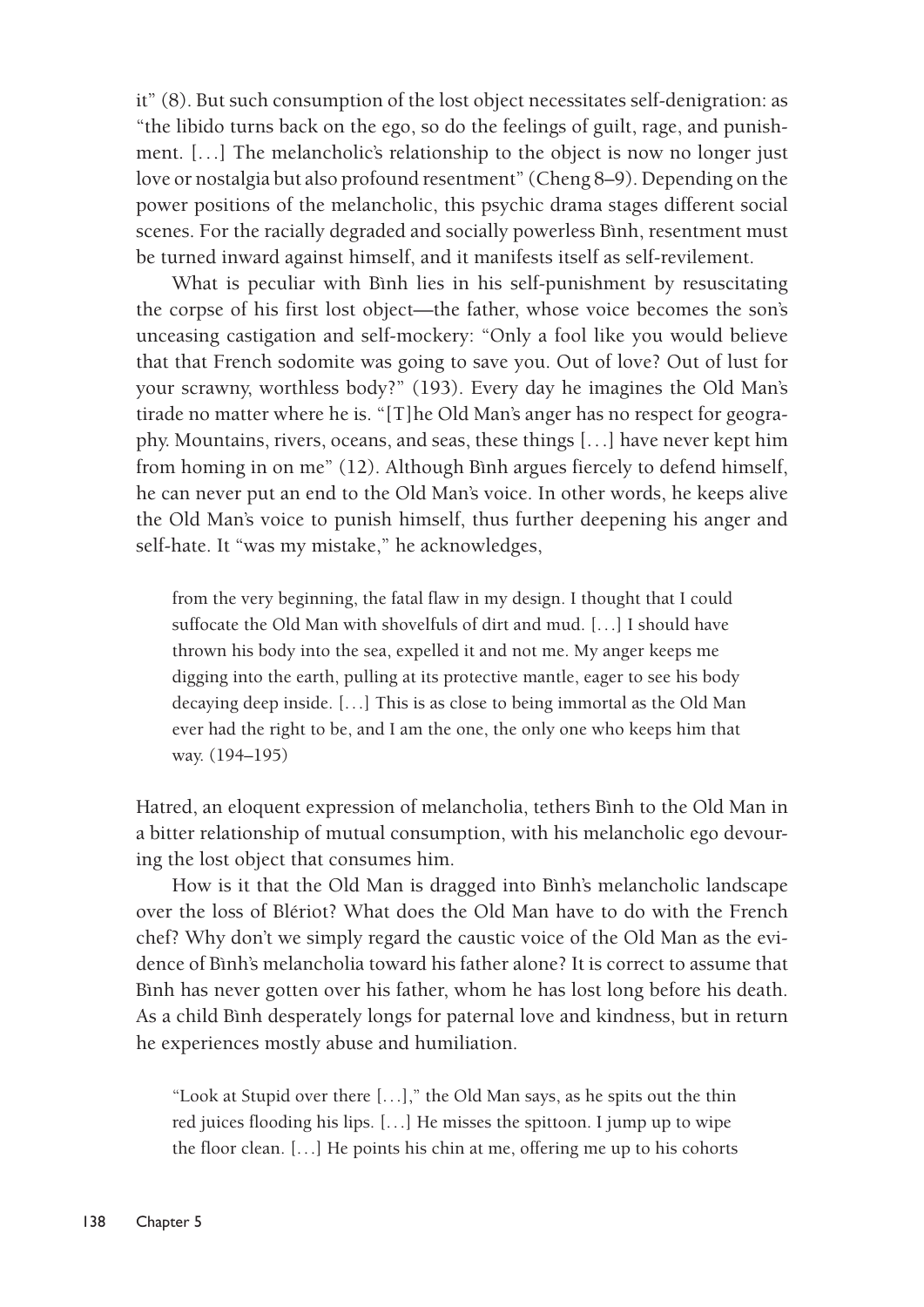as he had my mother. The laughter is now high and pitched. I am standing in the middle of a room of men, all drunk on something cheap. I am looking at the Old Man as he is spitting more red in my direction. The warm liquid lands partly in the brass pot and partly on my bare feet. I am six years old, and I am looking up at this man's face. I smile at him because I, a child, cannot understand what he is saying to me. (45)

For a child coming to self-recognition, the father figure is vitally important, but this particular father instills in the child nothing but feelings of inadequacy and shame. Nevertheless, he remains the authority figure to the child, who consequently internalizes self-abjection and never acquires competence in distinguishing love from hate.

 Why does the Old Man continue to grip Bình's psyche in his adulthood? In addition to the usual interpretation that because of his childhood experiences he has never developed a mature ego, I want to supplement by considering the factor of colonialism. The Old Man as a child is taken away from his parents and into the Catholic Church to be indoctrinated for the priesthood. Although he never becomes a priest, his conversion rate is higher than a priest's, because his gambling business is an ideal environment to make and save lost souls. The Old Man's assimilation into the colonial culture through religious conversion has established his (resented) authority among his people and his children, an authority that speaks in the dual voice of patriarchy and colonialism. Bình's racialization is partially attributable to his father's constant castigation of him for his "failure" and praise of Anh Minh for his "success" in serving the French. "Every day, I hear the Old Man's voice shouting at me from beneath the earth [...]. The moment that he took his blood from mine, separated it as if his were white and mine the yolk, I placed him there" (193). The egg metaphor suggests vividly the gravity of race in the father-son relationship. The Old Man's othering of the Other in order to preserve the delusion of having transcended his race has inevitably shaped Bình's aspiration and sense of worth. Unable to hate or forget the faithless French lover, Bình transfers his recent melancholia to the already melancholic relationship to the phantom of the Old Man, whose voice serves to condemn on behalf of the colonial power: "How dare you use the word of God to describe the things that you practice. [. . .] It sickens me to think about what you do, shaming my name" (193).

 Bình's daily conjuring of his father's voice clearly bespeaks his own melancholic relation with the colonial power. Helplessly desiring to identify with the French despite their cruel rejections, he reviles himself both for being a "loser" and for longing to be accepted by the French, a soul-splitting ambivalence of psychic identification. In theorizing colonial ambivalence, Bhabha writes, "The very place of identification, caught in the tension of demand and desire, is a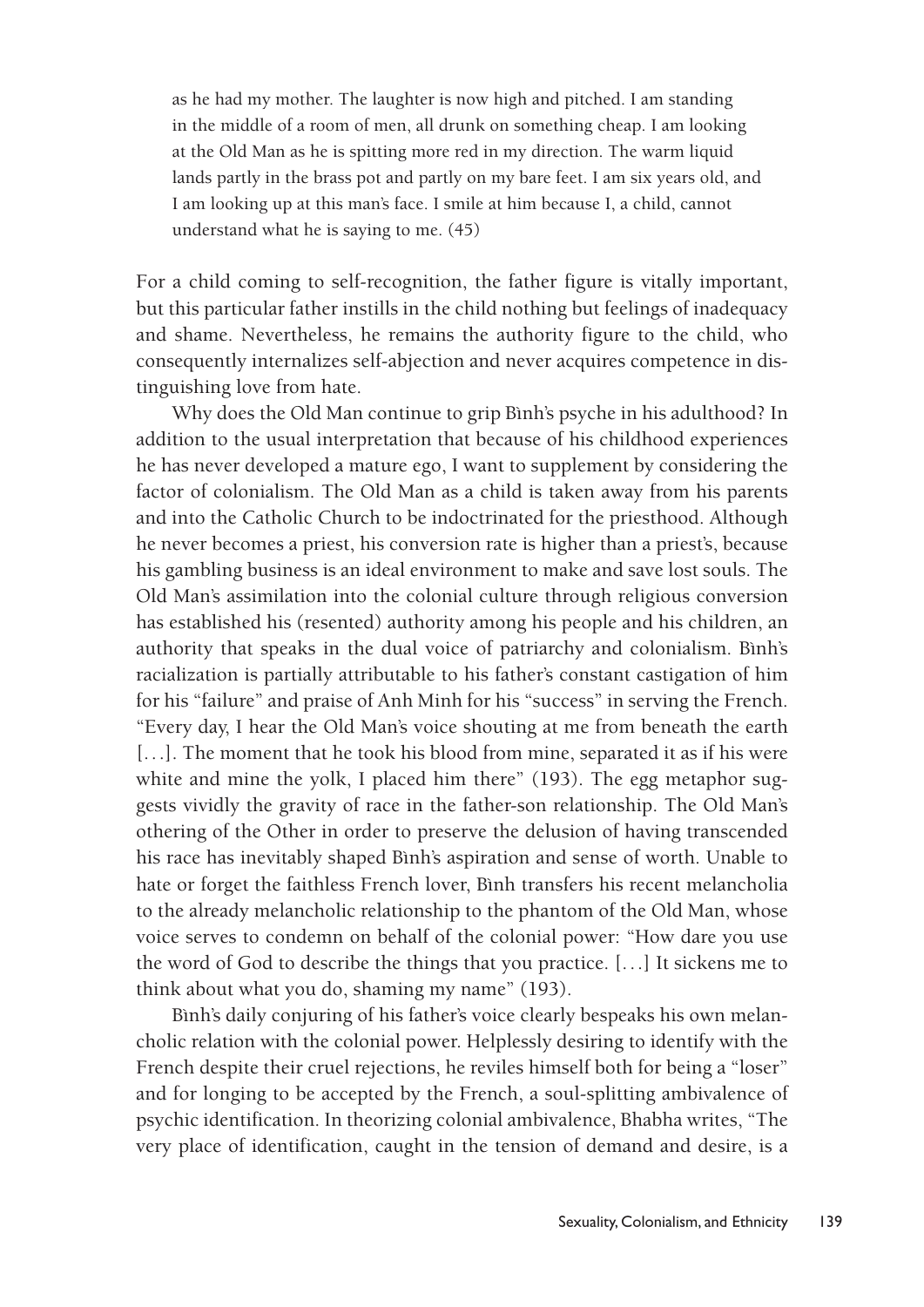space of splitting. The fantasy of the native is precisely to occupy the master's place while keeping his place in the slave's *avenging* anger" (44). Such raveling of desire, anger, and hate in the racialized and colonized psyche produces a subjectivity that is melancholic and masochistic at the same time.

 Truong weds food metaphors to the politics of language to describe the deep invasion of colonial power into Bình's subjectivity. "[T]here are some French words that I have picked up quickly, in fact, words that I cannot remember *not* knowing. As if I had been born with them in my mouth, as if they were the seeds of a sour fruit that someone else ate and then ungraciously stuffed its remains into my mouth" (11–12). Truong's brilliant metaphor offers a precise picture of the hideous coercion in the name of civilizing the Other. The seeds planted so "ungraciously" in the colonized sprout vines and branches to crowd out and suffocate indigenous cultural consciousness. In time these seeds are bound to bear "sour fruit" of racial grief. In another alimentary metaphor, Truong reiterates this point. This time it is Bình's relationship to Alice that is the colonial context.

Believe me, it has not been easy for me to work for these two. Miss Toklas is a Madame who uses her palate to set the standard of perfection. In order to please her, her cook has to do the same, an extremely difficult feat. Her cook has to adopt her tongue, make room for it, which can only mean the removal of his own. (211)

In interlocking language and taste with the pun of "tongue," Truong reiterates my argument that food contributes to the constitution of subjectivity. Sovereignty is exercised through practicing one's foodways as well as one's language and doing it with confidence and joy. In Bình's case, however, the constant demand of colonial assimilation corrodes his agency, and the attempt to preserve his foodways is sometimes accompanied by humiliation. For the first dinner at the Steins, he decides to cook his mother's favorite: pineapple sliced "paper-thin" and sautéed "with shallots and slices of beef" (34). In requesting money for pineapples, he stumbles; instead of pineapple, he says "pear." "I lost [...] the French word for 'pineapple' the moment I opened my mouth. Departing at their will, the words of this language mock me with their impromptu absences. When I am alone, they offer themselves to me" (35). It is almost as if the French language has more "will" or agency than Bình does, toying with him and shaming him in public.

 As an exile in the interior of his colonizers, a domestic chef for hire, and a sexual minority member, Bình has very limited space for the exercise of agency. Cooking seems to be the only site where he enjoys some self-determination and dignity.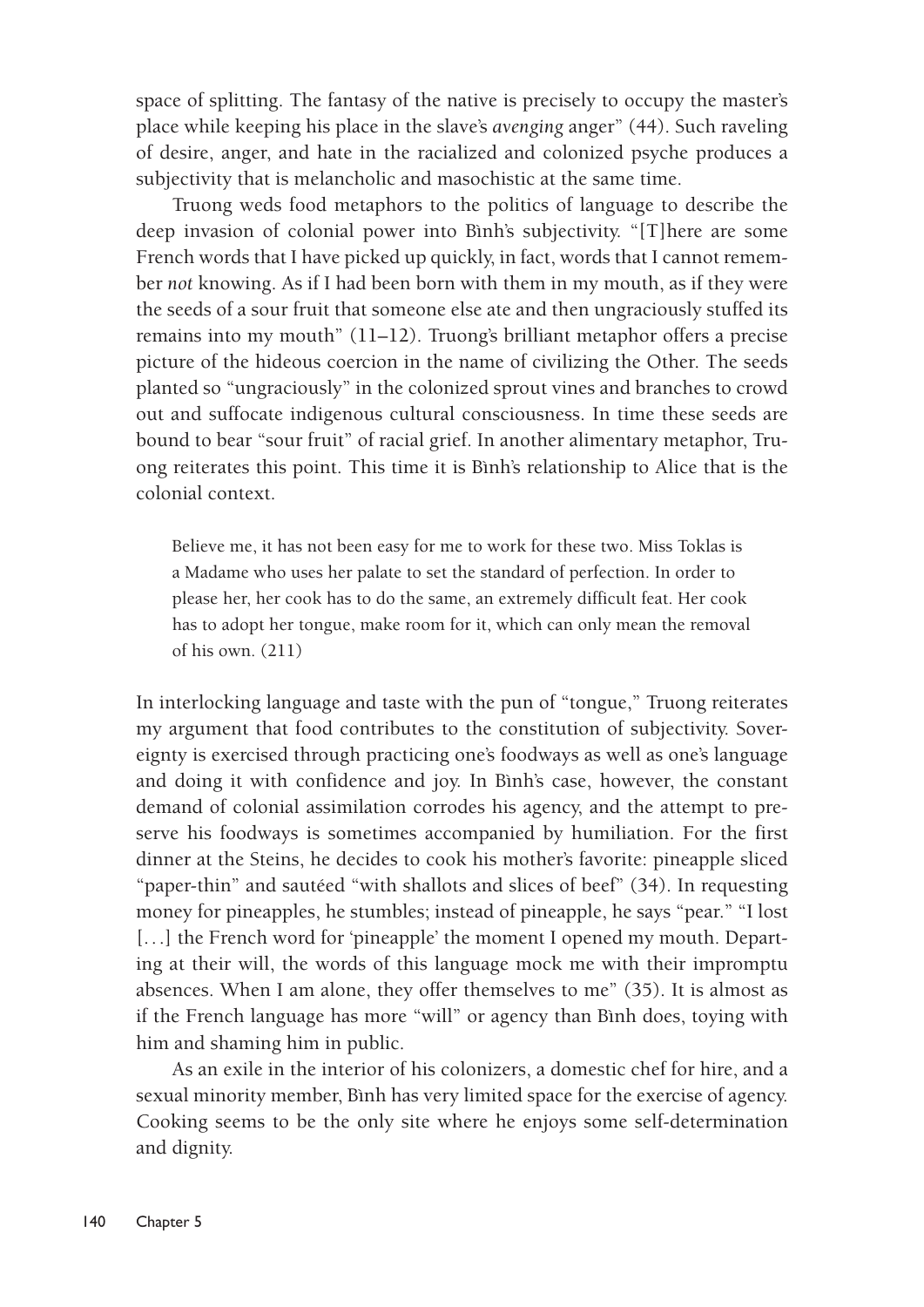Every kitchen is a homecoming, a respite, where I am the village elder, sage, and revered. Every kitchen is a familiar story that I can embellish with saffron, cardamom, bay laurel, and lavender. In their heat and in their steam, I allow myself to believe that it is the sheer speed of my hands, the flawless measurement of my eyes, the science of my tongue, that is rewarded. During these restorative intervals, I am no longer the mute who begs at this city's steps. Three times a day, *I orchestrate,* and they sit with slackened jaws, silenced. (19, emphasis mine)

Sometimes Bình's assertion of agency takes on the form of subversion in the kitchen, where he willfully commits errors or is negligent. He can conveniently forget "how long to braise the ribs of beef, whether chicken is best steamed over wine or broth, where to buy the sweetest trout" or "neglect the pinch of cumin  $[...]$  the scent of lime" (20). Even such limited agency in the kitchen comes with a price. To enter and stay in someone's kitchen, Bình must tell his stories to feed curiosity as well, a kind of prostitution of himself to eke out a living. His employers "are never satiated by my cooking. They are ravenous. [...] They have no true interest in where I have been or what I have seen. They crave the fruits of exile, the bitter juices, and the heavy hearts. They yearn for a taste of the pure, sea-salt sadness of the outcast whom they have brought into their homes" (19).

 With his labor, his art, and his stories devoured by his employers, Bình becomes an allegory for the colonized vulnerable to the cannibalistic practices of colonialism—practices that nourish the Self by consuming the Other. Truong clinches this allegory with another kitchen episode, in which Stein and Toklas taste human blood in their food. Alarmed, Toklas reproaches, "Bin, have you been drinking?" and "Have I not given you enough time?" (70). One may argue that Stein and Toklas being Americans cannot represent the colonial power. But to do that one has to willfully ignore that the Steins, both real and fictional, comfortably identify with the French in their attitudes toward the "Indochinese" and that their power relation with Bình mirrors certain aspects of the relationship of the French with the colonized. The Steins' symbolic value for the coercive, exploitative, superior, and yet benevolent performance of colonialism upon the colonized (Bình) is one of the central themes in Truong's novel.

 Bình is a cutter, spilling his blood in other people's meals. His racialized and exploited body experiences so strongly the loss of legitimacy that it takes pain and the sight of running blood to recognize its existence and evoke home. In studying Louis Chu and David Wong Louie, David Eng foregrounds male hysteria as a critical rubric. Eng supplements Freud's analysis of female hysteria grounded in the sexual body by considering the racialized body of men. He asks, "What exactly does hysteria imply socially and politically about male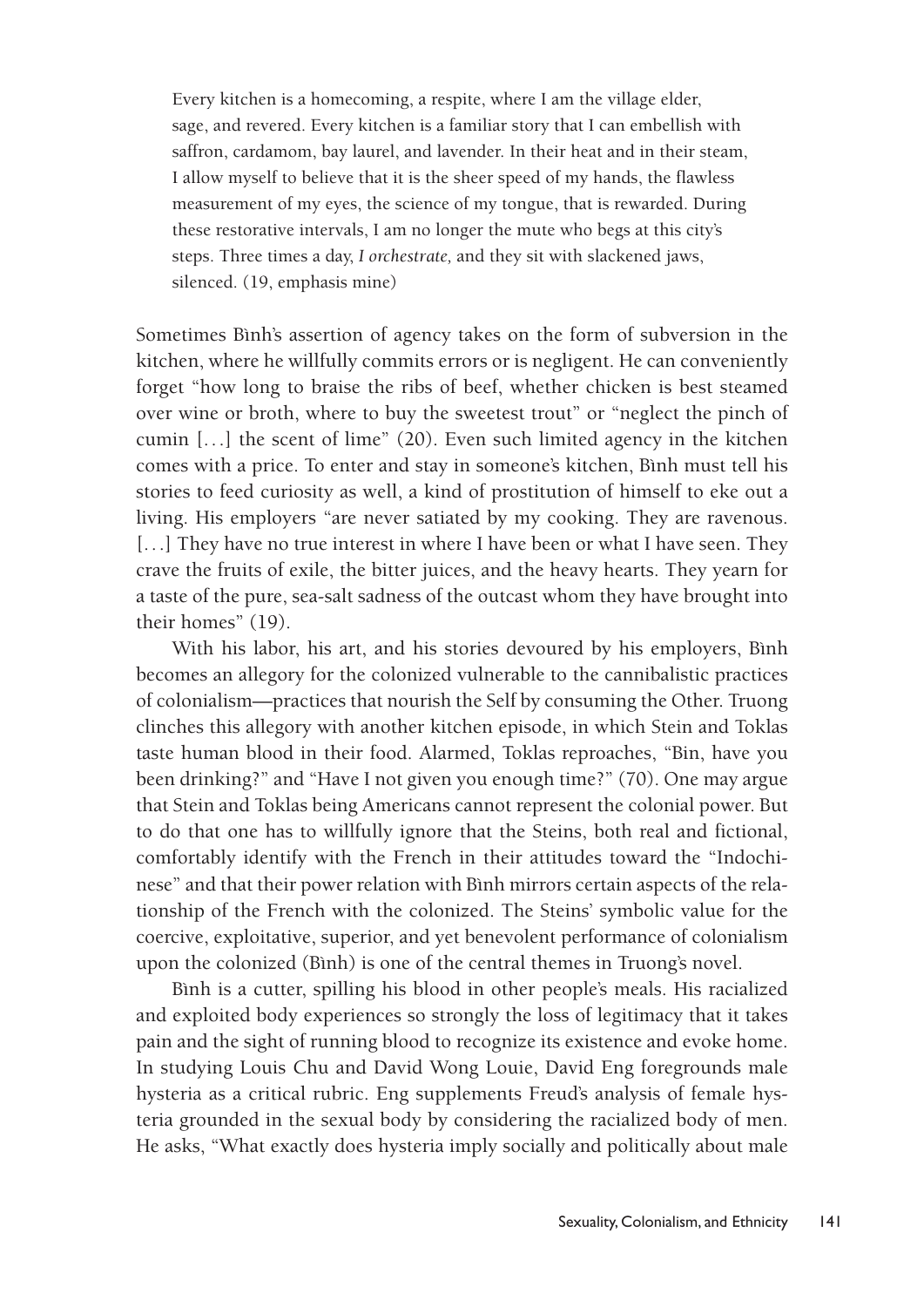subjectivity?" (173). In speaking of the character of Ben Loy in Chu's novel *Eat a Bowl of Tea,* Eng remarks, "Male hysteria and racial hysteria are constitutive and intersecting discourses that mark his symbolic disenfranchisement from the normative national ideals of white masculinity" (181). Bình's habit of cutting may be interpreted as a hysterical expression of his disenfranchisement from the normative ideals of both white and Vietnamese masculinities. Interlocked with his sexual deviation from the norm is his racialization by the colonial regime that results in a deeply splitting ambivalence in his psychic identification. Contrary to Žižek's understanding that hysteria is "the effect and testimony of a failed interpellation," Bình's hysteria is the very effect and testimony of the success of colonial/racial interpellation (*The Sublime Object of Ideology* 113). Reduced to an arrested history and humanity, the colonized become ossified in their inferiority. As Bình understands it, a person cannot be truly human when denied the possibility of becoming, and he must mutilate himself frequently to be reminded that he is a sentient being, not an object.

 Steven Levenkron suggests after studying clinical cases that most selfmutilators regard self-injury as "reward" because "pain was somehow connected to the idea of home and comfort" in the past. "If the familiar happens to be painful or harmful, that rarely stops someone from seeking it out" (27–28). Indeed, Bình sometimes cuts himself to remember his mother, who is the only love in his loveless world, and this comfort of recalling her love is associated with pain. Cutting and cooking are entangled in Bình's life, for his habit begins as an accident when he is nine: he is cutting scallions to help his mother make a soup. While listening to her humming, "I thread silver into my fingertips for the first time. [. . .] I am floating away, and a sea of red washes me back" (73). His mother stops cooking to apply lime juice to the wound as an antiseptic. The pain from the lime juice is so immense that Bình thinks his fingers are on fire (73). Yet this intense pain elicits Mother's care and love. "She sits down and wraps herself around me, pressing my stooped back into herself" (73). Mother's embrace, symbolic of the enclosure of womb, thus becomes associated in Bình's mind with cutting, with the safest place he knows: "I see there on my fingertips a landscape that would become as familiar to me as *the way home*" (73, my emphasis). Exiled overseas, without knowing if he would ever see his mother again, he cuts himself frequently to remember her.

 Curiously, the language describing the habit also has a strong sexual undertone as though the remembrance of mother's love evokes remembrance of sexual love.

In the beginning I preferred the blade to be newly sharpened, licked against a stone until sparks flew [. . .]. Now I know that such delicacy would only deny me that part that I savor most, the throbbing of flesh compromised, meeting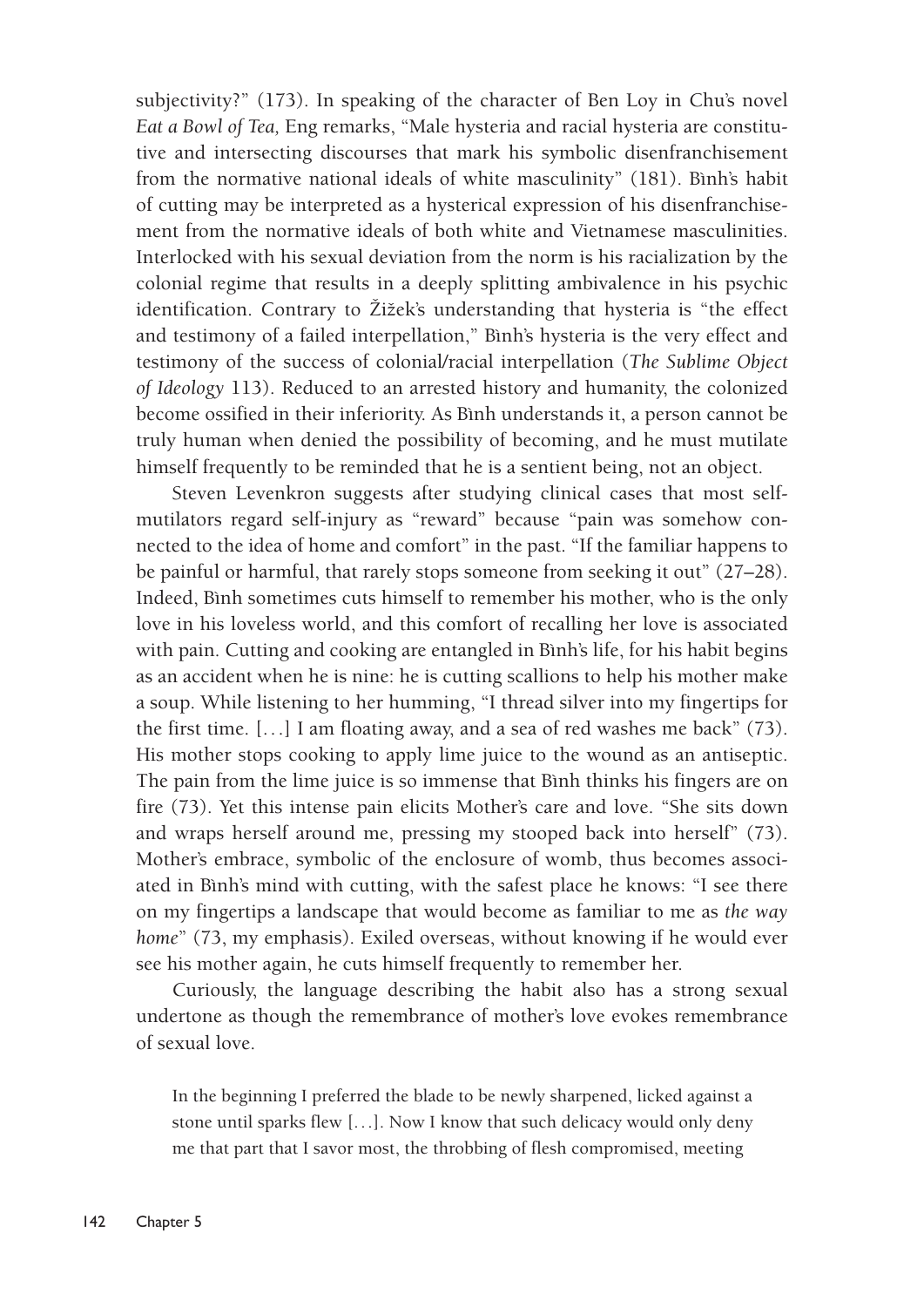and mending. And sometimes when it is deep enough, there is an ache that fools my heart. Tricks it into a false memory of love lost to a wide, open sea. I say to myself, "Ah, this reminds me of you." (74)

Although immediately following the flashback of the kitchen accident at age nine, this quoted passage directs our attention to adult sexuality—"the throbbing of flesh compromised, meeting and mending." Who is the "you" that Bình refers to? Why is it "a *false* memory of love"? Is it possible that Bình is really thinking of Blériot, the French chef who has introduced him to homo-eroticism? Or is it Sweet Sunday Man, who has bedded Bình and also used him as a pawn in his game? Perhaps Bình's melancholia toward both lovers also manifests itself in self-mutilation, as though a knife entering his flesh is a simulation of their entering his body, leaving behind wounds that refuse to scar, but an experience of love nevertheless in his world. Pain, both physical and psychic, has simply become a necessary condition of intimacy.

 Almost all of his human relationships being asymmetrical, with him serving as an instrument for others' pleasures, Bình can only momentarily overcome his profound sense of alienation with the act of self-mutilation. Whether as a lover or a chef, he is perpetually at other people's mercy. Despite a small measure of agency in the kitchen, he cannot help but perceive himself as no more than an object in other people's homes.

My presence, just inside the entrance to my Mesdames' kitchen, ensures that all the cups are steaming and that the tea table stays covered with marzipan and butter-cream-frosted cakes. Always discreet, almost invisible, imagine that when the guests look my way they see, well, they see a floor lamp or a footstool. (148)

At times like this, the phantom of the Old Man reappears to ridicule Bình. "You're not nearly as bright or useful" (148). Such acts of self-abjection are often followed by cutting; as Bình remarks, "red on the blade of a knife" is a proof "that this body of mine harbors a life" (149). Invisibility thus becomes a condition of disembodiment and dismemberment, both real and symbolic, and this happens only when he enters the scene of racial hierarchy—the yellow race serving the whites—a scene that dominates his existence and consciousness.

 The relationship between food and blood echoes that between food and murder. This relationship, a prominent motif in *Salt,* further substantiates Truong's allegorization of Bình as the racialized Other exploited and devoured by the colonial power. In the figure of pigeons, Truong constructs a traveling symbol standing for Bình, his mother, and the colonized Vietnam. Truong's reference to pigeons traces to *The Alice B. Toklas Cook Book,* in which Toklas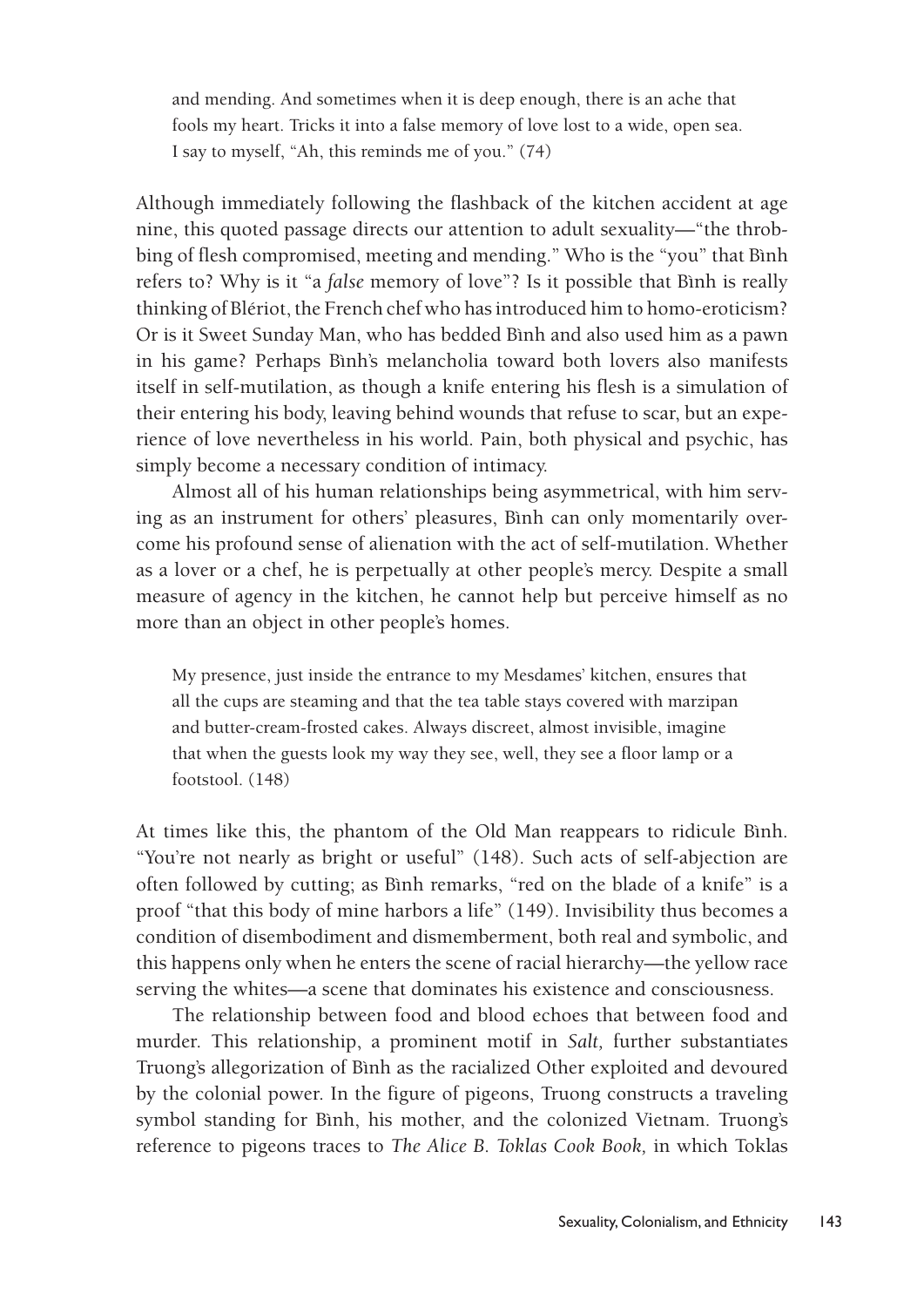recalls a French cook, Jeanne, teaching her how to smother pigeons. The scene in the market resonates with the pigeons' symbolic value in *Salt.* When Jeanne proceeded to demonstrate this practice, "the crowd of market women who gathered about her began screaming and gesticulating" (39). Facing these women's anger, Toklas retreated. But later, upon receiving the gift of "six white pigeons," Toklas did what Jeanne had shown her: "I carefully found the spot on poor innocent Dove's throat where I was to press and pressed" (39, 40). Toklas' elevation of the white pigeons to "innocent Dove" seems to inform Truong's symbolization of pigeons for the innocent, helpless, and powerless Vietnam embodied by Bình and his mother. In *Salt* Toklas orders pigeons for dinner one day and shows Bình how to smother them to ensure juicy tenderness: "If you cut off their necks, you will lose all the blood. Done *this* way, those birds will come out of the oven plumper and tastier than you can ever imagine. Exquisite!" (67–68). For Bình, who has cut many throats to feed others, this task is too murderous to be tasteful. Bình thinks silently, "I am fine when I have a knife in my hand, when it is the blade that delivers the *coup de grâce*" (69). Now his hands shake because "[t]he pigeon squirms under my fingers, its blood pumping hard, pressing through" (67), and Toklas instructs on the side, "Steady yourself. Stop shaking. Keep pressing down. Harder, that is right, harder" (67).

 The association of pigeons with his mother begins in this scene as he remembers how he learned to kill chickens from his mother. "First, my mother would nick the skin until the blood flowed. If the knife was inserted deep enough, there is a red arc that falls neatly from the notch to the awaiting bowl" (68). Economy and mercy are the only principles for his mother in killing for food. Four pages later, Bình recalls the first time he cuts himself in his mother's kitchen, slicing scallions while his mother "is humming, and I think that I am hearing birds" (72). The association of his mother with both birds and killing birds renders the task of asphyxiating the pigeons deeply disturbing. Near the end of the novel, another scene involving pigeons folds back upon this association.

 On a snowy February day, Bình sits on a bench in Jardin du Luxembourg, deeply depressed about the uncertainties lying ahead after the Steins sail for America. "Snow makes me want to sleep, not in my bed but on the corners of busy boulevards, in alleyways, underneath the awnings of crowded shops [...] when my body says, Please, no more" (217). Burdened by his death wish, Bình observes a troubling scene in which children are toying with an injured pigeon. "A pigeon, an ordinary, city-gray pigeon, stumbles between the girl's black boot and tries to spread its wings. [. . .] It lies there while the children become excited" (218). As he watches the pigeon's death struggle, he experiences intimations about his mother's dying. "I see you half a world away. I hear fever parting your lips. I feel your shiverings, colorless geckos running down your spine. I smell the night sweat that has bathed you clean" (220). Now the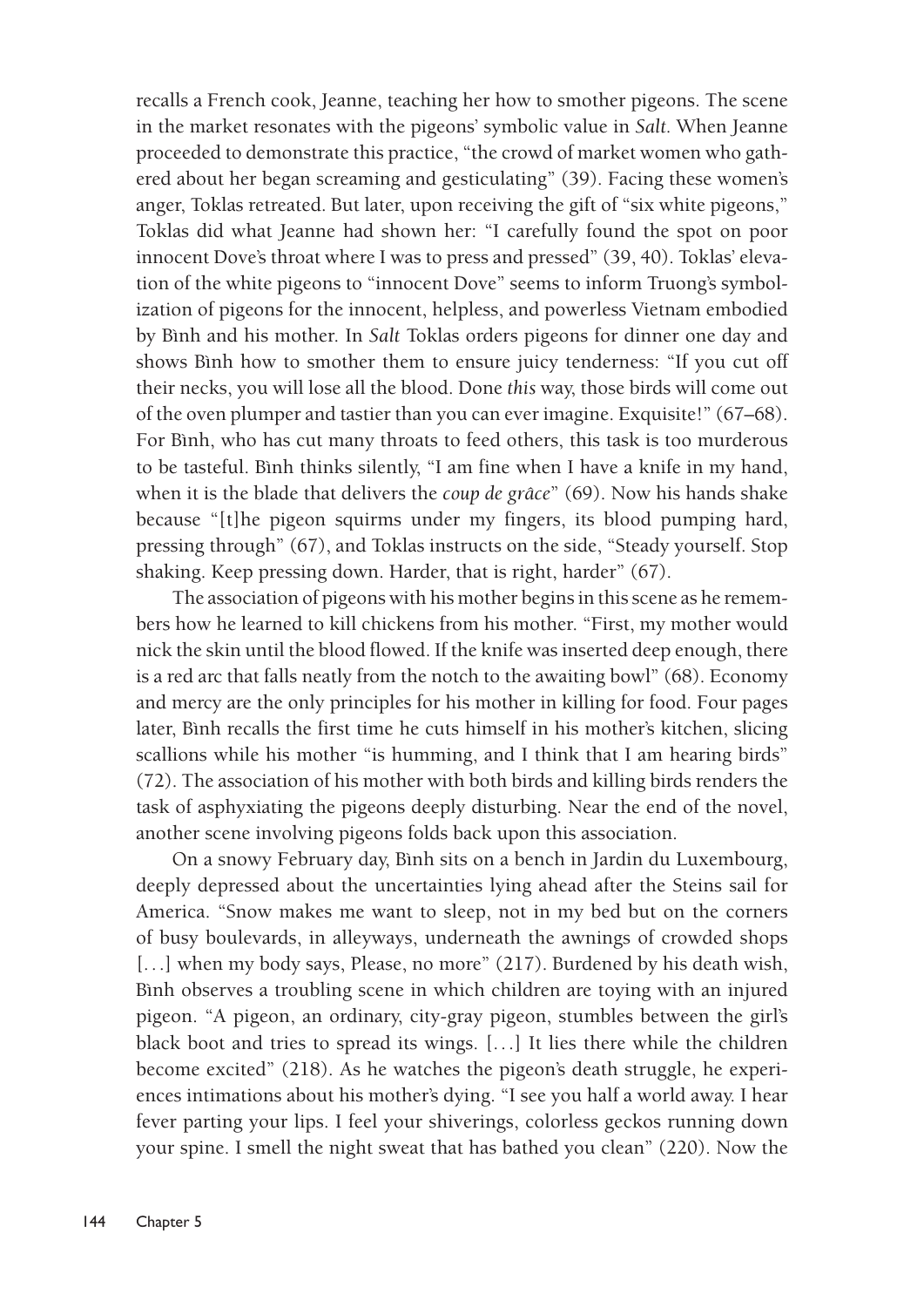scene returns to the pigeon that refuses to die a "soft, concerted death," just as the pigeons in the Steins' kitchen squirm and linger under Bình's fingers (220). The finishing touch on the pigeon's symbolic value for his mother is the color of her *áo dài* (a traditional Vietnamese tunic for women). "I know you are in your best *áo dài*. [...] Gray is the color you wanted [...]. [...] I am holding your hand, leading you out of the front door of his house. You step out into the street, and you are a sudden crush of gray" (221). This picture of his mother echoes the scene of the dying pigeon in the park—"a flourish of white, a crush of gray" (218). Also, in his only letter to his brother, Anh Minh reports their mother's passing: "God has given Má wings" (230).

 His mother, associated with the dying pigeon in the garden, with the pigeons slaughtered in the kitchen, is tightly linked to Bình, who entertains a death wish in his hallucinatory exit with her, leading her by the hand out of her husband's house where both of them have suffered abuse and humiliation: "We swore not to die on the kitchen floor. We swore not to die under the eaves of his [the Old Man's] house" (221). Powerfully juxtaposed to the pigeons that suffer bloodless deaths for human consumption, Bình commits symbolic suicides by bleeding himself into the dinners of his masters. Their consumption of his body aptly symbolizes the French colonizer's consumption of Vietnam—its resources and people. For Bình at the individual level, being the object of others' consumption—sexual, alimentary, and literary (Stein's use of him)—makes his hysterical habit all the more compelling.

 Thus far the story of Bình is deeply tragic. I would be remiss if I didn't discuss the single uplifting moment in *Salt* that implies an anti-imperialist comradery over a fine dinner, and Bình shares this moment with none other than Ho Chi Minh himself. In chapter 9, Bình finds himself distraught with hunger and despair (in 1927 before his employment by the Steins). Truong suggests his contemplation of suicide as he stands on a bridge over the Seine, "on a day when this city had the foregone appearance of a memory, as if the present had refused to go to work that day and said that the past would have to do" (85). At this critical moment he meets a stranger on the bridge, a fellow countryman who addresses him as a friend. Although the stranger's identity is not directly offered until much later in the novel, Truong's details regarding this man are unmistakable to anyone who is familiar with the life of Ho Chi Minh. In their conversation, Bình finds out that this man has been a "[k]itchen boy, sailor, dishwasher, snow shoveler, furnace stoker, gardener, pie maker, photograph retoucher, fake Chinese souvenir painter" (89).<sup>5</sup> Ho did almost all these jobs in his early years overseas.<sup>6</sup> Bình also finds out that this man has been trained to make pastries  $(88)$ —a historical fact about Ho whose specifics historians debate.<sup>7</sup> The man on the bridge also reveals that he lives on rue des Gobelins, another historical fact about Ho.<sup>8</sup> In addition, he further reveals that he has worked on the ship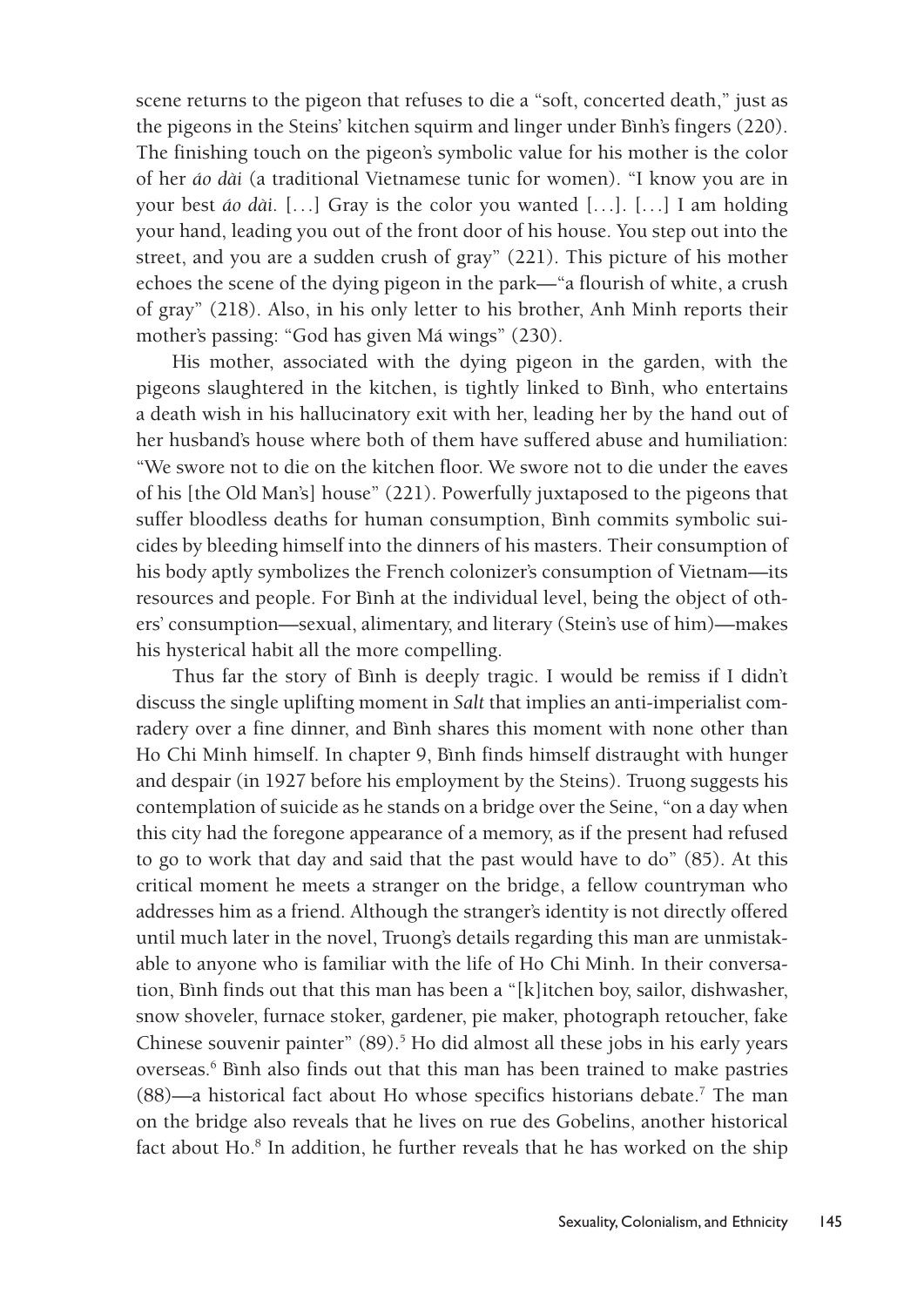*Latouche Trevillé,* which is documented as the ship on which Ho earned his passage from Saigon to Marseilles as a kitchen assistant. Bình recalls the story about a man named Ba sailing on the ship *Latouche Trevillé* (90–91), and Ba was one of the aliases that Ho Chi Minh used (Nguyen Van Ba) when he was traveling to Paris.<sup>9</sup> Once in Paris, Ho changed his name to Nguyen Ai Quoc, which means Nguyen the Patriot. Truong refers back to this stranger near the end of the novel and offers his identity as "Nguyễn Ái Quốc" (246). It was with this very identity that Ho signed and presented the petition to the Paris Peace Conference in the summer of 1919 for the independence of Vietnam.

 Truong presents Bình's meeting with Nguyen Ai Quoc as a lifesaving encounter that alters Bình's fate.<sup>10</sup> Food is central to this scene. To a starving and suicidal Bình, Nguyen Ai Quoc offers a delicious dinner at a Chinese restaurant, through which Bình tastes for the first time the fulfillment of fellowship. The meal consists of a pink pile of "the salt-and-pepper shrimp with the shells still on," "*[h]aricots verts* sautéed with garlic and ginger, [. . .] watercress wilted by a flash of heat," white rice, a bottle of good wine, and the dessert of an apple pie (96). Both delight each other with their fine palate "that had spent time in a professional kitchen" (97). "Morels?" Bình suggests. "Yes, he nodded." "An unexpected addition [...]. Rich with the must of forest decay, these mushrooms were hidden below the *haricots verts* until their aroma gave them away" (97). On the surface, their conversation and thoughts seem to center on food, but reading between the lines, we hear an undertone of nationalism and anti-imperialism. In savoring the watercress, both men stare at each other, as though they recognize some unexpected ingredient. Bình thinks, "Watercress is unmistakable, bitter in the mouth, cooling in the body, greens that any Vietnamese could identify with his eyes closed" (97). Watercress is a vegetable that evokes the diners' love of and longing for their homeland, a vegetable that conjures up the aroma and taste of the flooded land of Vietnam. At a symbolic level, this vegetable also stands for the people of Vietnam, who are misunderstood and overpowered by their colonizers. Bình's thoughts on watercress take this symbolic turn.

The recipe is a deceptively simple one that calls for oil heated till it smokes, seasoned with nothing more than a generous sprinkling of salt and the blink of an eye. Any more contact with the heat, and the stalks turn themselves into ropes, tying themselves up in your mouth, making it impossible to swallow. (97)

Watercress, a delicate water vegetable, will rebel when overpowered by heat. No different from watercress, Vietnamese people will fight back when dominated by foreign powers, making the latter swallow the tough consequences of their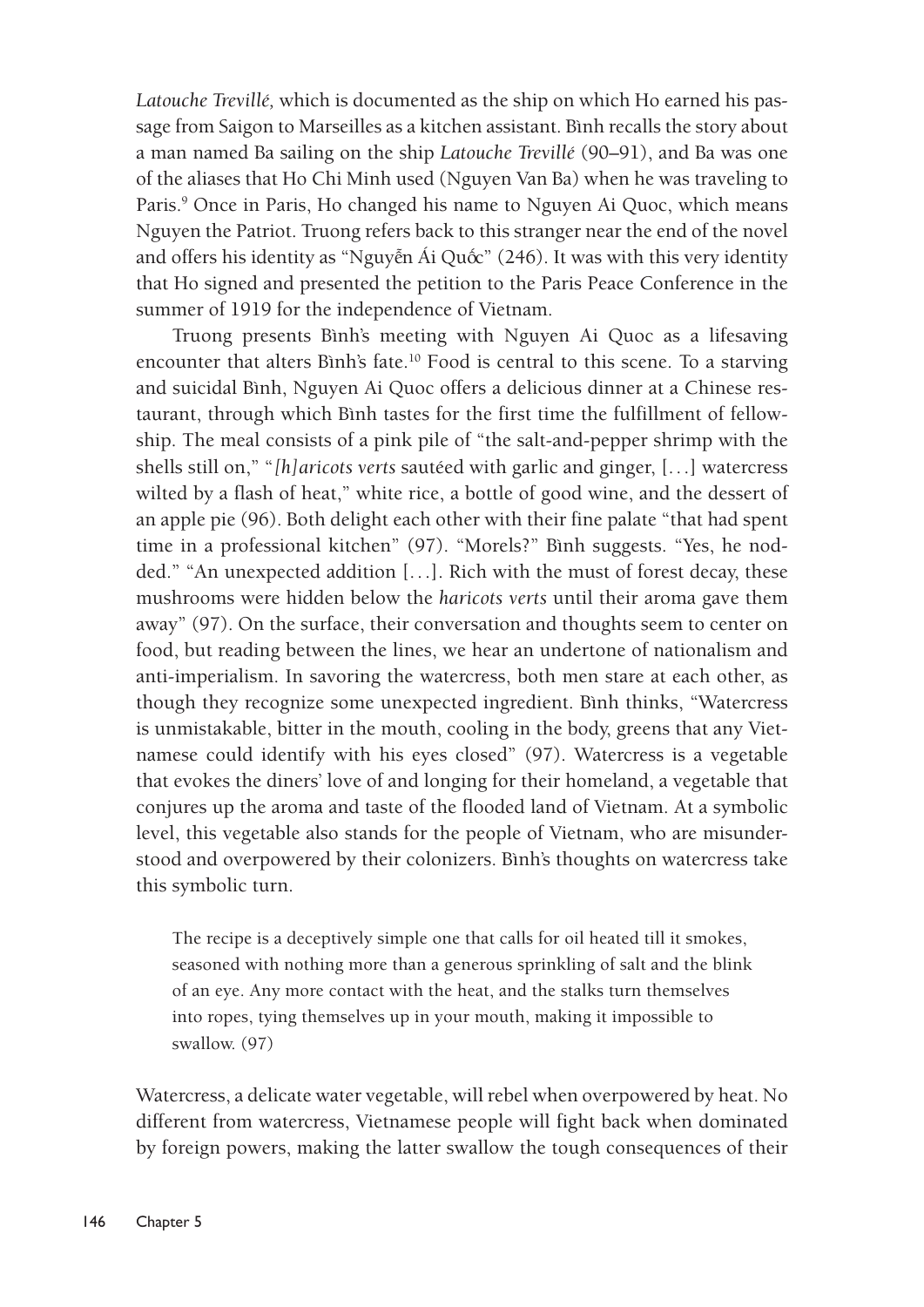actions. Anyone attempting to impose ways of life alien to Vietnam will have more than he can chew. This metaphoric connotation of watercress reminds the reader of the violent colonial attempts and failures by both the French and the Americans.

 After watercress their conversation moves on to the salt in the dishes. Nguyen Ai Quoc mentions that it is "fleur de sel," "salt flowers" or "sea salt" (97–98). He explains to Bình the formation of sea salt by taking them "into a landscape of saltwater basins, rice-paddy-like when viewed from a distance" (98). "When seawater is evaporated by the sun in this way, it leaves behind its salt, in the same way that we will leave behind our bones" (98). Nguyen's remark is poignant of the aesthetics of the exiled and their woeful nostalgia for homeland. The images of rice paddies and the sea (the Pacific Ocean) transport both men home, sadly juxtaposed to the picture of bones bleached by the sun left behind on foreign soils. This cluster of images brilliantly conveys the pathos of the exiled men and of their inability to return home. Their dinner, however, suggests a more inviting metaphor for the existence of the exiled. The transcultural mixture of salt-and-pepper shrimp (Chinese), *haricots verts* (French green beans), watercress (Vietnamese), and apple pie (American) presents a kind of cultural exchange and collaboration that is powerfully oppositional to colonialism. Exiles like Nguyen and Bình understand the implications of travel: the importance of remembrance, the necessity to adapt, and the wealth of worldly ways. In answering Bình's question about the identity of the chef of this restaurant, Nguyen says,

"First of all, friend, the chef here is Vietnamese. He's like me, thought that he would be a writer or a scholar someday, but after he traveled the world, life gave him something more practical to do. He now cooks here on the rue Descartes, but he will always be a traveler. He will always cook from all the places where he has been. It is his way of remembering the world." (99)

Equally displaced, this chef finds a new passion that sustains him as he travels from continent to continent. The original ambition to be a writer or scholar now becomes translated into being an artist, whose culinary memoirs are daily composed and ravishingly consumed.

## **Food, Sex, and Space**

No reader of Mei Ng's novel *Eating Chinese Food Naked* can miss the tie between food and sex, as its title explicitly invites such a connection. But some may miss the title's other connotation about vulnerability and anxiety in practicing ethnic foodways. Implicit in this title is the intersection of sex, food, and ethnicity, in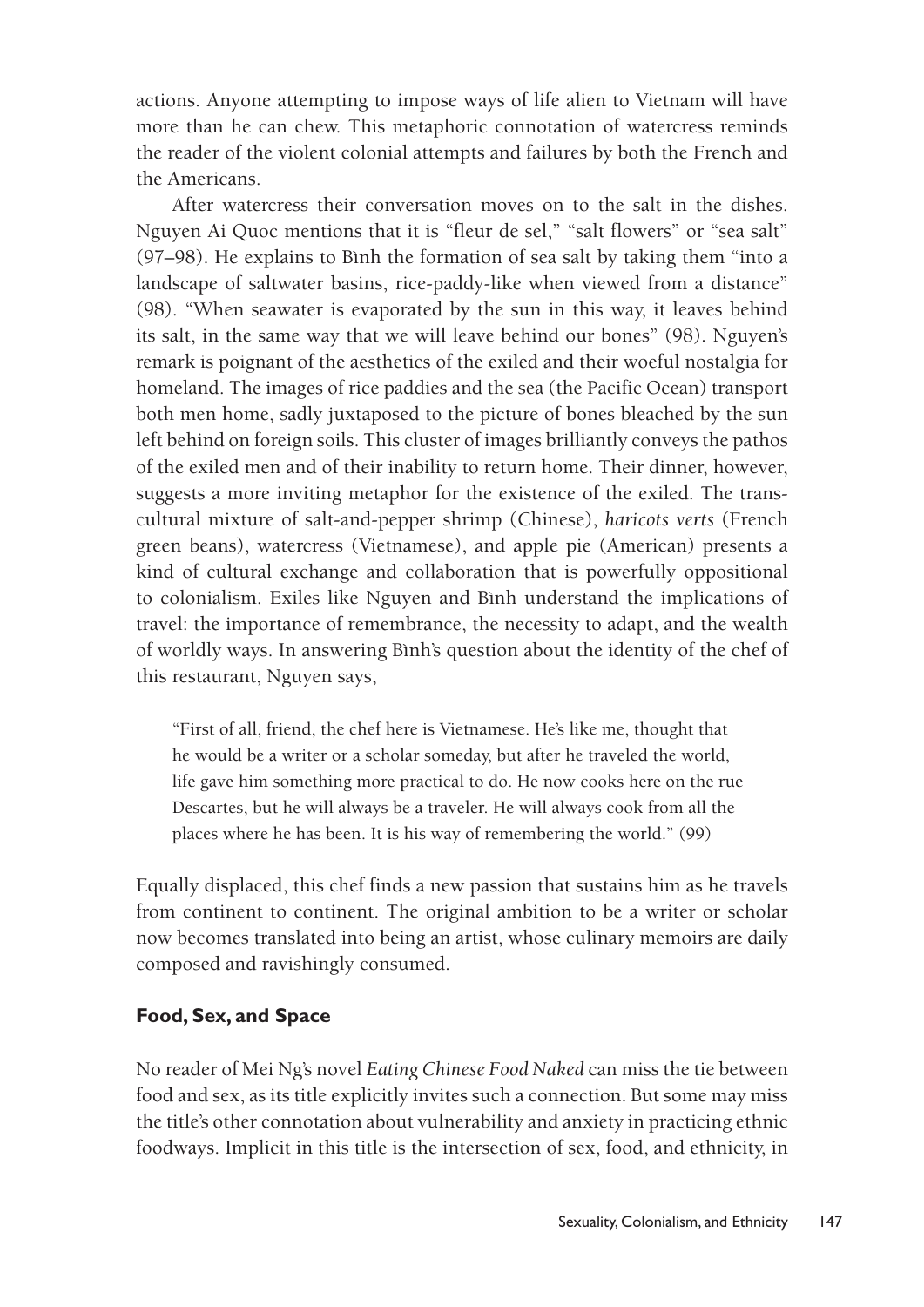which Ng frames the search for sexual identity of her protagonist, Ruby Lee. It is often through culinary imageries and tropes that Ng stages tensions between sexuality in the ethnic, domestic space and sexuality in the urban space of streets, diners, and cafes. Ruby's journey from Manhattan to the Chinese laundry in Queens and back to Manhattan, punctuated and differentiated by food, signifies her movement from her heterosexuality troubled by a subconscious desire for women to a burgeoning queer, bisexual consciousness.

 *Eating* begins when Ruby moves back to her parents' laundry in Queens after finishing her degree in women's studies at Columbia University. The main conflict of the narrative sets off to be her uncertainty about her future, but soon the reader realizes that deeper than that lies her uncertainty about her sexuality, which is underlined with an ethnic anxiety. And both uncertainties are articulated through food references in conjunction with spatial tension between the heterotopias of business and home that is the Chinese laundry and the urban space of anonymity and permissiveness in Queens and Manhattan. Resolutions to these conflicts also depend on culinary references and spatial movement.

 The ethnic, domestic space in Ng's novel features various conflicts, between two immigrant parents, between parents and their American-born daughter, and within the daughter between love of and shame about her background. This domestic space often comes to life via food descriptions. Ng introduces these tensions at the very beginning of the novel in her description of the first dinner after Ruby's return. Ruby finds out for the first time that her parents no longer eat together: "her mother fixed a plate for herself and went down to the basement while her father ate in the kitchen by himself" (11). This detail sets the novel's forlorn tone and foreshadows familial frictions in which Ruby will find herself embroiled. It also serves as a metonymy for the separate lives her parents lead—their long history of estrangement and sexual incompatibility. Although Bell, Ruby's mother, is thrilled that "her baby had come back to her," she is tensely aware of the discord between them, for Ruby sits there "so stiffly, as if afraid of her own family" (11). With such brevity Ng succeeds in picturing Ruby's ambivalence toward home—one that is filled with ethnic and class tension as well as tenderness. In other words the Lees' ethnicity and class position structure their expressions of love and affection, as Ruby remembers that "[s]he and her mother had always loved each other through sacrifice and worry" (14). Not that being Chinese American entails the absence of joy and happiness; rather, their being immigrants and minority members in this country means economic disadvantage and vulnerability to racism and exploitation.

 In the near absence of verbal or physical expressions of affection, the Lees communicate their love mainly through food. From a young age, Ruby is made aware of the difference between her family and her classmates' families. While other families kiss and hug, with parents sharing one bed, her family displays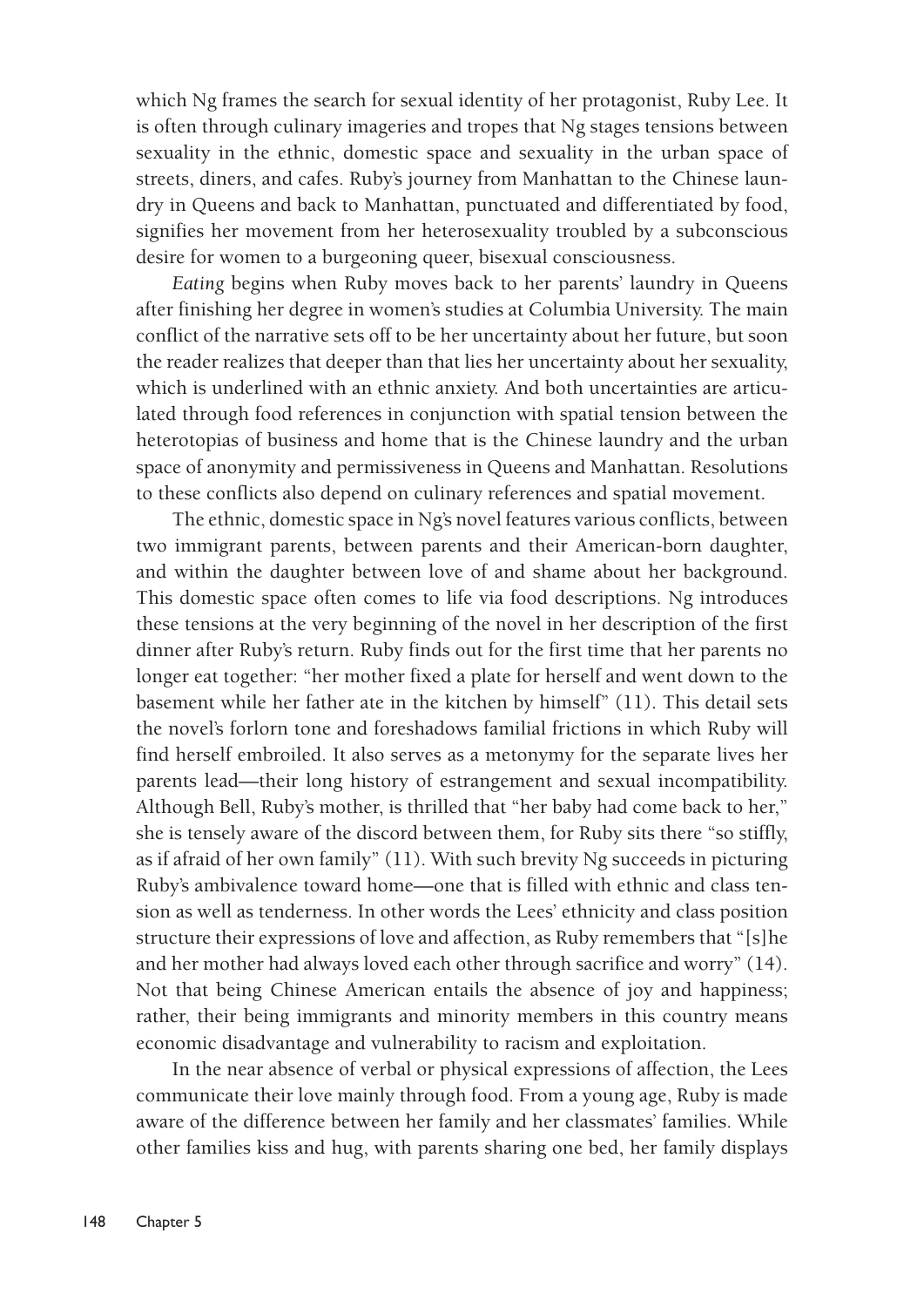no outward expression of affection, with Bell and Franklin sleeping in separate rooms. Largely because of the lack of affection at home, adult Ruby desires but fears intimacy. Despite the lack of physical affection, however, she never doubts her parents' love for her, because through food her family has exhibited abundant love for each other. At the welcome-home dinner, Bell "picked out a choice morsel of chicken and placed it in her daughter's bowl" (11). Ruby's ambivalent emotions about her family are vividly portrayed by what follows.

Ruby was so used to fending for herself that when the sweet white meat appeared in front of her, she nearly broke down and cried at the table. It didn't matter that she liked dark meat better. Her mother was chewing on a chicken foot. "You eat," Ruby said and tried to put some meat in her mother's bowl.

Bell waved the foot in the air. "More sweet near the bone," she said.

 $(11-12)$ 

Bell's sacrifice moves as well as burdens Ruby, who wants to express her love for her mother while maintaining independence. The fact that Bell doesn't know Ruby's preference for dark meat reveals the distance widening between them since Ruby has left home for college. Now as an adult, Ruby notices that her "bowl is piled high with all the good bits, and there in her mother's bowl a heap of bones. But now that she's grown, for once in her life she would like to push away the full bowl and eat from the other, the one her mother guards with both hands" (14). Ng uses this image of Bell guarding her bowl with "a heap of bones" in it to suggest not only how sacrifices constitute Bell's identity but also the family dynamics resulting from her sacrifices. Ruby's guilt is palpable in her contemplation about why she has come to live with her parents. "The nagging feeling was stronger than ever [. . .] and it was then that she realized that it was her mother she had forgotten; it was her mother she had left behind and had finally come back to get" (16).

 Now that Ruby is home, there is testing between mother and daughter about who they have become. Interestingly, Ng employs food in conducting such testing. While helping Bell with the dishes, Ruby notices and touches the "dried salted flounder hung on a string" (13). Bell comments, "Remember you used to love salty fish?" (13). Ruby quickly responds, "I still like it" (13). She accurately senses in Bell's voice something "that she needed to defend herself against, as if her mother were accusing her of something that had nothing to do with fish" (13). What Bell is really asking is whether college has educated Ruby out of the ethnic ways of life in favor of assimilation. Unlike Sterling Lung in *The Barbarians Are Coming,* Ruby is a character with political awareness of ethnic identification, although she experiences a certain degree of unease about her ethnic and class background. To impress upon her mother that she has not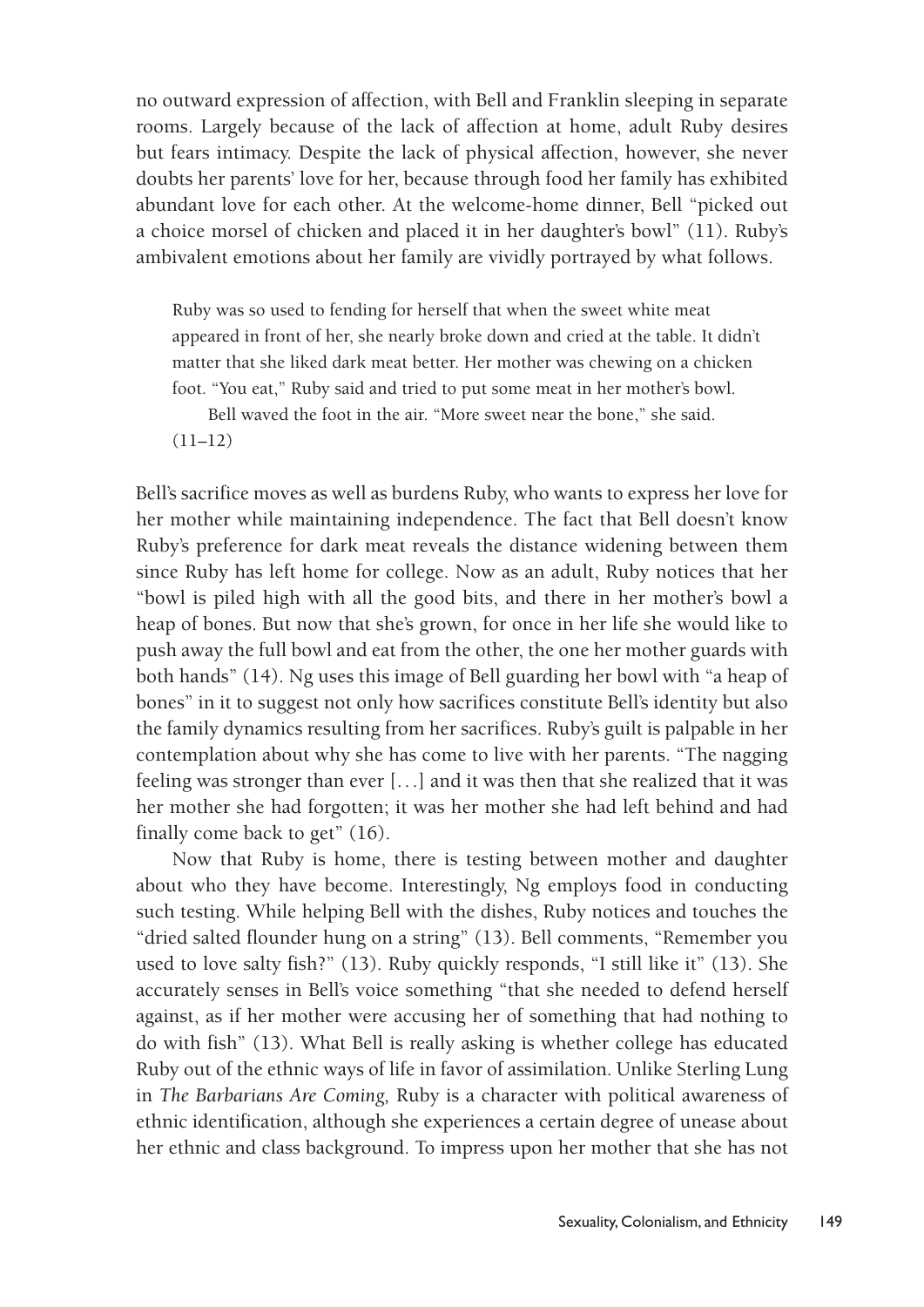forgotten who she is, Ruby ventures to ask, "How do you make salty fish?" even though she knows she will never make it (13). Her interest in and appreciation of Chinese cuisine convinces Bell that Ruby hasn't been changed too much by her college education. To put Ruby at ease, Bell starts talking about how she used to make salty duck on the farm (13). Through such food references, mother and daughter communicate their mutual trust and reestablish their intimacy.

 Food and ethnicity bear a visceral link that is more powerful than certain discursive performances, as I have demonstrated in chapter 1. Often when we think about the constitution of a subject, we tend to consider the social norms acting upon it from birth, norms that are maintained largely through discursivity. Food as a nondiscursive norm nevertheless cannot escape ideological and discursive manipulation. The discourse of racial superiority of whites often insinuates itself into ethnographical dietary interpretation that confirms the inferiority of nonwhite races. It is worth mentioning again what Den Fujita, McDonald's partner in Japan, said in 1987: "The reason Japanese people are so short and have yellow skin is because they have eaten nothing but fish and rice for 2,000 years. If we eat McDonald's hamburgers and potatoes for a thousand years, we will become taller, our skin will become white and our hair blond" (qtd. in Reiter 169). These racialized foodways play an essential role in legitimating transnational capitalism and globalization.

 Although Ng's novel doesn't deal with transnational capitalism, it certainly points our attention to how racial hierarchy and capitalism work hand in hand in diminishing the normative power of ethnic foodways. As a teenager Ruby is often ashamed of the way her family eats. Ng pictures the instance in which the Lees make crabs in black bean sauce.

Ruby watched the claws opening and closing, watched her father gather five legs in one hand and then push the shell away from the body. There was a cracking noise as the shell ripped away from the soft insides. The clear jelly heart still pulsed. He reached for the next crab. Bell chopped the crab into four pieces and still the heart pulsed. Ruby stirred garlic and scallion into the hot oil, then left the kitchen and practically ran around the corner to Jack's. She stood in front and ate a handful of Sno-Caps. [. . .] Ruby wished she had been born into a family that didn't kill its own food and didn't live behind the laundry and where the father and mother talked to each other once in a while. (41)

Granted that most American teenagers would be disgusted by witnessing the killing of their food, Ruby's disgust also comes from her family's class position and ethnicity. Killing one's own food, in the teenage Ruby's mind, is one of the things that separate immigrants from "regular" Americans, a practice belonging to an agrarian society and obsolete in advanced capitalism. In this transna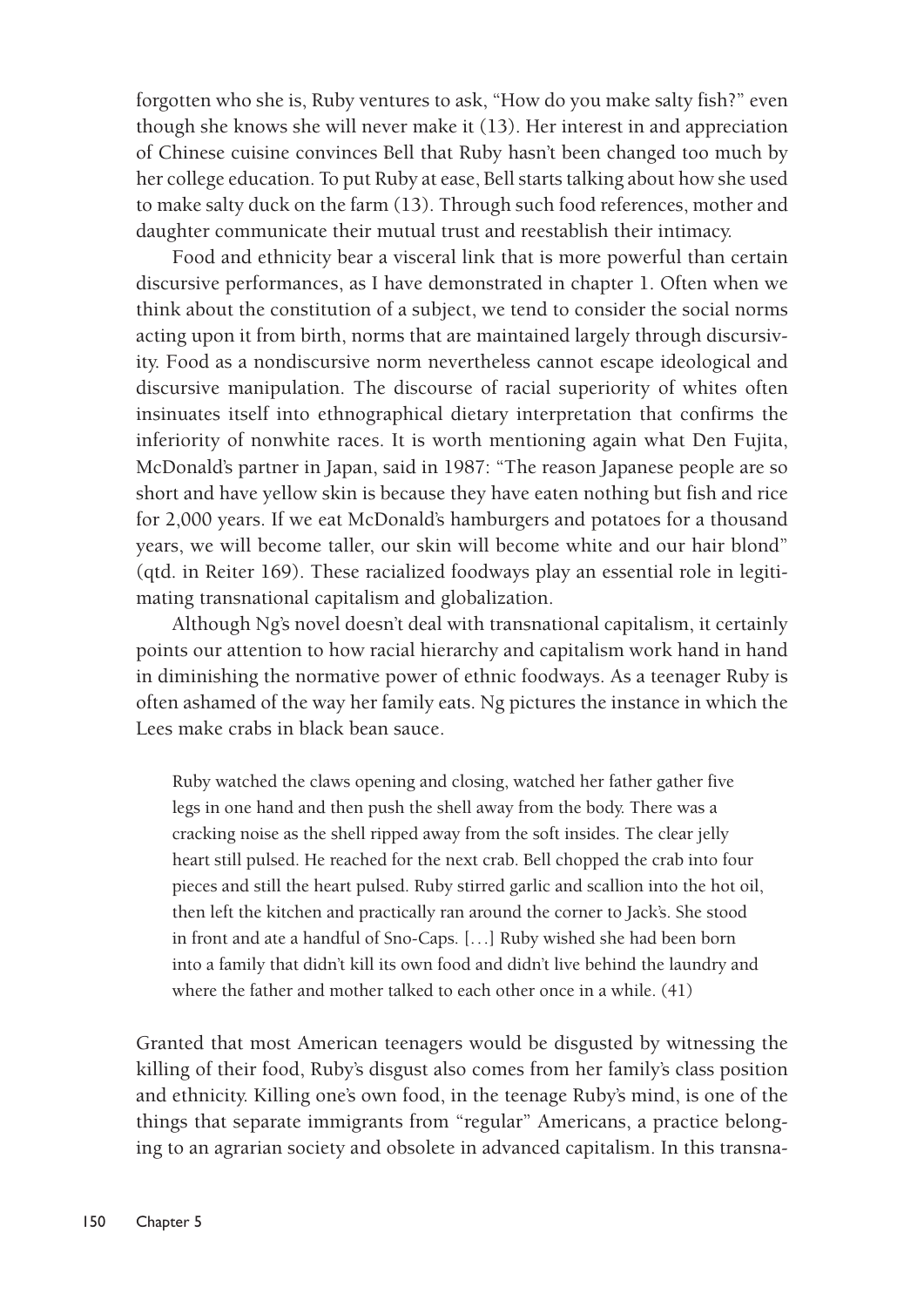tional capitalist market, meats often appear in forms disassociated from their sources, and produce appears in markets remote from its origin. To overcome the disgust and shame over killing one's own food, Ruby rushes to the corner store, purchases Sno-Caps, and stuffs herself with them. It is as though payment for someone else's labor in making one's food restores the normalcy of the capitalist system of exchange and thus sweetens one's sense of belonging.

In addition to centering on issues of ethnicity and class within the domestic space of food, Ng explores Ruby's sexuality against the tension between the domestic space and the urban space. The domestic space, straddling the border between the public (laundry business) and the private, knows little intimacy and sexual freedom. There heterosexuality is offered to Ruby as a compulsory position but imparts to her the lesson of pain. Ruby's parents are long estranged, repelling each other in an unbreakable union of bitterness and sorrow. Ruby learns the lesson well and wants sex without marriage. She doesn't want her relationship with Nick to be more than sexual. While wandering in the city, she finds herself near Nick's apartment but decides against seeing him even though she is starved for sex. "It felt dangerous to see him while she was living at home—she might be tempted to stay with him; days and weeks and then years would pass without her noticing, and one morning she'd wake up and look out the window and there, surrounding the house, would be the dreaded white picket fence" (115). Ruby's fear of heterosexual monogamy and of the confinement of the domestic space propels her toward brief sexual encounters outside home. Living at home she feels sexually stifled, for there her desire is unspeakable, and any noise will arouse suspicion and guilt. Even after she moves out of her mother's bedroom into the basement, she still feels watched and chastised. Whenever she can, she walks the streets of Manhattan hoping to find a stranger to go home with. Ng offers an interesting fact to allegorize and naturalize Ruby's desire and behavior. One evening Ruby joins her father in watching a TV show about the hermit crab. "Strangely, these crabs lived in the forest and made their homes in trees. Thousands were scuttling out of the forest, across roads and highways, even, in their yearly exodus to the sea" (84). When they reach the sea, they mate. Like these hermit crabs, Ruby cannot engage in sexual activity at home. As she watches the show, "she was dying for a café where she might find some halfway decent person to go home with. That's what she needed to feel alive again" (84). Ng creates a comical moment here. Watching the hermit crabs mate, Franklin says, "I bet they're good eating. [...] I bet they're sweet" (84).

 The association between food and sex is essential in delineating the character development of Ruby from someone confused about her sexuality to someone coming into full consciousness of her bisexuality. Initially, a subconscious preference for women frightens her. "Women were dangerous. Ruby knew a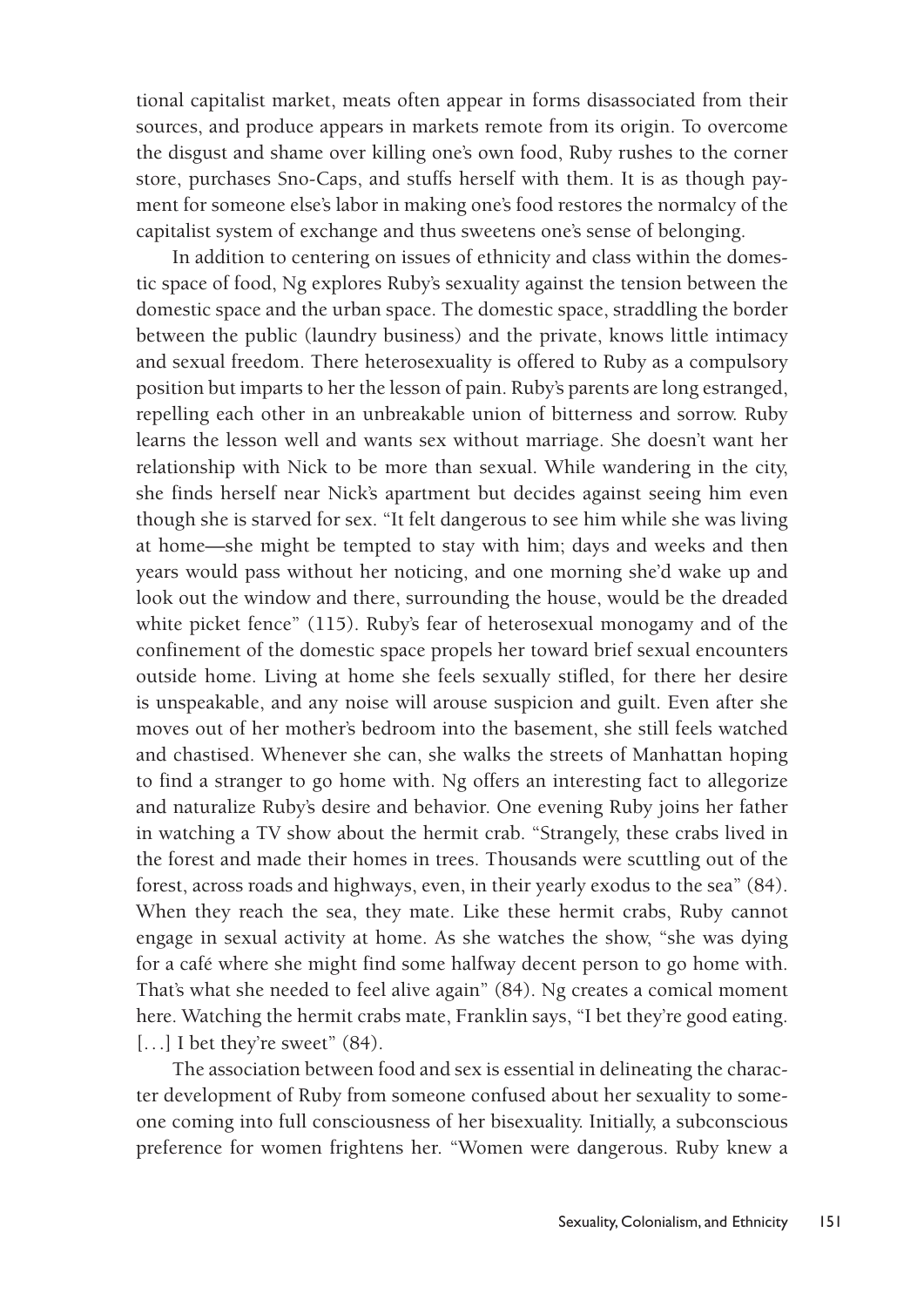woman could break her heart just by looking at her" (87). At first she doesn't understand why she has returned home. "It was only partly that she didn't have money or a job or a house of her own. There was something else, something she couldn't quite place that had pulled her away from mornings where she would reach out and touch the hair of the one sleeping next to her" (24). Her restlessness and active sexuality are described through food metaphors. "Day after day, croissants and omelettes and pancakes with cream on top. One day the butteriness was too much for her stomach. No one could hold her down long enough to keep her from running" (24). Ruby runs from one sexual partner to another until she ends up home. It doesn't take long for her to realize that it is her mother that has pulled her home. In her relationship with Bell, Ruby's lesbian inclination finds a displaced but safe site for articulation. Her love and desire for Bell are often invested in food references too. Years ago when Bell had an operation, it was Ruby, only ten, who followed her mother's instructions and cooked for the family. "In the kitchen, Ruby had found a grace she didn't have with double Dutch or softball or flirting. Those things baffled her, but she had a way with ginger and black beans and garlic" (48). She kept cooking even after her mother recovered. After she finished cooking, Ruby would run to the factory to fetch her mother. "Bell was so proud she thought she would burst. It didn't matter so much then that her husband didn't say hello when she came home; at least she had her little girl" (49). Now at age twentytwo, Ruby imagines living with her mother in a "two-bedroom in Manhattan. With lots of windows and wood floor. [. . .] Maybe they would live up the block from a bakery where they could get apple turnovers for dessert" (19).

 Just as the domestic space is given texture by the frugal practices of ethnic food, so is the urban space by rich pastries and desserts that suggest sexual freedom and liberal choices. "Apple turnover" is not an accidental signifier for intimacy or sexuality, since Ruby introduces herself to a potential sexual partner as "a coconut-custard kind of girl" (117). It is in Manhattan where Ruby associates desserts with sexual freedom and choices. Walking on Broadway, she stops at a bakery in which "she looked with longing at the little strawberry tarts and the apple turnovers and fancy cakes like Easter bonnets" (170). She envies "the people who walked right into the store and pointed confidently at something in the window and came out with a cardboard box that they held carelessly by the string" (171). With this cluster of images of food and city shoppers insinuating desire, sexuality, and its casual consumption/consummation, Ng suggests Ruby's longing for sexual freedom and envy of other people's certainty. She wishes that she knew what she wanted and could take what she desired. Is it her mother, Nick, men, or women that she wants?

 Ruby loves and desires her mother, entertaining a fantasy of rescue that takes (elopes with) her mother away from her father to the paradise of Flor-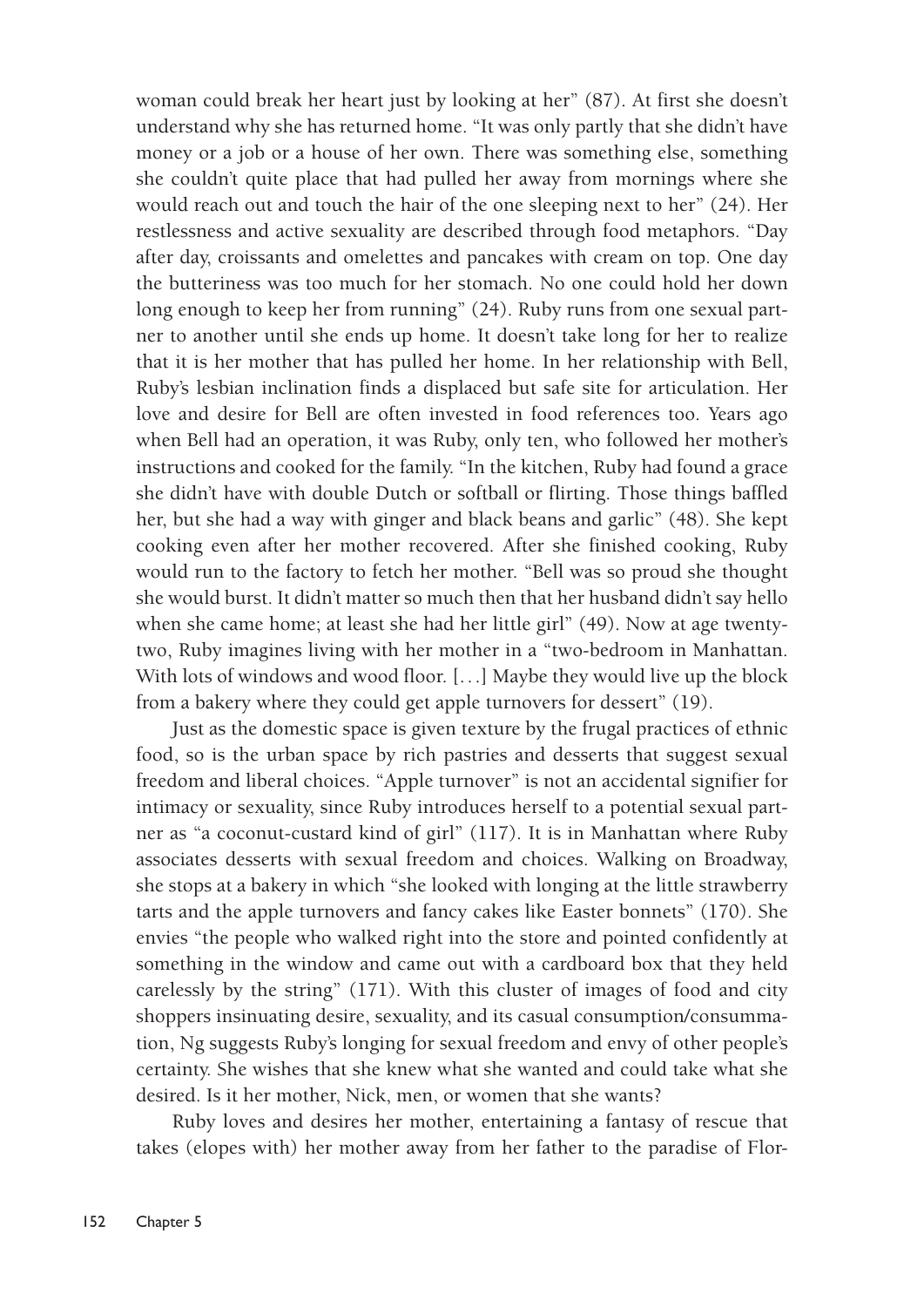ida. She works as a temp to pay for the trip. Her fantasy reaches its climax in a dream where "she was having sex with her mother" (168). Ng treats such homosexual, incestuous fantasy as unproblematic by stating, "When Ruby was a kid, around the time when other little girls were being dandled on their daddy's knee [...] thinking about marrying him when they grew up, she was dreaming about marrying her mother and taking her away" (18). Ng's destabilizing of the taboo against incest reminds us of Foucault's remark in the context of the Western history of sexuality: "Incest was a popular practice [. . .] widely practiced among the populace, for a very long time. It was toward the end of the nineteenth century that various social pressures were directed against it" (154). Interestingly, when Ng must make Ruby aware of the social taboo against incest, she resorts to a food taboo to make the point. Ruby finds in a book on food rituals in which there was

a tribe of people who grew yams and piled them up in the yard. When you visited your neighbor, you brought along a basket of yams [. . .], and when you left, they gave you some of their yams [. . .]. You weren't supposed to eat your own yams. Or your own dogs. Or your own sister or mother. Your own yams, your own sister, your own mother you may not eat. Other people's sisters, other people's mothers, you may eat. (168–169)

Framed against the arbitrariness of this particular food taboo, our incest taboo loses its rigidity as a law of nature. Ruby learns through this food taboo that it is a social demand that she transfer her desire for her mother to other women.

 Ruby's love and desire for her mother are often described as conflicting with her need for freedom, for her mother is associated with the kitchen and the basement, a domestic space that makes Ruby restless. She longs for the urban space of anonymity where "diners with murals of the Acropolis splayed across their walls appealed to her in the early-morning hours [. . .] where she found herself sitting across from someone she might never have talked to if she hadn't fucked him" (86). To Ruby the space of the laundry/home, with its ethnic food and its customs and its poverty, is a different America from Broadway, so much so that she feels she can be "a regular American girl" only when she lives elsewhere (25). Her love and desire for her mother endure such spatial tension between the ethnic, domestic sphere and the city of casual contacts. Although ethnicity and poverty bother Ruby, these are not the only reasons that she longs for the urban space. For home, being the space saturated with demands and failures of heterosexuality, requires her to be complicit with her mother's suffering. She feels anger and shame when her silence condones her father's verbal abuse of her mother, and she feels guilt and shame when she opposes her father to protect her mother. On Broadway, however, she can look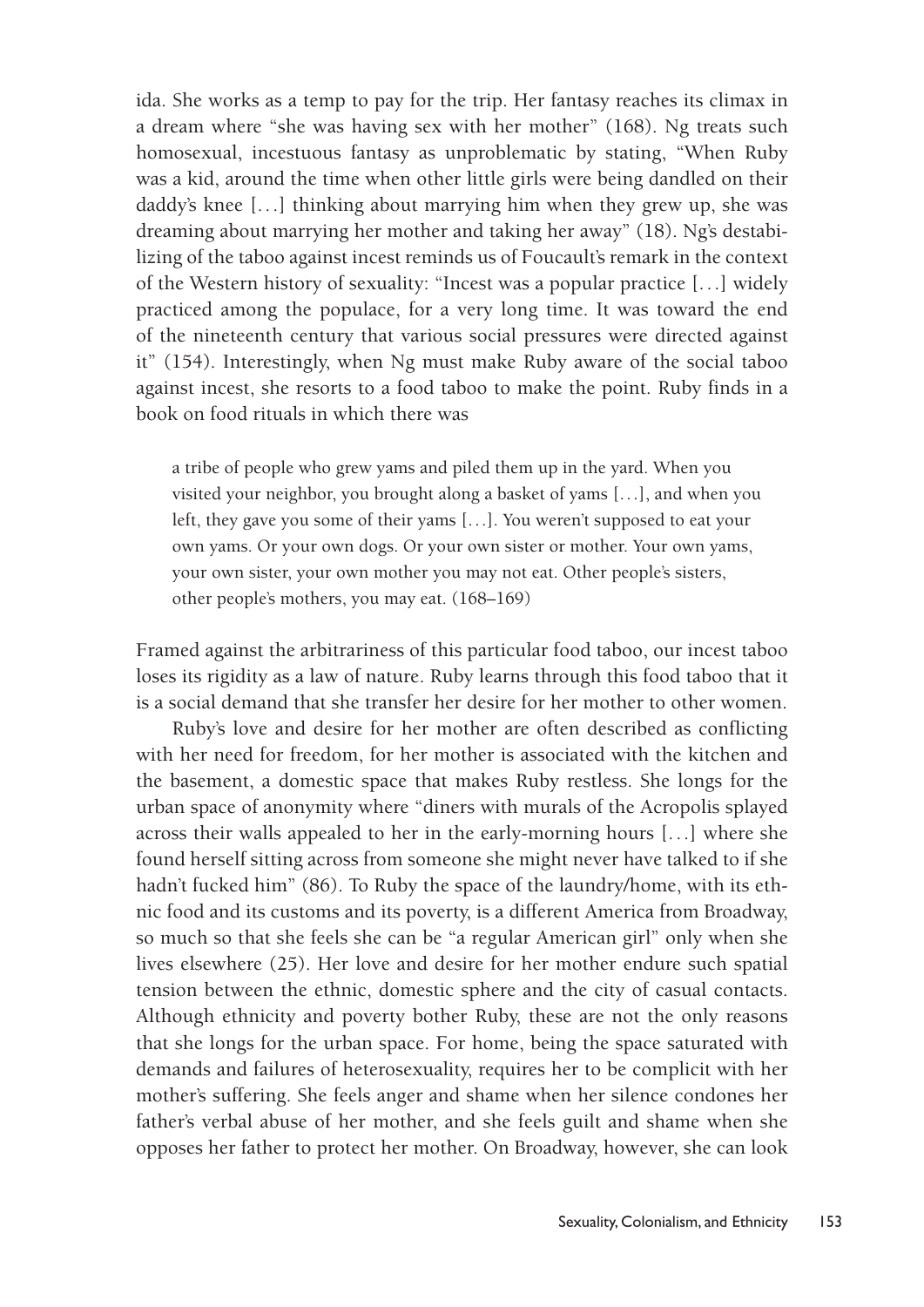into people's eyes without shame. "Her eyes were full of tenderness and regret that she would never know their names or what was inside the packages they carried" (170). Almost always, food accompanies such street scenes, and the urban space is often associated with casual sex.

 Ng has established the code that food is sex. Therefore, city, food, and sex form narrative nodes from which Ng's major motifs develop. When the narrative moves toward a resolution, Ng begins to utilize more heavily the intersection between food and sex. One major conflict must be resolved before Ruby can come to a full consciousness of her queerness: her relationship with Nick. By any standard Nick is a decent guy, but Ruby's fear of committing to monogamy constantly drives her into the arms of other men. Nick says again and again, "If only she wouldn't fuck other people, they would be happy together" (119). To Ruby, however, her affairs with men mean nothing, for "she loved Nick as much as she could love any man, but she had a feeling that if she ever met a woman, she would leave him for good" (120). Toward the middle of the novel, this conflict begins to move toward a resolution, for Ruby begins to see Nick's flaws, which are often food related. Ruby finally relents and lets Nick visit her at home. The scene at dinner offers Ruby the first sign that Nick is not the right person for her.

Ruby had forgotten to tell Nick not to start eating until her father picked up his chopsticks. Nick reached across the table and helped himself to a plump morsel of chicken from the far side of the plate, the side right in front of her father. Ruby half waited for her father to rap Nick across the knuckles. No, no, Nick, Ruby said in her head, only pick in front of you, no matter what it is, even if it's the chicken head or chicken butt. (129)

Nick's poor table manners reveal him to be selfish. After this episode, Ruby moves into an all-women apartment building, the first subconscious choice to cut Nick off—subconscious because Ruby still consoles Nick that she is always at his place anyway. The last time they are together, again it is during a meal that she comes to realize their incompatibility. "She was talking and not eating. He was eating all the good meaty bits and leaving the bony parts for her. This made her quiet, and she felt sad suddenly that she loved a man who took the good bits for himself" (234). Ruby cannot help comparing Nick to her family, whose members demonstrate love through giving the best to others. In one of the dinner scenes, Bell "slipped a nice fat shrimp into Franklin's bowl. [...] Franklin picked up two pieces of the tender white breast and laid them in Ruby's bowl. 'One for your mother,' he said" (207). Their different table manners illuminate the different values inculcated by their families. Something as trivial as table manners reveals one's character, as Bell points out: "Not knowing how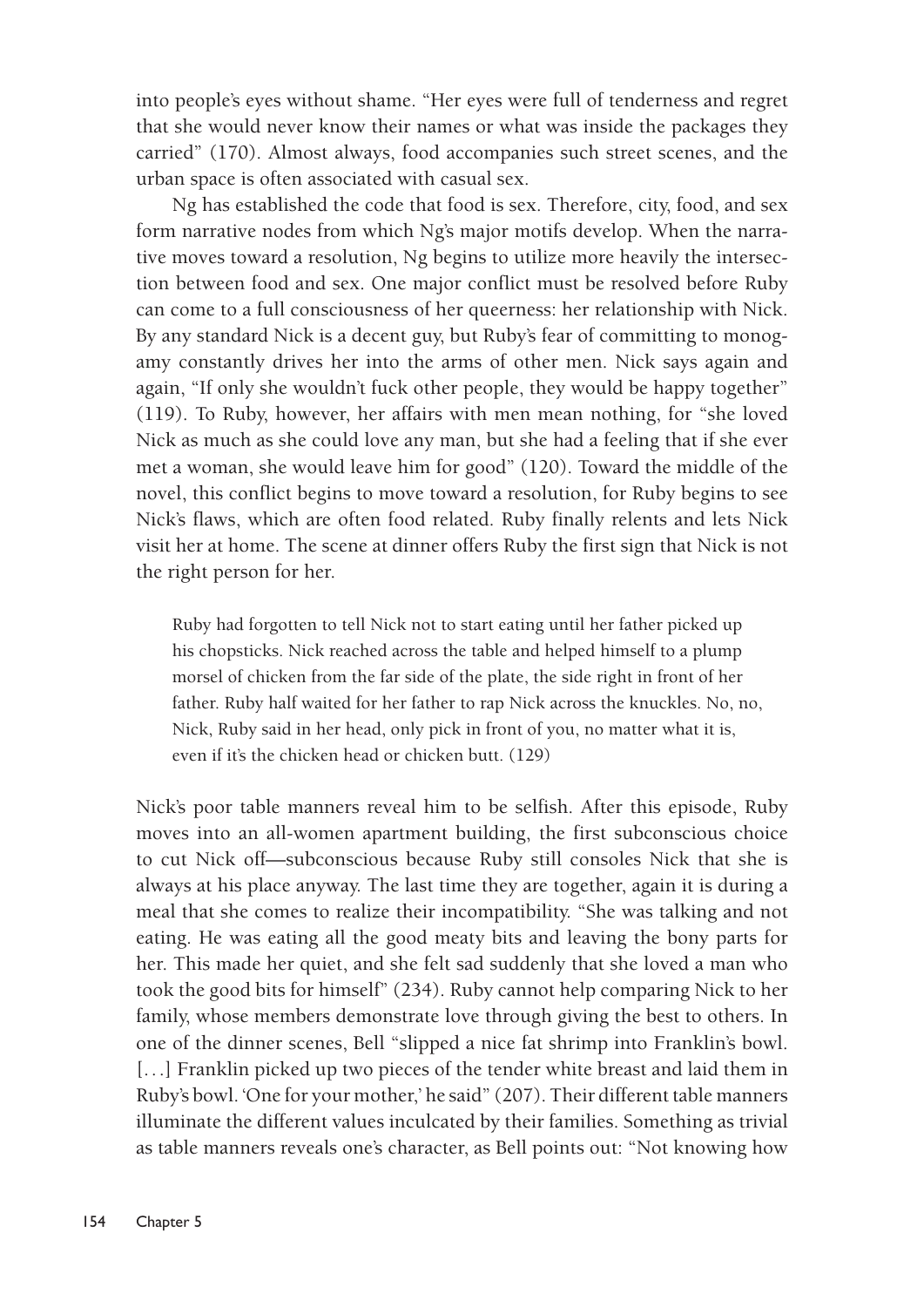to eat was worse than going with another woman" (241). Although Ruby's disappointment in Nick's table manners plays a large role in her decision to stop seeing him, the more important reason arises later when he reveals his racism. Nick confesses that when he is angry he thinks, "Who is that ugly Chinese woman standing in my room? But now here you are and you're beautiful, I don't even notice your Chineseness" (236). His remark evokes in her a suppressed memory of racial trauma in elementary school. In the final scene between them, Ng uses the prop of food to signify Ruby's complete lack of sexual interest in Nick. "For the first time, the sight of his soft penis didn't seem to fit with the tins of dumplings, noodles, rice. It had just been in her mouth, but suddenly she didn't want it so near her food" (233). Food and sex, always working hand in hand in Ruby's apparatus of arousal, become disengaged at this final moment of their relationship.

 When she comes to fully realize her queerness, it occurs at the narrative nexus of food, space, and sex. At a party in Manhattan, Ruby meets Hazel and becomes intensely attracted to her. "God, who knew that touching someone's hand could make her so wet" (231). Her desire for Hazel finds its expression in references to food. "She was seized with a sudden desire to shop at open markets for her, to buy only the most beautiful string beans and patty-pan squash and red bliss potatoes and herbs from Amish farmers. She also wanted to run out and buy some phyllo dough and wrap up something fancy in it and bake the whole thing until it was golden brown" (230). She tells Hazel proudly that she's going to attend a cooking school. To spin off from Bell's remark about the relationship between eating and being, we can venture to say that knowing how to cook, eat, and feed others is knowing how to love.

 Now that Ruby finally comes to a self-understanding and sets off on the path of finding her happiness away from home, away from her mother, in the urban space of Manhattan, one may ask, What about Bell, whose life is more miserable without Ruby around? Ng's narrative offers both Bell and Franklin character development as well. Franklin at Bell's sixtieth birthday presents her with a pair of tickets to Florida. Bell herself begins to walk the streets of Queens as if her daughter's restlessness has infected her. Now she goes to American fast-food joints to drink tea and eat snacks, something she has never done before. Ruby is filled with love and comfort as she imagines her mother running in the sneakers that are her present to her.

She'd run around the whole neighborhood, up and down every little side street. [...] she would keep on, past the junior high school, past the library and the supermarket, past the catering place and the hamburger joint and the bar with topless dancers. [. . .] She'd run past all the familiar streets, Main, Cedarhurst, Hollis, Union. She'd keep running, past streets she had never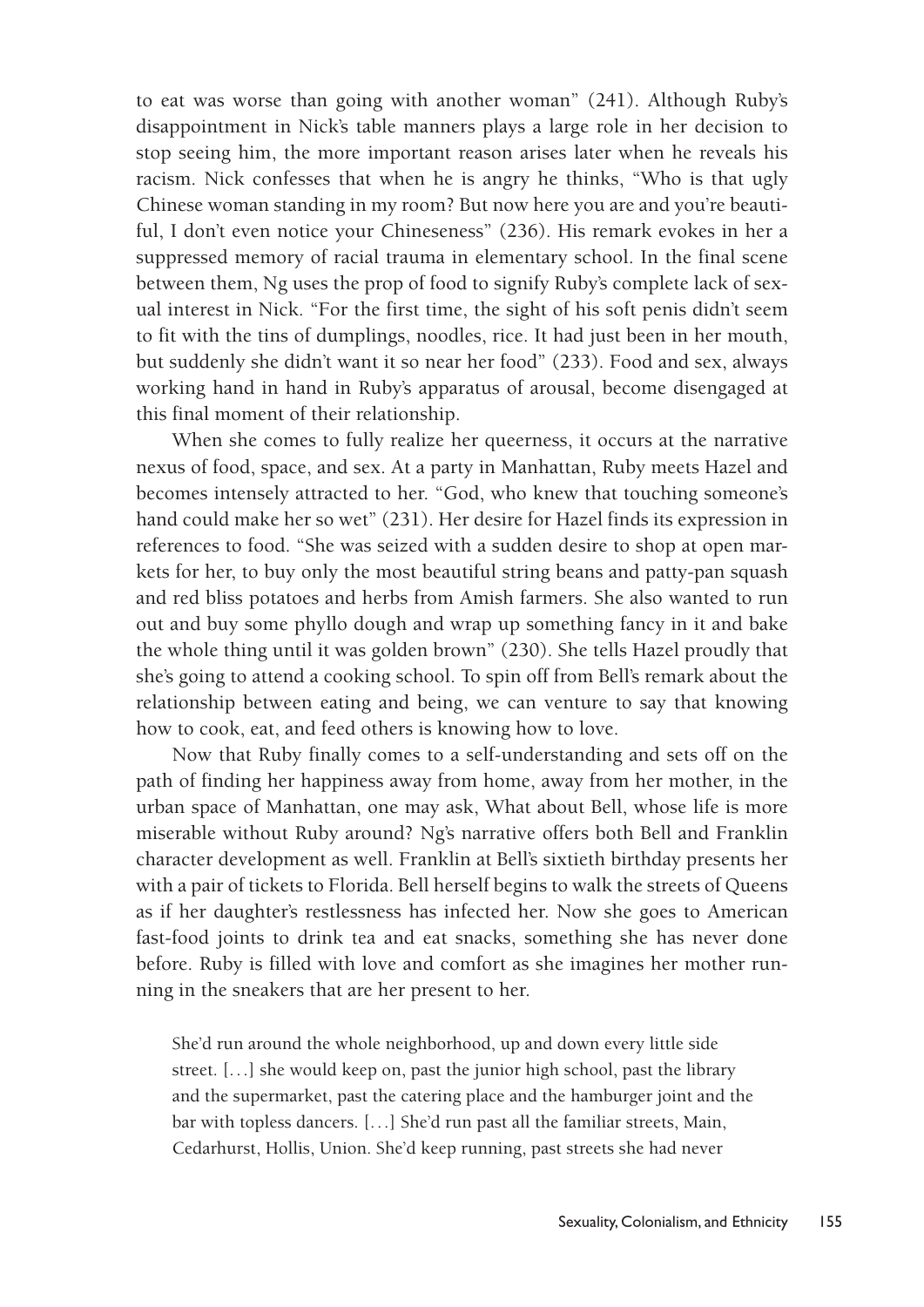seen before, past houses with people cooking and eating, talking and yelling, fighting and loving in dark rooms. She'd keep running, the sound of her own breathing in her ears, arms and legs pumping their long easy stride, taking her away to another place. (247)

Bell's journey outward into the urban space folds back upon Ruby's return home from college at the novel's beginning. Ruby describes her own journey with the same landmarks addressing the reader as though she were a tour guide for a trip from Manhattan to Queens.

First you get on the R train and ride all the way out to the very last stop. Get off at Union Street. Go upstairs and take the bus, the Q44, the Q63, the Q29—or, if you're lucky, you can take the Q66 so that you don't have to walk down from Main Street. [. . .] You can walk down Cedarhurst Boulevard if you want an ice-cream sandwich from the German deli, or you can walk down the side streets, where there is shade and rows and rows of single-family houses. [...] When you hit Hollis Avenue, you can see how things have changed. There are new bodegas that have the same yellow-and-red awnings and men sitting outside on crates. [. . .] Next to the Shell Gas Station is the transmission place with the pack of rabid dogs that bark and jump and throw themselves against the fence when someone walks by. [. . .] Now you see people coming out of their cars carrying rifles in protective sheaths instead of bowling balls. In the middle of the block is Lee's Hand Laundry, where I grew up. (16–17)

Ruby's description of the journey suggests a spatial stratification that is ethnically and economically determined. Cedarhurst is a white, heterosexual ("grass plots [. . .] trimmed on Saturdays by husbands in their undershirts"), middleclass space; Hollis is an ethnic, poor, violent space (16–17).

 Bell's movement outward traverses both of these spaces, the ethnic ghetto and the space of the supposed American Dream. This movement can be interpreted as Bell's practice of freedom and care for the self—an agency that undermines patriarchal oppression and ethnic fear of persecution, both of which are aptly symbolized by her husband, Franklin. It is Franklin who has stopped Bell from going to English classes for fear of losing her. "After he had shown her everything he could, he stopped wanting to go out. He started getting carsick, train-sick, bus-sick. He sold his Chevrolet to his cousin in Chinatown" (35). Bell thus becomes trapped inside the laundry and cannot speak her mind, for Franklin's cigar smoke is always in her throat (57). It is also Franklin who has discouraged Bell from calling her sister in Chicago, afraid that "she'd be getting on a plane and flying out there" (32). Although Ng does not describe Franklin's experience of racial humiliation, it is suggested to the reader by his fear of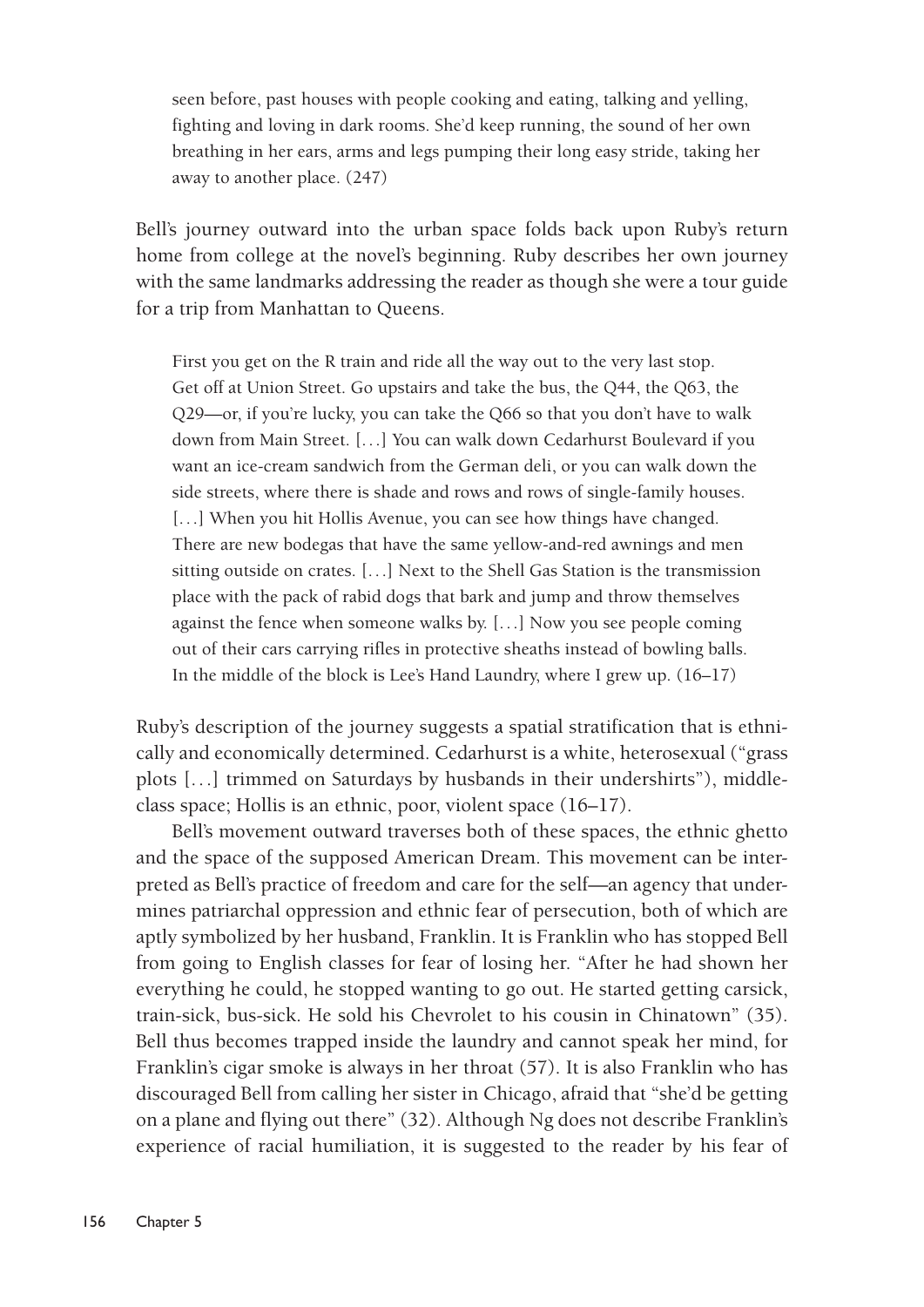persecution. For instance, he attributes his sore feet to the fact that he has stopped wanting to go out a long time ago, a physical pain that can be read as a manifestation of psychic pain over racialization. Now Franklin travels through newspapers and shares reports of tragic events with Bell, as though they would justify his fear of the outside world. To be Chinese living in America, in his experience, is to invite trouble. Therefore, one should not broadcast one's ethnicity. Ruby recalls her father taking out the trash. "He was calm when he used a bag from the American supermarket, but when he used a bag from Chinatown, his face would get tight and his hands quick and angry as he turned the bags inside out so that the Chinese lettering didn't show as much" (126). When asked why he turns the Chinese bags inside out, he answers, "So people don't know this is Chinese garbage" (126). Bell in walking the streets of Queens defies her husband's control and braves the world that she is given, despite the risk of racial humiliation. Her newly acquired mobility finally fulfills her destiny—"Bell's mother being the first in her family to have big feet" after the banning of foot binding (27). Bell has inherited her mother's restlessness and "carried it with her all the way to America" (27).

 Interestingly, Ruby's wish to take her mother to Florida initiates the change, and her fantasy of rescue bears the fruit of Bell's new mobility. Both women are saved because they are finally able to exercise their freedom independently, and this independence also frees them from each other. Bell's break away from Franklin's control enables Ruby to rid herself of her guilt for her mother's unhappiness and thus enables her to live happily in Manhattan. In turn Ruby's happy independence comforts Bell that her baby has grown into a strong woman. At the end of the novel, their love for each other finds its final expression in food. Ruby calls to ask her mother for a recipe for sea bass, and in such asking she conveys her love for her mother and her connection to her ancestry, for food is their medium of communication. Significantly, the novel ends with Bell's voice on Ruby's voicemail, telling her how to cook a sea bass.

"First, pick a sea bass with clear eyes, not cloudy. When you get home, wash it in cold water, inside and out. Make sure there's no more scales left. Soak the black beans in some warm water. Put the fish in a bowl, chop garlic, scallion and ginger. Pour a little soy sauce on it, not too much. Then steam it until it's done, maybe twenty minutes. Heat some oil in a pan. Make sure it's hot, but not smoky. Pour it over the top. Watch out for small bones." (252)

#### **Gay versus Queer**

Sexual identity has conventionally been conceptualized as a static description of one's sexual essence. This essentialist convention demands that one be either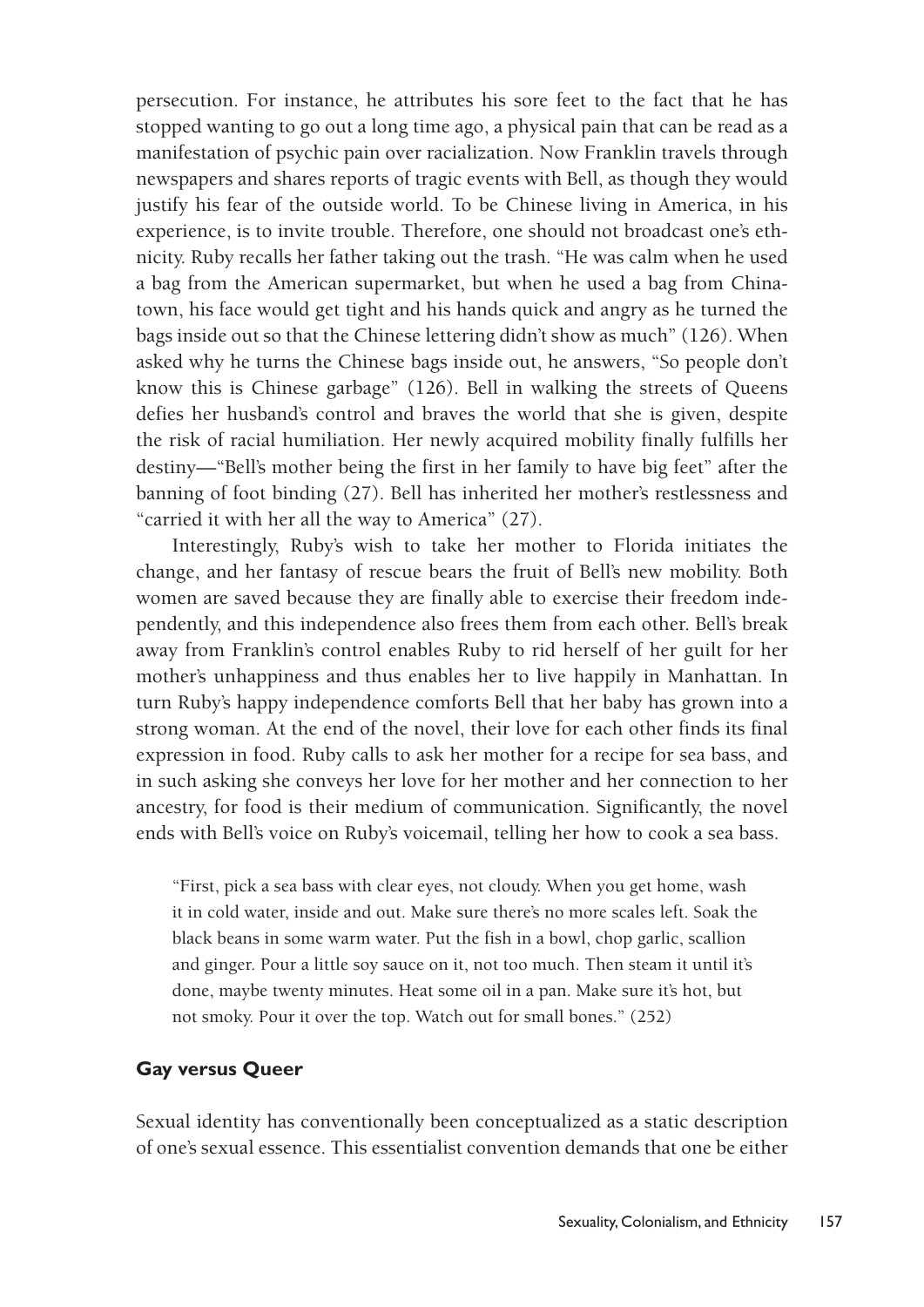hetero or homo in one's sexual desires. The discourse of "coming out," narrating it as a process in which one becomes increasingly honest about the true nature of one's sexuality, has been shaped more by essentialist sexology than anything else, and ironically, essentialist sexology is the very discourse that gay cultures have been trying to combat. In recent investigations by queer theories, however, there is a concerted effort to distinguish "queer" from "gay" with the intention of infusing queer theories with a fresh critical energy. In her second book, *Tendencies,* Eve Sedgewick defines "queer" this way:

Queer is a continuing moment, movement, motive—recurrent, eddying, *troublant.* The word "queer" itself means *across*—it comes from the Indo-European root *twerkw,* which also yields the German *quer* (traverse), Latin *torquere* (to twist), English *athwart.* [. . .] Keenly, it is relational and strange. (xii)

In tracing the etymologies of the word "queer," Sedgewick highlights its translinguistic convergence and invites us to conceptualize queerness as an exercise that troubles, disturbs, twists, resists, and sabotages the regimes of the normal. By this definition, "queer," a noun, a verb, or an adjective, differs from "gay" in that "queer" does not gesture solely toward a sexual identity. First of all, queerness, strictly speaking, is not merely about sexual practices. Sue-Ellen Case puts it succinctly: "Queer theory [. . .] works not at the site of gender, but at the site of ontology" (3). Second, queerness disturbs identity, for "[t]he queer is the taboo-breaker, the monstrous, the uncanny" (Case 3). Or in Donald Hall's words, queer practices "challenge and undercut any attempt to render 'identity' singular, fixed, or normal" (15).

 In the domain of sexuality, being queer, therefore, entails a radically critical position toward sexual normativity, not a specific sexual desire. To truly challenge sexual normativity is to undo a monosexual identity, be it hetero or homo. Fluid sexual identities like bisexuality are fundamentally frustrating to the system of classification because they disrupt the either/or rationality. Bisexual identities are threatening to monosexual identities because they undermine the essentialist bases for monosexual identities. In speaking about the representational bifurcation between hetero and homo, Paula Rust points out, "The reconstruction of relationships to landmarks of both genders implies the destruction of the language that provides people with monosexual identities (79). The discourse of coming-out celebrates the "authentic" self by denouncing the false and dishonest heterosexual self, whereas bisexuals refuse to make up their mind and move on to their "true" selves. Joe Eadie argues that the threat resides within the monosexual identity because the bisexuality threatening to lesbians and gay men is really their own bisexuality. Eadie argues that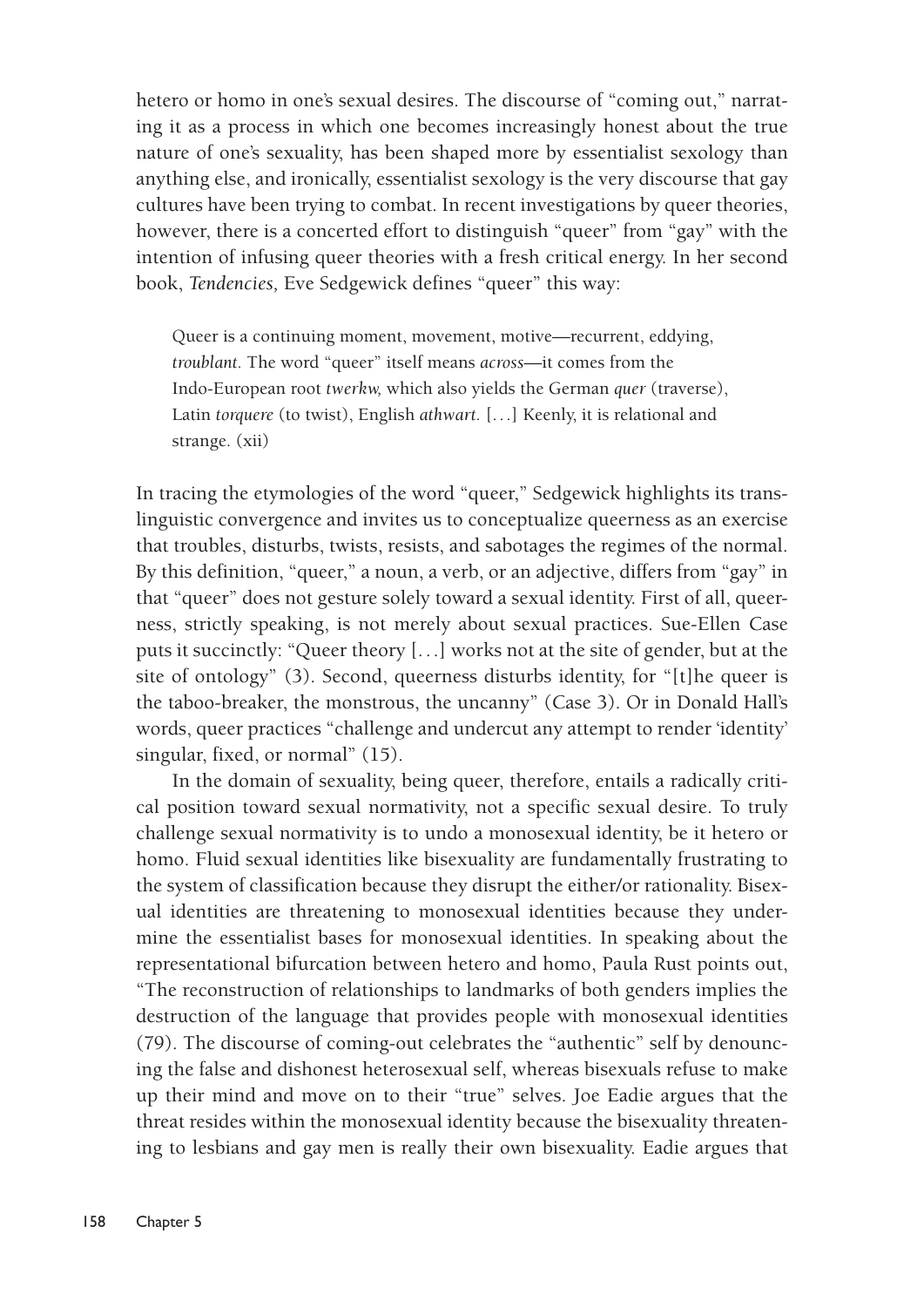in denying their own bisexuality, lesbians and gays are not so clearly different from heterosexuals after all (139–170). While the regimes of the normal may reluctantly tolerate gays and lesbians because the coming-out narrative appeals to essence, authenticity, and truth, thus implying lack of choice or agency in one's sexual orientation, bisexuality is an abomination in the general public's eyes, for it stands for willful and insistent challenges to sexual normativity. Bisexuals, fully able yet refusing to choose either hetero or homo, are the truly monstrous and uncanny.

 The distinction between gay and queer sexuality is important when reading *Salt* side by side with *Eating.* Although both novels center on the sexual identities of their protagonists, they diverge significantly in their constitution of the desiring subject. Ng's novel, in dramatizing Ruby's queer journey from heterosexual desire troubled by a subconscious homosexual impulse to conscious bisexual desires, may be read as a critique of the monosexual desire and relationships in *Salt.* Such a reading by no means critiques Truong for whatever sexual normalcy she may observe in her historical fiction. Anchored in the mores of the early 1900s when a lesbian relationship was more readily tolerated than male homosexuality, Truong deploys Bình's gay desire as the radical terrain to mobilize a host of critical issues, including sexual normativity, colonialism, patriarchy, class, and race. Reading both texts together, however, invites us to grapple with their different approaches to sexual transgression. What was transgressive in the early 1900s may have become part of the regime of the normal in the 2000s. I wonder why *Eating*, eight years since its publication, has received little critical attention from Asian American scholars. Could it be that its bisexuality is deeply disturbing? It was revealing to watch how my graduate students gravitated to the interpretation that at the end of the novel Ruby is finally awakened to her lesbian self. So seduced and confined by the discourse of coming-out, we often unknowingly reduce a dynamic and large terrain of sexuality to something nameable and containable. The lack of scholarly work on *Eating,* I believe, is one example of our jittery uncertainty about fluid sexualities and our discomfort with Ruby's sexual appetite.

 First let me start with *Salt,* in which the Stein and Toklas relationship mirrors that of the historical celebrities who have been extolled as trailblazers of sexual freedom. Their same-sex relationship, even from their era's point of view, however, hardly queers the regimes of the normal, as it largely mirrors the norm of white and propertied heterosexuality in the early twentieth century in the West. Truong, faithful to the historical Stein and Toklas, presents a vivid domestic picture of the pair in *Salt.* The fact that both are female is the only social anomaly in their relationship. Gertrude's endearments for Alice include "Pussy" and "Wifie," while "Lovey" and "Hubbie" are among Alice's for Gertrude. Alice is the wife operating within the domestic sphere, satisfying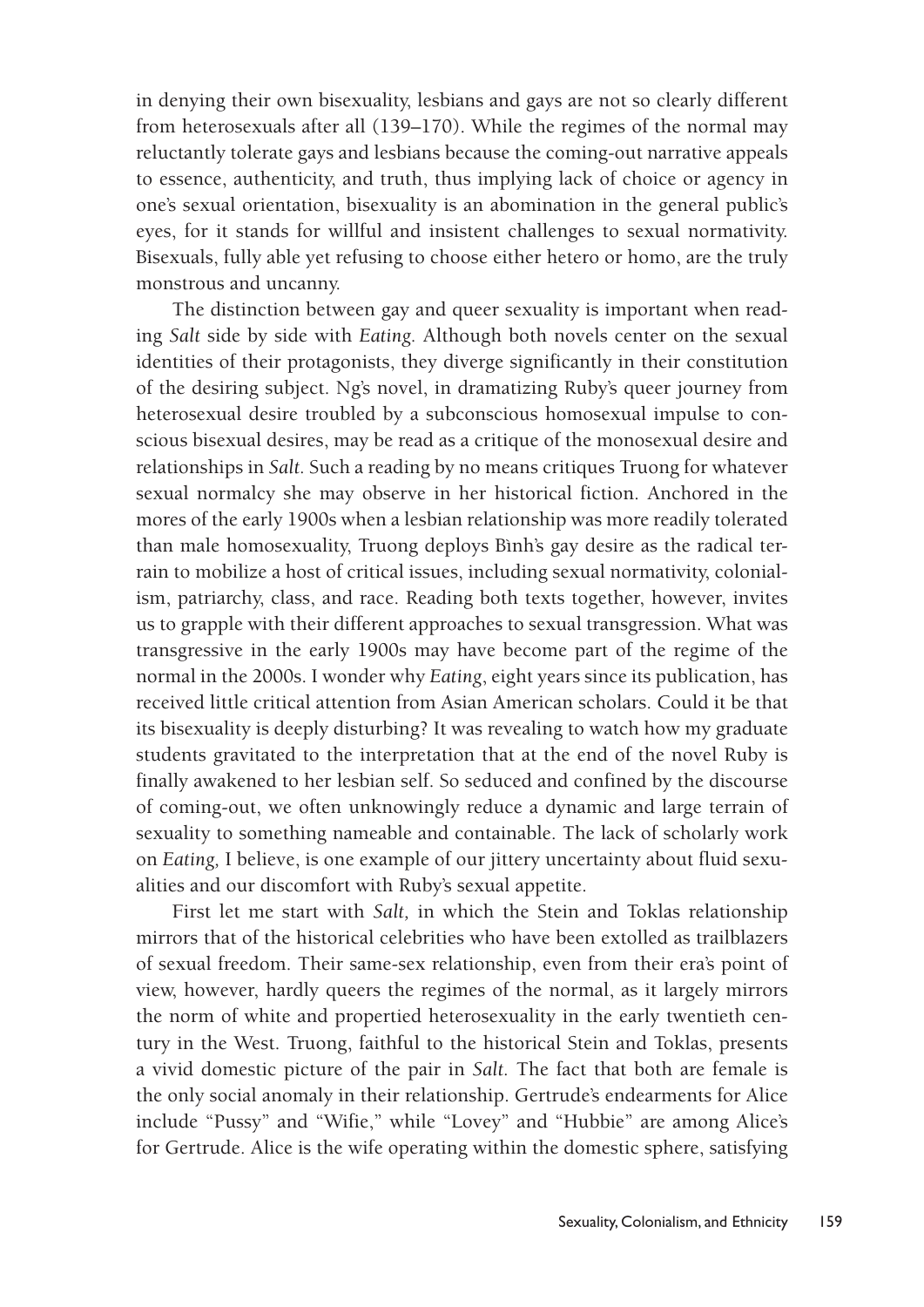Gertrude's culinary and sexual appetites, managing her social life, and serving as her private secretary. Gertrude as the husband pleases Alice by loving her food and her body, by surrendering to her all of the domestic and most of the social decisions, and by maintaining a public presence that makes Alice proud. It is telling that Gertrude almost never enters the kitchen and socializes with women. Simone de Beauvoir remarks, "When Gertrude Stein entertained friends, she conversed only with the men and left to Alice Toklas the duty of talking with the ladies" (423). As pointed out earlier, their arrangement is so agreeable to the institution of marriage that people in their circle refer to them as the Steins.

 The two pairs of gay lovers in *Salt,* varying in gender, race, and class, have one thing in common—the irreversible roles of cooks and diners. Alice cooks to please Gertrude on Sundays, and on other days she does so by directing Bình. Spatially, Alice is primarily claimed by garden, market, and kitchen. In this respect Bình is like Alice, fixed in domesticity. With both Alice and Bình cooking for their lovers, Gertrude Stein and Marcus Lattimore are the beneficiaries of the formers' labor. Never vice versa. Such fixed roles mirror the equally fixed sexual roles between the lovers, with Alice performing the role of the traditional wife and Bình the submissive to Lattimore. Revealed in their culinary and sexual relationship is a congealed asymmetrical power relation that is no different from the hegemonic norm of heterosexuality. While one can not freely choose one's sexuality as one pleases, one can conceivably create relationships in which power relations are reversible, permitting fluidity in identities that truly transgress boundaries.

 *Eating* can be read as an interesting critique of the gay relationships in *Salt* in that sexual identities and practices are plural and fluid within one individual. Ng not only faults heterosexuality for people's unhappiness but also removes the stigma from bisexuality by naturalizing it allegorically through metaphors of food and appetite. Ruby's sexuality is not settled once and for all in the novel's resolution. Her conscious desire for Hazel is not arrived at by a denunciation of her desire for men. She may have left Nick for Hazel, but there is no indication that she will not continue having male lovers. In spite of her fear of entrapment by men, Ruby enjoys the sex. "She loved him (Nick) best in bed [. . .]. [. . .] And that was the scary part, that in bed it felt good" (122–123). Moreover, the modalities of sexual pleasure for Ruby range between hetero and lesbian, even before she is fully conscious of her desire for women. "What she liked best was to lie at the edge of the bed while he knelt on a pillow on the floor, his mouth between her legs. She liked to come that way" (119). On the other hand, she also finds penetration satisfying. "He pushed into her and she stopped fighting. [. . .] One minute she was making all kinds of noises and her hips were moving and the next minute she was coming and crying" (124).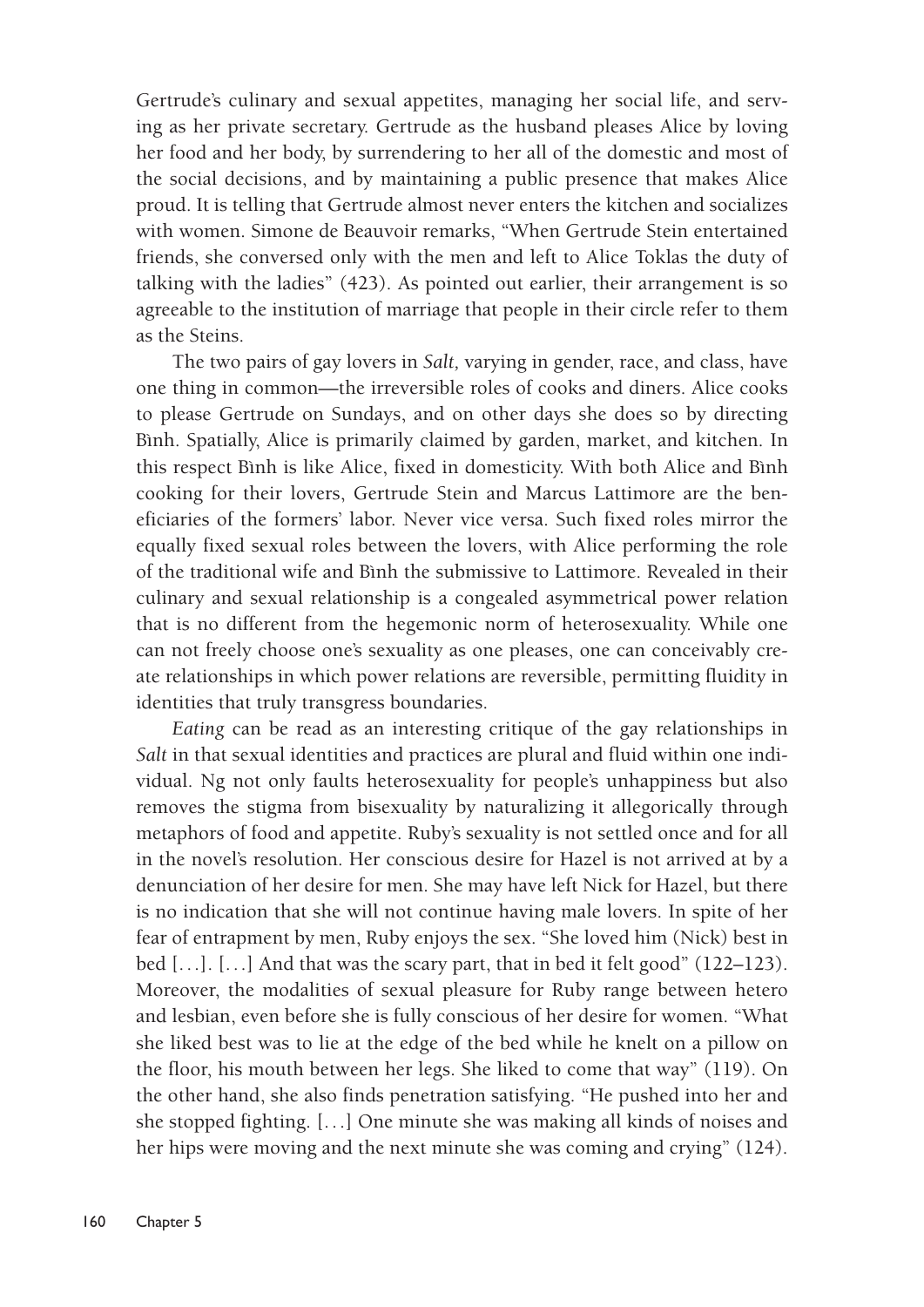Ruby's search is not centered on finding the authentic self between the hetero/ homo dichotomy. Rather, her journey arrives at her honesty that she is a queer, desiring subject that cannot choose one sex over the other. She is drawn to women because she desires them and because with them there is no threat of marriage. She is equally attracted to men because she desires them and enjoys them in bed. Nowhere in the novel is the language of hetero/lesbian sexuality evoked. Unlike the narrative movement that firms up Ruby's ethnic identity at the end, the narrative motif on sexuality skirts the notion of identity formation. The novel ends without a clear indication whether Ruby will carry out her fantasy about Hazel. What we know of is her attraction and dinner invitation to Hazel.

 Ruby's shyness around women she finds attractive is the consequence of her subject formation in the culture of hegemonic heterosexuality, and her defiance of it is not limited to loving women, for doing so would deny part of herself. And such a denial plays right into the hands of the regime of the normal. To truly trouble the system of classification by which the regime of the normal operates, Ruby must allow herself to love whomever she desires regardless of their sex, resisting the social demand for coherent, singular, and fixed identities. Although Ruby's relationship with a female lover is left to the reader's imagination, we can make an informed conjecture (based on her relationships with Nick and Bell) that it will not be a fixed power relation.

 Judith Butler is correct in reminding us that "sexuality cannot be summarily made or unmade, and it would be a mistake to associate 'constructivism' with 'the freedom of a subject to form her/his sexuality as s/he pleases'" (94). Hall is equally correct in qualifying Butler that it has not been proven that "our sexuality is firmly fixed and our potentials for future identifications foreclosed from early childhood" (183). To be queer is to refuse a fixed sexuality and therefore to be shuffled between either and or. To be queer is also to permit chance to take us by surprise.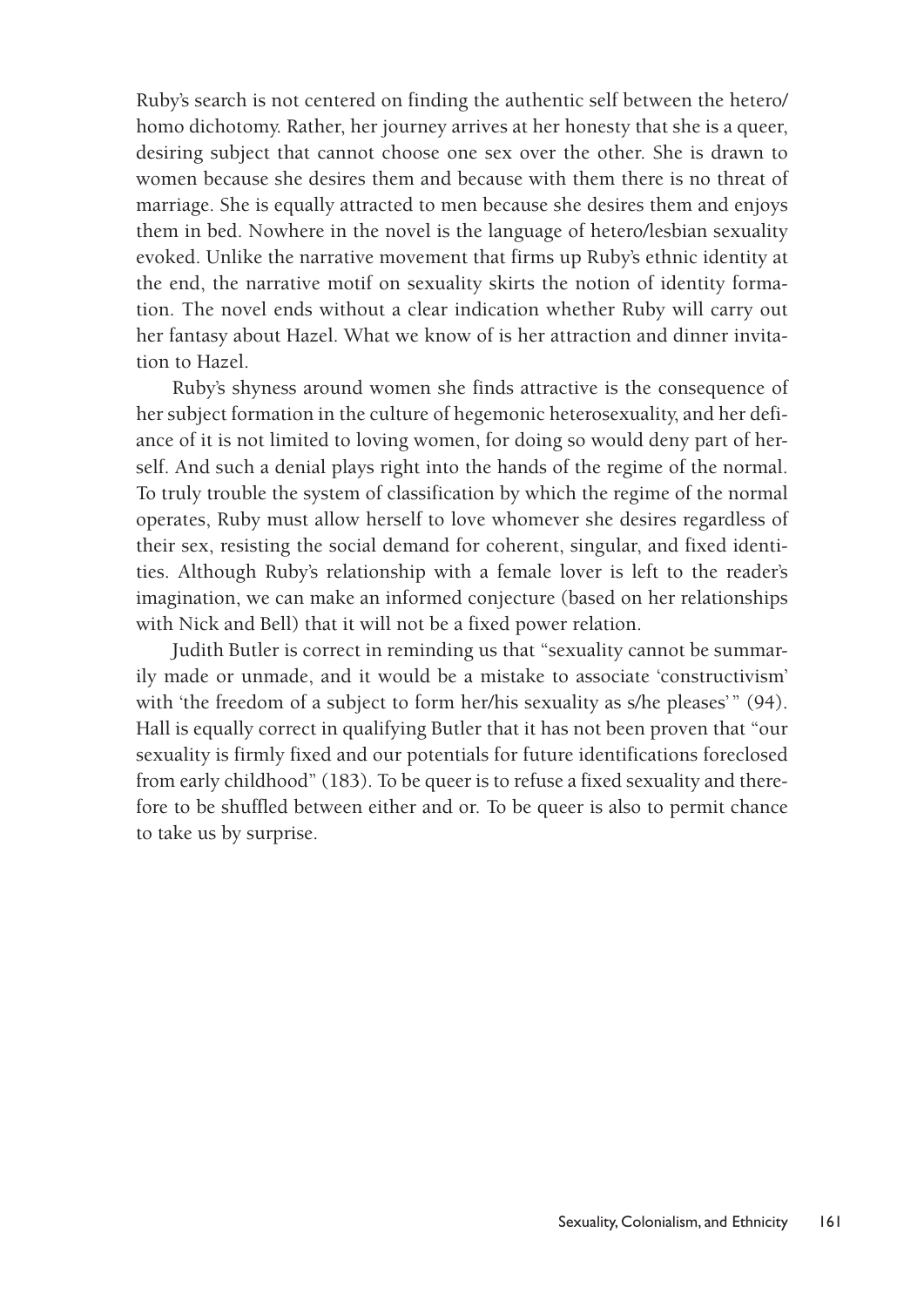

Can you think of any novel or drama that does not mention food, drinks, and eating? Probably very few of you can at all. Admitted that poetry may be less alimentary than fiction and drama, it invests much significance in food, drinks, and eating when it does employ these imageries. Then why do food studies in literature have a reputation of being "scholarship lite" (Ruark A17)? The first reason probably lies in the conventional notion of intellectual rigor—a rather masculinist concept. While abstract ideas such as race, class, gender, and sexuality have become axiomatic in reading literature, food, in its materiality and dailiness, persists in being associated with the mundane and feminine, and thus is often regarded as undeserving of scholarly attention. Food talk is often thought of as women's conversation. Speaking of the French setting, Priscilla Parkhurst Ferguson remarks, "The attitude has been, Real men don't eat quiche, and real men certainly don't write about quiche" (qtd. in Ruark A17). In American academia, food studies are often perceived as soft, something that only third-rate minds would do. "It's been a disdained and patronized subject, and people who study it have been disdained and patronized" (qtd. in Ruark A17). A couple of years ago, I presented a paper in our college on the subject of appetite and masculinity. A few days later, I found on the door of a male colleague's office the abstract of my paper taped next to a cartoon in which two rats converse about food and deconstruction; standing next to them are three boxes of cereal—Post Modern Toasties, Deconstruction Breakfast, and Foucault Flakes. On my abstract, this colleague had written with a marker, "You thought they were kidding!!!" This colleague did not come to my talk, nor did he ever ask me for a copy of the paper.

# **Food and Literature**

In the *American Studies Association Newsletter* (June 2000), Psyche A. Williams Forson argues that "sophisticated analyses by food scholars unearth hidden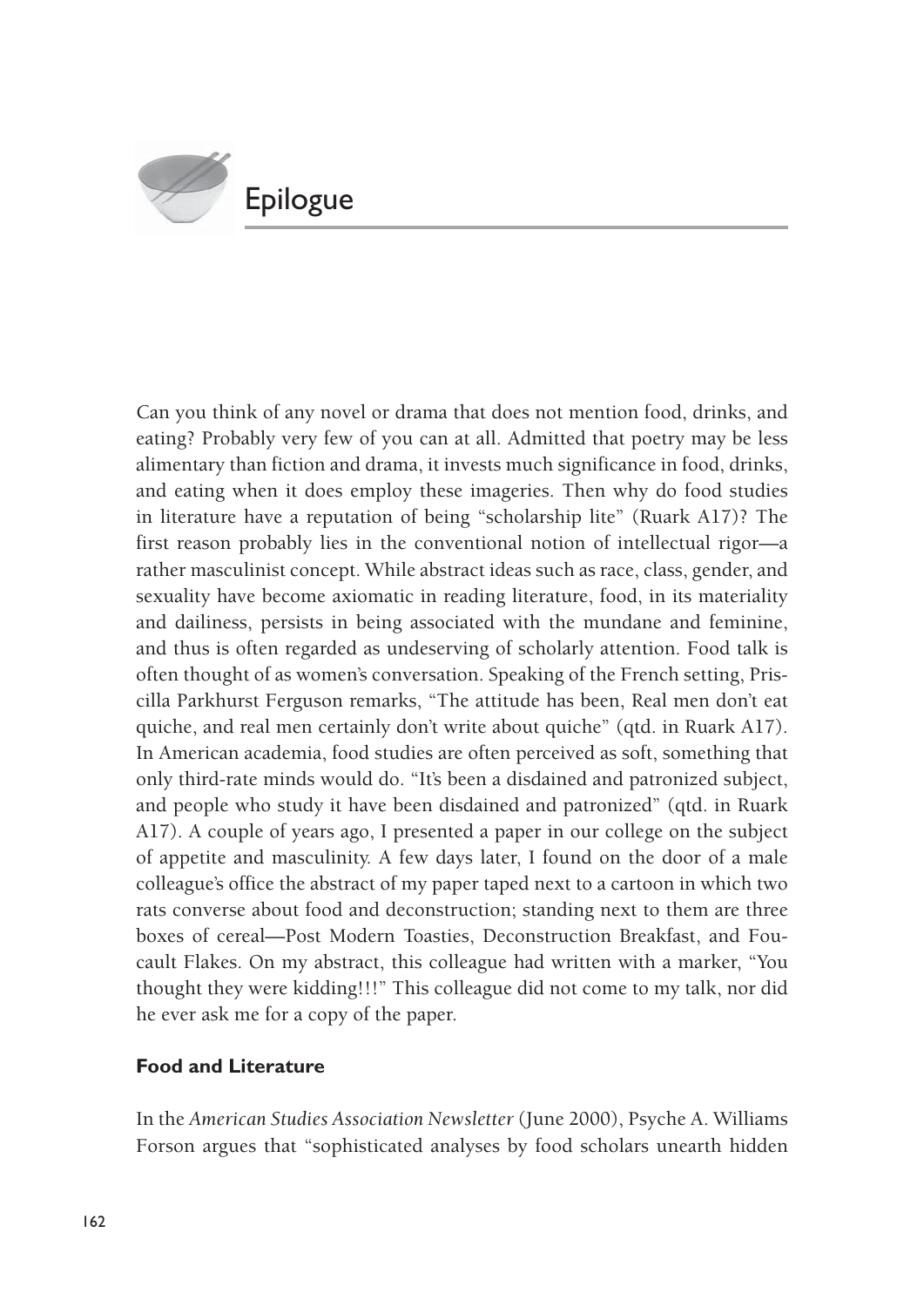terrain—critical contribution to our understanding history, culture (visual and material), literature, philosophy, economics and other disciplines" (19). The fact that food studies need defending is deeply disturbing. As a culture in which overeating and wasting food are pedestrian and in which diet fads pathologize appetite and eating, we have forgotten the cultural and political gravity of food, we have forgotten that wars have been fought because of food, and we choose to forget that starvation is a daily experience of billions. If literary studies are to investigate the human condition and to enlighten us with the human spirit, we cannot ignore food practices as a window into human consciousness and actions. But the fact remains that although more and more respectable journals and presses are publishing articles and books studying food and literature, this union between the two fields continues to experience tension, whereas new frontiers such as queer studies, disability studies, trauma studies, and aging and death studies have become part of the landscape of literary studies.

 As a literary food scholar, I don't want to blame this tension simply on others' misunderstandings or prejudices. I want to acknowledge that some publications have treated food in literature superficially as well as coercively. Food scholars are not simply food enthusiasts, waxing their warm, fuzzy feelings about food, kitchen, and women's creativity. Food scholars treat food as a "symbol of power, an aesthetic display, a community ritual, and an expression of ideology or identity" (Ruark A17). What is more important is that responsible critics recognize the constitutive function of food in a literary text constitutive of its organization, its characters, and its thesis. Any literary text that simply scatters culinary details is not necessarily an ideal object of study. If food does not speak from the core of the text, it is no more than peripheral excess, unessential to the text's organization. In coercing this kind of text to speak through its culinary imageries, one does violence to the text and gives food studies a bad reputation.

 To treat food as a signifying system symbiotic with social, cultural, economic, and religious ideologies requires us to study food practices as both produced by and productive of historical and cultural contexts. In other words, food is neither isolated from nor merely symbolic of the operations of the world. For instance, when reading colonial American literature, one may want to place food references in a dialectic relationship with the Christian (Puritan) morality of food and eating. Or in reading nineteenth-century American literature, one may want to contextualize the characters' relationships to food and eating within the discursive context of nutrition and health initiated and constructed by Horace Fletcher.<sup>1</sup> It may strike one as banal to emphasize that food practices are engaged in by human beings who are deeply enmeshed in ideological constraints and struggles, and therefore cannot be interpreted simply as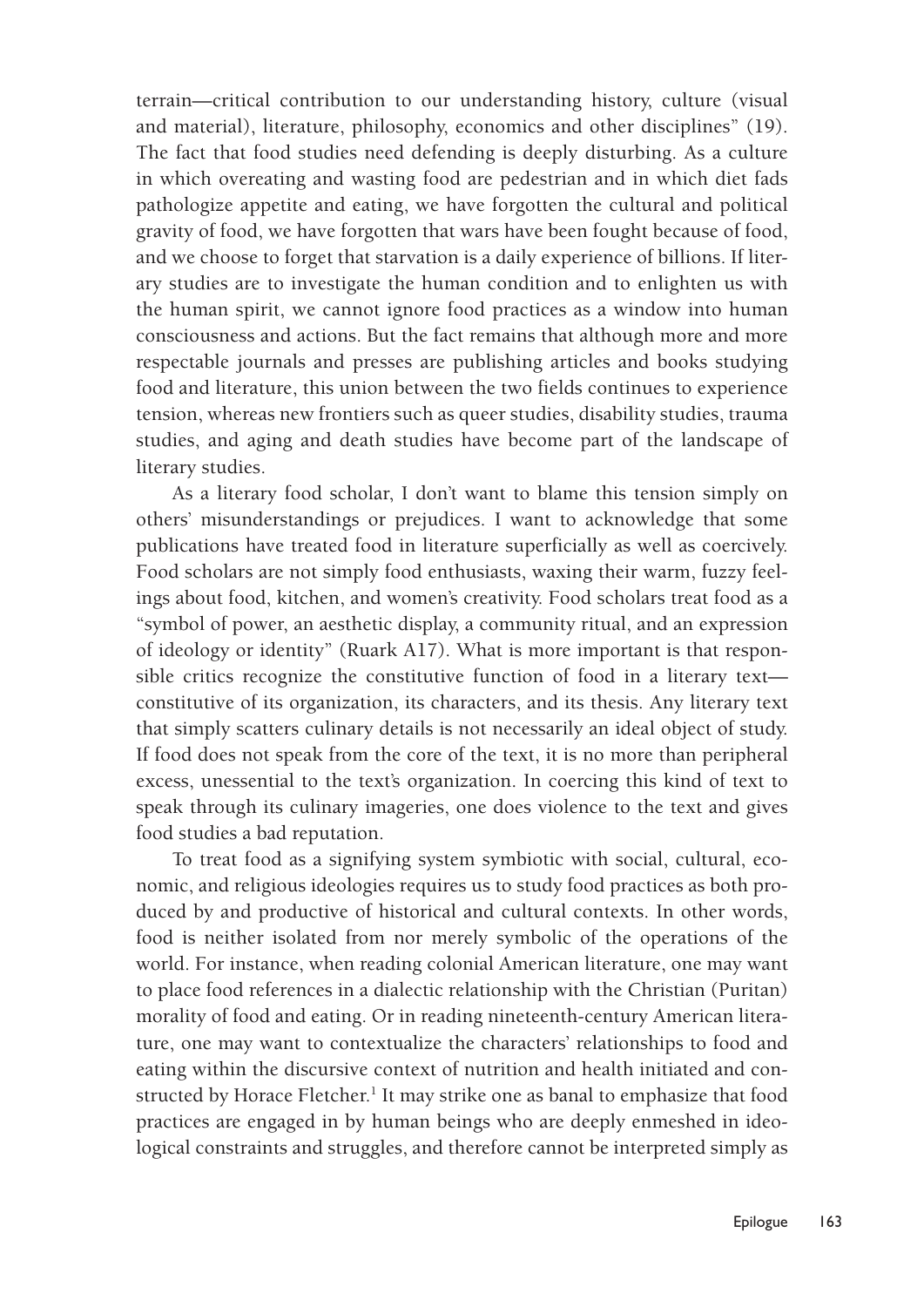expressions of human creativity. The fact that food practices always function in a dialectical relationship with ideological practices, be they class, race, gender, religion, nationalism, health, or beauty, makes them all the more important to contemporary literary studies that center on human beings as political creatures. To read food in literature as constitutive of characters, plot organizations, and theses requires us to link food references with characters' ontology, psychology, and social environments, with textual patterns and trajectories, and more significantly with a text's central argument or philosophy. In short, food in literature is a stage upon which and through which human dramas act out, and literary human dramas always aim at imparting lessons.

 These are the interpretive principles I have put to practice in reading a body of Asian American literary texts in this book. And I think that the same principles are applicable to texts from different literary traditions. When reading Gloria Naylor's *Mama Day* (1988), for example, one recognizes that food references shape the protagonist, Cocoa Day. Having recently moved to New York City, Cocoa manages her fear of the great diversity by cataloguing people with culinary terms: "cherry vanilla," "licorice," "milkshakes," "kumquat" (20–21), "fudge sticks," "bagels," "zucchinis," and "taco" (62). When confronted by her boyfriend George, Cocoa explains, "A whole kaleidoscope of people—nothing's just black and white here like in Willow Springs. Nothing stays put" (63). Cocoa begs us not to settle for the easy accusation that she is racist and homophobic; she invites us to frame her culinary naming of others in the environment in which she was raised. Willow Springs, an island in the Atlantic Ocean that belongs neither to South Carolina nor to Georgia, has been owned by free blacks since 1823. Compared to blacks in the South, people on the island have suffered less racial oppression. It is a place where the darker one is the more accepted one is, where women muster greater power than men, where food occupies a significant communal role. Once we trace Cocoa's formation to the racially homogenous world of women, rituals, and food sharing, we understand that her naming of people as food comes from her heightened sensitivity to differences and the vocabulary available to her in describing these differences. She herself was named Cocoa because of her lighter skin color. With the help of George, Cocoa comes to understand New York City better and acquires a new vocabulary to differentiate people. George remarks to Cocoa, "You'd stopped calling people food. You were learning the difference between a Chinese, a Korean, a Vietnamese, and a Filipino, that Dominicans and Mexicans weren't all Puerto Ricans. You could finally pick out German Jews, Russian Jews, Hasidics, and Israelis" (100). Cocoa's initial habit of naming others as food serves to domesticate the "alien" and the threatening by objectifying people of different races, and her newly acquired ability to recognize and name people by their singularities restores subjectivity to them.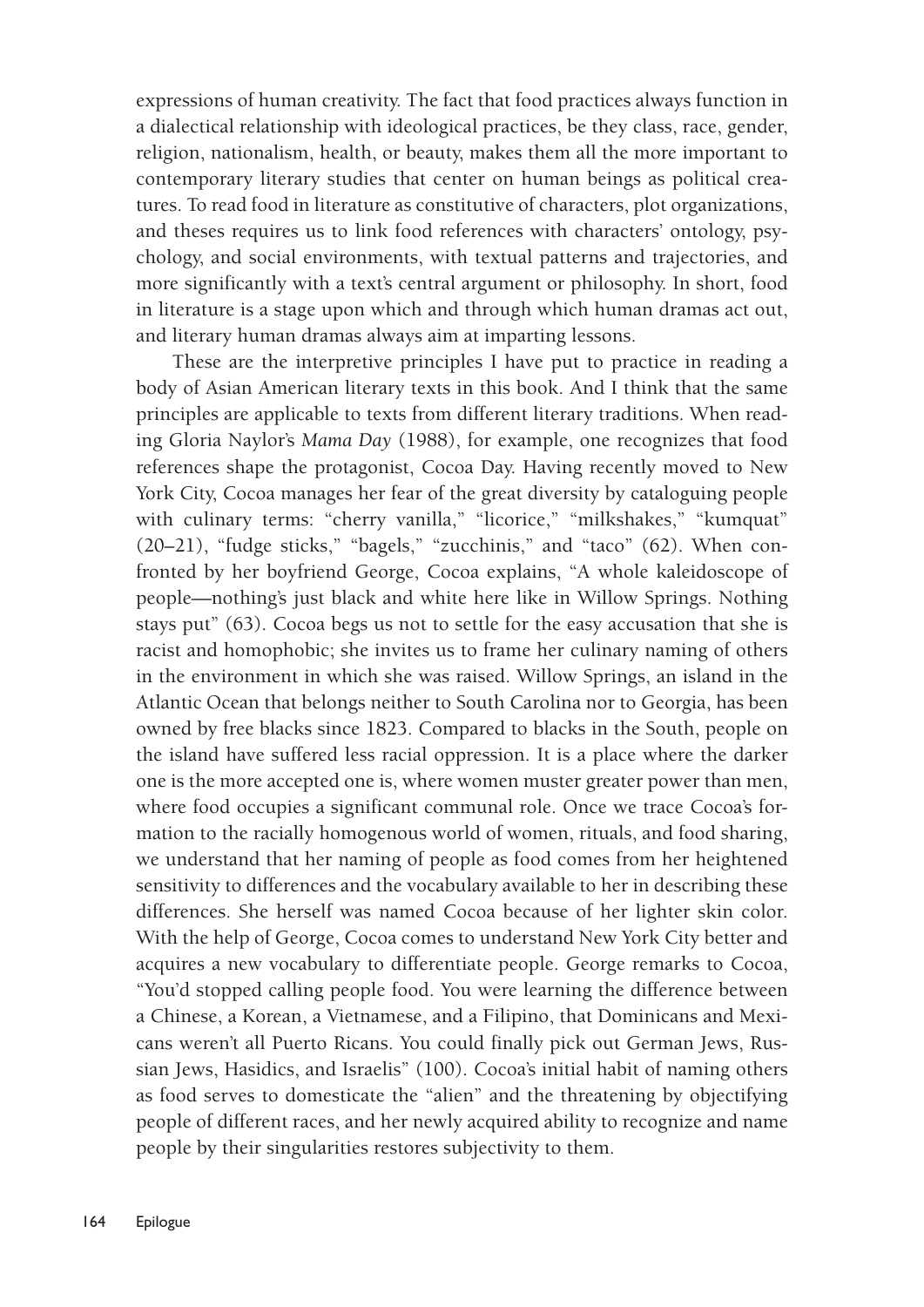Allow me one more example. Andrea Levy's *Fruit of the Lemon* (1999) is not exactly a culinary novel, but the few references to food are central to the character development of the protagonist, Faith Jackson, and trajectory of the plot. The novel opens with a schoolyard taunting that mortifies Faith as a child: "Your mum and dad came on a banana boat" (3). This reference denotes Faith's Caribbean origin; her parents are from Jamaica, which ships bananas to "the mother country." The taunting shames Faith not only because it castigates her as a "darkie" from a former colony, but also because it associates banana boats with slave ships. Faith imagines "[m]y mum and dad curled up on the floor of a ship, wrapped in a blanket perhaps, trying to find a comfortable spot amongst the spiky prongs of unripe bananas" (4). This image is immediately linked to "the illustrations of slave ships from my history lessons" (4). For the first half of the novel, this conflated image of a banana boat with that of a slave ship casts a dense shadow upon Faith's psychological development. Her difficult relations with her parents as well as white roommates and co-workers display her heightened sensitivity and helplessness toward skin colors and racial hierarchy. Consequently, she quietly suffers from an eroded ego and painful self-consciousness.

 In the second half of the novel when Faith visits Jamaica, the story of Cousin Constance (Afria), the last of a series of stories that maps out Faith's genealogy, unfolds to educate her about the absurdity of color hierarchy. In this story the reference to bananas returns to mark Faith's arrival at an ethnic consciousness. Constance, living in England with her white paternal grandparents, pines for bananas—"In every letter she ask for eating bananas" (314). Bananas are the smell and taste of home to Constance born and raised in Jamaica whereas bananas are a source of shame and alienation for Faith born and raised in London. Constance's story thus marks the end of Faith's visit to Jamaica, with the concluding remark, "But she [Constance] is quite happy, Faith—quite happy ... until of course she drinks too much rum" (319). Faith's personal journey is therefore sandwiched between the banana boat, by which her parents arrived in England, and bananas as the fruit of Jamaica that carry the meaning of home and nourishment. Upon her return to England, she proclaims, "I was coming home to tell everyone . . . My mum and dad come to England on a banana boat" (339). With this proclamation, Levy ends the novel, for with the transformation of the meaning of the banana boat free from the association with the slave ship, Faith completes her character development.

 The other significant food reference in Levy's novel is lemon. This tropical fruit is a necessity in England at teatime. Lemon in this novel carries dual meanings; on the one hand, lemon signifies whiteness, Englishness, and high class position, and on the other, it suggests a homing journey for Faith enabled by genealogical narratives. Matilda, Constance's mother, a white-looking Jamaican,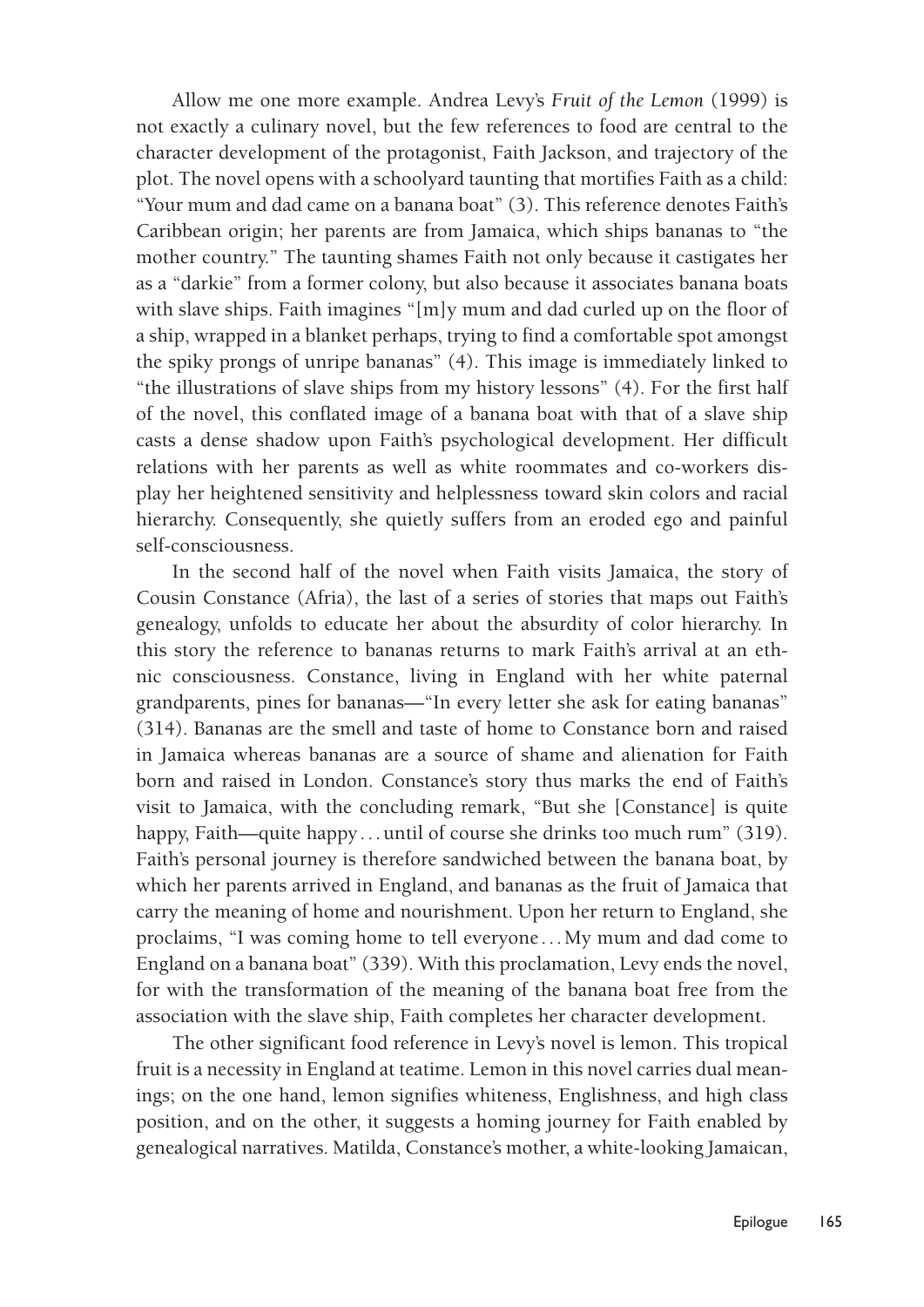takes it on herself to teach her darker nieces the ways of the English. "At teatime she sat them at the table and made them eat lemons. They ate lemons with sugar and a tiny spoon. She assured her small nieces [. . .] that was how the English eat lemons" (313). In addition, she "made them eat mango, banana, papaya with a knife and fork" (313). Displayed in this misappropriation of the English ways is a racial and class anxiety typical in the colonial scene. Such exaggerated mimicries are doubly alienating, for Matilda can never be English regardless of how pale she looks and how much bitter lemon she eats with sugar, and she cannot and doesn't want to be a Jamaican regardless of her birth.

 In the second half of the novel, the image of lemon begins to punctuate stories told Faith by family members, marking the progression of her homeward journey. When she first arrives at Auntie Coral's house in Kingston, Jamaica, Faith notices the lush yard where trees hang with fruit. She rests her gaze particularly on a lemon tree, "with dark leaves and a few yellow drops dangling heavy ready for picking" (201). This image signifies belonging, because this is where lemon grows and ripens. One soon realizes that the lemon tree figures for Faith's family tree, and to become part of that tree is a kind of rebirth for her. As Faith packs to go back to London, she thinks, "They laid a past out in front of me. They wrapped me in a family history and swaddled me tight in its stories. And I was taking that family back to London" (326). Each story, visually begun with a half lemon, grows a new branch in Faith's family tree. By the end of these stories, her family tree comprises eight generations, and she herself becomes one of the "yellow drops dangling heavy ready for picking," echoing the title of the novel, *Fruit of the Lemon.*

## **Eating Identities**

The title of this book suggests the various relationships between food and identities that I have explored in this study—food and ethnicity, food and gender, food and class, food and diaspora, and food and sexuality. "Eating" suggests two sets of meanings different from "food," and the title "Eating Identities" bears multiple connotations. First, eating is a primitive act whereas food is a civilized object. Humans share with all living organisms the most essential act of eating. If we are stripped of all human masks, we are nothing but an eating-defecating organism. The human masks are kept in place partly by the sublimation of eating through styles, manners, utensils, occasions, time and place, and innumerable social significations. In other words, we elevate the act of eating into a social ritual. Second, when paired with the deeply constructionist notion of identity, eating takes on richer connotations than food. Eating entails consuming, internalizing, incorporating, becoming, processing, building, strengthening, corroding, overcoming, and externalizing (excreting).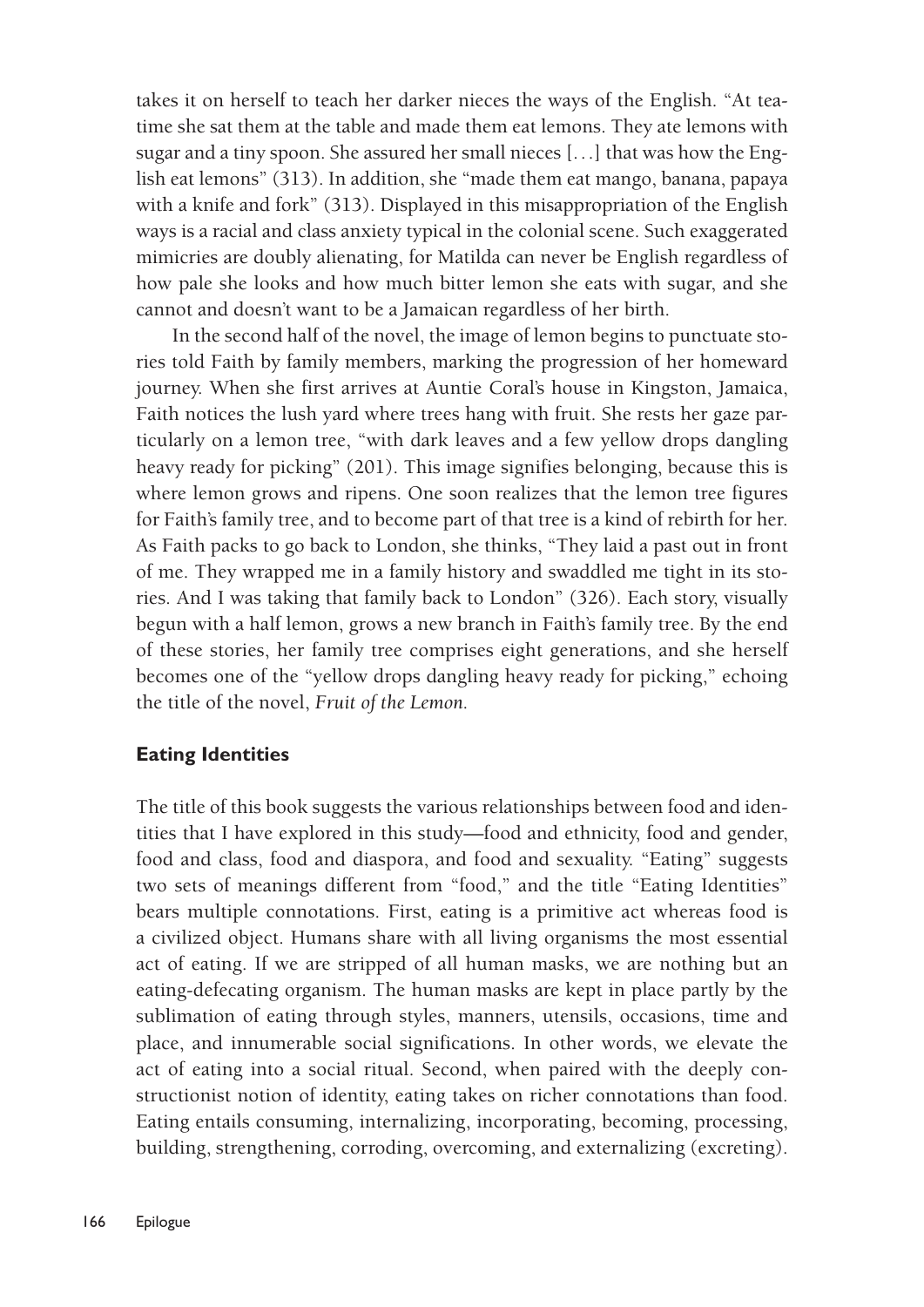Therefore, "Eating Identities" yields interesting interpretations, such as acquiring identities through eating, eating up identities, and being eaten by the identities we bear.

 In 1825 Jean Anthelme Brillat-Savarin declared, "Tell me what you eat, and I will tell you who you are." Eating is a means of becoming, not simply in the sense of nourishment but more importantly in the sense of what we choose to eat, what we can afford to eat, what we secretly crave but are embarrassed to eat in the presence of others, and how we eat. There is an undeniable relationship between who we are and what and how we eat. Doris Witt in *Black Hunger* clarifies this point: interpretations of food "can help us make sense of how we come to understand ourselves as individual and collective subjects, and therefore also how we come to ally ourselves with and against the prevailing social order" (17). A recent article in *The New York Times* demonstrates the cultural battle ground of culinary desires within the Chinatown of Flushing, New York.

The clash of cultures is vividly apparent in Flushing, one of the city's new Chinatowns. On streets like Roosevelt Avenue, older immigrants still throng to traditional Asian markets, with their signs in Chinese, and dine at noodle shops where windows fog with steam. Their children, however, are increasingly lured by fast food. Along a 100-yard strip of storefronts are a McDonald's, a Burger King, a Taco Bell, a Pizza Hut, and a Joe's Best Burger. (Santora 4)

The competition between Chinese noodle shops and American fast-food joints is not simply one of business; it is a competition in subject formation that determines one's alliance or opposition to the U.S. hegemonic culture. The older generation, which continues to find satisfaction in Chinese cuisine, is not eager to adopt American ways of life. Their children, however, who "try to fit into their new country by embracing its foods," are eager to stop being identified as Chinese (Santora 4). They believe they can become American, and to a certain extent they do, through the means of desiring and eating hamburgers and french fries. Similarly, Ichiro Yamada in Okada's *No-No Boy* and Stephen Nakane in Kogawa's *Obasan* express self-loathing through disavowing the ethnic eating habits in the face of state-sanctioned racism. In the hope of facing less discrimination and of gaining some acceptance by others, they embrace the dominant foodways. Sterling Lung, Louie's protagonist in *The Barbarians Are Coming,* chooses to cook and eat French in order to be disassociated from his Chinese and class background.

 "We are what we eat" also bespeaks the truth that the one who eats is at one with what is eaten. In the Christian eucharist, communicants, by eating Christ's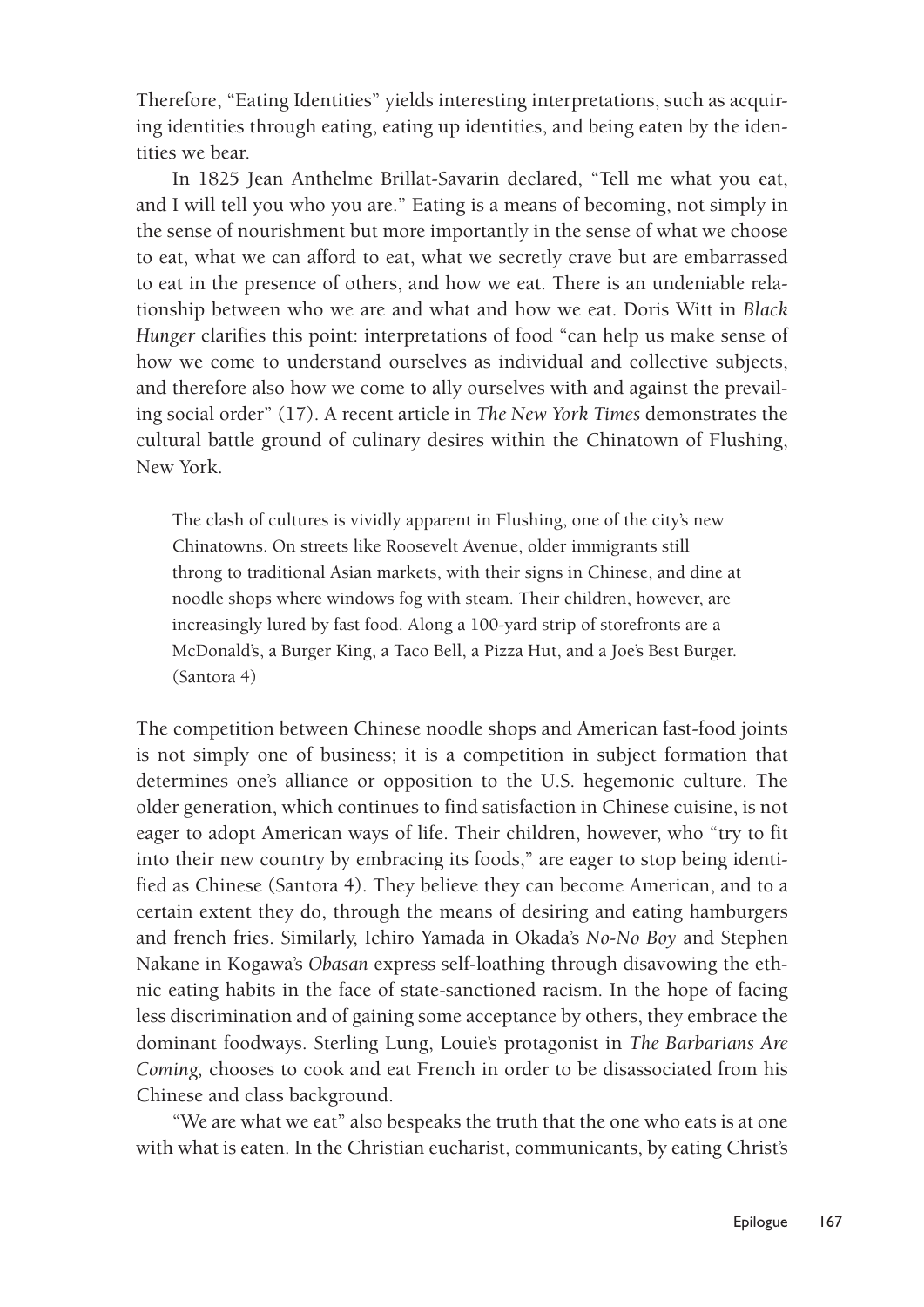body and drinking his blood, discover themselves assimilated to the one whom they assimilate and recognize inwardly. In head-hunting cultures, with the belief in the existence of a material soul that resides in the head, the headhunter seeks, through decapitation of his enemies, to transfer this soul matter to himself and his community by eating his victims' organs. Li-Young Lee in "The Cleaving" becomes an American transcendentalist by eating/incorporating Emerson and his transparent eyeball. Turning inward into our multiple and sometimes competing selves, we understand that we eat (live on) our identities, for they actualize and sustain our selves. There would not be any selfrecognition without the multiple identities we assume. Identities are to our social being what food is to our body. Without them, we do not exist.

 As much as we eat identities, identities also eat us. Constructing and maintaining our identities, be they real or fake, consumes us, cuts us up as teeth cut food to be socially processed and metabolized. In psychoanalysis, selfrecognition is inaugurated by a child's entry into the symbolic—a particular linguistic system metonymic of social and legal codifications—thus becoming a speaking subject. Coming into the self through language eats us up, because speaking and writing compete with eating. Deleuze and Guattari, in writing about Kafka, explicate,

The mouth, tongue, and teeth find their primitive territoriality in food. In giving themselves over to the articulation of sounds, the mouth, tongue, and teeth deterritorialize. Thus, there is a certain disjunction between eating and speaking, and even more, despite all appearances, between eating and writing. Undoubtedly, one can write while eating more easily than one can speak while eating, but writing goes further in transforming words into things capable of competing with food. [. . .] To speak, and above all to write, is to fast. (19–20)

If food is the primitive or natural territory of the mouth, tongue, and teeth, words then can be said to invade and colonize this territory (deterritorialize). Language, symbolic of all norms, initiates us into the social, and by doing so, it regulates our eating and controls our enjoyment. The body parts that are biologically designed for processing food now must be heavily involved in uttering patterns of sounds that are institutionalized as our means of communication and our paths to identities. In light of the remarks by Deleuze and Guattari, we also understand that writing further alienates us from food, because writing transforms words into norms (e.g., beauty and health), rules (e.g., work schedules with fixed intervals between meals and coffee breaks), laws (e.g., food taboos), and codes (e.g., table manners), all of which suffocate appetite, vilify pleasure, suppress desire, and displace gratification. Hence, our identities produced by and productive of the symbolic order indeed devour and consume us.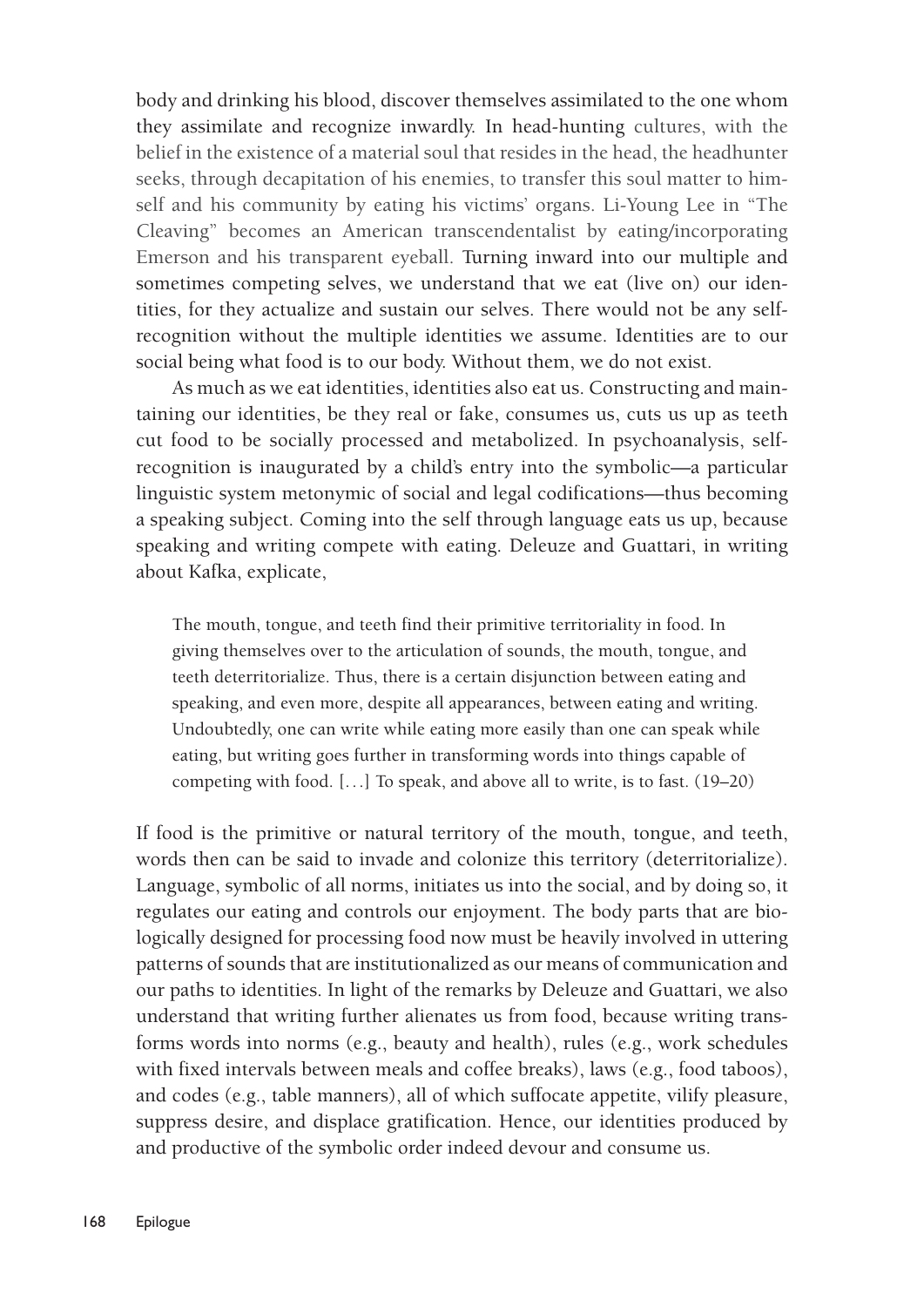Social norms are materials from which identities are made. Our racialized, gendered, classed, religious, and sexual-oriented selves are temporal and culturally specific precisely because of the normative power operating in our world. At the same time that we abide by norms, however, we experience the compulsion for and pleasure from nomadic or gypsy behaviors that interrupt and frustrate the daily workings of identities. Ruby Lee in Ng's *Eating Chinese Food Naked* refuses to settle for a fixed sexuality. Ng allegorizes Ruby's bisexual desire by describing her attraction to Chinese cooking as well as American dessert. Her mother's salted fish and sea bass in black bean sauce give her comfort, while apple turnovers and French crullers make her feel free. Her relish for both kinds of food suggests her enjoyment of both male and female lovers.

 Recognizing that most of the time we conform to social norms, I believe what makes us truly human is our resistance to normalization. Some of us not only resist norms but also enjoy deviating from norms and exposing norms as arbitrary. Žižek in *On Belief* refers to a surreal scene in Spanish filmmaker Louis Buñuel's *Le fantôme de la liberté* (1974) "in which relations between eating and excreting are inverted: people sit at their toilets around the table, pleasantly talking, and when one of them wants to eat, he silently asks the housekeeper 'Where is that place, you know?' and sneaks away to a small room in the back" (60). Freud's thesis on the anal principle has a heyday in this scene. "[M]an does some really enjoyable things like relieving himself in the toilet, but nevertheless, we should not forget that he has to pay for this by the boring civilized ritual of eating" (Žižek 60). Given this inversion, it can be said that as we eat/ consume identities so do we excrete/trash identities. What goes in must come out. It is precisely because of this dialectic between identity formation and identity deconstruction that human life is fraught not only with conflict but also with joy.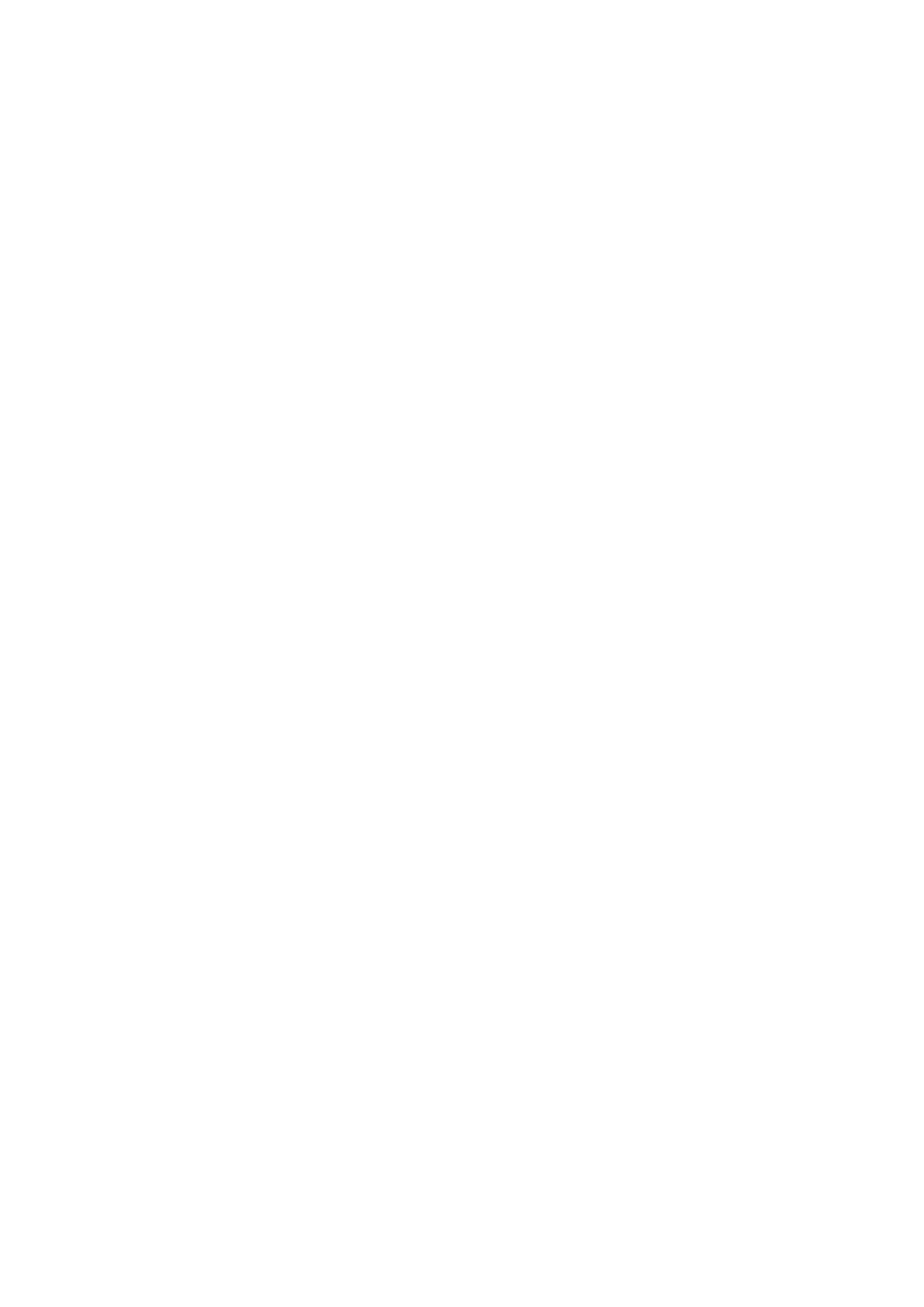## **Notes**

#### **Introduction**

 1. Robert G. Lee in *Orientals: Asian Americans in Popular Culture* describes in detail the degrading portrayals of the Chinese in nineteenth- and twentieth-century American popular culture, particularly in chapter 1.

2. Amazon.com uses the first sentence to advertise this novel.

 3. In *Mother Jones* (January/February 1997), Mukherjee declares, "I choose to describe myself on my own terms, as an American, rather than as an Asian-American. Why is it that hyphenation is imposed only on nonwhite Americans? Rejecting hyphenation is my refusal to categorize the cultural landscape into a center and its peripheries; it is to demand that the American nation deliver the promises of its dream and its Constitution to all its citizens equally." See http://www.motherjones.com/commentary/columns/ 1997/01/mukherjee.html.

4. "A close reader" might also suggest the connotation of "a closed reader."

#### **Chapter 1: Enjoyment and Ethnic Identity in** *No-No Boy* **and** *Obasan*

 1. "Feminine" in Kristeva is not equivalent to "female." Toril Moi defines the "feminine" as a quality acquired through nurture, "female," through nature (108). Moi also points out that Kristeva flatly refuses to define "femininity," for the latter "prefers to see it as a *position.* If femininity can be said to have a definition at all in Kristevan terms, it is simply as 'that which is marginalized by the patriarchal symbolic order'" (Moi 111).

 2. The Real is never some amorphous stuff that exists independent of some concrete, incarnate manner of living, even though social rules, roles, desires, and ideologies never can totally control it. It is through fantasy that attempts are made to fill the resistant hole in the social that enjoyment always forces to remain open. Individuals fantasize about living in such a way that both Kant and Sade can be obeyed. The universal imperatives of the law and the personal imperative to enjoy oneself are not met in this fantasized life of success, popularity, and joy. Communities fantasize about a utopian way of life in which social chaos and individual alienation are absent. Persons and communities often are unaware of the fantasies at work in their yearning for unity and peace, but they make them manifest through behavior patterns and the dreams of those sleeping and awake. Although constructed out of social and cultural materials, fantasies,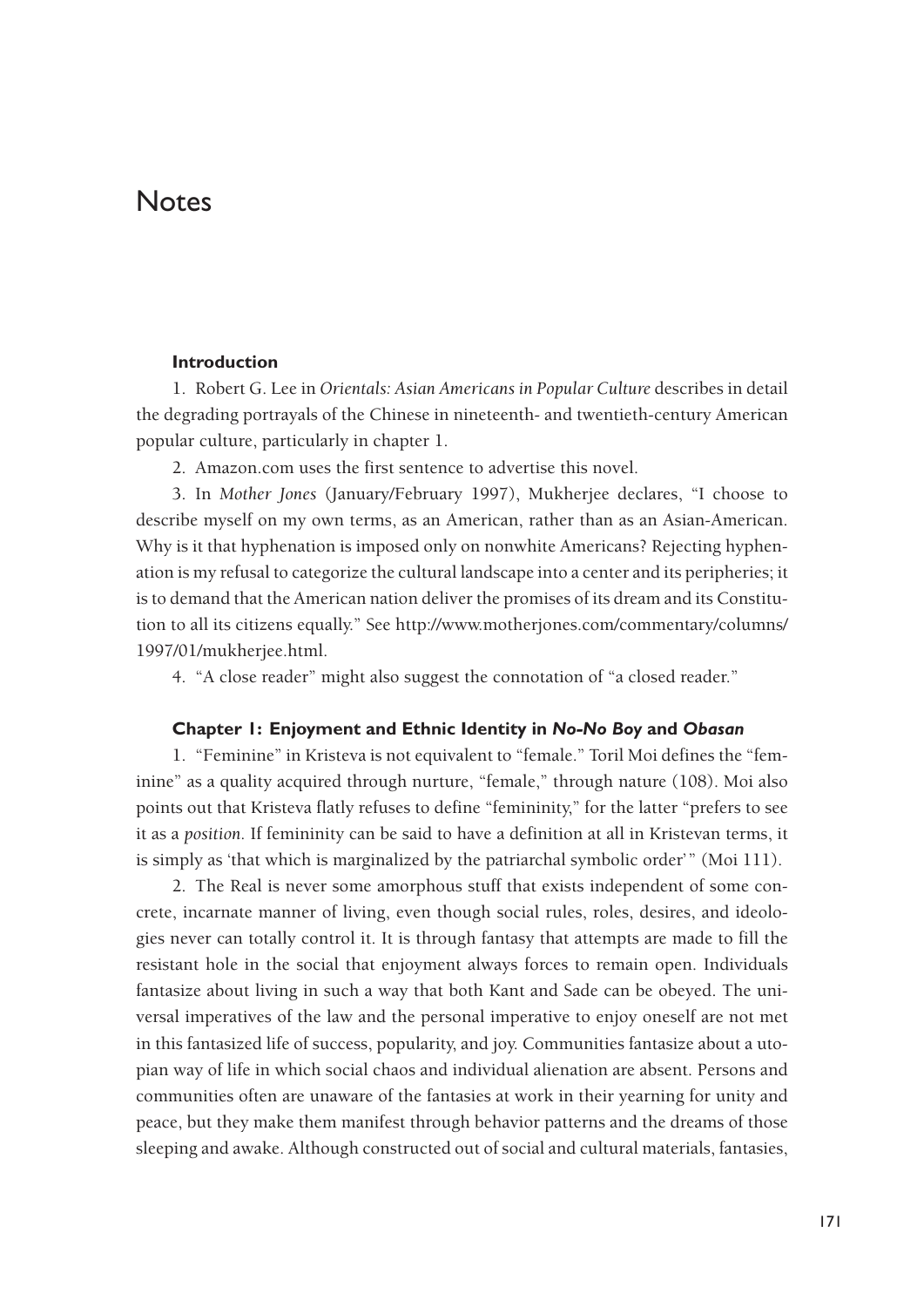like the Real, are never simply part of the symbolic world. The desired ontological consistency of personal and communal identities, produced by fantasies bridging the gap between law and enjoyment, is only a fantasy, however. Tension always remains.

 3. All male Japanese Americans over the age of seventeen were required to answer two questions: Are you willing to serve in the armed forces of the United States on combat duty wherever ordered? and Will you swear unqualified allegiance to the United States of America and faithfully defend the United States from any form of allegiance to the Japanese emperor, or any other foreign government, power, or organization?

 4. Kristeva once defined the semiotic chora this way: "The chora is a womb or a nurse in which elements are without identity and without reason. The *chora* is a *place* of a *chaos* which *is* and which *becomes,* preliminary to the constitution of the first measurable body . . . the *chora* plays with the body of the mother—of woman—, but in the signifying process" (*Polylogue* 57; this is Kelly Oliver's translation in her *Reading Kristeva* 46).

 5. Donna Gabaccia describes the eating habits of early immigrant communities as enclave eating (36–63). She cites the family eating habits of California-born Hiroshi Shikuma: "The family ate Japanese food exclusively—Japanese style rice [. . .] and fish [. . .]. Shikuma's mother prepared a wide range of familiar American vegetables Japanese style; the family also raised daikon and napa cabbage, which they viewed as 'Japanese vegetables'" (50). Although Gabaccia dates cross-cultural eating as taking place between the 1900s and 1940s, it is safe to presume that the Japanese immigrant community, facing more isolation than ever during World War II, practiced mainly enclave eating.

#### **Chapter 2: Masculinity, Food, and Appetite in Frank Chin's** *Donald Duk*  **and "The Eat and Run Midnight People"**

 1. Susan Koshy in "The Fiction of Asian American Literature" sees Chin's early works as a search for independence from white supremacy—an ethnic autonomy that "leads him to formulate such authenticity in purist and separatist terms" (476). Ironically, in the effort to "repudiate the prevailing stereotype of Asians as perpetual foreigners in America," Chin rejects "the Asian part of his identity" and affirms "the experiences of the many Asians in America [. . .] who are several generations removed from the homeland"—a formulation Koshy describes as an "obsession with the white gaze" (476).

 2. Jennifer Ann Ho also centers on this novel's food references, which, she argues "form a system of communication that allows characters to speak to one another and convey messages" (29). In her analysis regarding the protagonist Donald's rite of passage, food stories play a positive role in constituting ethnic and gender pride.

 3. See Cheung's "The Woman Warrior versus the Chinaman Pacific: Must a Chinese American Critic Choose between Feminism and Heroism?"

 4. Michael Kimmel offers an analysis of the Black Panther Party that made manhood a centerpiece of its appeal (271–272).

 5. Shawn Wong, for instance, in his 1996 novel *American Knees* successfully negotiates Chinese American and American masculinities to give his protagonist, Raymond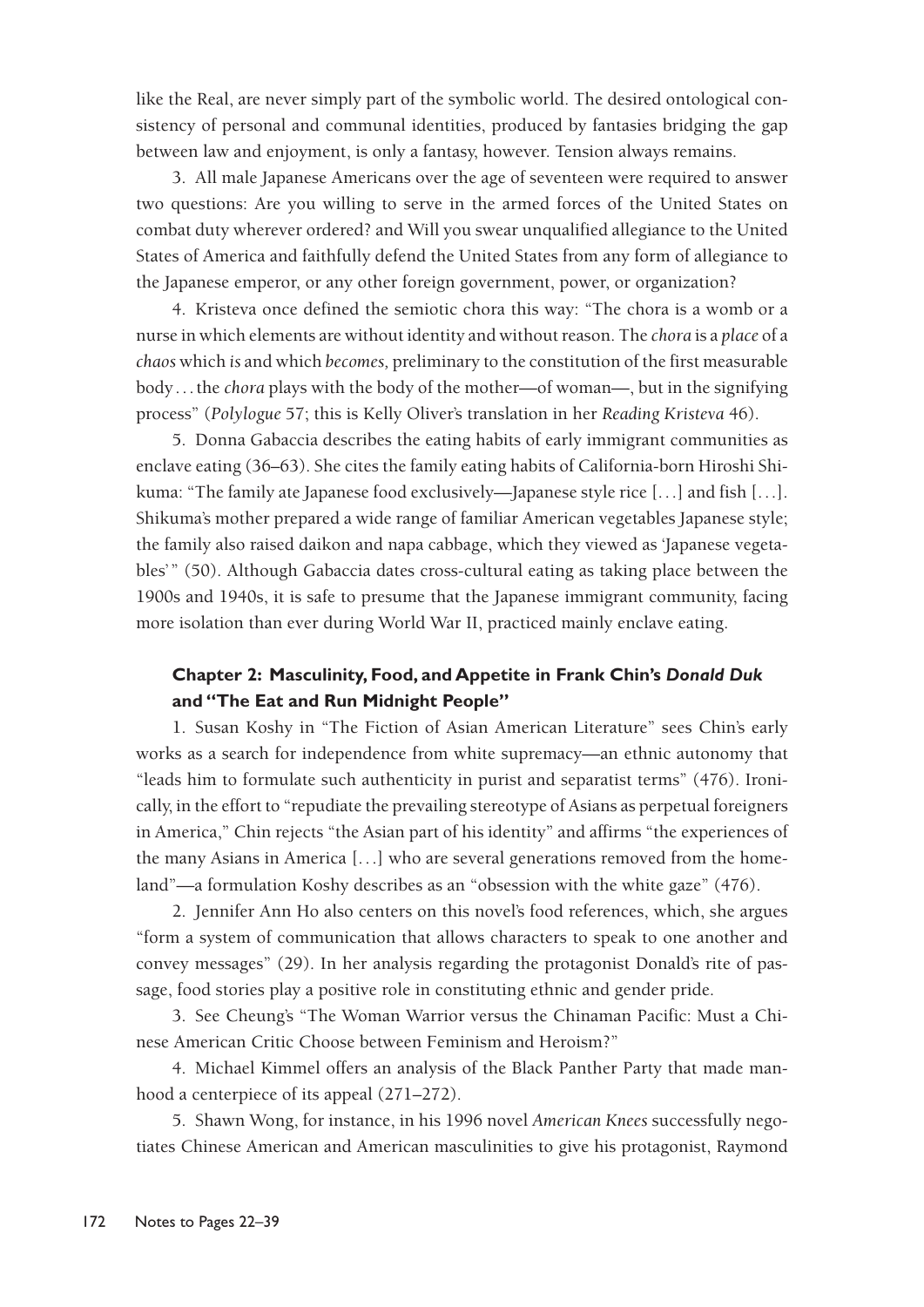Ding, a sexy, sensitive, and secure yet vulnerable manhood. Interestingly, Wong, one of Chin's comrades in arms (co-editors of *Aiiieeeee!*) in the war against the humiliating representations of Asian American men in the popular culture, gains control of anger and bitterness. By virtue of that control, Wong's portrayal of the Chinese American character stops being reactionary to that humiliation but is truthful to many Chinese American men, whose gender identity is a daily negotiation among qualities of intelligence, kindness, sexual competence, aggression, and vulnerability.

 6. The word "funny" in American culture sometimes signifies homosexuality and queerness. There is that famous scene in the film *Goodfellas* in which Tommy, played by Joe Pesci, confronts Henry Hill in a bar about what he means when he uses the word "funny." (I thank Fred Gardaphe for this connection.) *Funny Boy,* by the Asian Canadian writer Shyam Selvadurai, tells the story of a young Sri Lankan who prefers dressing up as a girl to playing cricket with his older brothers. (I thank David Eng for this connection.)

 7. Traditionally speaking, men enjoy cooking when they get to perform for an audience. It is almost always the father, for instance, who carves the Thanksgiving turkey. When men cook, more often than not they make a great mess in the kitchen, and it is women who clean it up afterward. The quintessential national enjoyment of America is men's fanfare of outdoor cooking—flames and smoke with slabs of meat sizzling on the grill. One may think of *Emeril Live* as an American phenomenon of masculine performance. His popularity with men is precisely because of his disdain of (female associated) measurement, moderation, and health consciousness. "Kick it up another notch!" and "Pork fat rules!" are among his sound bites most endearing to the male audience. *The Iron Chef* is also a show about masculine, performative cooking, with its thrill generated by the language of battle.

 8. Patricia Chu enters the thickets of *The Three Kingdoms* to highlight its deeply embedded patriarchy and its subordination of women even when they are warriors themselves (177–180). I find it revealing that Chin has such fervor for this classic tale and that he selectively borrows its male characters to be celebrated as mythical heroes in *Donald Duk.*

 9. One may perceive my reference to *wen-wu* as an instance of ethnic overdeterminism. But the fact remains that Chin has repeatedly alluded to both *The Three Kingdoms* and *The Water Margin,* both of which are saturated with the *wen-wu* paradigm.

 10. The reference Kam Louie makes is from oral and opera traditions in which Diao Chan, an extraordinary beauty, is presented as a gift to Guan Yu. "Instead of accepting her as the spoils of war," he "kills her with his sword" (28).

 11. See chapter 42 of a complete translation of *The Water Margin* (e.g., Pearl Buck's *All Men Are Brothers* [754–775]). Chin's own act of disloyalty to Chinese classics makes a joke out of his attack on other Asian American writers for their revision of Chinese myths. He writes, for instance, "Kingston, Hwang, and Tan are the first writers of any race, and certainly the first writers of Asian ancestry, to so boldly fake the best-known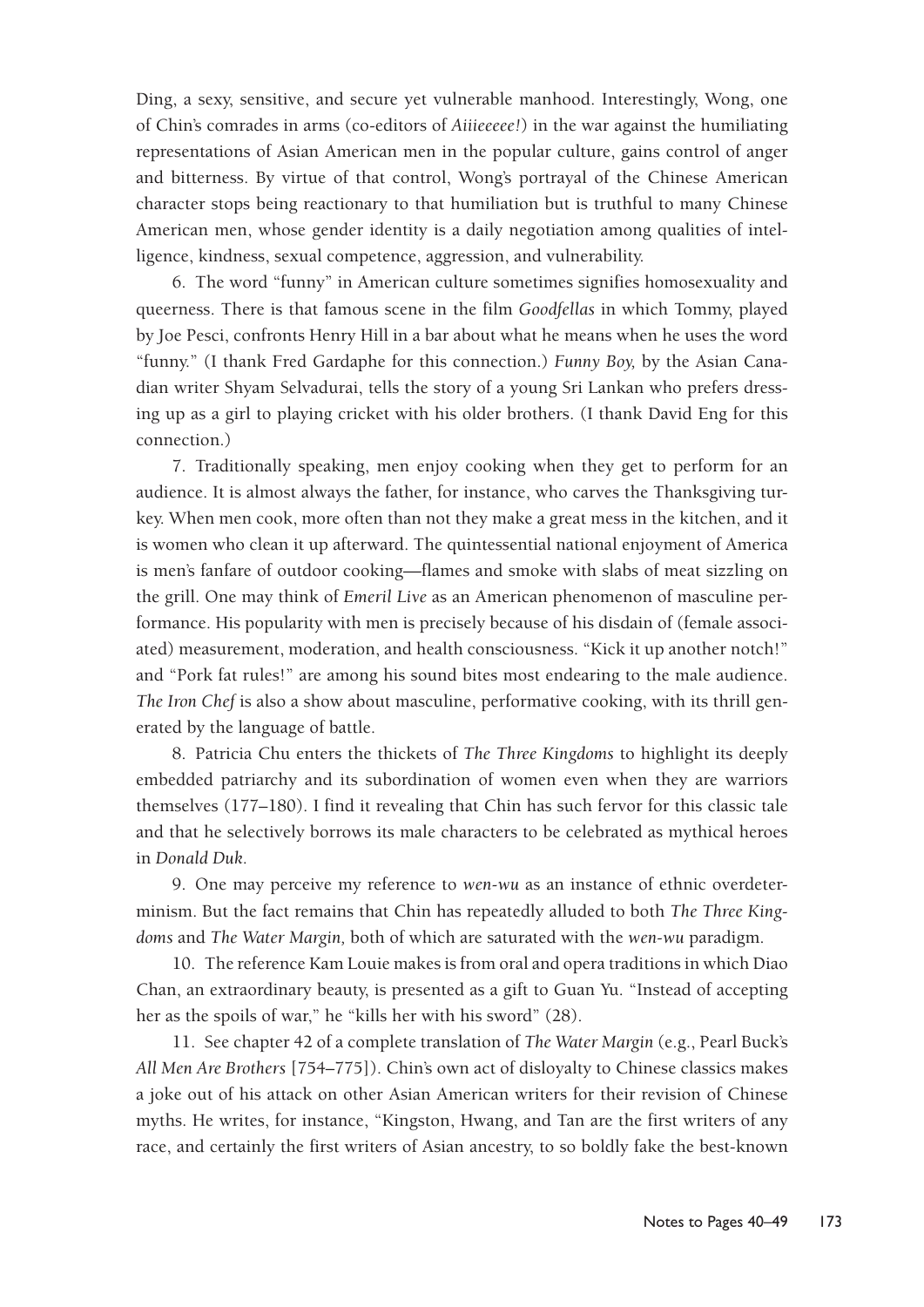works from the most universally known body of Asian literature and lore in history" (*The Big Aiiieeeee!* 3).

12. I thank Jane Caputi for this insight.

 13. Mary Daly presents a feminist reading of some ancient myths in her *Gyn/ Ecology: The Metaethics of Radical Feminism* (1–107).

 14. For a fascinating, feminist interpretation of ancient myths and religions, see Sjöö and Mor's *The Great Cosmic Mother.*

15. Marx himself has largely ignored domestic work in his analysis of labor and capital. For a feminist critique of Marx, see Juliet Mitchell's *Women's Estate.*

 16. Thinly veiled beneath this mocking remark about memoir writing is the intertextuality with Chin's essay "Come All Ye Asian American Writers of the Real and the Fake!" where he castigates Maxine Hong Kingston for having written an autobiography, a genre he associates not only with Christian converts but also with females. Interestingly, Daisy Duk is a Christian (*Donald Duk* 163).

 17. One may ask how well Frank Chin is versed in Confucianism and whether the connection with *wen-wu* is forced. To this I would answer that Confucianism so saturates literature, operas, oral traditions, and daily living that few people in China, Taiwan, Hong Kong, Singapore, and Chinatowns, other than Confucian scholars, read *The Analects.*

 18. For details see Yiyan Wang's "Mr. Butterfly in *Defunct Capital:* 'Soft' Masculinity and (Mis)engendering China."

 19. To achieve "nurture life" or *yang shen,* men are advised to have sex frequently with different partners and without ejaculation and even to "change partners midstream." Men are also advised to choose "childless young women, well-covered with flesh, as partners who offer particularly nourishing *jing* for male collection" (Farquhar 268).

 20. This tradition teaches men the methods of producing female orgasm in order to collect and benefit from *jing* emitted by them. Such practice is famed to have ten benefits. "One arousal without orgasm makes the eyes and ears sharp and bright. Two and the voice is clear. Three and the skin is radiant. Four and the back and flanks are strong. Five and the buttocks and thighs become muscular. Six and the water course flows. Seven and the whole body becomes sturdy and strong. Eight and the pores glow. Nine and one achieves spiritual illumination. Ten and the whole body endures" (Wile 78).

 21. Chin's particular choice of Lily as former Catholic nun is resonant with his condemnation of the Christian mission, which he describes in his introduction to *The Big Aiiieeeee!* and elsewhere as an instrument of yellow extinction.

 22. The Chinese mythology of the Moon Lady, Chang E, has some affinity with the story of the Fall. Chang E stole the peach of immortality from her husband, and her punishment was her eternal loneliness on the Moon. I thank Cheng Lok Chua for this connection.

 23. Mary Daly points out that Catholicism stole this cauldron symbol and made it the holy chalice (81–83).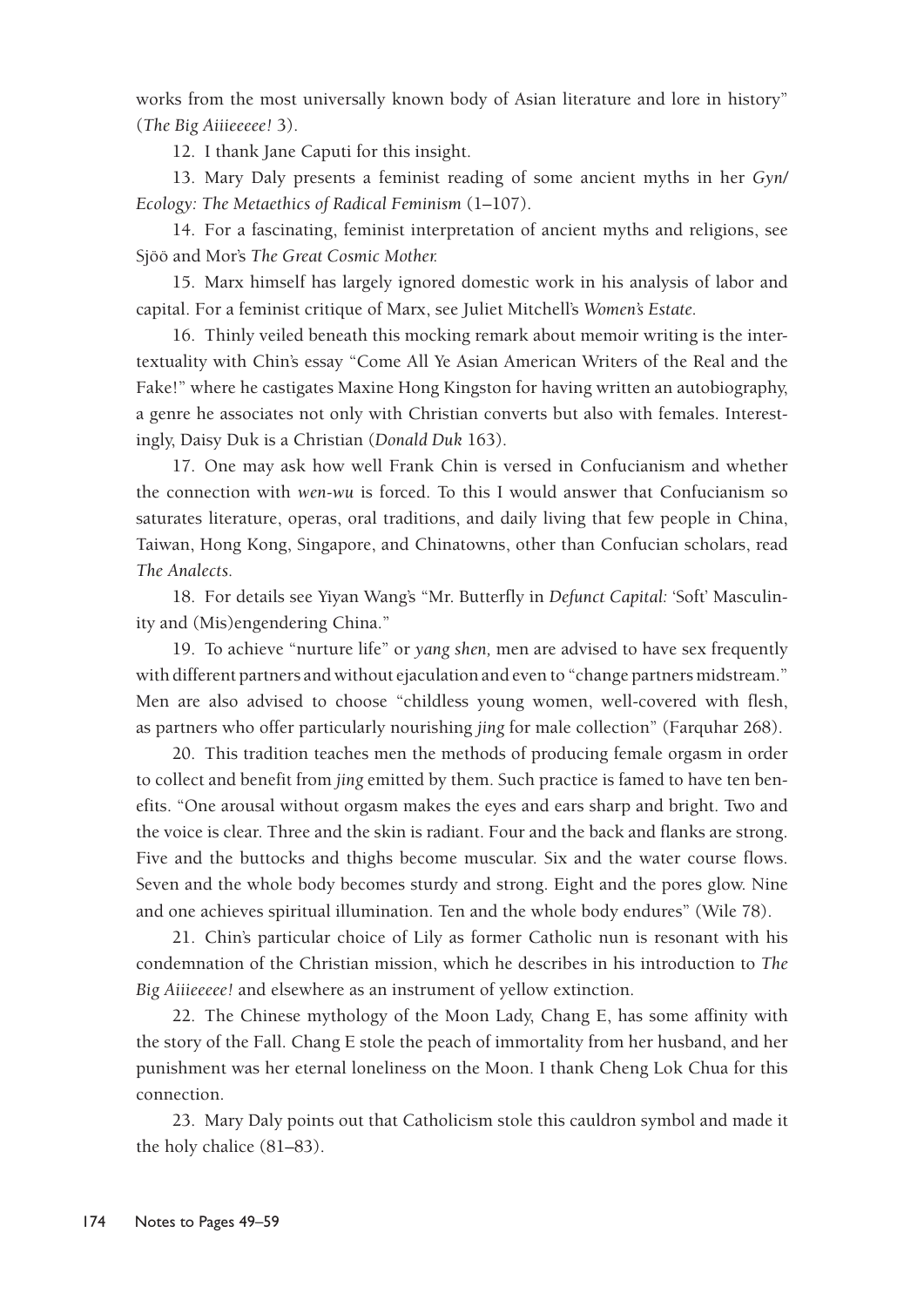#### **Chapter 3: Class and Cuisine in David Wong Louie's** *The Barbarians Are Coming*

 1. Examples: John R. Hall, ed., *Reworking Class* (Ithaca: Cornell University Press, 1997); Beverley Skeggs, *Class, Self, Culture* (New York: Routledge, 2004); Rick Olin Wright, *Class Counts: Comparative Studies in Class Analysis* (New York: Cambridge University Press, 1997); Stanley Aronowitz, *How Class Works: Power and Social Movement;* Janet Zandy, *Hands: Physical Labor, Class, and Cultural Work,* and the collection she edited, *What We Hold in Common: An Introduction to Working-Class Studies.*

2. Almost from its beginning, Asian American literary study focused on the racial castration of Asian American males. In the 1970s, emulating African Americans**,** the Asian American movement adopted manhood as a master trope of protest against racial inequality. The editors of the first anthology of Asian American literature, *Aiiieeeee!*  (1974), used race and masculinity to forge an Asian American solidarity in combat with mainstream culture. Two years later Maxine Hong Kingston published her memoir, *The Woman Warrior,* which engendered an Asian American feminist discourse. Kingston began the book with her mother's injunction for silence and her breaking of that silence. The silencing of Asian American women, therefore, became a new trope for the cultural condition of Asian Americans. In response to the success of a number of Asian American writers, particularly Kingston and Amy Tan, the editors of *Aiiieeeee!* produced a second edition that further heightened its potency by prefixing it with "big." *The Big Aiiieeeee!* (1991) decisively pitted the discourse of masculinity against that of feminism, a paper war still being waged. From this point on gender and race began to dominate the discussion in this field.

 3. Such a textual organization by no means suggests that these two sets of issues are independent of each other.

 4. Robert Perucci and Earl Wysong define "skill capital" as "the specialized knowledge that people accumulate through their work experience, training, or education. [...] Skilled capital is exchanged in a labor market, just as investment capital is used in connection with a financial market" (14).

 5. See "Success Story of One Minority Group in U.S.," *U.S. News and World Report,* December 26, 1966: 73–76.

 6. Professional jobs didn't exist for Asian Americans until the mid 1970s, when Asian immigration patterns changed.

 7. Sau-ling Cynthia Wong postulates "two contrasting modes of existence and operation" in her discussion of Asian American literature: Necessity and Extravagance (*Reading Asian American Literature* 13). She elaborates that Necessity is "contained, survival-driven and conservation-minded," whereas Extravagance is "attracted to freedom, excess, emotional expressiveness, and autotelism" (13). Wong associates Necessity chiefly with the first generation of Asian immigrants and Extravagance with their American-born children. The latter's desire to belong leads to their attraction to the mainstream lifestyle as well as their shame over the parents'.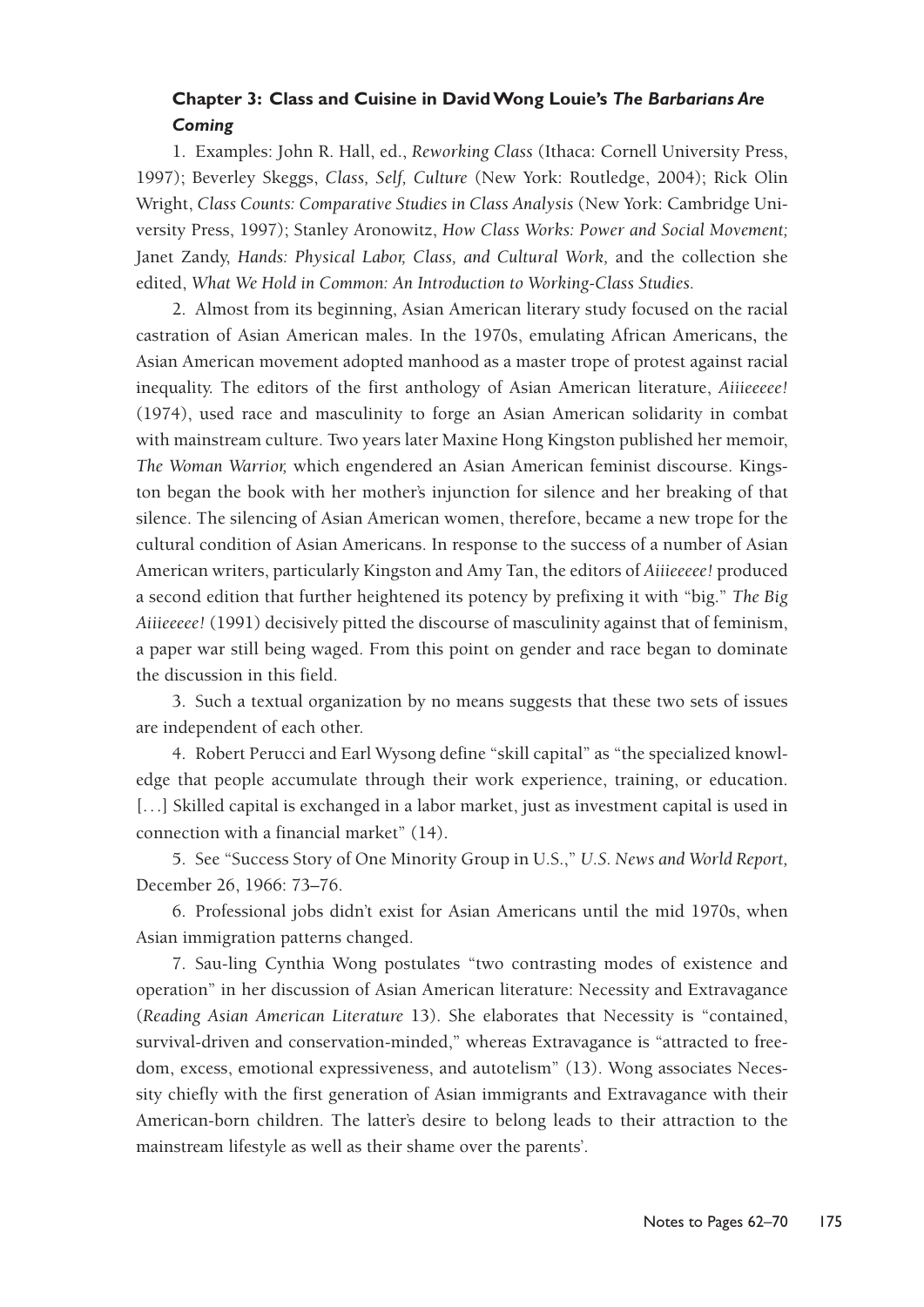8. There are several stories of the wolf boy in the world. Benedictine monks told the story of the wolf boy of Hesse—a boy aged about seven or eight had been living with wolves since he was taken by them at the age of three. The dates are unclear, ranging from 1304 to 1744. In *Arcana Microcosmi* (1652), Alexander Ross gave an account of the wolf boy as well. Louie's allusion is most likely to Rudyard Kipling's novel *The Jungle Book* (1894–1895), which created the unforgettable character of the wolf boy Mowgli.

 9. Zandy mentions several examples including Richard Wright's "I Have Seen Black Hands," Agnes Smedley's *Daughter of Earth,* Maxine Hong Kingston's *China Men,* and Tillie Olsen's *Yonnondio* (*Hands* 1).

 10. In chapter 2 I made the case that food and women are interchangeable in the masculinist discourse of consumption and consummation.

 11. The Page Law of 1875 prohibited the immigration of Asian women on the grounds of morality.

 12. Sterling is an example of Chinese American men who find Chinese women undesirable. He thinks, "[I]n my heart every Chinese woman registers as an aunt, my mother, my sisters, or the Hong Kong girl whose picture my mother keeps taped to the kitchen mirror. They hold no romantic interest for me" (7).

13. See James H. Mittelman and Norani Othman, eds., *Capturing Globalization.*

## **Chapter 4: Diaspora, Transcendentalism, and Ethnic Gastronomy in the Works of Li-Young Lee**

 1. Apparent in Hall's theorization of the position of enunciation, "place" here has little relationship to physical locations. Rather, it is a semantic nexus from which one articulates unifying motifs or imageries, which in turn offer the ground for a selfrepresentation. In Lee's case, the position of enunciation is more than a semantic one as food straddles the semantic and the semiotic in that it is both a system of representation (the symbolic) and *jouissance* (the semiotic). Therefore, it is more appropriate to describe this place in Lee's poetry as a semantic/semiotic nexus.

 2. I'm referring to the Lacanian notion of the divided subject. Žižek aptly explains it in differentiation of the poststructuralist notion of the subject-position. He writes, "If we subtract all the richness of the different modes of subjectivation, all the fullness of experience present in the way the individuals are 'living' their subject-positions, what remains is an empty place which was filled out with this richness; this original void, this lack of symbolic structure, *is* the subject, the subject of the signifier. The *subject* is therefore to be strictly opposed to the effect of *subjectivation:* what the subjectivation masks is not a pre- or trans-subjective process of writing but a lack in the structure, a lack which is the subject" (*The Sublime Object of Ideology* 175).

3. See John Durham Peters, "Exile, Nomadism, and Diaspora" (23).

 4. The ancient trade routes "stretched from China to the Atlantic, whose terminals were the Chinese and Roman Empires" (Miller 119). Before the European merchants began to travel to the East Indies, spices, silk, and other commodities reached Europe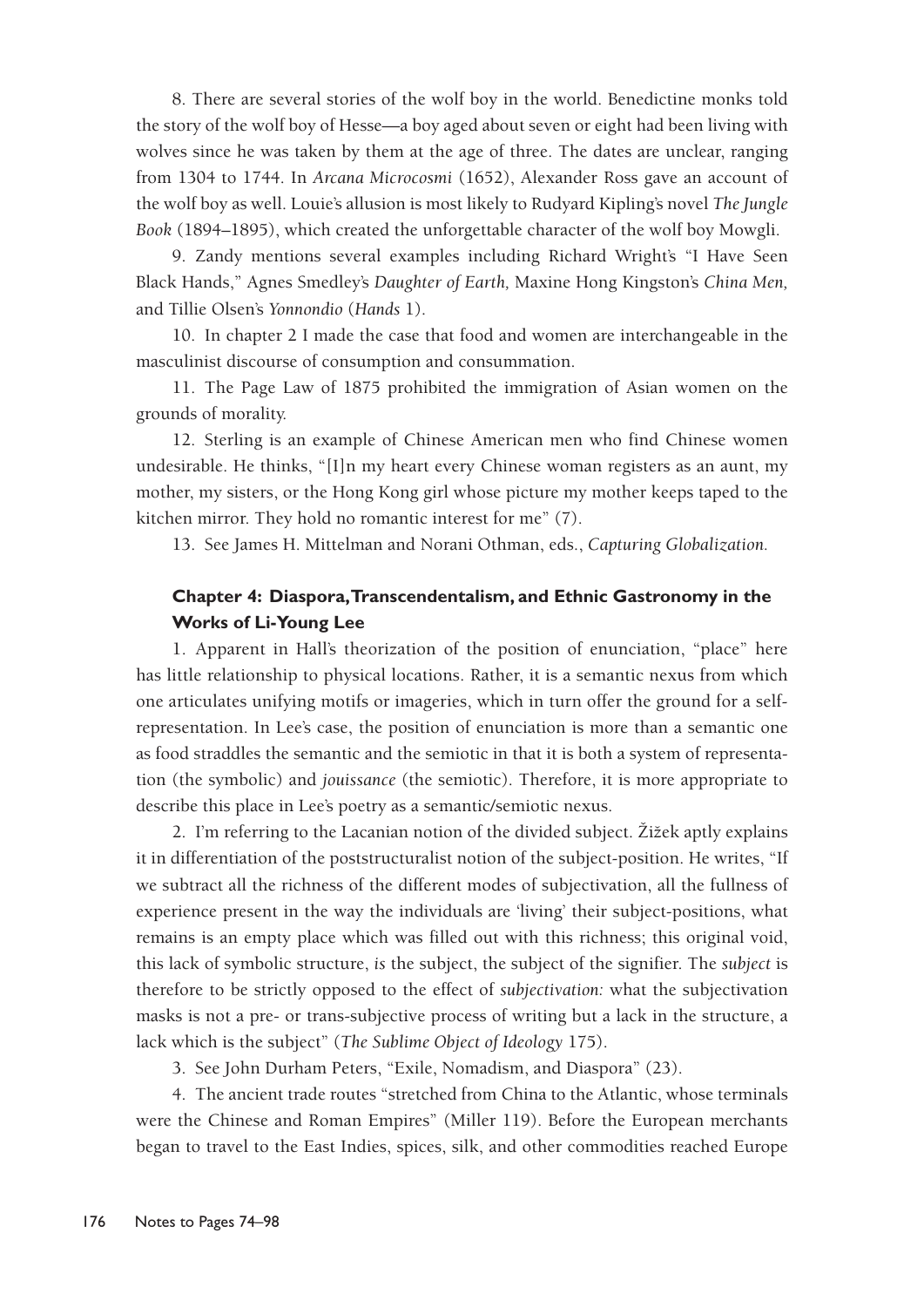via Byzantium and Venice. For the history of the ancient spice trade, see Miller, *The Spice Trade of the Roman Empire.*

 5. For an account of the relationship between the East India Company and the opium trade, and its consequent wars between China and Europe, see Xu, "The Opium Trade and *Little Dorrit.*"

 6. What the townspeople might have seen on the Lees' back porch were probably eels. Two pages later, he recalls a scene in which his nanny in Jakarta chases and kills eels in the grass for that evening's soup.

 7. See Timothy Yu in his "Form and Identity in Language Poetry and Asian American Poetry." He critiques David Mura's attempt at ethnic identification via commodified ethnic food signs.

 8. One may argue that such aestheticizing of eating fish heads satisfies the mainstream reader's desire for the exotic. I think, however, it succeeds in crossing the threshold of the exotic to the other side of the gross, the shocking, and the abject. In American culture fish heads are often associated with poverty and punishment. Remember Americans' astonishment and outrage at the story that American POWs were fed fish-head soup in the Japanese camps.

 9. Vendler's notion that "everything said in a poem was a metaphor for something in my inner life" advocates a humanistic universal identification (*Soul Says* 3). Vendler herself, however, would probably find it gross and hard to swallow that Lee writes about eating fish heads, their brains and eyeballs, with loving detail.

 10. See Rob Wilson, *American Sublime: The Genealogy of a Poetic Genre,* for a Foucaultian interpretation of the American poetic tradition that offers an excellent examination of the ideological underpinnings of the American sublime.

 11. In speaking of "the Jewish prohibition to fill out God's Name with a positive content," Žižek writes, "[P]re-Jewish, pagan gods belong to the Real: we gain access to them only through sacred *jouissance* (ritualistic orgies)." See his *Tarrying with the Negative* (190).

 12. For a good reading of Lee's use of Song of Songs, see Hesford's "*The City in Which I Love You:* Li-Young Lee's Excellent Song."

 13. On the strength of the horticultural history of persimmons in China, he deems "grafting" to be a more fitting term in describing Lee's cross-cultural poetics (Yao 20). Yao's convincing argument is anchored in a careful analysis as to how English language and poetics override Chinese in Lee's "Persimmons."

 14. This strategy may further prove Yao's argument that Lee's knowledge of Chinese is so meager that English dominates the poetics of "Persimmons." He writes, "The poem offers the voyeuristic appeal of a seemingly intimate glimpse into Chinese culture, while at the same time compensating for any ignorance on the part of readers about Chinese language or cultural practices" (6).

 15. Centered on this legend, there is an interesting intertextuality between two other Chinese American writers. In Maxine Hong Kingston, the words of revenge that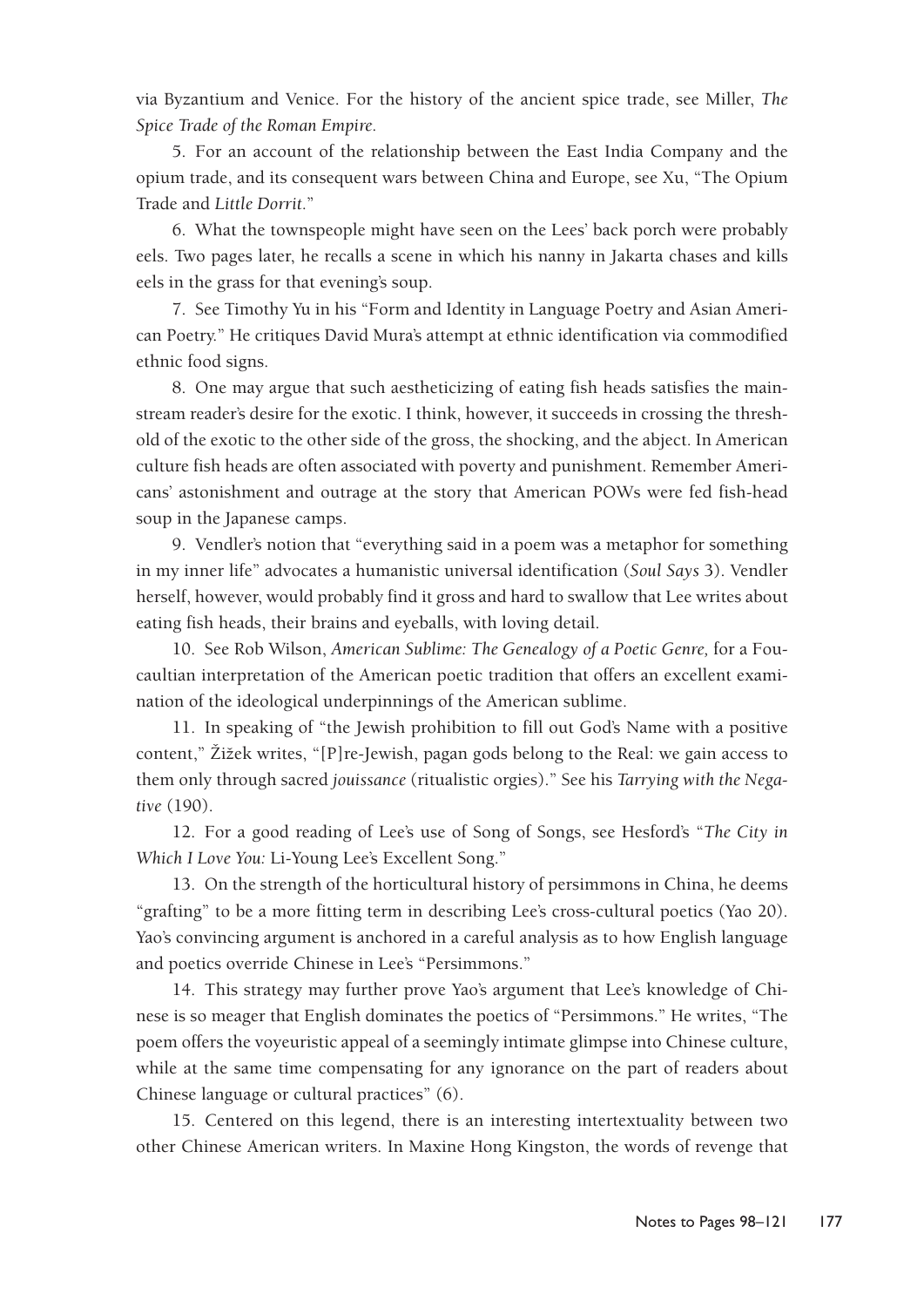Yue Fei's mother tattooed on his back become transferred to the back of the female protagonist in "The White Tiger" of *The Woman Warrior.* Chin, embattled about ethnic authenticity, faults Kingston for feminizing the legendary figure and retells the legend to cement the Chinese heroic tradition (*Big Aiiieeeee!* 3). In *Donald Duk* Chin makes use of this legend in the context of food to cement the adolescent protagonist's ethnic and gender pride (140).

 16. I use "impression" to indicate that Lee is fundamentally opposed to such a notion as ethnic authenticity. This will be made apparent near the end of my discussion.

 17. Such as T. K. Seung, *Semiotics and Thematics in Hermeneutics* (189), and Terry Eagleton, *Literary Theory* (72), who interpret Gadamer's notion of fusion of horizons as expounding the impossible homogenization of incommensurate worlds of differences. David Hoy, however, points out that the background of a text or a reader is not a substance that can be fully fused together. See Hoy and McCarthy (188–200).

 18. About Emerson's racism, see Cornell West, *The American Evasion of Philosophy*   $(29 - 35)$ .

 19. Jeffrey Partridge traces the original source of Emerson's racial remarks. "Emerson entered these comments on the Chinese in his private journal at the age of twenty during a period in which, as Robert D. Richardson Jr. describes, he was in a 'gloomy and petulant' mood (55). His information about the Chinese came from one secondary source, a book he had just read called *Journal of the Late Embassy to China*" (115). Partridge contextualizes Emerson's remark in the writing of his formative years that he revised or contradicted in his mature writing.

 20. Lee uses "face" here repeatedly to make us hear an echo of the words "effaced and effacer" a few lines earlier (*City* 86).

## **Chapter 5: Sexuality, Colonialism, and Ethnicity in Monique Truong's**  *The Book of Salt* **and Mei Ng's** *Eating Chinese Food Naked*

1. I define "queer" in the last section of this chapter.

2. Gertrude Stein returned to America on a lecture tour in the summer of 1934.

3. I further elaborate on this in the last section of this chapter.

 4. I use "displace" because the old object-choice can never be erased by replacement, for a new attachment is able only to make the loss tolerable.

 5. Ho was a kitchen assistant at the Ritz in 1919 when he submitted the petition to the Paris Peace Conference for an independent Vietnam. See http://www.moreorless. au.com/heroes/ho.html for further biographical details.

 6. See chapter 1 of *Ho Chi Minh: The Missing Years 1919–1941* by Sophie Quinn-Judge.

 7. Ho lived in England between 1913 and 1917, and trained as a pastry chef under the legendary French master Escoffier at the Carlton Hotel in the Haymarket, Westminster. See http://en.wikipedia.org/wiki/Ho\_Chi\_Minh. Quinn-Judge refutes this particular detail while confirming that Ho worked in a kitchen in London. She writes, "[T]here is no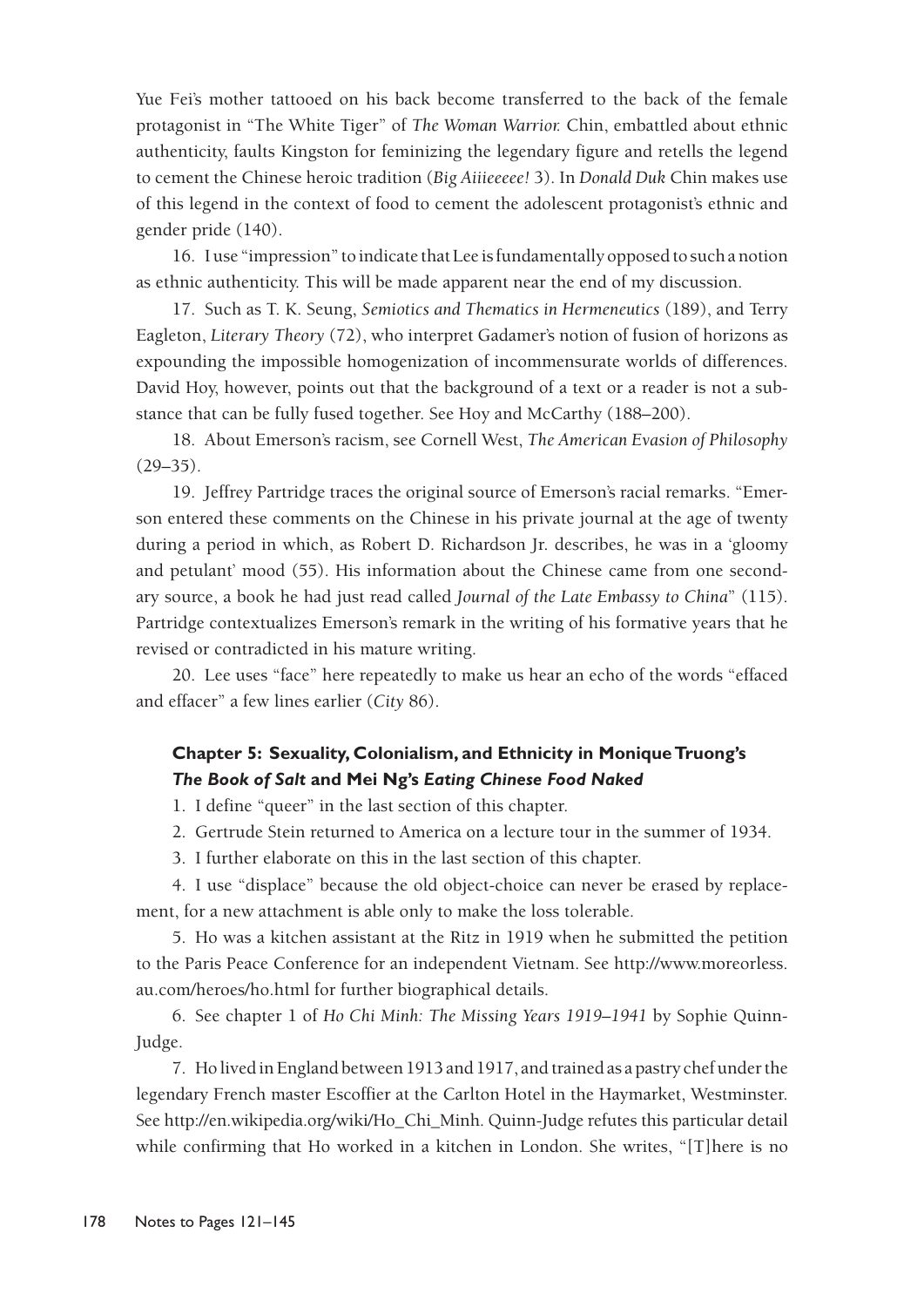contemporary evidence that he worked as an assistant to Escoffier at the Carlton Hotel, as is claimed in the Tran Dan Tien book" (25).

 8. Quinn-Judge documents that Ho shared living quarters with other compatriots "at 6 Villa des Gobelins" (20).

9. See http://www.vietquoc.com/0006vq.htm.

 10. Ho's significance to Bình is made clear at the end of the novel. When Bình goes to the photographer to purchase the photograph of himself with Sweet Sunday Man, he discovers a picture of Ho hanging on the wall of the shop. He decides to buy Ho's photograph instead, for he admires him as "a traveler whose heart has wisely never left home" (247).

#### **Epilogue**

 1. Horace Fletcher (1849–1919) was an American health-food faddist who initiated the discourse of health and mastication. He earned his nicknames The Great Masticator and The Chew-Chew Man by arguing that food should be chewed thirty two times—or about a hundred times per minute—before being swallowed. Fletcher and his followers even claimed that liquids, too, had to be chewed in order to be properly mixed with saliva. Fletcher advised against eating before being "good and hungry" or while angry or sad. He also advocated a low-protein diet as a means to health and wellbeing. He promoted his theories for decades on lecture circuits. Upton Sinclair, Henry James, and John D. Rockefeller were among those who gave the fad a try. Henry James and Mark Twain were house guests at his home in Venice.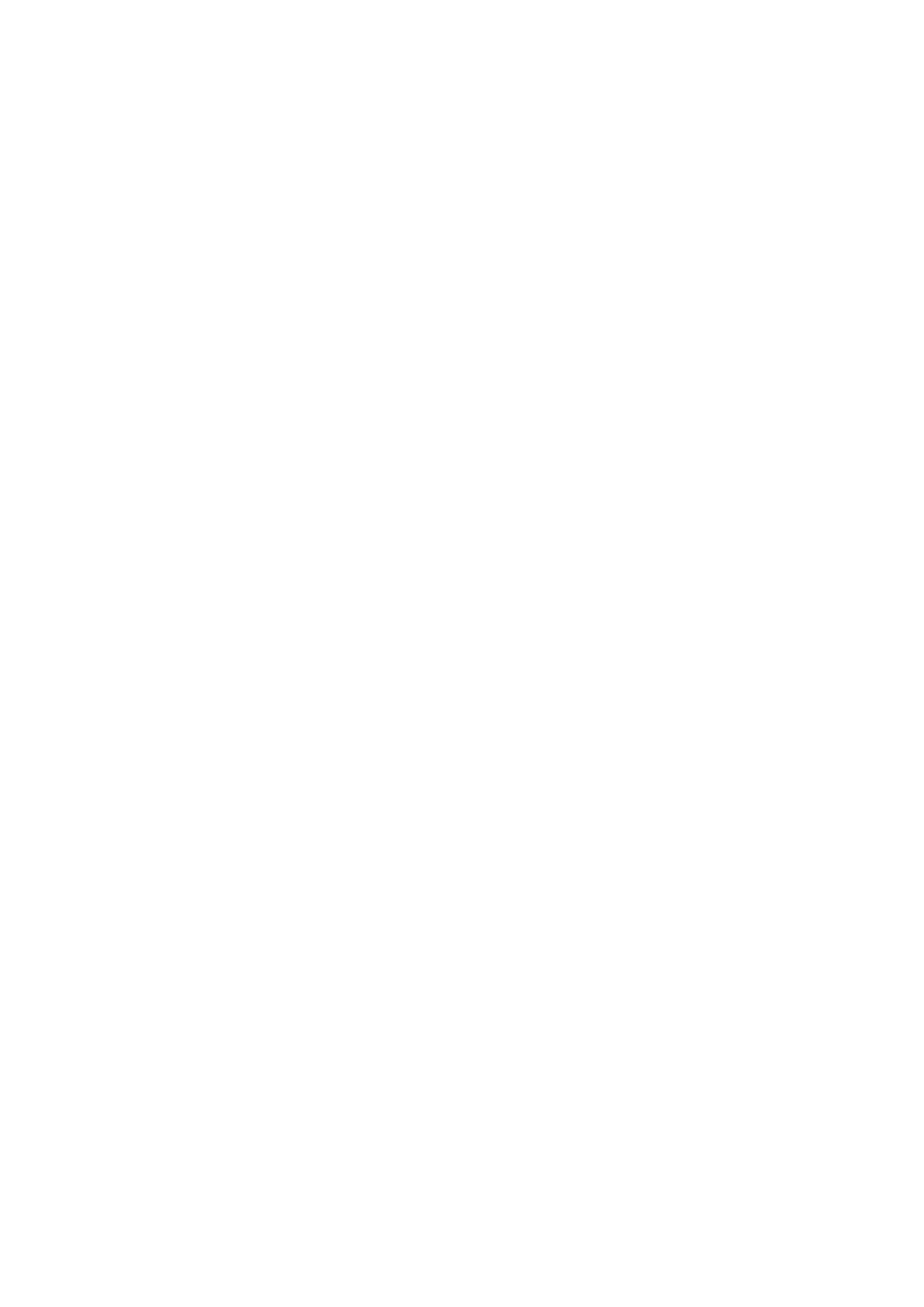# **Bibliography**

Adams, Carol. *The Sexual Politics of Meat.* New York: Continuum, 1990.

- Addams, Jane. *Democracy and Social Ethics.* New York: Macmillan, 1902.
- Anderson, Benedict. *Imagined Communities.* London: Verso, 1991.
- Aronowitz, Stanley. *How Class Works: Power and Social Movement.* New Haven: Yale University Press, 2003.
- Ashley, Bob; Joanne Hollows; Steve Jones; and Ben Taylor. *Food and Cultural Studies.* London: Routledge, 2004.
- Baxter, Janeen, and Mark Western. *Reconfigurations of Class and Gender.* Stanford: Stanford University Press, 2001.
- Beauvoir, Simone de. *The Second Sex.* New York: Vintage, 1989.
- Beck, Marianna. "Only Food." In *Eating Culture,* ed. Ron Scapp and Brian Seitz, 89–91. New York: State University of New York Press, 1998.
- Bhabha, Homi K. *The Location of Culture.* New York: Routledge, 1994.
- Bloom, Harold. *Agon.* New York: Oxford University Press, 1982.
- Bourdieu, Pierre. *Distinction: A Social Critique of Judgment of Taste.* Trans. Richard Nice. Cambridge: Harvard University Press, 1984.
	- ———. *The Logic of Practice.* Cambridge: Polity Press, 1990.
- Buck, Pearl S. *All Men Are Brothers.* New York: Grove, 1937.
- Butler, Judith. *Bodies That Matter: On the Discursive Limits of "Sex."* New York: Routledge, 1993.
- Cacho, Lisa Marie. "Book Review: *Hunger, The Barbarians Are Coming.*" *Journal of Asian American Studies* 3.3 (2000): 378–382.
- Cao, Lan, and Himilce Novas. *Everything You Need to Know about Asian American History.* New York: Penguin, 1996.
- Case, Sue-Ellen. "Tracking the Vampire." *Differences* 3.2 (1991): 1–20.
- Cauti, Camille. " 'Pass the Identity, Please': Culinary Passing in America." In *A Tavola: Food, Tradition, and Community among Italian Americans,* ed. Edvige Giunta and Samuel J. Patti, 10–19. Staten Island, N.Y.: Italian American Association, 1998.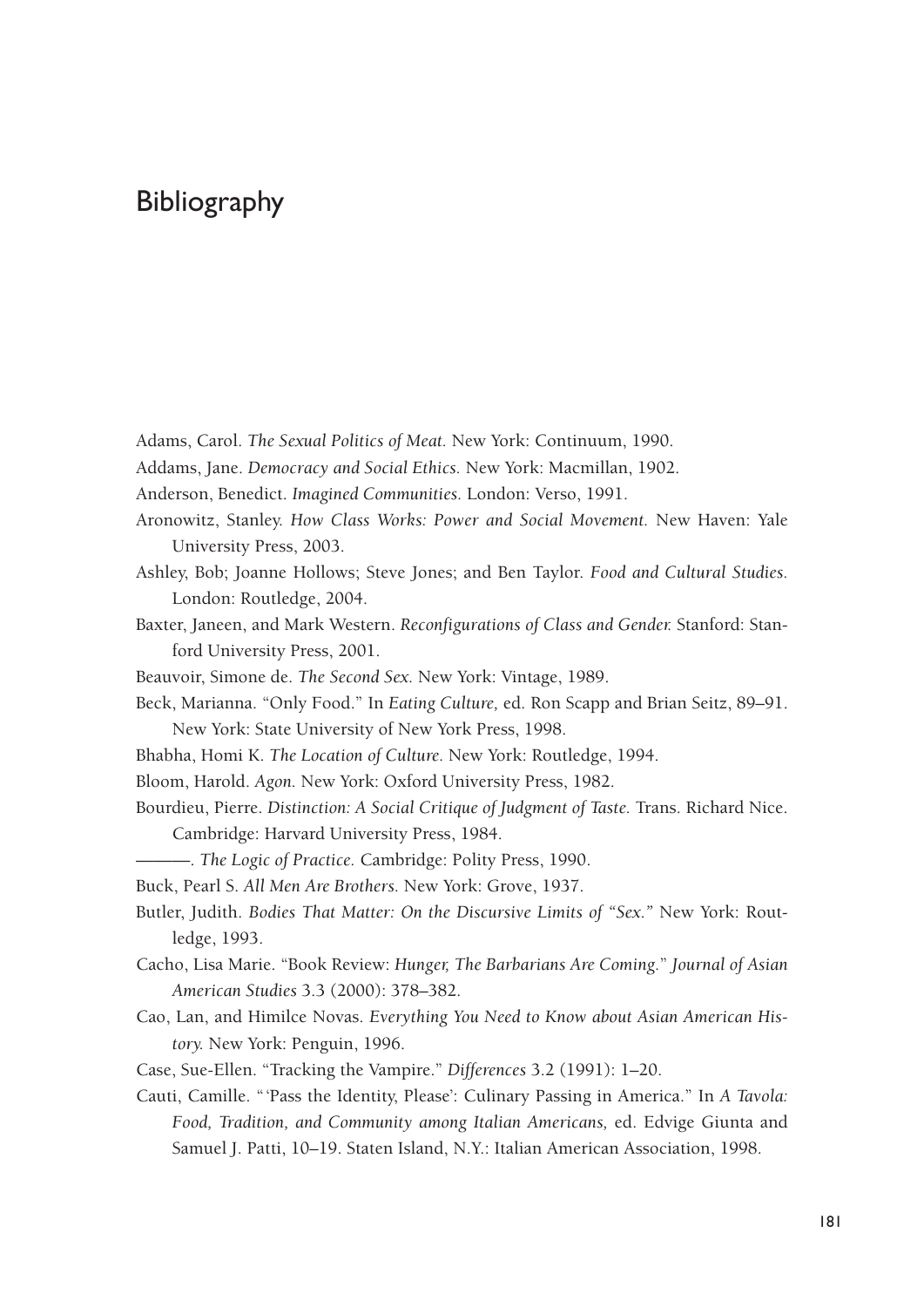- Chan, Jachinson. *Chinese American Masculinities: From Fu Manchu to Bruce Lee.* New York: Routledge, 2001.
- Chang, Iris. *The Chinese in America: A Narrative History.* New York: Viking, 2003.
- Chen, Jack. *The Chinese of America.* New York: Harper and Row, 1980.
- Chen, Jianguo. " 'Cultural Difference' and Trans/national Identification—the Problematic of Contemporary Chinese Diaspora." In *Aspects of Diaspora,* ed. Lucie Bernier, 79–100. New York: Peter Lang, 2000.
- Cheng, Anne Anlin. *The Melancholy of Race.* New York: Oxford University Press, 2000.
- Cheung, King-kok. "The Woman Warrior versus the Chinaman Pacific: Must a Chinese American Critic Choose between Feminism and Heroism?" In *Asian American Studies: A Reader,* ed. Jean Yu-wen Shen Wu and Min Song, 307–323. New Brunswick: Rutgers University Press. 2000.
- Chin, Frank. *The Chickencoop Chinaman.* In *The Chickencoop Chinaman / The Year of the Dragon,* 4–66. Seattle: University of Washington Press, 1981.
	- ———. "Come All Ye Asian American Writers of the Real and the Fake!" In *The Big Aiiieeeee! An Anthology of Chinese American and Japanese American Literature,* ed. Jeffrey Paul Chan, Frank Chin, Lawson Fusao Inada, and Shawn Hsu Wong, 1–92. New York: Meridian, 1991.
	- ———. *Donald Duk.* Minneapolis: Coffee House Press, 1991.
- ———. "The Eat and Run Midnight People." In *The Chinaman Pacific & Frisco R.R. Co.:* 
	- *Eight Short Stories by Frank Chin,* 8–23. Minneapolis: Coffee House Press, 1988.
	- ———. "Railroad Standard Time." *The Chinaman Pacific & Frisco R.R. Co,* 1–7.
	- ———. "Riding the Rails with Chickencoop Slim." *Greenfield Review* 6.1–2 (1977): 80–89.
		- ———, and Jeffrey Paul Chan. "Racist Love." In *Seeing Through Shuck,* ed. Richard Kostelanetz, 65–79. New York: Ballantine, 1972.
- Chiu, Monica. *Filthy Fiction: Asian American Literature by Women.* New York: Altamira Press, 2004.
- Chu, Patricia P. *Assimilating Asians: Gendered Strategies of Authorship in Asian America.* Durham: Duke University Press, 2000.
- Connell, R. W. *Masculinities.* Berkeley: University of California Press, 1995.
- Counihan, Carol M. "An Anthropological View of Western Women's Prodigious Fasting: A Review Essay." In *Food and Gender: Identity and Power,* ed. Carol M. Counihan and Steven L. Kaplan, 99–123. Amsterdam: Hardwood Academic Publishers, 1998.
- Curtin, Deane W., and Lisa M. Heldke, eds. *Cooking, Eating, Thinking: Transformative Philosophies of Food.* Bloomington: Indiana University Press, 1992.
- Daly, Mary. *Gyn/Ecology: The Metaethics of Radical Feminism.* Boston: Beacon, 1990.
- Dason, Shymala B. "All the Necessary Things." *Massachusetts Review* 45.3 (Autumn 2004): 229–240.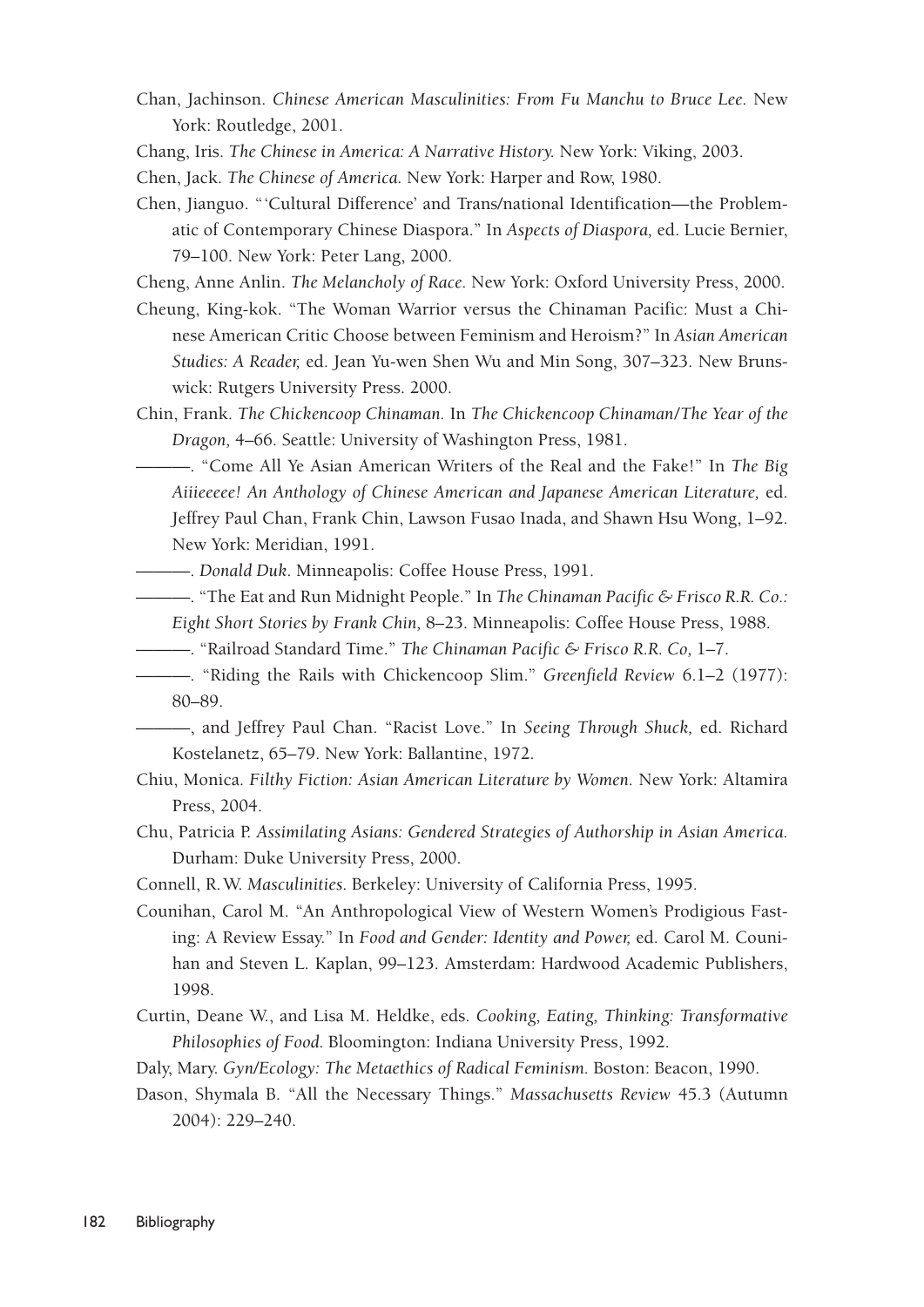- Davis, Carole Boyce. *Black Women, Writing, and Identity: Migrations of the Subject.* New York: Routledge, 1994.
- Deleuze, Gilles, and Félix Guattari. *Kafka: Toward a Minor Literature.* Trans. Dana Polan. Minneapolis: University of Minnesota Press, 1986.
- Douglas, Mary. *Purity and Danger: An Analysis of Concepts of Pollution and Taboo.* London: Routledge and Kegan Paul, 1966.
- Eadie, Joe. "Activating Bisexuality: Towards a Bi/Sexual Politics." In *Activating Theory: Lesbian, Gay, Bisexual Politics,* ed. Joseph Bristow and Angela R. Wilson, 139–170. London: Lawrence and Wishart, 1993.
- Eagleton, Terry. "Edible écriture." In *Consuming Passions,* ed. Sian Griffiths and Jennifer Wallace, 203–208. Manchester: Mandolin, 1998.
- ———. *Literary Theory.* Minneapolis: University of Minnesota Press, 1983.
- Ellison, Ralph. *Invisible Man.* New York: Vintage-Random, 1995.
- Eng, David L. *Racial Castration: Managing Masculinity in Asian America.* Durham: Duke University Press, 2001.
- Engles, Tim. "Lee's 'Persimmons.' " *Explicator* 54.3 (1996 Spring): 191–192.
- Fanon, Frantz. *Black Skin, White Masks.* New York: Grove Press, 1967.
- ———. *The Wretched of the Earth.* Trans. Constance Farrington. New York: Grove Weidenfeld, 1963.
- Farquhar, Judith. *Appetites: Food and Sex in Postsocialist China.* Durham: Duke University Press, 2002.
- Fischler, Claude. "Food, Self and Identity." *Social Science Information* 27.2 (1988): 275–292.
- Forson, Psyche A. William. "Perspectives in Material Culture: Make Room for Food Studies." *American Studies Association Newsletter,* June 2000: 19–20.
- Foucault, Michel. "Sexual Choice, Sexual Act." In *Michel Foucault: Ethics, Subjectivity, and Truth. Essential Works of Foucault,* ed. Paul Rabinow, 1:141–156. New York: New Press, 1997.
- Freud, Sigmund. "Mourning and Melancholia." In *The Standard Edition of the Complete Psychological Works of Sigmund Freud,* trans. James Strachey, 239–260. London: Hogarth, 1955.
- Fung, Eileen Chia-Ching. " 'To Eat the Flesh of His Dead Mother': Hunger, Masculinity, and Nationalism in Frank Chin's *Donald Duk.*" *LIT: Literature, Interpretation, Theory* 10 (1999): 255–274.
- Fung, Richard. "Looking for My Penis." In *Queer in Asian America,* ed. David L. Eng and Alice Y. Hom, 115–134. Philadelphia: Temple University Press, 1998.
- Gabaccia, Donna R. *We Are What We Eat: Ethnic Food and the Making of Americans.* Cambridge: Harvard University Press, 1998.
- Gadamer, Hans-Georg. *Truth and Method.* New York: Continuum, 1975.
- Georges, Robert A. "You Often Eat What Others Think You Are: Food as an Index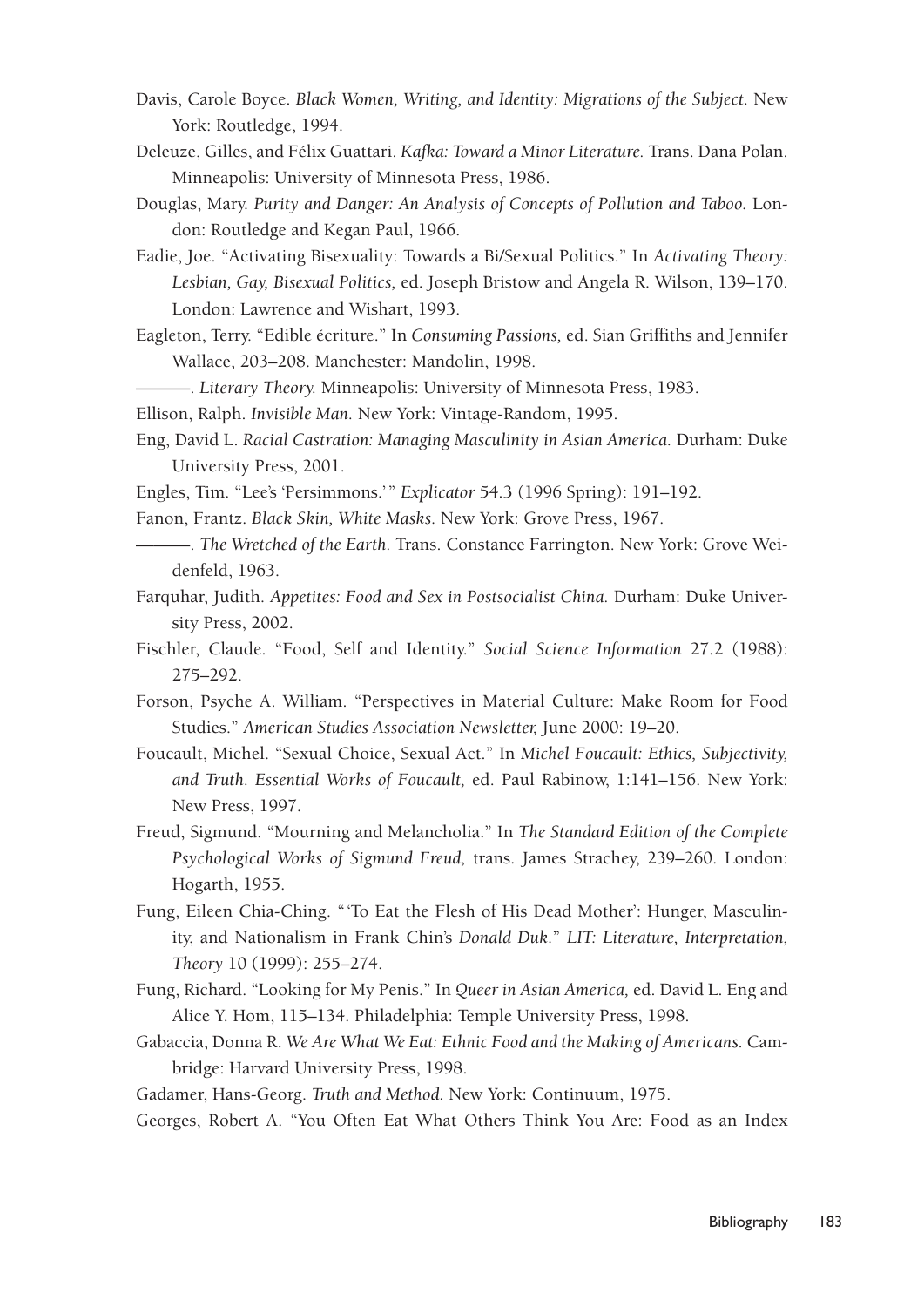of Other's Conceptions of Who One Is." *Western Folklore* 43.4 (October 1984): 249–255.

- Goldstein-Shirley, David. " 'The Dragon Is a Lantern': Frank Chin's Counter-Hegemonic *Donald Duk.*" *49th Parallel* 6:1–11.
- Gribben, Bryn. "The Mother That Won't Reflect Back: Situating Psychoanalysis and the Japanese Mother in *No-No Boy.*" *MELUS* 28.2 (Summer 2003): 31–46.
- Hall, Donald E. *Queer Theories.* New York: Palgrave, 2003.
- Hall, Stuart. "Cultural Identity and Diaspora." In *Colonial Discourse and Post-Colonial Theory: A Reader,* ed. Patrick Williams and Laura Chrisman, 392–403. New York: Columbia University Press, 1994.
- ———. "The Spectacle of the 'Other.' " In *Representation: Cultural Representations and Signifying Practices,* ed. Stuart Hall, 223–290. London: Sage, 1997.
- Hawley, John C. "Gus Lee, Chang-Rae Lee, and Li-Young Lee: The Search for the Father in Asian American Literature." In *Ideas of Home: Literature of Asian Migration,* ed. Geoffrey Kain, 183–195. East Lansing: Michigan State University Press, 1997.
- Heidegger, Martin. "The Origin of a Work of Art." In *Poetry, Language, Thought,* trans. Albert Hofstadter, 17–87. New York: Harper and Row, 1971.
- Heldke, Lisa. *Exotic Appetites: Ruminations of a Food Adventurer.* New York: Routledge, 2003.
- Hesford, Walter A. "*The City in Which I Love You:* Li-Young Lee's Excellent Song." *Christianity and Literature* 46.1 (Autumn 1996): 37–60.
- Hirose, Stacey Yukari. "David Wong Louie." In *Words Matter: Conversations with Asian American Writers,* ed. King-kok Cheung, 189–213. Honolulu: University of Hawai'i Press, 2000.
- Ho, Jennifer Ann. *Consumption and Identity in Asian American Coming-of-Age Novels.* New York: Routledge, 2005.
- Hooks, Bell. *Black Looks: Race and Representation.* Boston: South End Press, 1992.
- Hoy, David Cousens, and Thomas McCarthy. *Critical Theory.* Cambridge: Blackwell, 1994.
- Huang, Yibing. "Li-Young Lee's *The Winged Seed: A Remembrance.*" *Amerasia Journal*  24.2 (1998): 189–191.
- Jameson, Fredric. *The Political Unconscious.* Ithaca: Cornell University Press, 1981.
- Jen, Gish. *Typical American.* New York: Penguin, 1991.
- Kim, Daniel Y. "The Strange Love of Frank Chin." In *Q & A: Queer in Asian America,* ed. David L. Eng and Alice Y. Hom, 270–303. Philadelphia: Temple University Press, 1998.
- Kimmel, Michael. *Manhood in America.* New York: Free Press, 1996.
- Kingston, Maxine Hong. *The Woman Warrior: Memoirs of a Girlhood among Ghosts.* New York: Vintage, 1989.
- Kitchen, Judith. "Li-Young Lee's *The City in Which I Love You.*" *Georgia Review* 45 (Spring 1991): 154–169.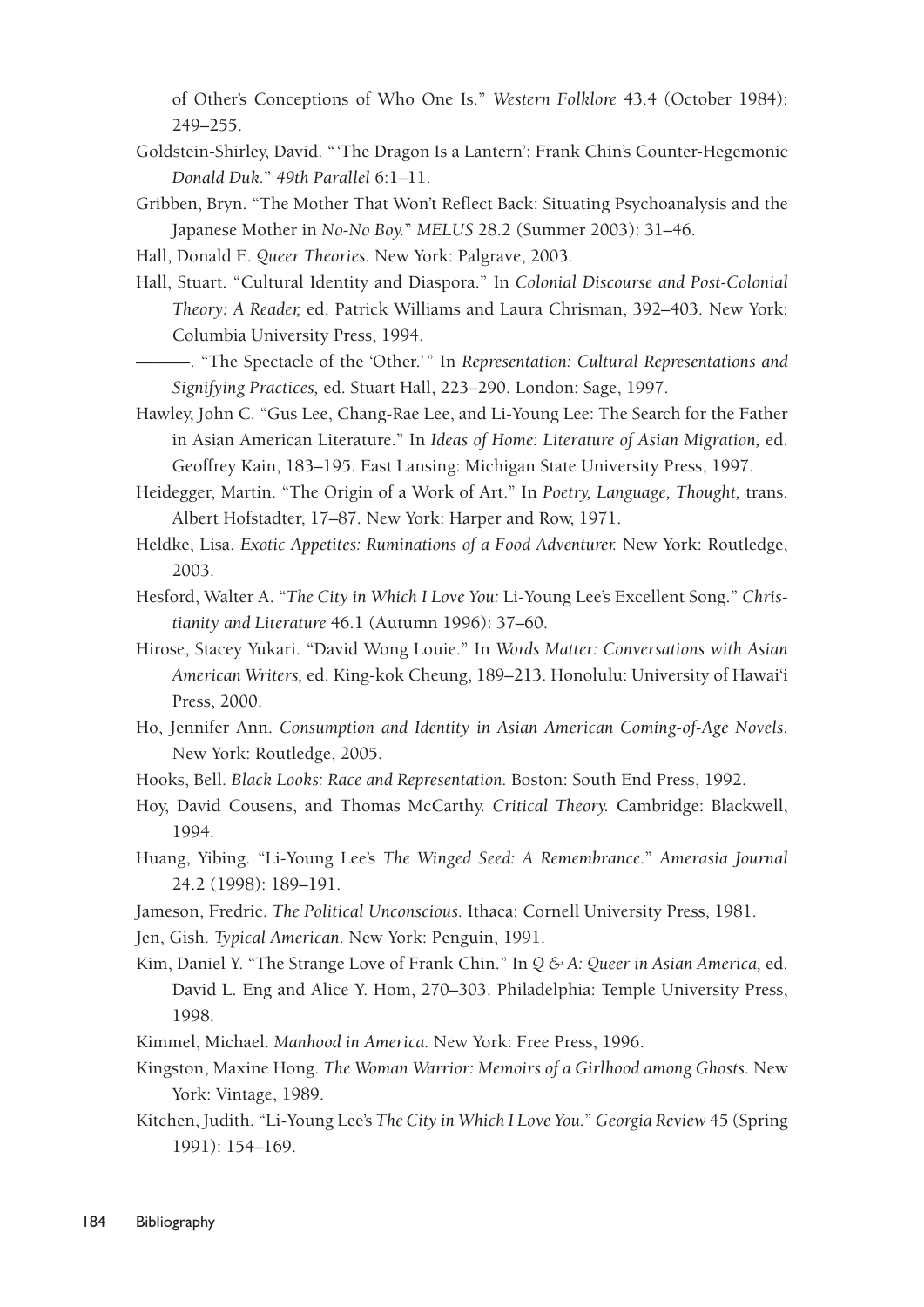Kogawa, Joy. *Obasan.* New York: Anchor, 1982.

- Koshy, Susan. "The Fiction of Asian American Literature." In *Asian American Studies: A Reader,* ed. Jean Yu-wen Shen Wu and Min Song, 467–495. New Brunswick: Rutgers University Press, 2000.
- Kristeva, Julia. *Polylogue.* Paris: Seuil, 1977.
	- ———. *Powers of Horror, an Essay on Abjection.* Trans. Leon S. Roudiez. New York: Columbia University Press, 1982.
- Kwong, Peter. "Asian Americans Need Class Analysis." In *Privileging Positions: The Sites of Asian American Studies,* ed. Gary Y. Okihiro et al., 75–81. Pullman: Washington State University Press, 1995.
- Lacan, Jacques. *Ecrits: A Selection.* Trans. Alan Sheridan. New York: Norton, 1977.
- Lahiri, Jhumpa. *The Namesake.* New York: Houghton Mifflin, 2003.
- Lau, D. C., trans. *Confucius: The Analects.* London: Penguin Books, 1979.
- Lee, Chang-Rae. *Native Speaker.* New York: Riverhead Books, 1995.
- Lee, James Kyung-Jin. "Li-Young Lee." In *Words Matter: Conversations with Asian American Writers,* ed. King-Kok Cheung, 270–280. Honolulu: University of Hawai'i Press, 2000.
- Lee, Li-Young. *Book of My Nights.* Rochester: Boa Edition, 2001.
- ———. *The City in Which I Love You.* Rochester: Boa Edition, 1990.
- ———. *Rose.* Rochester: Boa Edition, 1986.
- ———. *The Winged Seed: A Remembrance.* Saint Paul: Hungry Mind Press, 1995.
- Lee, Robert, G. *Orientals: Asian Americans in Popular Culture.* Philadelphia: Temple University Press, 1999.
- Leich, Vincent. "Theory Ends." In *Profession 2005,* ed. Rosemary G. Feal, 122–128. New York: Modern Language Association of America, 2005.
- Levenkron, Steven. *Cutting: Understanding and Overcoming Self-Mutilation.* New York: Norton, 1998.
- Levinas, Emmanuel. *Outside the Subject.* Trans. Michael B. Smith. Stanford: Stanford University Press, 1994.
- Levy, Andrea. *Fruit of the Lemon.* London: Review, 1999.
- Lim, Shirley Geok-lin. "Identifying Foods, Identifying Selves." *Massachusetts Review* 45.3 (Autumn 2004): 297–306.
- Lin, Yutang. *My Country and My People.* New York: Reynal and Hitchcock, 1935.
- Ling, Jinqi. *Narrating Nationalisms: Ideology and Form in Asian American Literature.* New York: Oxford University Press, 1998.
- ———. "Race, Power, and Cultural Politics in John Okada's *No-No Boy.*" *American Literature* 67.2 (June 1995): 359–381.
- Louie, David Wong. *The Barbarians Are Coming.* New York: Berkley Books, 2000.
- ———. *Pangs of Love.* New York: Knopf, 1991.
- Louie, Kam. *Theorising Chinese Masculinity: Society and Gender in China.* Cambridge: University of Cambridge Press, 2002.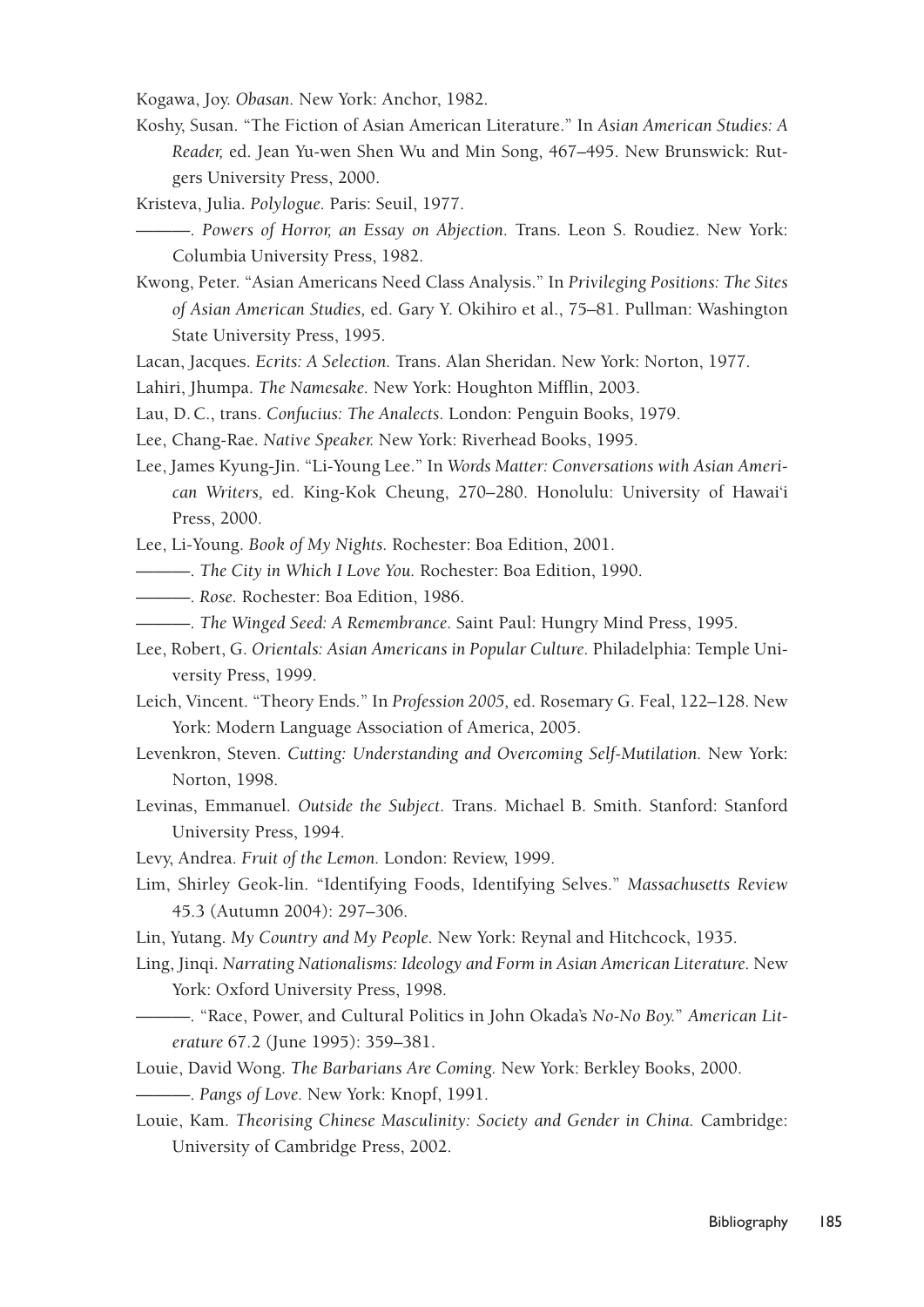- Lowe, Lisa. *Immigrant Acts: On Asian American Cultural Politics.* Durham: Duke University Press, 1996.
- Lukanuski, Mary. "A Place at the Counter: The Onus of Oneness." In *Eating Culture,* ed. Ron Scapp and Brian Seitz, 112–120. New York: State University of New York Press, 1993.
- Lupton, Deborah. *Food, the Body, and the Self.* London: Sage, 1996.
- Mannur, Anita. "Culinary Fictions: Immigrant Foodways and Race in Indian American Literature." In *Asian American Studies after Critical Mass,* ed. Ken A. Ono, 56–70. New York: Blackwell, 2004.
- ———. "Food Matters: An Introduction." *Massachusetts Review* 45.3 (Autumn 2004): 209–215.
- ———. "Model Minority Can Cook: Fusion Cuisine in Asian America." In *East Main Street: Asian American Popular Culture,* ed. Shilpa Dave, 72–94. New York: New York University Press, 2005.
- Marable, Manning. *How Capitalism Underdeveloped Black America.* Cambridge: South End Press, 2000.
- Marshall, Tod. "To Witness the Invisible: A Talk with Li-Young Lee." *Kenyon Review* 22.1 (Winter 2000): 129–147.
- McDonald, Dorothy Ritsuko. "Introduction." In Frank Chin, *The Chickencoop Chinamen / The Year of the Dragon,* ix–xxix. Seattle: University of Washington Press, 1981.
- Miller, J. Innes. *The Spice Trade of the Roman Empire.* New York: Oxford at the Clarendon Press, 1969.
- Milton, Giles. *Nathaniel's Nutmeg.* New York: Penguin, 1999.
- Mitchell, Juliet. *Women's Estate.* New York: Pantheon Books, 1971.
- Mittelman, James H., and Norani Othman, eds. *Capturing Globalization.* London: Routledge, 2001.
- Moberg, Mark, and J. Stephen Thomas. "Class Segmentation and Divided Labor: Asian Workers in the Gulf of Mexico Seafood Industry." In *Asians in America: The Peoples of East, Southeast, and South Asia in American Life and Culture,* ed. Franklin Ng, 43–55. New York: Garland, 1998.
- Moeser, Daniel. "Lee's 'Eating Alone.' " *Explicator* 60.2 (Winter 2002): 117–119.
- Moi, Toril. "Feminist, Female, Feminine." In *The Feminist Reader: Essays in Gender and the Politics of Literary Criticism,* ed. Catherine Belsey and Jane Moore, 104–116. Malden: Blackwell, 1997.
- Moyers, Bill. *The Language of Life: A Festival of Poets.* New York: Doubleday, 1995.
- Naylor, Gloria. *Mama Day.* New York: Vintage, 1993.
- Neumann, Erich. *The Great Mother: An Analysis of the Archetype.* Trans. Ralph Manheim. Princeton: Princeton University Press, 1972.

Ng, Fae Myenne. *Bone.* New York: Hyperion, 1993.

Ng, Mei. *Eating Chinese Food Naked.* New York: Scribner, 1998.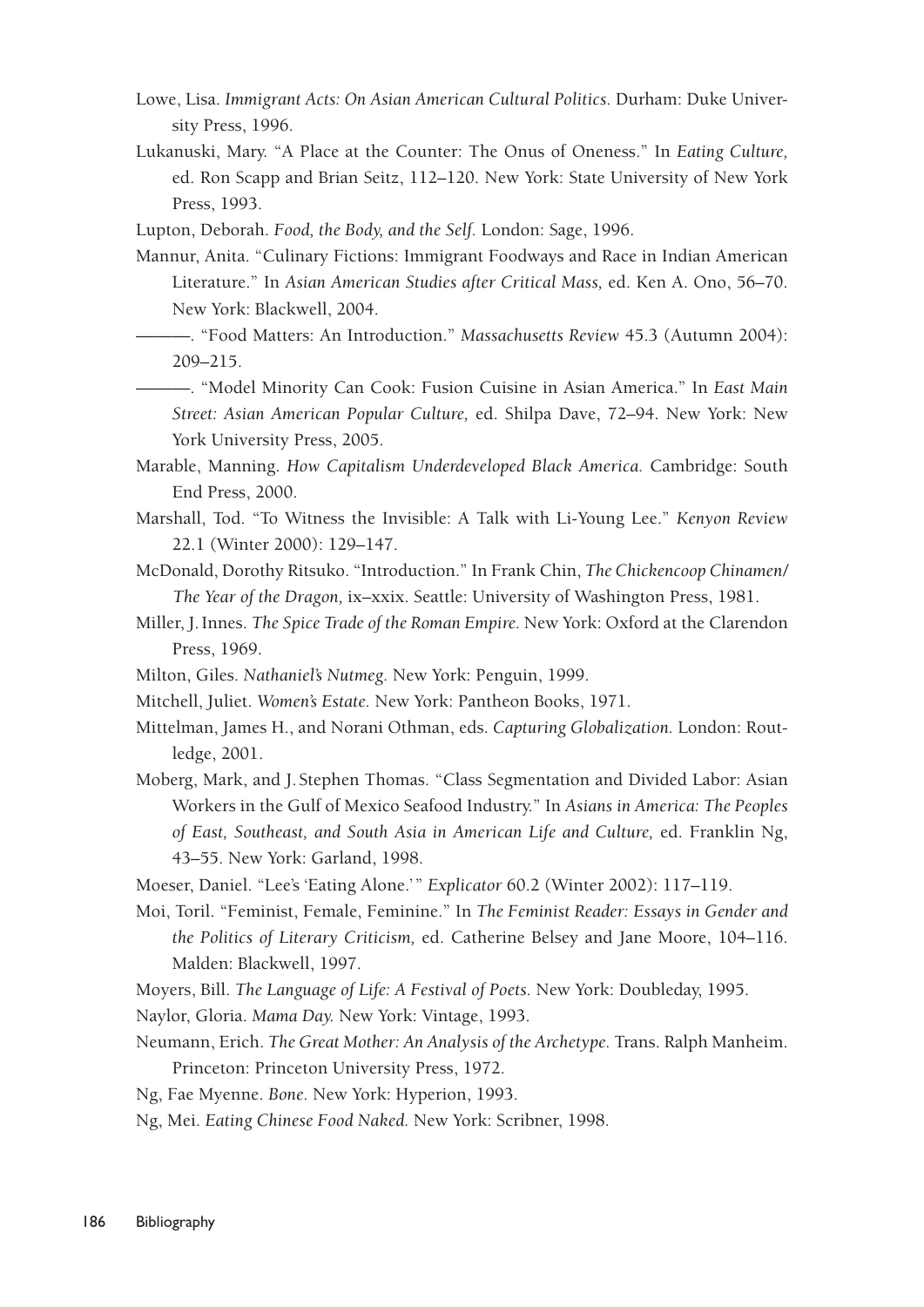- Nguyen, Lan N. "The Ming Attraction." *A. Magazine: Inside Asian America,* February– March 2001: 30–33.
- Nguyen, Viet Thah. "The Remasculinization of Chinese America: Race, Violence, and the Novel." *American Literary History* 12.1–2 (2000): 130–157.
- Okada, John. *No-No Boy.* Seattle: University of Washington Press, 1976.
- Oliver, Kelly. *Reading Kristeva.* Bloomington: Indiana University Press, 1993.
- Ozeki, Ruth L. *My Year of Meats.* New York: Penguin, 1999.
- Partridge, Jeffrey F.L. "The Politics of Ethnic Authorship: Li-Young Lee, Emerson, and Whitman at the Banquet Table." *Studies in the Literary Imagination* 37.1 (Spring 2004): 101–125.
- Perrucci, Robert, and Earl Wysong. *The New Class Society: Goodbye American Dream?*  New York: Rowman and Littlefield, 2003.
- Peters, John Durham. "Exile, Nomadism, and Diaspora: The Stakes of Mobility in the Western Canon." In *Home, Exile, Homeland: Film, Media, and the Politics of Place,* ed. Hamid Naficy, 17–41. New York: Routledge, 1999.
- Potter, Robin. "Moral—in Whose Sense? Joy Kogawa's *Obasan* and Julia Kristeva's *Powers of Horror.*" *Studies in Canadian Literature* 15.1 (1990): 117–139.
- Quinn-Judge, Sophie. *Ho Chi Minh: The Missing Years 1919–1941.* Berkeley: University of California Press, 2002.
- Raussert, Wilfried. "Minority Discourse, Foodways, and Aspects of Gender: Contemporary Writings by Asian-American Women." *Journal x: A Journal in Culture and Criticism* 7.2 (2003 Spring): 183–204.
- Reiter, Ester. *Making Fast Food: From the Frying Pan into the Fryer.* Montreal: McGill-Queen's University Press, 1991.
- Ruark, Jennifer K. "A Place at the Table." *Chronicle of Higher Education,* July 9, 1999: A17.
- Ruf, Henry L. *Postmodern Rationality, Social Criticism, and Religion.* St. Paul: Paragon House, 2005.
- Rushdie, Salman. *Imaginary Homelands: Essays and Criticism 1981–1991.* London: Granta Books, 1991.
- Rust, Paula C. "Sexual Identity and Bisexual Identities: The Struggle for Self-Description in a Changing Sexual Landscape." In *Queer Studies: A Lesbian, Gay, Bisexual, and Transgender Anthology,* ed. Brett Beemyn and Mickey Eliason, 64–86. New York: New York University Press, 1996.
- Said, Edward. *The Edward Said Reader.* Ed. Moustafa Bayoumi and Andrew Rubin. New York: Vintage, 2000.
	- ———. "The Mind in Winter: Reflections on Life in Exile." *Harper's* 269 (September 1984): 49–55.
- ———. *Orientalism.* New York: Vintage, 1979.

Santora, Marc. "East Meets West, Adding Pounds and Peril." *New York Times.* January 12,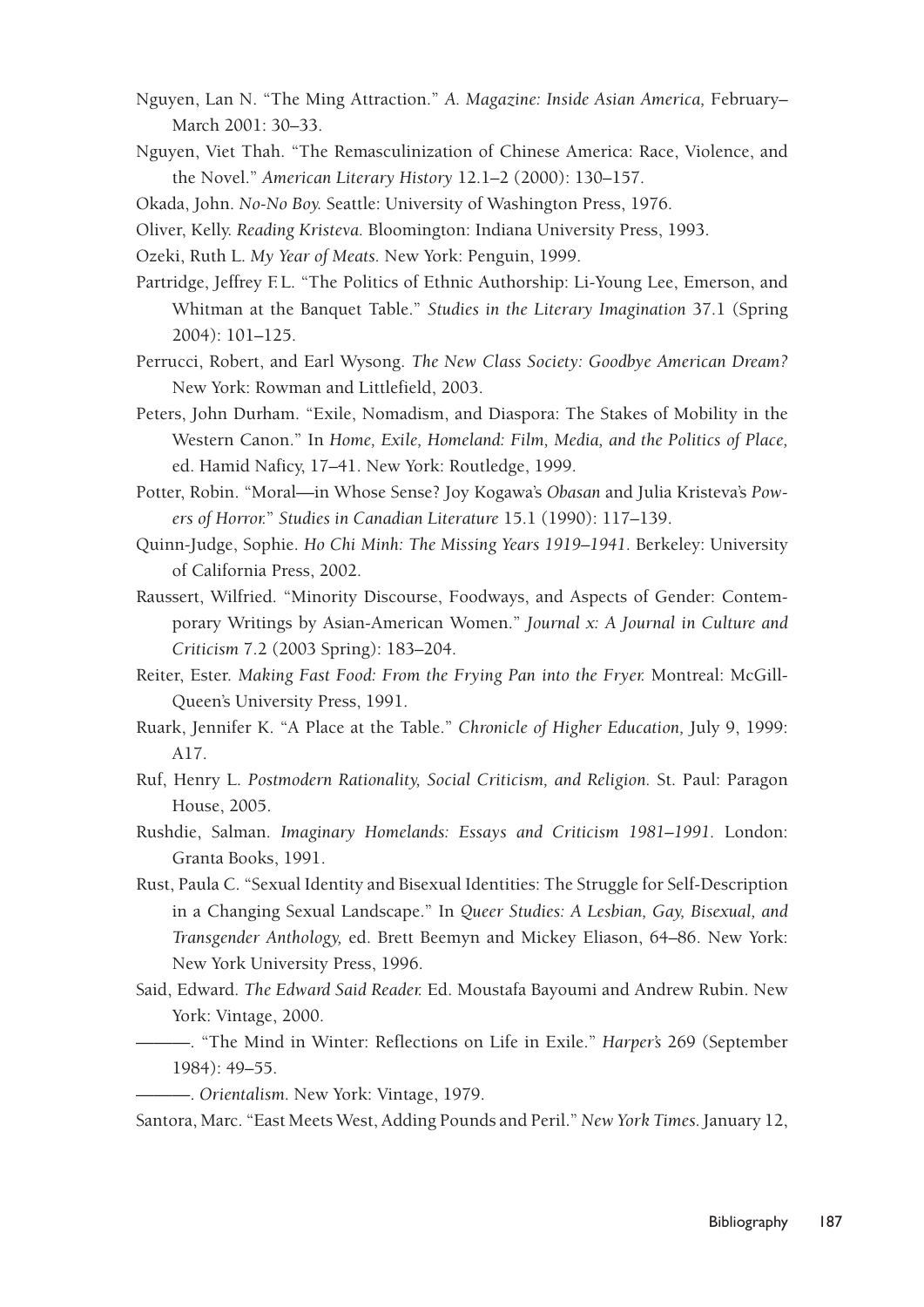2006. http://www.nytimes.com/2006/01/12/nyregion/nyregionspecial5/12diabetes .html?

- Savage, Mike. *Class Analysis and Social Transformation.* Buckingham: Open University Press, 2000.
- Sedgewick, Eve Kosofsky. *Tendencies.* Durham: Duke University Press, 1993.
- Selvadurai, Shyam. *Funny Boy.* New York: Penguin Books, 1994.
- Sen, Sharmila. "Looking for Doubles in the Caribbean." *Massachusetts Review* 45.3 (Autumn 2004): 241–257.
- Seung, T. E. *Semiotics and Thematics in Hermeneutics.* New York: Columbia University Press, 1982.
- Sjöö, Monica, and Barbara Mor. *The Great Cosmic Mother: Rediscovering the Religion of the Earth.* New York: Harper Collins, 1991.
- Stein, Gertrude. *Everybody's Autobiography.* New York: Cooper Square Publishers, 1971.
- Symons, Michael. *One Continuous Picnic: A History of Eating in Australia.* Ringwood, Victoria: Penguin, 1984.
- Toklas, Alice B. *The Alice B. Toklas Cook Book.* New York: Harper and Brothers, 1954.
- Tourino, Christina. "Ethnic Reproduction and the Amniotic Deep: Joy Kogawa's *Obasan.*" *Frontiers: A Journal of Women Studies* 24.1 (2003): 134–153.
- Truong, Monique. *The Book of Salt.* New York: Houghton Mifflin, 2003.
- Van Gulik, R. H. *Sexual Life in Ancient China.* Leiden: E. J. Brill, 1961.
- Vendler, Helen. *Part of Nature, Part of Us: Modern American Poets.* Cambridge: Harvard University Press, 1980.
	- ———. "Poetry for the People." *New York Times Book Review,* June 18, 1995: 14–15.
- ———. *Soul Says: On Recent Poetry.* Cambridge: Harvard University Press, 1995.
- Waller, Nicole. "Past and Repast: Food as Historiography in Fae Myenne Ng's *Bone* and Frank Chin's *Donald Duk.*" *Amerikastudien/American Studies* 40.3 (1996): 485–502.
- Wang, Yiyan. "Mr. Butterfly in *Defunct Capital:* 'Soft' Masculinity and (Mis)engendering China." In *Asian Masculinities: The Meaning and Practice of Manhood in China and Japan,* ed. Kam Louie and Morris Low, 41–58. New York: Routledge, 2003.
- Waters, Lindsay. "Literary Aesthetics: The Very Idea." *Chronicle Review,* December 15, 2005: B6–B9.
- West, Cornell. *The American Evasion of Philosophy.* Madison: The University of Wisconsin Press, 1989.
- Wile, Douglas. *Art of the Bedchamber: The Chinese Sexual Yoga Classics, including Women's Solo Meditation Texts.* Albany: State University of New York Press, 1992.
- Wilson, Rob. *American Sublime: The Genealogy of a Poetic Genre.* Madison: The University of Wisconsin Press, 1991.
- Witt, Doris. *Black Hunger: Food and the Politics of U.S. Identity.* New York: Oxford University Press, 1999.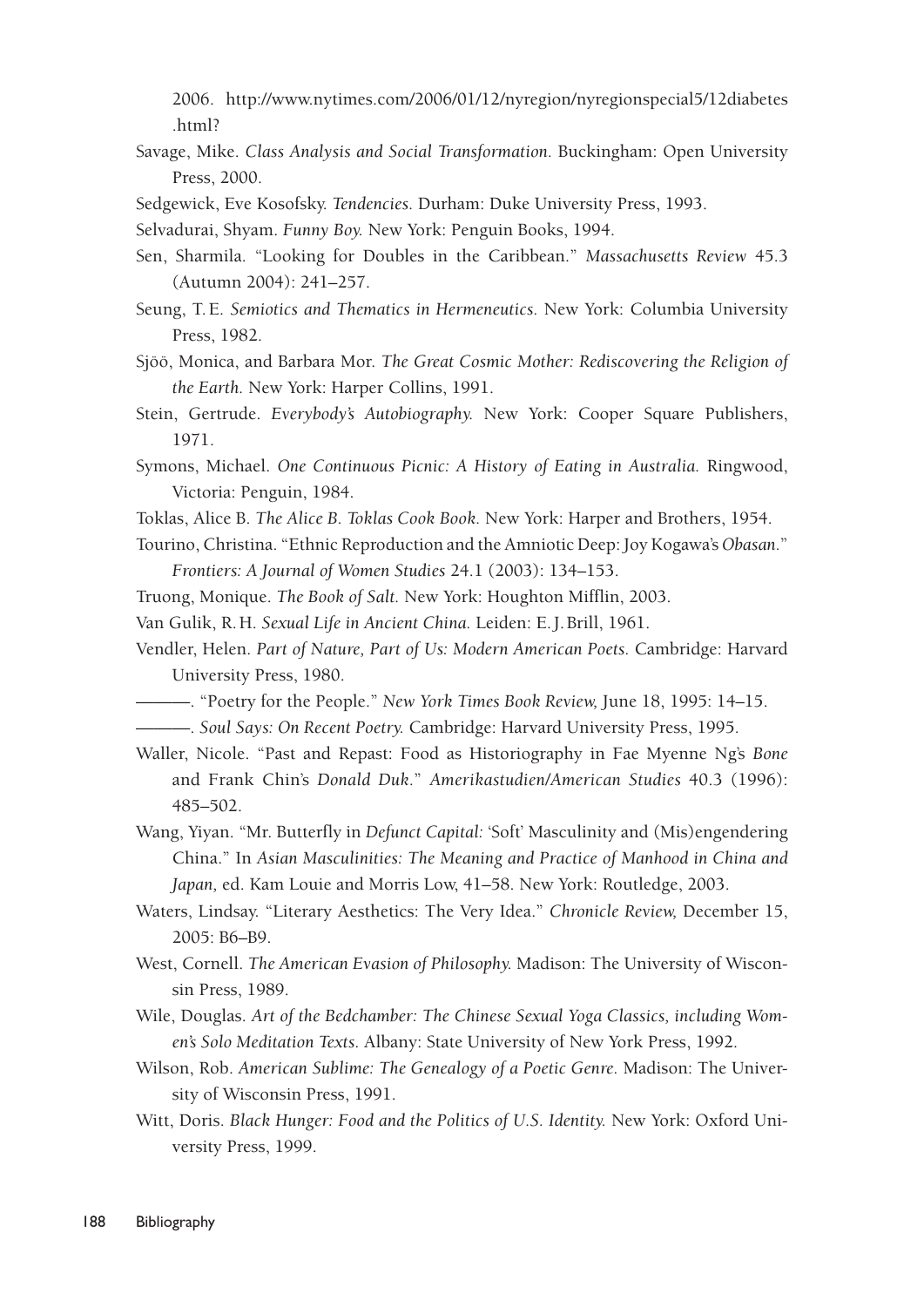———. "Soul Food: Where the Chitterling Hits the (Primal) Pan." In *Eating Culture,* ed. Ron Scapp and Brian Seitz, 258–287. New York: State University of New York Pess, 1998.

- Wong, Sau-ling Cynthia. "Chinese/Asian American Men in the 1990s: Displacement, Impersonation, Paternity, and Extinction in David Wong Louie's *Pangs of Love.*" In *Privileging Positions: The Sites of Asian American Studies,* ed. Gary Y. Okihiro et al., 181–191. Pullman: Washington State University Press, 1995.
- ———. Reading Asian American Literature: From Necessity to *Extravagance.* Princeton: Princeton University Press, 1993.

Wong, Shawn. *American Knees.* New York: Simon and Schuster, 1995.

- Wu, Jean Yu-wen Sheng, and Min Song, eds. *Asian American Studies: A Reader.* New Brunswick: Rutgers University Press, 2000.
- Xu, Wenying. "Making Use of European Theory in the Teaching of Multicultural Literature." *Modern Language Studies* 24.4 (Fall 1996): 47–58.

———. "The Opium Trade and *Little Dorrit:* A Case of Reading Silences." *Victorian Literature and Culture* 25 (1996): 53–66.

- Yao, Steven G. "The Precision of Persimmons: Hybridity, Grafting and the Case of Li-Young Lee." *LIT: Literature, Interpretation, Theory* 12 (2001): 1–23.
- Yogi, Stan. "The Collapse of Difference: Dysfunctional and Inverted Celebrations in John Okada's *No-No Boy.*" *Revue Française d' Etudes Americaines* 52 (August 1992): 233–244.
- Yu, Timothy. "Form and Identity in Language Poetry and Asian American Poetry." *Contemporary Literature* 41.1 (Spring 2000): 422–461.
- Zandy, Janet. *Hands: Physical Labor, Class, and Cultural Work.* New Brunswick: Rutgers University Press, 2004.
- ———, ed. *What We Hold in Common: An Introduction to Working-Class Studies.* New York: Feminist Press, 2001.
- Zhou, Xiaojing. "Inheritance and Invention in Li-Young Lee's Poetry." *MELUS* 21.1 (Spring 1996): 113–133.

———. " 'Your otherness is perfect as my death': The Ethics and Aesthetics of Li-Young Lee's Poetry." In *Textual Ethos Studies or Locating Ethics,* ed. Anna Fahraeus and AnnKatrin Jonsson, 297–314. Amsterdam: Rodopi, 2005.

Ziff, Larzer, ed. *Ralph Waldo Emerson: Selected Essays.* New York: Penguin, 1982.

Žižek, Slavoj. *Looking Awry.* Cambridge: MIT Press, 1992.

———. *On Belief.* London: Routledge, 2001.

- ———. *The Sublime Object of Ideology.* New York: Verso, 1989.
- ———.*Tarrying with the Negative: Kant, Hegel, and the Critique of Ideology.* Durham: Duke University Press 1993.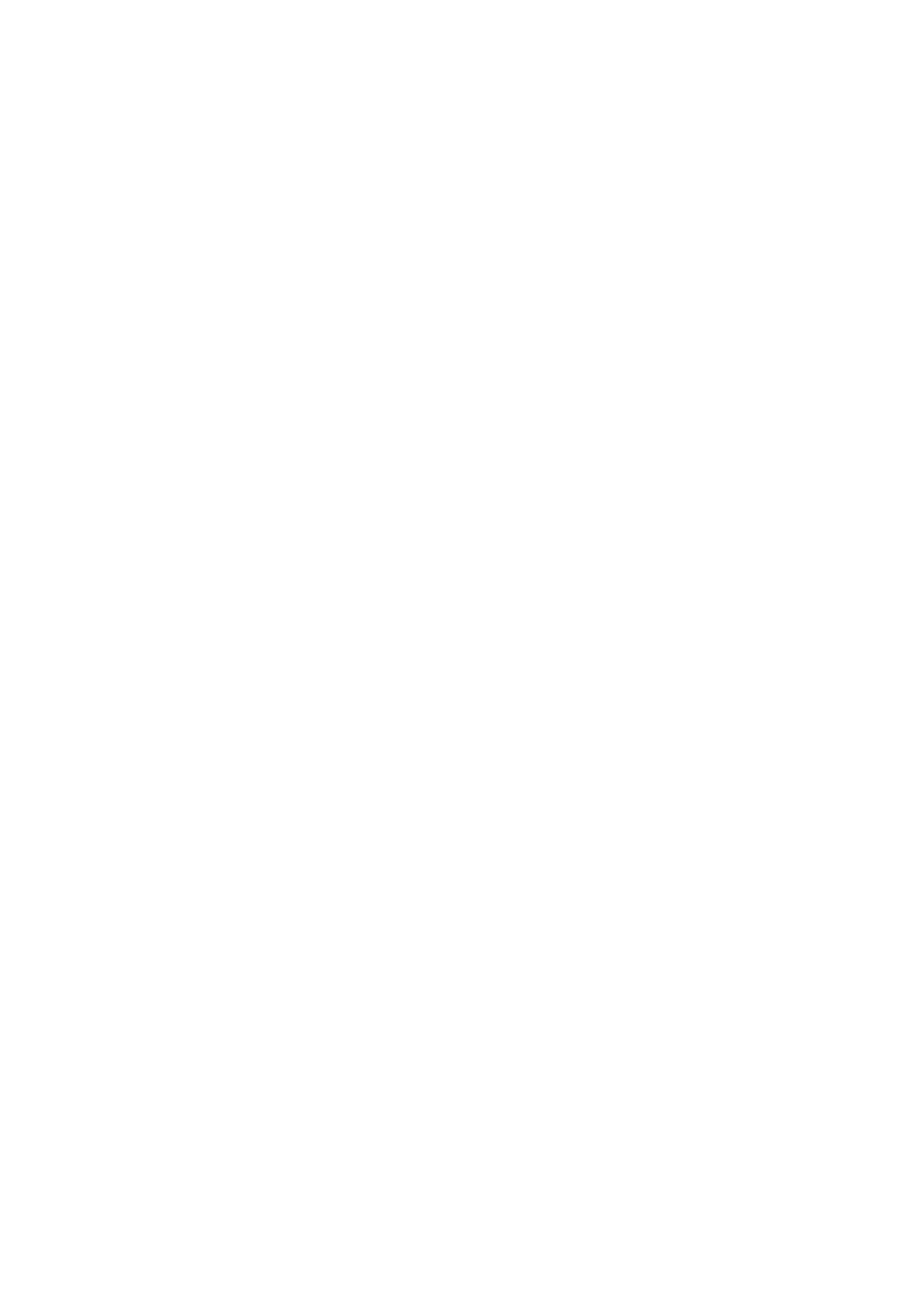# Index

abjection, 20, 23, 102; self-, 19, 139, 143 Adams, Carol, 49 Addams, Jane, 77 agency, 52, 140–141, 143 alienation, 39, 67, 73–74, 90, 93, 103, 110; self-, 67, 71, 75–76 ambivalence: toward ethnicity in *No-No Boy*, 24–25; toward the female body in *Donald Duk,* 60 American Dream, the, 14, 63, 71, 86–87, 93 American sublime, the, 112–113 *Analects, The,* 53 Anderson, Benedict, 3 appetite, 4, 43, 47–48, 53–56, 122; disciplined, 53; indiscriminate, 53, 61; and sexuality, 15, 55; undisciplined, 47, 48, 53 Asian American fatherhood, 88–90 assimilation, 9, 21, 26–27, 40, 89, 93, 121; American, 24–25; discourse of, 75; gustatory, 70; ideology of, 43, 65, 66, 74, 106 Astaire, Fred, 41, 43, 45 Beauvoir, Simone de, 160 Bhabha, Homi, 129, 139 bisexuality, 127, 151, 158–160. *See also*  sexuality Bloom, Harold, 112 body, 31, 114, 119, 126, 168; consumption of female, 54, 56; female, 59–60; male,

54–55, 59; mind and, 4, 120; of the mother, 172n. 4; politic, 42; racialized, 141; sexual, 141 Bourdieu, Pierre, 5, 67 Brillat-Savarin, Jean Anthelme, 167 Buck, Pearl, 48, 173n. 11 Buddhism, in *No-No Boy* and *Obasan,* 36 Buñuel, Louis, *Le fantôme de la liberté,* 169 Butler, Judith, 161 capital, 7, 51, 63, 66, 175n. 4 capitalism, 6–7, 66, 74, 85; global, 7, 75, 93; transnational, 150–151 Case, Sue-Ellen, 158 Cauti, Camille, 40 Chan, Jachinson, 38 Chang E (the Moon Lady), 174n. 22 Chen, Jack, 10–11 Cheng, Anne Anlin, 43, 44, 65, 69, 137 Cheung, King-kok, 38 Chin, Frank, 15, 37–39; *The Big Aiiieeeee!* 53, 173n. 11, 175n. 2, 177n. 15; *The Chickencoop Chinaman,* 37, 54, 57, 89; "Come All Ye Asian American Writers of the Real and the Fake!" 37, 53; *Donald Duk*, 15, 37–61; "The Eat and Run Midnight People," 15, 38, 49, 53–61; "Racist Love," 37; "Railroad Standard Time," 55; "Riding the Rails with Chickencoop Slim," 47 Chinese *ars erotica*, 55, 60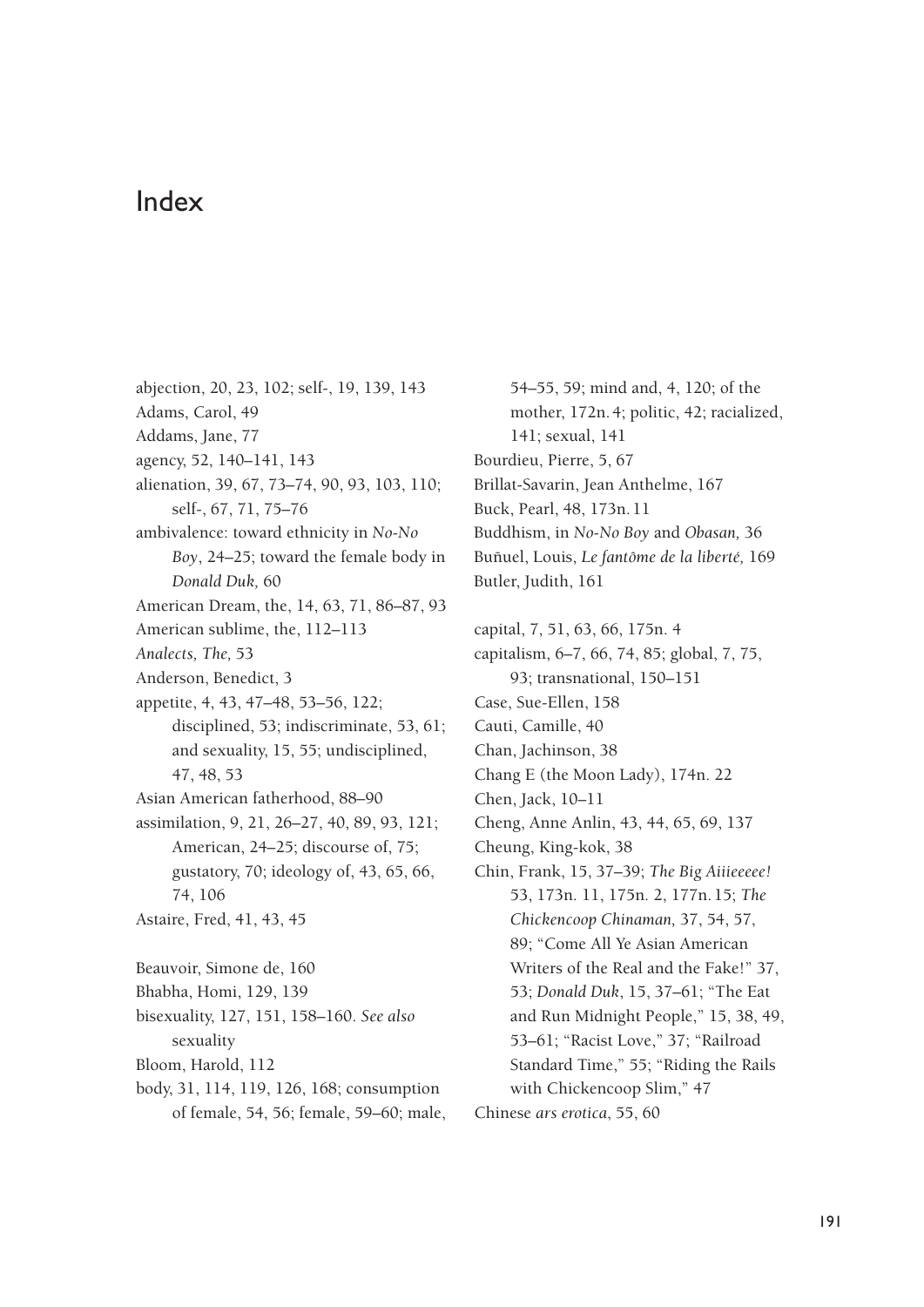Chiu, Monica, 14, 65 chop suey, 11 Christianity, 49, 110–111 Chu, Patricia, 173n. 8 class, 15–16, 52–53, 61–66, 73, 134; analysis, 62–63, 175n. 1; anxiety, 70, 166; aspiration, 15, 69, 72; conflict, 63, 66; consciousness, 64, 68, 71; envy, 69, 86; exploitation, 85; food and, 6–7; identification, 64; ideology, 65; oppression, 62, 86; position, 61, 64, 71, 77, 86, 148–150, 165; preference, 65; privileges, 84; solidarity, 85; struggle, 64, 71; system, 68; unconsciousness, 68, 81, 86; working, 5, 64, 82–83, 87, 93 colonialism, 39, 96–98, 139, 141, 147, 159; cultural food, 9 communal bathing, in *Obasan,* 30–31 community, 18–21, 36, 101, 104–105; Asian American, 42, 63, 93; Chinese, 79, 94; ethnic, 24–27; food and, 3–4; Japanese American, 21, 31 Confucianism, 53, 114, 174n. 17. See also *Analects, The; Spring and Autumn Annals* Connell, Robert, 38 Counihan, Carol, 55 culinary: desires, 26, 167; multiculturalism, 9; nationalism, 5; passing, 40 culturally estranged, the, 40 *Curb Your Enthusiasm,* 8 Curtin, Deane, 4 cutter, 141–143 Daly, Mary, 174nn. 13, 23 Davis, Carol Boyce, 101 Deleuze, Gilles, 168 desiring subject, 129, 135, 159, 161 desiring subjectivity, 126–127 diaspora, 93, 95–98, 110; Chinese, 101 diasporic Asia, 92–93 dietary accusation against Asians, 8

displacement, 90, 97, 100–101, 103, 104–106, 119; linguistic, 118 Douglas, Mary, 102 dream motif, in *Obasan,* 28, 30, 32–34 dream scenarios, in *Donald Duk,* 41–42, 48 Eadie, Joe, 158 Eagleton, Terry, 3, 178n. 17 Ellison, Ralph, *Invisible Man,* 6 emasculation, 15, 54, 62, 81, 84, 91; racial, 62, 86 *Emeril Live,* 82, 173n. 7 Emerson, Ralph Waldo, 94, 111–113, 168, 178n. 19 enclave eating, 26, 172n. 5 Eng, David, 41, 141, 173n. 19 Engles, Tim, 118 enjoyment, 3, 19–21, 25, 27, 29–31; ethnic, 36. See also *jouissance* eroticism, 106, 117, 135; homo-, 143 ethnic exoticism, 75 ethnic identity, 19, 21, 50, 81, 101, 118, 124; disavowal of, 72, 93, 114, 126 eucharist, 167–168 exile, 94–96, 98–101, 104–111, 140–147; aesthetics of the, 105, 147; internal, 96; self-, 70 exilic intellectual, 96–97 Fanon, Frantz, 39–40, 133 Farquhar, Judith, 55, 174n. 19 fear of female power, 59–60 femininity, 5, 20, 24, 83, 171n. 1 feminization, 43, 84 Ferguson, Pricilla Parkhurst, 162 filth, 6–7, 20, 33–34, 65, 102 Fischler, Claude, 2, 59, 102, 122 Fletcher, Horace, 163, 179n. 1 food: and Asian Americans, 10–12; and eroticism, 129–131, 135–136; and

identity, 2–7, 14; studies, 2, 162–163; taboo in *Eating Chinese Food Naked,* 153 Forson, Psyche A. William, 162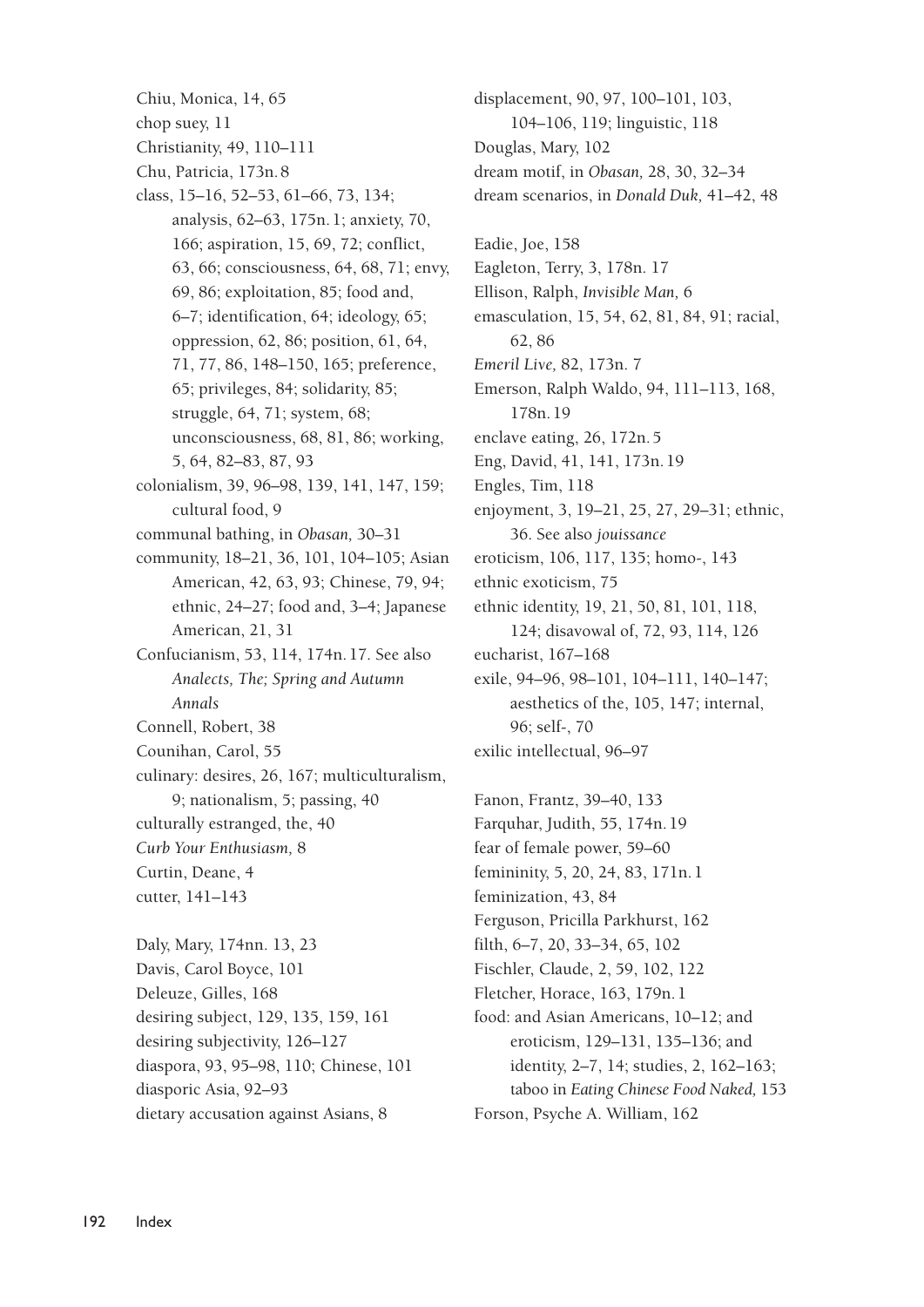fortune cookies, 11 Foucault, Michel, 66, 153, 162 Freud, Sigmund, 123, 137, 141, 169 Fung, Eileen, 38, 51 Fung, Richard, 132 fusion cuisine, 8–9, 12

Gabaccia, Donna, 5, 10–11, 18, 26, 172n. 5 Gadamer, Hans-Georg, 111, 113–114, 122, 125, 178n. 17 gastronomic excesses, in "The Eat and Run Midnight People," 56 gender, 20, 36, 81, 87–89; ambivalence, 82; anxiety, 39, 57, 83–84; ethnicity and, 15, 84; food and, 4–7; formation, 38, 61; imaginary, 38, 53, 60, 82, 84; insecurity, 62, 82 gendered labor, 50–52 gendered occupation, 81–82 Georges, Robert, 18 globalization, 92–93, 96, 150 *Godzilla,* 45 Goldstein-Shirley, David, 39 Gribben, Bryn, 24

habitus, 73 Hall, Donald, 158 Hall, Stuart, 54, 94, 104 *Hands: Physical Labor, Class, and Cultural Work,* 83. *See also* Zandy, Janet Hawley, John C., 99 head hunting cultures, 168 Heidegger, Martin, 113 Heldke, Lisa, 9 Hesford, Walter, 97, 98, 110, 122, 177n. 12 heterosexuality, 151, 159–161. *See also*  sexuality heterotopia, 66, 148 Ho Chi Minh, 145–146, 178nn. 5, 7 Ho, Jennifer Ann, 8, 14, 172n. 2 homelessness, 104, 111 homosexuality, 159. *See also* sexuality hooks, bell, 75

hunger, 1–2, 7, 54, 56, 62, 64, 106, 145 hybridity, 111, 118

*Iron Chef,* 9, 82, 173n. 7 Iron Moonhunter, the, 54, 57–58 internment, 14, 19, 21, 30–31, 36

James, Fredric, *The Political Unconscious,* 63 Japanese American Internment, 21. *See also*  Internment Jen, Gish, *Typical American*, 14 *jouissance,* 19, 30, 118, 176n. 1, 177n. 11. *See also* enjoyment

Kim, Daniel, 39, 41, 47 Kimmel, Michael, 39, 172n. 4 Kingston, Maxine Hong, *The Woman Warrior,* 13, 44, 123, 173n. 11 Kogawa, Joy, *Obasan*, 14, 27–36 Kristeva, Julia, 19–24, 30, 36, 102, 114, 171n. 1, 172n. 4 Kwan Kung (Guan Yu), 39, 42–51, 173n. 10 Kwong, Peter, 63

Lacan, Jacques, 34, 114, 123, 176n. 2 Lahiri, Jhumpa, *The Namesake,* 13 Lakshmi, Padma, 9 Lee, Chang-Rae, *Native Speaker,* 89 Lee, James, 105, 109 Lee Kuey, 39, 45, 47–50, 53, 56 Lee, Li-Young, 15, 94–97; "Arise, Go Down," 113; *Book of My Nights,* 112; *The City in Which I Love You,* 100, 108, 110; "The Cleaving," 119–125; "Degrees of Blue," 112; "Early in the Morning," 106; "Eating Alone," 106–107; "Eating Together," 106–108; "My Father, in Heaven, Is Reading Out Loud," 110; "Persimmons," 111, 114–119; "This Room and Everything in It," 117; *The Winged Seed,* 97–106 Leitch, Vincent, 17 Levenkron, Steven, 142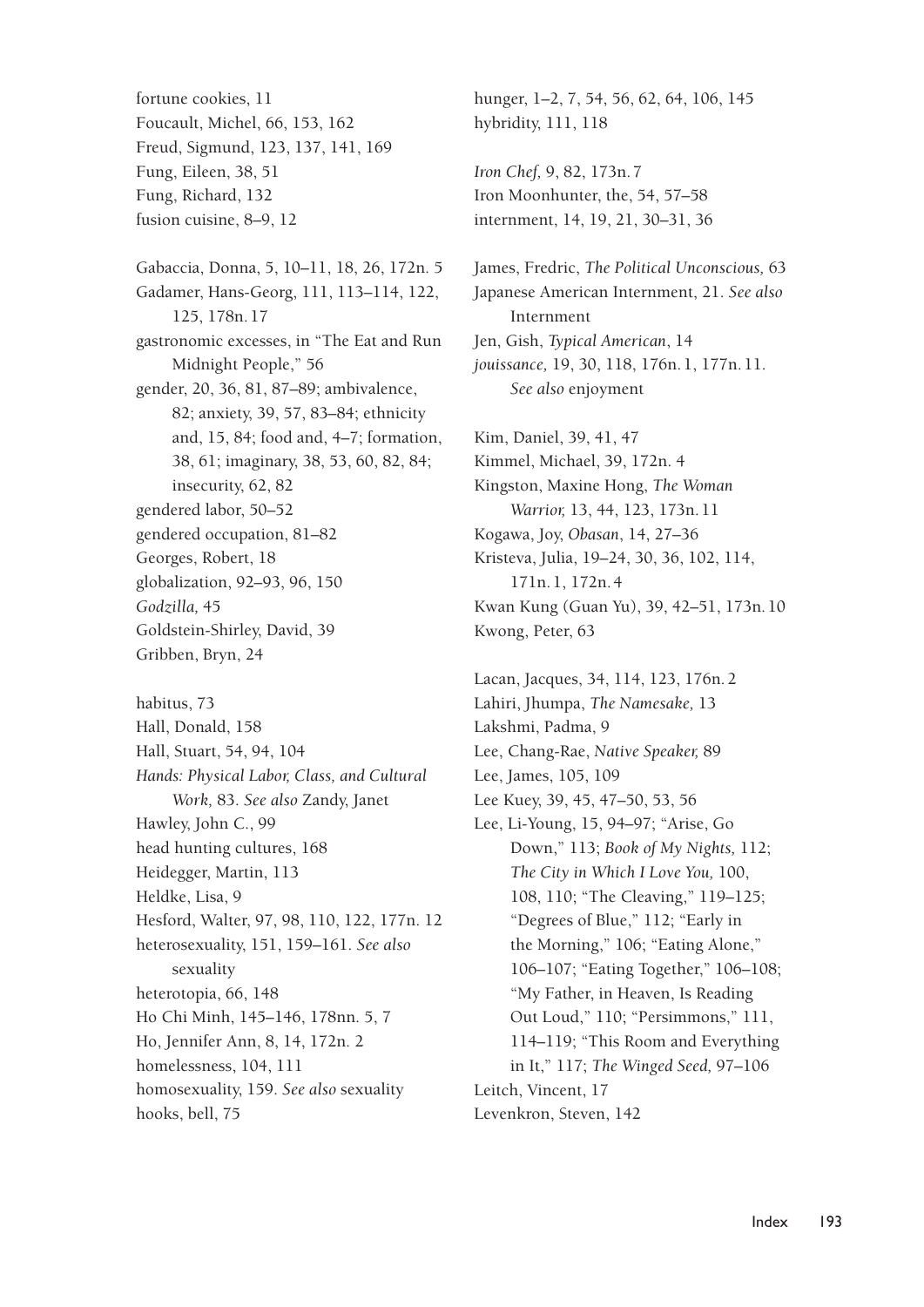Levinas, Emmanuel, 125 Levy, Andrea, *Fruit of the Lemon,* 165–166 *liao zhai zhi yi,* 60–61 Lim, Shirley Geok-lin, 5 Lin, Yutang, 19 Ling, Jinqi, 24, 38, 62 literary reading (close reading), 16–17 Lot's wife, 104 Louie, David Wong: *The Barbarians Are Coming,* 15, 62–93, 149, 167; *Pangs of Love,* 89–90 Louie, Kam, 46, 53, 173n. 10 Lowe, Lisa, 7, 66 Lukanuski, Mary, 3, 4 Lupton, Deborah, 4, 5, 34, 37 male cannibalism, 49 male hysteria, 141–142 manhood, 35, 39, 83; Asian American, 15, 38–40 passim, 47, 57; black, 20; Chinese American, 37, 38; white, 41. *See also* masculinity Mannur, Anita, 9, 14, 16, 26 Marable, Manning, 6–7 masculinity, 36–39, 45, 48, 53, 57, 82–83; Asian American, 15, 39, 54, 175n. 2; Confucian, 54; contained, 47; hegemonic masculinity, 38, 39, 85; normative, 54; property-based, 85; soft, 53. *See also* manhood masochism, 71, 86, 140 maternal, the, 14, 19, 20–36, 49, 81 melancholia, 43, 62, 71, 133, 137–139, 143 metaphysics, 110, 114, 124 Milton, Giles, 98 mirror stage, the, 23 Moberg, Mark, 12 model minority, 7, 9, 63, 64, 89 Moeser, Daniel, 107 monkey-brain feast, in *The Woman Warrior,* 13 monosexual identity, 158–159 Mor, Barbara, 49

Mother Goddess, 49 Mukherjee, Bharati, 15, 171n. 3 national ideal, the, 65–66 Naylor, Gloria, *Mama Day*, 164–165 Neumann, Erich, 59 Ng, Mei, *Eating Chinese Food Naked,* 16, 127, 147–157, 160–161, 169 Nguyen, Viet Thah, 42, 57 nostalgia, 96, 104, 147 Okada, John, *No-No Boy,* 14, 21–30, 35–36 Oliver, Kelly, 19, 172n. 4 Opium War, the, 2 orality, 121, 123 Ozeki, Ruth L., *My Year of Meats,* 141 patriarchal religion, 49 patriarchy, 39, 60, 61, 139, 159 Partridge, Jeffrey, 14, 103, 108, 123, 178n. 19 Peters, John Durham, 95–96 pigeons, in *Book of Salt,* 143–145 ponytail, the, in *The Barbarians Are Coming,*  83–84 Potter, Robin, 30 Puck, Wolfgang, 8–9 queer, 127, 157–161 queerness, 132, 135, 154, 155, 173n. 6 Real, the, 19, 22, 30–31, 34, 114, 123, 171n. 2 repression, 28, 29, 32, 35 Ruf, Henry, 114 Rushdie, Salman, 104 Rust, Paula, 158 Said, Edward, 96, 99–100, 101 salt, 79, 104–105 Savage, Mike, 64 scholar-and-beauty romance, 54, Sedgewick, Eve Kosofsky, 158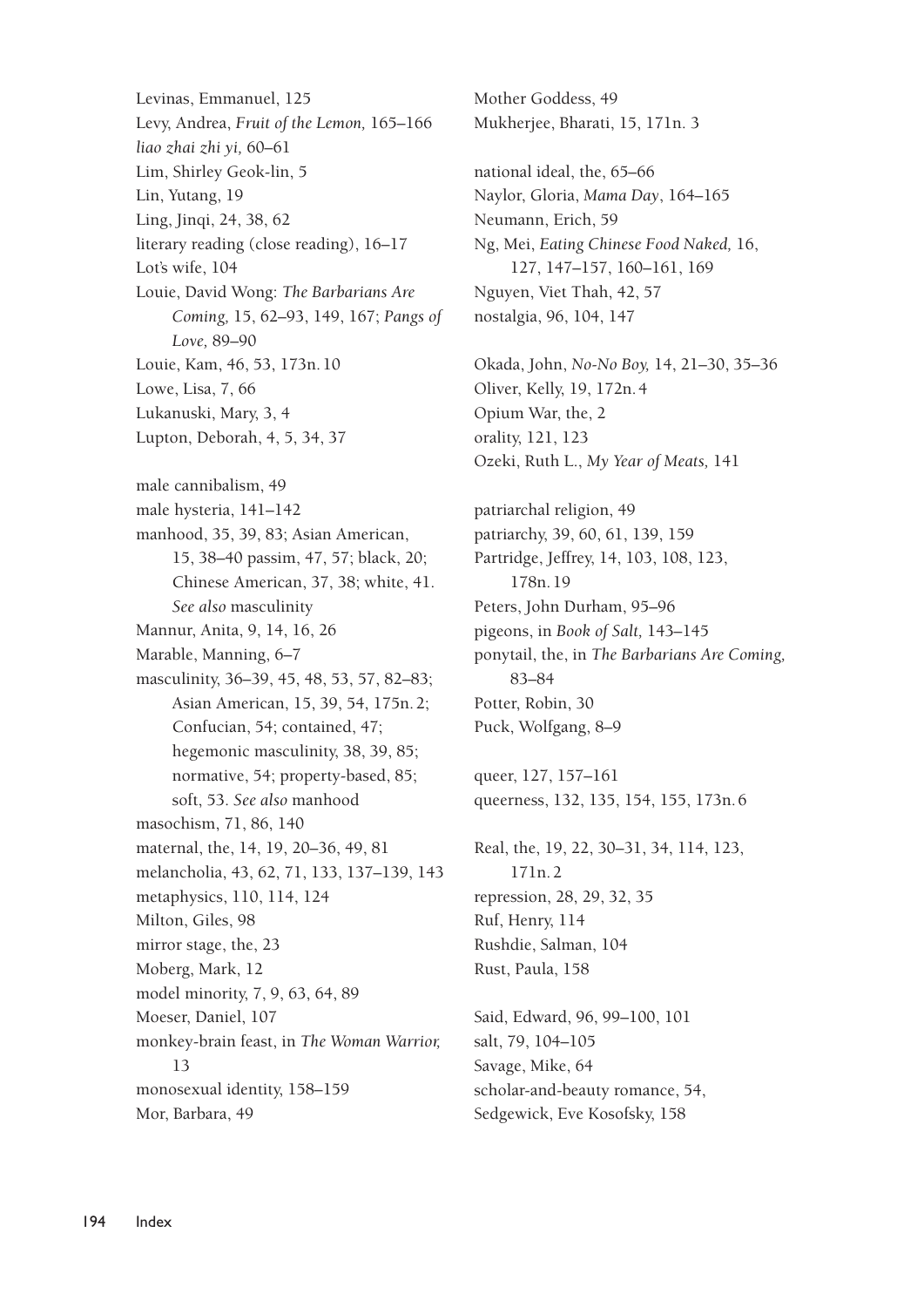self-loathing, 26, 39, 40, 41, 76, 78 self-mutilation, 143. *See also* cutter Selvadurai, Shyam, *Funny Boy*, 173n. 6 semiotic, the, 19–21, 25, 30, 33–35, 114, 172n. 4, 176n. 1 sex and food, 56 sexuality, 24, 127, 129, 148, 158, 159, 161; and consumption, 49; appetite and, 55; food and, 135, 152; male, 59. *See also* bisexuality; heterosexuality sexual metabolism, 56–57 Sjöö, Monica, 49 Social Darwinism, 77 Song of Songs, 97, 117 soul food, 6, 7, 20 spice trade, 98 *Spring and Autumn Annals,* 53 Stein, Gertrude, 128–129 stone bread, in *Obasan,* 28–29 sublime, the, 112–113 Symbolic, the, 20–36, 114, 123, 168 Tan, Amy, *The Joy Luck Club,* 101 Thanksgiving, 70–71 Thomas, J. Stephen, 12 *Three Kingdoms, The,* 42, 46, 173n. 8 Toklas, Alice, 128–129 Tourino, Christina, 31, 32 trains as male violence and virility, in "Eat

and Run", 57–59

transcendentalism, 94, 95, 110, 123, 124 Truong, Monique, *The Book of Salt,* 16, 127–147, 159–150 Tsai, Ming, 9–10 Van Gulik, R. H., 55 Vendler, Helen, 108, 109, 112, 126, 177n. 9 violence and sex, 38, 49, 57–59, 61, 86, 131 *Water Margin, The,* 46, 47, 173n. 11 Waters, Lindsay, 16, 17 *wen-wu,* 46, 54, 173n. 9, 174n. 17 Wile, Douglas, 174n. 20 Wilson, Rob, 112, 113, 126 Witt, Doris, 6, 20, 167 Wong, Sau-ling Cynthia, 26, 90, 124, 175n. 7 Wong, Shawn, *American Knees,* 172n. 5 Yao, Steven, 111, 114, 116–119, 177n. 13 Yogi, Stan, 27 Yue Fei, 121, 177n. 15 Zandy, Janet, 83, 175n. 1, 176n. 9. See also *Hands: Physical Labor, Class, and Cultural Work* Zhou, Xiaojing, 111, 125 Žižek, Slavoj, 3, 19–25, 30, 36, 114, 142,

169, 176n. 2, 177n. 11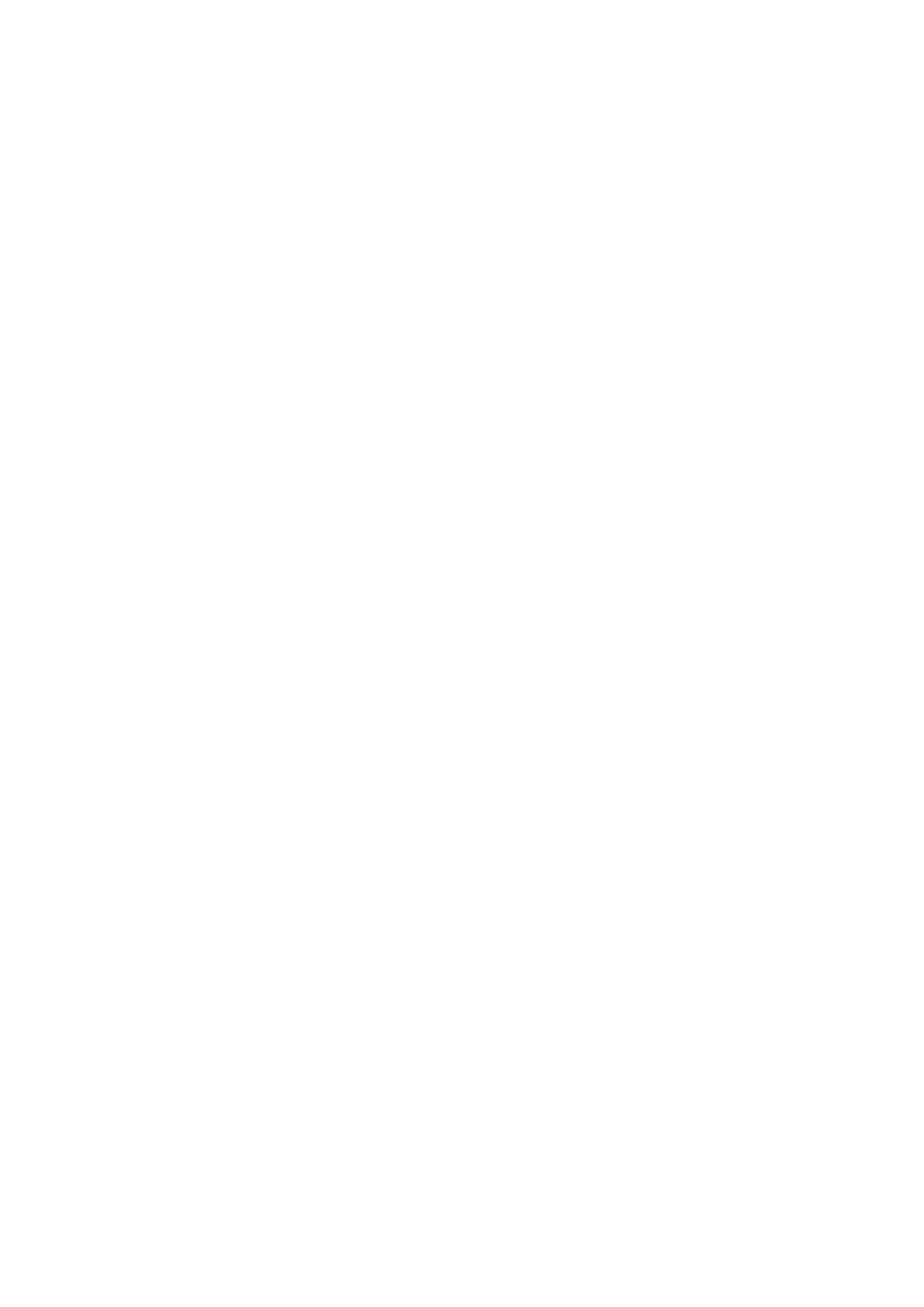# About the Author

**Wenying Xu** is associate professor of English at Florida Atlantic University. She received her Ph.D. from the University of Pittsburgh in 1994. She is the author of *Ethics and Aesthetics of Freedom in American and Chinese Realism* and of numerous articles that have appeared in such journals as *boundary 2*, *Cultural Critique*, *Modern Language Studies*, *LIT*, *MELUS*, *Victorian Literature and Culture*, *Philosophy and Social Action*, and *Paintbrush*. She has also contributed essays to *Blackwell Companion of the American Short Story and Canon Debates and Multiethnic Literature.* Her creative writings have appeared in *Prairie Schooner*, *Room of One's Own*, *Sistersong*, and *AIM.* Her fiction "Nai Nai's Memory," which was published in *Prairie Schooner,* won the 1991 Reader's Choice Award. In 2001 she received a Fulbright Lectureship to China. She served as Vice President/Program Chair of MELUS in 2002–2006. She is a third-degree black belt in Taekwon-Do.